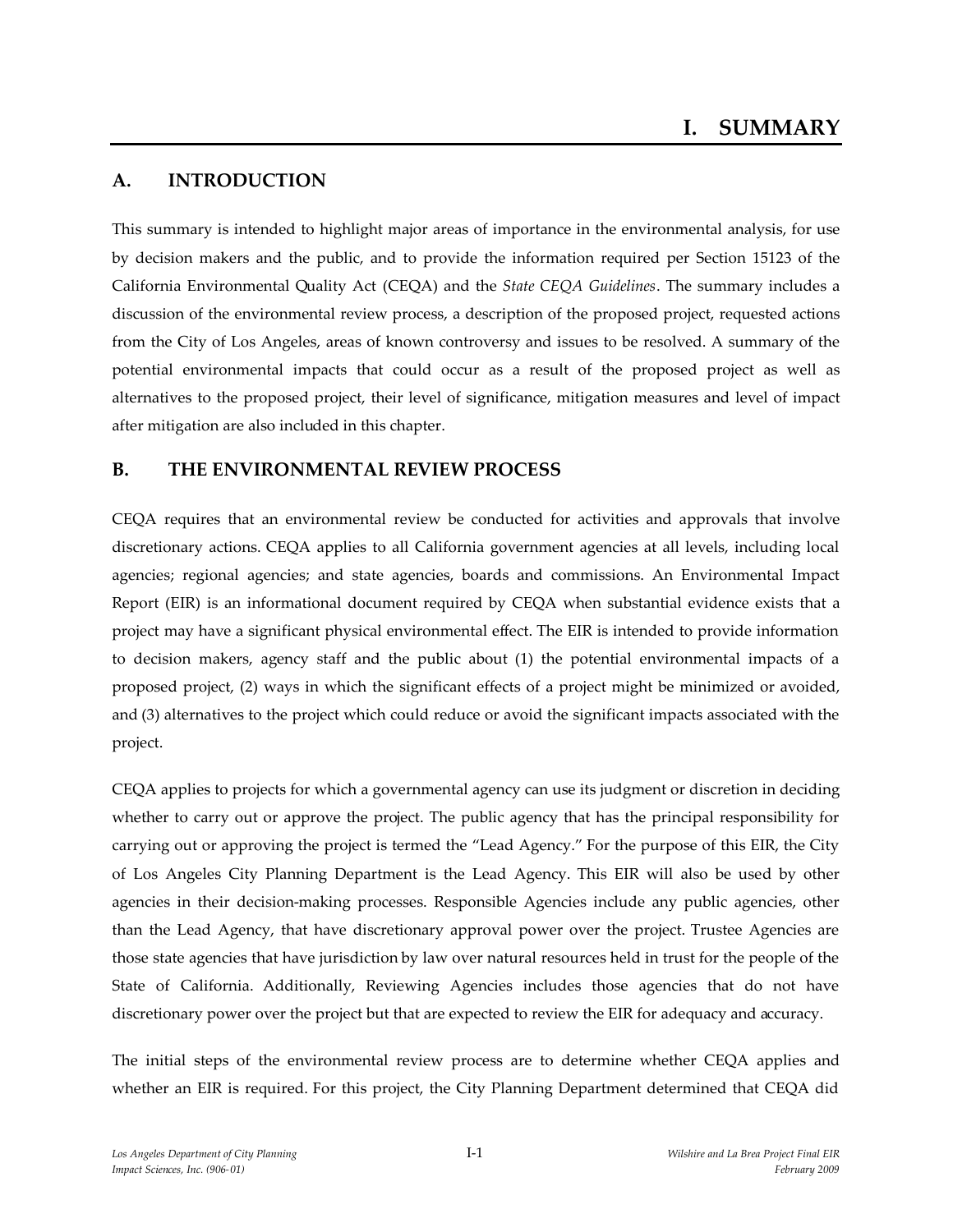apply and, after review of the project indicated the possibility of significant environmental impacts, the preparation of an EIR was determined to be necessary.

As a first step of the EIR process, the lead agency distributes a Notice of Preparation (NOP). The NOP is intended to solicit input from responsible agencies and other interested parties. The City Planning Department circulated an NOP for the proposed project on July 11, 2007, beginning a 30-day review period. Written comments were received from agencies and also received from interested individuals and community groups in writing and as public statements at a scoping meeting held by the City Planning Department on July 25, 2007.

Subsequent to the NOP review period, a Draft EIR was prepared. The Draft EIR was circulated for a 46-day public review period, which exceeded by one day the 45-day review period as required by the *State CEQA Guidelines* Section 15087. The review period began on Friday, August 29, 2008 and ended on Tuesday, October 14, 2008. During this review period, the City Planning Department accepted comments from agencies and the public. After the close of the public review period, written responses were prepared to all comments received on the Draft EIR. The comments, and their respective responses, are included in **Section III, Responses to Written Comments**, of this Final EIR. These comments and responses, the Mitigation Monitoring Plan, and the text of the Draft EIR constitute the Final EIR. The Final EIR will be presented to the decision makers and must be certified as adequate and complete before any discretionary actions may be taken to implement the Wilshire and La Brea Project.

# **C. DOCUMENT ORGANIZATION**

This Final EIR is organized into the following four sections.

**I. Summary** presents an overview of the significant effects of the project, proposed mitigation, and alternatives.

**II. Corrections and Additions to the Draft EIR** presents revisions, corrections, and/or additions to text included in the Draft EIR.

**III. Responses to Written Comments on the Draft EIR** includes all written comments, and responses to those comments, received during the 46-day public review period on the contents in the Draft EIR.

**IV. Mitigation Monitoring Plan** contains a list of all mitigation measures with their associated responsible parties and phasing of implementation.

**Appendices** to this Final EIR include the original comments received during the 46-day public review period for the Draft EIR.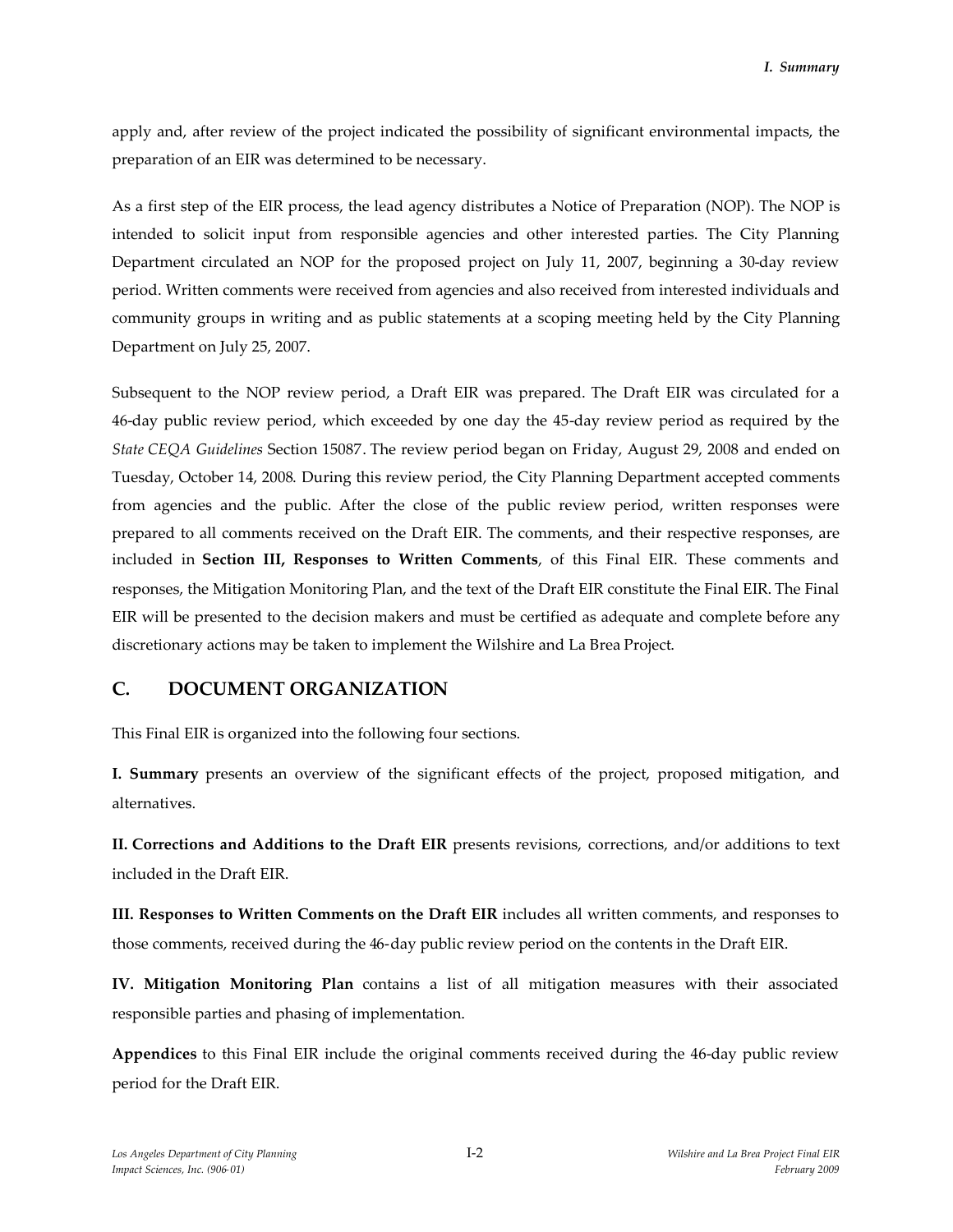## **D. BRIEF SUMMARY OF THE PROPOSED ACTION**

## **Project Description**

The Wilshire and La Brea Project proposes a mixed-use development consisting of 562 residential units and approximately 45,000 square feet of ground-floor retail-commercial and restaurant uses. The ground-floor retail/commercial and restaurant uses would be located on Wilshire Boulevard and La Brea Avenue. Parking would be provided in a partial aboveground "mezzanine" level, in a ground level, and in a 2.5-level subterranean structure.

The proposed structure would consist of six levels of apartment dwellings atop an elevated base, which would be approximately 20 feet above street level at the Wilshire Boulevard end of the property and approximately 28 feet above street level at  $8<sup>th</sup>$  Street. The residential floors would consist of two elements: a primary structure arranged in a "wing" configuration, which would create building "fingers" that would surround open-ended courtyards, and a smaller "bar" structure along the podium edge at Sycamore Avenue. The finger building would be six stories plus mezzanines above the podium, while the bar building would be two stories above the podium. Overall, the finger building would be a maximum of 100 feet above grade, and the bar building would be 44 feet above grade. An accent tower at the corner of Wilshire Boulevard and La Brea Avenue would be up to 130 feet above grade; the highest parts would contain equipment and provide a decorative element for the building.

## **Project Construction**

Construction is expected to commence in December 2009 and the project is anticipated to be ready for occupancy in 2011. The construction period for the project is anticipated to consist of four phases and last approximately 36 months. Phase I (Demolition) would involve the demolition and removal of existing on-site structures. Approximately 14,000 cubic yards (cy) of demolition materials would be generated. Demolition and removal would involve the use of standard construction equipment such as excavators and other related equipment such as haul trucks. This phase is anticipated to take two months to complete.

Phase II (Excavation/Earthwork) would involve the grading and excavation of existing on-site soils. Grading would require excavation up to depths of approximately 36 feet below ground surface at 8<sup>th</sup> Street and approximately 27 feet below ground surface at Wilshire Boulevard. It is anticipated that approximately 163,000 cy of earth material would be removed from the project site. Excavation/Earthwork activities would involve the use of standard earth-moving equipment, such as excavators, backhoes, and dump trucks, and other related heavy-duty equipment, which would be stored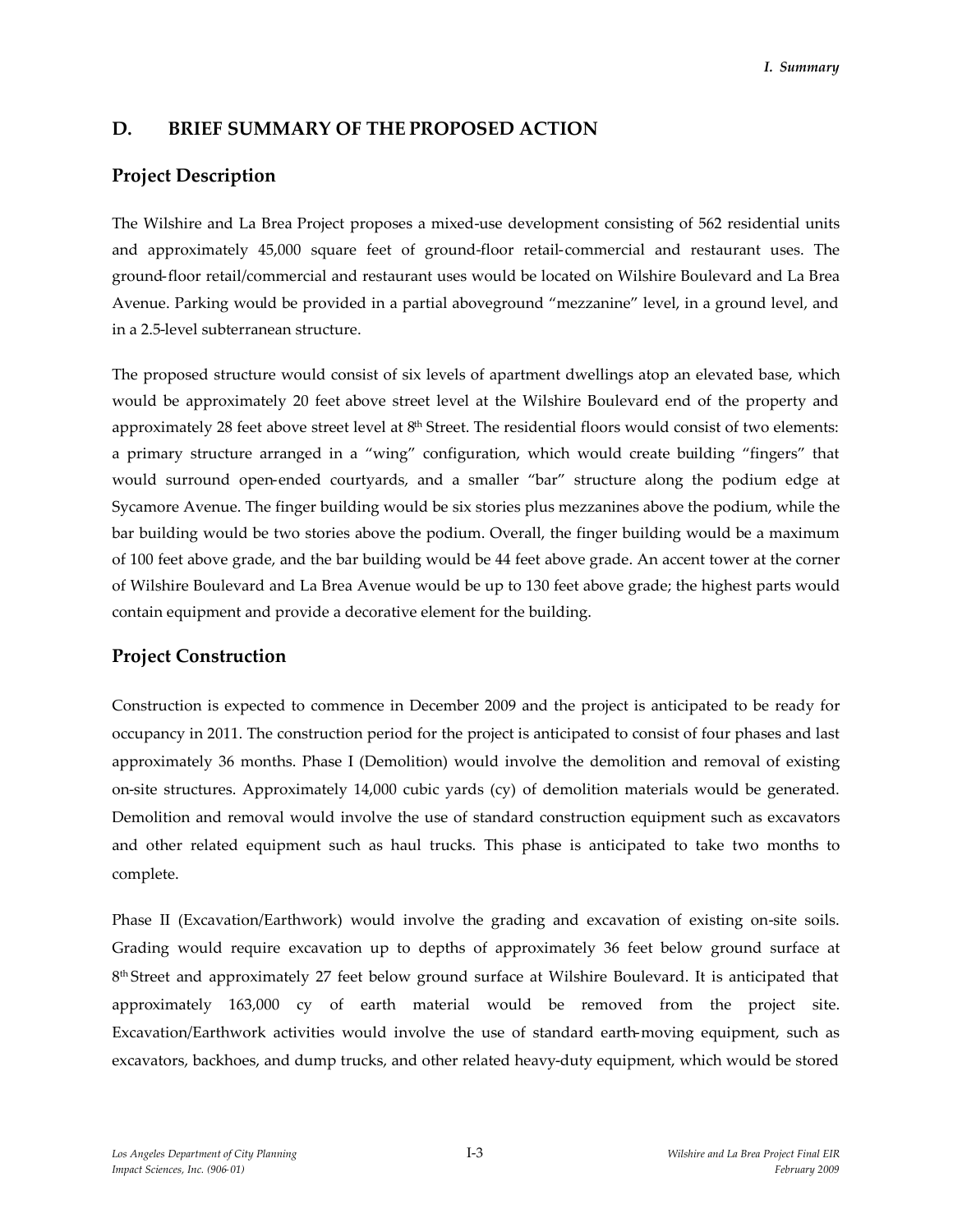on site during construction to minimize disruption of the surrounding land uses. This phase is anticipated to take four months to complete.

Phase III (Sub-Grade Construction) would involve construction of the foundations and sub-grade portions of the parking structure while Phase IV (Building Construction) would involve above-grade construction of the base building. Building activities during these two phases on a worst-case day would involve the use of standard construction equipment, including cranes, forklifts, and two backhoes. Phase III is expected to take 9 months to complete while Phase IV is expected to take 14 months to complete. There would be three months of overlap of Phase III and Phase IV.

# **E. PROJECT OBJECTIVES**

The project applicant seeks to redevelop a commercial strip mall and vacant church site in the Wilshire Community Plan Area of Los Angeles. More specifically, the objectives of the Wilshire and La Brea Project are

- to provide multi-family residential housing in an urban area of the City of Los Angeles where there is substantial demand for such housing;
- to promote the use of public transportation by providing housing, retail shopping, and dining opportunities adjacent to a major public transit corridor;
- to provide retail shopping and dining opportunities for the local community;
- to promote walkability by providing housing, retail shopping, and dining opportunities in close proximity to adjacent commercial and residential uses;
- to meet the City's green building ordinance, which will enhance the City's sustainability goals;
- to develop the site with land uses consistent with the intent of the Wilshire Community Plan and the Miracle Mile Community Design Overlay District Design Guidelines and Standards;
- to improve and integrate the streetscape along Wilshire Boulevard and La Brea Avenue;
- to provide jobs within the Wilshire Community Area of Los Angeles;
- to provide a development in the Miracle Mile District that respects the height of adjacent historic buildings; and
- to develop the site with structures that are compatible with existing residences to the east in terms of scale, mass, and bulk.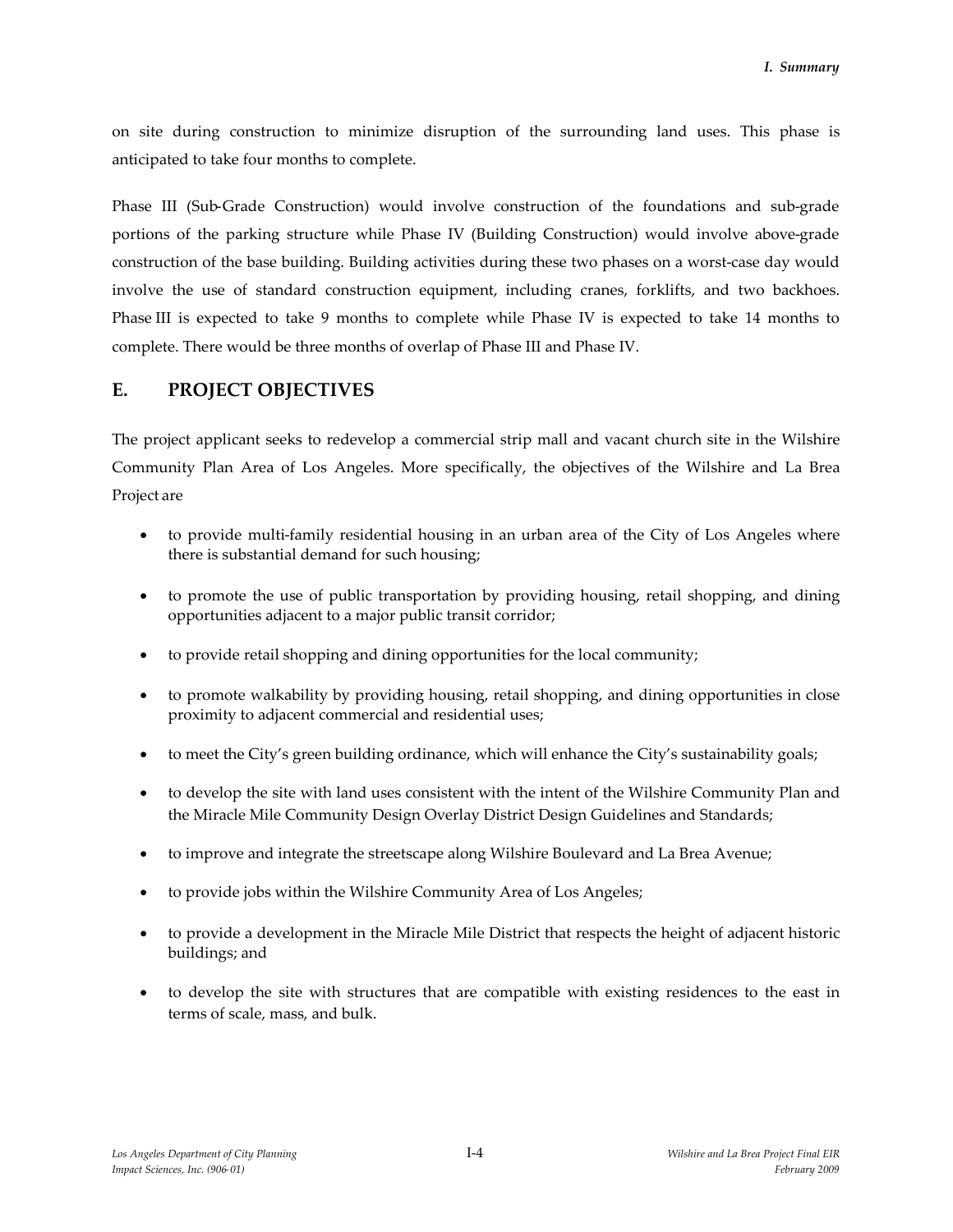# **F. ACTIONS REQUESTED**

The Los Angeles Department of City Planning is acting as lead agency as defined by CEQA for environmental review of this project. Upon certification of the Draft EIR by the City of Los Angeles, a variety of discretionary and ministerial actions will be required, including, but not limited to

- General Plan Amendment for the southernmost portion of the La Brea Avenue parcel from General Commercial to Regional Center Commercial;
- Zone/Height District (HD) change from [Q] C4-2-CDO (Wilshire), C2-1 (La Brea) and [Q]C2-1 (Sycamore) to [T][Q]C4-2 on the entire site;
- vesting tract map, including the vacation of an alley;
- Zoning Administrator adjustment;
- site plan review;
- master conditional use permit (CUP) for sale of alcohol;
- building line removal along Wilshire Boulevard;
- haul route approval;
- project permit compliance under Community Design Overlay (CDO) District; and
- other approvals as necessary, including but not limited to approvals for temporary street closures.

# **G. LOCATION AND BOUNDARIES**

The proposed project site is located on the southeastern corner of Wilshire Boulevard and La Brea Avenue. Specifically, the site is bound by Wilshire Boulevard to the north, Sycamore Avenue to the east, 8<sup>th</sup> Street on the south, and La Brea Avenue to the west. The proposed project is located approximately 2 miles north of the Santa Monica Freeway (I-10).

# **H. AREAS OF CONTROVERSY AND ISSUES TO BE RESOLVED**

Comments received from the public, responsible agencies, and interested parties on the circulated NOP and at the public scoping meeting highlighted environmental issues of concern regarding the proposed project. Review of comments received during the NOP circulation period indicated areas of controversy, such as visual resources (i.e., height and massing of the proposed structure, shadow/shadow impacts, obstruction of existing views), air quality, hazards and hazardous materials, noise, population and housing, public services (i.e., crime), transportation and traffic (i.e., vehicular access, vehicular hazards, parking, transit, freeway impacts). One additional area of controversy, related to historic resources, was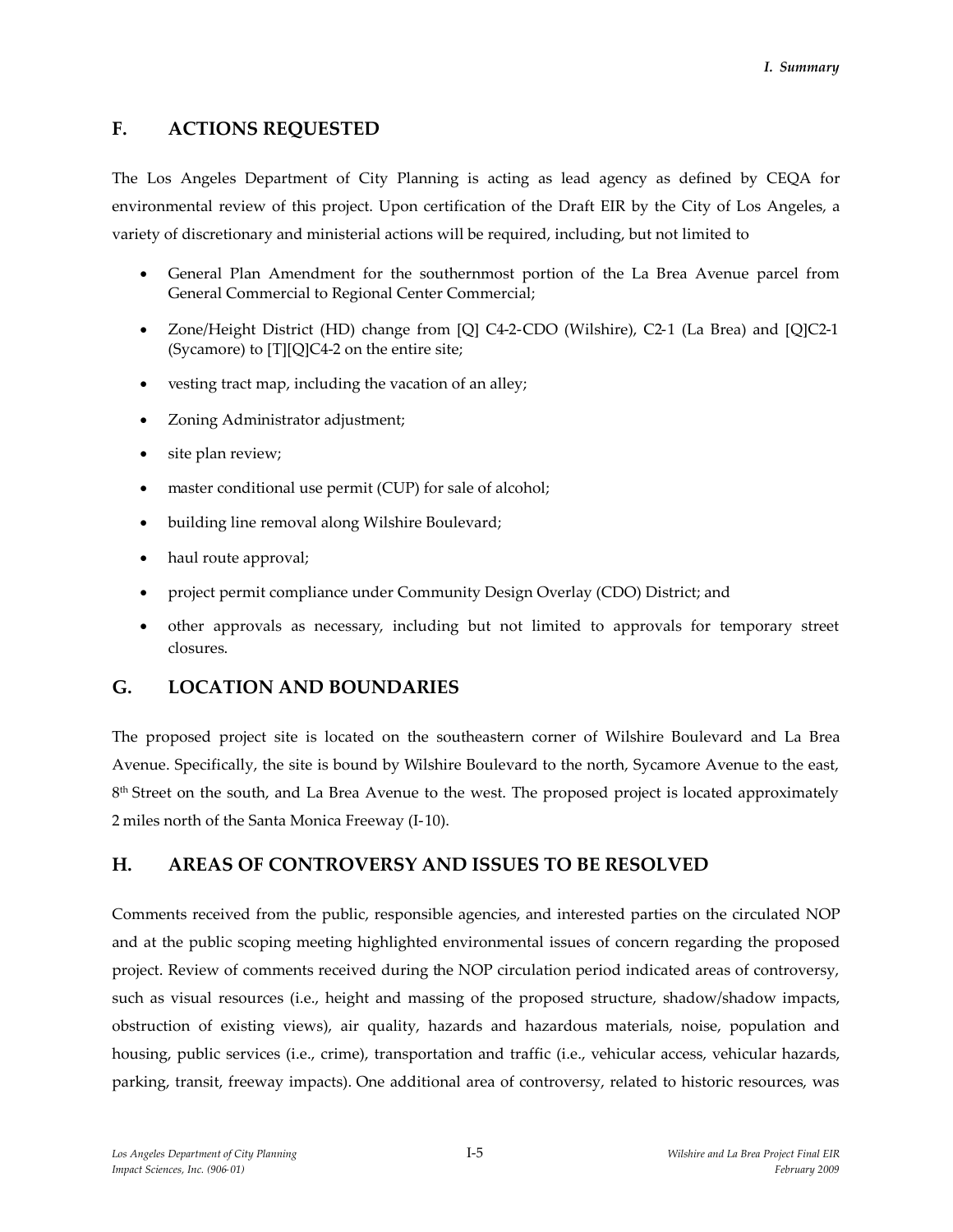raised during the public comment period for the Draft EIR. All of the areas of controversy are addressed in this Final EIR.

## **I. SUMMARY OF ENVIRONMENTAL IMPACTS**

## **1. Visual Resources**

## *Project Impacts*

As discussed in Section IV.A, Visual Resources, of the Draft EIR, there are no potentially significant impacts that would result from the proposed project related to visual resources.

As determined by the Cultural Resources Technical Report prepared for the proposed project site, the existing structures do not qualify as historical resources. In addition, the buildings do not substantially contribute to the valued visual character of the area as they offer no distinct aesthetically valuable features. Therefore, no potential for significant impacts would occur with respect to the removal of visually valued features or elements in the project vicinity.

The project site and the surrounding vicinity do not include any areas of natural open space; therefore, implementation of the proposed project would not affect natural open spaces areas in the Wilshire Community Plan Area of Los Angeles, and there is no potential for significant impacts.

The Wilshire and La Brea Project site is currently zoned as [Q] C4-2-CDO along Wilshire Boulevard, C2-1 along La Brea Avenue, and [Q] C2-1 along Sycamore Avenue. As stated in Section IV.G, Land Use, of the Draft EIR, implementation of the project will require that the entire site be rezoned as a [T] [Q] C4-2 zone, which will allow up to 93 specific commercial and residential uses. Uses proposed for the Wilshire and La Brea Project, including residential, retail, restaurant, and parking uses, are allowed within the C4 zone; therefore, there is no potential for significant impacts and uses are compatible.

The proposed structure would consist of two to six levels of apartment dwellings atop an elevated base, which would be approximately 20 feet above street level at the Wilshire Boulevard end of the property and approximately 28 feet above street level at 8th Street.

The proposed building incorporates many features of the styling of two historical resources directly across the project site, the E. Clem Wilson Building on Wilshire Boulevard, and the Firestone Tire and Rubber building on  $8<sup>th</sup>$  Street. A decorative element on the project's façade adjacent to the corner of Wilshire Boulevard and La Brea Avenue would reference the vertical decorative treatment employed on the E. Clem Wilson Building. The proposed building is several stories shorter than the E. Clem Wilson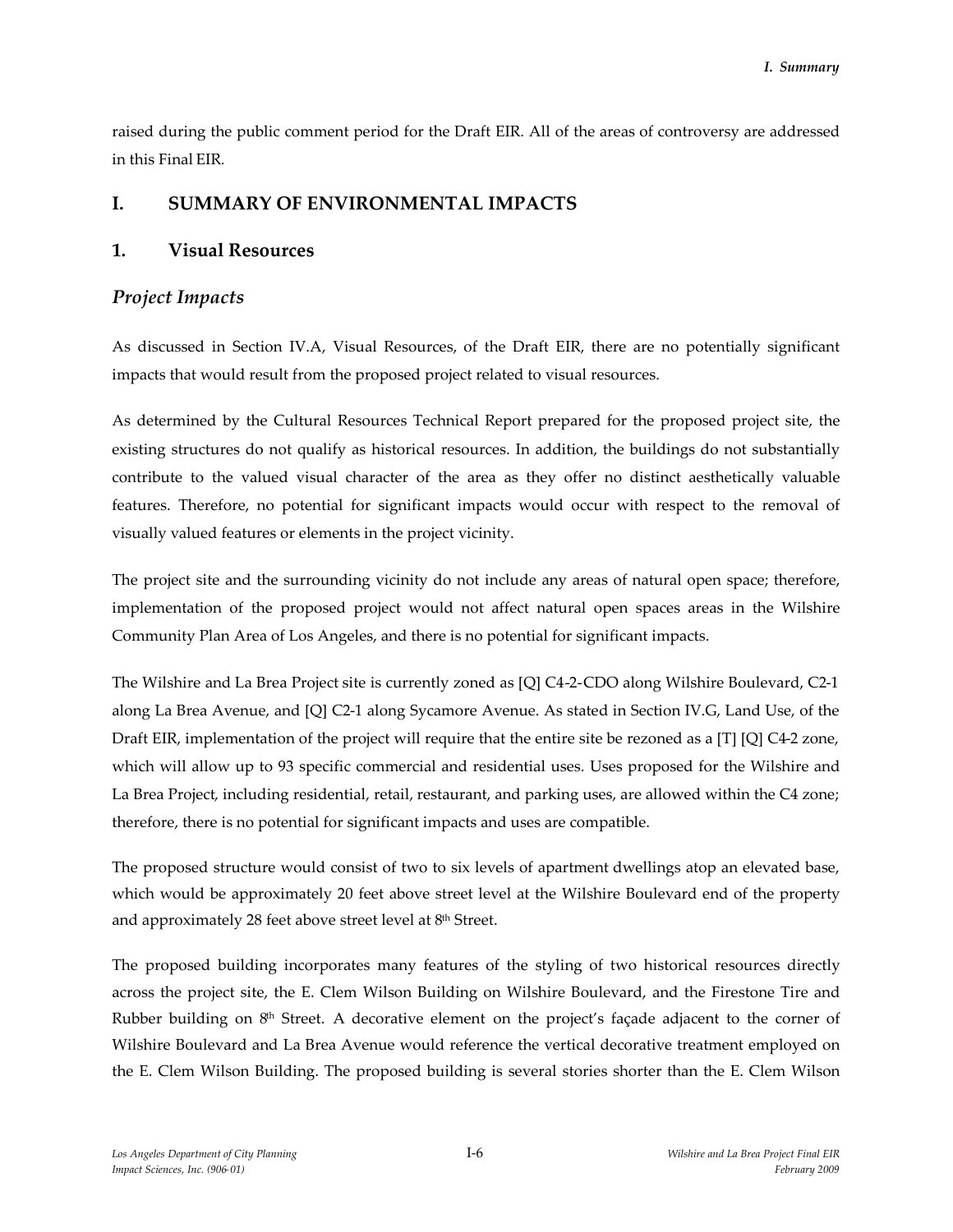Building; however, it draws upon many of the features from this historical precedent in its scale and massing.

On Sycamore Avenue to the east, the courtyards would open to the east to take advantage of City skyline views and to provide a more articulated building face to the adjacent residential neighborhood on Sycamore Avenue. The secondary bar building would be used, together with the flats at grade, to diminish the height of the structure as it fronts Sycamore Avenue and would provide mass, bulk, and scale that is more consistent with the residential structures located at the east side of the street.

At the corner of La Brea Avenue and 8<sup>th</sup> Street, a vertically oriented, curved corner element announces the retail space that runs the length of La Brea Avenue. This curved element breaks the otherwise continuous elevation of linear retail storefronts; it is both taller and more solid in its massing. The curved element at this corner is a contemporary interpretation of the Streamline Moderne canopy style featured at the Firestone Tire and Rubber retail store across 8th Street from this corner of the project site.

Existing buildings on the project site represent a mix of architectural styles. The church is an example of Late Modern expression combining aspects of Brutalism and International Style architecture while the commercial strip center is an example of the Art Deco style of architecture that is prevalent in the area. Furthermore, while the church building has not been substantially altered since it was originally constructed, the commercial strip center has undergone extensive alterations, thus degrading its original design. For these reasons, the buildings on the project site do not substantially contribute to the aesthetic value of the area. As such, there is no potential for significant impacts.

Implementation of the proposed project would not conflict with applicable urban design policies and guidelines outlined in the Wilshire Community Plan nor would implementation of the proposed project conflict with applicable guidelines and standards listed in the Miracle Mile CDO. Therefore, there is no potential for significant impacts with respect to conflicts with applicable guidelines and regulations.

Implementation of the project would block a majority of all views across the project site. However, the existing structures on the project site already block a majority of all views across the property. Current scenic views are either partially or fully obstructed from the project site. The proposed project also does not significantly degrade scenic views off site, and residents on the upper floors of the completed project will have enhanced views. Therefore, impacts to scenic vistas associated with the proposed project are less than significant.

Wilshire Boulevard along the northern border of the project site has been designated a Scenic Highway due to its nature as a highly urbanized high-rise corridor. Implementation of the proposed project would introduce a new base structure to the project site with two residential structures. Overall, the finger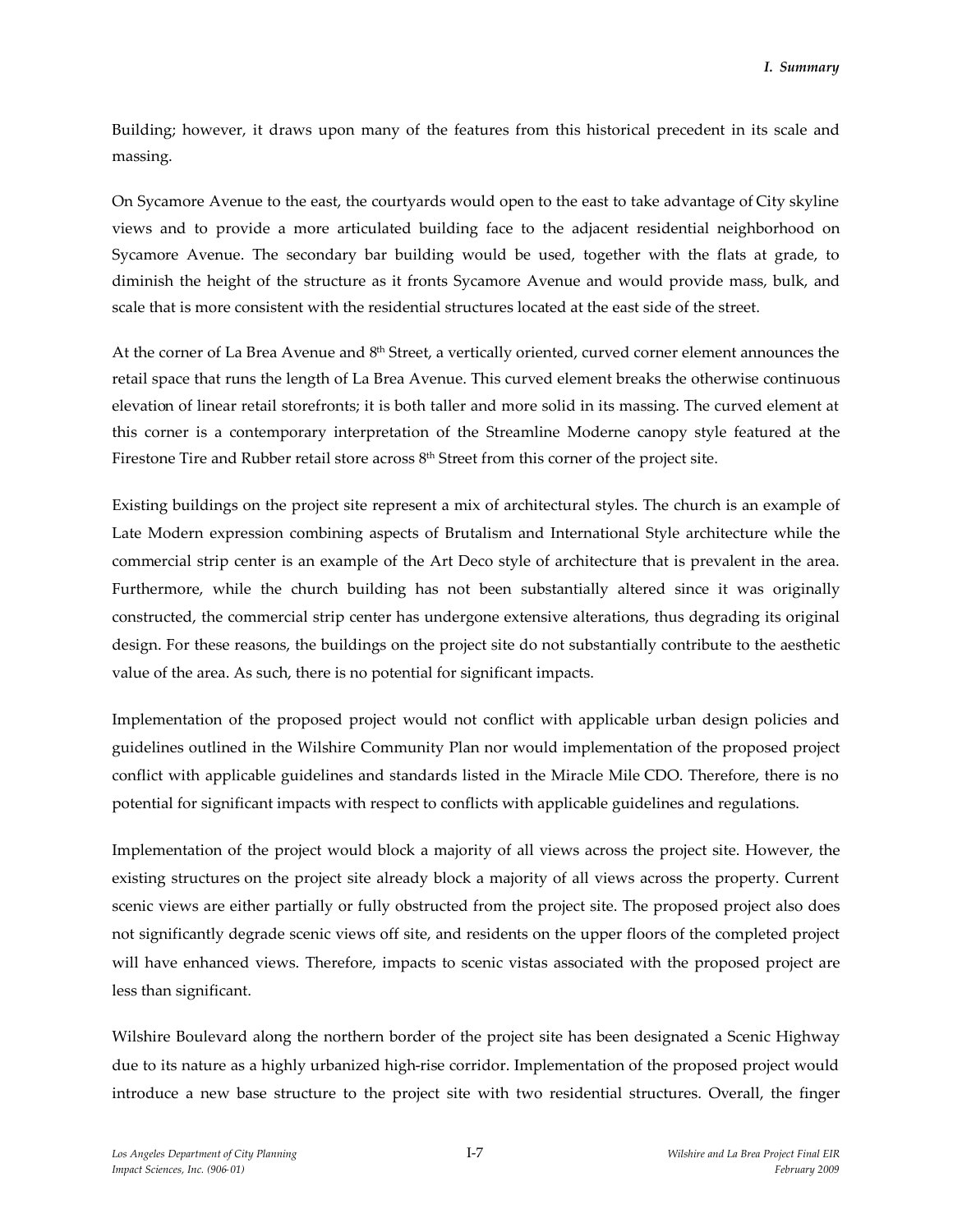building would be a maximum of 100 feet above grade, and the bar building would be up to 44 feet above grade. The residential structures would contribute to the expected urban visual characteristics of the existing Wilshire Boulevard Corridor skyline but would not obstruct a critical feature or interfere with its aesthetic character. Also, the new residential structures would be visible from vantage points around the project site but would not obstruct, affect, or prevent views of valued visual resources from the designated Scenic Highway. Therefore, the addition of the residential structures to the Wilshire Boulevard Corridor skyline would not result in the potential for significant impacts to scenic vistas.

Implementation of the proposed project would change the pattern of shadow cast by the sun on adjacent properties. Shadow-sensitive uses, including residences and associated recreational areas, exist across Sycamore to the east of the project site. Existing uses to the north and the west are predominately commercial and are not shadow-sensitive. The maximum shadow lengths would occur at the winter solstice. On that day, the project would cast shadows of approximately 440 feet. Morning shadows would fall across properties on the northwest side in both the winter and autumn but would not fall on any shadow-sensitive uses for 3 hours or more. Noon shadows would be cast on commercial uses to the north in both the winter and autumn. Afternoon shadows cast by the project would extend to the northeast in the winter and autumn. During the summer, shadows would be cast onto the residential uses to the east across Sycamore some time after 3:00 PM. Overall, the shadows cast onto adjacent properties would not create a significant impact because the shadows cast from the proposed project would not be cast upon shadow-sensitive uses to the east for more than 3 hours between late October and early April or more than 4 hours between early April and late October. No potential for significant impacts would occur with respect to shadowing- and shading-sensitive uses.

The lighting proposed by the proposed project adjacent to residential uses would be limited to the amount required to safely light driveways, sidewalks, and public space areas within the project. Outdoor lighting adjacent to light-sensitive residential uses would be oriented and focused onto the specific on-site location intended for illumination, such as driveways, walkways, interior courtyard areas, and public areas, and directed away from adjacent residential properties and public rights-of-way to avoid any light or glare impacts from lighting fixtures included in the project. In addition, landscape lighting would be utilized to accentuate landscape features. Some decorative lighting, such as on the corner tower or rooflines, on Wilshire Boulevard, La Brea Avenue and 8th Street, adjacent to commercial uses, may be used; however, light-sensitive uses are not located on Wilshire Boulevard and La Brea Avenue across from the project site. Given the above, the new lighting established on the site would not result in substantial increases in light or glare that would affect any light-sensitive uses on or near the site.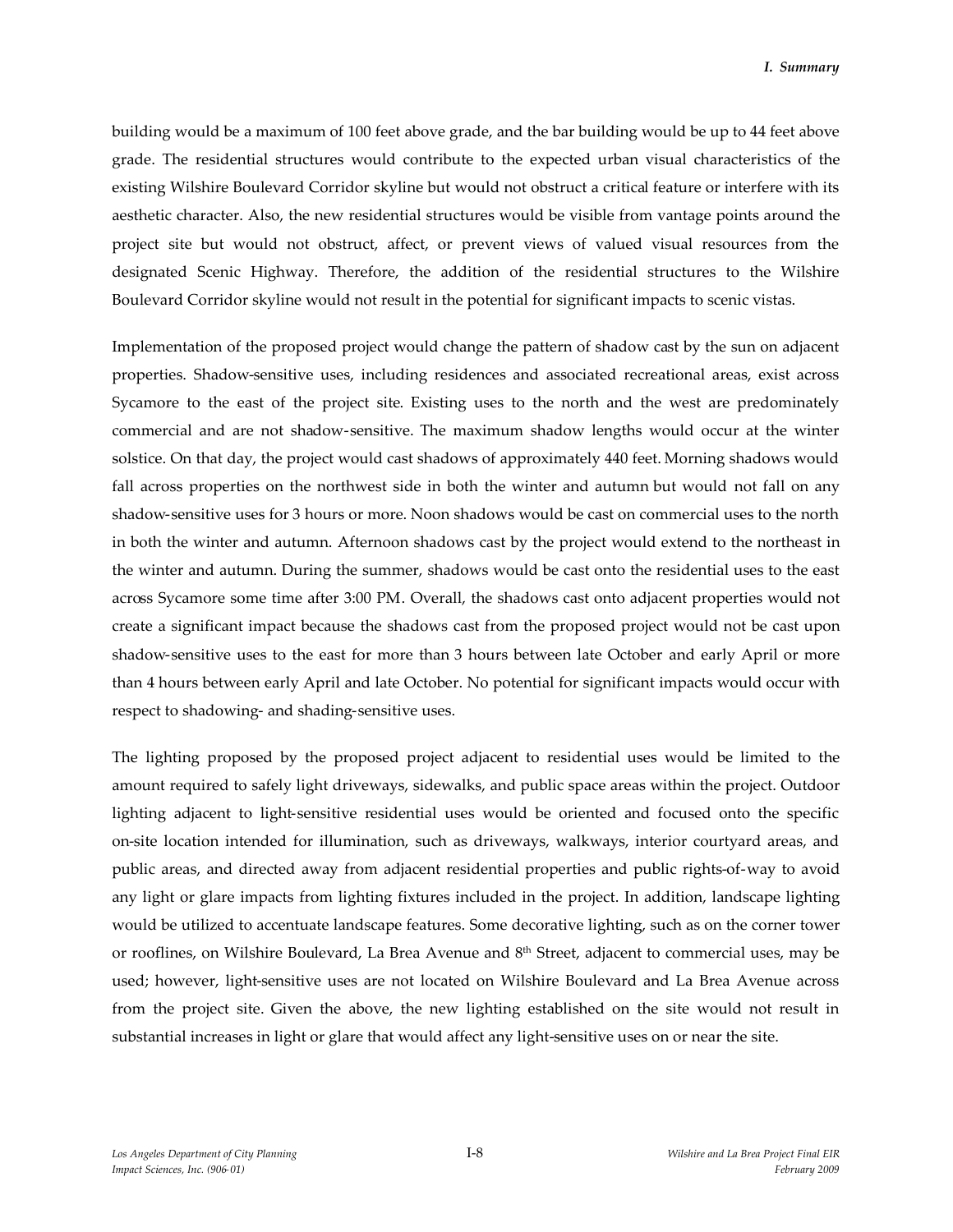## *Mitigation Measures*

The following mitigation measure is intended to reduce potential nighttime illumination impacts to a less than significant level.

**MM-VR-1:** Outdoor lighting on site and adjacent to light-sensitive residential uses on Sycamore Avenue and 8th Street shall be downcast and directed toward on-site areas of the property, sidewalks surrounding the building, building entry points, driveways, and interior courtyard areas.

### *Cumulative Impacts*

Cumulative impacts could occur if "two or more individual effects which, when considered together, are considerable or which compound or increase other environmental impacts." The finger structure of the proposed project is respectful of the height and architectural style of the E. Clem Wilson Tower located to the north of the project site. In addition, the massing of the northern residential structure reflects the cornices, setbacks, and terraces that are featured on the Wilson Tower. Most of the related projects discussed in Section III, General Description of Environmental Setting**,** of the Draft EIR, are located sufficiently distant from the project site so as not to result in changes to the visual environment in which the project is located. Only related project numbers 26, 27, 28, and 37 are situated so as to cause a potential cumulative impact with respect to visual character or views. Related project numbers 27 (residential project at 5500 Wilshire Boulevard) and 28 (mixed use project at 5600 Wilshire Boulevard) are located within the Miracle Mile CDO and will therefore be subject to City review for compliance with the CDO's architectural and other guidelines. Related project number 37 (residential project at 4848 Wilshire Boulevard) is subject to design review under the Park Mile Specific Plan. Related project number 26 (68-foot multi-family residential project at 5115 Wilshire Boulevard) was extensively reviewed by the City during its entitlement process. Therefore, no cumulatively considerable visual resource impacts are anticipated through implementation of the proposed project in combination with the identified related projects.

Implementation of the proposed project and related projects would introduce new high-rise and mid-rise tower buildings in the Wilshire Community Plan Area and Miracle Mile District that would contribute to the expected visual characteristics of the Wilshire Boulevard Corridor skyline. However as noted above, the project would not impact views of scenic vistas. Moreover, most of the related projects are located sufficiently distant from the project site and out of the line of sight of the project so as not to result in any cumulative impairment of views of scenic vistas. Therefore, the proposed project in conjunction with the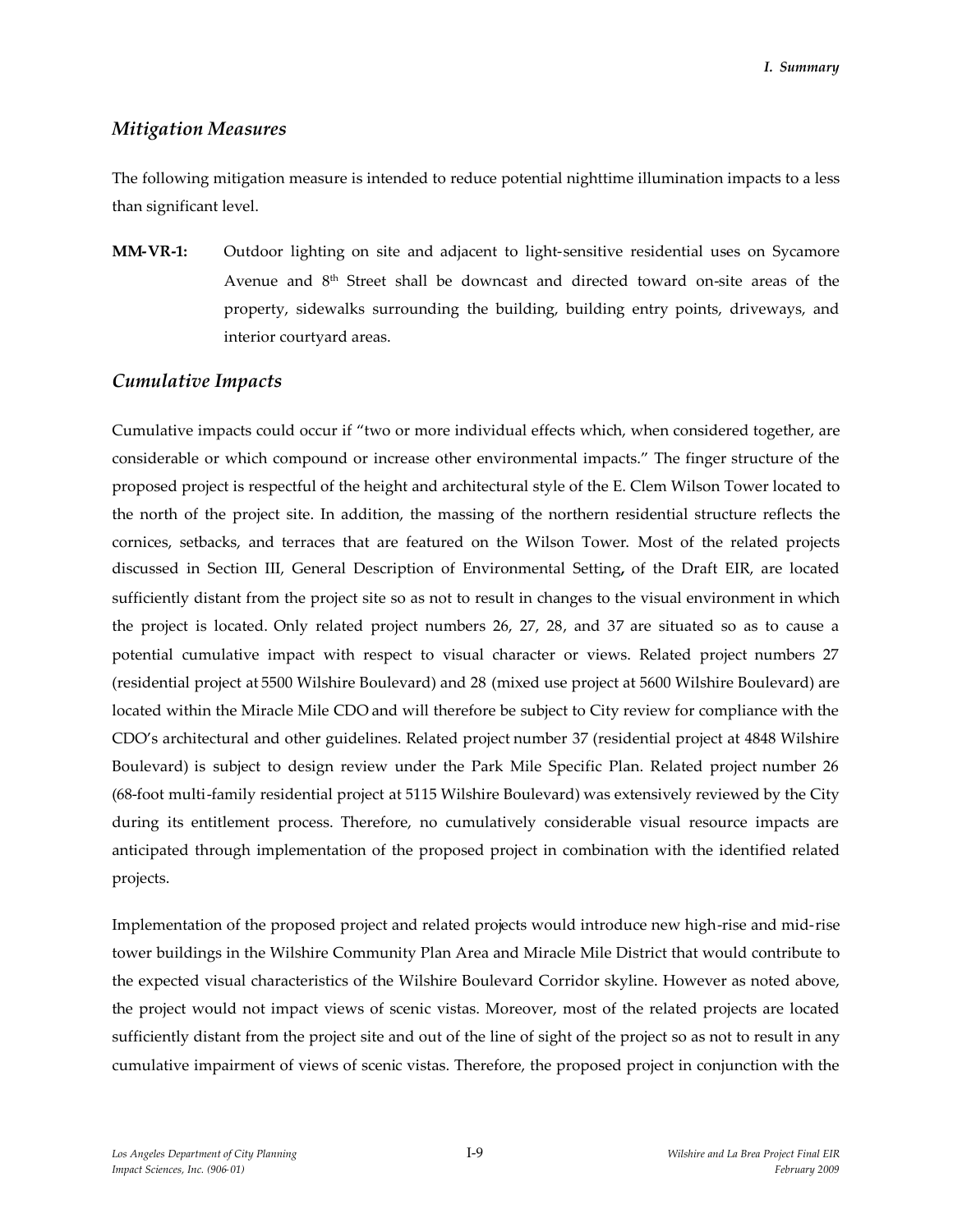identified related projects would not result in a cumulatively considerable impact on the views of scenic vistas.

Implementation of the proposed project in combination with the identified related projects would change the pattern of shadow cast by the sun on properties throughout the Wilshire Community Plan Area. In the general vicinity of the proposed and related projects, shadows are already cast onto adjacent properties from the neighboring mid-rise and high-rise structures. As noted above, the proposed project would not result in a significant impact due to shade and shadows. Moreover, all of the related projects are located sufficiently distant from the project site and/or to the north of the project site so that shadows from these related projects would not shade sensitive uses in the immediate vicinity of the project site. Therefore, cumulative impacts with respect to shade and shadows would be less than significant. Each of the proposed sites corresponding to the related projects is currently located in a dense urban environment and is a source of nighttime light in the area. New light sources introduced from the proposed project in combination with the identified related projects would include additional nighttime security lighting on each project site, street lighting, and lighting in open spaces between buildings. In addition to the exterior ground-level nighttime security lighting at each project site, interior lighting associated with the proposed uses would provide an additional source of nighttime illumination from each project site. Implementation of the proposed project along with the related projects in the area would result in higher density and, generally, an incremental increase in the amount of lighting present on each site and in the Wilshire Community Plan Area. While the project may have the potential to generate lighting that could spill off the project site and adversely impact adjacent light-sensitive uses, mitigation has been identified above that would reduce the impacts to a less than significant level. Each of the related projects would be subject to the Los Angeles Municipal Code (LAMC) Section 93.0117, which limits the amount of stationary light onto off-site sensitive receptors to 2 foot-candles. Therefore, there cumulative impacts with respect to artificial light would be less than significant.

## *Adverse Effects*

No significant impacts to visual resources would result from the proposed project with implementation of mitigation; therefore, no adverse effects to visual resources in the Wilshire Community Plan Area and Miracle Mile District would be anticipated upon project implementation.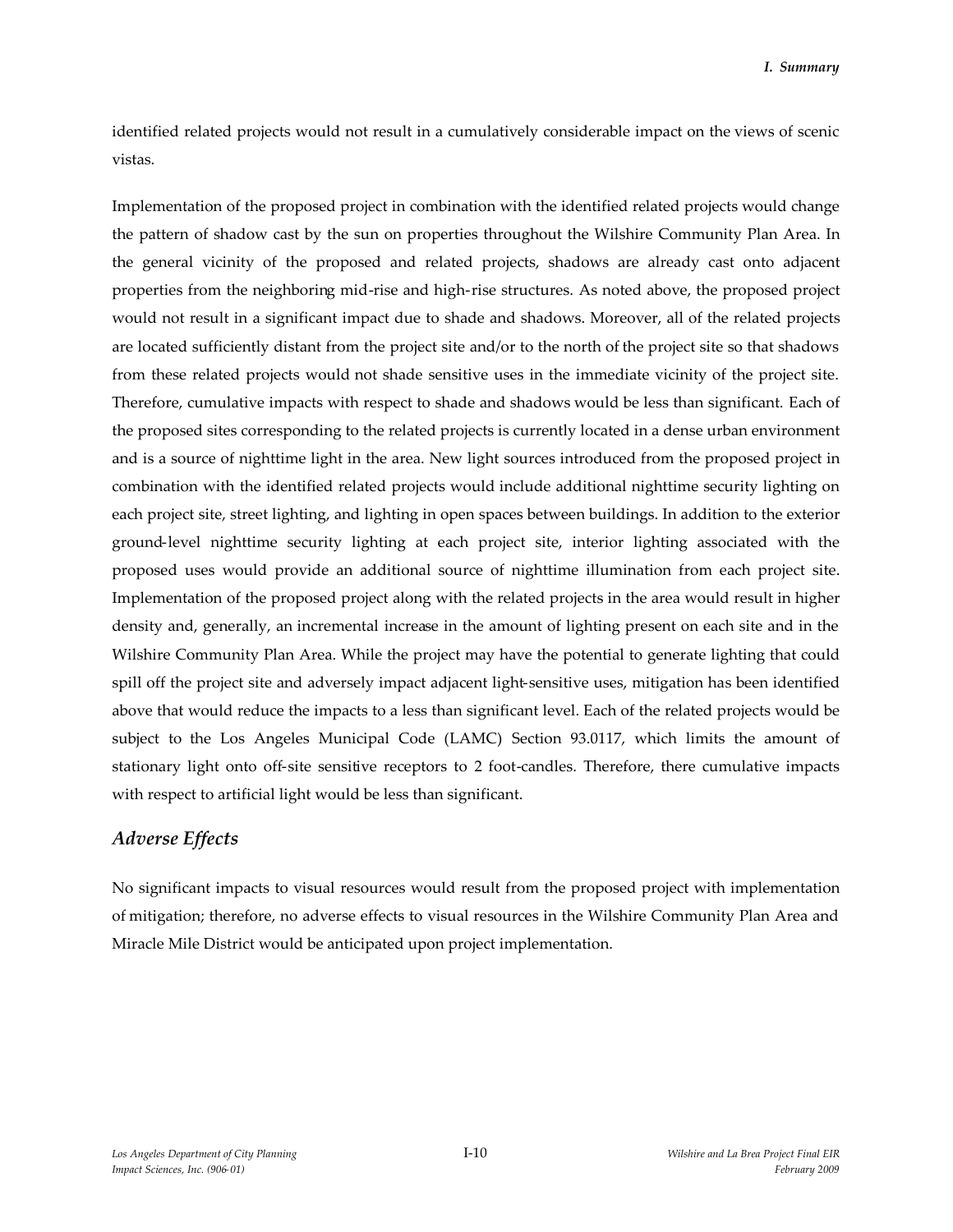## **2. Air Quality**

## *Project Impacts*

#### **Construction Related Impacts**

Demolition of the existing buildings has the potential to release asbestos fibers due to the age of the structures. Demolition activity is subject to South Coast Air Quality Management District (SCAQMD) Rule 1403, which is intended to limit asbestos emissions from demolition or renovation of structures and the associated disturbance of asbestos-containing waste material generated or handled during these activities. Project compliance with Rule 1403 would ensure that asbestos-containing materials would be disposed of appropriately. Compliance with the requirements of this measure would avoid a significant construction-related air quality impact in relation to demolition activities by preventing the release of asbestos emissions.

During demolition, site grading, and building construction, criteria pollutant emissions are expected to be generated. In order to minimize construction emissions of particulate matter less than 10 microns in diameter (PM10), the construction contractor is required to comply with the control measures under SCAQMD Fugitive Dust Rule  $403$ . These measures would control fugitive dust PM $_{10}$  emissions and would also control emissions of particulate matter less than 2.5 microns in diameter (PM2.5). The estimated release of emissions was analyzed and was found not to exceed the mass-based significance thresholds for criteria pollutants; therefore, construction emissions would result in a less than significant impact on air quality in the region. However, the SCAQMD also requires that projects evaluate the localized ambient air quality impacts due to a project's emissions of PM<sub>10</sub>, PM<sub>2.5</sub>, nitrogen dioxide (NO<sub>2</sub>), and carbon monoxide (CO). The SCAQMD has established localized significant thresholds for these pollutants, which are based on the ambient air quality standards and the background levels in the project area as measured by SCAQMD's monitoring stations. Under the SCAQMD's *Final Localized Significance Threshold Methodology*, 1 estimates of on-site construction emissions of PM10, PM2.5, NO2, and CO were analyzed. The construction of the proposed project would cause an exceedance of the localized significance thresholds for PM<sub>10</sub> and PM<sub>2.5</sub>; however, the NO<sub>2</sub> and CO thresholds would not be exceeded. Therefore, project construction would cause temporary but significant local air quality impacts for PM<sub>10</sub> and PM2.5. Therefore, construction of the project would require the implementation of mitigation measures to reduce the localized impacts.

<sup>1</sup> South Coast Air Quality Management District, *Final Localized Significance Threshold Methodology*, (2008).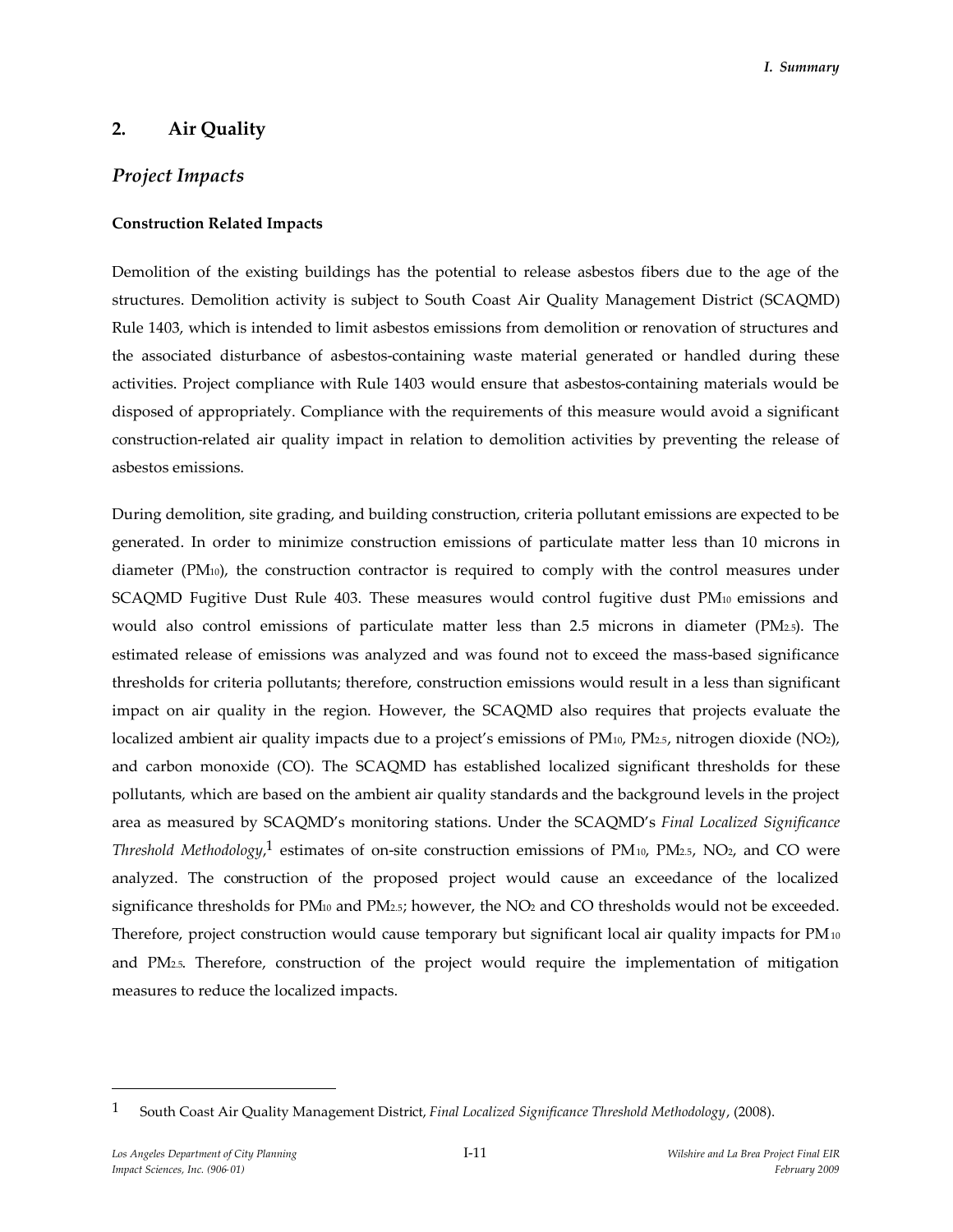#### **Operational Impacts**

Primary effects of projects on air quality are related to emissions that would be generated by both stationary and mobile sources as a result of normal day-to-day operation on the site after occupation. Stationary emissions would be generated by the consumption of natural gas for space and water heating devices, the operation of landscape maintenance equipment, and from consumer products. Mobile emissions would be generated by motor vehicles traveling to and from the project site. As listed in Section IV.B, Air Quality, of the Draft EIR, the proposed project would not generate emissions that would exceed SCAQMD thresholds during the summer or the winter. Therefore, daily operational emissions generated by the proposed project would be considered a less than significant impact.

Secondary effects of projects on air quality include interfering with the attainment of the federal or state ambient air quality standards, resulting in population increase within an area that would be in excess of that projected by the Southern California Association of Governments (SCAG), and generating vehicle trips that cause a CO hotspot or exposing sensitive receptors to a CO hotspot. The population increase resulting from implementation of the proposed project falls within SCAG projections, which are the basis for the Air Quality Management Plan (AQMP); therefore, the emissions generated from the proposed project at buildout would not interfere with the attainment plans or contribute to the exceedance of an existing air quality violation. Also, as indicated in the traffic study, the intersections analyzed for this project would operate at a level of service (LOS) below D. Intersections operating at a LOS of E or F are considered to have potential to create CO hotspots. Under worst-case conditions, future CO concentrations at each intersection would not exceed the state 1-hour and 8-hour standards with the development of the proposed project. No significant CO hotspot impacts would occur to sensitive receptors in the vicinity of these intersections. As a result, no significant project-related impacts would occur relative to future carbon monoxide concentrations.

#### **Global Climate Change Impacts**

The Wilshire and La Brea Project would result in greenhouse gas (GHG) emissions due to, among other things, fuel combustion in motor vehicles and building heating systems associated with the project. Building and motor vehicle air conditioning systems may use hydrofluorocarbons (HFCs) (and hydrochlorofluorocarbons [HCFCs] and chlorofluorocarbons [CFCs] to the extent that they have not been completely phased out at later dates), which may result in emissions through leaks. The other primary GHGs (perfluorocarbons and sulfur hexafluoride) are associated with specific industrial sources and are not expected to be associated with the proposed project.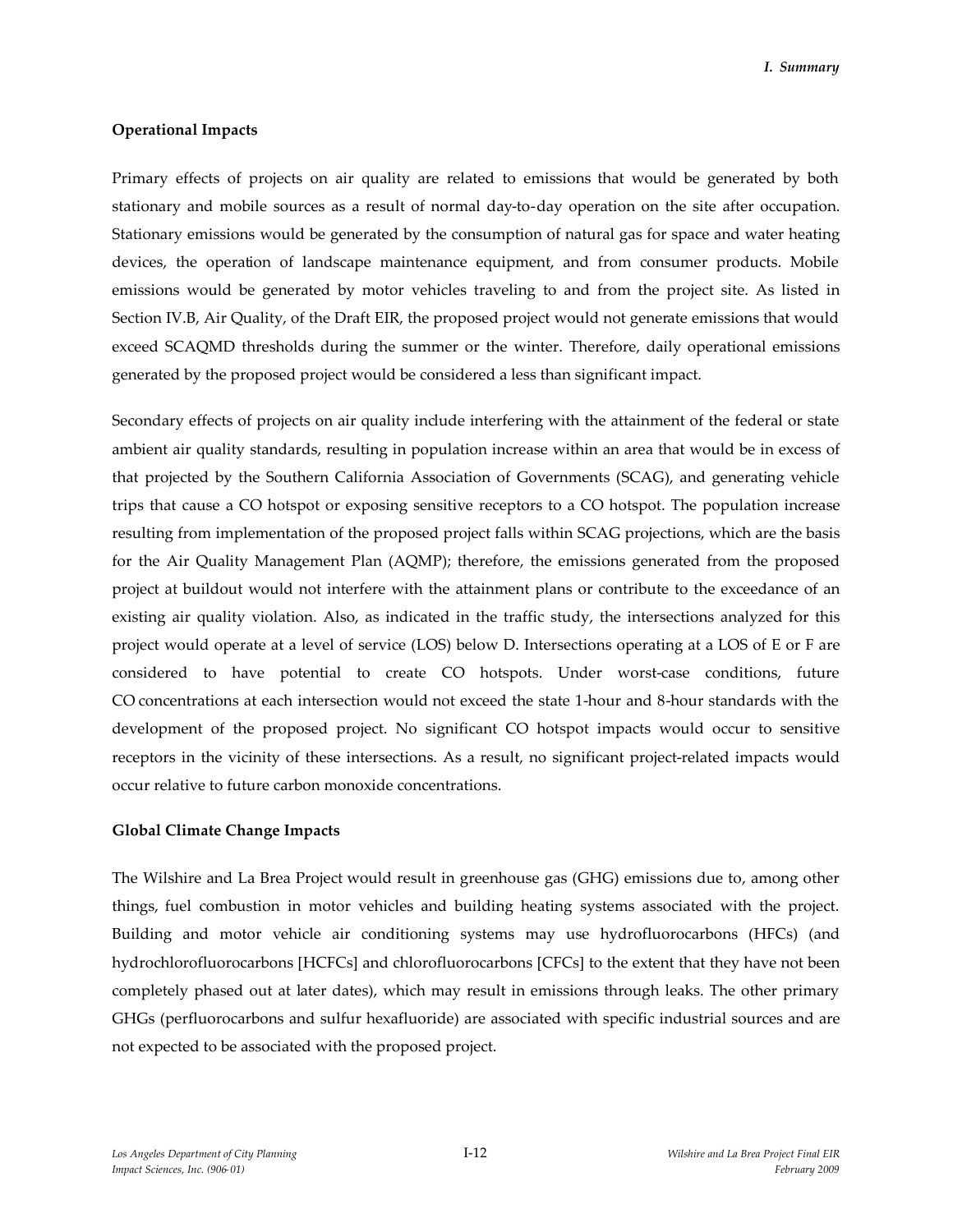While the proposed project would result in emissions of GHGs, no guidance exists to indicate what level of GHG emissions would be considered substantial enough to result in a significant adverse impact on global climate. However, it is generally the case that an individual project of this size is of insufficient magnitude by itself to influence climate change or result in a substantial contribution to the global GHG inventory. GHG impacts are recognized as exclusively cumulative impacts; there are no non-cumulative GHG emission impacts from a climate change perspective.2 Accordingly, further discussion of the project's greenhouse gas emissions and their impact on global climate are addressed under **Cumulative Impacts**.

## *Project Mitigation Measures*

### **Construction Impacts**

Construction emissions generated by the proposed project would exceed the localized significance threshold for PM<sup>10</sup> and PM2.5 during grading operations and would be considered a significant impact without mitigation.

- **MM-AQ-1** In addition to the requirements of SCAQMD Rule 403, the applicant shall implement the following measures to help reduce emissions of PM<sup>10</sup> and PM2.5 during construction activities.
	- a. Configure construction parking to minimize traffic interference. (The emission reduction efficiency for this measure is not quantified.)
	- b. Provide temporary traffic controls during all phases of construction activities to maintain traffic flow (e.g., flag person). (The emission reduction efficiency for this measure is not quantified.)
	- c. Schedule construction activities that affect traffic flow on the arterial system to off peak hours to the degree practicable. (The emission reduction efficiency for this measure is not quantified.)
	- d. Re-route construction trucks away from congested streets. (The emission reduction efficiency for this measure is not quantified.)
	- e. Consolidate truck deliveries when possible. (The emission reduction efficiency for this measure is not quantified.)
	- f. Provide dedicated turn lanes for movement of construction trucks and equipment on and off site. (The emission reduction efficiency for this measure is not quantified.)

<sup>2</sup> California Air Pollution Control Officers Association, *CEQA & Climate Change: Evaluating and Addressing Greenhouse Gas Emissions from Projects Subject to the California Environmental Quality Act*, (2008) 35.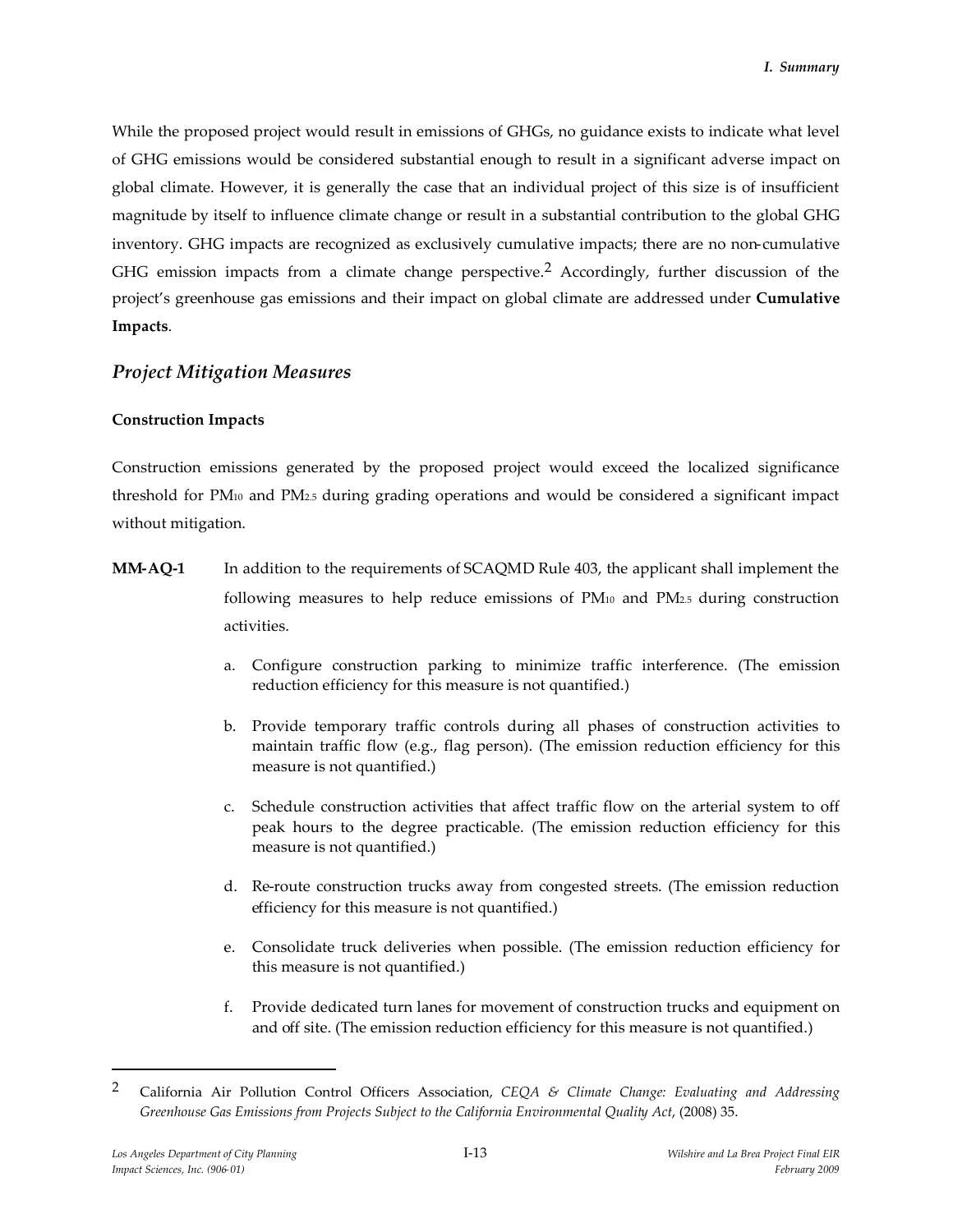- g. Maintain equipment and vehicle engines in good condition and in proper tune, as per manufacturers' specifications and per SCAQMD rules, to minimize exhaust emissions. (The emission reduction efficiency for this measure is not quantified.)
- h. Apply water to demolition materials to reduce the emissions of fugitive dust during demolition operations. (The emission reduction efficiency for this measure is not quantified.)

#### **Operational Impacts**

Project operations would not generate emissions of any criteria pollutant in excess of the SCAQMD daily thresholds; therefore, no mitigation measures are required.

### *Cumulative Impacts*

#### **Regional Impacts**

As discussed above, mass air emissions generated by the project would not exceed the thresholds of significance established by the SCAQMD during project operation, as shown in Table IV.B-13 of the Draft EIR. Thus, the proposed project's operational emissions would not have cumulatively considerable impacts to air quality. Construction emissions would not exceed any of the SCAQMD thresholds of significance for construction, but would exceed the LSTs for PM<sup>10</sup> and PM2.5, which represent local impacts only. Also discussed in the Draft EIR, the proposed project is consistent with the population growth projections of the SCAG Growth Forecast. The control strategy of the AQMP is based on projections contained in local general plans. Projects that are consistent with local general plans are considered consistent with air quality-related regional plans such as the AQMP.<sup>3</sup> Uses and activities that are consistent with the applicable assumptions used in the development of the AQMP would not jeopardize attainment of the air quality levels identified in the AQMP, even if they exceed the SCAQMD's recommended thresholds. According to the methodology described in the SCAQMD *CEQA Air Quality Handbook*, if an individual project reduces the rate of growth of VMT and is consistent with the AQMP, then the project's cumulative impact could be considered less than significant.<sup>4</sup>

As discussed in Section IV.B, Air Quality, of the Draft EIR, this criterion has been met and the project would be considered consistent with AQMP. Consequently, there is no potential for significant cumulative air quality impacts under this criterion.

<sup>3</sup> *CEQA Air Quality Handbook,* 12-2.

<sup>4</sup> SCAQMD, *CEQA Air Quality Handbook* (Diamond Bar, California: SCAQMD, November 1993), 9-12.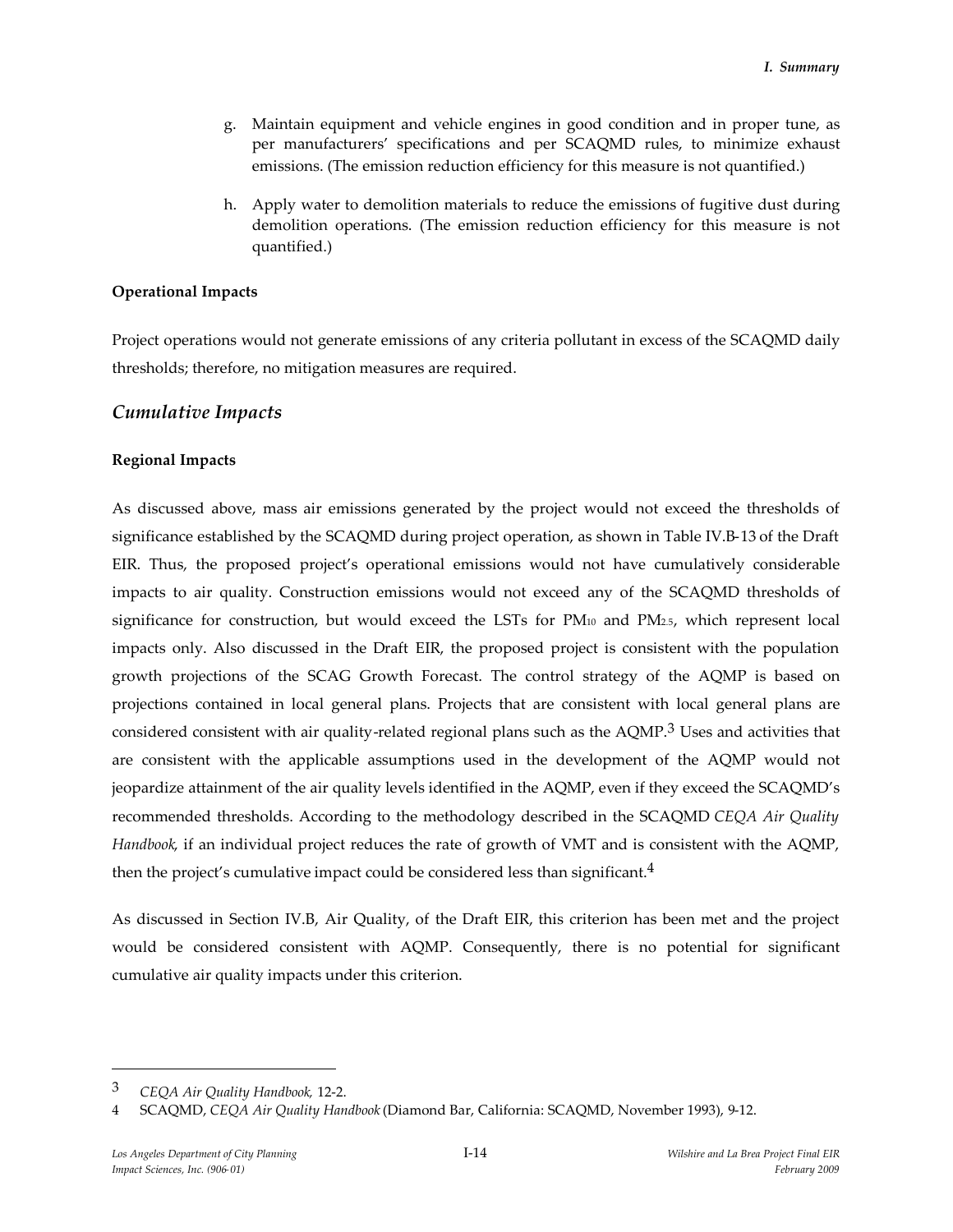#### **Global Climate Change Impacts**

The GHG emissions associated with operation of the proposed project were estimated and are listed in Section IV.B, Air Quality, of the Draft EIR. Based on a conservative estimate, operation of the project would result in direct net GHG emissions of approximately 3,730 metric tons per year (0.00373 million metric tons). While the proposed project would result in emissions of GHGs, no guidance exists to indicate what level of GHG emissions would be considered substantial enough to result in a significant adverse impact on global climate. However, it is generally the case that an individual project of this size is of insufficient magnitude by itself to influence climate change or result in a substantial contribution to the global GHG inventory. GHG impacts are recognized as exclusively cumulative impacts; there are no noncumulative GHG emission impacts from a climate change perspective.5

No quantitative emission thresholds or similar criteria have been established to evaluate the cumulative impact of a single project on global climate, and based on the findings in Section IV.B, Air Quality, of the Draft EIR, the contribution of the project to cumulative GHG emissions would most likely not be cumulatively considerable if such a threshold were to be established. However, in the absence of an established threshold and understanding that the proposed project would result in the emission of some GHGs, the proposed project's impact will be considered cumulatively considerable. Therefore, mitigation measures to reduce GHG emissions to the extent feasible will be applied.

### *Cumulative Mitigation Measures*

#### **Regional Impacts**

Project construction and operation would not result in cumulative impacts; therefore, no mitigation measures are required. Nonetheless, project-level mitigation measures would also reduce any level of cumulative impacts.

#### **Global Climate Change Impacts**

Mitigation measures to reduce the cumulatively considerable effects of GHG emissions on global climate are required. With incorporation of the strategies recommended by the Climate Action Team the project will further reduce GHG emissions by creating a mixed-use development along a major transit corridor that will promote alternatives to vehicle travel and efficient delivery of services and goods. Furthermore, the inclusion of the City's green building ordinance standards into project design and implementation

<sup>5</sup> California Air Pollution Control Officers Association, *CEQA & Climate Change: Evaluating and Addressing Greenhouse Gas Emissions from Projects Subject to the California Environmental Quality Act*, (2008) 35.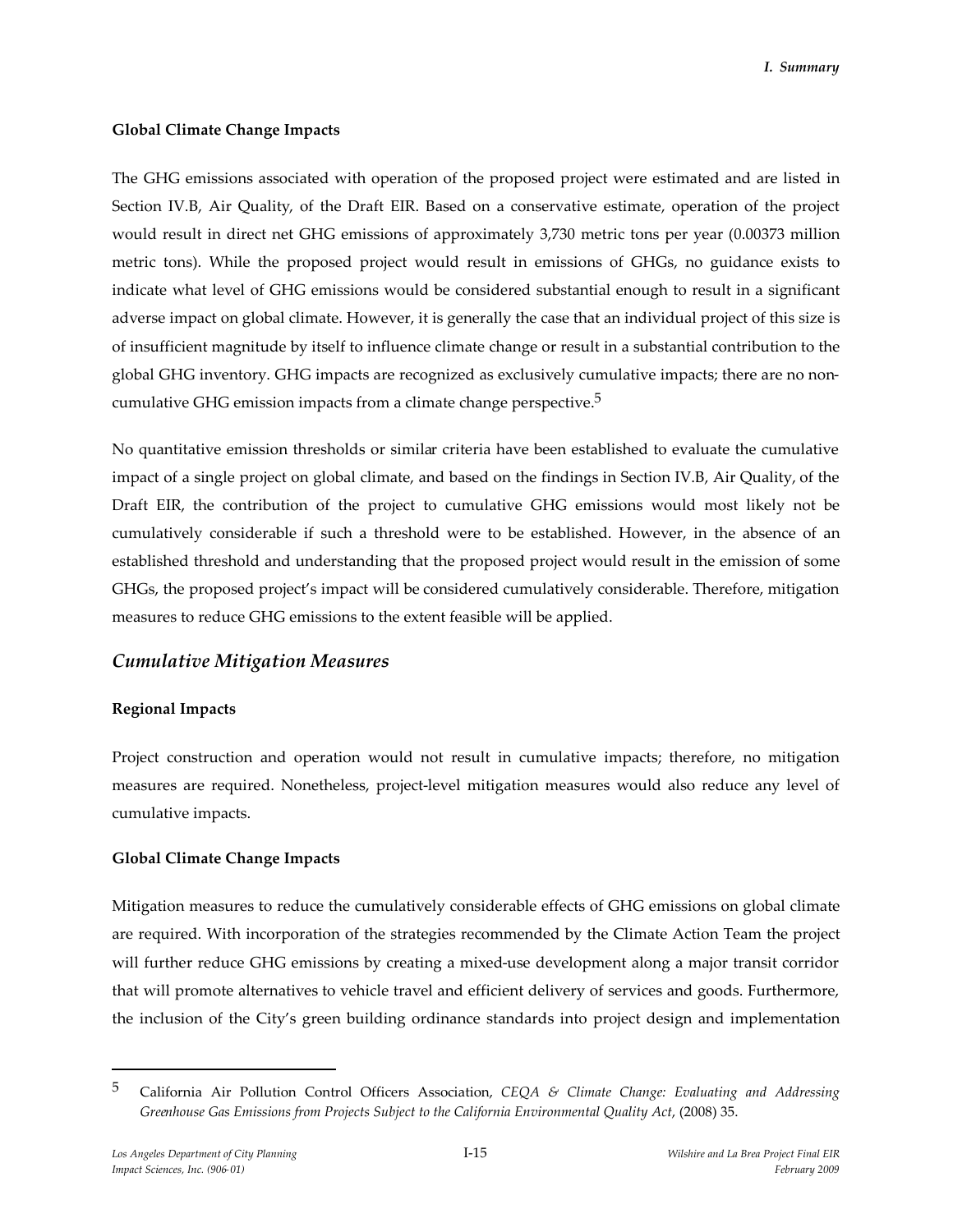will also reduce GHG emissions. Therefore, the following mitigation measure shall be applied to reduce these emissions to the extent feasible:

In the absence of an established threshold and understanding that the proposed project would result in the emission of some GHGs, the proposed project's impact shall be cumulatively considerable. Therefore, the following mitigation measure is included to help reduce GHG emissions:

**MM-AQ-2:** The proposed project shall meet the City's Green Building Ordinance standards for all residences. Items that may be incorporated in the project identified in the City's green building ordinance include low-flow-plumbing fixtures, dual flush toilets, a cool roof, separate recycling trash chutes, and recycled content in construction materials such as carpet. The inclusion of such items as required by the Green Building Ordinance will improve the energy efficiency of the project and reduce GHG emissions associated with the project.

## *Adverse Effects*

Construction of the proposed project would generate emissions of PM<sup>10</sup> and PM2.5 that exceed the localized significance thresholds. The mitigation measures listed in **MM-AQ-1** would help reduce emissions of PM<sup>10</sup> and PM2.5; however, the reductions achieved through implementation of the measures cannot be quantified. Therefore, following implementation of mitigation, construction emissions would still cause a significant impact on air quality and would be considered an unavoidable significant impact.

Project operations would not generate emissions of any criteria pollutant in excess of the SCAQMD daily thresholds. If a project's emissions are considered less than significant, no mitigation measures are required. The proposed project's operational emissions would be considered a less than significant impact on air quality in the region.

While the South Coast Air Basin is in nonattainment of the state and federal ozone  $(O_3)$ , PM<sub>10</sub>, and PM<sub>2.5</sub> standards, the construction and operation of project does not create individually significant air quality impacts on a regional level; based on other SCAQMD criteria, it would not contribute to cumulatively significant air quality impacts. Thus, the proposed project would have a less than significant cumulative air quality impact.

The proposed project would result in the emission of some GHGs. Since no numerical threshold has been established, the proposed project's impact shall be considered cumulatively considerable. The mitigation measure listed in **MM-AQ-2** would help reduce emissions of GHGs caused by the project; however, in the absence of an established threshold, it is not possible to determine whether the reductions achieved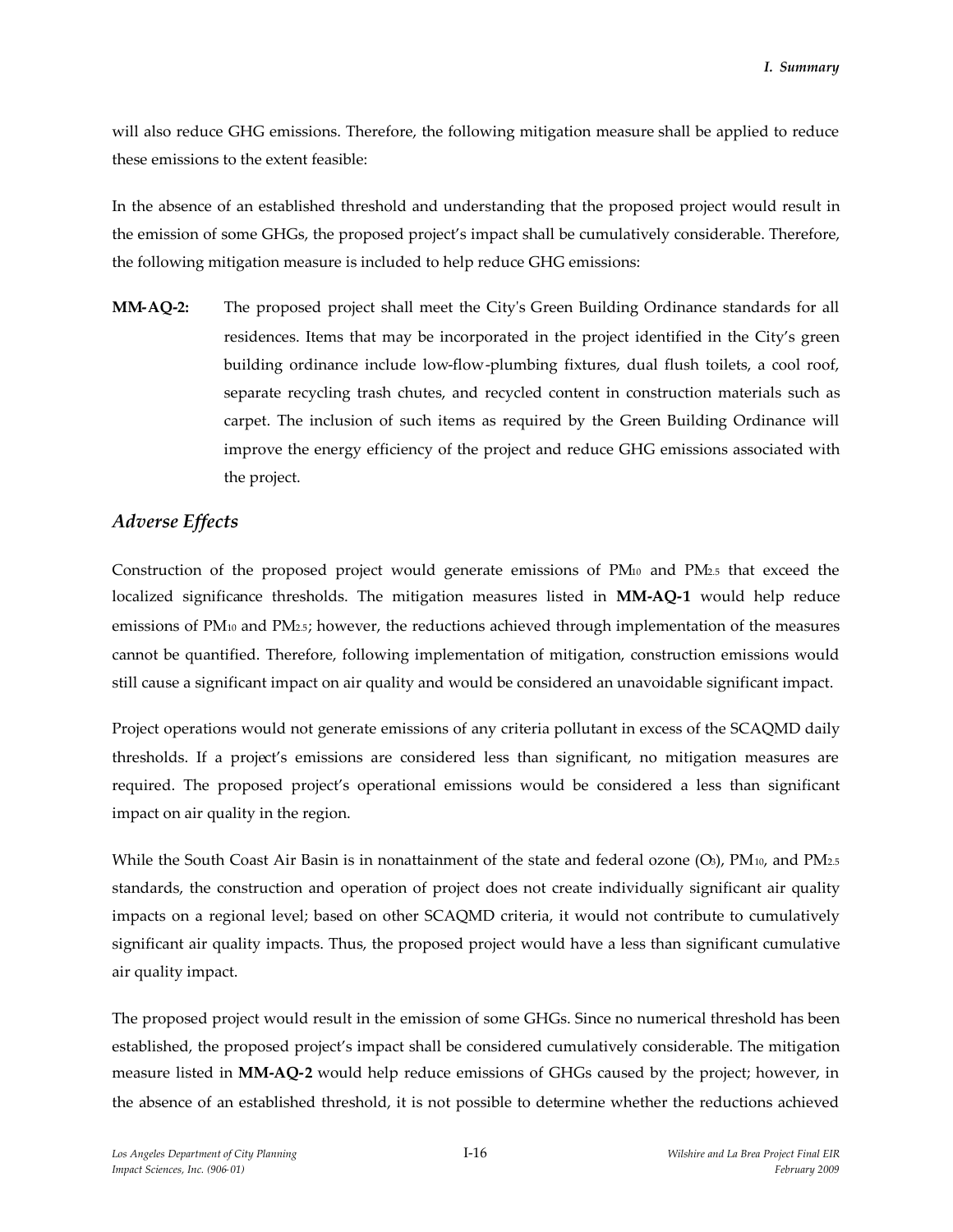through implementation of the measure will reduce such impacts to a level of insignificance. Therefore, the project's contribution to GHG emissions would still result in a cumulatively significant impact on global climate change**.**

### **3. Cultural Resources**

### *Project Impacts*

### **Historical Resources**

A historic resources assessment was prepared for the proposed project to evaluate the potential for both direct impacts (impacts to resources on the project site) and indirect impacts (impacts to resources in the project vicinity). The Wilshire Grace Church was constructed in 1965 and was formally occupied by a bank. The Metroplaza Mall is a combination of older structures retrofitted for adaptive use and new, replacement structures. The main structure was constructed in 1945. The Wilshire Grace Church and Metroplaza mall were assessed for individual eligibility for listing in the California Register, and both were found ineligible for listing under all four criteria due to their age, architectural style, lack of association with important events or persons, and, at the Metroplaza Mall, extensive alternations. The Wilshire Grace Church was also evaluated to determine if it qualifies as a contributing resource to the Miracle Mile Historic District located west of La Brea Avenue. Due to the age and architectural style of the Wilshire Grace Church property, as well as its location east of the district boundary, it does not qualify as a contributing resource to the district. Therefore, no historic resources are present on the project site, and no direct impacts would occur as a result of project implementation.

Five historical resources in the vicinity of the project site were identified:

- E. Clem Wilson/Mutual of Omaha building at 5217 Wilshire Boulevard. This building is eligible for listing in the National Register and is listed in the California Register.
- Security Pacific Bank/Security First National Bank building at 5207–5209 Wilshire Boulevard. This building is listed in both the National and California Resisters, and is a City of Los Angeles Historic-Cultural Monument.
- Firestone Tire and Repair building at 800 La Brea Avenue. This building is eligible for listing in the California Register.
- Potential Period Revival residential historic district located adjacent to the east and south sides of the project site on Sycamore Avenue and West 8<sup>th</sup> Street, respectively. This district is eligible for listing in the California Register.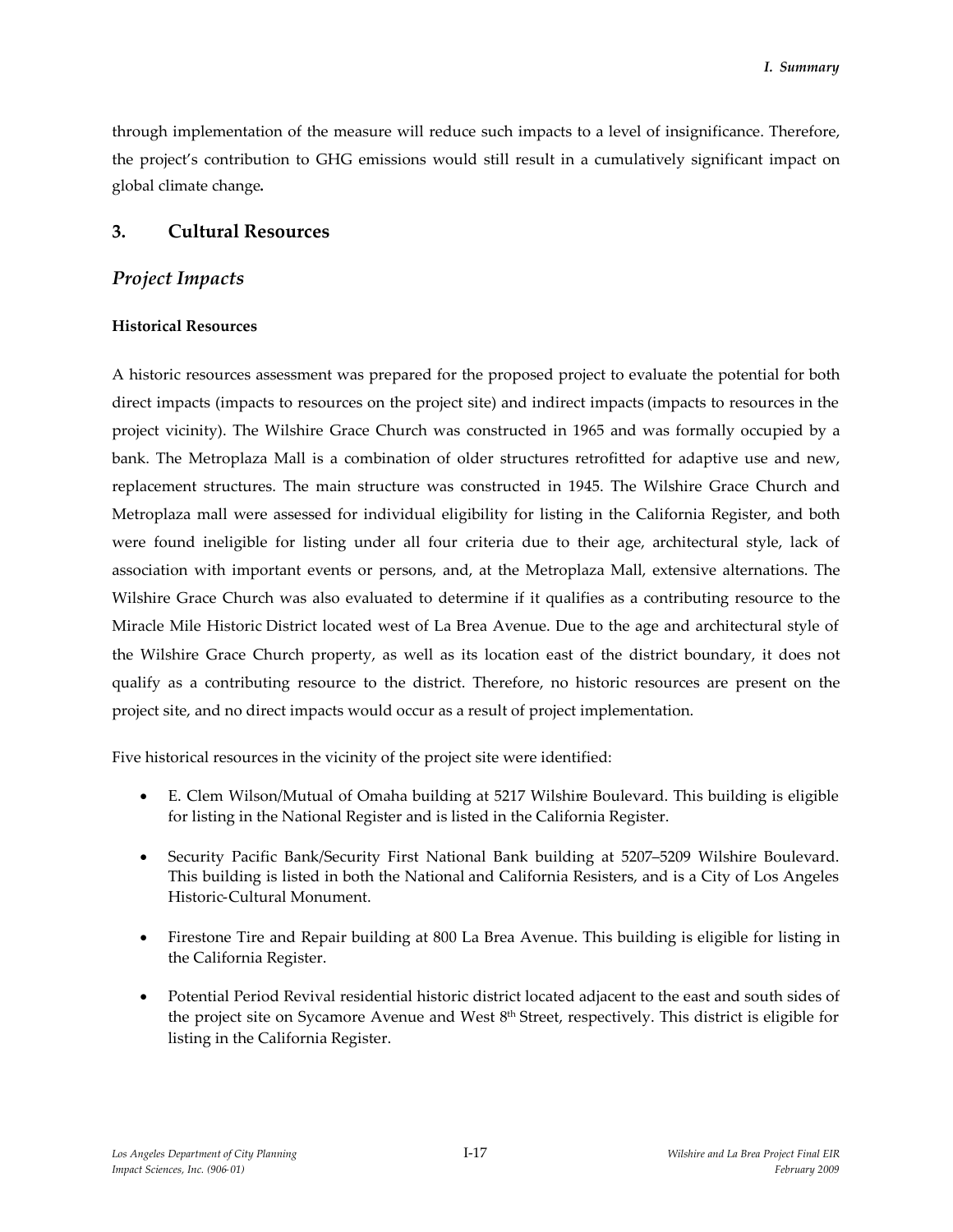Miracle Mile Historic District situated along Wilshire Boulevard, west of La Brea Avenue and east of Burnside Avenue. This district is eligible for listing in the National Register and is listed in the California Register.

An assessment of the setting and design of the proposed project in relation to adjacent historical resources and the potential for the project to materially impair the identified historical resources due to lack of conformance with the Secretary of the Interior's Standards was performed.

The new building would not alter the setting of adjacent or nearby historical resources such that significant impacts would occur for the following reasons. While the new building would be visible from all directions, its contemporary design would be clearly differentiated, and its overall height and setbacks would be generally compatible with adjacent historic resources and existing development in the immediate surroundings of the project site. The design elements on the project's façade adjacent to the intersection of Wilshire Boulevard and La Brea Avenue would emphasize verticality and would be in keeping with the historic character of the adjacent Miracle Mile District, which was historically characterized by large buildings at primary intersections with distinctive tower elements. The pedestrianoriented ground floor would be in keeping with other buildings on Wilshire Boulevard and La Brea Avenue. The lower scale of the project building on Sycamore Avenue would be compatible with lowerscale residential uses on that street.

The proposed street widening along 8<sup>th</sup> Street would be minimal on the south side; therefore, it would not significantly alter the setting of the Firestone Tire and Rubber building or the adjacent potential Period Revival residential historic district.

The design compatibility of the new building would be in conformance with the Secretary's Standards and, therefore, would not alter the immediate surroundings of adjacent historical resources such that significant impacts would occur for the following reasons. The new building evinces several design elements that reinforce its compatibility with adjacent historical resources, including public streets and setbacks and, on the east on Sycamore Avenue, a 15-foot-wide landscaped area that separate all historical resources from the new building, thereby reducing the effect of the additional height and mass of the project to surrounding historical resources.

An established pattern of tall buildings with distinctive tower elements characterizes the immediate commercial surroundings, and it is at the corner of Wilshire Boulevard and La Brea Avenue that the new building would rise to its highest point. Design elements on the project's façade would reference the vertical decorative treatment employed on the E. Clem Wilson Building. This corner of the building also reflects bulk and massing seen on the E. Clem Wilson Building. The proposed building is several stories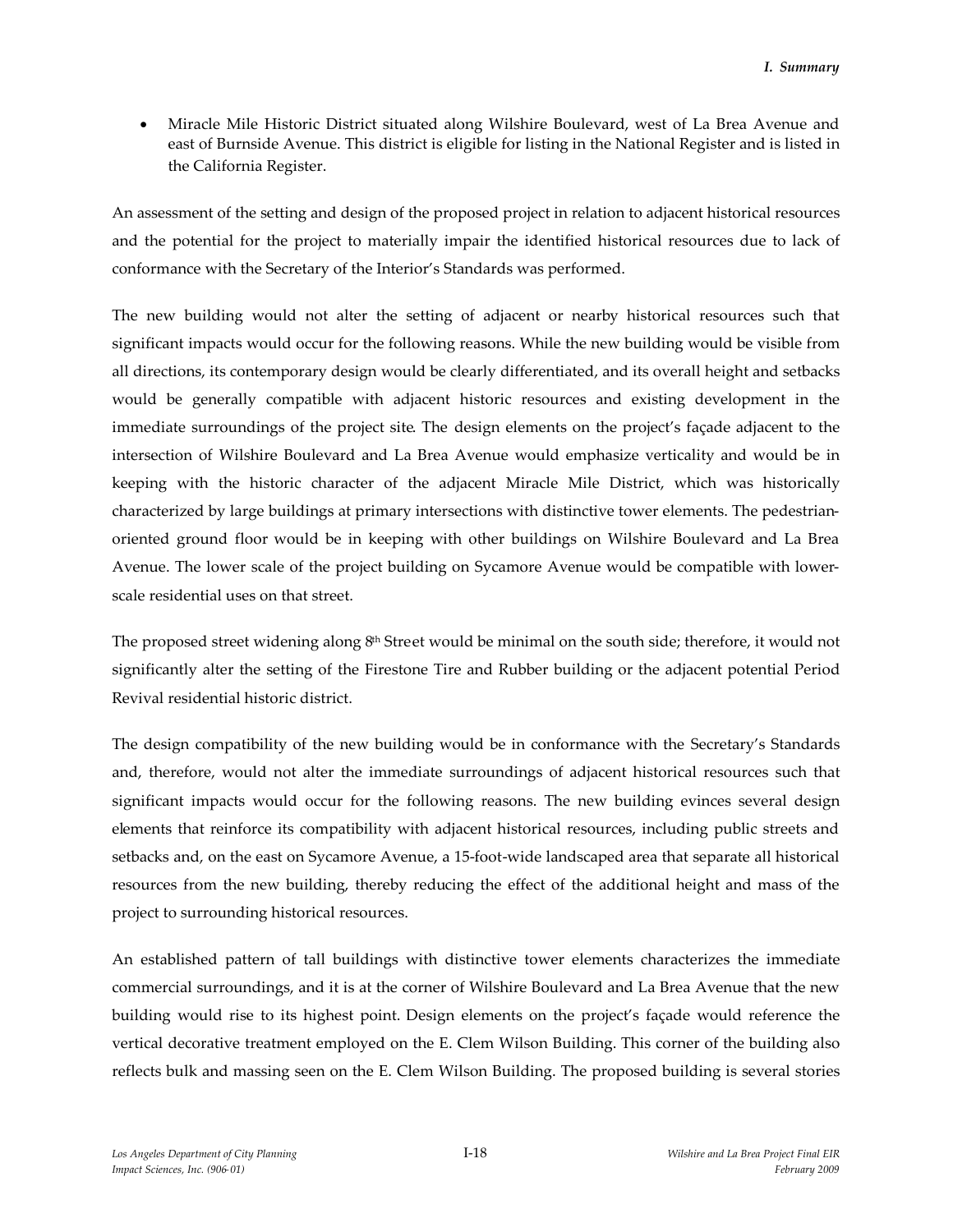shorter than the tallest of the nearby historical resources, including the E. Clem Wilson Building; however, it draws upon many of the features from these historical precedents in its scale and massing.

On the north, west, and south facades, a scale oriented to the pedestrian is achieved through a solid building mass set against the lot lines at lower levels and a broad street-level expanse of glazed storefront. At the corner of La Brea Avenue and 8<sup>th</sup> Street, a vertically oriented, curved corner element announces the retail space that runs the length of La Brea Avenue. This curved element breaks the otherwise continuous elevation of linear retail storefronts; it is both taller and more solid in its massing. The curved element at this corner is a contemporary interpretation of the Streamline Moderne canopy style featured at the Firestone Tire and Rubber retail store across 8th Street from this corner of the project site.

On the Sycamore Avenue elevation, the scale of the existing residential pattern at street level would be replicated to complement surrounding residential historical resources. In addition, on Sycamore Avenue, a 15-foot-wide setback would allow for development of a 5,400-square-foot landscaped area along Sycamore Avenue and a 1,600-square-foot garden at the corner of Sycamore Avenue and 8<sup>th</sup> Street would provide additional transition between the height and mass of the project building and the lower-scale residential neighborhood east of the site on Sycamore Avenue.

No indirect impacts to the nearby Miracle Mile Historic District would occur due to its distance from the project site.

For these reasons, impacts to historical resources would be less than significant, and no mitigation measures are required.

#### **Archaeological Resources**

No known archaeological sites exist on or adjacent to the project site, and based on the historic uses of the project site, intact human remains are unlikely to be present beneath the site. Excavation for the foundations and subterranean parking levels associated with the proposed project would cause new subsurface disturbance on the project site. As the project site has been subject to past subsurface disturbance associated with grading and foundations, it is unlikely that undisturbed unique archeological resources exist on this site. Based on the past uses of the site, it is unlikely that intact human remains are present beneath the site. However, unanticipated discovery of unique archeological resources or intact human remains is possible. In the event of an unexpected disturbance, significant impacts to archaeological resources and human remains could occur. However, implementation of **MM-CR-1** and **MM-CR-2** would reduce potentially significant impacts to less than significant levels.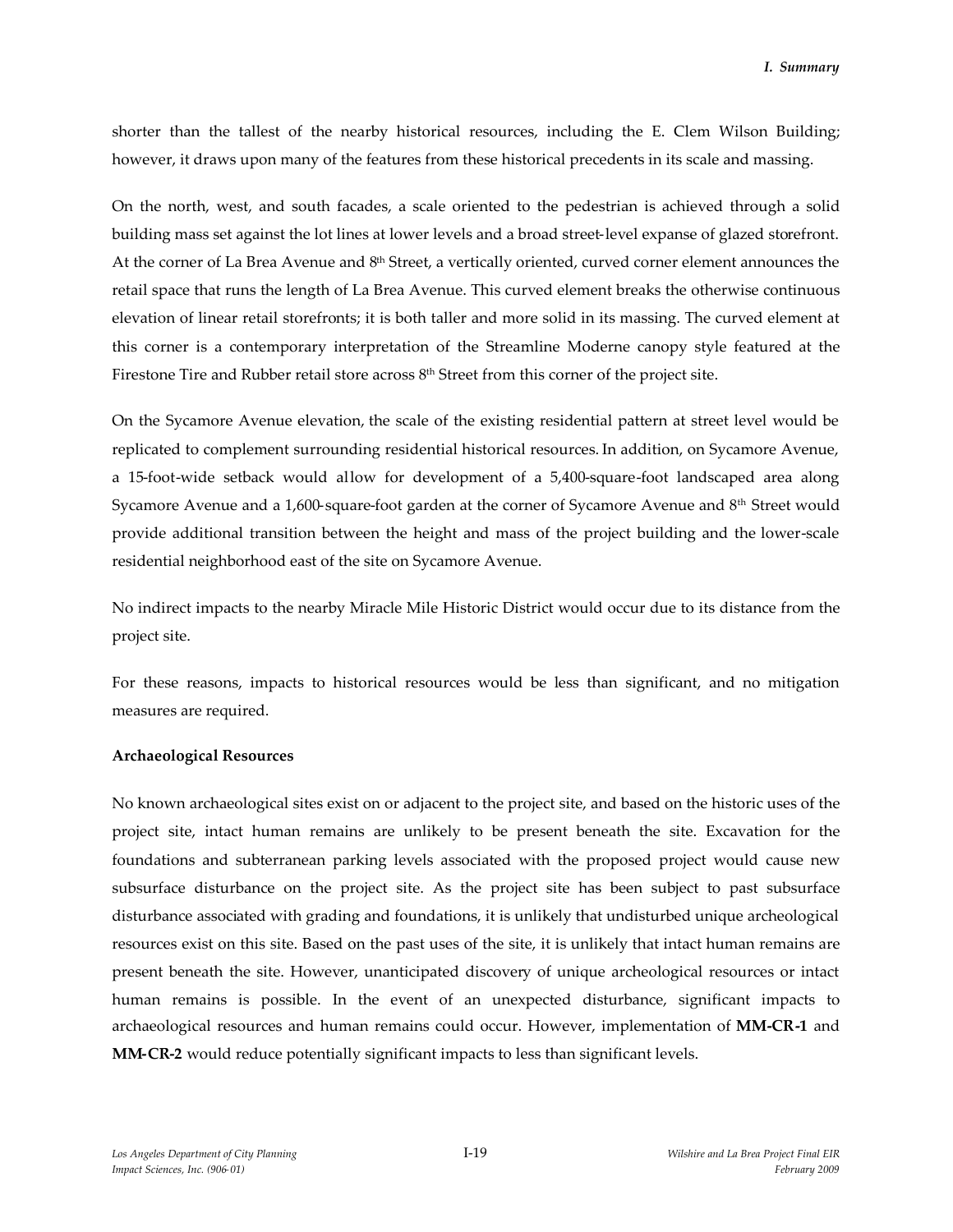#### **Paleontological Resources**

No unique paleontological resources or unique geologic features are known to occur on the project site; although, paleontological resources do exist throughout the City of Los Angeles. Excavation for the foundations and subterranean parking levels associated with the proposed project would cause new subsurface disturbance on the project site. As the project site has been subject to past subsurface disturbance associated with grading and foundations, it is unlikely that undisturbed paleontological resources or unique geologic features exist in the upper levels of subsurface soil. Soils underneath the project site consist of silty clay with various amounts of silt. This soil type is not typically known to yield paleontological resources. However, unanticipated discovery of unique paleontological resources is possible. In the event of an unexpected disturbance, significant impacts to paleontological resources remains could occur. However, implementation of **MM-CR-3** would reduce these impacts to a less than significant level.

### *Mitigation Measures*

#### **Historical Resources**

Impacts were determined to be less than significant; therefore, no mitigation measures are required.

#### **Archaeological Resources**

- **MM-CR-1:** If archaeological resources are uncovered on the project site during excavation, the developer must notify the Los Angeles Department of Building and Safety immediately and work must stop within a 100-foot radius until a qualified archeologist has evaluated the find. Construction activity may continue unimpeded on other portions of the project site. If the find is determined by the qualified archeologist to be a unique archeological resource, as defined by Section 2103.2 of the Public Resources Code, the site shall be treated in accordance with the provisions of Section 21083.2 of the Public Resources Code. If the find is determined not to be a unique archeological resource, no further action is necessary and construction may continue.
- **MM-CR-2:** If during excavation of the project site human remains are discovered, the steps described in *State CEQA Guidelines* Section 15064.5(e) shall be followed.
	- *(1) There shall be no further excavation or disturbance of the site or any nearby area reasonably suspected to overlie adjacent human remains until:*
		- *(A) The coroner of the County in which the remains are discovered must be contacted to determine that no investigation of the cause of death is required, and*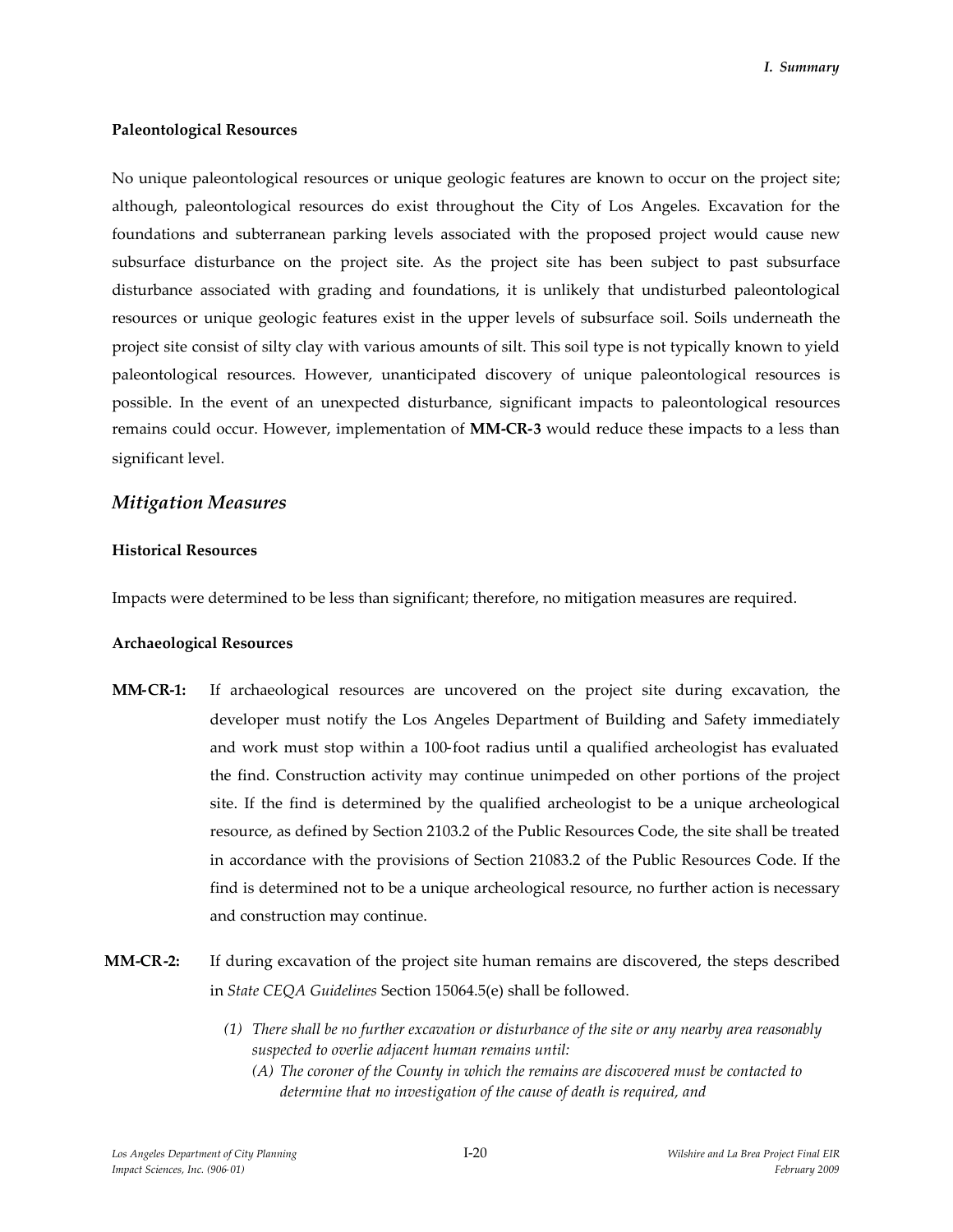- *(B) If the coroner determines the remains to be Native American:*
	- *1. The coroner shall contact the Native American Heritage Commission within 24 hours.*
	- *2. The Native American Heritage Commission shall identify the person or persons it believes to be the most likely descended from the deceased Native American.*
	- *3. The most likely descendent may make recommendations to the landowner or the person responsible for the excavation work, for means of treating or disposing of, with appropriate dignity, the human remains and any associated grave goods as provided in Public Resources Code Section 5097.98, or*
- *(2) Where the following conditions occur, the landowner or his authorized representative shall rebury the Native American human remains and associated grave goods with appropriate dignity on the property in a location not subject to further subsurface disturbance.*
	- *(A) The Native American Heritage Commission is unable to identify a most likely descendent or the most likely descendent failed to make a recommendation within 24 hours after being notified by the commission.*
	- *(B) The descendant identified fails to make a recommendation; or*
	- *(C) The landowner or his authorized representative rejects the recommendation of the descendant, and the mediation by the Native American Heritage Commission fails to provide measures acceptable to the landowner.*

#### **Paleontological Resources**

**MM-CR-3:** If paleontological resources are uncovered during excavation of the project site, the City of Los Angeles Department of Building and Safety must be notified immediately and work must stop within 100 feet of the find to allow a qualified paleontologist to appropriately remove the find.

#### *Cumulative Impacts*

The related projects identified in Section III, General Description of Environmental Setting, of the Draft EIR, are located at enough of a distance from the project site not to create any potentially significant cumulative impacts to cultural resources in the vicinity of the project site. Moreover, the only related project within the Miracle Mile Historic District (related project no. 27) was extensively studied as part of the entitlement process, and the City determined that there were no historic resources on that site. Furthermore, the proposed project and the related projects within the Miracle Mile CDO will be reviewed to achieve the CDO's goal of preserving architecturally significant buildings in the Miracle Mile. Implementation of the proposed project would result in less than significant impacts on cultural resources. Therefore, the contribution of the proposed project on impacts to cultural resources in the area would not be cumulatively considerable.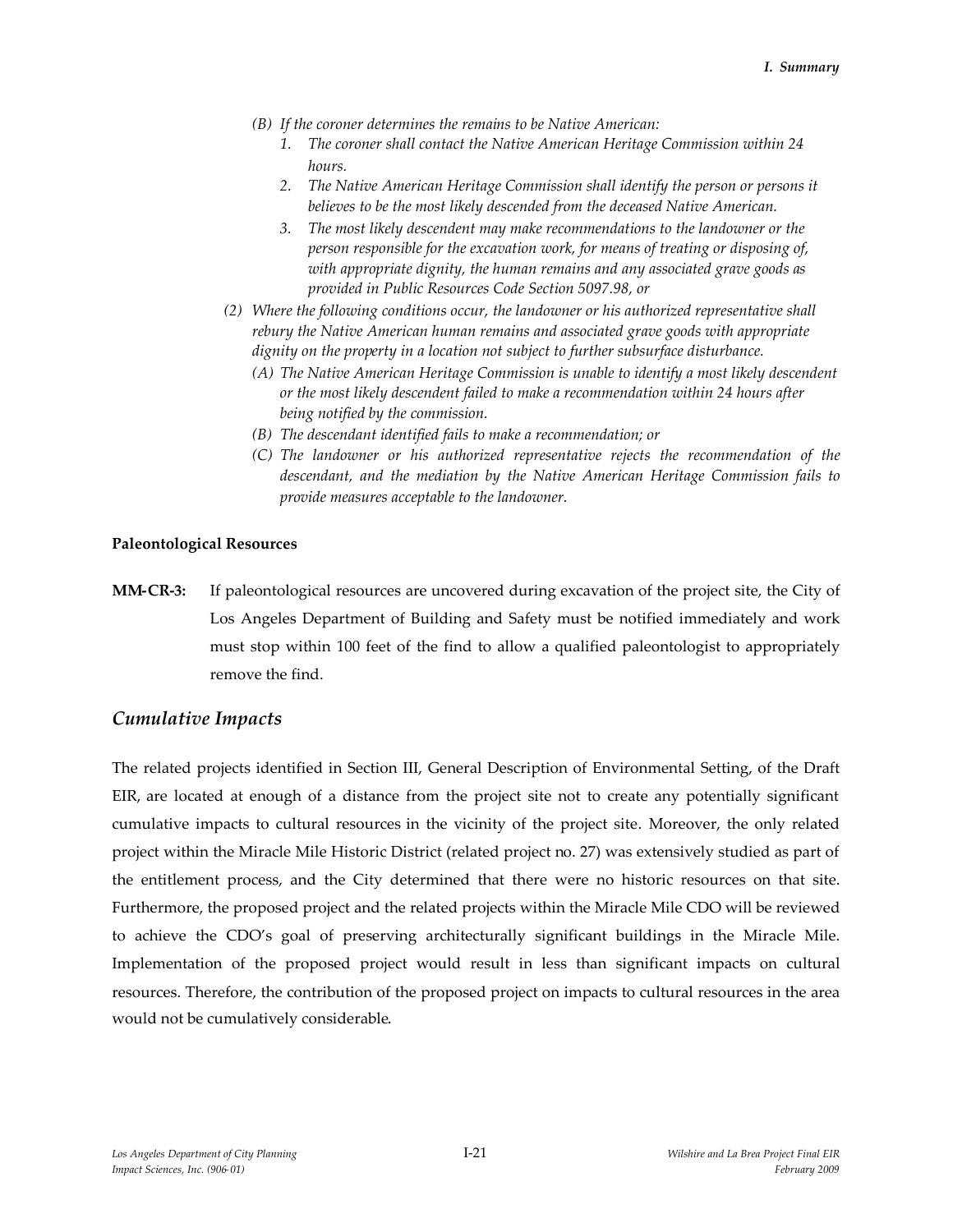# *Adverse Effects*

### **Historical Resources**

Project and cumulative impacts related to historical resources would be less than significant; therefore, no mitigation measures are required or recommended.

#### **Archaeological Resources**

With implementation of the recommended mitigation measures **MM-CR-1** and **MM-CR-2**, project and cumulative impacts related to archaeological resources and human remains would be less than significant.

### **Paleontological Resources**

With implementation of the recommended mitigation measure **MM-CR-3**, project and cumulative impacts related to paleontological resources would be less than significant.

## **4. Geology**

### *Project Impacts*

As discussed in Section IV.D, Geology**,** of the Draft EIR, the proposed project is located 2.8 miles from the nearest fault (Santa Monica fault) and would comply with the California Building Code and the Los Angeles Uniform Building Code, which ensure safety in the event of an earthquake. The project site is not located within a liquefaction zone based on the California Geologic Survey hazards maps. Also the project site is not located on a slope, and, therefore, is not at a risk for landslides. Therefore, the proposed project would not result in significant impacts related to geologic hazards, such as surface fault rupture, strong seismic ground shaking, and seismic-related ground failure, including liquefaction or landslides.

The project would adhere to conditions under the National Pollution Discharge Elimination System Permit (NPDES) set forth by the Los Angeles Regional Water Quality Control Board (LARWQCB), as well as the South Coast Air Quality Management District's Rule 403, Fugitive Dust, and would prepare and submit a Storm Water Pollution Prevention Plan (SWPPP). All grading activities require grading permits from the Department of Building and Safety, which include requirements and standards designed to limit potential impacts to acceptable levels. In addition, all on-site grading and site preparation would comply with applicable provisions of Chapter IX, Division 70, of the Los Angeles Municipal Code, which addresses grading, excavations, and fills. Therefore, potential sedimentation and erosion impacts would be less than significant.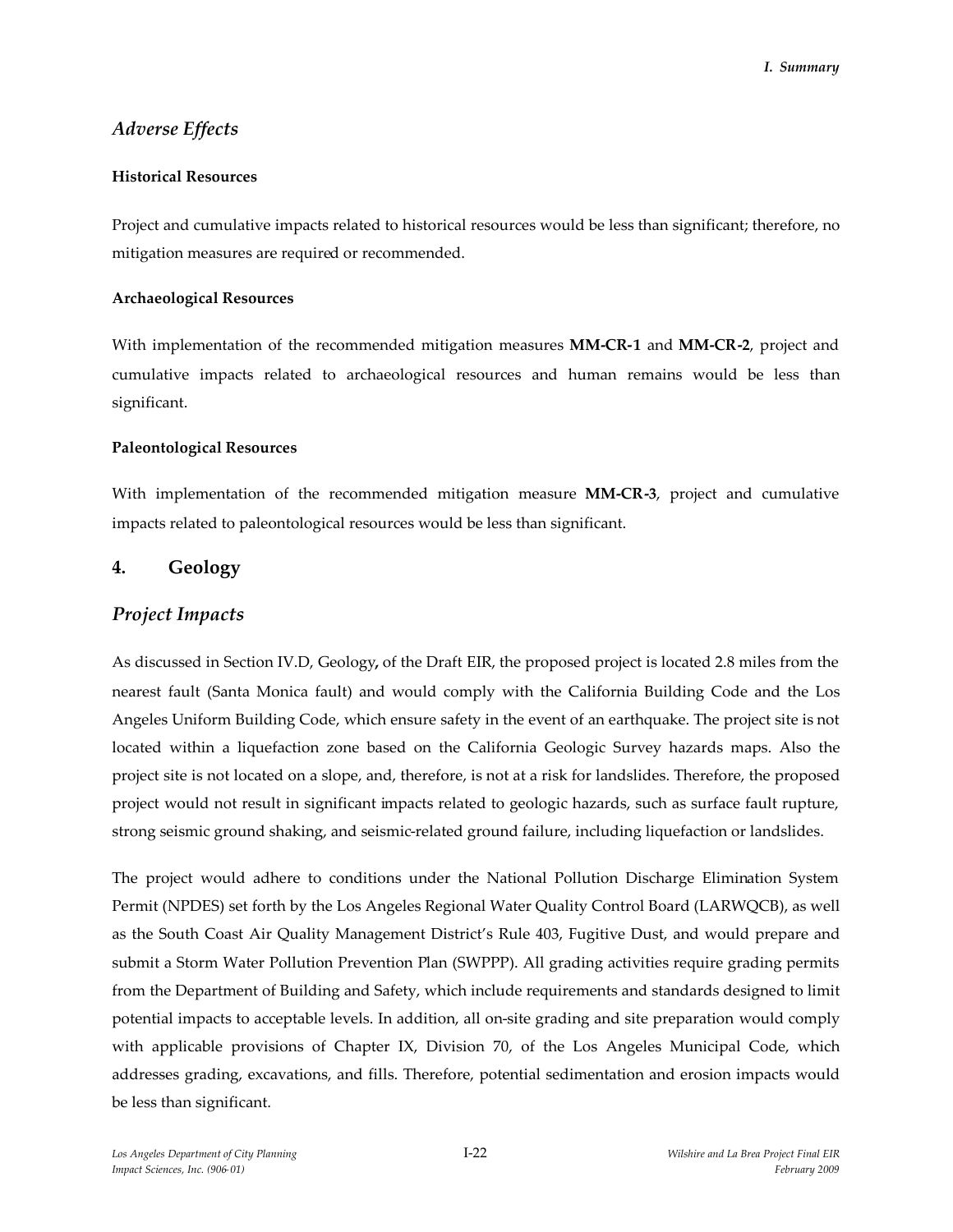According to the official Flood Insurance Rate Maps from the Federal Emergency Management Agency, the project site is not located within a 100-year flood zone. Given the low chance of flooding on the project site, changes in geology due to flooding is not significant.

Groundwater beneath the project site has the potential to affect the proposed development during construction and during the life of the structure. Historical groundwater levels on the project site have been documented to be as shallow as 12 feet below the existing ground surface. Measures will be required for construction extending below the groundwater level, such as temporary dewatering or the use of drilling fluids to maintain open excavations. With adherence to one or more of these measures, geology and soil impacts associated with the proposed project during construction would be less than significant.

Concerning project operation, measures will also be required for permanent structures extending near or below the groundwater level. Such measures should be determined by the project consultants and may include permanent dewatering, waterproofing, and designing structures to resist hydrostatic pressures (including uplift). With the selection of one or more of these measures, geology and soil impacts associated with project operation would be less than significant.

The proposed project site is located on flat land in the Los Angeles area. This area is a highly urbanized area, and the project site is neither on nor near any unique or natural geologic or topographic features, such as hilltops, ridges, hill slopes, canyons, ravines, rock outcrops, water bodies, streambeds, and/or wetlands. Therefore, the project would not have a significant impact by altering landforms.

### *Mitigation Measures*

- **MM-GEO-1:** The project shall be designed and constructed in accordance with the requirements outlined in the latest edition of the California Building Code and the Los Angeles Uniform Building Code, including all applicable provisions of Chapter IX, Division 70 of the Los Angeles Municipal Code, which addresses grading, excavations, and fills.
- **MM-GEO-2:** Prior to start of soil-disturbing activities at the site, a Notice of Intent (NOI) and SWPPP shall be prepared in accordance with, and in order to partially fulfill, the California State Water Resources Control Board Order No. 99-08-DWQ, NPDES General Permit No. CAS000002 (General Construction Permit) and Chapter 6, Article 4.4, Stormwater and Urban Runoff Pollution Control, from the Los Angeles Municipal Code. The SWPPP shall meet the applicable provisions of Sections 301 and 402 of the CWA and Chapter 6, Article 4.4, Stormwater and Urban Runoff Pollution Control, from the Los Angeles Municipal Code, by requiring controls of pollutant discharges that utilize best available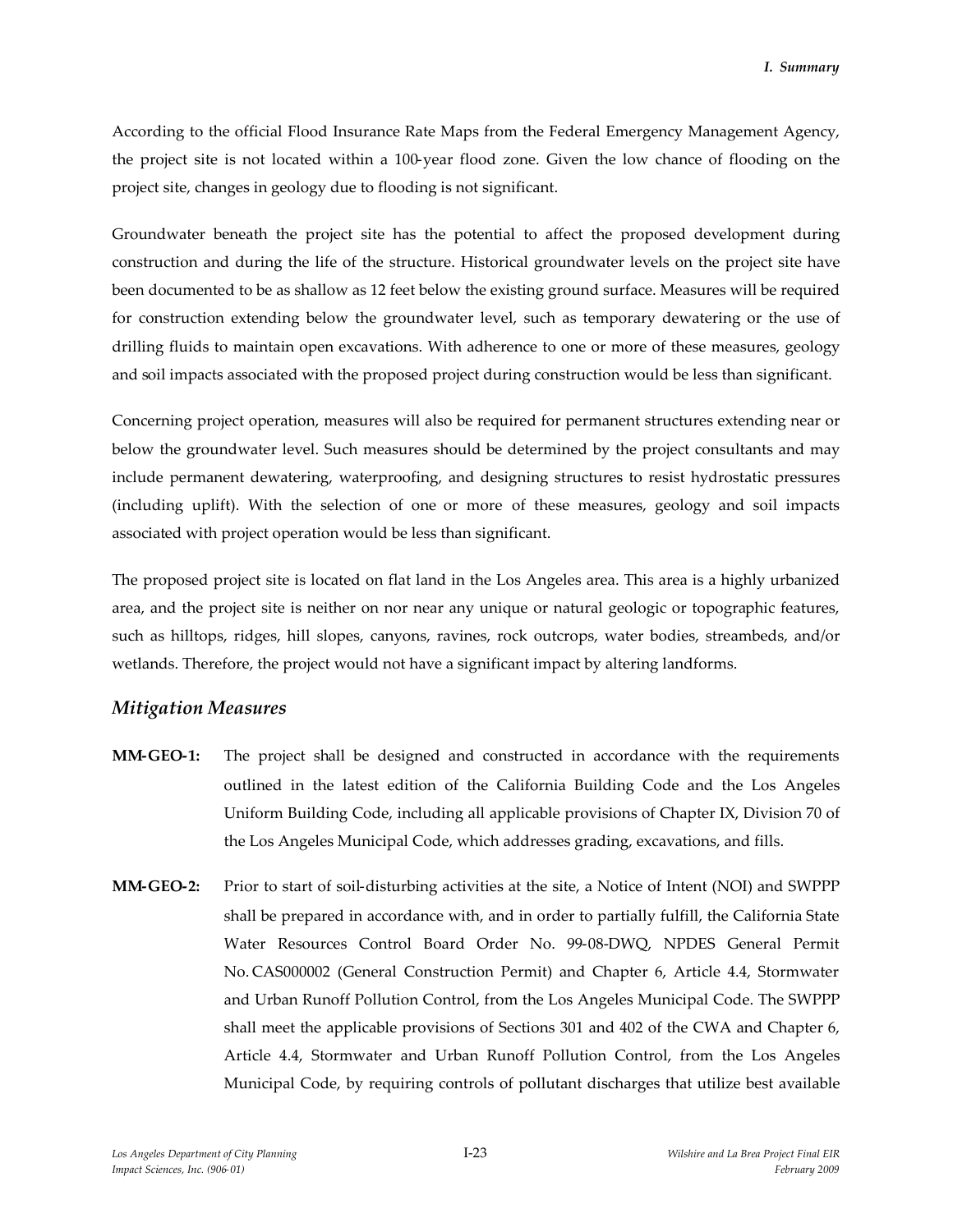technology (BAT) economically achievable and best conventional pollutant control technology (BCT) to reduce pollutants.

- **MM-GEO-3:** The project applicant shall implement dust control measures consistent with SCAQMD Rule 403, Fugitive Dust, during the construction phases of new project development. The following actions are currently recommended to implement Rule 403 and have been quantified by the SCAQMD as being able to reduce dust generation between 30 and 85 percent depending on the source of the dust generation:
	- Apply water and/or approved nontoxic chemical soil stabilizers according to manufacturer's specification to all inactive construction areas (previously graded areas that have been inactive for 10 or more days).
	- Replace ground cover in disturbed areas as quickly as possible.
	- Enclose, cover, water twice daily, or apply approved chemical soil binders to exposed piles with 5 percent or greater silt content.
	- Water active grading sites at least twice daily during construction activities.
	- Suspend all excavating and grading operations when wind speeds (as instantaneous gusts) exceed 25 miles per hour over a 30-minute period.
	- All trucks hauling dirt, sand, soil, or other loose materials are to be covered or shall maintain at least 2 feet of freeboard (i.e., minimum vertical distance between top of the load and the top of the trailer), in accordance with Section 23114 of the California Vehicle Code.
	- Sweep streets at the end of the day if visible soil material is carried over to adjacent roads.
	- Install wheel washers or gravel construction entrances where vehicles enter and exit unpaved roads onto paved roads, or wash off trucks and any equipment leaving the site each trip.
	- Post and enforce traffic speed limits of 15 miles per hour or less on all unpaved roads.

# *Cumulative Impacts*

Potential geologic hazards associated with the proposed project are site-specific and do not represent a cumulative impact concern. Implementation of the proposed project and other projects in the Southern California region would cumulatively increase the number of structures and people exposed to geologicand seismic-related hazards. As long as project design and construction occurs consistent with proper engineering practices and to the requirements of applicable portions of the California Building Code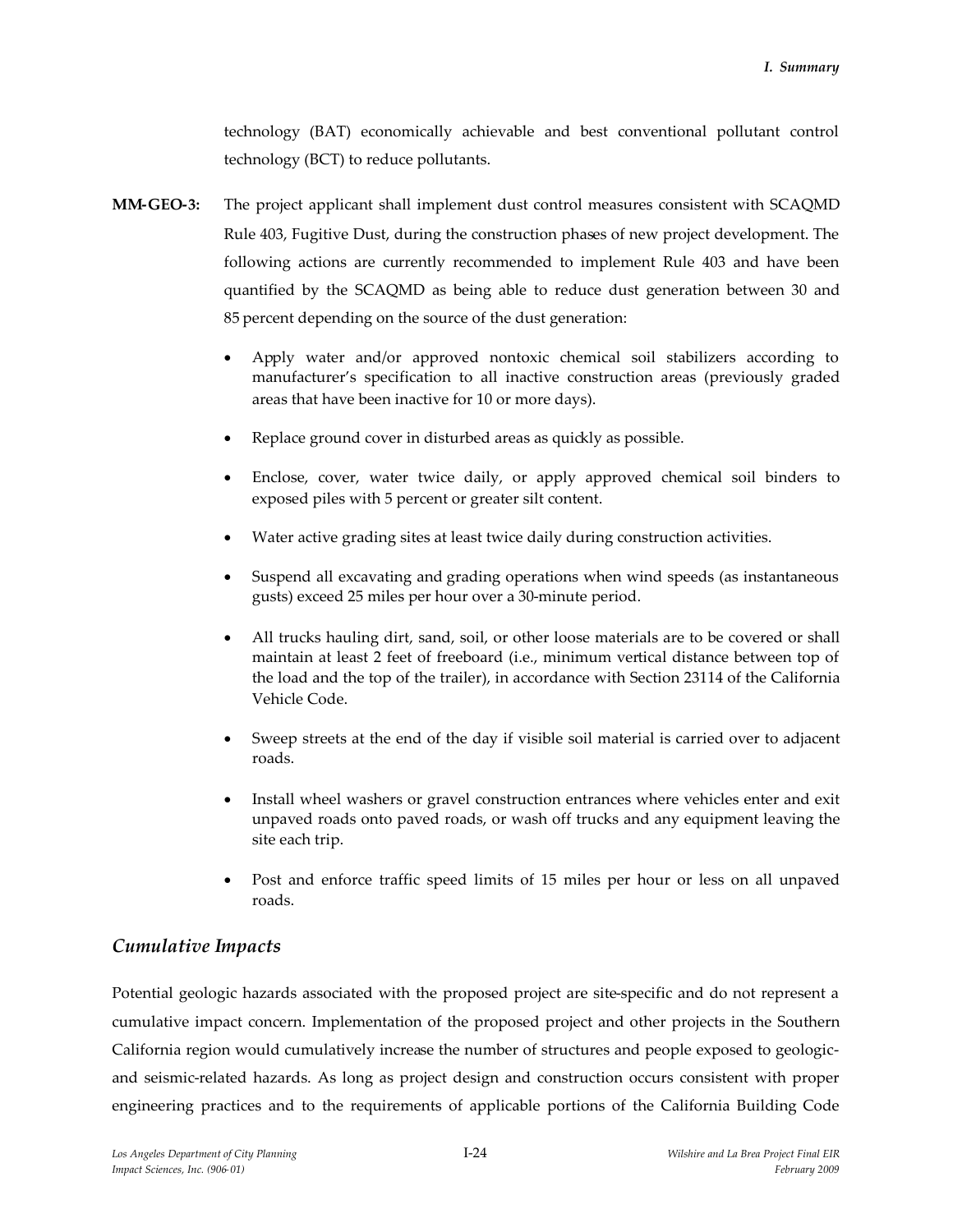(CBC) and Los Angeles Uniform Building Code (LAUBC) as they apply to each component of the project, seismic and regional geologic hazards would not be considered cumulatively considerable.

Grading of the proposed project would adhere to the City's Department of Building and Safety codes and requirements. Grading and geologic hazards and features not expected to have cumulative impacts as individual development projects would be required to comply with the requirements of the City's Department of Building and Safety thresholds. Compliance with the City's requirements would ensure that both individual and cumulative project impacts associated with the project's structure and grading would not exceed the identified thresholds of significance. Therefore, impacts would not be cumulatively considerable, so are considered to be less than significant.

## *Adverse Effects*

The proposed project incorporates the City's requirements pertaining to geologic hazards, including grading fill techniques and seismic safety. With the implementation of the mitigation measures recommended in the Draft EIR to mitigate potentially significant impacts associated with geologic hazards and sedimentation and erosion, no significant adverse impacts would result from the construction and operation of the proposed project.

## **5. Hazards and Hazardous Materials**

### *Project Impacts*

#### **Construction Impacts**

As described in Section IV.E, Hazards and Hazardous Materials, of the Draft EIR, reported laboratory analytical results for selected soil and/or groundwater samples collected from the project site indicated the following constituents at concentrations greater than the laboratory method detection limit (MDL): Total petroleum hydrocarbons (TPH), such as diesel (TPHd) and oil (TPHo), volatile organic compounds (VOCs), polycyclic aromatic hydrocarbons (PAHs), and select California Administrative Manual (CAM) 17 Metals. As a result, the consequences to people from exposure to some or all of these constituents during either construction or operation of the proposed project are potentially significant.

The identified impacts to soil and/or groundwater beneath the project site would be addressed under a site-specific independent removal action. An assessment of the potential risk to human health and the environment resulting from the identified impacts to soil and groundwater at the project site and the proposed removal action would be presented within a Draft Removal Action Workplan (RAW). The Draft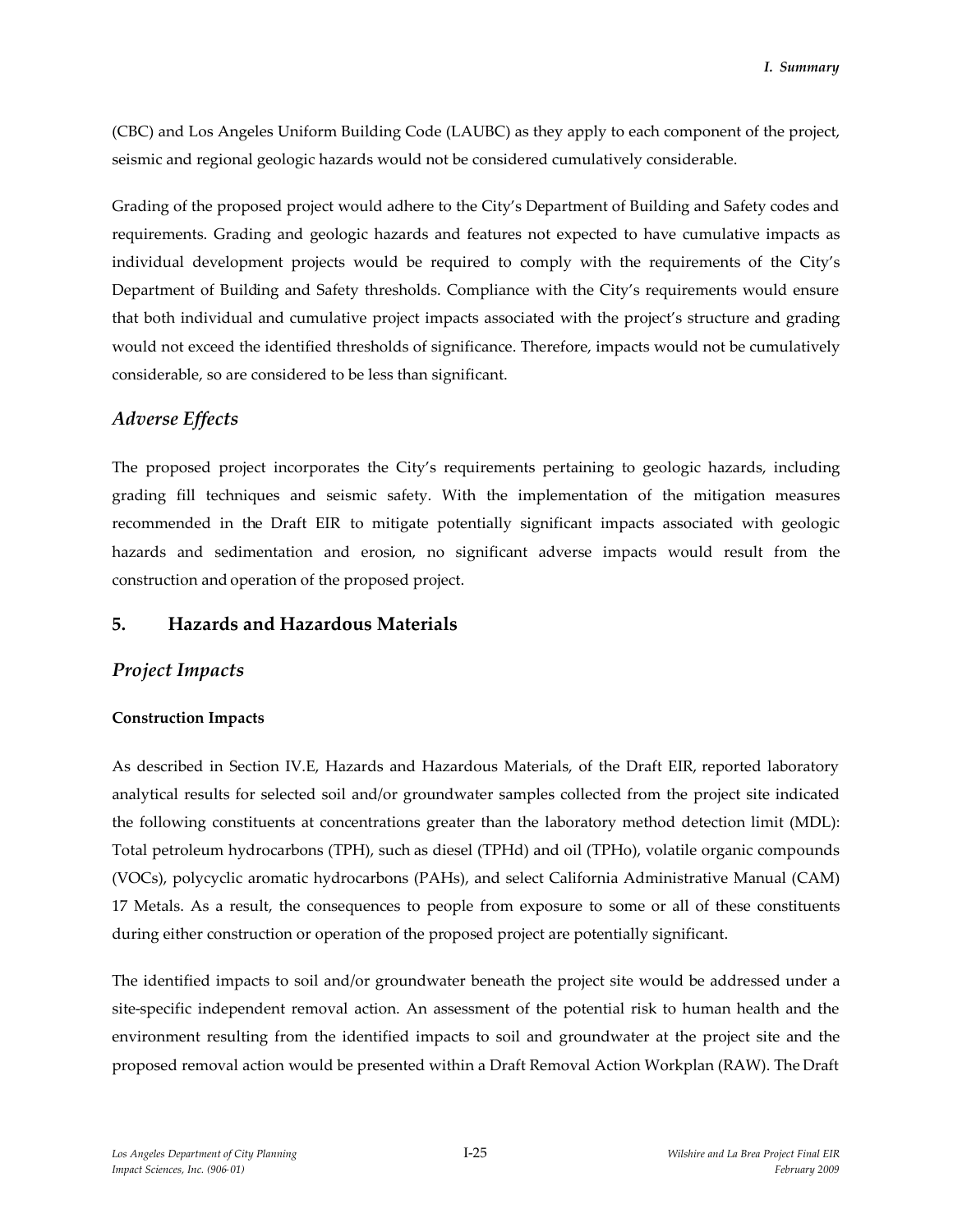RAW would provide proposed remediation goals for each constituent of potential concern and would be submitted to the LARWQCB for review and comment prior to implementation.

Residual soil and groundwater, which may require special handling and were not addressed during the proposed independent removal action, would be addressed under a Risk Management Plan (RMP). The RMP will be implemented during construction and would present site-specific health and safety protocols and soil/groundwater handling procedures.

Mitigation measures**,** which require the implementation of a RAW and RMP, would reduce the risk of exposure to people during either construction or operation of the proposed project to a less than significant level.

Structures constructed or remodeled between 1930 and 1981, such as the existing church and commercial strip center, have the potential to contain asbestos-containing building materials (ACBM). In addition, the two structures were constructed prior to the ban on lead-containing paints in 1979. Construction activities, especially demolition of existing structures on the project site, could result in the release of the asbestos-containing materials (ACM), fibers, and lead-based paint dust. The presence of these materials represents a potentially significant health hazard. Recommended mitigation measures to remove and properly dispose of ACMs and lead-based paint (LBP) would reduce this impact to less than significant.

Construction of the project may result in temporary partial obstruction to adjacent roadways. The project would be required to comply with all applicable City codes and regulations pertaining to emergency response and evacuation plans maintained by the police and fire departments, as well as fire protection and security. The project applicant would comply with applicable fire department, police department, Department of Public Works (DPW), and Department of Building and Safety regulations relating to access. As a result, impacts with regard to emergency access would be less than significant.

#### **Operational Impacts**

Implementation of the proposed project would not involve the use of hazardous substances with the potential for accidental release or explosion. The only known hazardous substances associated with project operations would be chemical cleaners, landscaping-related chemicals, and other common household hazardous substances. The quantities of these materials would be limited to those typically utilized in households and retail settings. The potential for accidental release and/or explosion of these substances is low, and no aspects of the project design could result in the accidental release or explosion of a hazardous substance; therefore, no potentially significant hazardous substance impacts related to the project design would occur.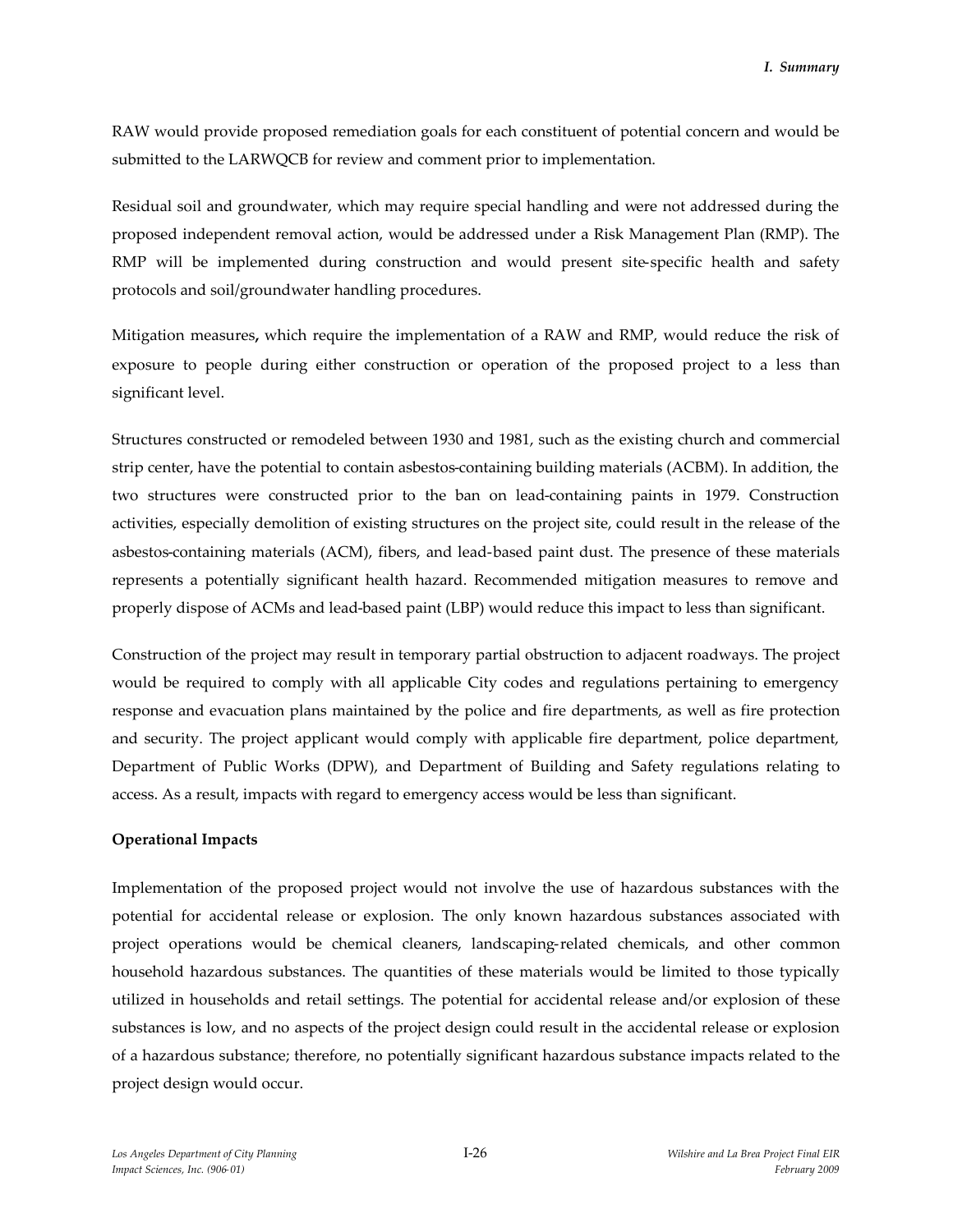A number of surrounding sites are listed in federal and state environmental databases, some with known historical leaks or hazardous conditions. However, all surrounding listed sites have been analyzed in the Phase 1 Environmental Site Assessment (ESA) relative to the proposed project and the Phase I ESA determined that the sites do not represent a recognized environmental condition to the project site due to the lack of reported violations, the remediation status, and hydraulic location of the sites. Therefore, though some sites in the vicinity of the project are listed as hazardous sites, the probable frequency and severity of consequences to the proposed project site from these sites is less than significant.

Development of the proposed project would be required to comply with all applicable community and City codes and regulations pertaining to emergency response and evacuation plans maintained by the police and fire department. The project would redevelop a site that is currently developed with urban uses. As such, emergency and evacuation plans would remain similar to the current existing plans. The impact of the proposed project on emergency response and evacuation plans would be less than significant.

#### **Methane Gas**

The project site is within a City Methane Zone associated with the Downtown Los Angeles oil field. Since the project site is located within a City-defined Methane Zone, the impact of methane to the project site during construction and operation is considered potentially significant, and mitigation measures are required, according to Section 91.7104.2 of the Municipal Code. Adherence to methane mitigation system requirements and mitigation measures would decrease these impacts to less than significant levels.

### *Mitigation Measures*

#### **Soil and Groundwater Contamination Mitigation**

- **MM-HAZ-1:** Prior to the demolition/grading activities, contractors shall be required to have a construction worker safety plan that complies with the Occupational Safety and Health Administration (OSHA) Safety and Health Standards and shall address, as appropriate, air monitoring for sub-surface work activities, personnel protective and safety equipment, and worker training.
- **MM-HAZ-2:** Identified impacts to soil and/or groundwater beneath the project site shall be addressed under a site-specific independent removal action. An assessment of the potential risk to human health and the environment resulting from the identified impacts to soil and groundwater at the project site and the proposed removal action shall be presented within a Draft Removal Action Workplan (RAW). The Draft RAW shall provide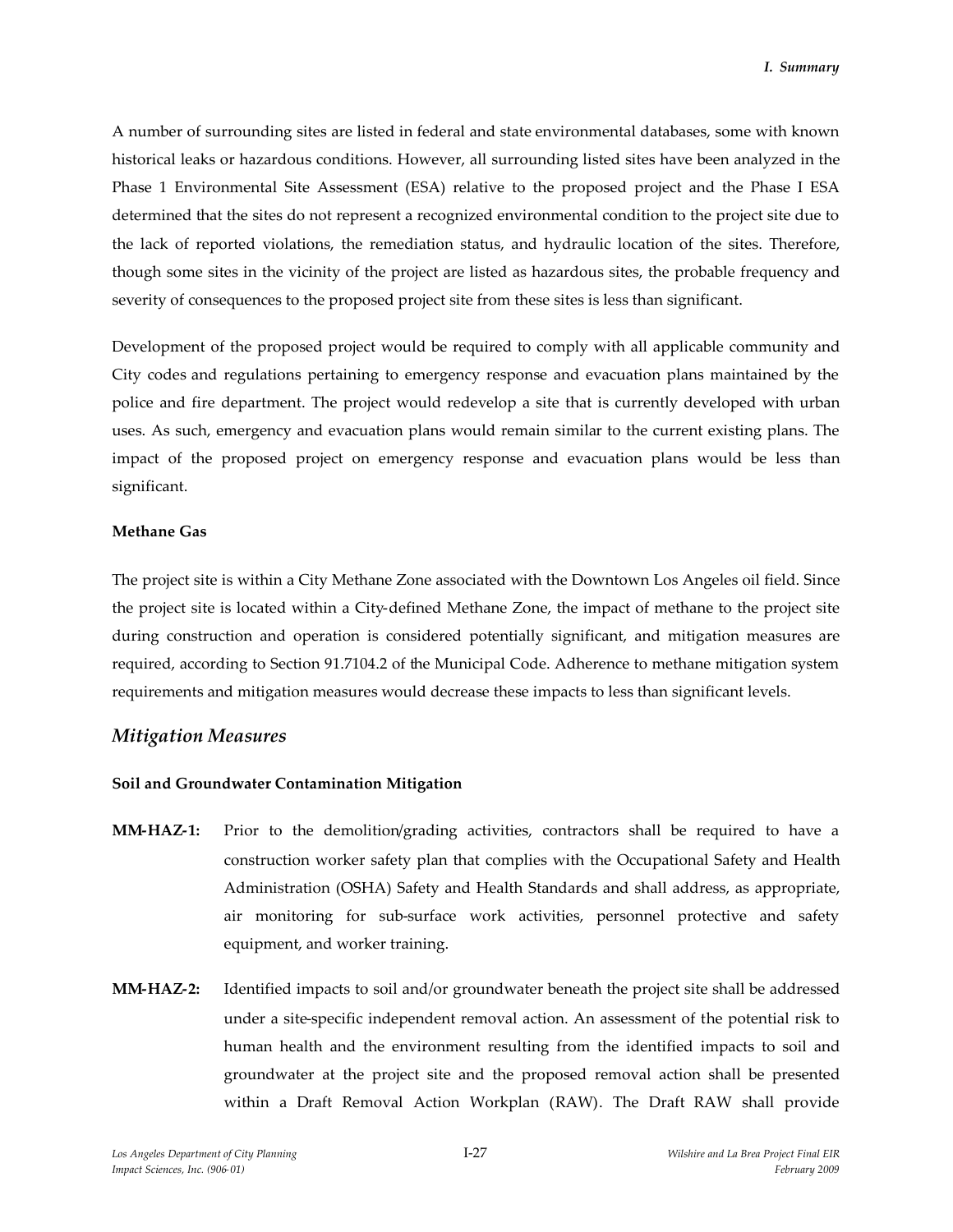proposed remediation goals for each constituent of potential concern and shall be submitted to the LARWQCB for review and comment prior to implementation.

- **MM-HAZ-3:** Prior to excavation and/or grading the applicant shall prepare and provide to contractors a Risk Management Plan (RMP) that describes the type of contaminants and subsurface features that may be encountered at the project site and procedures for evaluating and managing such materials.
- **MM-HAZ-4:** Grading and demolition contractors shall be required by construction specifications to secure approval of haul routes to export or otherwise transport off-site excavated materials prior to commencement of such activity.
- **MM-HAZ-5:** Residual soil and groundwater, which may require special handling and was not addressed during the proposed independent removal action, shall be addressed under a Risk Management Plan (RMP). The RMP shall be implemented during construction and shall present site-specific health and safety protocols and soil/groundwater handling procedures.

#### **Asbestos Mitigation**

**MM-HAZ-6:** Prior to demolition, the project applicant shall comply with applicable legal requirements related to asbestos removal and demolition activities involving ACBM, including the requirements of the SCAQMD Rule 1403 for ACBMs.

#### **Lead-Based Paint Mitigation**

**MM-HAZ-7:** The project applicant shall comply with the requirements outlined by the California Occupational Safety and Health Administration (Cal/OSHA) Lead in Construction Standard, Title 8, California Code of Regulations (CCR) 1532.1 during demolition activities. Lead-contaminated debris shall be managed and disposed of in accordance with the applicable provisions of the California Health and Safety Code.

#### **Methane Mitigation**

- **MM-HAZ-8:** Prior to issuance of a building permit, applicant shall comply with the City Methane Seepage Regulations, Section 91.7100 et seq. of Los Angeles Municipal Code.
- **MM-HAZ-9:** Should any unrecorded oil well be found during excavation and grading, it shall be abandoned in accordance with Division of Oil, Gas, and Geothermal Resources (DOGGR)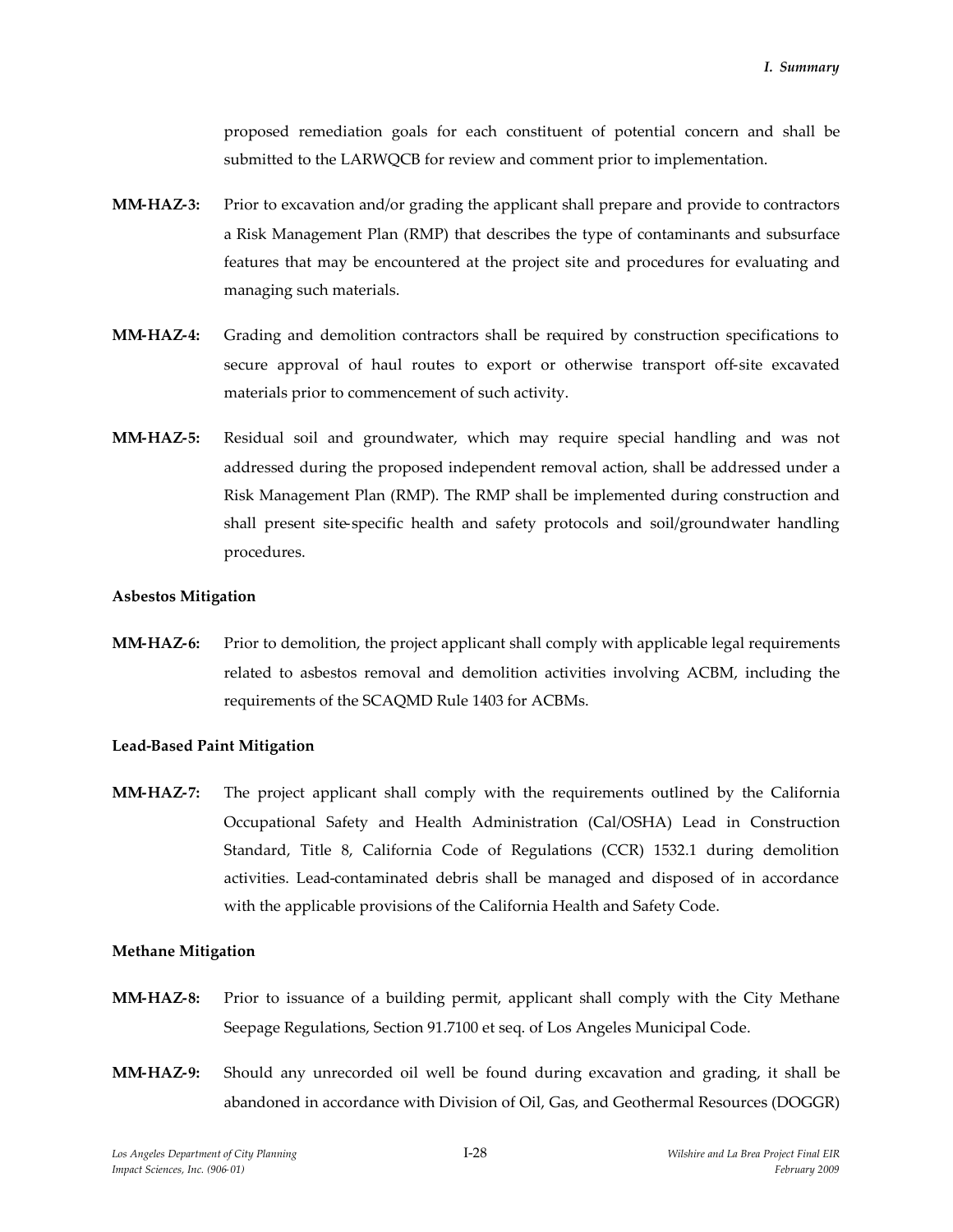Regulations. Prior to issuance of any building permit within a lot affected by discovery of an unrecorded oil well, the applicant shall submit a final clearance letter issued by DOGGR regarding the proper abandonment of the well(s).

### *Cumulative Impacts*

The hazardous impacts associated with a proposed project usually occur on a project-by-project basis, rather than in a cumulative nature. Because project implementation would comply with regulatory controls to abate the site-specific hazards, any potential cumulative impacts associated with the project would be decreased as the harmful substances and subsequent exposure to a health hazard would be removed from the project site. Therefore, cumulative impacts associated with the proposed project are considered to be less than significant.

## *Adverse Effects*

With implementation of the mitigation measures listed above, potential impacts related to hazards and hazardous materials would be reduced to a less than significant level.

## **6. Hydrology and Water Quality**

## *Project Impacts*

### **Surface Water Quality**

During project construction, grading activities associated with construction could potentially result in a temporary increase in the amount of suspended solids running off the site. In the event of rainfall, construction site runoff originating from the project site could result in sheet erosion of exposed soil. Erosion of exposed soil caused by runoff could affect surface water quality in the vicinity of the project site, as well as downstream from the project site as water flows through Ballona Creek and into the Pacific Ocean. Therefore, construction-related erosion could result in a potentially significant impact to surface water quality; however, through the incorporation of recommended mitigation measures, this impact can be reduced to a less than significant level. Mitigation measures include satisfying the requirements of the NPDES and the Stormwater and Urban Runoff Pollution Control from the Los Angeles Municipal Code, which includes the preparation of a Standard Urban Stormwater Mitigation Plan (SUSMP). The SUSMP would incorporate best management practices (BMPs) by requiring controls of pollutant discharges that utilize BAT and BCT to reduce pollutants.

Concerning operation, the existing site is occupied by uses that could potentially contribute to decreased surface water quality (i.e., buildings containing lead-based paint and asbestos-containing material, and a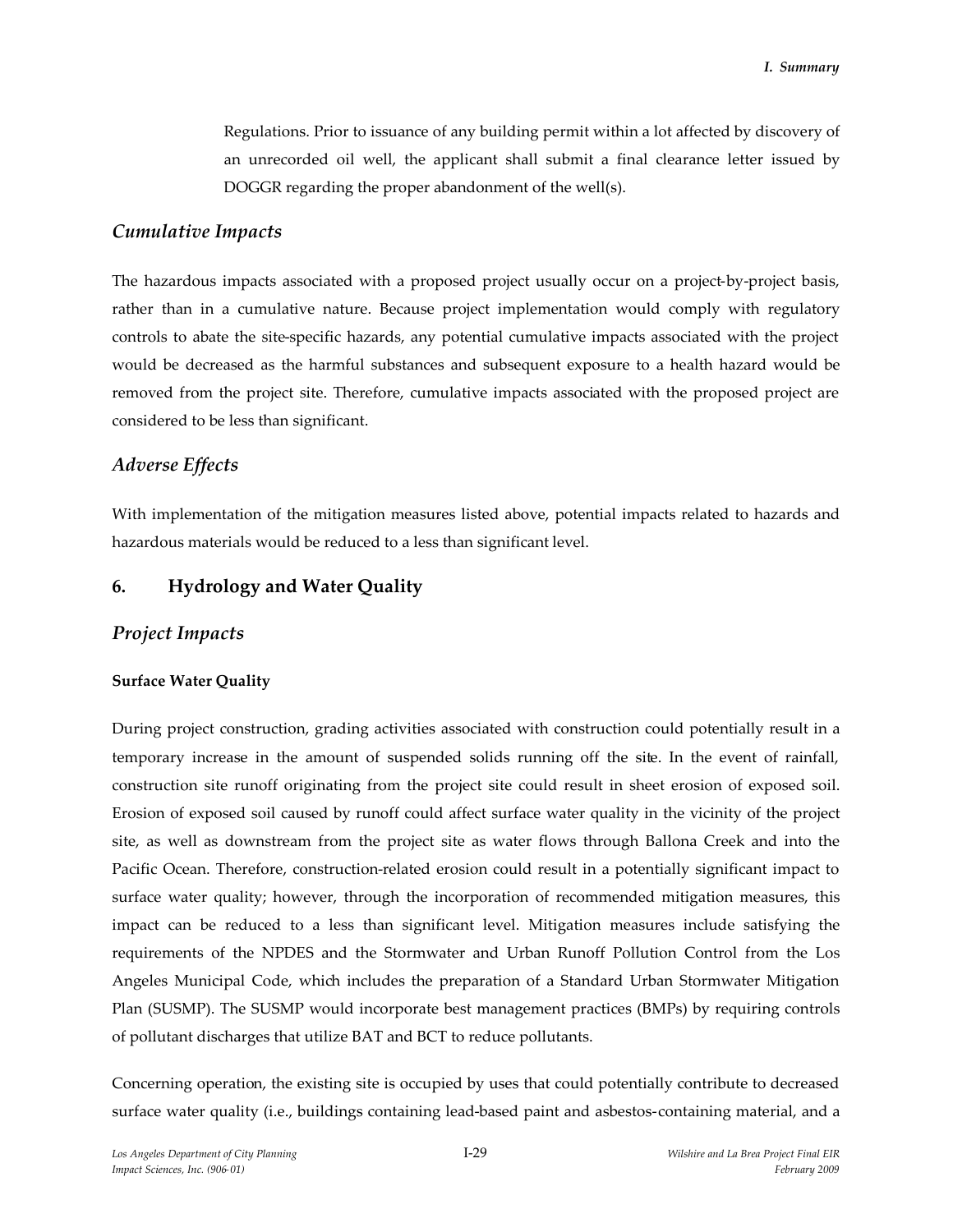surface parking lot potentially containing surface oil products). While the proposed project would increase the intensity of land uses on the project site, the amount of developed area on each site would remain similar to existing conditions. Thus, it is unlikely that the proposed project would result in an increase in site runoff.

Storm water quality is generally affected by the length of time since the last rainfall, rainfall intensity, urban uses of the area and quantity of transported sediment. Typical urban water quality pollutants usually result from motor vehicle operations, oil/grease residues, fertilizer/pesticide uses, human/animal littering, careless material storage/handling, and poor property management. The majority of pollutant loads are usually washed away during the first flush of the storm occurring after the dry-season period.

Street and parking lot-/garage-generated pollutants typically contain atmospheric pollution, tire-wear residues, petroleum products, oil, and grease, fertilizer and pesticide wash-offs, and industrial chemical spills, as well as animal droppings and litter types of wastes. The pollutants are washed from street surfaces by a rainfall adequate to produce sufficient runoff. The amount of pollutants washed off the street surface is a function of the amount of pollutants on street surfaces and amount of surface water flow by storm and non-storm events such as hosing down of walkways and parking garage surfaces. These pollutants have the potential to degrade water quality and may result in significant impacts. Operation of the proposed project would result in an increase in land use intensity and, thus, potentially an increase in the presence of site contaminants. All parking and building maintenance areas would be located in the subterranean parking structure. Therefore, the quantity of land devoted to uses that could result in the transport of on-site contaminants through site runoff is minimal and comparable to existing conditions. The increase in land use intensity relative to the current land uses could result in a potentially significant impact to surface water quality; however, through the incorporation of a recommended mitigation measure (**MM-HYD-10**), this impact could be reduced to a less than significant level.

#### **Groundwater Quality**

The construction of foundations for medium-rise buildings and subterranean parking structures could have the potential to interfere with groundwater by intercepting the aquifer during excavation. The proposed project involves the construction of a high-rise building and a subterranean parking structure. The geotechnical investigation conducted for the proposed project determined that the depth of groundwater on the site is between 16 to 21 feet below the ground surface. The subterranean parking structure would be approximately 36 feet below ground surface. Therefore, excavation for the proposed project would exceed a depth of 16 to 21 feet below ground surface, and thus would encounter groundwater during project construction. Therefore, project construction could result in a significant impact to groundwater or groundwater quality.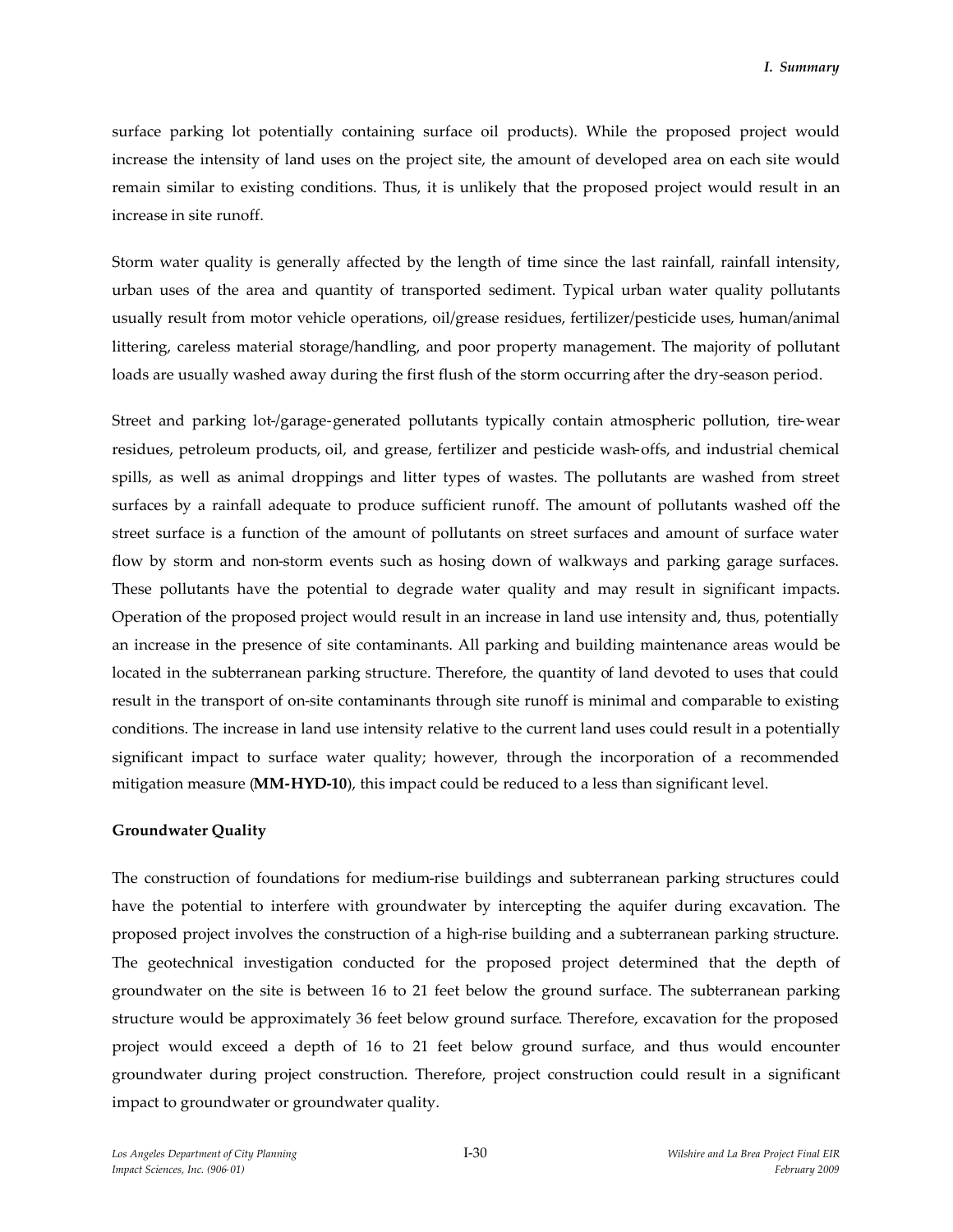During construction, dewatering may be required and could be achieved with temporary dewatering wells, storage tanks, and filters. Treated water would then be disposed of into the City storm drain system. Dewatering activities would require an NPDES Permit for Groundwater Discharge from the LARWQCB. This permit would ensure that water discharged into the City's storm drain system would meet all NPDES requirements for suspended solids, organic material, and other water quality parameters thereby reducing water quality impacts associated with this activity to a less than significant level.

As discussed above in **Subsection 5**, **Hazards and Hazardous Materials**, the groundwater beneath the project area is currently contaminated, and given the existing groundwater level, project construction activities could affect groundwater. Treated water would then be disposed of into the City storm drain system. Disposal of treated groundwater would require an NPDES Permit for Groundwater Discharge from the LARWQCB, which would ensure that water discharged into the City's storm drain system, would meet all NPDES requirements for suspended solids, organic material, and other water quality parameters. Therefore, water quality impacts associated with this activity would be reduced to a less than significant level.

Concerning operation, the existing project site consists largely of impervious surfaces. Upon implementation of the proposed project, conditions at the project site would be comparable to existing conditions, as the site would continue to be developed predominantly with impervious surfaces. Therefore, the project site does not currently allow for direct percolation within the Central Los Angeles Basin. As such, implementation of the proposed project is not expected to contribute to or result in groundwater contamination in the project vicinity, and thus there is no potential for significant impacts to groundwater resources.

As discussed above, since the project site is currently and would remain, predominantly covered by impervious surfaces, the project site would not contribute to groundwater recharge. Therefore, the project would not affect groundwater quality of existing wells. No potential for significant groundwater quality impacts would result from project implementation.

### *Mitigation Measures*

The following mitigation measures are proposed to ensure that there are no potentially significant impacts to surface or ground water quality.

**MM-HYD-1:** Prior to start of soil-disturbing activities at the site, a NOI and SWPPP shall be prepared in accordance with, and in order to partially fulfill, the California SWRCB Order No. 99-08-DWQ, NPDES General Permit No. CAS000002 (General Construction Permit). The SWPPP shall meet the applicable provisions of Sections 301 and 402 of the Clean

*Los Angeles Department of City Planning* I-31 *Wilshire and La Brea Project Final EIR Impact Sciences, Inc. (906-01) February 2009*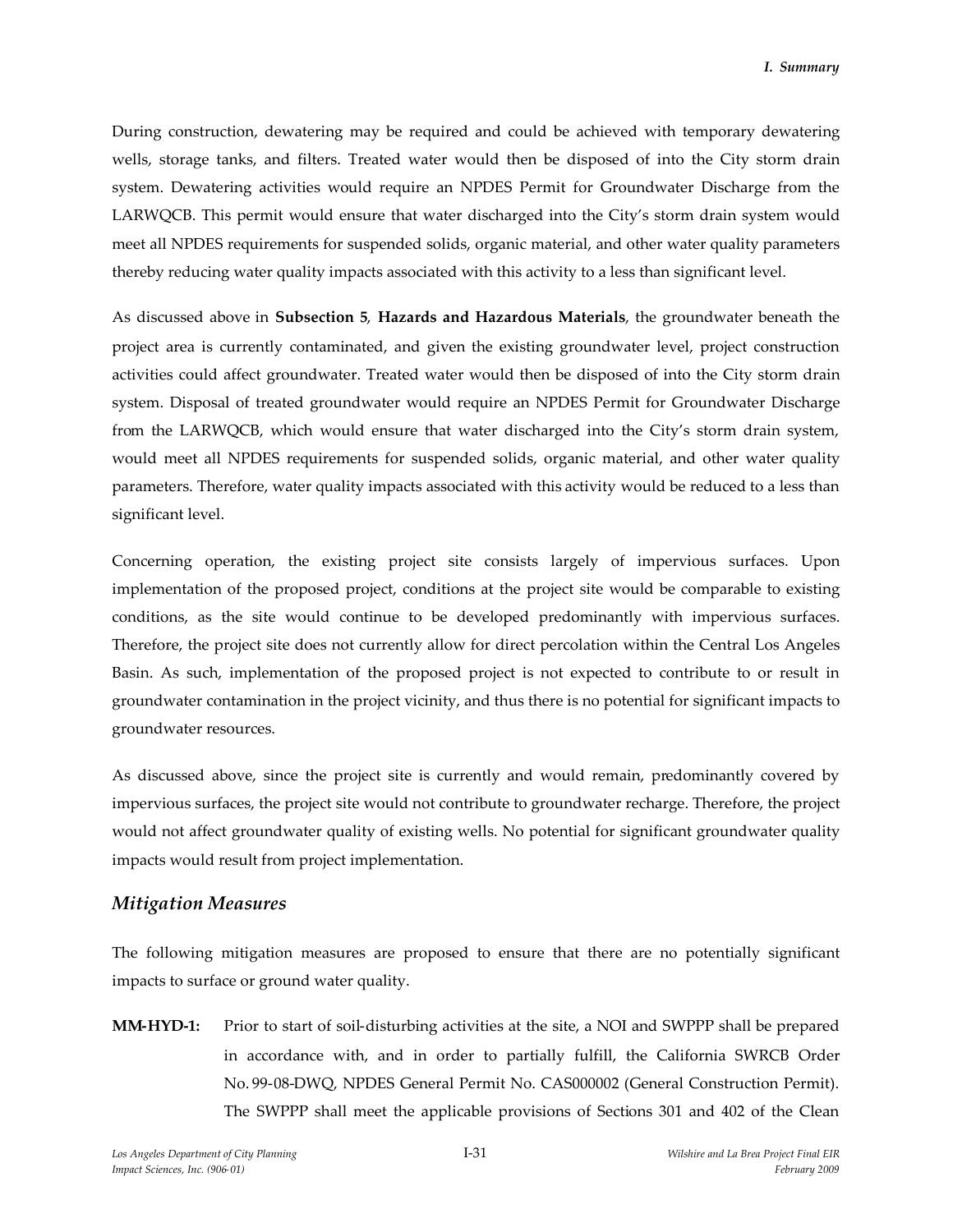Water Act and Chapter 6 Article 4.4, Storm Water and Urban Runoff Pollution Control, from the Los Angeles Municipal Code by requiring controls of pollutant discharges that utilize BAT and BCT to reduce pollutants. Examples of BAT/BCT that may be implemented during site grading and construction could include straw hay bales, straw bale inlet filters, filter barriers, and silt fences.

**MM-HYD-2:** The project applicant shall prepare and implement an SUSMP in accordance with the requirements of Chapter 6, Article 4.4, Storm Water and Urban Runoff Pollution Control, from the Los Angeles Municipal Code, to ensure that stormwater runoff is managed for water quality concerns through implementation of appropriate and applicable BMPs. Prior to issuance of any grading or building permits, the County and/or Stormwater Division of Bureau of Sanitation must approve the SUSMP.

> The following is a listing of applicable BMPs that may be implemented as part of the project through the preparation of the SUSMP:

- Provide reduced-width sidewalks and incorporate landscaped buffer areas between sidewalks and streets.
- Use permeable materials for private sidewalks, driveways, parking lots, or interior roadway surfaces (e.g., hybrid lots, parking groves, permeable overflow parking, etc.).
- Where feasible, direct rooftop runoff to pervious areas such as yards, open channels, or vegetated areas, and avoid routing rooftop runoff to the roadway or the storm water conveyance system.
- Infiltration trenches
- Oil/water separators
- Catch basin inserts
- Continuous flow deflection/separation systems
- Storm drains inserts
- Media filtration
- Bioretention facility
- Dry wells
- Cisterns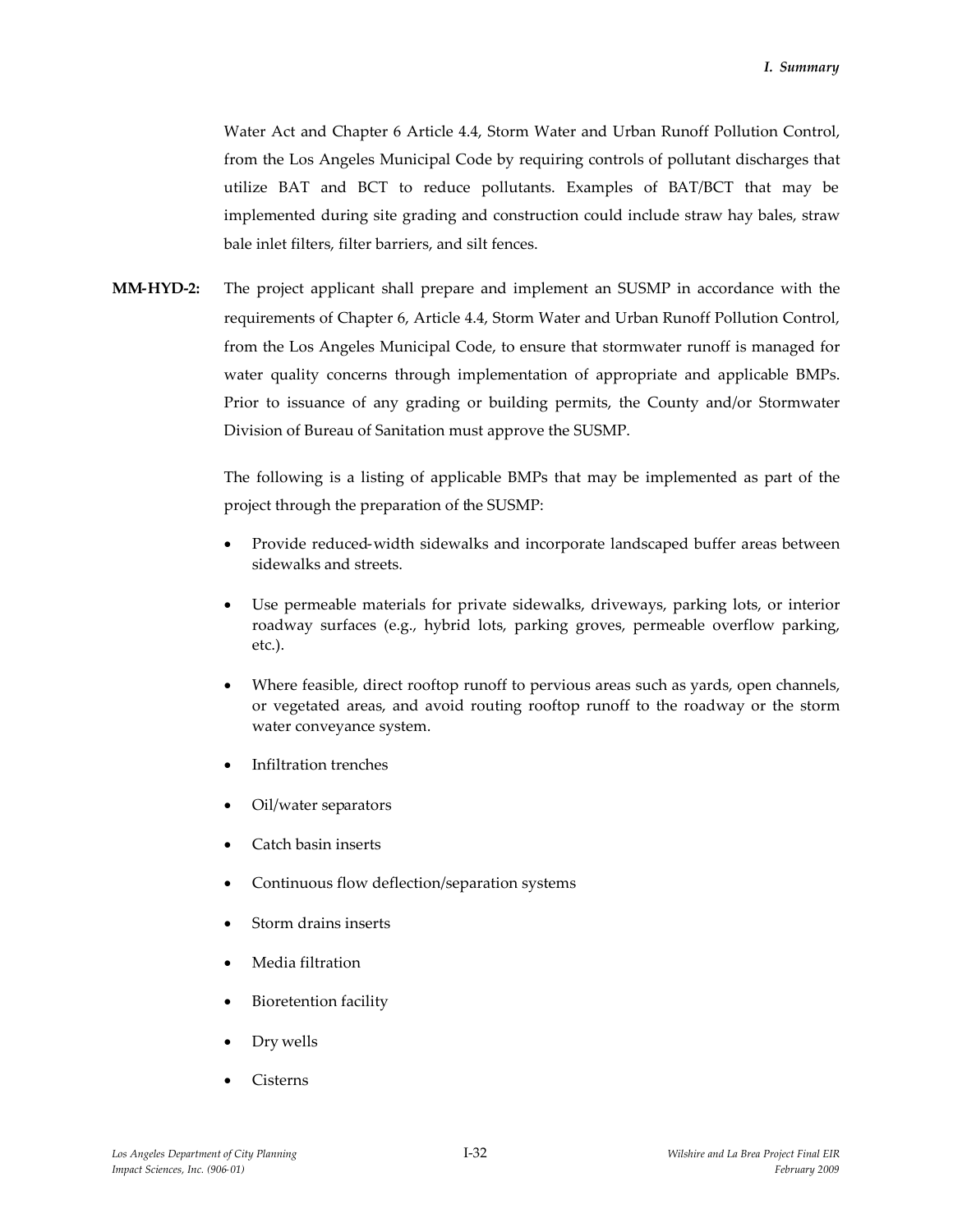- Foundation planting
- Catch basin screens
- Normal flow storage/separation systems
- Clarifiers
- Filtration systems
- Primary wastewater treatment systems
- **MM-HYD-3:** The project contractor, during construction, and the project owner, during operation, shall properly store hazardous materials to prevent contact with precipitation or runoff.
- **MM-HYD-4:** The project contractor, during construction, and the project owner, during operation, shall develop and maintain effective monitoring and a cleanup program for spills and leaks of hazardous materials.
- **MM-HYD-5:** The project contractor, during construction, and the project owner, during operation, shall place equipment to be repaired or maintained in covered areas on a pad of absorbent material to contain leaks, spills, or small discharge.
- **MM-HYD-6:** The project contractor, during construction, and the project owner, during operation, shall provide periodic and consistent removal of landscape and construction debris.
- **MM-HYD-7:** The project contractor, during construction, and the project owner, during operation, shall sweep parking lots at regular, frequent intervals to remove debris. The project contractor, during construction, and the project owner, during operation, shall also remove any significant chemical residue on the project site through appropriate methods.
- **MM-HYD-8:** The project owner, landscapers, and maintenance team, during project operation, landscaping, and maintenance activities, shall use non-toxic alternatives for such applications as insecticides, herbicides, rodenticides, and fertilizers. Furthermore, chemical controls shall only be applied outdoors when precipitation is not forecast for the project area.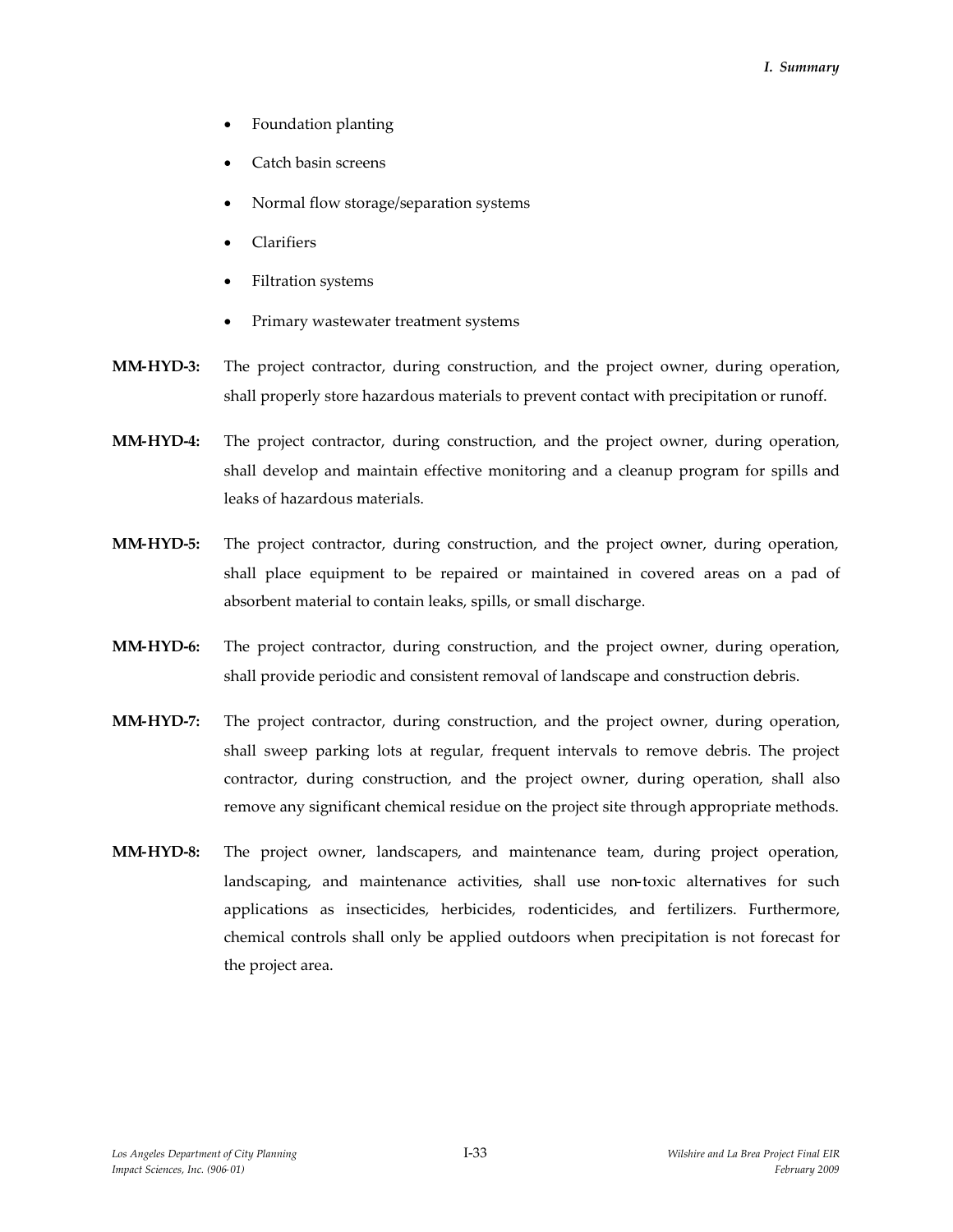### *Cumulative Impacts*

#### **Surface Water Quality**

Development of the proposed project in combination with the list of related projects identified in Section III, General Description of Environmental Setting, of the Draft EIR, could result in the violation of water quality and/or waste discharge requirements during construction and operation. However, each of the related projects would be subject to the same requirements as the proposed project and, thus, would be required to prepare an SWPPP for construction activities. As with the project, the SWPPPs prepared for Citywide projects would incorporate BMPs by requiring controls of pollutant discharges that utilize BAT and BCT to reduce pollutants. In addition, the operation of all the related projects are required, by Chapter 13.29, Storm Water and Urban Runoff Pollution Prevention Control and SUSMP of the Los Angeles Municipal Code, to submit and then implement an SUSMP containing design features and BMPs appropriate and applicable to the project to reduce post-construction pollutants in stormwater discharges. Potential water quality impacts of the Citywide related projects in combination with the proposed project would be less than significant in light of the preparation and implementation of the SWPPP and SUSMP and the enforcement of these requirements by the City. Therefore, the proposed project has no potential to contribute to significant cumulative surface water quality impacts.

The Santa Monica Bay Watershed Management Area (WMA), within the limits of the City of Los Angeles, is composed mainly of urban uses, with remaining open spaces being devoted to uses not likely to be developed. As a result, most of the drainage system in the watershed consists of engineered storm channels and, therefore, is expected to experience little change. Additionally, as extensive development is not expected in the remaining open spaces, it is unlikely that there would be substantial alteration of drainage systems and watercourses in those areas. Because the proposed project, as well as the related projects, would be constructed on already urban-developed sites, the amount of runoff would not substantially increase, and therefore, substantial increases in erosion, siltation, flooding, and exceedance of the stormwater drainage system are not expected. Cumulatively, the project does not have the potential for significant impacts related to runoff and stormwater drainage.

Existing stormwater facilities are adequate to accommodate existing and anticipated flows. The proposed project, as well as the related projects identified in Section III, General Description of Environmental Setting, of the Draft EIR, would be located in the urbanized environment of Los Angeles. While cumulative future development may require that there be some localized modifications or additions to the existing stormwater drainage system, it is expected that these modifications or additions would not be extensive, as stormwater drainage systems already exist in the primarily impervious and urbanized area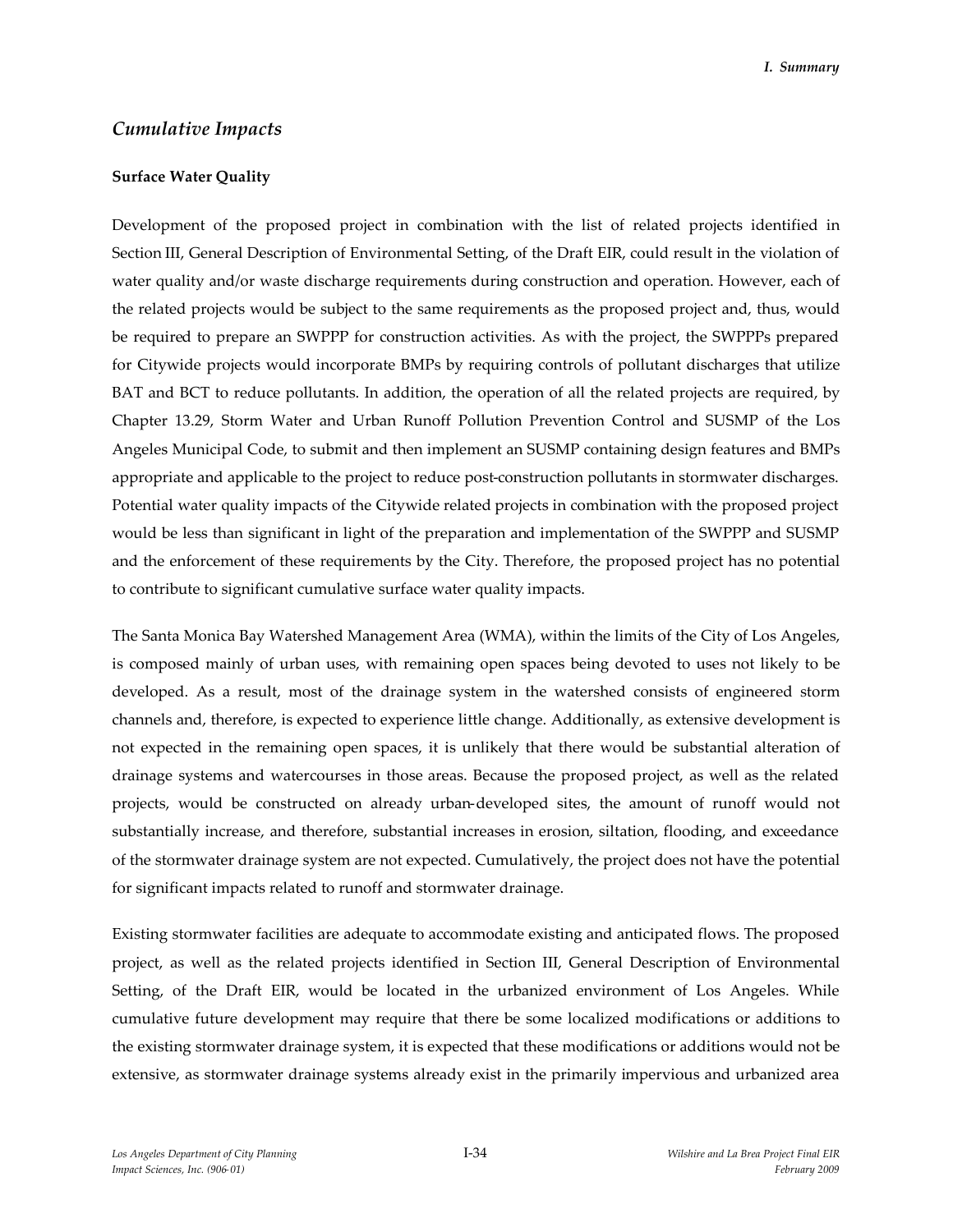of Downtown Los Angeles. Consequently, there is no potential for significant cumulative impacts from implementation of the proposed project in combination with the identified related projects.

From the cumulative analysis above, the proposed project is not anticipated to result in a cumulatively considerable contribution to the degradation of surface water quality in Los Angeles or the greater Los Angeles Basin.

### **Groundwater Quality**

Implementation of Citywide projects would result in additional development that could indirectly require an increased use of groundwater through the provision of potable water provided by Los Angeles Department of Water and Power (LADWP). However, the provision of water, including the increased use of groundwater supplies, as a result of the cumulative development of the proposed projects and identified related projects is within the established demand projections of the LADWP (refer to Section IV.L.1, Water, of the Draft EIR for supplementary analysis of water supplies). Groundwater to be consumed by cumulative development would be consumed according to current plans and projections by the LADWP and would not, therefore, be substantially depleted as a result of the implementation of cumulative development.

Recharge in the Los Angeles Coastal Plain consists of percolation, precipitation, and return water from irrigation. Individual basins within the Los Angeles Coastal Plan may also be replenished by the following: surface water spreading of local runoff, imported water and reclaimed water, injection of imported water (for protection against saline intrusion), and subsurface inflow from other basins. Neither the proposed projects nor any of the identified related projects would be developed within a recharge area, and, as such, cumulative impacts to groundwater recharge would be less than significant.

From the cumulative analysis above, development of the proposed project and the related projects identified in Section III, General Description of Environmental Setting, of the Draft EIR, are not expected to substantially degrade groundwater quality or have any significant cumulative effects.

## *Adverse Effects*

With the implementation of the mitigation measures listed above, the proposed project is not expected to result in any adverse effects with regard to hydrology or water quality.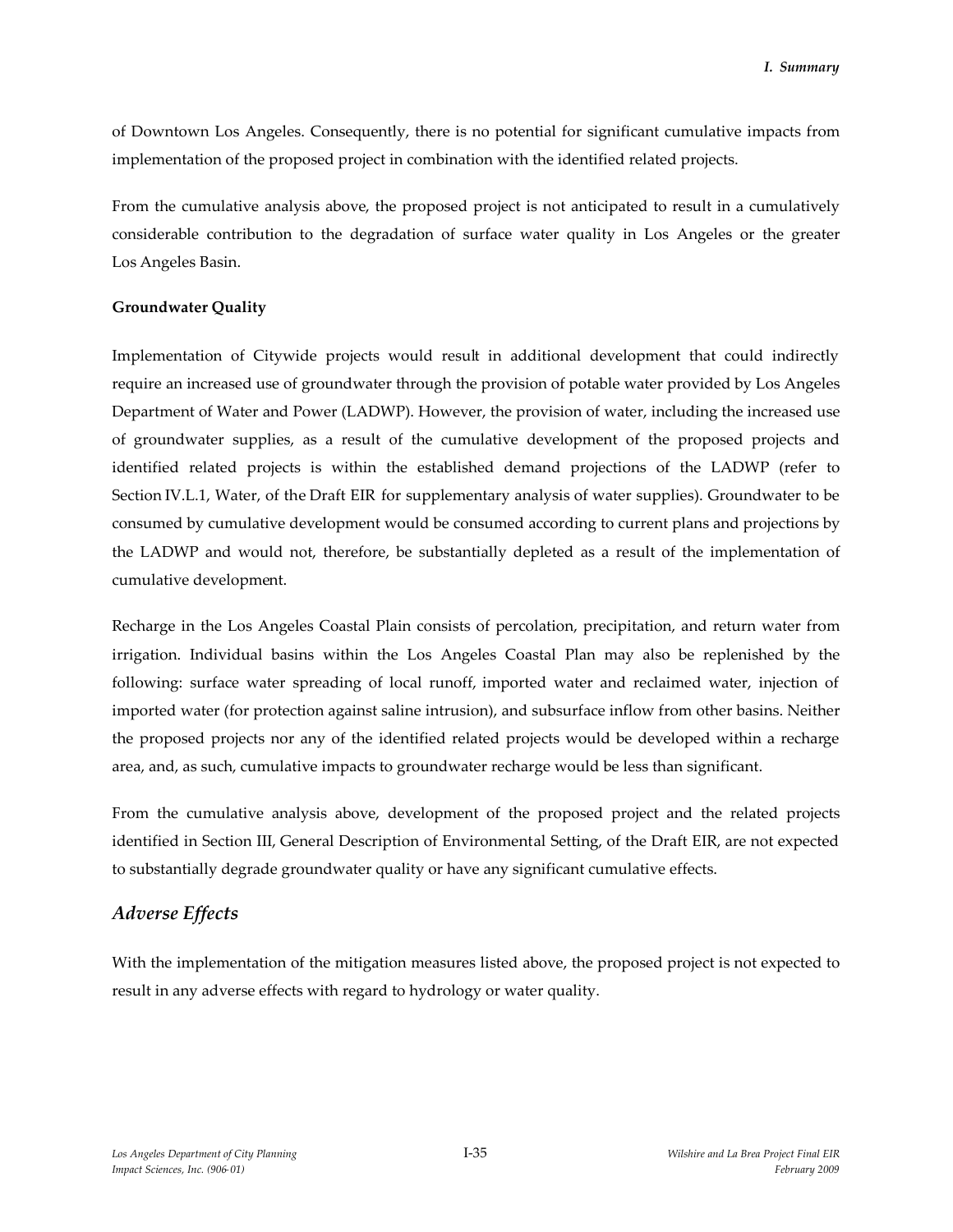## **7. Land Use and Planning**

### *Project Impacts*

As discussed in Section IV. G, Land Use, of the Draft EIR, the project site is currently occupied by a church, a commercial strip center, and paved parking areas. The paved parking areas are utilized by both the church and commercial strip center patrons. The project site is situated among retail-commercial, office, residential, and parking uses. Since the project site is an existing urban space and the proposed project would include a mixture of residential and commercial uses, the project would fit well with surrounding land uses. The proposed project would not add a new land use to the area as the project would provide a mixture of land uses, and thus, would not result in secondary impacts to surrounding uses or divide the community. Therefore, the project would complement surrounding land uses and would not divide or disrupt the existing neighborhood. Finally, there is no potential for significant secondary impacts to surrounding land uses because the project involves a mix of land uses, including residential and retail-commercial, similar to surrounding land uses. Therefore, no potential for significant land use impacts associated with disrupting or affecting the surrounding community would occur.

The proposed project would be consistent with the general plan framework's land use objectives for the Regional Center designation. The project would integrate housing with commercial uses and amenities, thereby ensuring complementary and supportive uses within the Regional Center. The density of the proposed structure has a floor area ratio (FAR) of 3.4:1. It is thereby within the recommended FAR for regional centers. Generally, regional centers will range from FAR 1.5:1 to 6:1 and are characterized by 6- to 20-story (or higher) buildings as determined in the community plan. The project's FAR would be within the range of the typical FAR for regional centers and the height of the proposed project, 7 stories, is within the range of heights typical for regional centers of 6 to 20 or more stories. In addition, land uses that are encouraged by the general plan framework on regional center properties include mixed-use projects such as the Wilshire and La Brea Project. Consequently, the project is consistent with the general plan framework policies related to the Regional Center and no significant impacts would result.

The proposed project is consistent with the goals and policies listed in the Wilshire Community Plan. However, implementation of the proposed project would require a general plan amendment to change the designation for the southernmost portion of the project site along La Brea Avenue from General Commercial to Regional Center Commercial. The amendment is required because the residential portion of the project requires a minimum residential density of 200 square feet per unit. The current R4 zone permitted by the existing C4 zone designation over the entire site (after zone change) only allows a minimum residential density of 400 square feet per unit. However, mixed-use developments located on properties designated as Regional Center Commercial, as in the case of the proposed project, can utilize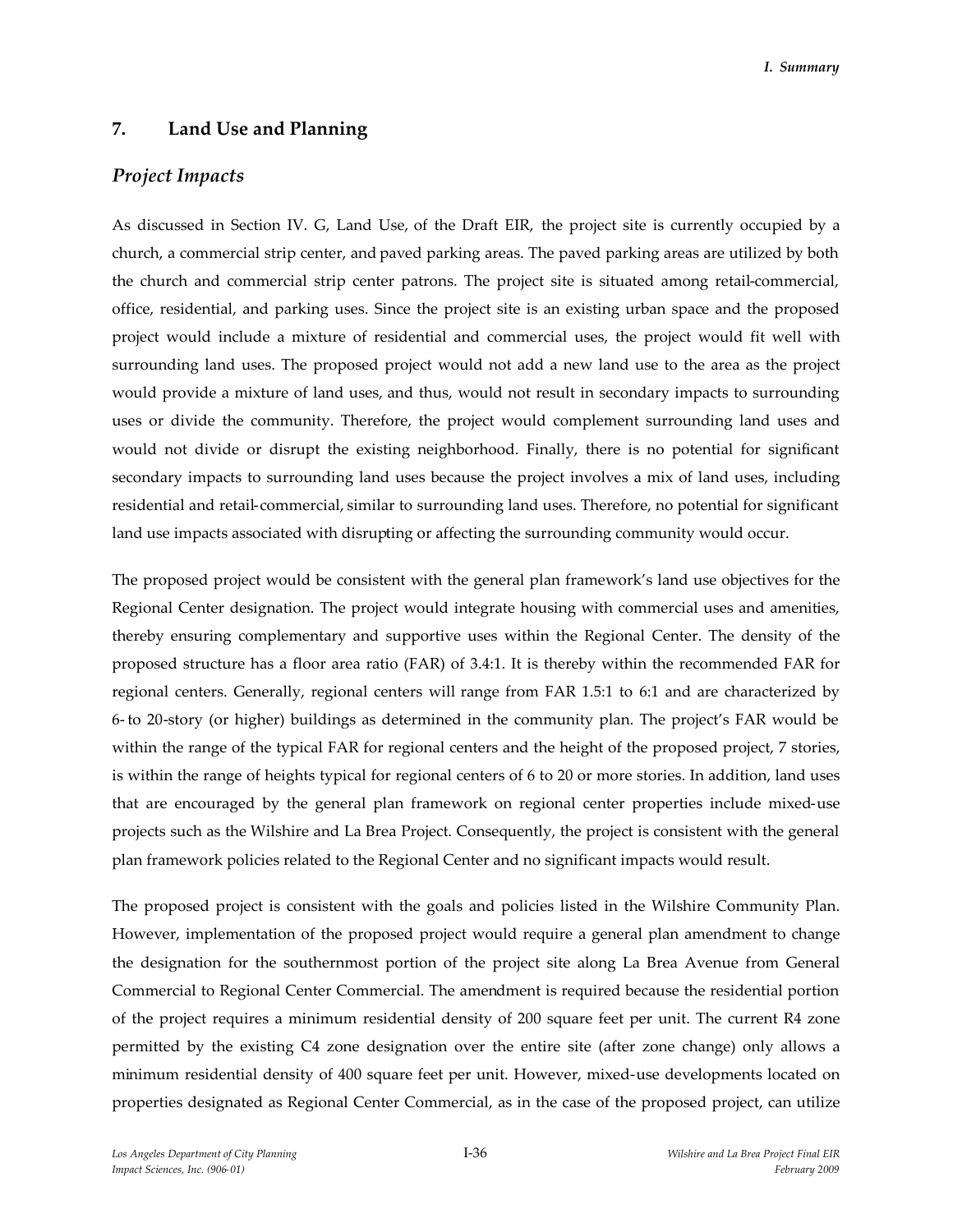R5 development standards, which require only 200 square feet of minimum lot area for each unit. Furthermore, the City Planning Department prefers as a general policy that general plan designations remain consistent over an entire project site, whenever possible. Therefore, in order to take advantage of the residential density allowed under the R5 zone and to achieve a consistent designation across the entire site, the southernmost portion of the project site along La Brea Avenue will be re-designated with the Regional Center Commercial land use designation. With this amendment, conflicts between general plan land use designations and zoning requirements would not occur on the site and project implementation would not result in significant impacts.

The City of Los Angeles Zoning Code is a tool to implement the general plan and provides regulations to preserve public peace, health, and safety. The zoning code designates the project site as [Q] C4-2-CDO along Wilshire Boulevard, C2-1 along La Brea Avenue, and [Q] C2-1 along Sycamore Avenue, all of which permit commercial and residential uses within this zone. Uses proposed for the Wilshire and La Brea Project, including residential, commercial and parking uses, are allowed within these zones.

Height District 1 associated with the C2-1 zone along La Brea Avenue and the [Q] C2-1 along Sycamore allow a maximum FAR of 1.5:1 while Height District 2 associated with the C4-2-CDO along Wilshire Boulevard allows a maximum FAR of 6:1. As portions of the project exceed the FAR permitted under Height District 1, implementation of the project will require that the entire site be rezoned as [T][Q]C4-2.

Other approvals necessary to comply with LAMC include a Vesting Tentative Tract Map, including the vacation of an alley, a Zoning Administrator Adjustment for 0-foot yards adjacent to an alley to allow buildings to encroach on the alley prior to recordation of the final map and vacation of the alley, a building line removal along Wilshire Boulevard, site plan review, and a master conditional use permit for alcoholic beverages.

Development of the project would help implement the goals and design principals contained in the Miracle Mile Community Design Overlay District (CDO). The retail and restaurant components of the project will provide entrances located at street level. In addition, the project will provide landscaping along Sycamore Avenue and planters along Wilshire Boulevard, La Brea Avenue, and 8th Street. Consequently, the project would be consistent with the goal to encourage development that adds to a pedestrian-friendly environment.

The CDO's design guidelines and standards also identify five design principals. Concerning the principal of consistency, while modern in its forms and materials, the building is referential to its context, which features well-known Art Deco buildings, including the Wilson Tower (Samsung) located to the north of the project site across Wilshire Boulevard. The accent tower at the corner of Wilshire Boulevard and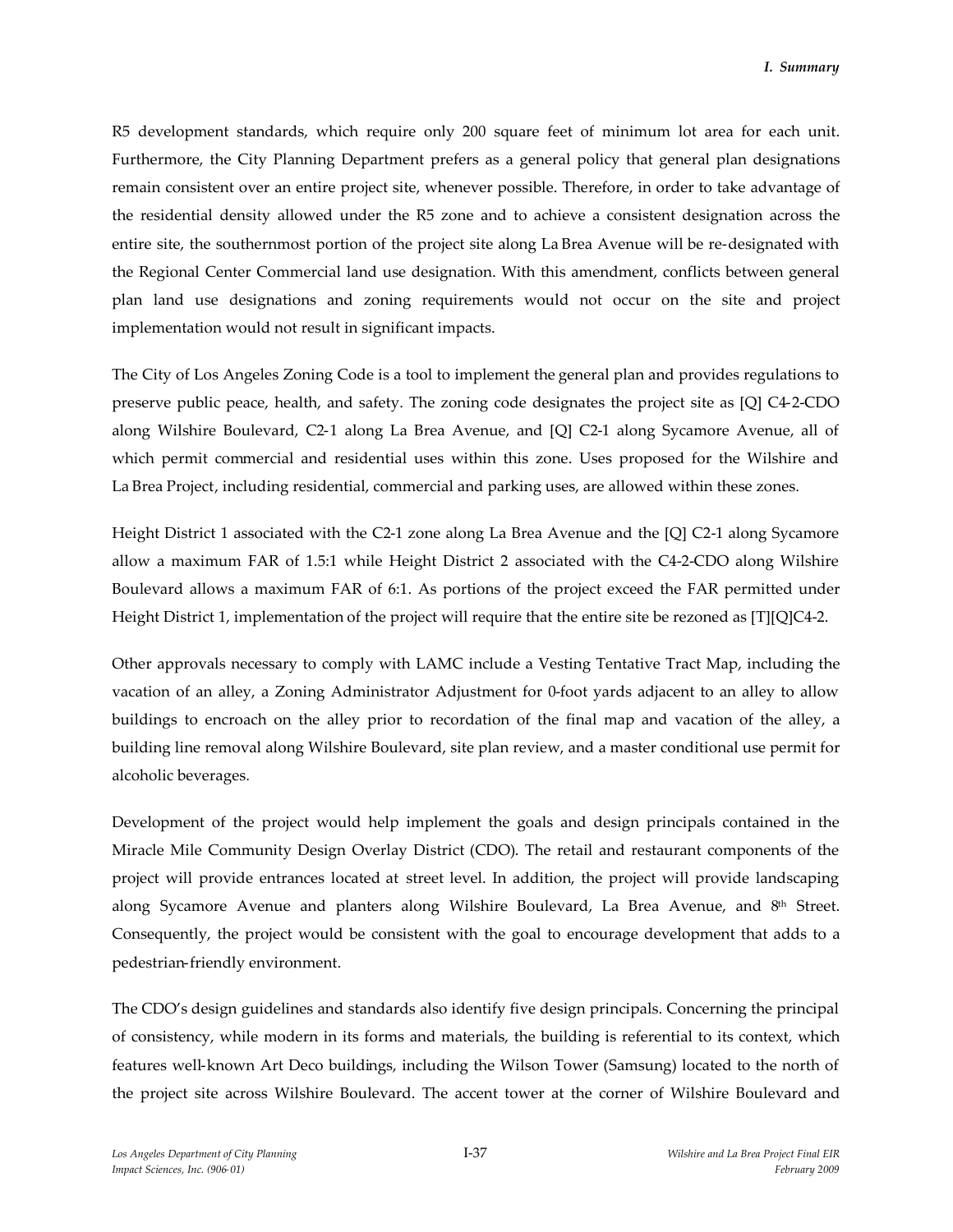La Brea Avenue would be up to 130 feet above grade and lower than the height of the Wilson building, which is approximately 196 feet. However, this corner of the building reflects the bulk and massing seen on the E. Clem Wilson Building. While the proposed building is several stories shorter than the tallest of the nearby historical resources, including the E. Clem Wilson Building, it draws upon many of the features from this historical precedent in its scale and massing. The curved element at the corner of Wilshire Boulevard and 8<sup>th</sup> Street is a contemporary interpretation of the Streamline Moderne canopy style featured at the Firestone Tire and Rubber retail store across 8<sup>th</sup> Street from this corner of the project site.

Concerning the principal of activity, in an effort to promote pedestrian activity, entrances to the proposed structure would be oriented towards Wilshire Boulevard and set back from the street. In addition, the sidewalks fronting the building would be textured, thus further identifying the pedestrian zone. Similarly, in order to adhere to the principal of pedestrian orientation, articulation along the lower level of the proposed structure would avoid blank surfaces and street trees along the sidewalk would provide shade.

Concerning the principal of safety, loading, and parking would be located inside the building, and both of the driveways would enter and exit along less traveled streets. For example, one residential and retail entrance would be located along 8<sup>th</sup> Street while the other residential and retail entrance would be located along Sycamore Avenue. Locating the loading and parking areas and the driveways in this manner would minimize potential conflicts between pedestrians and other automobiles. As for the principal of simplicity, signage will be incorporated into the proposed building and would complement the façade. Signs directing vehicular and pedestrian traffic would also be included.

The project is, therefore, consistent with the CDO's guidelines and would not result in any significant impacts in regards to consistency with the guidelines.

Finally, several regional plans are applicable to the proposed project. As the project site is located within the jurisdiction of the SCAG, which includes Los Angeles, Ventura, Orange, San Bernardino, Riverside, and Imperial counties, land uses proposed by the project are governed by goals, objectives, and polices contained in the Regional Comprehensive Plan and Guide (RCPG), the 2004 Regional Transportation Plan (RTP), and the 2004 Growth Vision Report. The proposed project is consistent with all the goals, policies, and principals listed in these plans.

## *Mitigation Measures*

The project would not result in any significant environmental impacts upon applicable land use plans or surrounding land uses; therefore, no mitigation measures are required.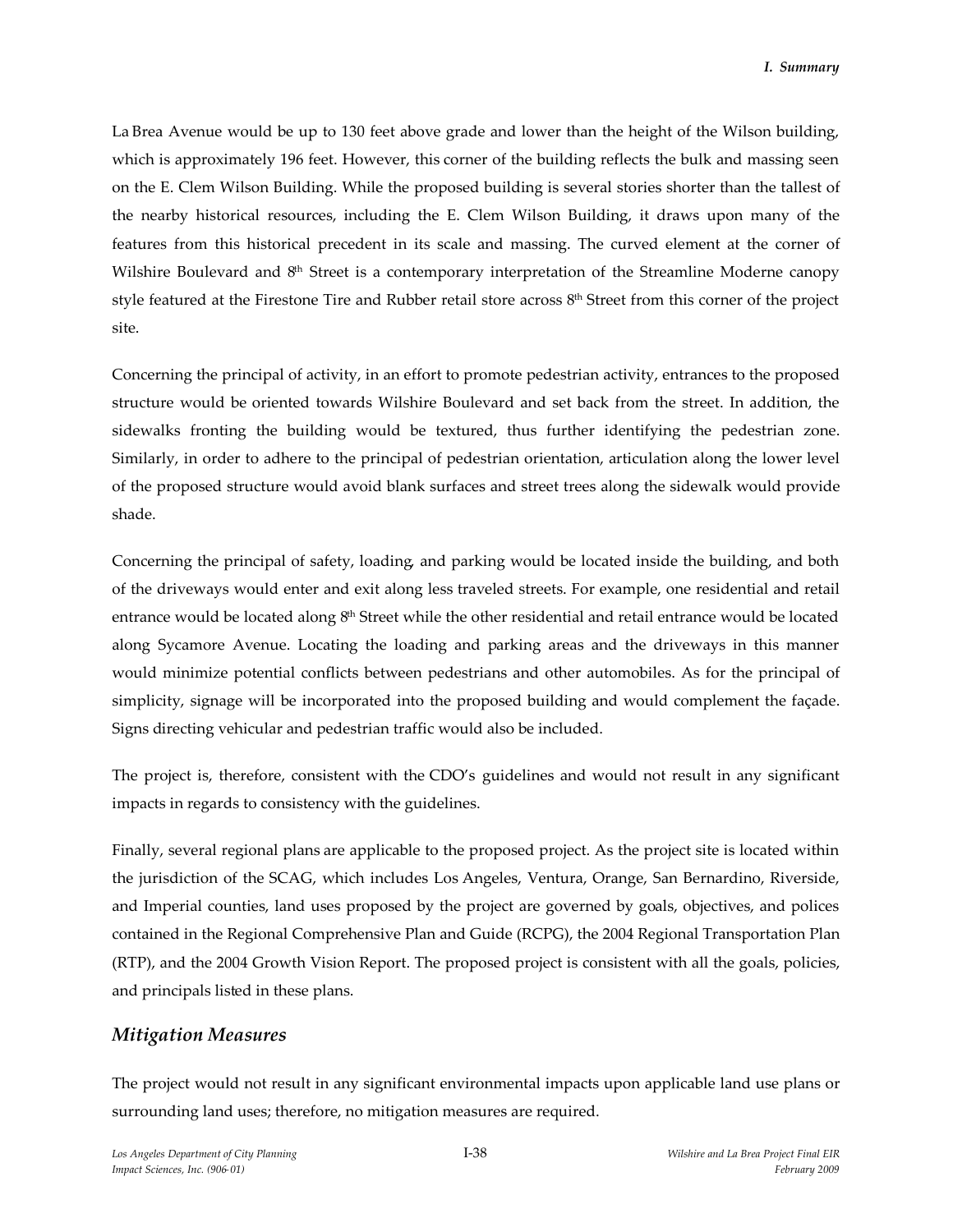## *Cumulative Impacts*

Implementation of the proposed Wilshire and La Brea Project, on its own, would not result in land use incompatibilities or plan inconsistencies; thus, no significant land use impacts would occur. In considering the proposed project's cumulative contribution, with those from the list of related projects identified in Section III, General Description of Environmental Setting, of the Draft EIR, upon City approval of the requested entitlements the proposed project, as well as the related projects, would be consistent with the City's general plan and the City's zoning code. Implementation of the proposed project and the related projects would further the goals and objectives of these plans, ultimately contributing to a revitalized, renewed, and economically and culturally diverse Wilshire Community Plan Area. Therefore, the proposed project would neither on its own, nor as a cumulative contribution to development in the greater Wilshire Community Plan Area, result in a significant cumulative impact.

## *Adverse Effects*

No significant impacts to land use would result from the proposed project; therefore, no adverse effects to land use in the Wilshire Community Plan Area would be anticipated upon project implementation.

### **8. Noise**

### *Project Impacts*

### **Construction-Related Impacts**

As described in Section IV.H, Noise, of the Draft EIR, construction of the proposed project would result in temporary but significant and unavoidable impacts related to noise levels. Construction activities are not permitted between 9:00 PM and 7:00 AM on weekdays, 6:00 PM to 8:00 AM on Saturdays, or at any point on Sundays; as such, project construction would not exceed the ambient noise level by the threshold of 5 decibels measured on an A-weighted scale  $(dB(A))$  or more during normal sleep hours. The closest sensitive receptors in the vicinity of the project site include multi-family residences located approximately 60 feet to the south across  $8<sup>th</sup>$  Street and 75 feet to the east across Sycamore Avenue. If construction equipment were operating at the property line, it is possible that temporary and periodic exterior noise levels of up to 91.5 dB(A) would occur at sensitive receptor locations in the vicinity of the project site. As a result, construction activities on the project site would exceed existing ambient exterior noise levels by 5 dB(A) or more at a noise-sensitive use. Therefore, construction noise associated with the project site has the potential to result in significant impacts, and while noise from construction equipment would be minimized with the implementation of mitigation measures, noise impacts would still remain significant and unavoidable.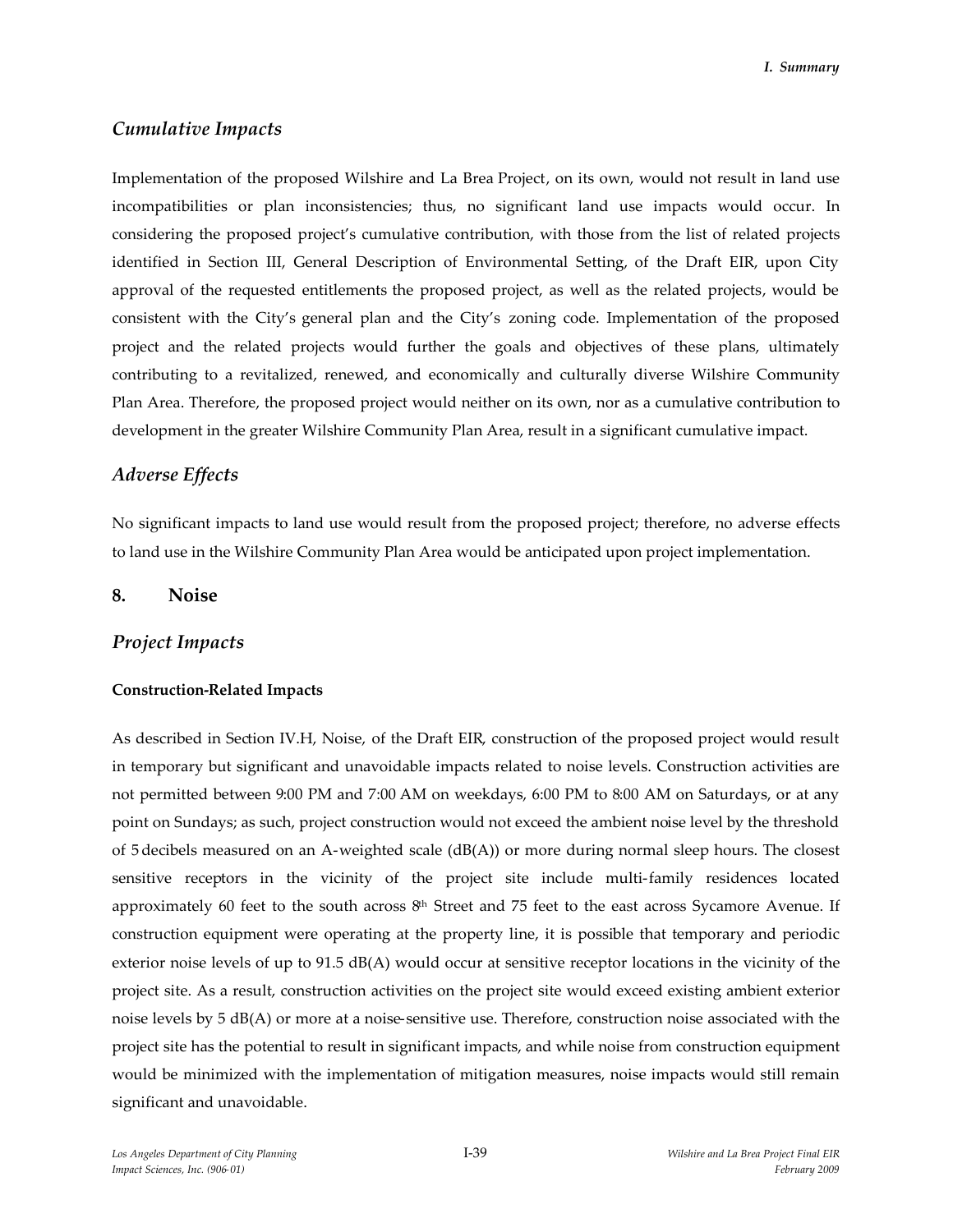#### **Operational Impacts**

The proposed project would result in permanent ambient noise level increases ranging from 0.0 to 1.2 dB(A) on surrounding roadways during the weekday. The largest project related increase of 1.2 dB(A) would occur on Sycamore between Wilshire and  $8<sup>th</sup>$ . The following road segments would have a community noise equivalent level (CNEL) that falls under the "normally unacceptable" and "clearly unacceptable" categories: 3<sup>rd</sup> Street between La Brea and Highland, Olympic between Hauser and La Brea, Olympic between La Brea and Highland, and Highland between  $3<sup>rd</sup>$  and Wilshire. The road segment of Highland between Wilshire and  $8<sup>th</sup>$  would have a CNEL of 70.0 dB(A) and would fall under the "normally unacceptable" category. None of the roadway segments would result in an increase in CNEL of 3 dB(A) to or within the "normally unacceptable" or "clearly unacceptable" category, or by 5 dB(A) within "normally acceptable" or "conditionally acceptable" category. Therefore, the increase in exterior noise levels due to project-related traffic would not have the potential to result in significant impacts on uses adjacent to the roadways.

Concerning interior noise levels, with windows closed, outside to inside attenuation for buildings within California typically range from 25 to 30 dB(A). Interior noise levels within residential uses on the project site would be approximately 29.5  $dB(A)$  to 41.3  $dB(A)$  and, therefore, would be below the established interior noise standard of 45 dB(A). The construction standards recommended in the mitigation measures found below would ensure that on-site interior noise levels are kept below the established interior noise standard. Therefore, impacts to interior living areas on site would be less than significant.

Section IV.H, Noise, of the Draft EIR also considered parking structure noise, loading dock noise, and noise from rooftop mounted equipment during the operation of the proposed project, and found these sources of noise would not cause noise levels at off-site sensitive receptors to exceed the 5 dB(A) significance threshold.

## *Mitigation Measures*

#### **Construction Mitigation Measures**

**MM-N-1:** Provide notification to the residential land uses on Sycamore Avenue and 8<sup>th</sup> Street across from the project site at least 10 days in advance of construction activities that are anticipated to result in high vibration levels, such as large bulldozers, caisson drills, and jackhammers, within 60 feet of these uses.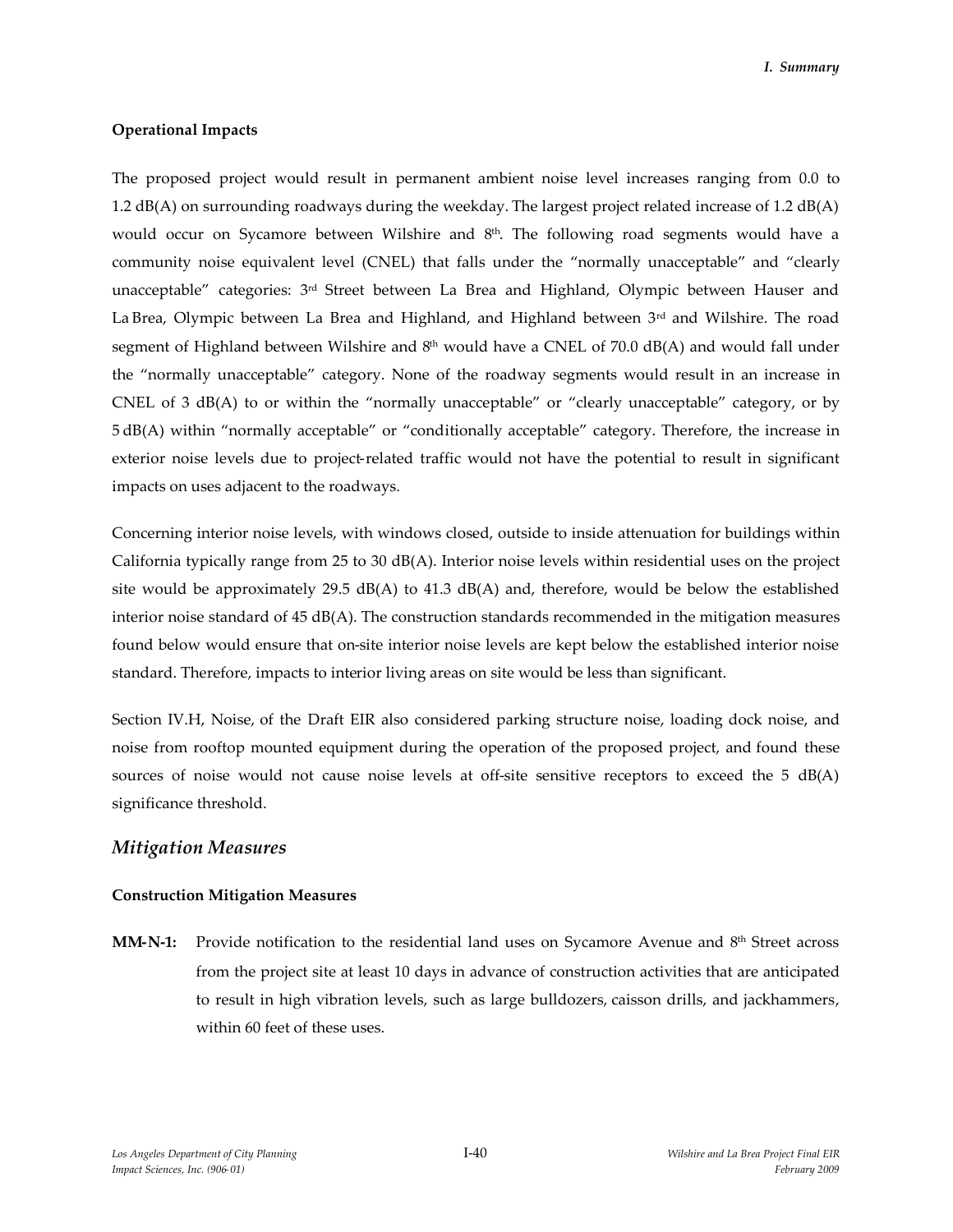- **MM-N-2:** Demolition, earthmoving, and other construction activities that are anticipated to result in high vibration levels, such as operation of large bulldozers, caisson drills, and jackhammers, shall, when feasible, be conducted so as not to occur concurrently.
- **MM-N-3:** Select demolition methods to minimize vibration, where feasible.
- **MM-N-4:** Operate earthmoving equipment on the construction sites as far away from surrounding residential uses as is feasible.
- **MM-N-5:** All construction equipment shall be equipped with appropriate mufflers and be in good working condition.
- **MM-N-6:** Construction noise reduction methods, such as shutting off idling equipment and maximizing the distance between construction equipment staging areas and occupied residential areas, shall be used where feasible.
- **MM-N-7:** Construction hours, allowable workdays, and the phone number of the job superintendent shall be clearly posted at all construction entrances to allow for surrounding owners and residents to contact the job superintendent. If the City or the job superintendent receives a complaint, the superintendent shall investigate, take appropriate corrective action, and report the action taken to the reporting party.

## *Cumulative Impacts*

### **Construction Impacts**

There are 37 related projects located within the vicinity of the project site, all of which have the potential to produce construction noise impacts. Given that timing of construction activities for the related projects cannot be fully defined, any quantitative analysis that assumes multiple, concurrent construction projects would be speculative. In addition, each of the related projects would have to comply with the local noise ordinance, as well as any mitigation measures that may be incorporated pursuant to CEQA-required environmental review that would reduce construction noise for each project to the extent feasible. As such, individual construction noise impacts would only contribute to cumulative impacts when projects are in proximity to each other. The closest related project to the project site is a residential project proposed at 5500 Wilshire Boulevard, approximately 0.20 mile to the west of the proposed project. Construction of the proposed project and the proposed related residential project represents the worst-case scenario under cumulative construction impacts. The closest sensitive receptors to both projects are multi-family residences are located 75 feet to the east of the proposed project and 75 feet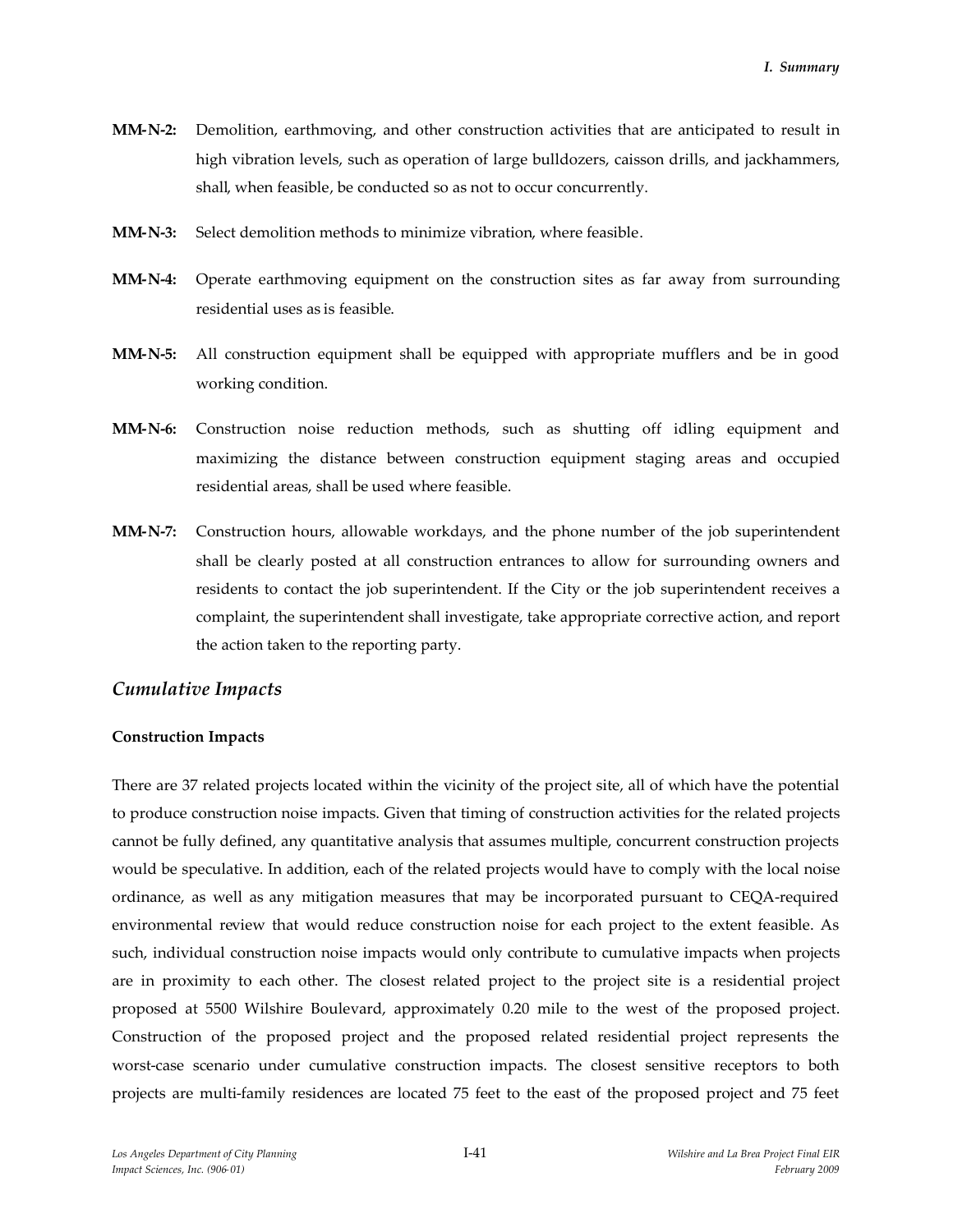southeast of the proposed related residential project. Given the proposed related residential project's distance from the project site, intervening commercial structures along Wilshire Boulevard between the project site and the proposed related residential project site and incorporation of standard construction mitigation measures, the construction of the proposed project would not contribute to cumulative noise levels in combination with the related residential project. Therefore, the proposed project's construction noise impacts would not be cumulatively considerable and would not have the potential to result in significant cumulative impacts.

#### **Roadway Noise**

Cumulative noise impacts would primarily occur as a result of increased traffic on local roadways due to ambient growth and other developments in the vicinity of the project site. The traffic study conducted for the proposed project in May 2007 projected future traffic volumes based on year 2010 weekday conditions. The predicted 2010 ambient noise levels presented in the analysis with and without the proposed project are based on cumulative traffic conditions, which already take into account expected development of related projects identified in the surrounding area. Noise levels along studied roadway segments are predicted to range from 58.3 to 71.9 dB(A) as a result of cumulative traffic volumes without the proposed project. Project-related noise would result in a 1.2 dB(A) increase or less (as compared to cumulative conditions without the proposed project), which is not audible to the human ear and would not represent a cumulatively considerable increase. As a result, the project's contribution would not cause the ambient noise level measured at the property line of adjacent uses to increase by 3 dB(A) in CNEL to or within the "normally unacceptable" or "clearly unacceptable" category, or by 5 dB(A) within the "normally acceptable" or "conditionally acceptable" category. Therefore, the project would not have a considerable contribution to a significant cumulative roadway noise level impact.

## *Adverse Effects*

#### **Construction-Related Effects**

Even with implementation of mitigation measures, construction noise impacts to residences on Sycamore Avenue would be significant and unavoidable.

### **Operational Effects**

All operational noise impacts would be less than significant.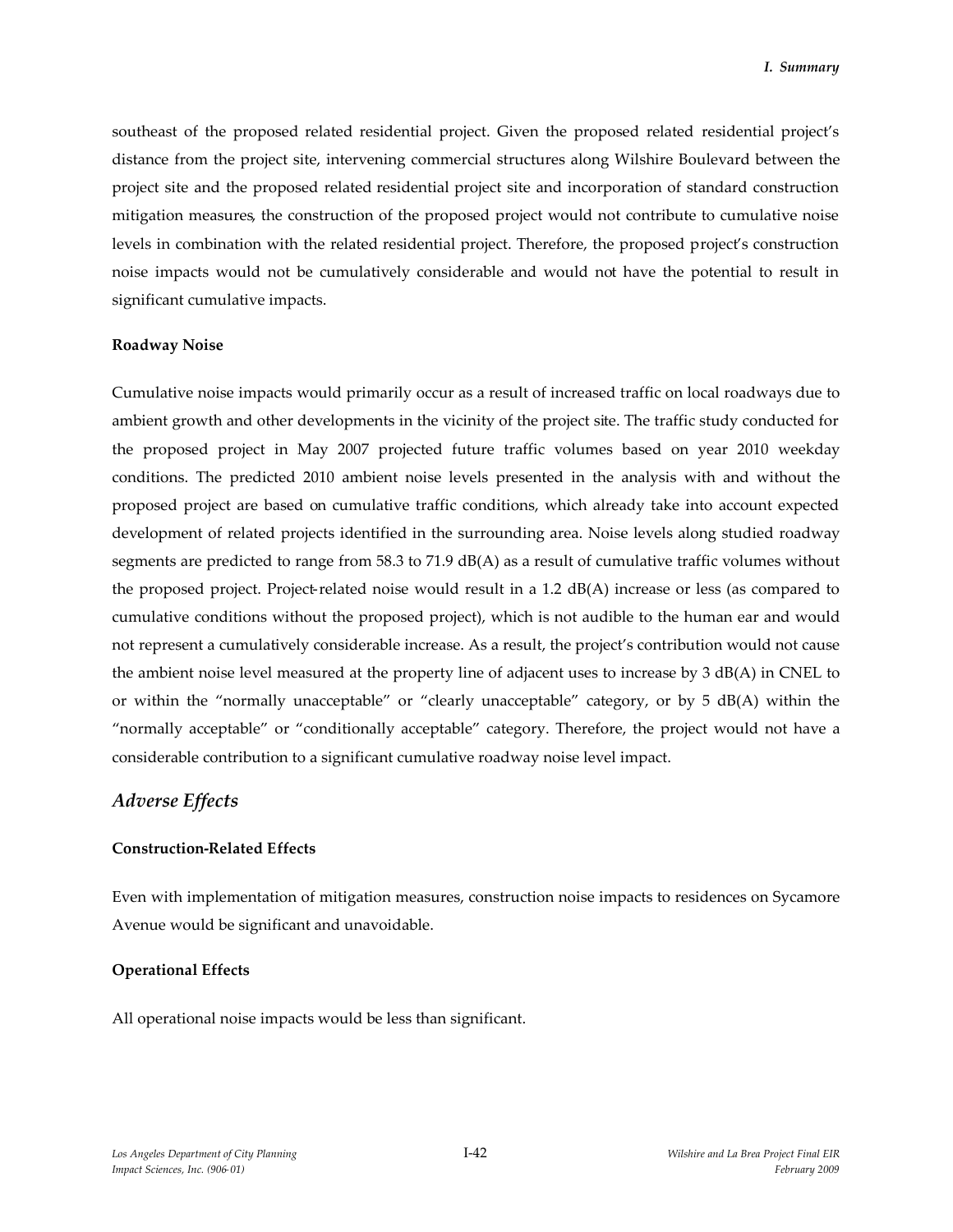# **9. Population and Housing**

## *Project Impacts*

As discussed in Section IV. I, Population and Housing, of the Draft EIR implementation of the proposed project is consistent with population and housing growth projections and would not have the potential to significantly affect population and housing growth in the Wilshire Community Plan Area of Los Angeles. The proposed project's addition of 1,220 residents and 562 new residential units is accounted for within growth projections for the City of Los Angeles and the Wilshire Community Plan Area. The project site is already developed and served by transportation, public services, and public utilities as detailed in the Draft EIR in Section IV.K, Transportation, Section IV.J, Public Services, and Section IV.L, Public Utilities, and would not require construction or expansion of infrastructure to meet the needs of additional residential population. Therefore, the increase in population would not result in a significant impact on infrastructure to meet the needs of the additional residential population. Finally the project site is located within the Wilshire Community Plan Area, an area targeted for growth by the City of Los Angeles and numerous other projects are proposed for the surrounding area. Hence, growth in the project area is expected with or without the proposed project.

## *Cumulative Impacts*

The proposed project involves the construction of 562 new residential units within the Wilshire Community Plan Area of Los Angeles. Included in Section III, General Description of Environmental Setting, of the Draft EIR, is a list of related projects planned and/or proposed within the vicinity of this proposed project. SCAG's 2004 Regional Transportation Plan Growth Forecast Report projects that the City of Los Angeles will add 61,739 dwelling units between 2005 and 2010. The proposed Wilshire and La Brea Project and the identified related projects would collectively add approximately 4,114 dwelling units, representing an approximately 6.7 percent (4,114 dwelling units of the projected 61,739 units) contribution towards the projected dwelling unit increase for the City of Los Angeles.

Based on the 2000 Census of approximately 2.17 persons per occupied multi-family housing the number of people generated from 4,114 multi-family dwelling units is approximately 8,930 persons. The Wilshire Community Plan projects an increase in population of 22,542 persons between 2005 and 2010. Thus, the population growth from the proposed project and the related projects is within this projection.

As with the project, the related projects are situated in an area that is urbanized and contains established infrastructure. As urban infill, these projects would neither encroach on isolated or open space areas nor remove physical impediments to growth. Furthermore, these projects are in areas the City has targeted for growth and has developed transportation and other service infrastructure, as described above. As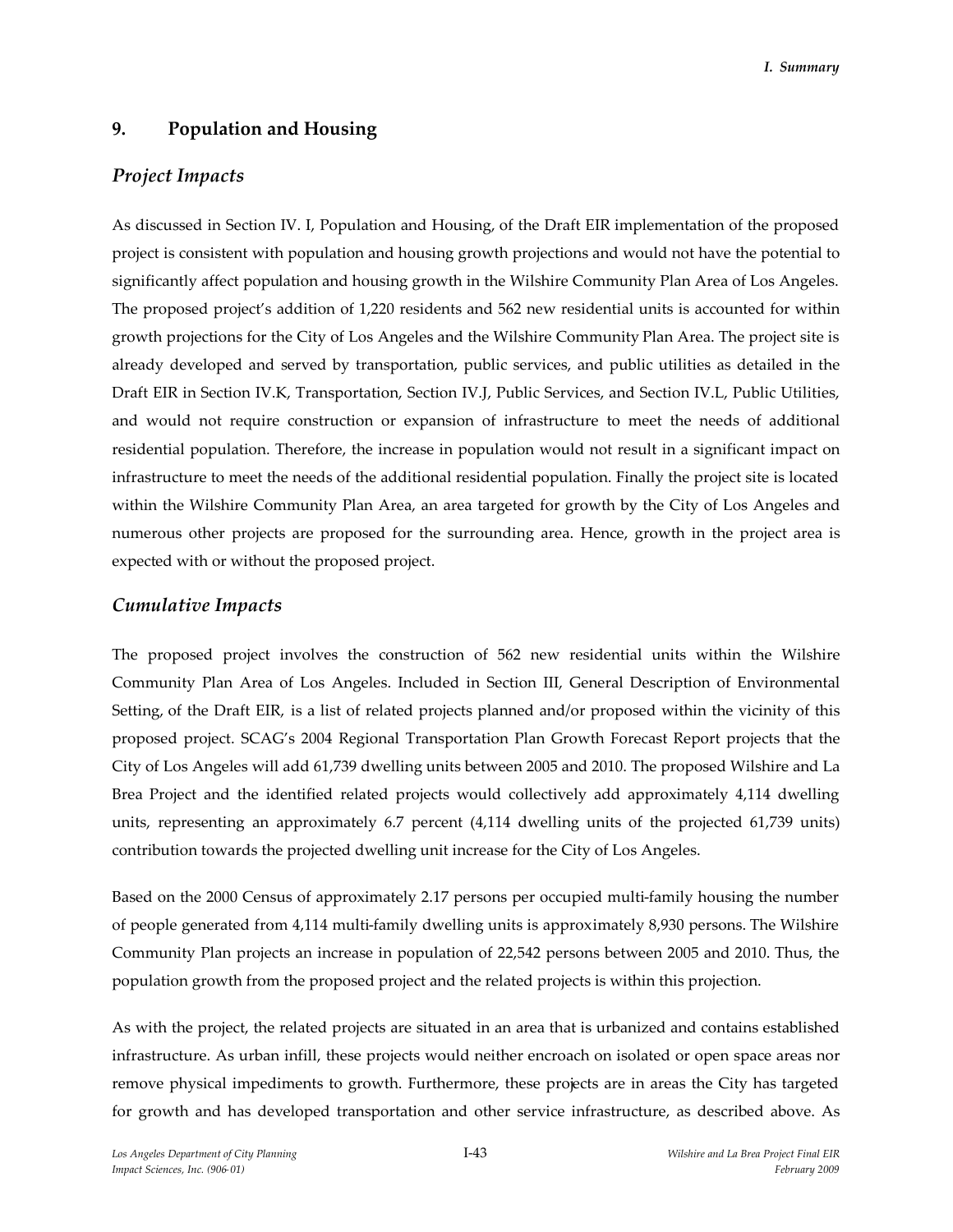such, the cumulative impact of the project and the related projects are accounted for within regional growth forecasts and projections and, thus, would not have a significant impact on population growth.

## *Mitigation Measures*

No mitigation measures are required because the proposed project would not result in any significant housing or population growth impacts.

# *Adverse Effects*

Implementation of the project would result in an increase in housing units and population. However, based on the above analysis of the thresholds of significance, these increases would not result in unavoidable significant impacts with respect to population or housing growth.

# **10. Public Services**

# *Police*

## **Project Impacts**

As discussed in Section IV.J.1, Police Protection, of the Draft EIR, construction of the proposed project would result in potentially significant impacts to police services. During construction of the proposed project, a potential increase in the frequency of calls for equipment theft, trespassing, vandalism, and traffic congestion could result in an increased demand on police services. In addition, temporary lane closures on streets adjacent to the project site could also temporarily disrupt police services. However, with mitigation measures **MM-PP-1** and **MM-PP-2,** provided below, short-term significant impacts to police services during construction would be reduced to a less than significant level.

Parking facilities in the vicinity of the project site are very limited. However, construction workers will be provided with an off-street secured parking area. Therefore, impacts on police services due to the lack of sufficient parking for construction workers would be less than significant.

During project operation there would be 1,220 new residents at the project site, which would represent a 0.5 percent increase in population in the Wilshire Area Community Police Station jurisdiction over existing conditions. The Los Angeles Police Department (LAPD) has stated that a project of this size would have a moderate impact on police services in the Wilshire area. Therefore, implementation of the proposed project is expected to result in a potentially significant impact on police services.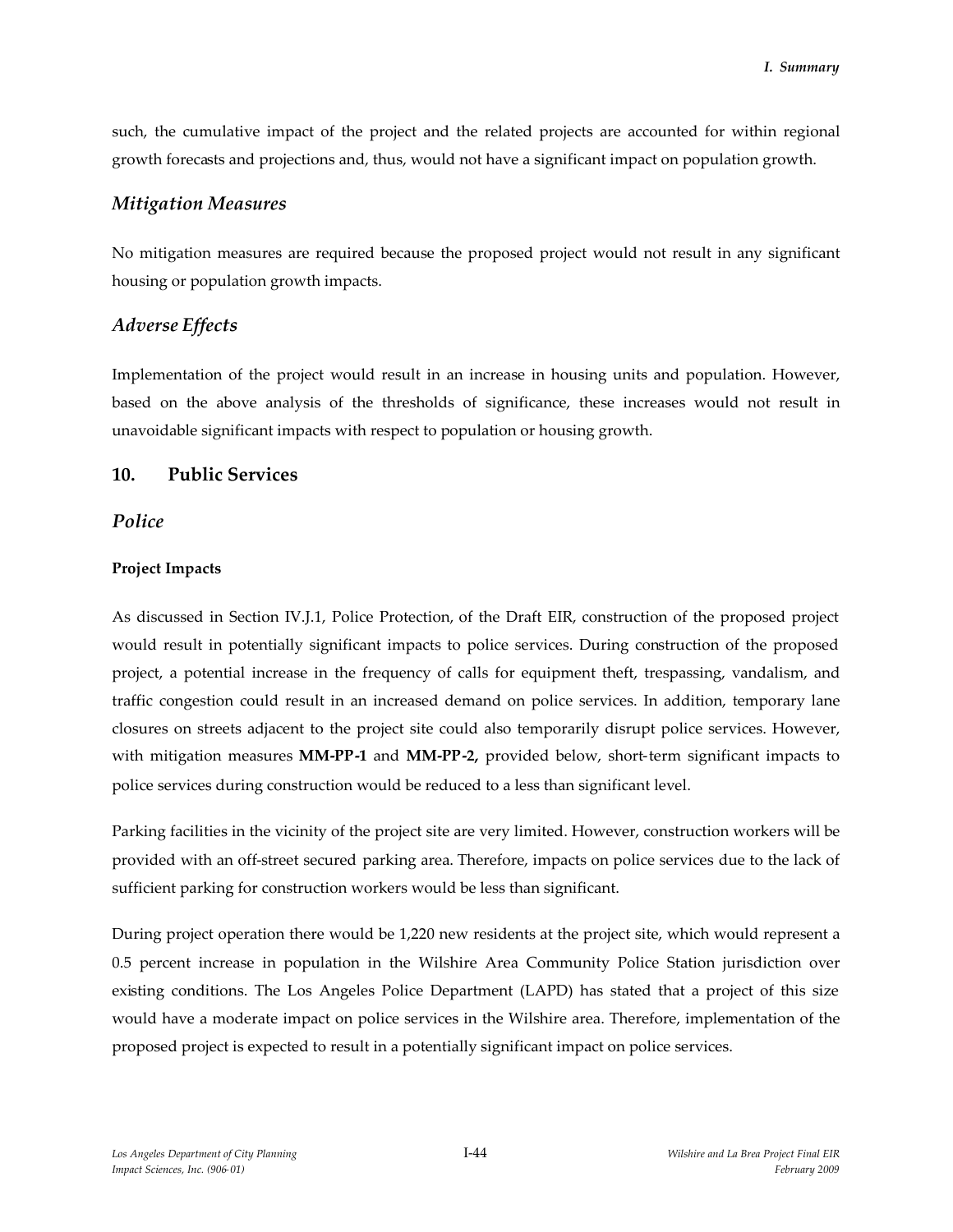Funding for the police department in the City of Los Angeles is derived from various types of tax revenue (e.g., property taxes, sales taxes, user taxes, vehicle license fees, deed transfer fees, etc.), which are deposited in the City's General Fund. The City Council then allocates the revenue for various public services that the City provides, including police services. As the Wilshire and La Brea Project is developed, tax revenues from property and sales taxes would be generated and deposited in the City's General Fund and the State Treasury. A portion of these revenues would then be allocated to the City's police department during the City's annual budget process to maintain staffing levels within the City of Los Angeles in numbers adequate to serve project-related increases in service call demands. This, coupled with the mitigation measures **MM-PP-3** and **MM-PP-4** provided below, would reduce long-term impacts on the LAPD's ability to provide police services during operation of the project to a less than significant level.

In addition, the project would be designed to provide security features that ensure a secure environment for project residents and employees. Secured entry and exit points, security fencing, security lighting, and other essential features would be introduced in the project. Also, as recommended through the mitigation measures listed below, prior to the issuance of building permits, the applicant would coordinate with the LAPD's Crime Prevention Unit to incorporate necessary security measures for the purpose of incorporating "defensible space" and other crime prevention features into the project. Additionally, in order to help the Wilshire Community Plan Area commanding officers during responses to emergencies, the applicant would provide a diagram demonstrating access routes to each portion of the project site. Therefore, through implementation of mitigation, the project would not result in potentially significant impacts.

#### **Mitigation Measures**

- **MM-PP-1:** The project applicant shall incorporate security features on the construction site, such as fencing and locked entrances; and construction equipment, tools, and materials shall be secured by locking or placing them within sheds and/or other inaccessible areas while not in use.
- **MM-PP-2:** A Construction Traffic Control Plan/Management Plan shall be prepared per Los Angeles Department of Transportation (LADOT) requirements to minimize the effects of construction on vehicular and pedestrian circulation and assist in the orderly flow of vehicular and pedestrian circulation in the vicinity of the project. In addition, access on to the project site shall remain clear and unobstructed and proposed roadway modifications shall assure adequate access to the proposed project site and adjacent areas.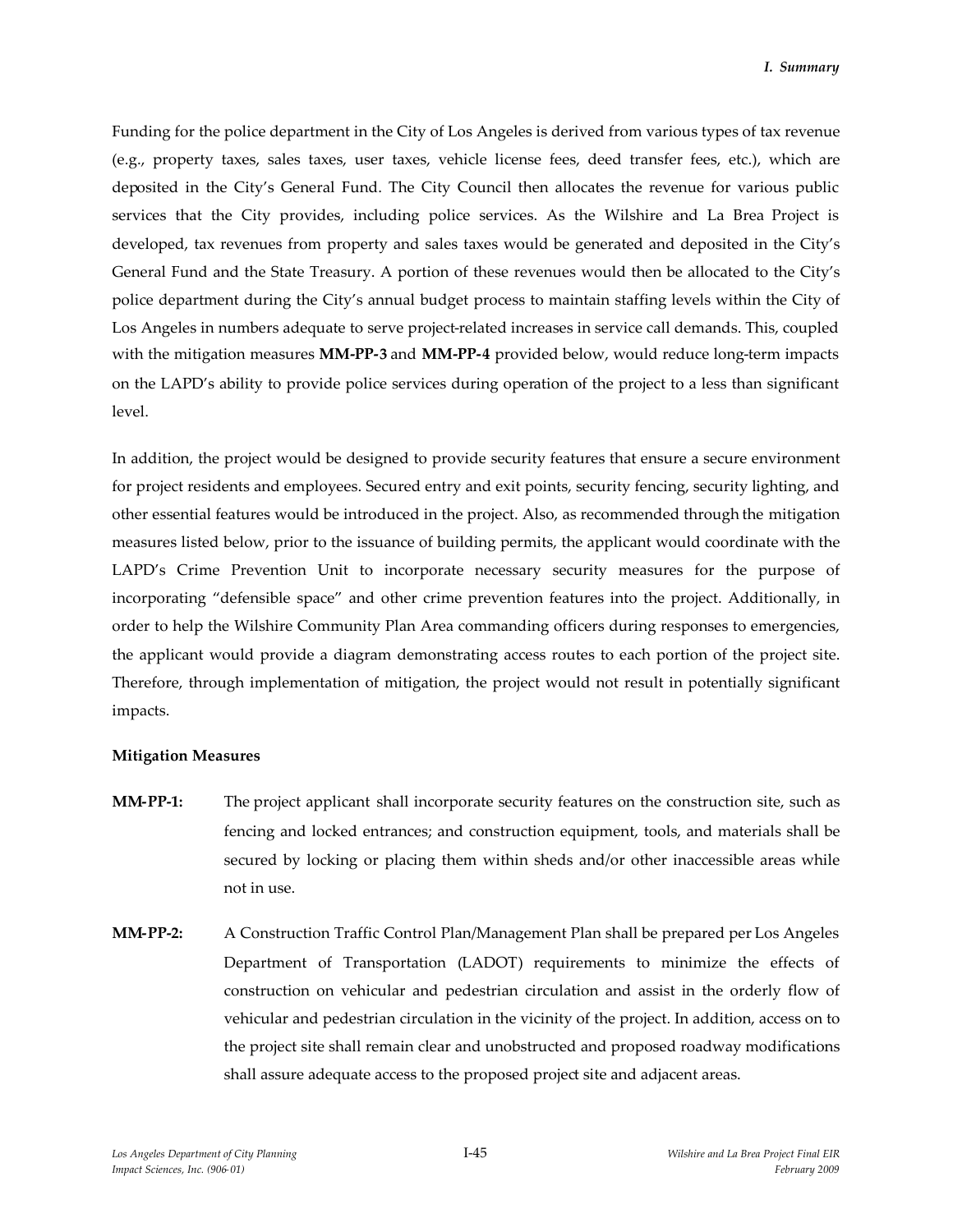- **MM-PP-3:** The project applicant shall contact LAPD'S Crime Prevention Unit to incorporate appropriate crime prevention features into the project design. Examples of crime prevention design features include the following:
	- Housing units can be designed so as to allow neighbors to "self-patrol" their environments.
	- Lighting and landscaping may be enhanced in parking lots to improve visibility.
	- Fences around housing developments can be designed in ways that avoid creating hiding places for criminals.
	- Signs can be removed from storefront windows to allow clear views in and out of the store.
	- Vines or planted coverings may be placed on walls to deter graffiti.
- **MM-PP-4:** Upon completion of the project a diagram of each portion of the property, including access routes and any additional information that might facilitate police response, shall be submitted to the Wilshire Area commanding officer.

### **Cumulative Impacts**

The proposed project would result in an increase in both residential and commercial land uses within the Wilshire area. Additional related projects are proposed and/or planned within the project vicinity. Both the project and other planned and approved developments throughout the City could cumulatively increase the need for services from the LAPD. This demand would be met by increases in law enforcement staffing and equipment as needed, which would be funded by increased revenues from the increased tax base generated by project residents. Moreover, each project is subject to review by the LAPD to ensure that adequate access, visibility, and security is provided. Therefore, through implementation of mitigation measures, the project would not result in potentially significant impacts.

#### **Adverse Effects**

With implementation of the mitigation measures listed above, there would be no adverse effects resulting from the proposed project.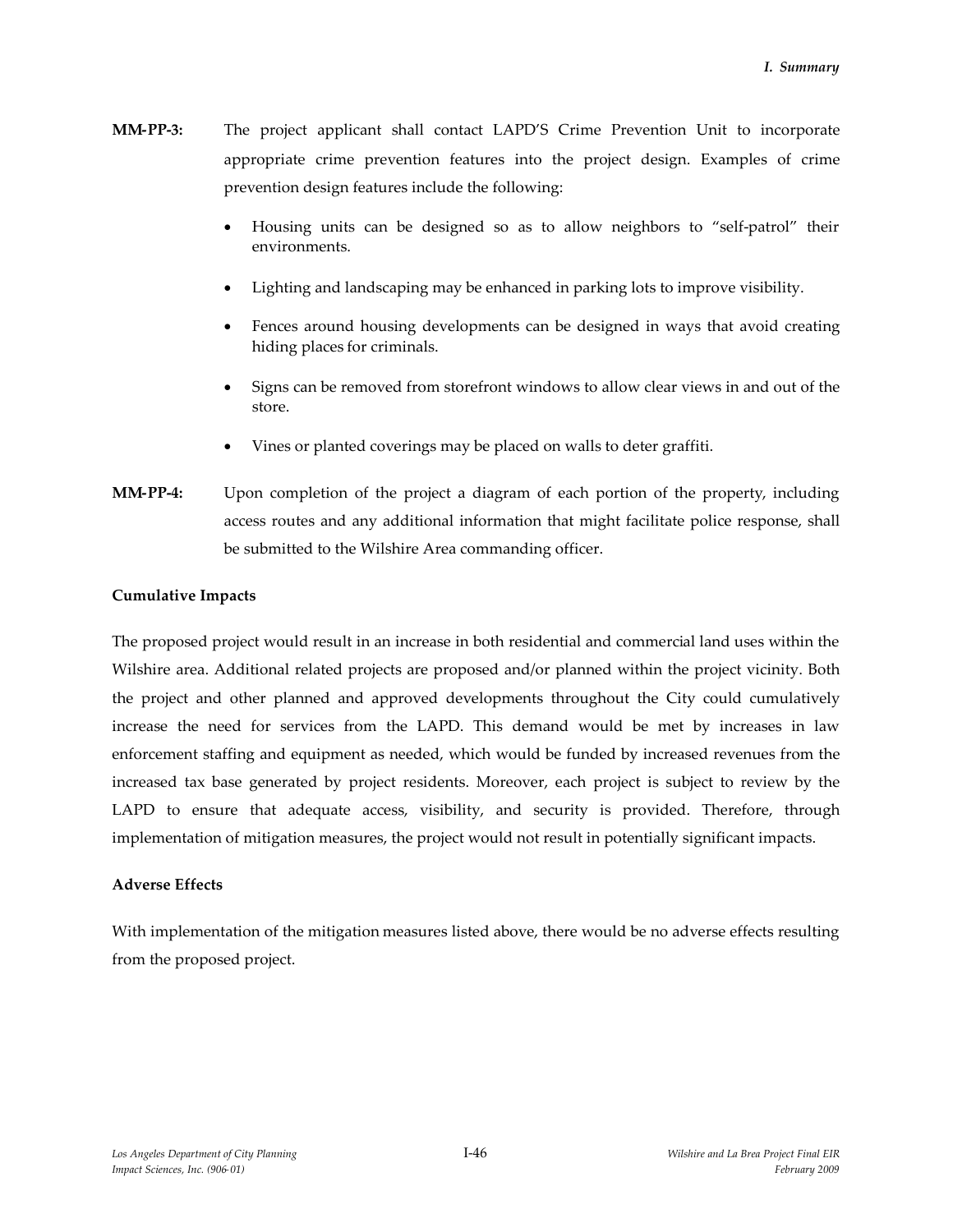## *Fire*

### **Project Impacts**

During construction the proposed project has the potential to impact emergency access routes by obstructing roads and access routes with vehicles, trucks, and/or construction equipment. The project site is currently occupied by a church and commercial strip center, resulting is some demand for fire protection and emergency medical services. Construction of the proposed project would result in the presence of work and delivery crews on the site; therefore, the potential for an increased demand on fire and emergency medical services exists during construction due to the introduction of activities and individuals which may generate new fire and emergency medical calls. The response distance during construction would remain within the performance standard of 1.5 miles for high-density residential and neighborhood commercials listed in the Local Agency Fire Code (LAFC). As previously discussed, the closest fire station to the project site is Fire Station No. 61, which is 0.6 mile away.

Concerning operation, implementation of the Wilshire and La Brea Project would result in an increase in population in the project area. Approximately 1,220 new residents would be introduced to the project area, and approximately 135 new employees would occupy the proposed retail and commercial uses. As a result of this population increase, there would be an increase in demand for fire protection services for residential and commercial-related fire services.

The response during the operation of the proposed project would remain within the performance standard of 1.5 miles for high-density residential and neighborhood commercial developments list in the LAFC. As previously discussed, the closest fire station to the project is Fire Station 61, which is 0.6 mile away. According to the City of Los Angeles Fire Department, adequate staff, equipment, and fire protection services currently exist to meet the additional demands that would be generated through the implementation of the proposed project.

In addition, funding for the Fire Department in the City of Los Angeles is derived from various types of tax revenue (e.g., property taxes, sales taxes, user taxes, vehicle license fees, deed transfer fees, etc.), which are deposited in the City's General Fund. The City Council then allocates the revenue for various public services that the City provides, including fire protection services. As the Wilshire and La Brea Project is developed, tax revenues from property and sales taxes would be generated and deposited in the City's General Fund and the State Treasury. A portion of these revenues would then be allocated to the City's Fire Department during the City's annual budget process to maintain staffing levels within the City of Los Angeles in numbers adequate to serve project-related increases in service call demands.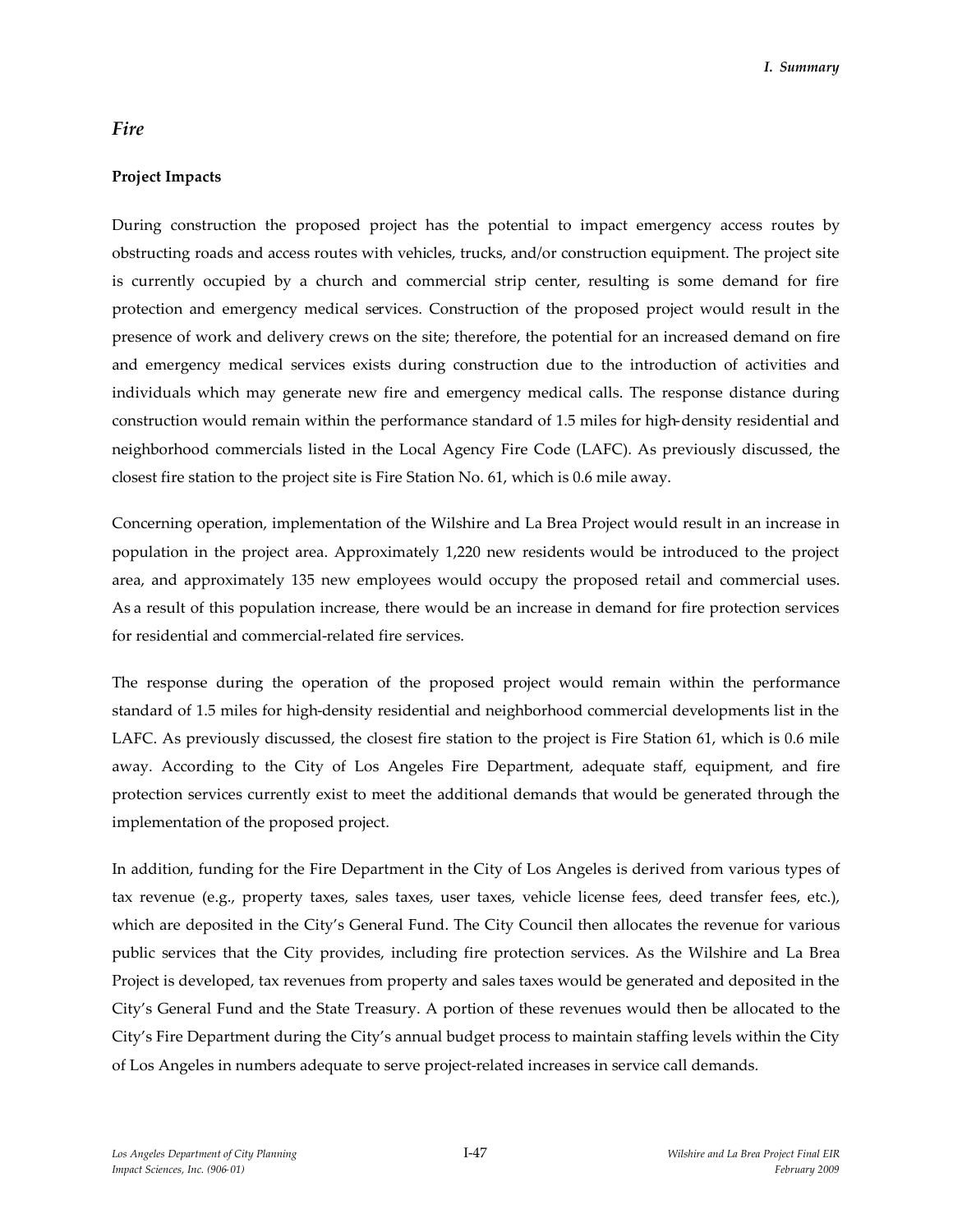According to the LADWP, there is sufficient fire flow to four adjacent fire hydrants fronting the property to meet the 4,000 gallons per minute (gpm) standard required by the Los Angeles Fire Department (LAFD) Fire Code. As for the hydrants, three of the four meet the  $2.5 \times 4$  inch double-fire-hydrant standard as required by the LAFD Fire Code. The fourth hydrant is a 2.5 inch single and does not meet the LAFD Fire Code. Therefore, due to the fact that only three of the four fire hydrants closest to the property are up to standard for the high-density residential and neighborhood commercial developments in the LAFC, project construction will result in significant impacts to fire service, which can be mitigated to less than significant with the implementation of mitigation measure **MM-F-3**, provided below.

Therefore, implementation of the proposed project would not require additional equipment, personnel, or facilities to provide adequate fire protection to the project site. No potentially significant impacts to fire protection services would result.

### **Mitigation Measures**

- **MM-F-1:** Upon completion of the project, a diagram of each portion of the property, including access routes and any additional information that might facilitate fire and emergency medical response, shall be submitted to the fire chief.
- **MM-F-2:** During project construction, the contractor shall ensure that roads and alleyways remain unobstructed to provide for emergency access at all times though the use of flagmen and other standard construction practices.
- **MM-F-3:** The project applicant shall coordinate with the LAFD to design and implement an upgraded fire hydrant in compliance with the LAFD Fire Code for high-density residential and neighborhood commercial developments.

### **Cumulative Impacts**

The proposed project would result in an increase in both residential and commercial land uses within the Wilshire Community Plan Area of Los Angeles. As discussed in Section III, General Description of Environmental Setting, of the Draft EIR, additional related projects are proposed and/or planned within the project vicinity. Both the project and other planned and approved developments throughout the City would cumulatively increase the need for services from the LAFD. This demand would be met by the increased tax base associated with the proposed project. Moreover, each project is subject to review by LAFD to ensure that an adequate emergency response exists and that adequate emergency site access is provided. Therefore, the project would not individually or cumulatively result in significant impacts to fire protection and emergency medical services.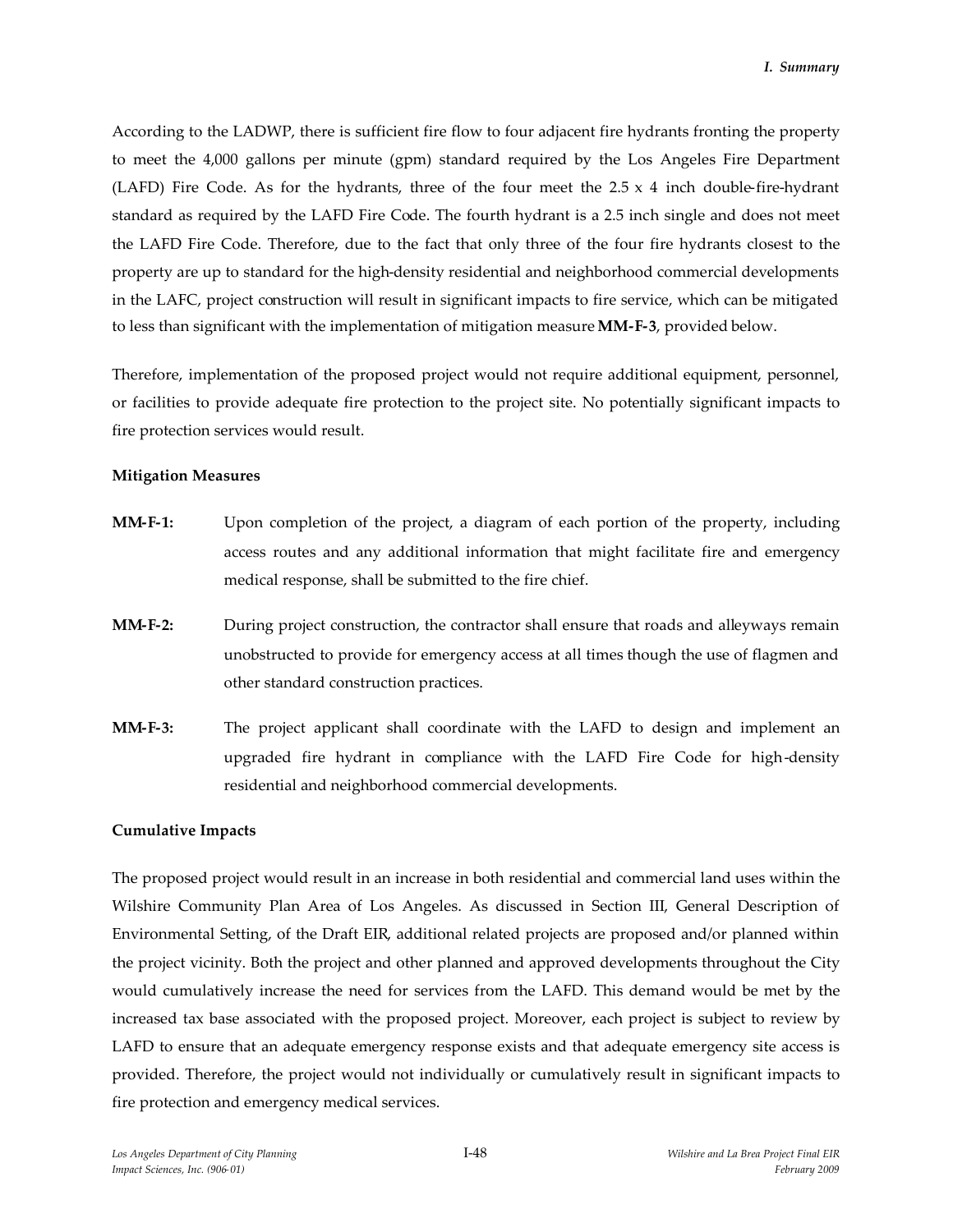### **Adverse Effects**

There would be no adverse effects as a result of the proposed project.

## *Public Schools*

### **Project Impacts**

As discussed in Section IV.J.3, Public Schools, of the Draft EIR, the planned three additional Los Angeles Unified School District (LAUSD) campuses to be constructed in the Local District 3, within which the project site is located, would alleviate overcrowding and ensure that the project would not result in significant impacts to schools. To further reduce any potentially significant impacts associated with the provision of school services, the project applicant is required to contribute school fees as mitigation.

Additionally, the proposed project would have the potential to alter existing bus routes during both construction and operational phases, and project construction could affect students who walk to school. However, the implementation of several of the mitigation measures would reduce these potentially significant impacts to less than significant levels.

### **Mitigation Measures**

- **MM-SCH-1:** As authorized by Senate Bill 50, the project applicant shall pay school impact fees to the LAUSD prior to the issuance of building permits.
- **MM-SCH-2:** The project applicant shall contact the LAUSD Transportation Branch at (323) 342-1400 prior to construction to coordinate school bus access during construction.
- **MM-SCH-3:** The project applicant shall maintain unrestricted access for school buses during construction.
- **MM-SC H-4**: The project applicant shall comply with provisions of the California Vehicle Code by requiring construction vehicles to stop when encountering school buses using red flashing lights.
- **MM-SCH-5:** The project applicant shall not endanger passenger safety or delay student drop-off or pick-up due to changes in traffic patterns, lane adjustments, altered bus stops, or traffic lights.
- **MM-SCH-6:** The project applicant shall maintain safe and convenient pedestrian routes to LAUSD schools that are located adjacent to the project site.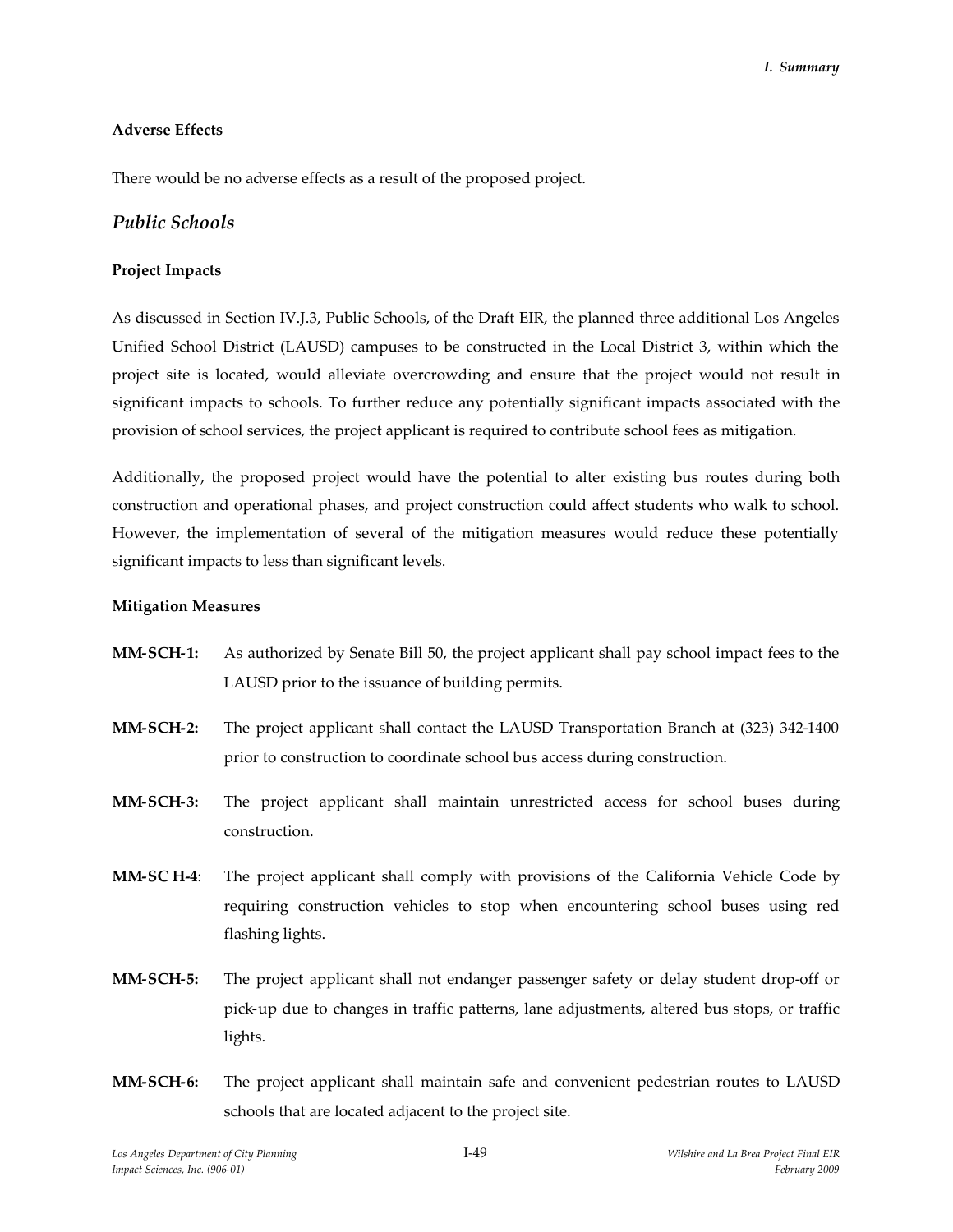- **MM-SCH-7:** The project applicant shall maintain ongoing communication with school administration at affected schools, providing sufficient notice to forewarn students and parents/guardians when existing pedestrian and vehicle routes to school may be impacted.
- **MM-SCH-8:** The project applicant shall install appropriate traffic controls (signs and signals) to ensure pedestrian and vehicular safety.
- **MM-SCH-9:** The project applicant will require that material and delivery trucks serving the project site shall not haul past affected school sites, except when school is not in session. If that is infeasible, project applicant shall require that material and deliver trucks serving the project site shall not haul during school arrival and dismissal times.
- **MM-SCH-10:** The project applicant shall not stage or park construction-related vehicles, including worker-transport vehicles, adjacent to school sites.
- **MM-SCH-11:** The project applicant shall provide crossing guards when the safety of students may be compromised by construction-related activities at impacted school crossings.
- **MM-SCH-12:** The project applicant shall install barriers and/or fencing to secure construction equipment and the site in an effort to prevent trespassing, vandalism, and attractive nuisances.
- **MM-SCH-13:** The project applicant shall provide security patrols to minimize trespassing, vandalism, and short-cut attractions.

### **Cumulative Impacts**

Though the proposed project, along with surrounding projects, would increase student enrollment, and one of the schools which serves the project site is already operating over capacity, the new school construction planned by LAUSD and required school impact fees would mitigate these cumulative impacts to less than significant levels.

### **Adverse Effects**

With the implementation of the mitigation measures listed above, construction and operation of the proposed project would not result in significant impacts to the provision of school services, affect the operation of existing schools, affect the transport of students to and from schools, or result in a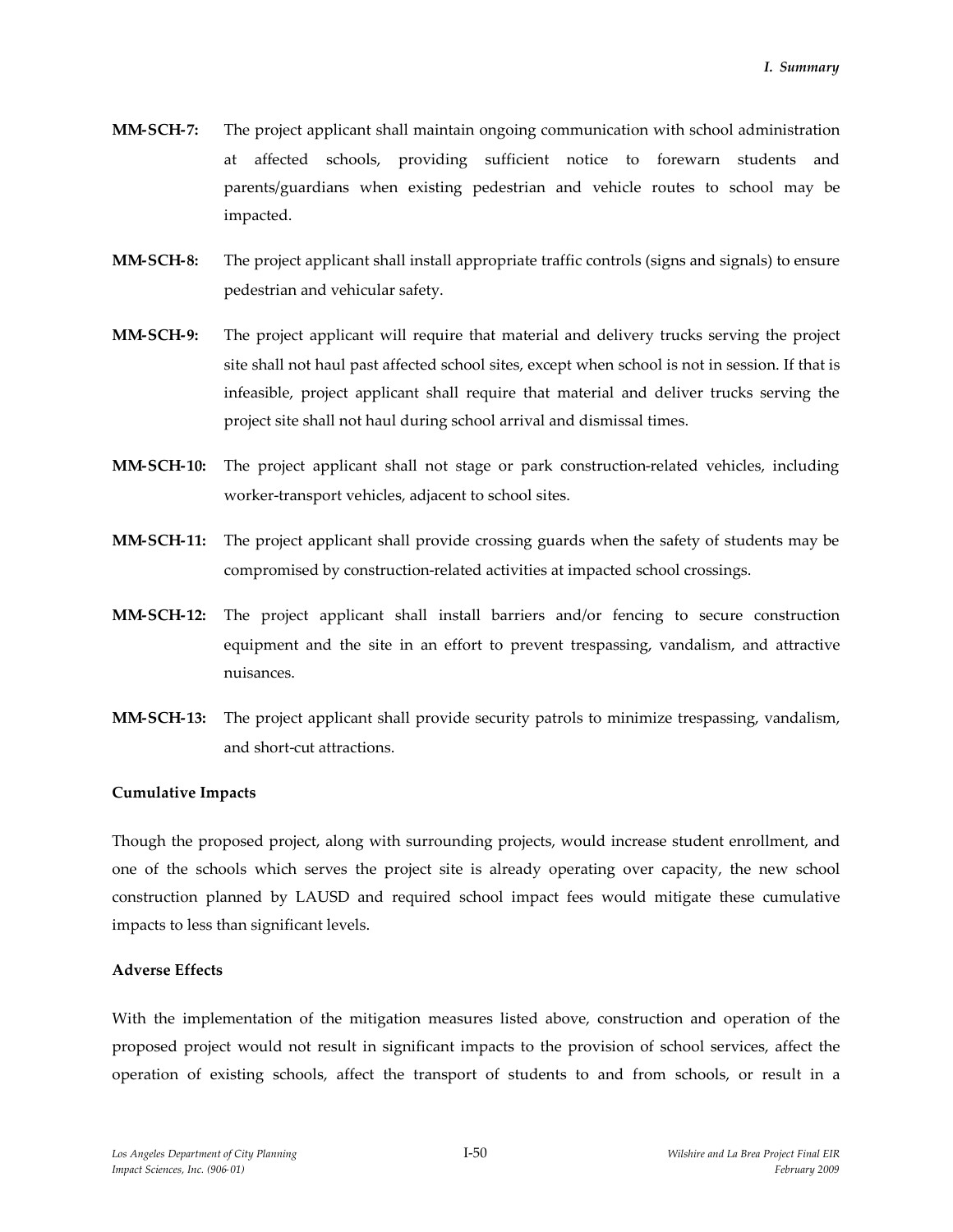cumulatively considerable impact to LAUSD schools. Therefore, no adverse impacts would result from the proposed project.

## *Recreation and Parks*

### **Project Impacts**

As discussed in Section IV.J.4, Recreation and Parks, of the Draft EIR, existing park facilities in the project vicinity are currently heavily used due to the deficit of public parkland and open space in the Wilshire Community Plan Area. The proposed Wilshire and La Brea Project would feature indoor club and fitness rooms, an outdoor pool and spa and open space decks. These open space and recreational amenities would provide project residents with passive recreation opportunities and an improvement to quality of life. The open space and recreational amenities would also meet the needs of the new residents that would be introduced by the proposed project as well as help reduce additional demand for public recreation facilities generated by the population increase associated with project implementation. The public open space and private recreation facilities included in the project design would not, however, meet the needs of the residents of the project for neighborhood or community parks. The increase in local population generated by the project would incrementally increase the use of existing neighborhood and community parks in the Wilshire Community Plan Area. This increase would cause a significant impact due to the acceleration of the physical deterioration of existing parks within the vicinity of the project site. Therefore, the mitigation measure discussed below would reduce the impacts to a less than significant level.

## **Mitigation Measures**

**MM-REC-1:** In accordance with the requirements of the City of Los Angeles (Ordinance No. 141422, amending Chapter 1, Article 7, of the Los Angeles Municipal Code), the project applicant shall either pay the in-lieu fee to the City and/or develop public park or recreation land on the project site using equivalent funding or greater.

### **Cumulative Impacts**

Implementation of the proposed project and the list of related projects identified in Section III, Environmental Setting, of the Draft EIR, would increase the demand for and use of existing parks and recreational facilities within the Wilshire Community Plan Area and the City of Los Angeles. Given the existing deficiency of parks and recreational facilities in the Wilshire Community Plan Area, both the individual project and the combined effects of the proposed projects in the Wilshire Community Plan Area on existing facilities is considered cumulatively significant because the use of existing facilities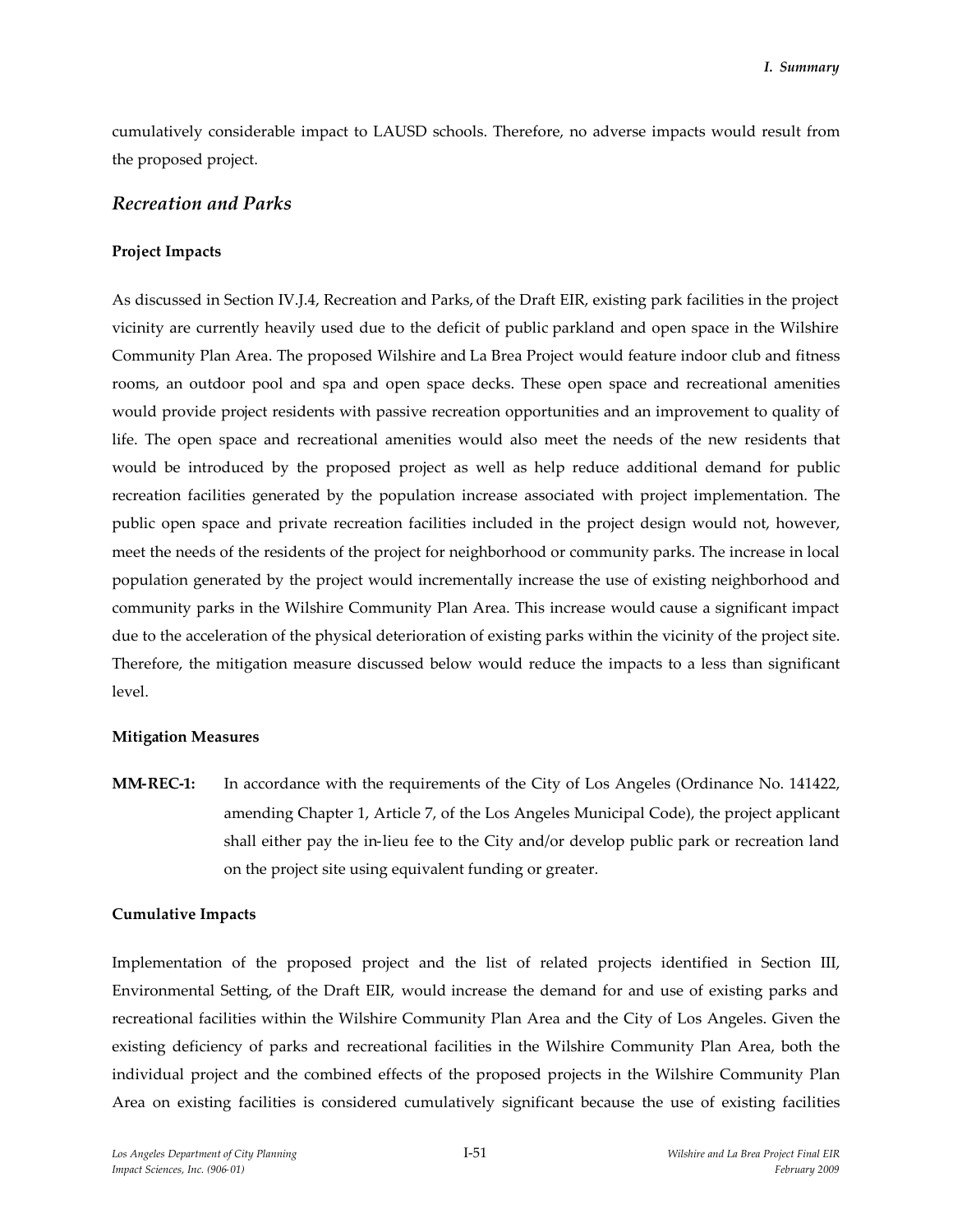would increase, thus contributing to an acceleration in the physical deterioration of these facilities. The contribution of the proposed project to this impact is cumulatively considerable; however, through implementation of the mitigation measure identified above, the project's individual contribution to the cumulatively significant impact can be mitigated to a less than significant level. Through this mitigation, adequate parkland and/or open space either on the project site, or within the vicinity of the Wilshire Community Plan Area, would be provided as a result of project implementation.

In order to accommodate the proposed development projects in the Wilshire Community Plan Area, as well as the existing deficiency in public open space, the City's Recreational and Cultural Facilities Program (RCFP) program is responsible for the acquisition and development of recreational facilities throughout the Wilshire Community Plan Area. As RCFP projects are defined and proposed, these projects will undergo CEQA review, and project-specific impacts associated with the development of each park and or recreational amenity project would be mitigated to the extent feasible. As a result, cumulative impacts associated with the construction of new recreational facilities are expected to be less than significant.

### **Adverse Effects**

Payment of in-lieu fees to the City and/or parkland and open space dedication on the project site will reduce both project-level and cumulative impacts associated with accelerating the physical deterioration of existing parks in the Wilshire Community Plan Area. Payment of the in-lieu fees would reduce project and cumulative impacts to a less than significant level. Therefore, no adverse effects are anticipated as a result of the development of the proposed project.

## *Libraries*

### **Project Impacts**

As discussed in Section IV.J.5, Libraries, of the Draft EIR implementation of the proposed project would introduce 1,220 residents to the area served by the Wilshire Branch Library. It is assumed that the 1,220 residents are new residents from outside the City limits and have not relocated from within the Los Angeles City limits. As the Wilshire Branch Library does not currently meet Los Angeles Public Library (LAPL) service standards, the addition of project-generated residents to the service area could result in a potentially significant impact. However, five other branch libraries are also located within 2 miles of the project site. As such, future residents of the project would have adequate access to additional library facilities. Therefore, the impact of the project on library services would be less than significant.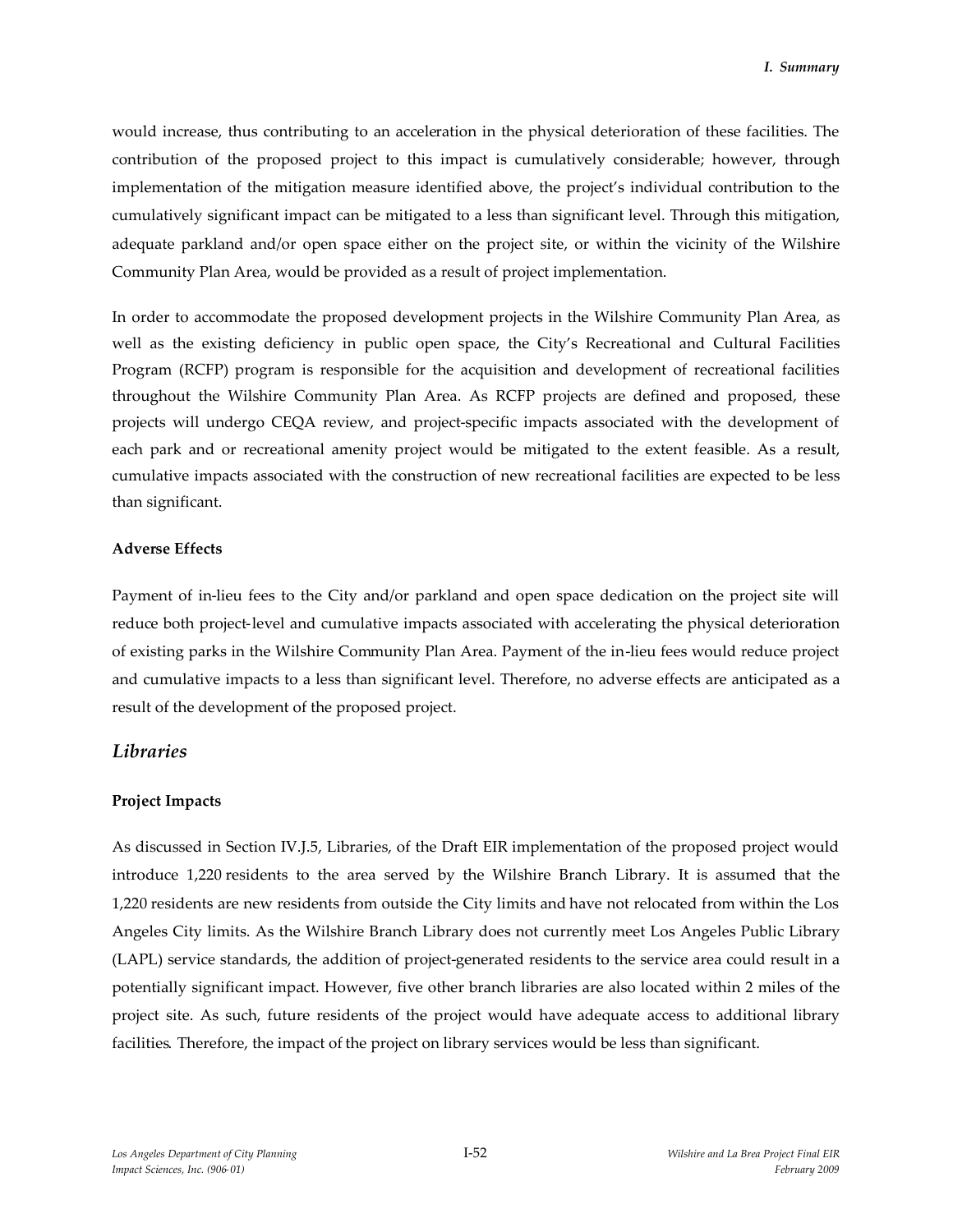### **Mitigation Measures**

No mitigation measures are required because the proposed project would not result in any significant impacts to the LAPL system.

### **Cumulative Impacts**

As discussed in Section IV.I, of the Draft EIR the proposed project and list of related projects identified in Section III of the Draft EIR would result in the addition of 9,045 residents.

The addition of approximately 9,045 residents to the area served by the Wilshire Branch Library and other library branches through out the area would increase demand for library services in this portion of the City. It is assumed that the 9,045 residents are new residents from out of the City limits and have not relocated from within the Los Angeles City limits. This could result in a potentially significant cumulative impact to library services.

However, as the related projects are scattered in a radius of approximately 2 miles around the project site, they may also be served by other libraries, including the Wilshire Library Branch and five other branches within 2 miles of the project site. For these reasons, library resources would be sufficient to serve related projects in combination with the proposed project and, therefore, potentially significant cumulative impacts to library services would be less than significant.

## **Adverse Effects**

No significant impacts to libraries would result from the proposed project; therefore, no adverse effects to the LAPL system would be anticipated upon project implementation.

# **11. Transportation**

# *Project Impacts*

As described in Section IV.K, Transportation, of the Draft EIR the proposed project would result in three intersections operating at LOS E or LOS F because these intersections would have a volume-to-capacity ratio (V/C) increase of greater than or equal to 0.01, during AM and/or PM peak hours, with project implementation. Therefore there would be a potential for significant impacts at these intersections without implementation of mitigation measures **MM-TRAF-1** through **MM-TRAF-3**, identified below. With implementation of these mitigation measures, impacts would be reduced to less than significant levels.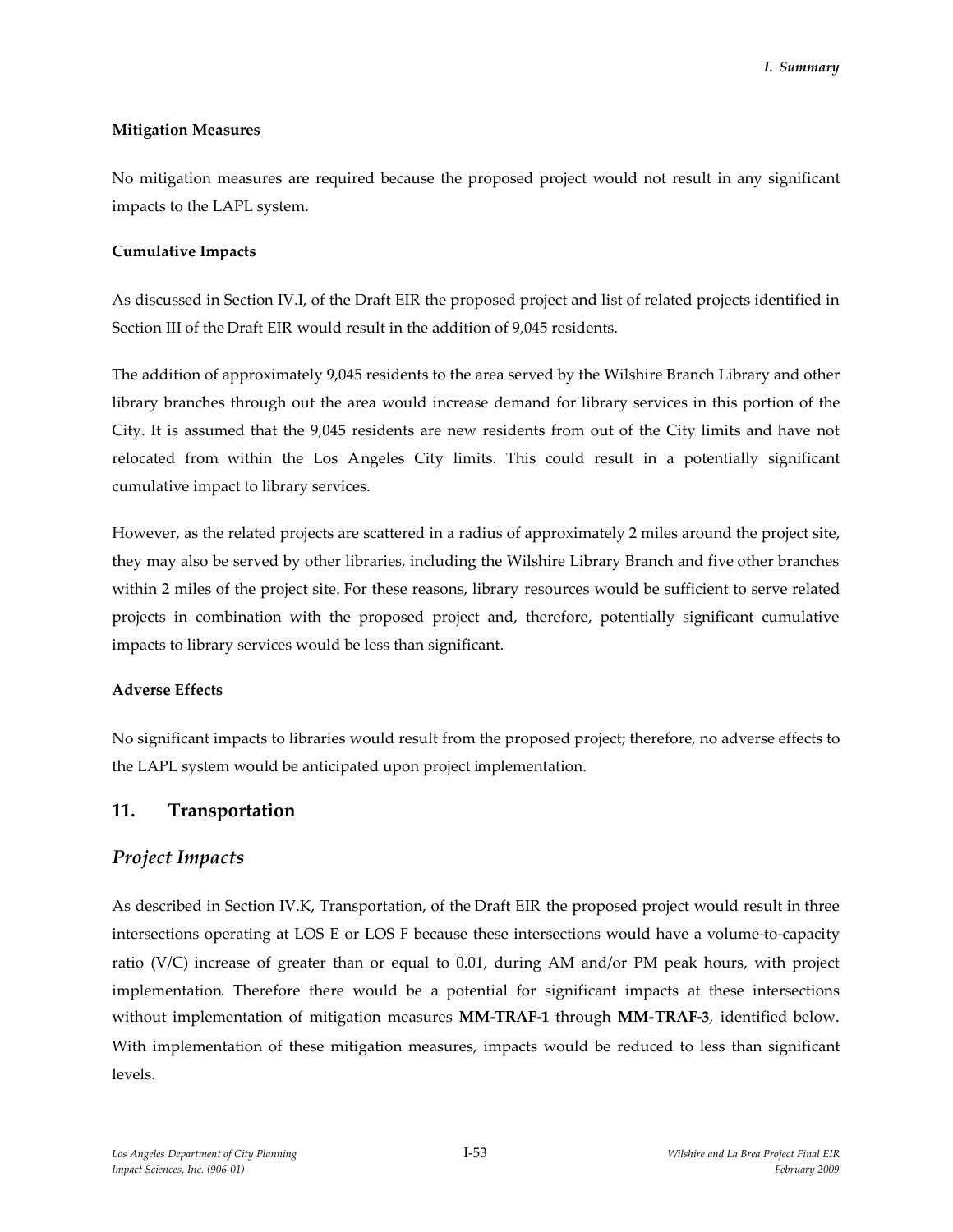The design and landscaping of the project takes into account bicycle, pedestrian and vehicular safety such that pedestrians and bicycle access would safely be available to the project property. However, because 7 of the 16 intersections that were analyzed would operate at LOS E or F for Future with Project Traffic Conditions, there is potential for conflicts between existing vehicular traffic and bicycles and pedestrians, resulting in possible significant impacts. With implementation of these mitigation measures, impacts would be reduced to less than significant levels.

The project would generate temporary traffic during construction from construction workers, haul trucks, and delivery vehicles. A total amount of approximately 163,000 cy of earth would be removed from the project site over a 120 day period, or an average of approximately 1,358 cy per day. Assuming a haul truck capacity of 14 cy per day, this equates to approximately 97 truckloads per day, or 194 trips (one inbound and one outbound trip per load). Adjusting upward by a 3.0 per trip passenger car equivalence (PCE) to reflect the larger size and limited maneuverability of trucks as compared to cars, this equates to approximately 582 trips. The current uses on the site, which would be discontinued prior to commencement of construction, would generate 770 daily trips and 1,285 adjacent trips. Therefore, temporary traffic impacts associated with hauling would be less than significant. Nonetheless, mitigation measures **MM-TRA-4** to **MM-TRA-7** are recommended to further reduce potential impacts.

The proposed project is located within immediate access to an array of public transit opportunities; therefore, the project would not result in significant impacts to public transportation. The proposed project also would not result in significant impacts to parking availability because the proposed number of parking spaces would meet the applicable Los Angeles Municipal Code parking requirements. Finally, construction activities would not result in significant impacts to site access, pedestrian access, and closure of bus stops or loss of on-street parking.

The potential for impacts to surrounding neighborhood streets was analyzed and it was determined that potential impacts to Sycamore Avenue would be less than significant due to an average daily trip (ADT) increase that would be below the threshold established in the City's CEQA guidelines. Therefore, the traffic generated by the project would not create any significant traffic neighborhood impacts.

## *Mitigation Measures*

**MM-TRA-1:** La Brea Avenue and Wilshire Boulevard – As a condition of approval, the project shall upgrade the traffic signal system at the intersection of La Brea Avenue and Wilshire Boulevard to Adaptive Traffic Control System (ATCS) operation.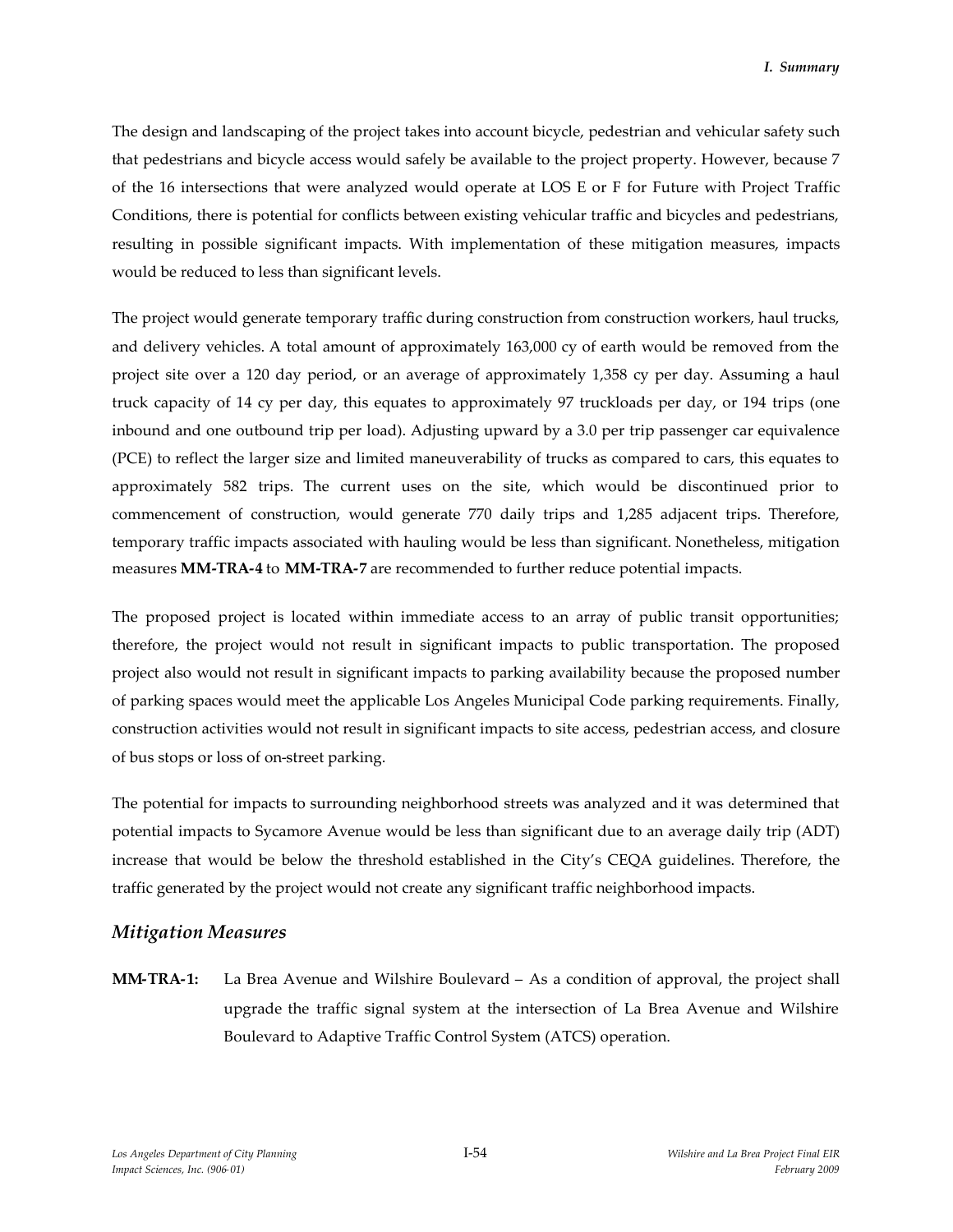- **MM-TRA-2:** Wilshire Boulevard and Highland Avenue As a condition of approval, the project shall upgrade the traffic signal system at the intersection of Highland Avenue and Wilshire Boulevard to Adaptive Traffic Control System (ATCS) operation.
- **MM-TRA-3:**  $8<sup>th</sup>$  Street and La Brea Avenue – As a condition of approval, the project shall widen 8<sup>th</sup> Street to 40 feet in width between La Brea Avenue and Sycamore Avenue (widen by 7 feet along the north side and by approximately 3.5 feet along the south side). The project shall also install a westbound left-turn lane on 8<sup>th</sup> Street at La Brea.
- **MM-TRA-4** Prior to commencing construction, the Applicant shall prepare a Construction Management Plan, including a Worksite Traffic Control Plan that shall contain, at a minimum, the following:
	- A 24-hour construction hotline that is monitored on a daily basis;
	- An up-to-date list of local police, fire and emergency response organizations and procedures for the coordination with such organizations of construction activities to reduce potential delays. Coordination shall include the assessment of alternative access routes to and from the project site that might be required due to unanticipated road conditions;
	- The location, times, and estimated duration of any roadway or sidewalk closures, traffic detours, and queuing area.
- **MM-TRA-5** Flag persons shall be provided as necessary to minimize impacts on traffic flows and to ensure safe movement into and out of the project site.
- **MM-TRA-6** Construction vehicles shall not be permitted to queue where they would interfere with traffic movement or block access to adjacent residences or businesses.
- **MM-TRA-7** Haul trucks shall travel only on a haul route approved by the City that avoids local residential streets.

## *Cumulative Impacts*

The April 2007 Traffic Analysis for the Wilshire and La Brea Mixed-Use Project analyzed existing (2007) and future (2010) AM and PM peak-hour traffic conditions at 16 intersections in the vicinity of the project site. The cumulative traffic conditions attributable to 37 potential related projects plus ambient growth in the surrounding area were also analyzed in this traffic analysis. Based on the analysis, the project is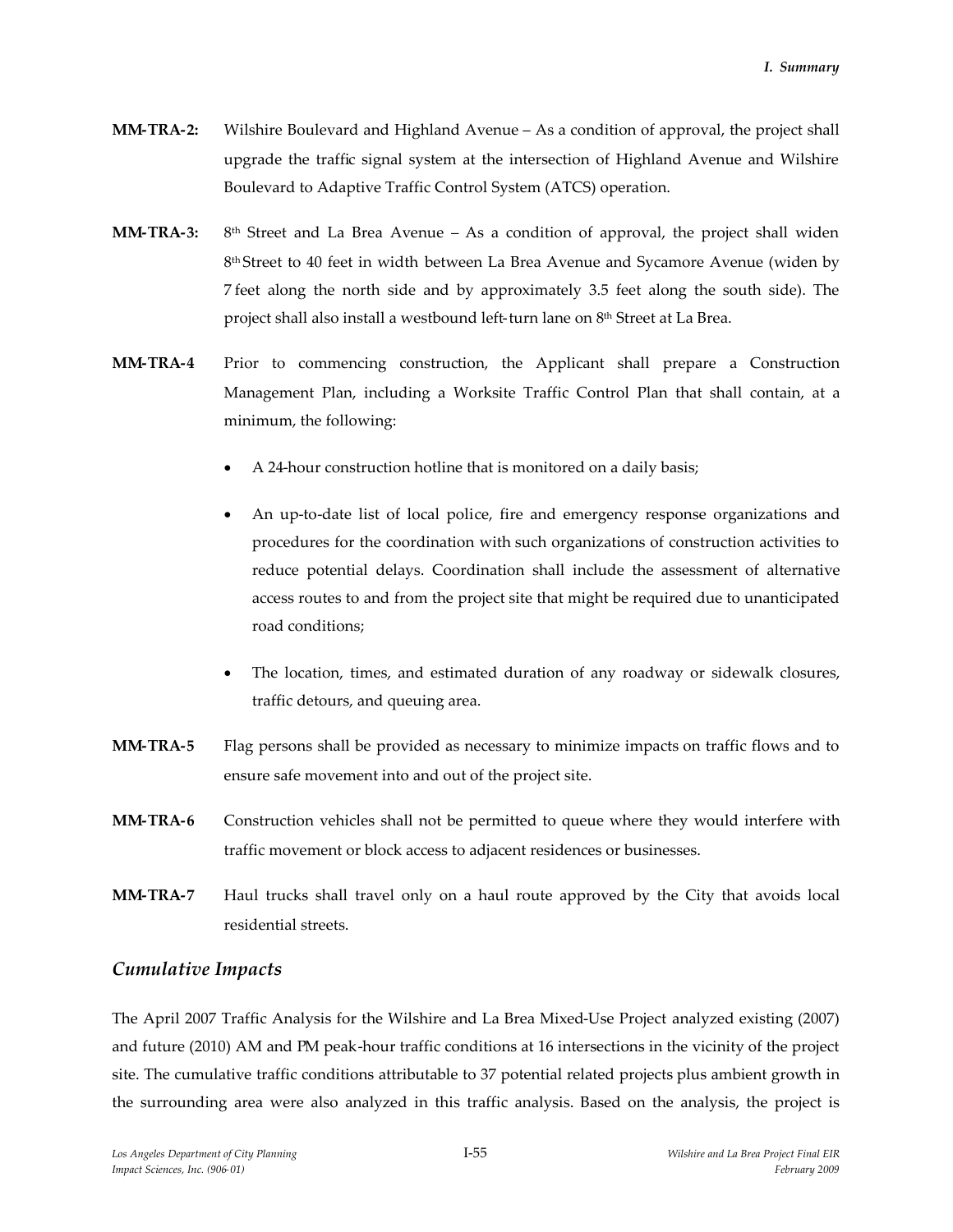expected to result in significant impacts to three intersections on its own or in combination with the 37 identified related projects; therefore, the potential exists for significant cumulative transportation impacts. However, as mitigation is proposed to reduce project related impacts to a less than significant level, the contribution of the project to these cumulative impacts would not be cumulatively considerable and is less than significant.

## *Adverse Effects*

Once the mitigation standards are applied to the proposed project, it is not expected to result in any adverse effects on transportation.

## **12. Public Utilities**

### *Water*

### **Project Impacts**

As described in Section IV.L.1, Water, of the Draft EIR the proposed project would increase water demand. The proposed project would demand approximately 92,807 gallons of water per day or 104 acre-feet of water per year. With the inclusion of water conservation measures, water demand associated with the project represents an increase of approximately 75 acre-feet of water per year over existing conditions. This represents a relatively small fraction (approximately 0.01 percent) of the projected water demand of 683,000 acre-feet that LADWP plans to meet by 2010 under average weather conditions. Therefore, the water demand generated by the proposed project is accounted for in LADWP's projections. The Water Supply Assessment prepared by LADWP confirms that there is adequate water supply to meet the proposed project's demand. As such, implementation of the proposed project and the resulting increase in water demand in the project area would not have the potential to result in significant impacts associated with water service.

In addition, the project is located in an urban area where adequate water infrastructure exists. Therefore, adequate water infrastructure exists to serve the project, and implementation of the proposed project would not have the potential to result in significant impacts associated with existing water infrastructure and capacity.

### **Mitigation Measures**

Implementation of the proposed project would not result in significant impacts to water supply and infrastructure; therefore, no mitigation is required.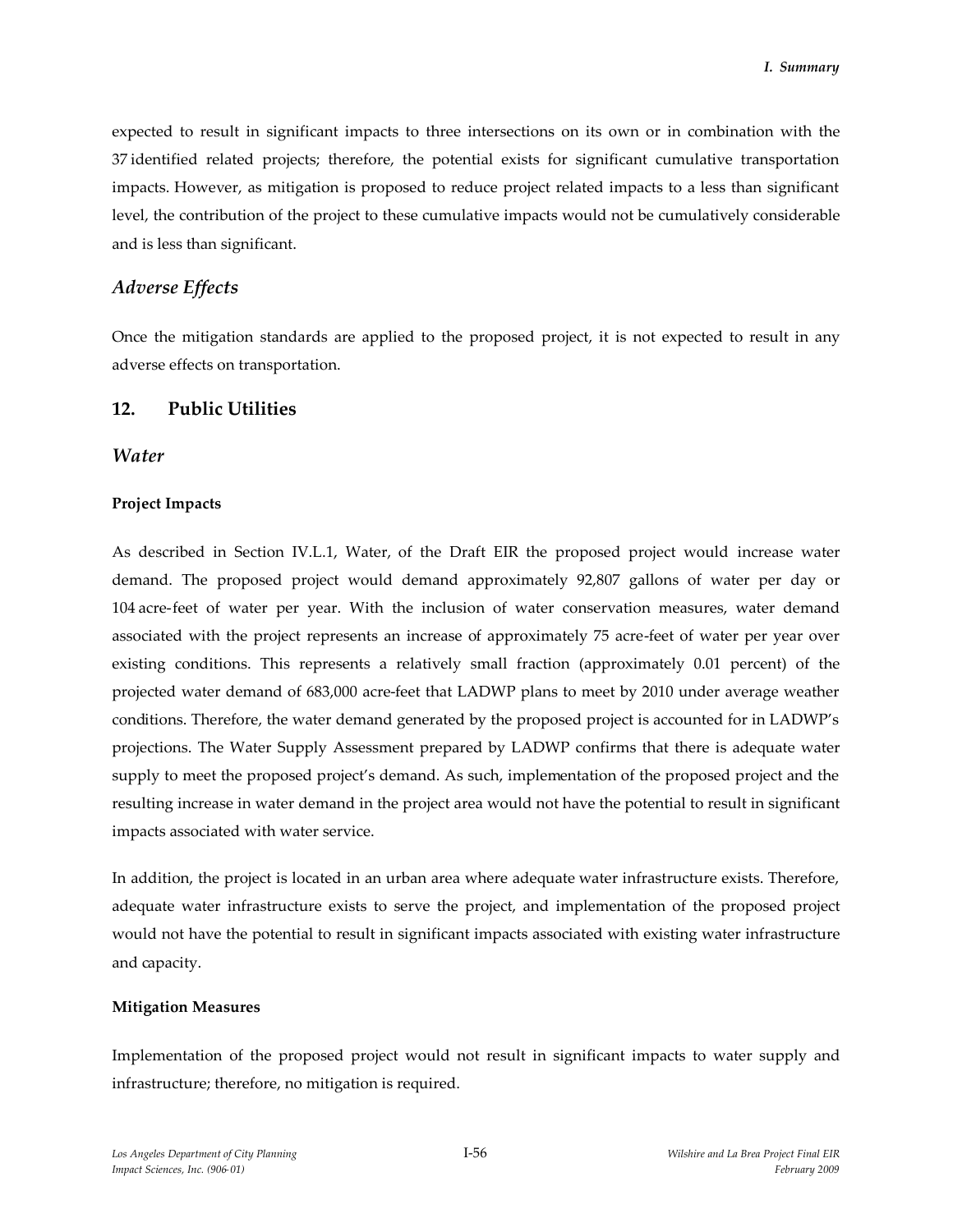#### **Cumulative Impacts**

Development of the proposed project, in association with other projects in the area, would cumulatively increase water demand in the Wilshire Community Plan area and the Los Angeles Subregion. However, as detailed in Section IV.I, Population and Housing, of the Draft EIR the proposed development and identified related projects accounts for an approximately 6.7 percent (4,114 dwelling units of the projected 61,739 units) contribution towards the projected dwelling unit increase in SCAG's growth projections for the Los Angeles Subregion. Using SCAG's growth forecasts, LADWP has projected that there will be an adequate supply of water to accommodate anticipated growth for the next several decades. Given that the Urban Water Management Plan (UWMP) plans for water supplies to serve existing and projected needs, it is anticipated that the LADWP will be able to supply the demands of the proposed project and related projects through the foreseeable future, and no significant cumulative impacts related to water demand are anticipated. The LADWP states in the water supply assessment for the proposed project that adequate water supplies exist to meet the demands of the proposed project, as well as existing and planned future demands, and, therefore, the proposed project does not have the potential to result in potentially significant cumulative impacts on water supply.

#### **Adverse Effects**

No adverse impacts associated with water supply and infrastructure are anticipated to result from development of the proposed project.

#### *Wastewater*

#### **Project Impacts**

As discussed in Section IV.L.2, Wastewater, of the Draft EIR construction-related wastewater would not have a significant impact on wastewater disposal and treatment facilities due to the temporary nature of construction and expected low volumes of wastes. During project operation, the proposed project is estimated to generate 68,150 net gallons of wastewater per day or 0.068 million net gallons of wastewater per day. The Hyperion Treatment Plant (HTP) currently treats 340 million gallons per day. This would represent an increase of approximately 0.02 percent over the daily volume of wastewater treated at the HTP. As such, it is expected that the HTP has sufficient capacity to accommodate the project's wastewater, and impacts on wastewater treatment capacity would be less than significant.

The City of Los Angeles Bureau of Engineering has indicated that existing lines serving the project site appear to have enough capacity to accommodate wastewater flows generated by the proposed project. Further detailed gauging and evaluation will be needed as part of the permit process to identify a sewer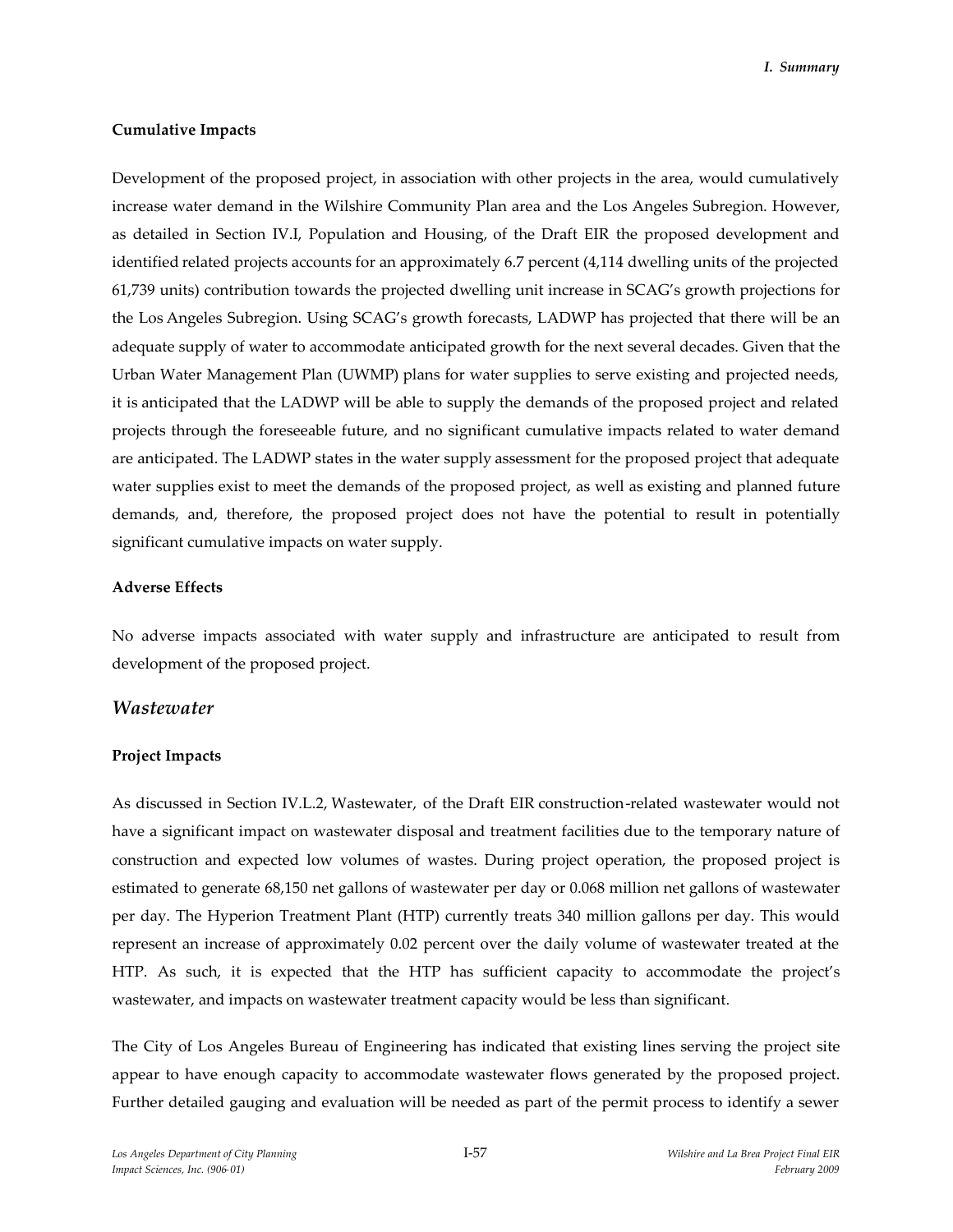connection point. If local sewer lines have insufficient capacity then the developer will be required to build a secondary line to the nearest larger sewer line with sufficient capacity. Given this requirement, impacts on sewage capacity would be less than significant.

#### **Mitigation Measures**

**MM-WW-1:** If local sewer lines have insufficient capacity then the developer shall be required to build a secondary line to the nearest larger sewer line with sufficient capacity.

#### **Cumulative Impacts**

Development of the proposed project and related projects would increase development intensity and wastewater generation. Several improvements to the HTP system have recently been completed that have allowed the system to treat increased wastewater flows. In addition, each new development within the City of Los Angeles is required to comply with the City's water conservation ordinances and other regulations pertaining to sewer collection and disposal. Moreover, in 2006 the City adopted the Integrated Resources Plan to meet existing and future wastewater needs in the City through 2020. Therefore, there is no potential for cumulative impacts on wastewater.

#### **Adverse Effects**

With implementation of the mitigation measure listed above, no significant impacts to sewage capacity or infrastructure would result from the proposed project; therefore, no adverse effects to sewage capacity or infrastructure in the Wilshire Community Plan area would be anticipated upon project implementation.

## *Solid Waste*

#### **Project Impacts**

As discussed in Section IV.L.3, Solid Waste, of the Draft EIR construction of the proposed project would not result in significant impacts related to solid waste. Wastes generated during demolition and construction would result in an incremental and intermittent increase is solid waste disposal at landfills and other waste disposal facilities under the jurisdiction of the City of Los Angeles. Debris would be trucked from the site for disposal at any of the 28 landfills in the area that accept and recycle construction/demolition materials. In addition there are three planned drop-off and recycling centers. Soil removed from the site during excavation would be taken to a landfill and used as cover or delivered to another job site in need of fill. Therefore, this soil would not decrease available landfill capacity. No new facilities would be required as a result of project construction. Therefore, there is no potential for significant impacts with regard to the generation of solid waste by construction activities.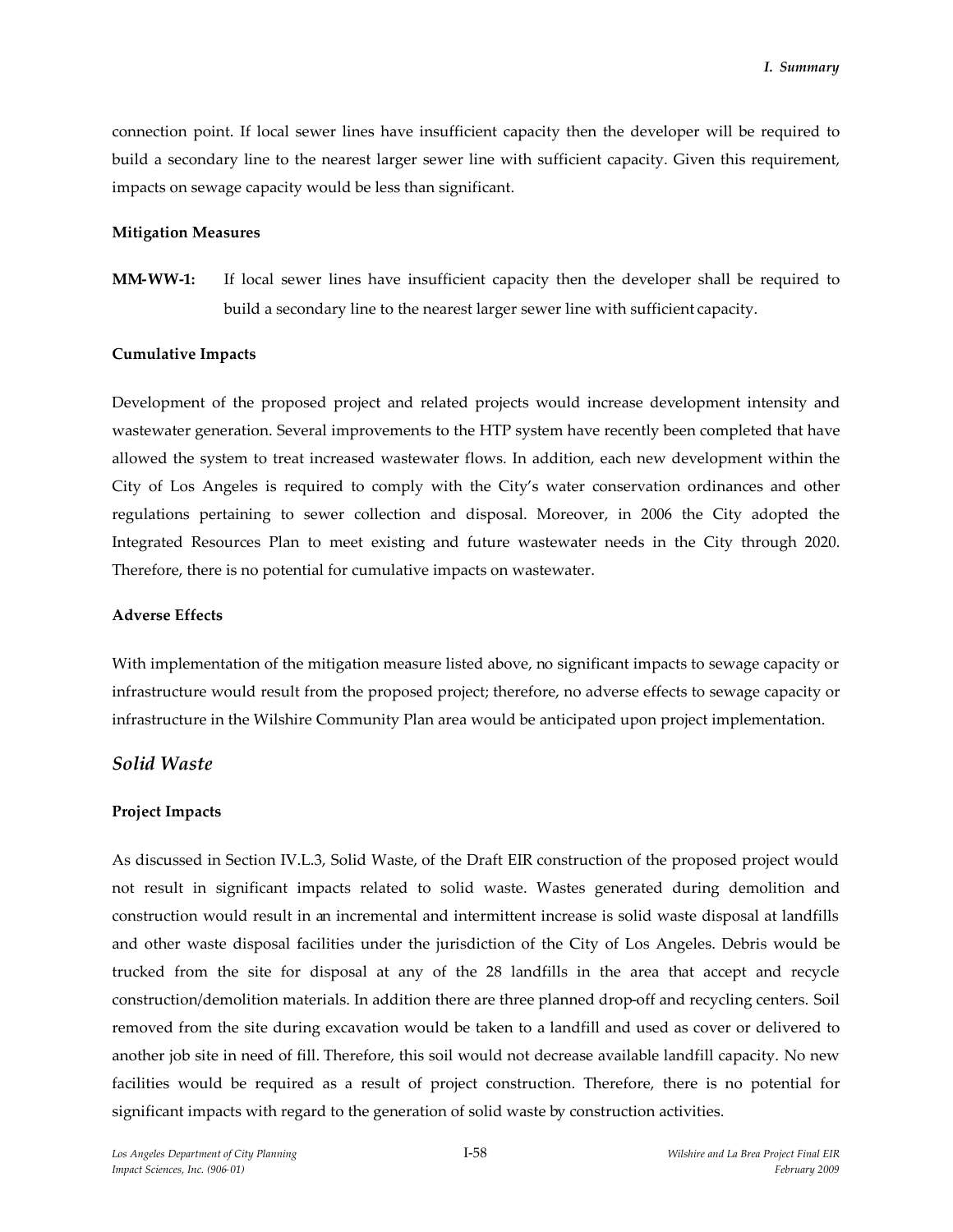Operation of the proposed project would generate a net increase of approximately 8,616 pounds per day, or about 1,574 tons per year, of solid waste. These quantities represent a worst-case scenario, with no recycling activities in place. However, the uses within the project would provide adequate areas for collecting and loading recyclable material in concert with Citywide efforts and programs to reduce the volume of solid waste entering landfills. It has been determined by the City Bureau of Sanitation that the tonnages generated by the proposed project would not have any appreciable impact on the regional solid waste system. No new solid waste facilities would be required as a result of project implementation. Therefore, there is no potential for significant impacts on solid waste from the operation of the proposed project.

Implementation of the proposed project would follow all goals set forth by the Source Reduction and Recycling Element (SRRE), City of Los Angeles Solid Waste Management Policy Plan (CiSWMMP), Framework Element and the Curbside Recycling Program, because the proposed project must be reviewed and approved by the City of Los Angeles. There are implementation programs, with which the project must comply to meet the goals contained within the SRRE and CiSWMMP. The proposed project would not have a significant impact on City waste diversion policies so long as it complies with City waste diversion programs specific to multi-residential and commercial land uses.

### **Mitigation Measures**

Implementation of the proposed project would not result in significant impacts to solid waste services; therefore, no mitigation is required.

### **Cumulative Impacts**

While in the short-term adequate landfill capacity exists to accommodate the proposed project, in the future, there is a need to develop additional landfills and other waste disposal options to accommodate future growth. These options include diversion or transformation as the preferred methods for addressing solid waste and specific and practical applications (i.e., market development, public education and public policy initiatives) within the City of Los Angeles. Solid waste haulers will continue to have flexibility to determine where solid waste is ultimately disposed of based on economic factors.

The City of Los Angeles Solid Waste Management Plan sets forth strategies that would provide adequate landfill capacity through 2020 to accommodate anticipated growth. The Bureau of Sanitation has projected the need for waste disposal capacity based on SCAG's regional population growth projections. The growth associated with the project is within those projections. Furthermore, projects within the City of Los Angeles must comply with the City's SRRE. Overall, the source reduction and recycle efforts laid out in the SRRE have been extremely successful in diverting waste from area landfills.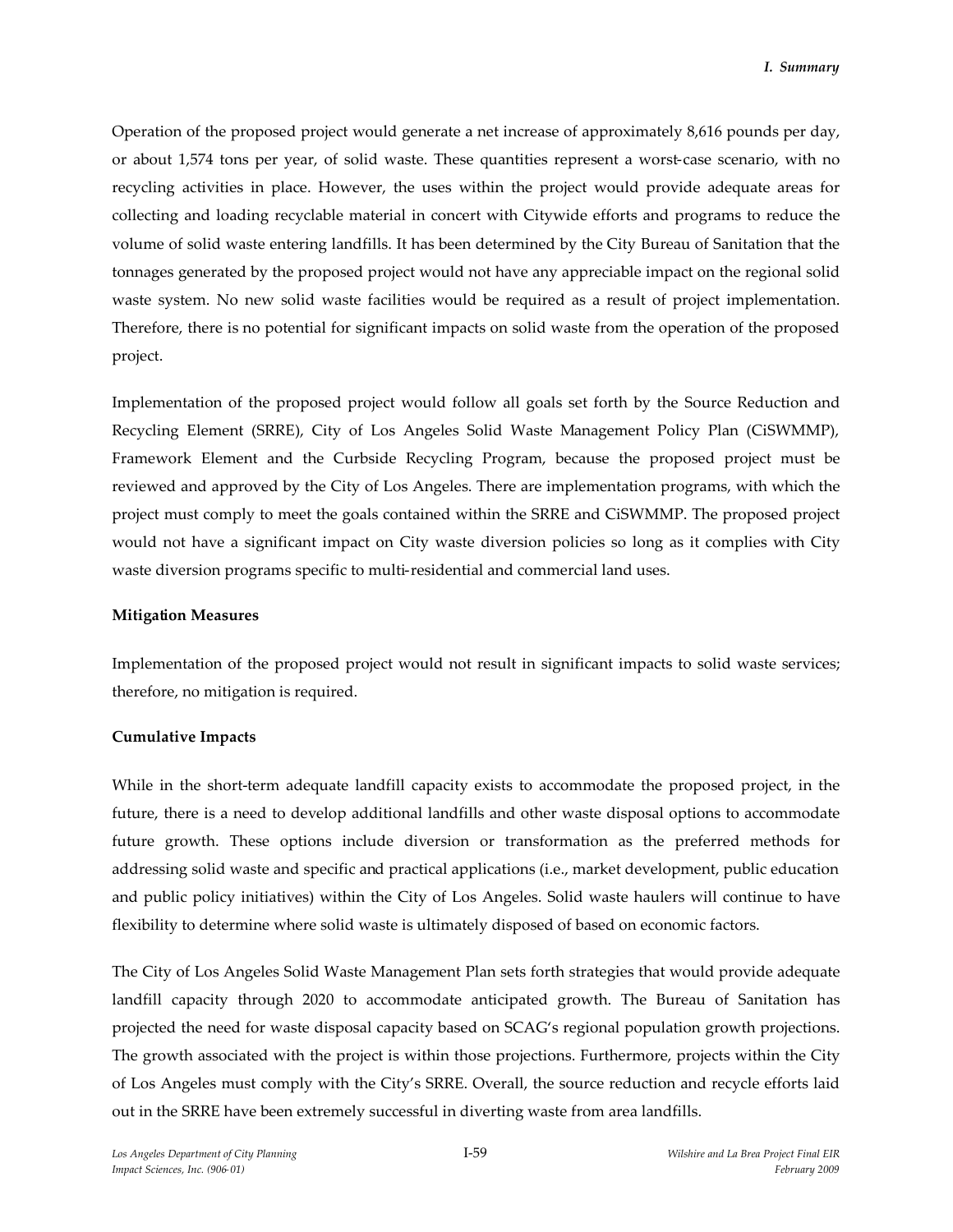As of 2002, the City had achieved a waste diversion rate of 63 percent, thus exceeding the state-mandated diversion goal of 50 percent by 2000 set by the California Integrated Waste Management Board (CIWMB) of 1989. The Bureau of Sanitation has developed a strong waste management infrastructure over the last decade. Through both City and private sector efforts, a myriad of innovative source reduction, reuse, recycling and composting programs have been implemented. These programs include Green Mulching and Composting workshops, back yard trimming recycling cans, the City-owned Central Los Angeles Refuse Transfer Station (CLARTS) and Residential Special Material and Electronics Recycling or S.A.F.E. Centers. The City is now striving for a 70 percent diversion rate by 2020. New programs are being implemented to increase the amount of waste diverted by the City, including multi-family recycling, food waste recycling, commercial recycling, and technical assistance and support for City departments to help meet their waste reduction and recycling goals. Based on the above, it has been determined that there is no potential for significant cumulative impacts.

### **Adverse Effects**

No adverse impacts associated with solid waste are anticipated as the result of the development of the proposed project.

### *Energy*

### **Project Impacts**

As discussed in Section IV.L.4, Energy, of the Draft EIR the proposed project would not result in significant impacts to energy utilities. The estimated total electricity consumption from the proposed project is anticipated to be approximately 4,043,043 kilowatt-hours (kWh) per year. Generally the LADWP power service systems are flexible and can be readily altered to meet demand requirements. Electrical service to the project site would be provided in accordance with LADWP rules and regulations, and initial installation is not anticipated to disrupt supply to existing uses in the project area. Project design would be required to comply with Sections of the State Building Energy Efficiency Standards, contained in Title 24 of the California Code of Regulations. The LADWP has determined that the distribution system is adequate to supply the project's needs. Therefore, the proposed project would result in a less than significant impact on power consumption.

The estimated total natural gas consumption for the proposed project is anticipated to be approximately 46,514,760 cubic feet per year. According to the Gas Company, the existing system will be able to meet the proposed project's load based on the above assumptions. The system can also be modified to meet loads that are much higher than the projected gas consumption by the proposed project, as The Gas Company will make improvements to their system to meet customer obligations if needed. Therefore, the proposed project would not result in significant impacts to gas service.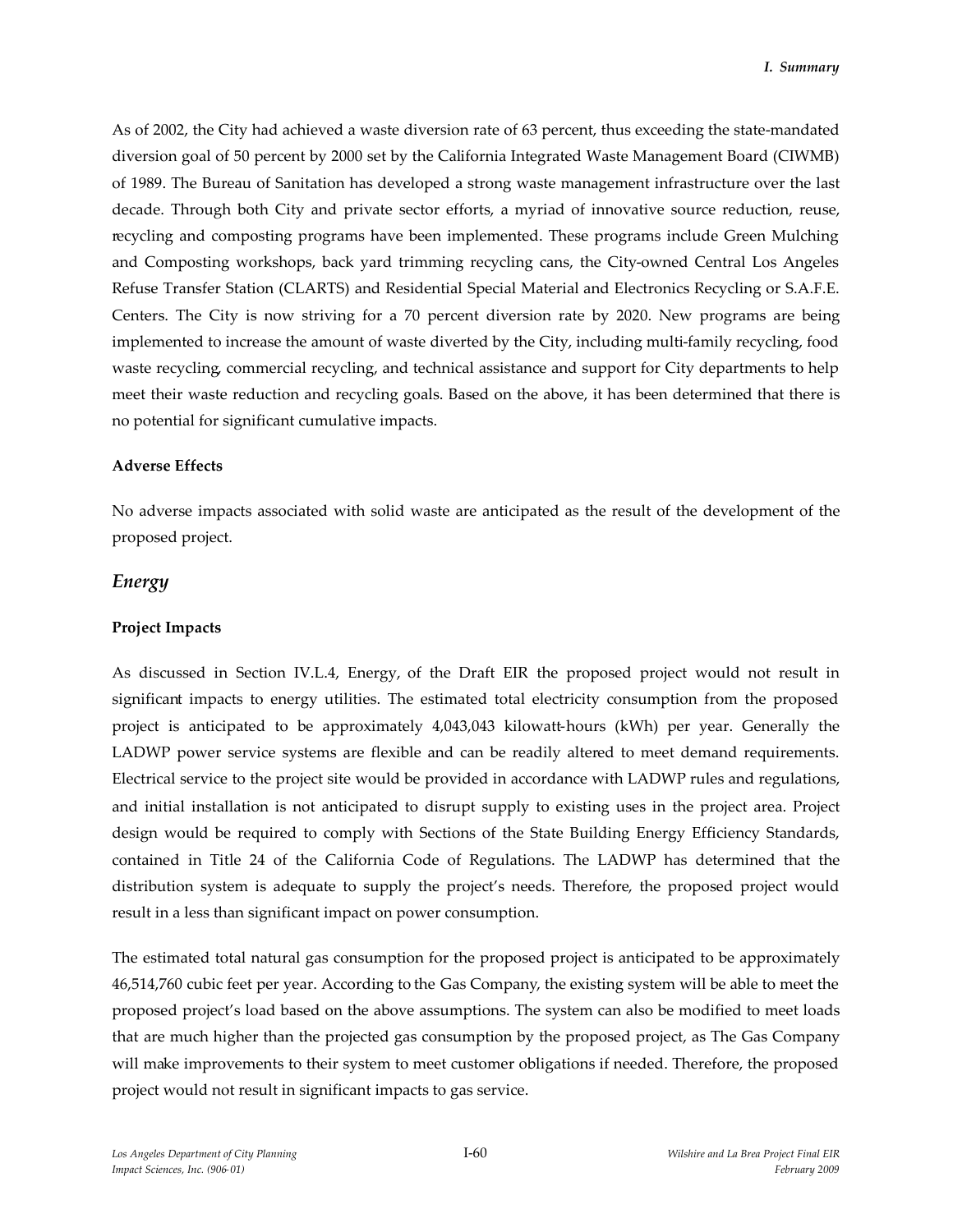Energy and gas infrastructure currently exists throughout the project area. The proposed project is consistent with planning and growth projections for both the Wilshire Community Plan Area and the greater Los Angeles area. Additionally, implementation of the proposed project would not result in the need for additional off-site infrastructure in order to provide needed energy and natural gas supplies. As such, no infrastructure, beyond that already in place and/or planned for by LADWP and the Gas Company, is required to accommodate the proposed project. Therefore, no potential for significant impacts exists relative to energy infrastructure.

#### **Mitigation Measures**

Implementation of the proposed project would not result in significant impacts to electricity or natural gas service; therefore, no mitigation is required.

#### **Cumulative Impacts**

The proposed project in combination with the related projects would cause an additional electricity demand estimated at 35,998,438 kilowatt-hours of electricity per year. Based on this increase in demand, LADWP has indicated that the cumulative effects of the project and other added loads would require near term and/or future additions to distribution system capacity. In accordance with current building codes and conservation standards, each of the related projects would be required to comply with the energy conservation standards established in Title 24 of the California Administrative Code. Compliance with Title 24 energy standards and other energy conservation programs on the local level would further reduce cumulative energy demands. Therefore, implementation of the proposed project in combination with related projects would not result in cumulative significant impact to energy supplies or the energy distribution system, and the contribution of the project to the impact would not be cumulatively considerable.

The proposed project and related projects would demand additional 29,506,250 cubic feet of natural gas per month. As previously indicated the distribution system in the project area is flexible and can be modified to provide adequate supply to meet increased demand as a result of cumulative projects. Each project would also be required to incorporate applicable energy conservation features into its design. As such, implementation of the proposed project in combination with related projects would not result in cumulative significant impact to natural gas supplies, and the contribution of the project to the impact would not be cumulatively considerable.

### **Adverse Effects**

No adverse impacts associated with electricity and natural gas service are anticipated as the result of the development of the proposed project.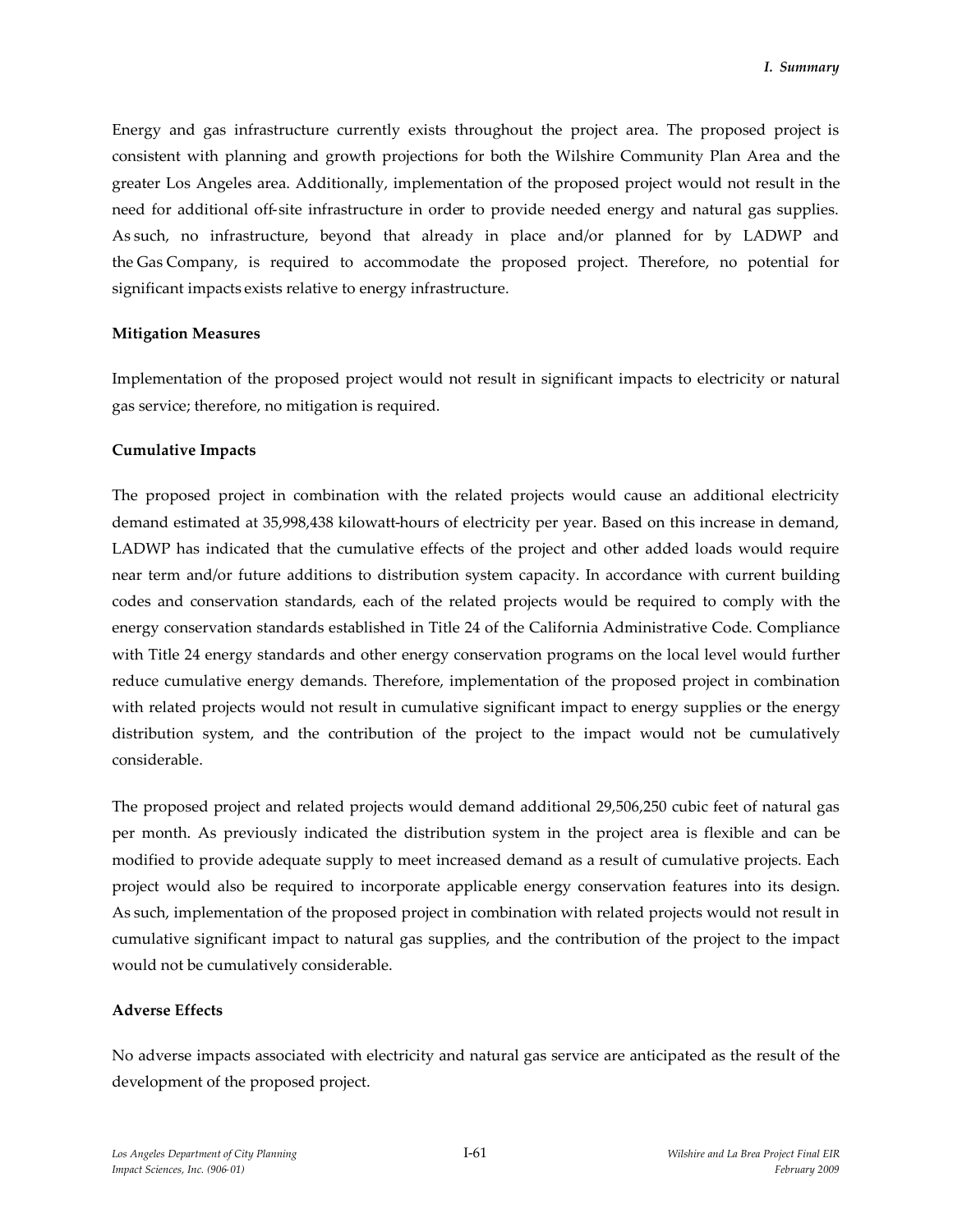| Table I-1                 |
|---------------------------|
| <b>Summary of Impacts</b> |

| <b>Project Impacts</b>                                                                                                                                                                                                                                                                                                                                                                                                                                                                                                                                                                                                                                               | <b>Mitigation Measures</b>           | <b>Significance After</b><br>Mitigation |
|----------------------------------------------------------------------------------------------------------------------------------------------------------------------------------------------------------------------------------------------------------------------------------------------------------------------------------------------------------------------------------------------------------------------------------------------------------------------------------------------------------------------------------------------------------------------------------------------------------------------------------------------------------------------|--------------------------------------|-----------------------------------------|
| <b>IMPACTS FOUND TO BE LESS THAN SIGNIFICANT</b><br>A.                                                                                                                                                                                                                                                                                                                                                                                                                                                                                                                                                                                                               |                                      |                                         |
| <b>Agriculture Resources</b><br>1.                                                                                                                                                                                                                                                                                                                                                                                                                                                                                                                                                                                                                                   |                                      |                                         |
| The project site is located in an urbanized area and has been<br>previously developed with urban, non-agricultural uses. The<br>project site is within an area designated as Urban and Built-Up<br>Land on the State Important Farmland Maps prepared by the<br>State Department of Conservation. Additionally, the project<br>site is currently zoned C2, Commercial, and C4, Commercial.<br>This zoning classification is neither intended for agriculture<br>uses nor is the site under a Williamson Act contract. Therefore,<br>no impacts associated with agricultural resources would occur.                                                                   | No measures required or recommended. | Less Than<br>Significant                |
| <b>Biological Resources</b><br>2.                                                                                                                                                                                                                                                                                                                                                                                                                                                                                                                                                                                                                                    |                                      |                                         |
| The project site is located in an urbanized area of the City of<br>Los Angeles and the entire site is currently covered with<br>buildings or pavement. The site is not known to contain any<br>threatened, endangered, or rare species or their habitats; locally<br>designated species or natural communities; wetland habitats; or<br>wildlife corridors. The site is not within an adopted Habitat<br>Conservation Plan, Natural Community Conservation Plan, or<br>similar plan. The site is neither within nor proximate to any<br>Significant Ecological Area, Land Trust, or Conservation Plan.<br>Therefore, no impacts would occur to biological resources. | No measures required or recommended. | Less Than<br>Significant                |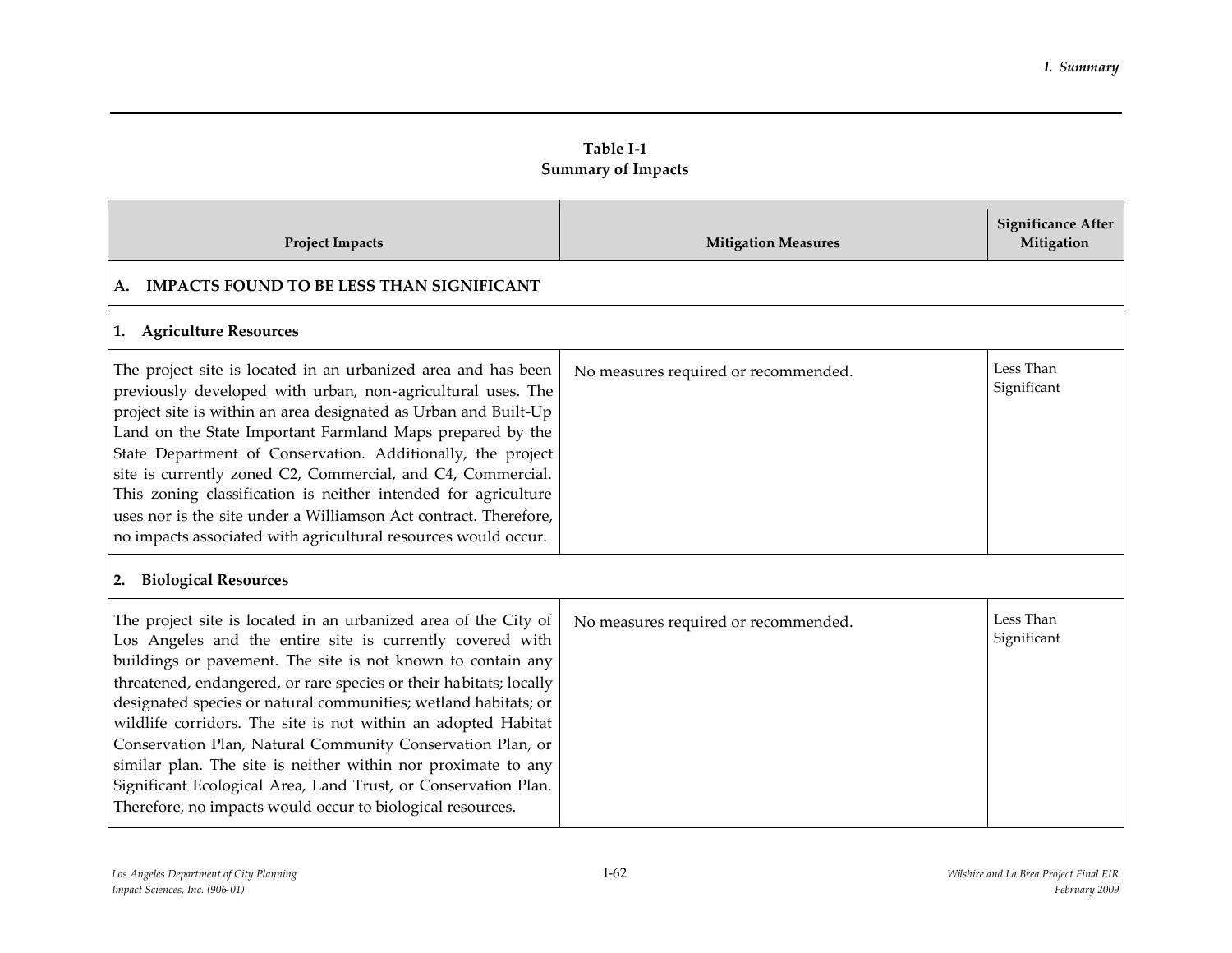| <b>Project Impacts</b>                                                                                                                                                                                                                                                | <b>Mitigation Measures</b>           | <b>Significance After</b><br>Mitigation |
|-----------------------------------------------------------------------------------------------------------------------------------------------------------------------------------------------------------------------------------------------------------------------|--------------------------------------|-----------------------------------------|
| A. IMPACTS FOUND TO BE LESS THAN SIGNIFICANT (continued)                                                                                                                                                                                                              |                                      |                                         |
| 3. Mineral Resources                                                                                                                                                                                                                                                  |                                      |                                         |
| The project site is located in an area where urban development<br>has already occurred. The Wilshire Community Plan does not<br>indicate an important mineral resource on or near the site.<br>Therefore, no impact associated with mineral resources would<br>occur. | No measures required or recommended. | Less Than<br>Significant                |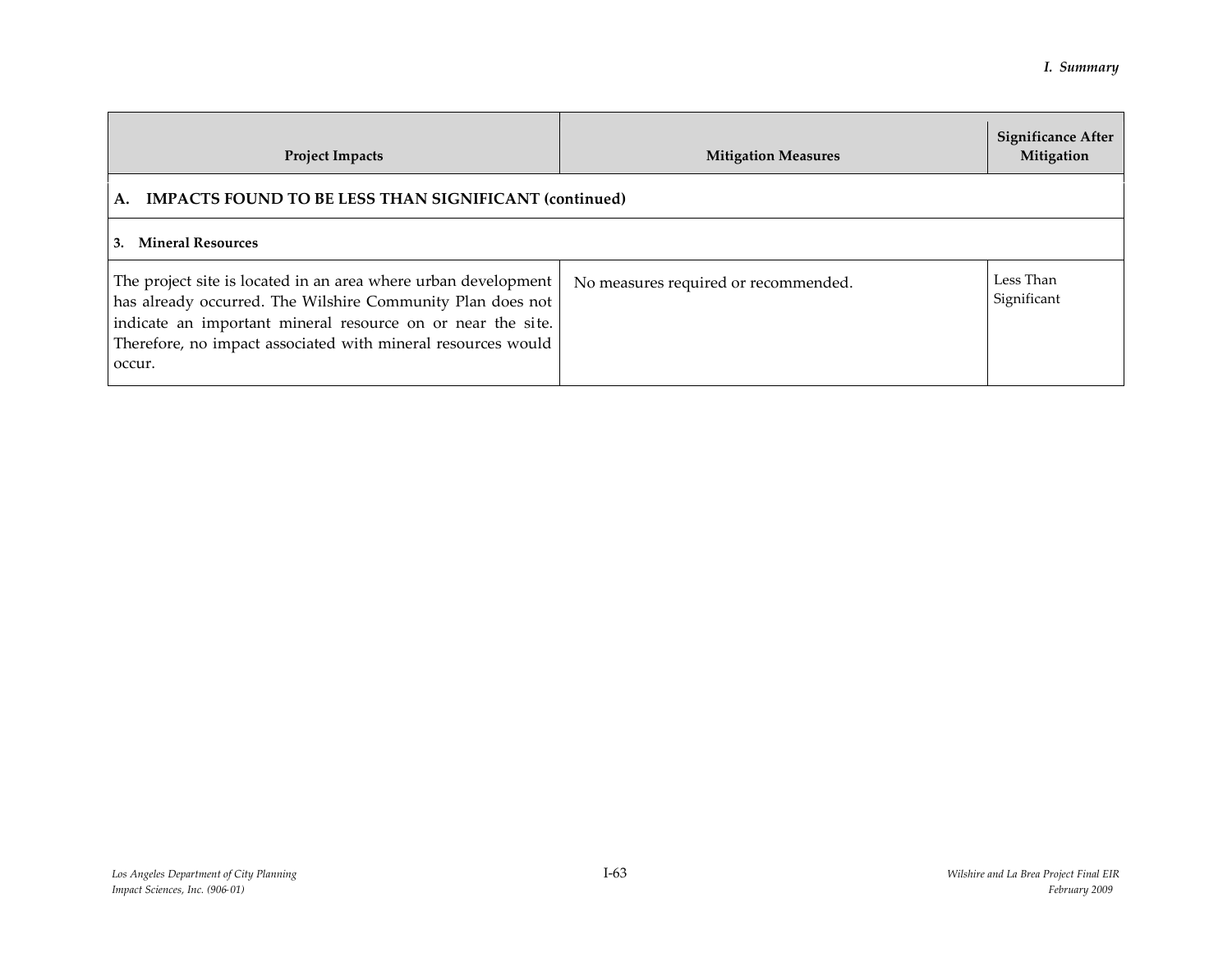| <b>Project Impacts</b>                                                                                                                                                                                                                                                                                                                                                                                                                                                                                                                                                                                                                                                                                                                                                                                                                                                                                                                                                                                                                                                | <b>Mitigation Measures</b>    | <b>Significance After</b><br>Mitigation |
|-----------------------------------------------------------------------------------------------------------------------------------------------------------------------------------------------------------------------------------------------------------------------------------------------------------------------------------------------------------------------------------------------------------------------------------------------------------------------------------------------------------------------------------------------------------------------------------------------------------------------------------------------------------------------------------------------------------------------------------------------------------------------------------------------------------------------------------------------------------------------------------------------------------------------------------------------------------------------------------------------------------------------------------------------------------------------|-------------------------------|-----------------------------------------|
| <b>B.</b> AESTHETICS                                                                                                                                                                                                                                                                                                                                                                                                                                                                                                                                                                                                                                                                                                                                                                                                                                                                                                                                                                                                                                                  |                               |                                         |
| 1. Views                                                                                                                                                                                                                                                                                                                                                                                                                                                                                                                                                                                                                                                                                                                                                                                                                                                                                                                                                                                                                                                              |                               |                                         |
| The existing structures do not qualify as historical resources<br>nor do they substantially contribute to the valued visual<br>character of the area as they offer no distinct aesthetically<br>valuable features. Therefore, no potential for significant<br>impacts would occur with respect to the removal of visually<br>valued features or elements in the project vicinity.<br>The project site and the surrounding vicinity do not include<br>any areas of natural open space; therefore, implementation of<br>the proposed project would not affect natural open spaces areas<br>in the Wilshire Community Plan Area of Los Angeles, and<br>there is no potential for significant impacts.<br>The Wilshire and La Brea Project site is currently zoned as [Q]<br>C4-2-CDO along Wilshire Boulevard, C2-1 along La Brea<br>and [Q] C2-1 along Sycamore Avenue.<br>Avenue,<br>Implementation of the project will require that the entire site be<br>rezoned as a [T] [Q] C4-2 zone, which allows for the uses<br>proposed for the Wilshire and La Brea Project. | None required or recommended. | Less Than<br>Significant                |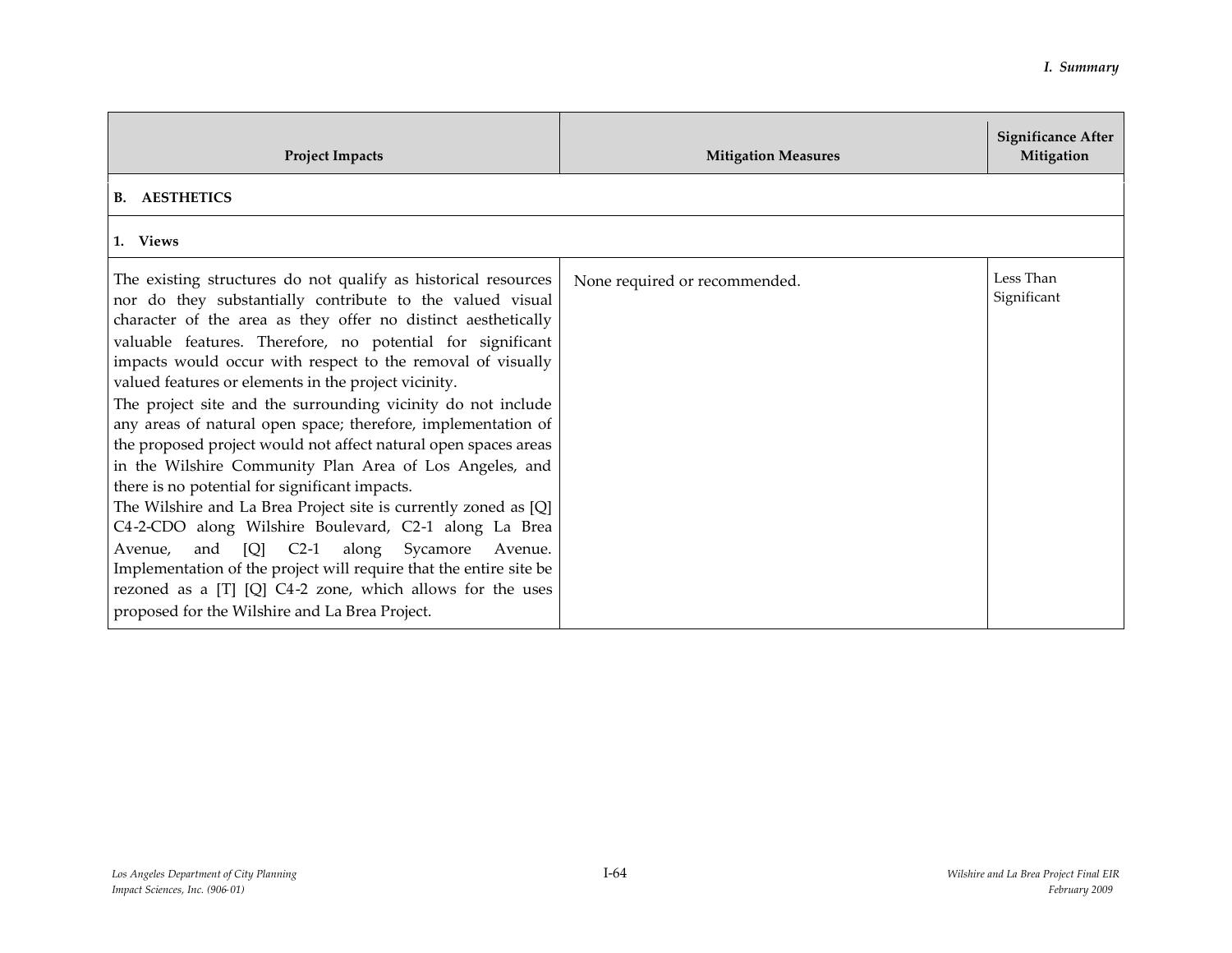| <b>Project Impacts</b>                                                                                                                                                                                                                                                                                                                                                                                                                                                                                                                                                                                                                                                                                                                                                                                                                                                                                                                                                                                                                                                                                                                                                                                                                                                                                                                                                                                                                                                                                                                                                                                                                                                                                                                                                                                      | <b>Mitigation Measures</b> | <b>Significance After</b><br>Mitigation |
|-------------------------------------------------------------------------------------------------------------------------------------------------------------------------------------------------------------------------------------------------------------------------------------------------------------------------------------------------------------------------------------------------------------------------------------------------------------------------------------------------------------------------------------------------------------------------------------------------------------------------------------------------------------------------------------------------------------------------------------------------------------------------------------------------------------------------------------------------------------------------------------------------------------------------------------------------------------------------------------------------------------------------------------------------------------------------------------------------------------------------------------------------------------------------------------------------------------------------------------------------------------------------------------------------------------------------------------------------------------------------------------------------------------------------------------------------------------------------------------------------------------------------------------------------------------------------------------------------------------------------------------------------------------------------------------------------------------------------------------------------------------------------------------------------------------|----------------------------|-----------------------------------------|
| <b>B.</b> AESTHETICS (continued)                                                                                                                                                                                                                                                                                                                                                                                                                                                                                                                                                                                                                                                                                                                                                                                                                                                                                                                                                                                                                                                                                                                                                                                                                                                                                                                                                                                                                                                                                                                                                                                                                                                                                                                                                                            |                            |                                         |
| 1. Views (continued)                                                                                                                                                                                                                                                                                                                                                                                                                                                                                                                                                                                                                                                                                                                                                                                                                                                                                                                                                                                                                                                                                                                                                                                                                                                                                                                                                                                                                                                                                                                                                                                                                                                                                                                                                                                        |                            |                                         |
| The proposed structure would consist of two to six levels of<br>apartment dwellings atop an elevated base, which would be<br>approximately 20 feet above street level at the Wilshire<br>Boulevard end of the property and approximately 28 feet above<br>street level at 8 <sup>th</sup> Street. The proposed building incorporates<br>many features of the styling of two historical resources directly<br>across the project site, the E. Clem Wilson Building on Wilshire<br>Boulevard, and the Firestone Tire and Rubber building on 8 <sup>th</sup><br>Street. The proposed building would draw upon the many of<br>the features of the E. Clem Wilson Building.<br>On Sycamore Avenue to the east, the courtyards would open to<br>the east to take advantage of City skyline views and to provide<br>a more articulated building face to the adjacent residential<br>neighborhood on Sycamore Avenue. The secondary bar<br>building would be used, together with the flats at grade, to<br>diminish the height of the structure as it fronts Sycamore<br>Avenue and would provide mass, bulk, and scale that is more<br>consistent with the residential structures located at the east side<br>of the street. At the corner of La Brea Avenue and 8 <sup>th</sup> Street, a<br>vertically oriented, curved corner element announces the retail<br>space that runs the length of La Brea Avenue. This curved<br>element breaks the otherwise continuous elevation of linear<br>retail storefronts; it is both taller and more solid in its massing.<br>The curved element at this corner is a contemporary<br>interpretation of the Streamline Moderne canopy style featured<br>at the Firestone Tire and Rubber retail store across 8 <sup>th</sup> Street<br>from this corner of the project site. |                            |                                         |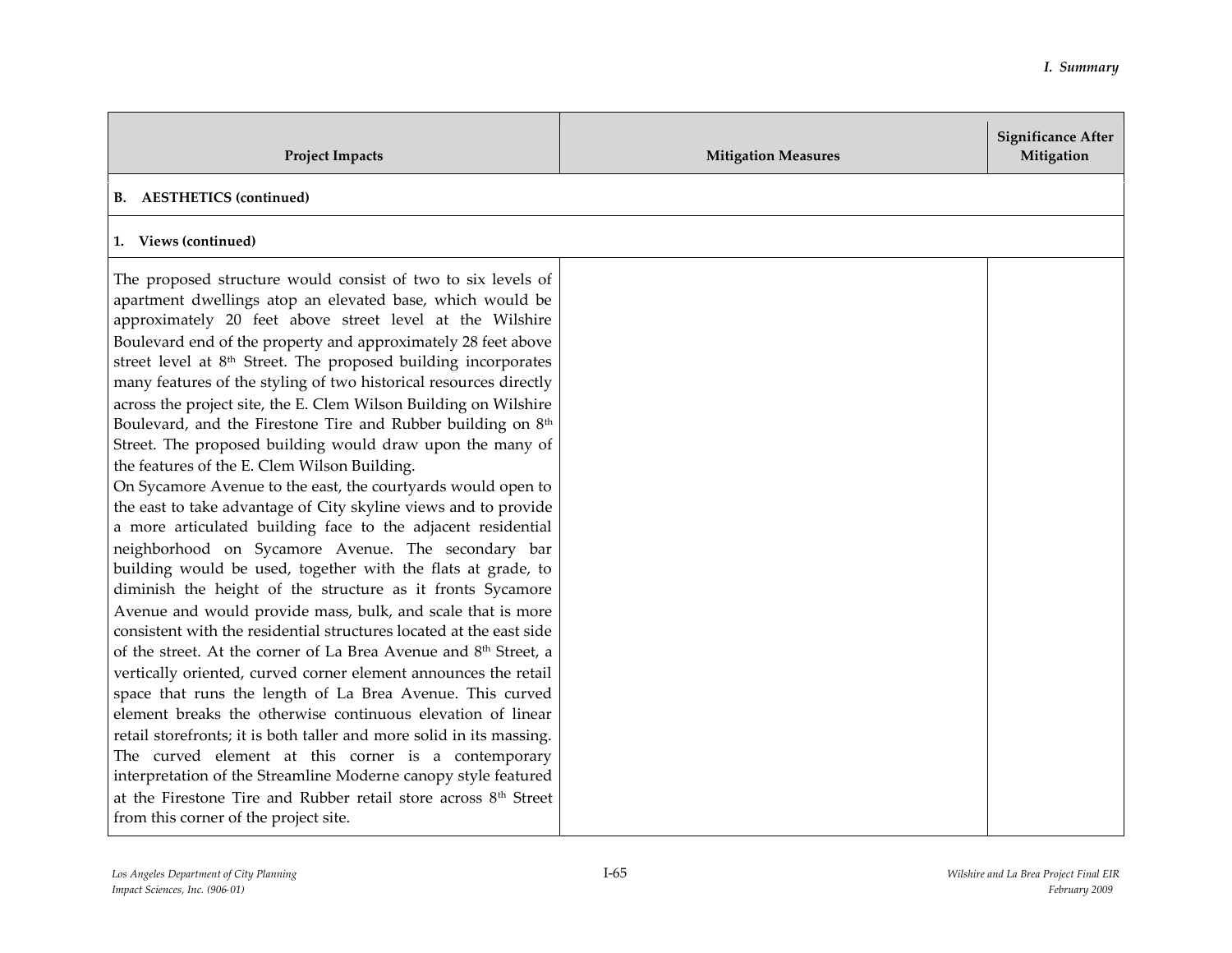| <b>Project Impacts</b>                                                                                                                                                                                                                                                                                                                                                                                                                                                                                                                                                                                                                                                                                                                                                                                                                                                                                                                                                                                                                                                                                                                                                                                                                                                                                                                                      | <b>Mitigation Measures</b> | <b>Significance After</b><br>Mitigation |
|-------------------------------------------------------------------------------------------------------------------------------------------------------------------------------------------------------------------------------------------------------------------------------------------------------------------------------------------------------------------------------------------------------------------------------------------------------------------------------------------------------------------------------------------------------------------------------------------------------------------------------------------------------------------------------------------------------------------------------------------------------------------------------------------------------------------------------------------------------------------------------------------------------------------------------------------------------------------------------------------------------------------------------------------------------------------------------------------------------------------------------------------------------------------------------------------------------------------------------------------------------------------------------------------------------------------------------------------------------------|----------------------------|-----------------------------------------|
| <b>B.</b> AESTHETICS (continued)                                                                                                                                                                                                                                                                                                                                                                                                                                                                                                                                                                                                                                                                                                                                                                                                                                                                                                                                                                                                                                                                                                                                                                                                                                                                                                                            |                            |                                         |
| 1. Views (continued)                                                                                                                                                                                                                                                                                                                                                                                                                                                                                                                                                                                                                                                                                                                                                                                                                                                                                                                                                                                                                                                                                                                                                                                                                                                                                                                                        |                            |                                         |
| Existing buildings on the project site represent a mix of<br>architectural styles. The church is an example of Late Modern<br>expression combining aspects of Brutalism and International<br>Style architecture while the commercial strip center is an<br>example of the Art Deco style of architecture that is prevalent<br>in the area. However, the commercial strip center has<br>undergone extensive alterations, thus degrading its original<br>design. For these reasons, the buildings on the project site do<br>not substantially contribute to the aesthetic value of the area.<br>As such, there is no potential for significant impacts.<br>Implementation of the proposed project would not conflict<br>with applicable urban design policies and guidelines outlined<br>in the Wilshire Community Plan nor would implementation of<br>the proposed project conflict with applicable guidelines and<br>standards listed in the Miracle Mile CDO.<br>Implementation of the project would block a majority of all<br>views across the project site. However, the existing structures<br>on the project site already block a majority of all views across<br>the property. The proposed project does not significantly<br>degrade scenic views off site, and residents on the upper floors<br>of the completed project will have enhanced views. |                            |                                         |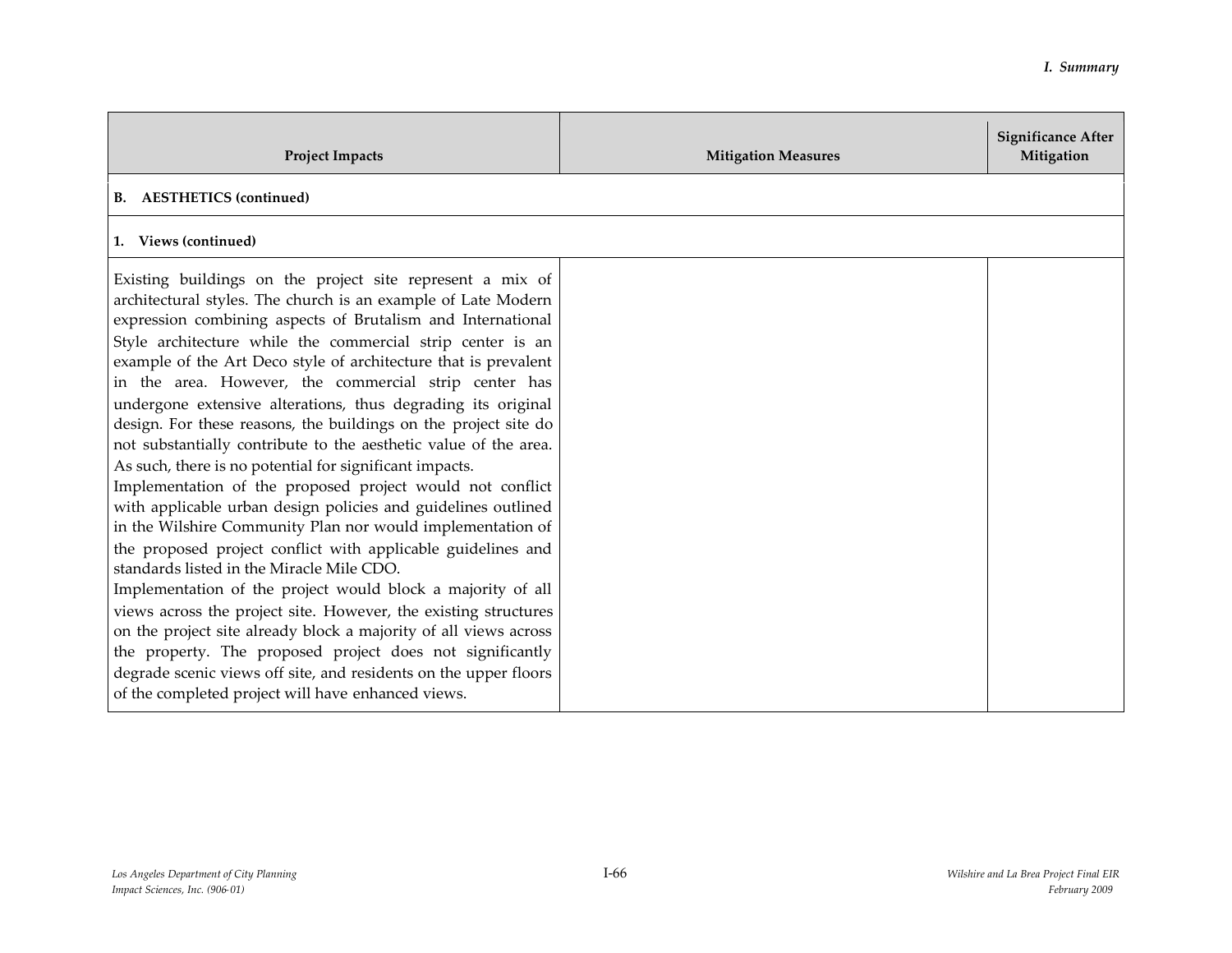| <b>Project Impacts</b>                                                                                                                                                                                                                                                                                                                                                                                                                                                                                                                                                                                                                                                                                                                                                                                                  | <b>Mitigation Measures</b> | <b>Significance After</b><br>Mitigation |
|-------------------------------------------------------------------------------------------------------------------------------------------------------------------------------------------------------------------------------------------------------------------------------------------------------------------------------------------------------------------------------------------------------------------------------------------------------------------------------------------------------------------------------------------------------------------------------------------------------------------------------------------------------------------------------------------------------------------------------------------------------------------------------------------------------------------------|----------------------------|-----------------------------------------|
| <b>B.</b> AESTHETICS (continued)                                                                                                                                                                                                                                                                                                                                                                                                                                                                                                                                                                                                                                                                                                                                                                                        |                            |                                         |
| Views (continued)<br>1.                                                                                                                                                                                                                                                                                                                                                                                                                                                                                                                                                                                                                                                                                                                                                                                                 |                            |                                         |
| Wilshire Boulevard along the northern border of the project site<br>has been a Scenic Highway due to its nature as a highly<br>urbanized high-rise corridor. Implementation of the proposed<br>project would introduce a new base structure to the project site<br>with two residential structures. The residential structures<br>would contribute to the expected urban visual characteristics of<br>the existing Wilshire Boulevard Corridor skyline but would not<br>obstruct a critical feature or interfere with its aesthetic<br>character. Also, the new residential structures would be visible<br>from vantage points around the project site but would not<br>obstruct, affect, or prevent views of valued visual resources<br>from the designated Scenic Highway. Impacts would be less<br>than significant. |                            |                                         |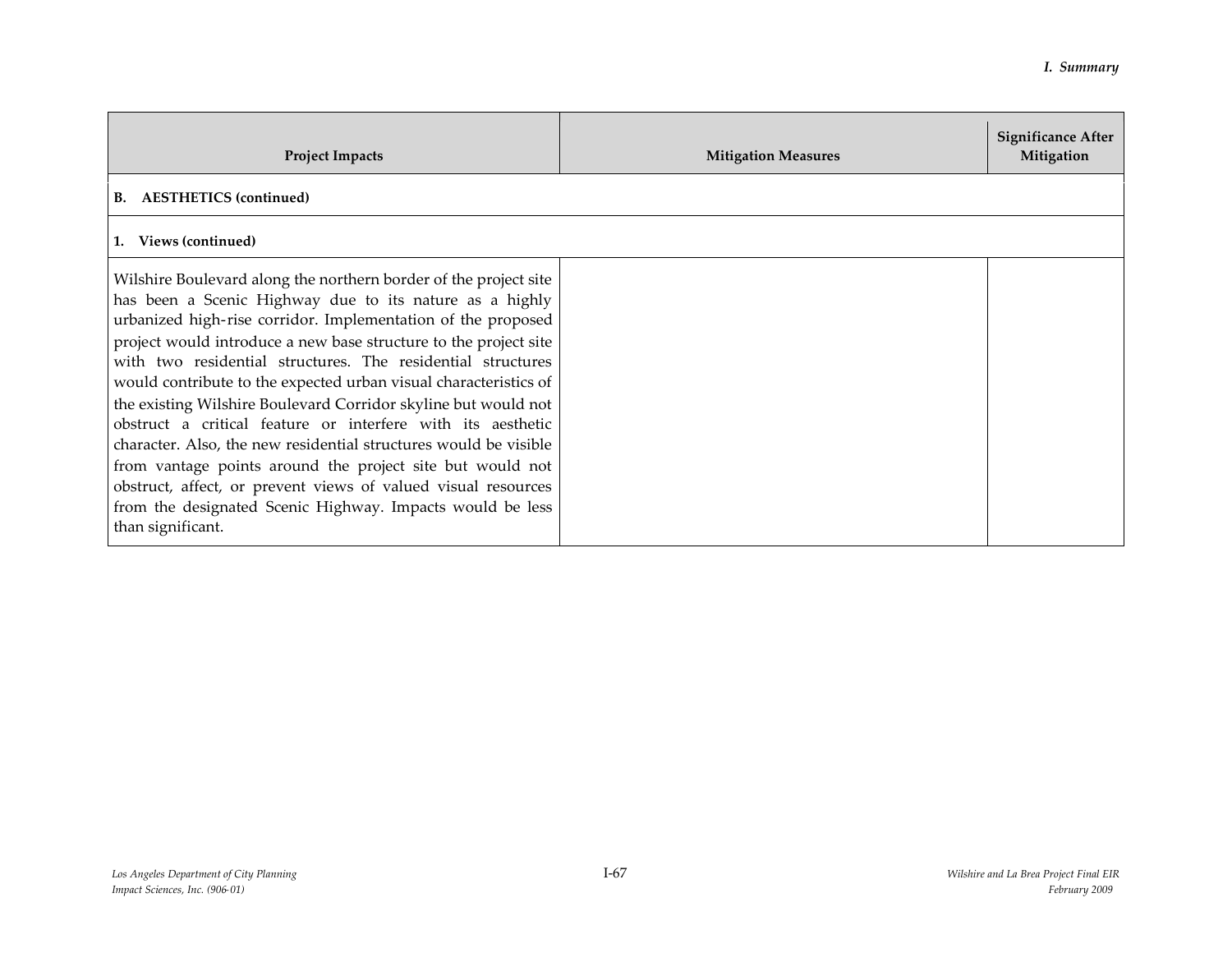| <b>Project Impacts</b>                                                                                                                                                                                                                                                                                                                                                                                                                                                                                                                                                                                                                                                                                                                                                                                                                                                                                                                                                                                                                       | <b>Mitigation Measures</b>    | <b>Significance After</b><br>Mitigation |
|----------------------------------------------------------------------------------------------------------------------------------------------------------------------------------------------------------------------------------------------------------------------------------------------------------------------------------------------------------------------------------------------------------------------------------------------------------------------------------------------------------------------------------------------------------------------------------------------------------------------------------------------------------------------------------------------------------------------------------------------------------------------------------------------------------------------------------------------------------------------------------------------------------------------------------------------------------------------------------------------------------------------------------------------|-------------------------------|-----------------------------------------|
| <b>B.</b> AESTHETICS (continued)                                                                                                                                                                                                                                                                                                                                                                                                                                                                                                                                                                                                                                                                                                                                                                                                                                                                                                                                                                                                             |                               |                                         |
| 2. Shade and Shadow                                                                                                                                                                                                                                                                                                                                                                                                                                                                                                                                                                                                                                                                                                                                                                                                                                                                                                                                                                                                                          |                               |                                         |
| The maximum shadow lengths would occur at the winter<br>solstice. On that day, the project would cast shadows of<br>approximately 440 feet. Morning shadows would fall across<br>properties on the northwest side in both the winter and autumn<br>but would not fall on any shadow-sensitive uses for 3 hours or<br>more. Noon shadows would be cast on commercial uses to the<br>north in both the winter and autumn. Afternoon shadows cast<br>by the project would extend to the northeast in the winter and<br>autumn. During the summer, shadows would be cast onto the<br>residential uses to the east across Sycamore some time after<br>3:00 PM. Overall, the shadows cast onto adjacent properties<br>would not create a significant impact because the shadows cast<br>from the proposed project would not be cast upon shadow-<br>sensitive uses to the east for more than 3 hours between late<br>October and early April or more than 4 hours between early<br>April and late October. Impacts would be less than significant. | None required or recommended. | Less Than<br>Significant                |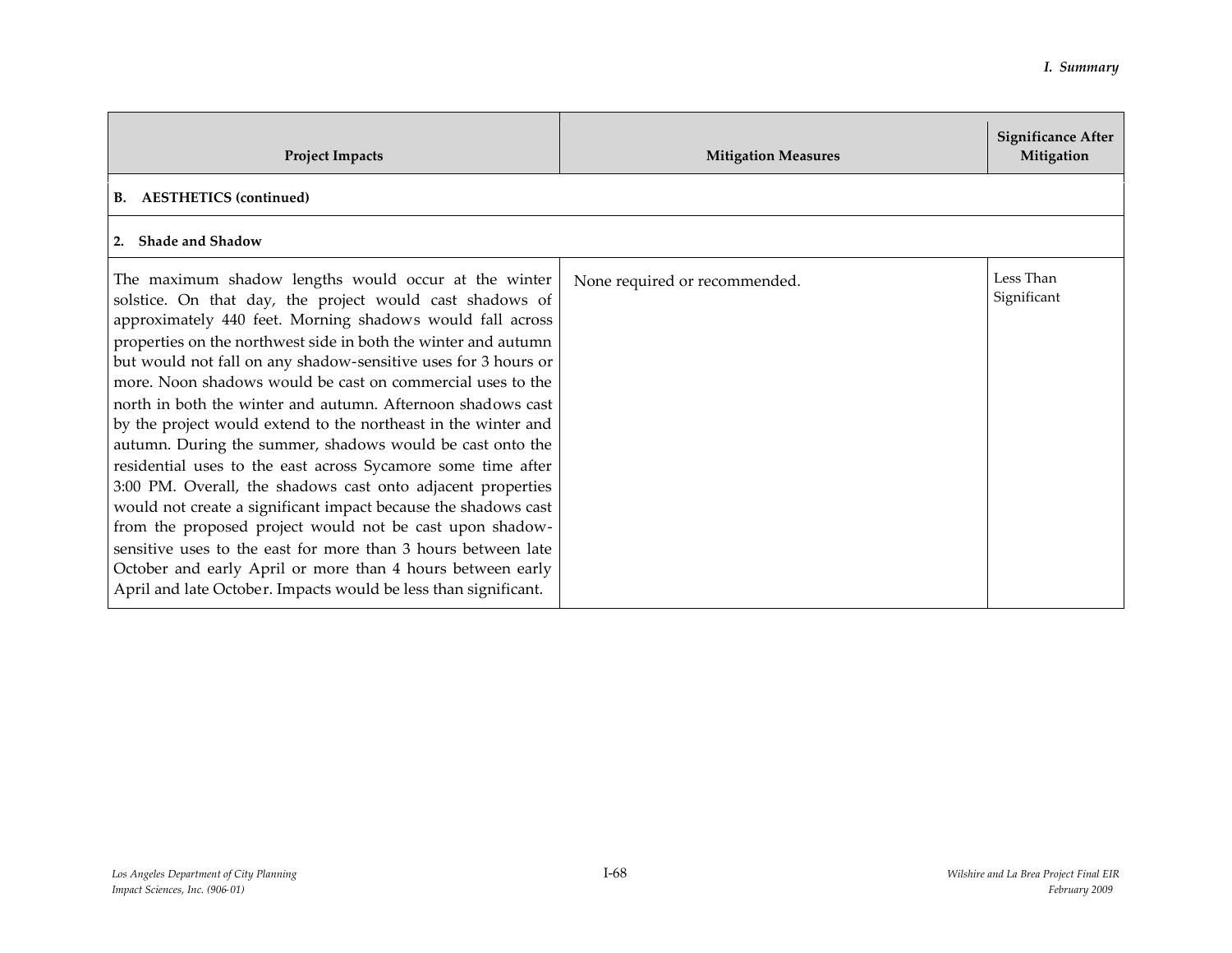| <b>Project Impacts</b>                                                                                                                                                                                                                                                                                                                                                                                                                                                                                                                                                                                                                                                                                                                                                                                                                                                                                                                       | <b>Mitigation Measures</b>                                                                                                                                                                                                                                                                                                        | <b>Significance After</b><br>Mitigation |
|----------------------------------------------------------------------------------------------------------------------------------------------------------------------------------------------------------------------------------------------------------------------------------------------------------------------------------------------------------------------------------------------------------------------------------------------------------------------------------------------------------------------------------------------------------------------------------------------------------------------------------------------------------------------------------------------------------------------------------------------------------------------------------------------------------------------------------------------------------------------------------------------------------------------------------------------|-----------------------------------------------------------------------------------------------------------------------------------------------------------------------------------------------------------------------------------------------------------------------------------------------------------------------------------|-----------------------------------------|
| <b>B.</b> AESTHETICS (continued)                                                                                                                                                                                                                                                                                                                                                                                                                                                                                                                                                                                                                                                                                                                                                                                                                                                                                                             |                                                                                                                                                                                                                                                                                                                                   |                                         |
| 3. Light and Glare                                                                                                                                                                                                                                                                                                                                                                                                                                                                                                                                                                                                                                                                                                                                                                                                                                                                                                                           |                                                                                                                                                                                                                                                                                                                                   |                                         |
| Outdoor lighting adjacent to light-sensitive residential uses<br>would be oriented and focused onto the specific on-site<br>location intended for illumination, such as driveways,<br>walkways, interior courtyard areas, and public areas, and<br>directed away from adjacent residential properties and public<br>rights-of-way to avoid any light or glare impacts from lighting<br>fixtures included in the project. In addition, landscape lighting<br>would be utilized to accentuate landscape features. Some<br>decorative lighting, such as on the corner tower or rooflines, on<br>Wilshire Boulevard, La Brea Avenue and 8 <sup>th</sup> Street, adjacent to<br>commercial uses, may be used; however, light-sensitive uses<br>are not located on Wilshire Boulevard and La Brea Avenue<br>across from the project site. With implementation of the<br>recommended mitigation measure, impacts would be less than<br>significant. | $MM-VR-1$ :<br>Outdoor lighting on site and adjacent to<br>light-sensitive residential uses on Sycamore<br>Avenue and 8 <sup>th</sup> Street shall be downcast and<br>directed toward on-site areas of the property,<br>sidewalks surrounding the building, building<br>entry points, driveways, and interior courtyard<br>areas. | Less Than<br>Significant                |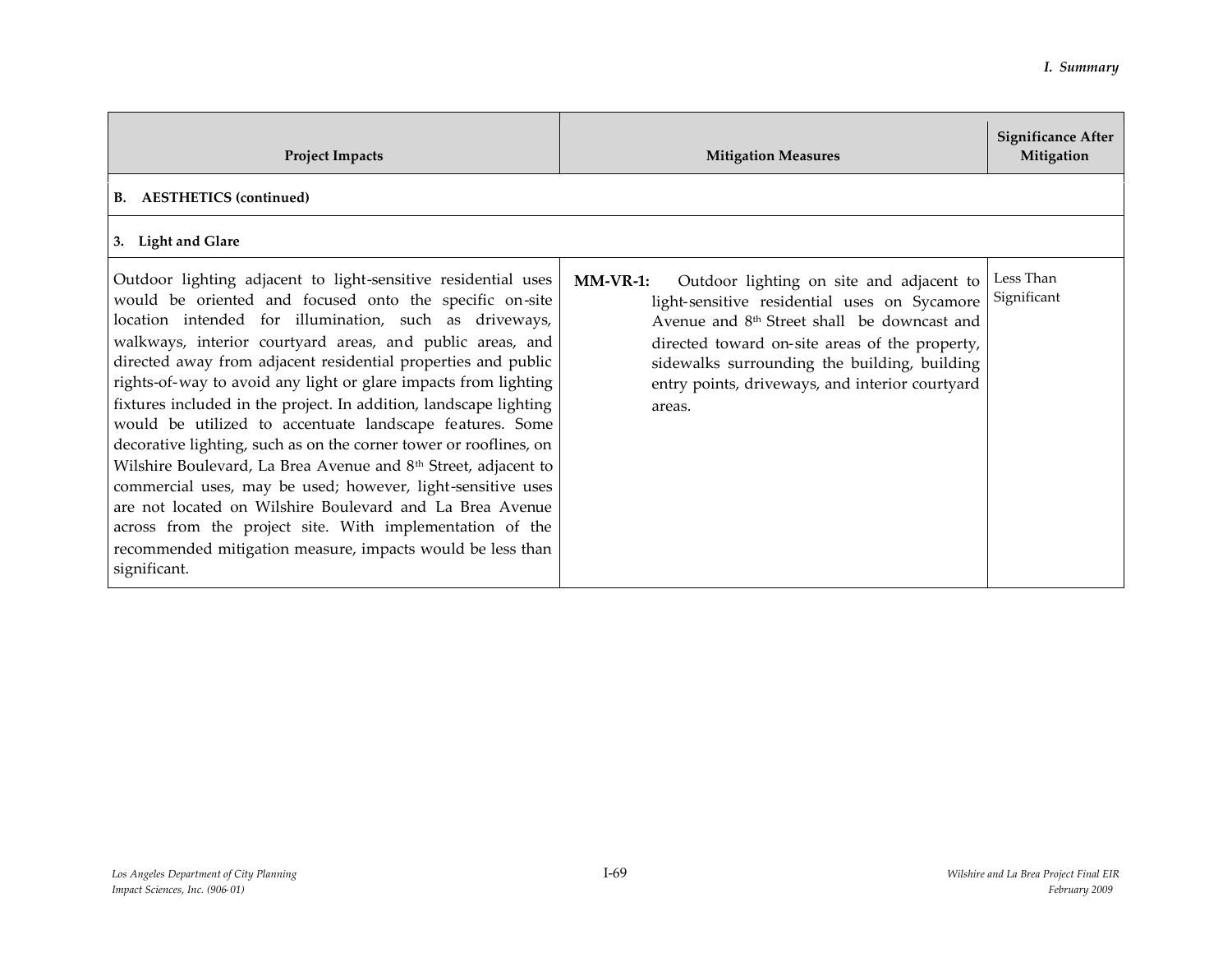| <b>Project Impacts</b>                                                                                                                                                                                                                                                                                                                                                                                                                                                                                                                                                                                                                                                                                                                                                                                                                                                                                                                                                                                                                                                                                                                            | <b>Mitigation Measures</b>    | <b>Significance After</b><br>Mitigation |
|---------------------------------------------------------------------------------------------------------------------------------------------------------------------------------------------------------------------------------------------------------------------------------------------------------------------------------------------------------------------------------------------------------------------------------------------------------------------------------------------------------------------------------------------------------------------------------------------------------------------------------------------------------------------------------------------------------------------------------------------------------------------------------------------------------------------------------------------------------------------------------------------------------------------------------------------------------------------------------------------------------------------------------------------------------------------------------------------------------------------------------------------------|-------------------------------|-----------------------------------------|
| <b>B.</b> AESTHETICS (continued)                                                                                                                                                                                                                                                                                                                                                                                                                                                                                                                                                                                                                                                                                                                                                                                                                                                                                                                                                                                                                                                                                                                  |                               |                                         |
| 4. Cumulative Impacts                                                                                                                                                                                                                                                                                                                                                                                                                                                                                                                                                                                                                                                                                                                                                                                                                                                                                                                                                                                                                                                                                                                             |                               |                                         |
| <b>Views</b>                                                                                                                                                                                                                                                                                                                                                                                                                                                                                                                                                                                                                                                                                                                                                                                                                                                                                                                                                                                                                                                                                                                                      |                               |                                         |
| The finger structure of the proposed project is respectful of the<br>height and architectural style of the E. Clem Wilson Tower<br>located to the north of the project site. In addition, the massing<br>of the northern residential structure reflects the cornices,<br>setbacks, and terraces that are featured on the Wilson Tower.<br>Most of the related projects are located sufficiently distant from<br>the project site so as not to result in changes to the visual<br>environment in which the project is located. Only related<br>project numbers 26, 27, 28, and 37 are situated so as to cause a<br>potential cumulative impact with respect to visual character or<br>views. Related project numbers 27 and 28 are located within the<br>Miracle Mile CDO and will therefore be subject to City review<br>for compliance with the CDO's architectural and other<br>guidelines. Related project number 37 is subject to design<br>review under the Park Mile Specific Plan. Related project<br>number 26 is a 68-foot multi-family residential project that was<br>extensively reviewed by the City during its entitlement process. | None required or recommended. | Less Than<br>Significant                |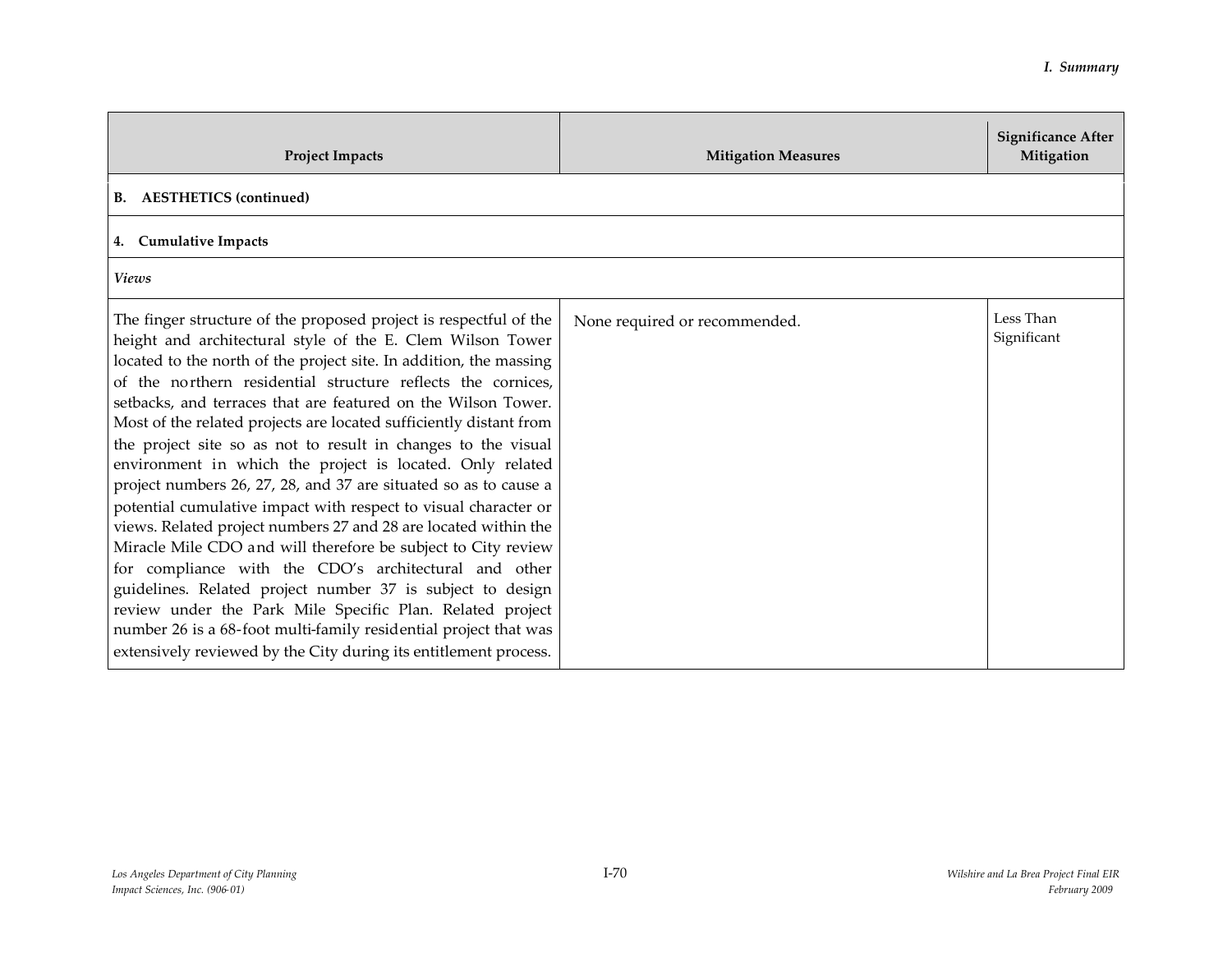| <b>Project Impacts</b>                                                                                                                                                                                                                                                                                                                                                                                                                                                                                                                                                                                                                                                                                                                                                            | <b>Mitigation Measures</b> | <b>Significance After</b><br>Mitigation |
|-----------------------------------------------------------------------------------------------------------------------------------------------------------------------------------------------------------------------------------------------------------------------------------------------------------------------------------------------------------------------------------------------------------------------------------------------------------------------------------------------------------------------------------------------------------------------------------------------------------------------------------------------------------------------------------------------------------------------------------------------------------------------------------|----------------------------|-----------------------------------------|
| B. AESTHETICS (continued)                                                                                                                                                                                                                                                                                                                                                                                                                                                                                                                                                                                                                                                                                                                                                         |                            |                                         |
| <b>Cumulative Impacts (continued)</b><br>4.                                                                                                                                                                                                                                                                                                                                                                                                                                                                                                                                                                                                                                                                                                                                       |                            |                                         |
| Views (continued)                                                                                                                                                                                                                                                                                                                                                                                                                                                                                                                                                                                                                                                                                                                                                                 |                            |                                         |
| Implementation of the proposed project and related projects<br>would introduce new high-rise and mid-rise tower buildings in<br>the Wilshire Community Plan Area and Miracle Mile District<br>that would contribute to the expected visual characteristics of<br>the Wilshire Boulevard Corridor skyline. However as noted<br>above, the project would not impact views of scenic vistas.<br>Moreover, most of the related projects are located sufficiently<br>distant from the project site and out of the line of sight of the<br>project so as not to result in any cumulative impairment of<br>views of scenic vistas.<br>Therefore, the proposed project in conjunction with the<br>identified related projects would not result in a cumulatively<br>considerable impacts. |                            |                                         |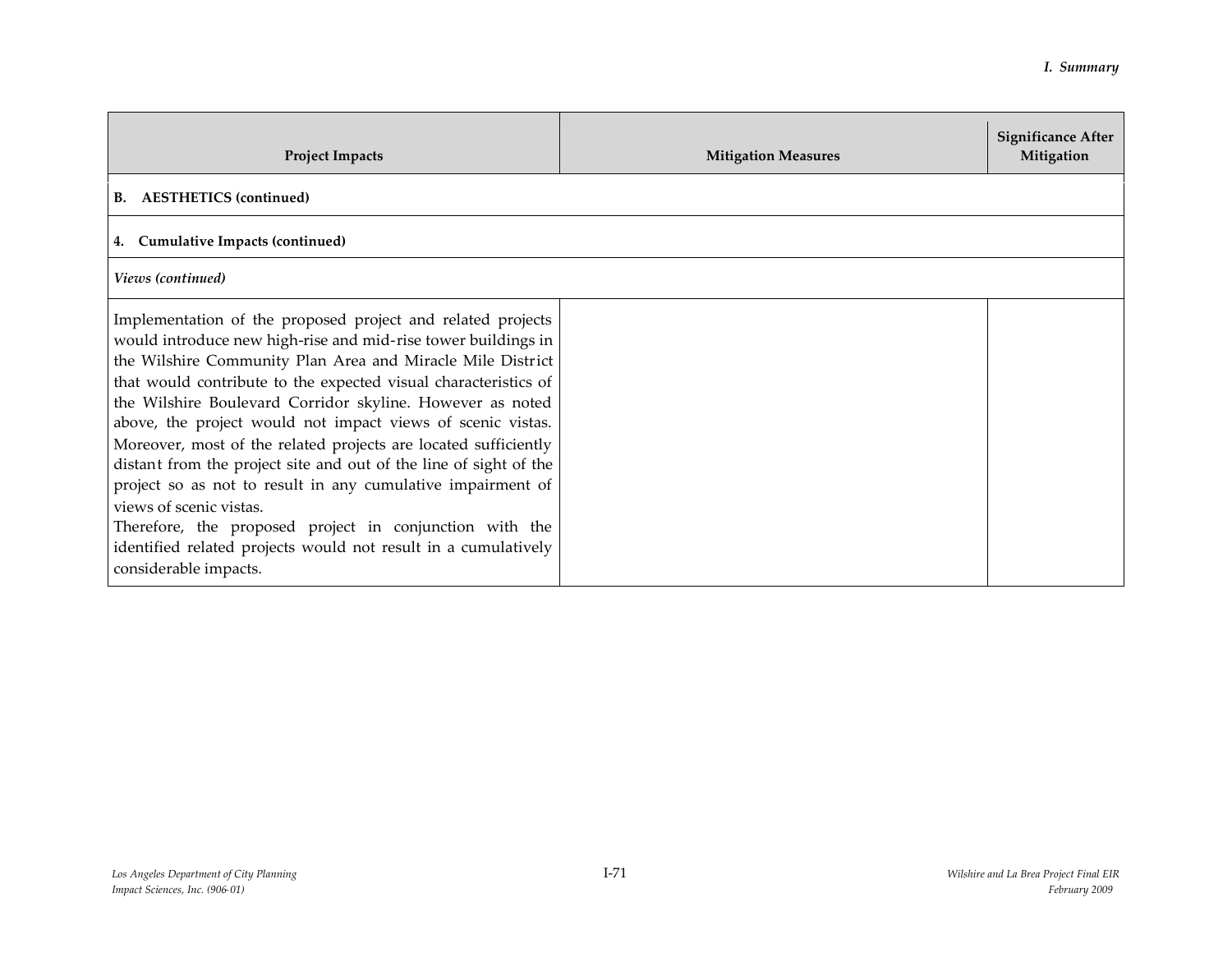| <b>Project Impacts</b>                                                                                                                                                                                                                                                                                                                                                                                                                                                                                                                                                                                                                                    | <b>Mitigation Measures</b>    | Significance After<br>Mitigation |
|-----------------------------------------------------------------------------------------------------------------------------------------------------------------------------------------------------------------------------------------------------------------------------------------------------------------------------------------------------------------------------------------------------------------------------------------------------------------------------------------------------------------------------------------------------------------------------------------------------------------------------------------------------------|-------------------------------|----------------------------------|
| <b>B.</b> AESTHETICS (continued)                                                                                                                                                                                                                                                                                                                                                                                                                                                                                                                                                                                                                          |                               |                                  |
| 4. Cumulative Impacts (continued)                                                                                                                                                                                                                                                                                                                                                                                                                                                                                                                                                                                                                         |                               |                                  |
| Shade and Shadow                                                                                                                                                                                                                                                                                                                                                                                                                                                                                                                                                                                                                                          |                               |                                  |
| In the general vicinity of the proposed and related projects,<br>shadows are already cast onto adjacent properties from the<br>neighboring mid-rise and high-rise structures. The proposed<br>project would not result in a significant impact due to shade<br>and shadows. Moreover, all of the related projects are located<br>sufficiently distant from the project site and/or to the north of<br>the project site so that shadows from these related projects<br>would not shade sensitive uses in the immediate vicinity of the<br>project site. Therefore, cumulative impacts with respect to<br>shade and shadows would be less than significant. | None required or recommended. | Less Than<br>Significant         |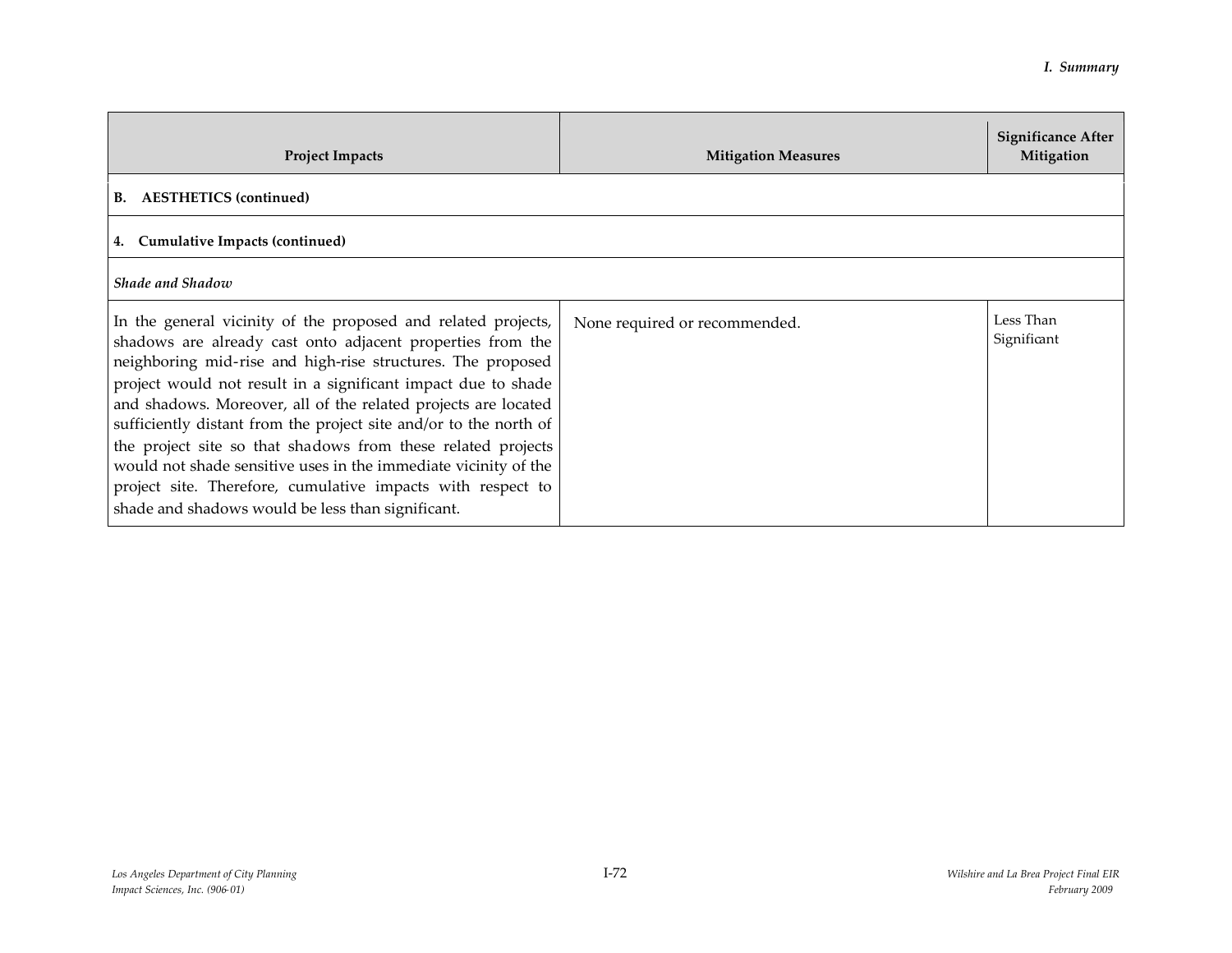| <b>Project Impacts</b>                                                                                                                                                                                                                                                                                                                                                                                                                                                                                                                                                                                                                                                                                                                                                                                                                                                                                                                                                                                                                                                                                                                                                                                                                                                                                                                                                              | <b>Mitigation Measures</b>      | <b>Significance After</b><br>Mitigation |
|-------------------------------------------------------------------------------------------------------------------------------------------------------------------------------------------------------------------------------------------------------------------------------------------------------------------------------------------------------------------------------------------------------------------------------------------------------------------------------------------------------------------------------------------------------------------------------------------------------------------------------------------------------------------------------------------------------------------------------------------------------------------------------------------------------------------------------------------------------------------------------------------------------------------------------------------------------------------------------------------------------------------------------------------------------------------------------------------------------------------------------------------------------------------------------------------------------------------------------------------------------------------------------------------------------------------------------------------------------------------------------------|---------------------------------|-----------------------------------------|
| <b>B.</b> AESTHETICS (continued)                                                                                                                                                                                                                                                                                                                                                                                                                                                                                                                                                                                                                                                                                                                                                                                                                                                                                                                                                                                                                                                                                                                                                                                                                                                                                                                                                    |                                 |                                         |
| 4. Cumulative Impacts (continued)                                                                                                                                                                                                                                                                                                                                                                                                                                                                                                                                                                                                                                                                                                                                                                                                                                                                                                                                                                                                                                                                                                                                                                                                                                                                                                                                                   |                                 |                                         |
| Light and Glare                                                                                                                                                                                                                                                                                                                                                                                                                                                                                                                                                                                                                                                                                                                                                                                                                                                                                                                                                                                                                                                                                                                                                                                                                                                                                                                                                                     |                                 |                                         |
| Each of the proposed sites corresponding to the related projects<br>is currently located in a dense urban environment and is a<br>source of nighttime light in the area. New light sources<br>introduced from the proposed project in combination with the<br>identified related projects would include additional nighttime<br>security lighting on each project site, street lighting, and<br>lighting in open spaces between buildings. In addition, interior<br>lighting associated with the proposed uses would provide an<br>additional source of nighttime illumination from each project<br>site. Implementation of the proposed project and the related<br>projects would result in higher density and, generally, an<br>incremental increase in the amount of lighting present on each<br>site and in the Wilshire Community Plan Area. While the<br>project may have the potential to generate lighting that could<br>spill off the project site and adversely impact adjacent light-<br>sensitive uses, mitigation has been identified above that would<br>reduce the impacts to a less than significant level. Each of the<br>related projects would be subject to LAMC Section 93.0117,<br>which limits the amount of stationary light onto off-site<br>sensitive receptors to 2 foot-candles. Therefore, there<br>cumulative impacts would be less than significant. | See mitigation measure MM-VR-1. | Less Than<br>Significant                |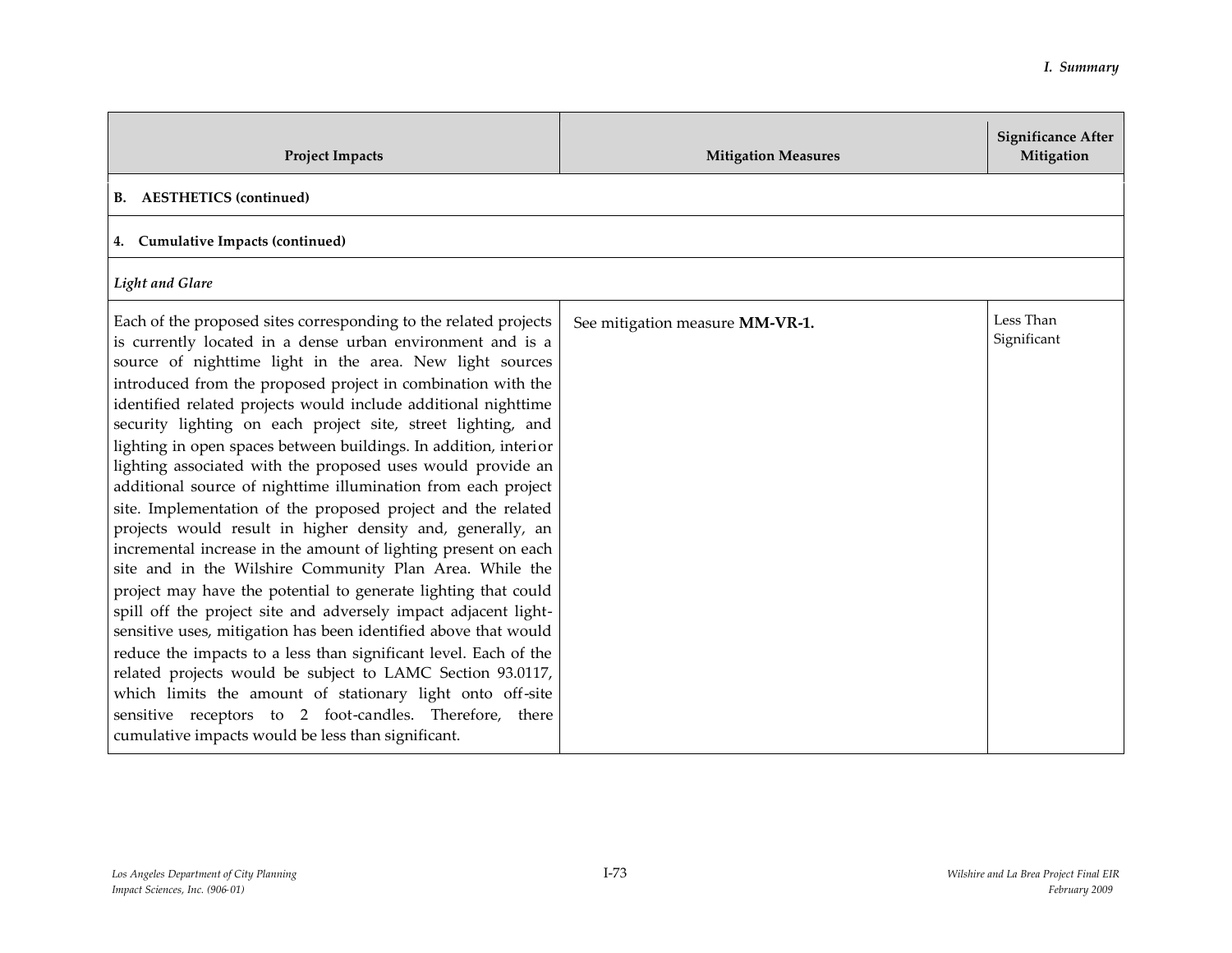| <b>Project Impacts</b>                                                                                                                                                                                                                                                                                                                                                                                                                                                                                                                                                                                                                                                                                                                                                                                                                                                                                                                                                                                                                                                                                                                                                                                                                                                                                                                                                                                                                                                                                                                                                                                                                  | <b>Mitigation Measures</b>                                                                                                                                                                                                                                                                                                                                                                                                                                                                                                                                                                                                                                                                                                                                                                                                                                                                                                                                                                                                                                                                                                                                                                                                                                                                            | <b>Significance After</b><br>Mitigation |
|-----------------------------------------------------------------------------------------------------------------------------------------------------------------------------------------------------------------------------------------------------------------------------------------------------------------------------------------------------------------------------------------------------------------------------------------------------------------------------------------------------------------------------------------------------------------------------------------------------------------------------------------------------------------------------------------------------------------------------------------------------------------------------------------------------------------------------------------------------------------------------------------------------------------------------------------------------------------------------------------------------------------------------------------------------------------------------------------------------------------------------------------------------------------------------------------------------------------------------------------------------------------------------------------------------------------------------------------------------------------------------------------------------------------------------------------------------------------------------------------------------------------------------------------------------------------------------------------------------------------------------------------|-------------------------------------------------------------------------------------------------------------------------------------------------------------------------------------------------------------------------------------------------------------------------------------------------------------------------------------------------------------------------------------------------------------------------------------------------------------------------------------------------------------------------------------------------------------------------------------------------------------------------------------------------------------------------------------------------------------------------------------------------------------------------------------------------------------------------------------------------------------------------------------------------------------------------------------------------------------------------------------------------------------------------------------------------------------------------------------------------------------------------------------------------------------------------------------------------------------------------------------------------------------------------------------------------------|-----------------------------------------|
| C. AIR QUALITY                                                                                                                                                                                                                                                                                                                                                                                                                                                                                                                                                                                                                                                                                                                                                                                                                                                                                                                                                                                                                                                                                                                                                                                                                                                                                                                                                                                                                                                                                                                                                                                                                          |                                                                                                                                                                                                                                                                                                                                                                                                                                                                                                                                                                                                                                                                                                                                                                                                                                                                                                                                                                                                                                                                                                                                                                                                                                                                                                       |                                         |
| 1. Short-Term Construction Impacts                                                                                                                                                                                                                                                                                                                                                                                                                                                                                                                                                                                                                                                                                                                                                                                                                                                                                                                                                                                                                                                                                                                                                                                                                                                                                                                                                                                                                                                                                                                                                                                                      |                                                                                                                                                                                                                                                                                                                                                                                                                                                                                                                                                                                                                                                                                                                                                                                                                                                                                                                                                                                                                                                                                                                                                                                                                                                                                                       |                                         |
| Demolition of the existing buildings has the potential to release<br>asbestos fibers due to the age of the structures. Demolition<br>activity is subject to South Coast Air Quality Management<br>District (SCAQMD) Rule 1403, which is intended to limit<br>asbestos emissions from demolition or renovation of structures<br>and the associated disturbance of asbestos-containing waste<br>material generated or handled during these activities. Project<br>compliance with Rule 1403 would ensure that asbestos-<br>containing materials would be disposed of appropriately.<br>During demolition, site grading, and building construction,<br>criteria pollutant emissions are expected to be generated. In<br>order to minimize construction emissions of particulate matter<br>less than 10 microns in diameter (PM10), the construction<br>contractor is required to comply with the control measures<br>under SCAQMD Fugitive Dust Rule 403. These measures<br>would control fugitive dust PM10 emissions and would also<br>control emissions of particulate matter less than 2.5 microns in<br>diameter (PM <sub>2.5</sub> ). The estimated release of emissions was<br>analyzed and was found not to exceed the mass-based<br>significance thresholds for criteria pollutants; therefore,<br>construction emissions would result in a less than significant<br>impact on air quality in the region. However, the SCAQMD<br>also requires that projects evaluate the localized ambient air<br>quality impacts due to a project's emissions of PM10, PM2.5,<br>nitrogen dioxide (NO <sub>2</sub> ), and carbon monoxide (CO). | $MM-AQ-1$<br>In addition to the requirements of SCAQMD<br>Rule 403, the applicant shall implement the following<br>measures to help reduce emissions of PM10 and PM2.5<br>during construction activities.<br>Configure construction parking to minimize<br>a.<br>traffic interference. (The emission reduction<br>efficiency for this measure is not quantified.)<br>Provide temporary traffic controls during all<br>b.<br>phases of construction activities to maintain<br>traffic flow (e.g., flag person). (The emission<br>reduction efficiency for this measure is not<br>quantified.)<br>Schedule construction activities that affect<br>C.<br>traffic flow on the arterial system to off peak<br>hours to the degree practicable. (The<br>emission reduction efficiency for this<br>measure is not quantified.)<br>d.<br>Re-route construction trucks away from<br>congested streets. (The emission reduction<br>efficiency for this measure is not quantified.)<br>Consolidate truck deliveries when possible.<br>е.<br>(The emission reduction efficiency for this<br>measure is not quantified.)<br>f.<br>Provide dedicated turn lanes for movement<br>of construction trucks and equipment on and<br>off site. (The emission reduction efficiency<br>for this measure is not quantified.) | Significant and<br>Unavoidable.         |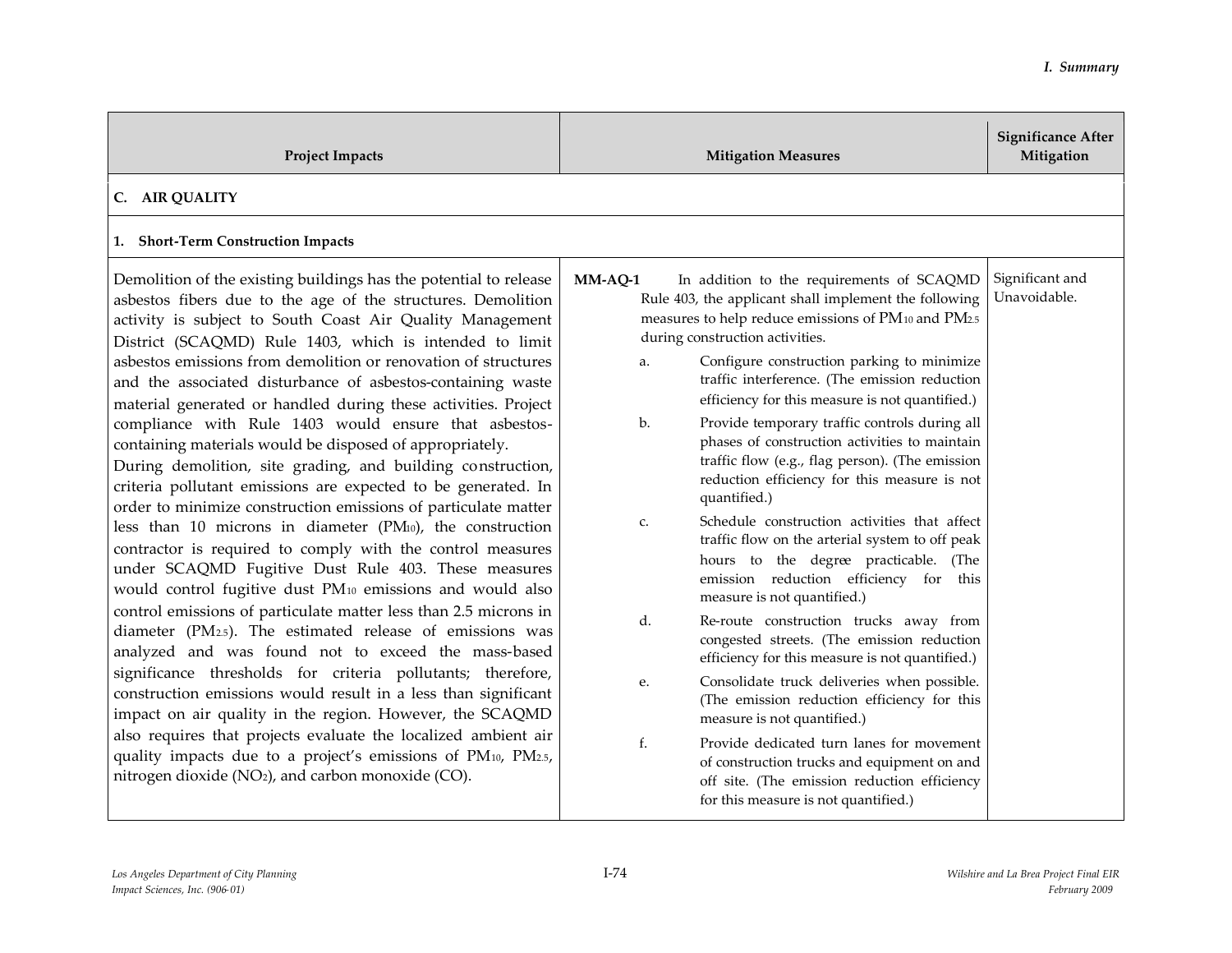| <b>Project Impacts</b>                                   | <b>Mitigation Measures</b>                                                                                                                                                                                                                                                                                                                 | <b>Significance After</b><br>Mitigation |
|----------------------------------------------------------|--------------------------------------------------------------------------------------------------------------------------------------------------------------------------------------------------------------------------------------------------------------------------------------------------------------------------------------------|-----------------------------------------|
| C. AIR QUALITY (continued)                               |                                                                                                                                                                                                                                                                                                                                            |                                         |
| <b>Short-Term Construction Impacts (continued)</b><br>1. |                                                                                                                                                                                                                                                                                                                                            |                                         |
|                                                          | MM-AQ-1 (continued)<br>Maintain equipment and vehicle engines in<br>g.<br>good condition and in proper tune, as per<br>manufacturers' specifications and per<br>SCAQMD rules, to minimize exhaust<br>emissions. (The emission reduction efficiency<br>for this measure is not quantified.)<br>Apply water to demolition materials to<br>h. |                                         |
|                                                          | reduce the emissions of fugitive dust during<br>demolition operations. (The emission<br>reduction efficiency for this measure is not<br>quantified.)                                                                                                                                                                                       |                                         |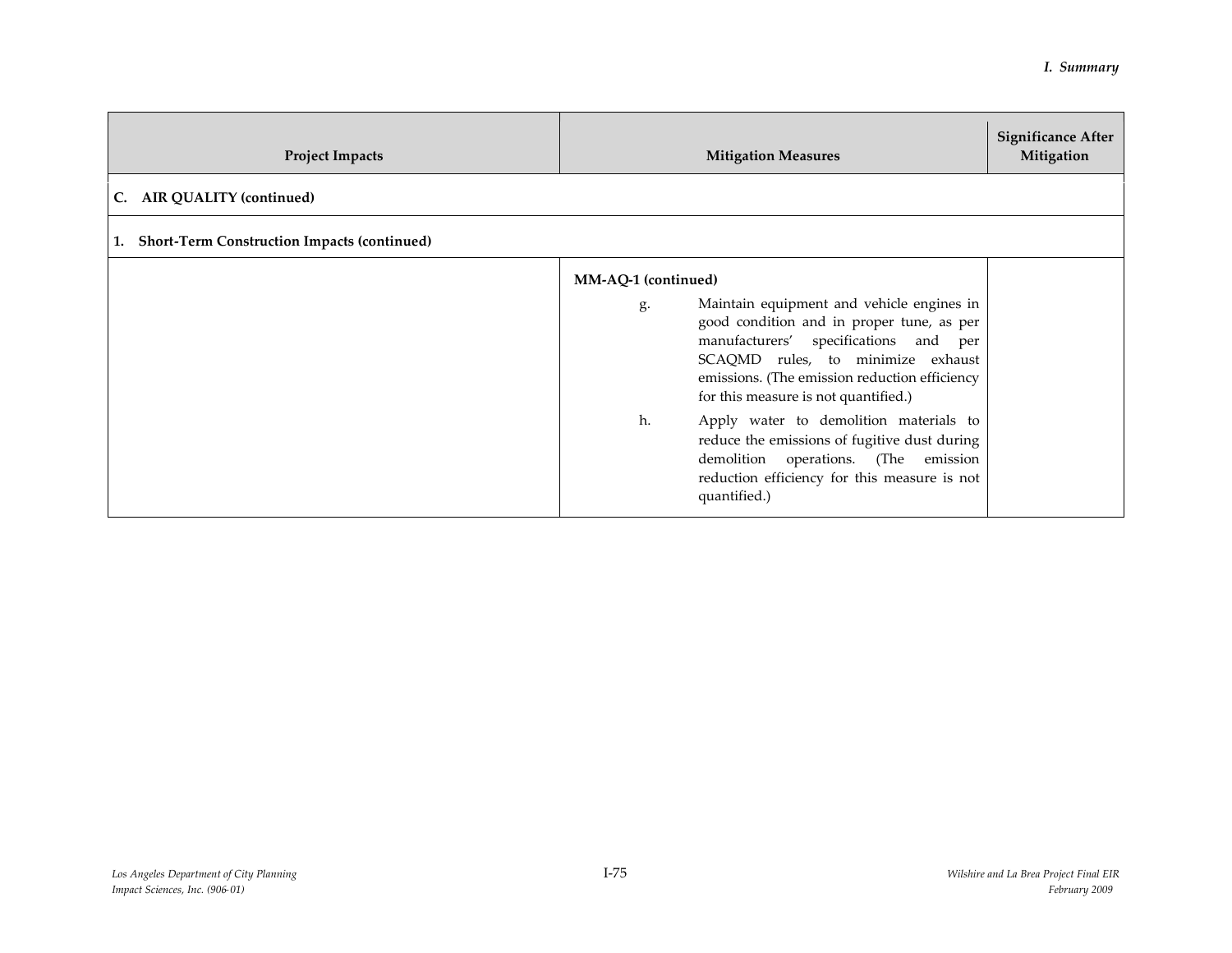| <b>Project Impacts</b>                                                                                                                                                                                                                                                                                                                                                                                                                                                                                                                                                                                                                                                                                                                                                                          | <b>Mitigation Measures</b>      | <b>Significance After</b><br>Mitigation |
|-------------------------------------------------------------------------------------------------------------------------------------------------------------------------------------------------------------------------------------------------------------------------------------------------------------------------------------------------------------------------------------------------------------------------------------------------------------------------------------------------------------------------------------------------------------------------------------------------------------------------------------------------------------------------------------------------------------------------------------------------------------------------------------------------|---------------------------------|-----------------------------------------|
| <b>AIR QUALITY (continued)</b><br>C.                                                                                                                                                                                                                                                                                                                                                                                                                                                                                                                                                                                                                                                                                                                                                            |                                 |                                         |
| 2. Localized Significance Thresholds (LST) - Construction                                                                                                                                                                                                                                                                                                                                                                                                                                                                                                                                                                                                                                                                                                                                       |                                 |                                         |
| The SCAQMD has established localized significant thresholds<br>for pollutants, which are based on the ambient air quality<br>standards and the background levels in the project area as<br>measured by SCAQMD's monitoring stations. Under the<br>SCAQMD's Final Localized Significance Threshold Methodology, 6<br>the construction of the proposed project would cause an<br>exceedance of SCAQMD's Final Localized Significance Threshold<br>for PM10 and PM25; however, the NO2 and CO thresholds<br>would not be exceeded. Therefore, project construction would<br>cause temporary but significant local air quality impacts for<br>PM10 and PM2.5. Therefore, construction of the project would<br>require the implementation of mitigation measures to reduce<br>the localized impacts. | See mitigation measure MM-AQ-1. | Significant and<br>Unavoidable.         |
| 3. Criteria Pollutants - Operations                                                                                                                                                                                                                                                                                                                                                                                                                                                                                                                                                                                                                                                                                                                                                             |                                 |                                         |
| The proposed project would not generate emissions that would<br>exceed SCAQMD thresholds for volatile organic compounds<br>(VOC), NO <sub>x</sub> , carbon monoxide (CO), sulfur oxides (SO <sub>x</sub> ), PM <sub>10</sub> ,<br>or PM <sub>2.5</sub> during the summer or the winter. Therefore, daily<br>operational emissions generated by the proposed project would<br>be considered a less than significant impact.                                                                                                                                                                                                                                                                                                                                                                      | None required or recommended.   | Less Than<br>Significant                |

<sup>6</sup> South Coast Air Quality Management District, *Final Localized Significance Threshold Methodology*, (2008).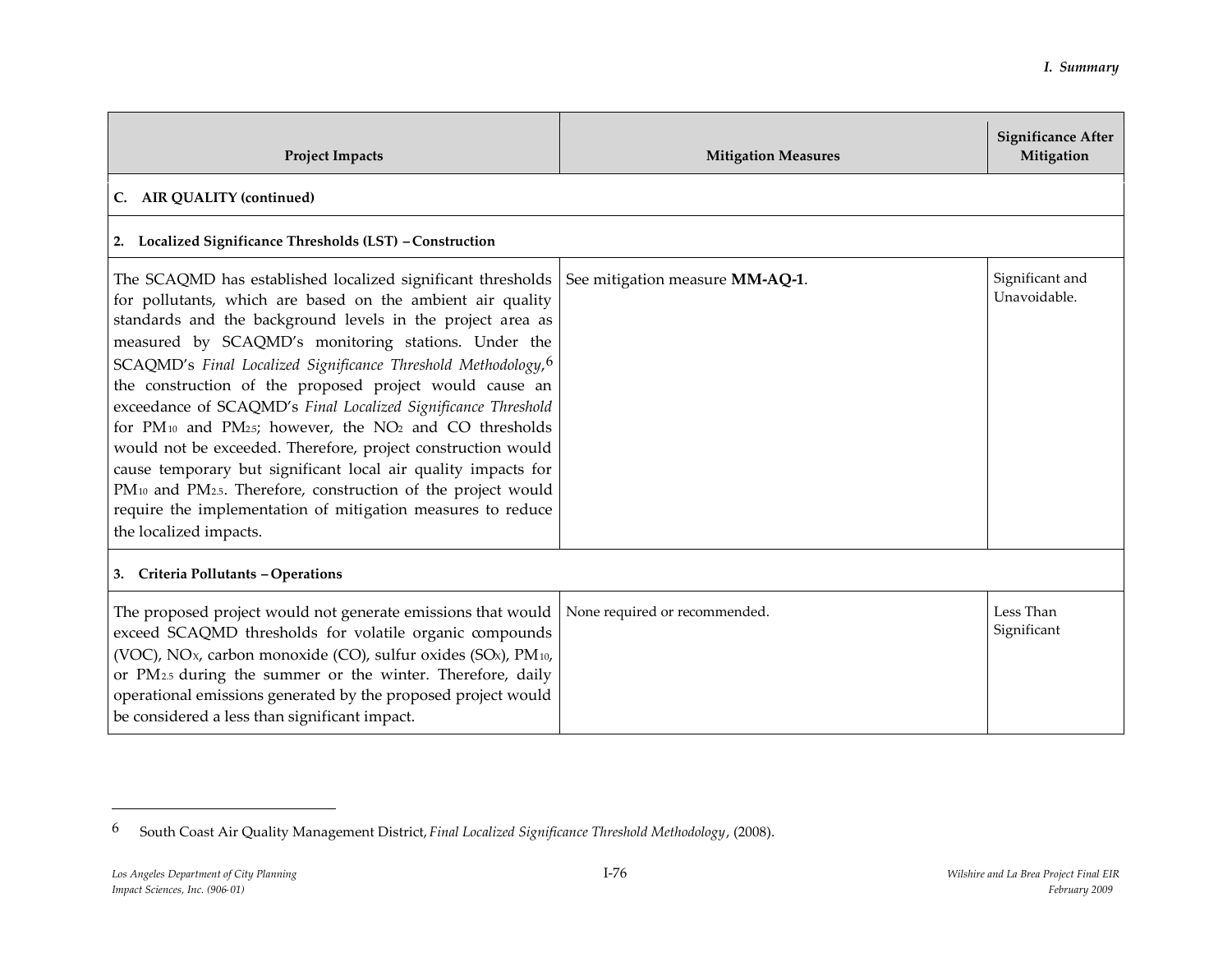| <b>Project Impacts</b>                                                                                                                                                                                                                                                                                                                                                                                                            | <b>Mitigation Measures</b>    | <b>Significance After</b><br>Mitigation |
|-----------------------------------------------------------------------------------------------------------------------------------------------------------------------------------------------------------------------------------------------------------------------------------------------------------------------------------------------------------------------------------------------------------------------------------|-------------------------------|-----------------------------------------|
| C. AIR QUALITY (continued)                                                                                                                                                                                                                                                                                                                                                                                                        |                               |                                         |
| 4. Localized Carbon Monoxide Emissions - Operations                                                                                                                                                                                                                                                                                                                                                                               |                               |                                         |
| Under worst-case conditions, future CO concentrations at each<br>intersection would not exceed the state 1-hour and 8-hour<br>standards with the development of the proposed project. No<br>significant CO hotspot impacts would occur to sensitive<br>receptors in the vicinity of these intersections. As a result, no<br>significant project-related impacts would occur relative to<br>future carbon monoxide concentrations. | None required or recommended. | Less Than<br>Significant                |
| 5. Consistency with SCAG AQMP Population Projections                                                                                                                                                                                                                                                                                                                                                                              |                               |                                         |
| The population increase resulting from implementation of the<br>proposed project falls within SCAG projections, which are the<br>basis for the AQMP; therefore, the emissions generated from<br>the proposed project at buildout would not interfere with the<br>attainment plans or contribute to the exceedance of an existing<br>air quality violation.                                                                        | None required or recommended. | Less Than<br>Significant                |
| 6. Hazardous Materials                                                                                                                                                                                                                                                                                                                                                                                                            |                               |                                         |
| The project will not have hazardous materials on the site and<br>would not be a source of toxic air contaminants regulated by<br>the SCAQMD, state, or federal government. Therefore, no<br>significant impacts are anticipated with respect to toxic air<br>contaminants.                                                                                                                                                        | None required or recommended. | Less Than<br>Significant                |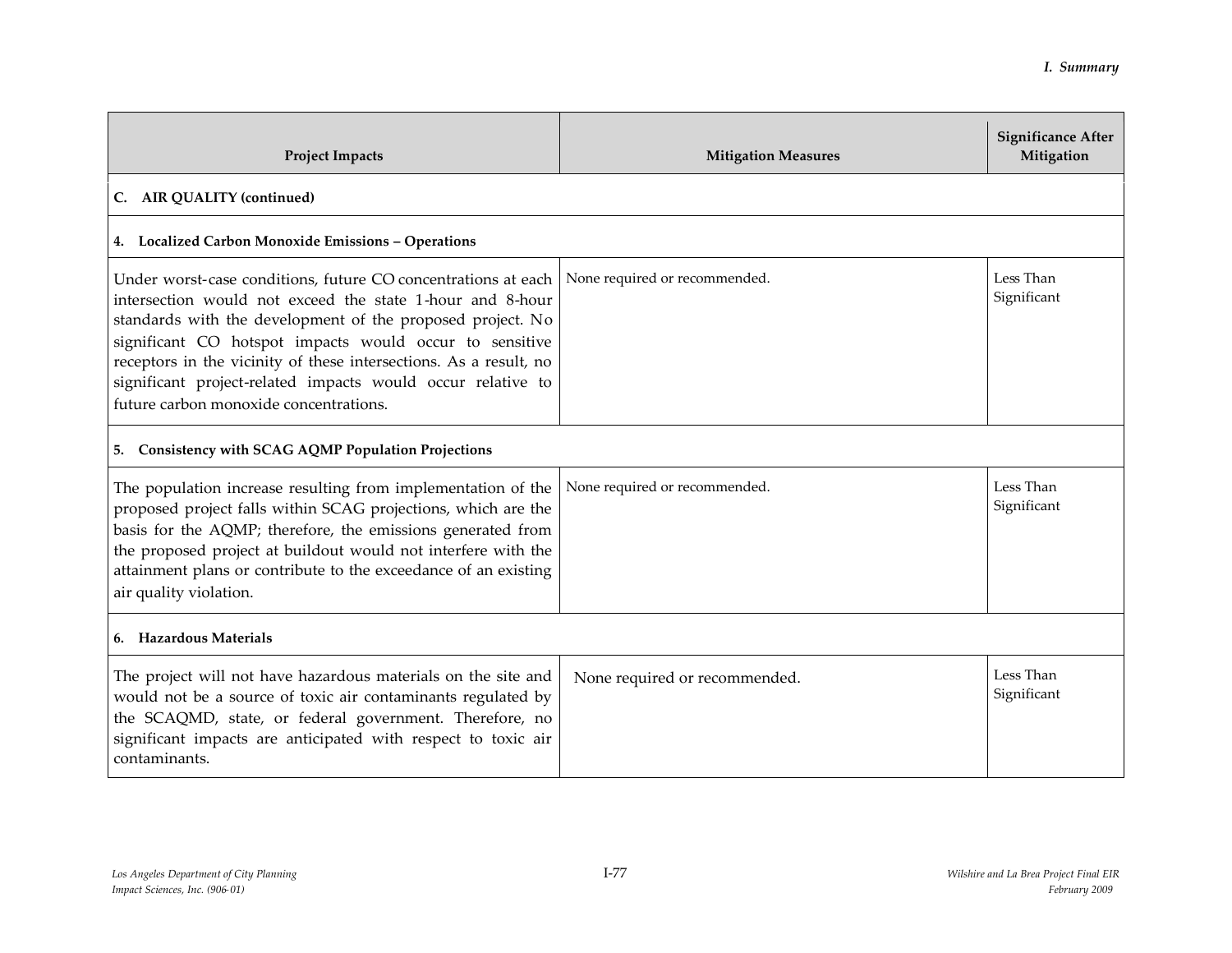| <b>Project Impacts</b>                                                                                                                                                                                                                                                                                                                                                                                                                                                                                                                                                                                                                                                                                                                                                                                                                                                                                                                                                                                                                                                                                                                                                                                                                                                                                                                                       | <b>Mitigation Measures</b>    | <b>Significance After</b><br>Mitigation |
|--------------------------------------------------------------------------------------------------------------------------------------------------------------------------------------------------------------------------------------------------------------------------------------------------------------------------------------------------------------------------------------------------------------------------------------------------------------------------------------------------------------------------------------------------------------------------------------------------------------------------------------------------------------------------------------------------------------------------------------------------------------------------------------------------------------------------------------------------------------------------------------------------------------------------------------------------------------------------------------------------------------------------------------------------------------------------------------------------------------------------------------------------------------------------------------------------------------------------------------------------------------------------------------------------------------------------------------------------------------|-------------------------------|-----------------------------------------|
| C. AIR QUALITY (continued)                                                                                                                                                                                                                                                                                                                                                                                                                                                                                                                                                                                                                                                                                                                                                                                                                                                                                                                                                                                                                                                                                                                                                                                                                                                                                                                                   |                               |                                         |
| 7. Global Climate Change Impacts                                                                                                                                                                                                                                                                                                                                                                                                                                                                                                                                                                                                                                                                                                                                                                                                                                                                                                                                                                                                                                                                                                                                                                                                                                                                                                                             |                               |                                         |
| The Wilshire and La Brea Project would result in greenhouse<br>gas (GHG) emissions due to, among other things, fuel<br>combustion in motor vehicles and building heating systems<br>associated with the project. Building and motor vehicle air<br>conditioning systems may use hydrofluorocarbons (HFCs) (and<br>hydrochlorofluorocarbons [HCFCs] and chlorofluorocarbons<br>[CFCs] to the extent that they have not been completely phased<br>out at later dates), which may result in emissions through leaks.<br>The other primary GHGs (perfluorocarbons and sulfur<br>hexafluoride) are associated with specific industrial sources<br>and are not expected to be associated with the proposed<br>project.<br>While the proposed project would result in emissions of GHGs,<br>no guidance exists to indicate what level of GHG emissions<br>would be considered substantial enough to result in a<br>significant adverse impact on global climate. However, it is<br>generally the case that an individual project of this size is of<br>insufficient magnitude by itself to influence climate change or<br>result in a substantial contribution to the global GHG<br>inventory. GHG impacts are recognized as exclusively<br>cumulative impacts; there are no non-cumulative GHG<br>emission impacts from a climate change perspective. <sup>7</sup> | None required or recommended. | Less Than<br>Significant                |

<sup>7</sup> California Air Pollution Control Officers Association, *CEQA & Climate Change: Evaluating and Addressing Greenhouse Gas Emissions from Projects Subject to the California Environmental Quality Act*, (2008) 35.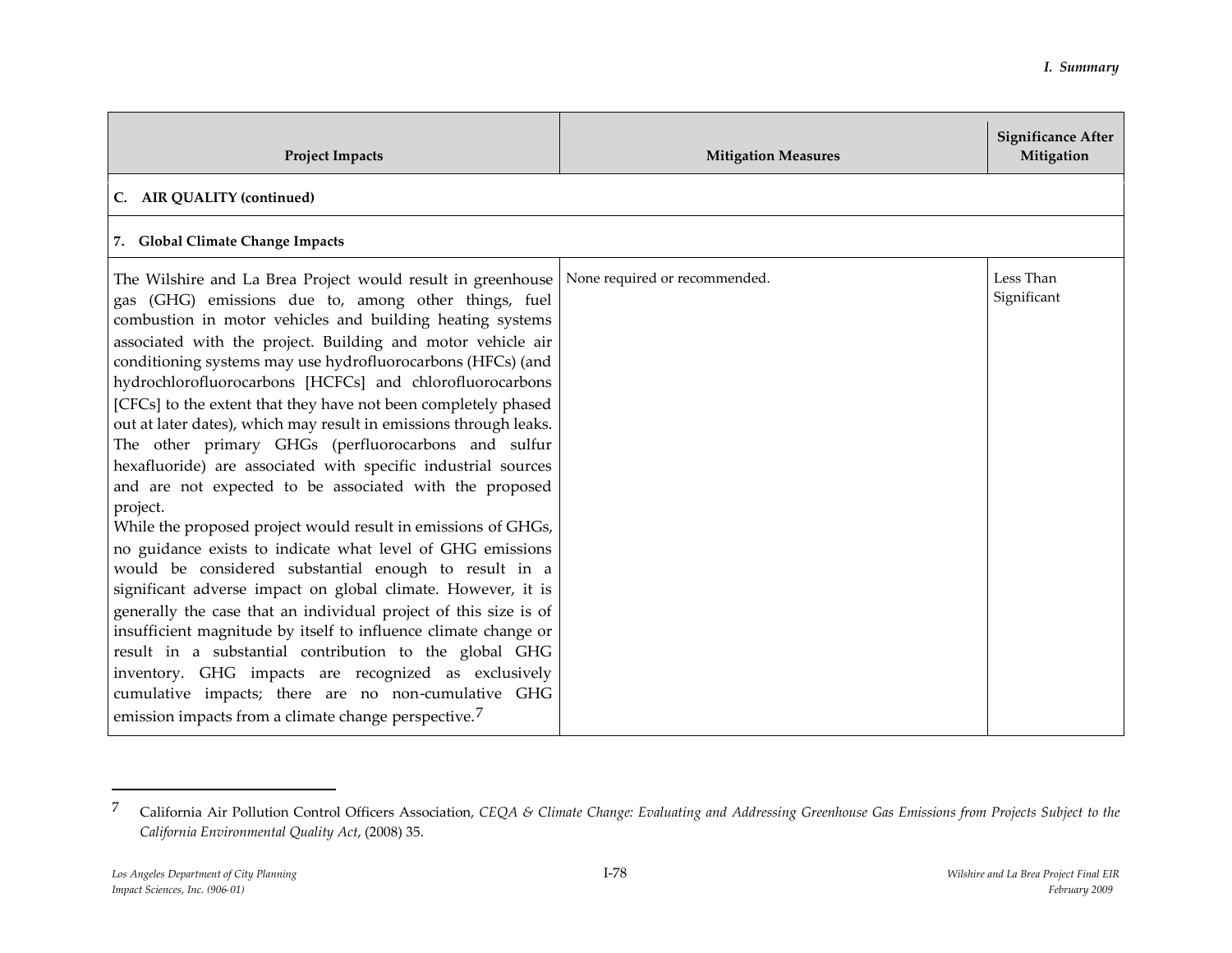| <b>Project Impacts</b>                                                                                                                                                                                                                                                                                                                                                                                                                                                                                                                                                                                                                                                                                                                                                                                                                                                                                                                                                                                                                                                                                                                                                                                                                                                                                                                                                                                                                      | <b>Mitigation Measures</b>    | <b>Significance After</b><br>Mitigation |
|---------------------------------------------------------------------------------------------------------------------------------------------------------------------------------------------------------------------------------------------------------------------------------------------------------------------------------------------------------------------------------------------------------------------------------------------------------------------------------------------------------------------------------------------------------------------------------------------------------------------------------------------------------------------------------------------------------------------------------------------------------------------------------------------------------------------------------------------------------------------------------------------------------------------------------------------------------------------------------------------------------------------------------------------------------------------------------------------------------------------------------------------------------------------------------------------------------------------------------------------------------------------------------------------------------------------------------------------------------------------------------------------------------------------------------------------|-------------------------------|-----------------------------------------|
| C. AIR QUALITY (continued)                                                                                                                                                                                                                                                                                                                                                                                                                                                                                                                                                                                                                                                                                                                                                                                                                                                                                                                                                                                                                                                                                                                                                                                                                                                                                                                                                                                                                  |                               |                                         |
| Cumulative<br>8.                                                                                                                                                                                                                                                                                                                                                                                                                                                                                                                                                                                                                                                                                                                                                                                                                                                                                                                                                                                                                                                                                                                                                                                                                                                                                                                                                                                                                            |                               |                                         |
| <b>Regional Impacts</b>                                                                                                                                                                                                                                                                                                                                                                                                                                                                                                                                                                                                                                                                                                                                                                                                                                                                                                                                                                                                                                                                                                                                                                                                                                                                                                                                                                                                                     |                               |                                         |
| Mass air emissions generated by the project would not exceed<br>the thresholds of significance established by the SCAQMD<br>during project. Thus, the proposed project's operational<br>emissions would not have cumulatively considerable impacts<br>to air quality. Construction emissions would not exceed any of<br>the SCAQMD thresholds of significance for construction, but<br>would exceed the LSTs for PM10 and PM2.5, which represent<br>local impacts only. Also discussed in the Draft EIR, the<br>proposed project is consistent with the population growth<br>projections of the SCAG Growth Forecast. The control strategy<br>of the AQMP is based on projections contained in local general<br>plans. Projects that are consistent with local general plans are<br>considered consistent with air quality-related regional plans<br>such as the AQMP. <sup>8</sup> Uses and activities that are consistent with<br>the applicable assumptions used in the development of the<br>AQMP would not jeopardize attainment of the air quality<br>levels identified in the AQMP, even if they exceed the<br>SCAQMD's recommended thresholds. According to the<br>methodology described in the SCAQMD CEQA Air Quality<br>Handbook, if an individual project reduces the rate of growth of<br>VMT and is consistent with the AQMP, then the project's<br>cumulative impact could be considered less than significant. <sup>9</sup> | None required or recommended. | Less Than<br>Significant                |

<sup>8</sup> CEQA Air Quality Handbook 12-2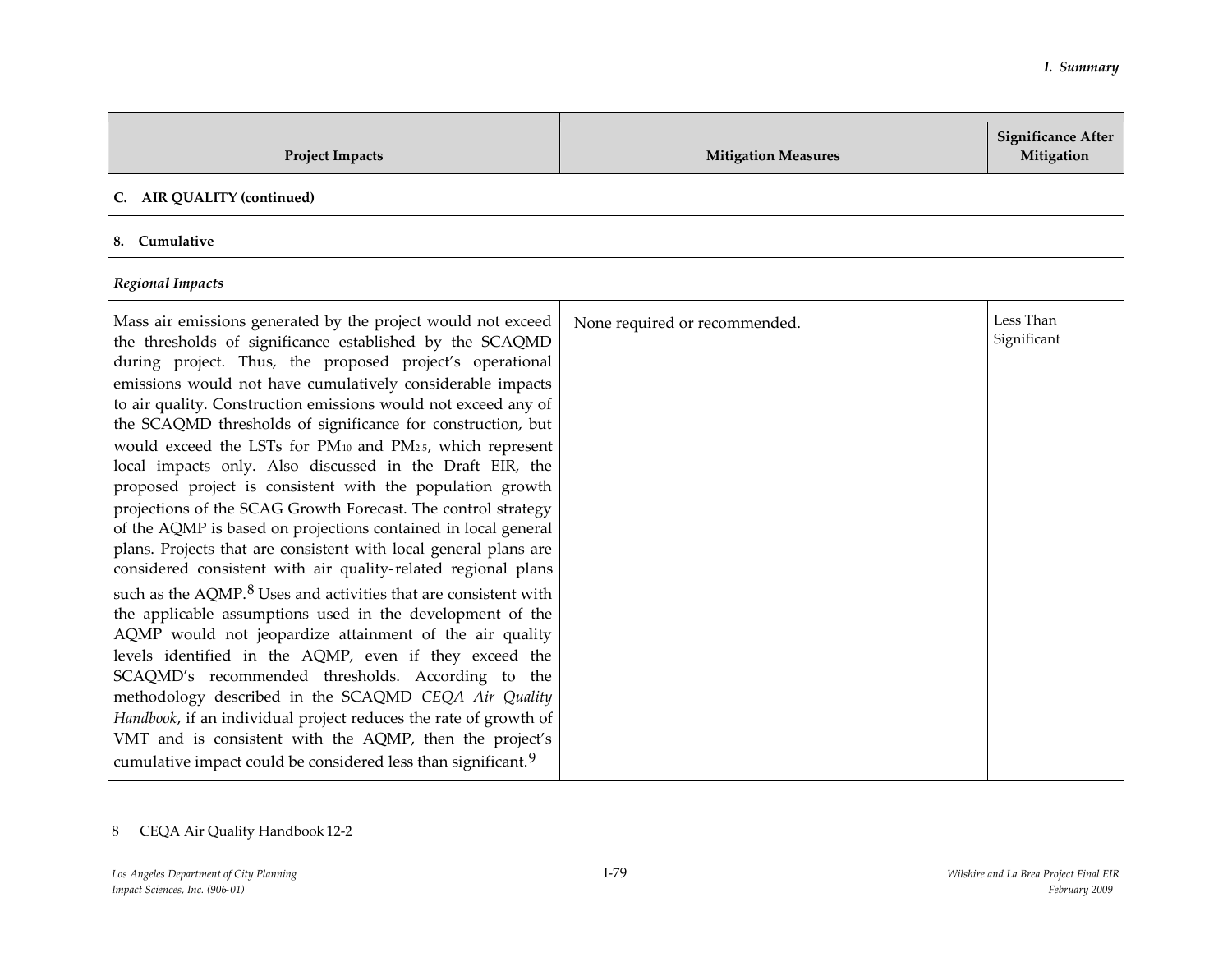| <b>Project Impacts</b>                                                                                                                                                                                  | <b>Mitigation Measures</b> | <b>Significance After</b><br>Mitigation |
|---------------------------------------------------------------------------------------------------------------------------------------------------------------------------------------------------------|----------------------------|-----------------------------------------|
| C. AIR QUALITY (continued)                                                                                                                                                                              |                            |                                         |
| 8. Cumulative (continued)                                                                                                                                                                               |                            |                                         |
| Regional Impacts (continued)                                                                                                                                                                            |                            |                                         |
| This criterion has been met and the project would be<br>considered consistent with AQMP. Consequently, there is no<br>potential for significant cumulative air quality impacts under<br>this criterion. |                            |                                         |

<sup>9</sup> SCAQMD, *CEQA Air Quality Handbook* (Diamond Bar, California: SCAQMD, November 1993), 9-12.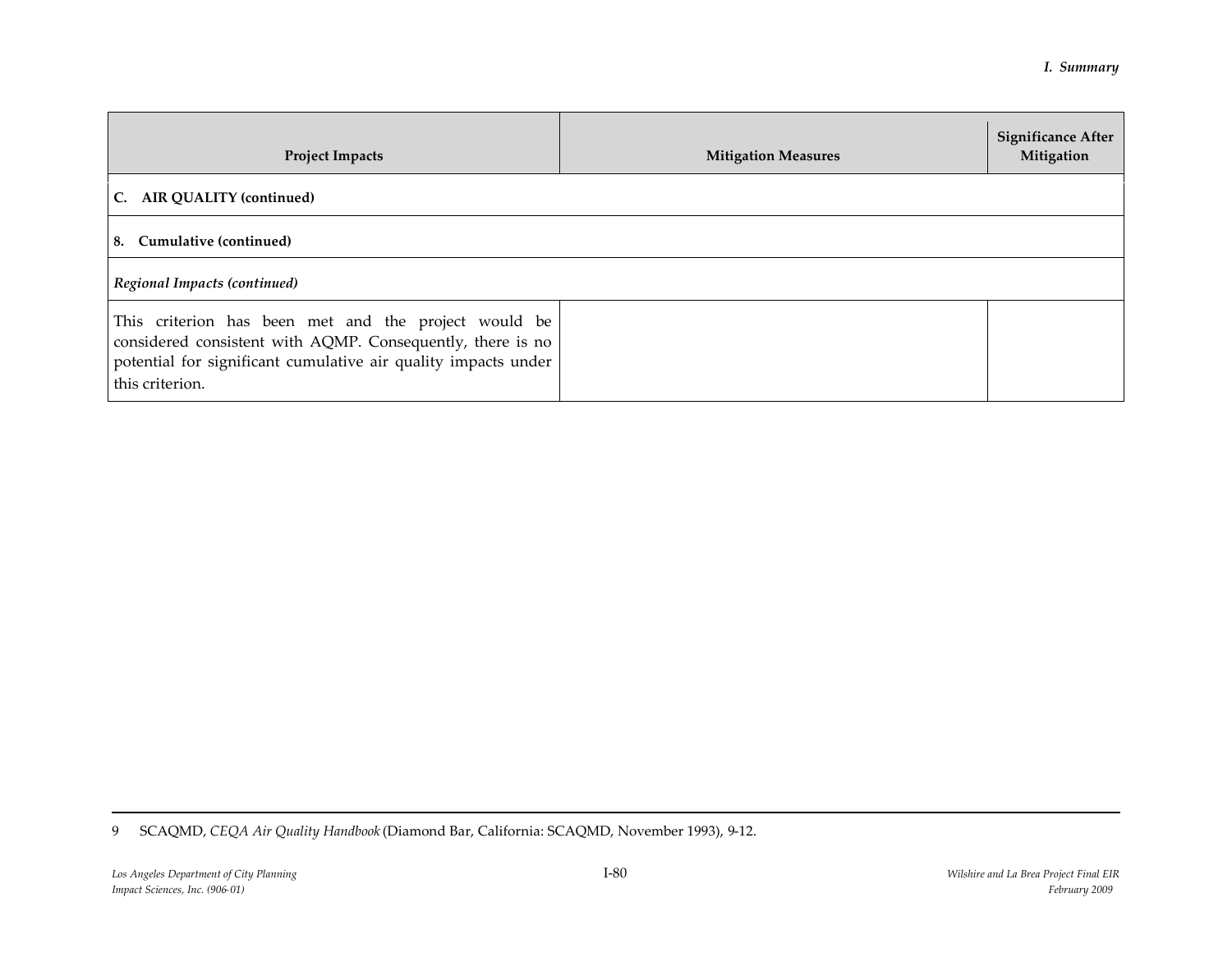| <b>Project Impacts</b>                                                                                                                                                                                                                                                                                                                                                                                                                                                                                                                                                                                                                                                                                                                                                                                                                                                                                                     | <b>Mitigation Measures</b>                                                                                                                                                                                                                                                                                                                                                                                                                                                                                                        | <b>Significance After</b><br>Mitigation |
|----------------------------------------------------------------------------------------------------------------------------------------------------------------------------------------------------------------------------------------------------------------------------------------------------------------------------------------------------------------------------------------------------------------------------------------------------------------------------------------------------------------------------------------------------------------------------------------------------------------------------------------------------------------------------------------------------------------------------------------------------------------------------------------------------------------------------------------------------------------------------------------------------------------------------|-----------------------------------------------------------------------------------------------------------------------------------------------------------------------------------------------------------------------------------------------------------------------------------------------------------------------------------------------------------------------------------------------------------------------------------------------------------------------------------------------------------------------------------|-----------------------------------------|
| C. AIR QUALITY (continued)<br><b>Global Climate Change Impacts</b><br>The GHG emissions associated with operation of the proposed                                                                                                                                                                                                                                                                                                                                                                                                                                                                                                                                                                                                                                                                                                                                                                                          | $MM-AQ-2$ :<br>The proposed project shall meet the City's Green                                                                                                                                                                                                                                                                                                                                                                                                                                                                   | Significant and                         |
| project were estimated and are listed in Section IV.B, Air<br>Quality, of the Draft EIR. Based on a conservative estimate,<br>operation of the project would result in direct net GHG<br>emissions of approximately 3,730 metric tons per year (0.00373<br>million metric tons). While the proposed project would result<br>in emissions of GHGs, no guidance exists to indicate what level<br>of GHG emissions would be considered substantial enough to<br>result in a significant adverse impact on global climate.<br>However, it is generally the case that an individual project of<br>this size is of insufficient magnitude by itself to influence<br>climate change or result in a substantial contribution to the<br>global GHG inventory. GHG impacts are recognized as<br>exclusively cumulative impacts; there are no non-cumulative<br>GHG emission impacts from a climate change perspective. <sup>10</sup> | Building Ordinance standards for all residences. Items<br>that may be incorporated in the project identified in<br>the City's green building ordinance include low flow-<br>plumbing fixtures, dual flush toilets, a cool roof,<br>separate recycling trash chutes, and recycled content<br>in construction materials such as carpet. The inclusion<br>of such items as required by the Green Building<br>Ordinance will improve the energy efficiency of the<br>project and reduce GHG emissions associated with the<br>project. | Unavoidable                             |

<sup>10</sup> California Air Pollution Control Officers Association, *CEQA & Climate Change: Evaluating and Addressing Greenhouse Gas Emissions from Projects Subject to the California Environmental Quality Act*, (2008) 35.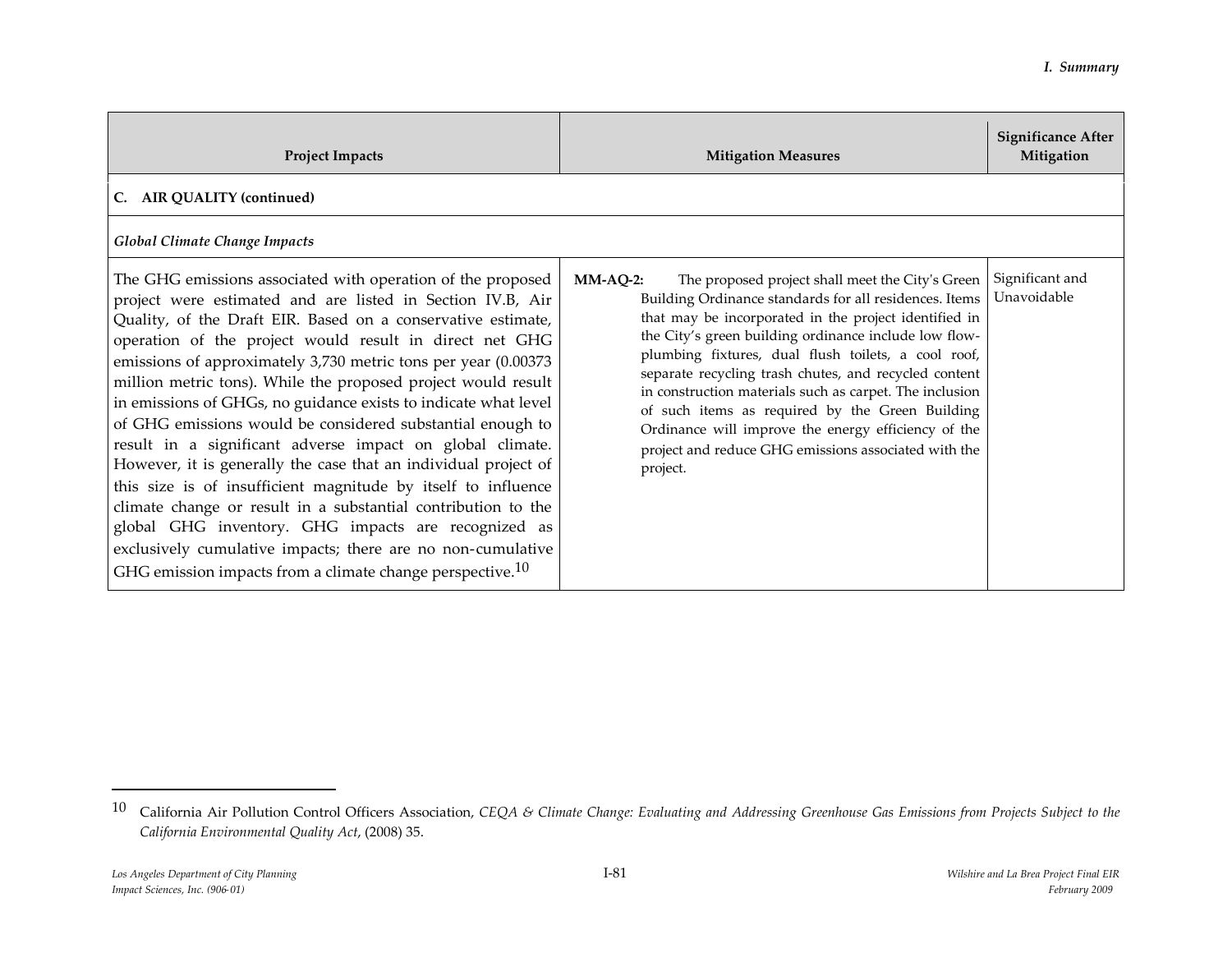| <b>Project Impacts</b>                                                                                                                                                                                                                                                                                                                                                                                                                                                                                                                                                                                                                                                                                                                                                                        | <b>Mitigation Measures</b>    | <b>Significance After</b><br>Mitigation |
|-----------------------------------------------------------------------------------------------------------------------------------------------------------------------------------------------------------------------------------------------------------------------------------------------------------------------------------------------------------------------------------------------------------------------------------------------------------------------------------------------------------------------------------------------------------------------------------------------------------------------------------------------------------------------------------------------------------------------------------------------------------------------------------------------|-------------------------------|-----------------------------------------|
| C. AIR QUALITY (continued)                                                                                                                                                                                                                                                                                                                                                                                                                                                                                                                                                                                                                                                                                                                                                                    |                               |                                         |
| Global Climate Change Impacts (continued)                                                                                                                                                                                                                                                                                                                                                                                                                                                                                                                                                                                                                                                                                                                                                     |                               |                                         |
| Based on the findings in Section IV.B, Air Quality, of the Draft<br>EIR, the contribution of the project to cumulative GHG<br>emissions would most likely not be cumulatively considerable<br>if such a threshold were to be established. However, in the<br>absence of an established threshold and understanding that the<br>proposed project would result in the emission of some GHGs,<br>the proposed project's impact will be considered cumulatively<br>considerable. Therefore, mitigation measures to reduce GHG<br>emissions to the extent feasible will be applied.                                                                                                                                                                                                                |                               |                                         |
| D. CULTURAL RESOURCES                                                                                                                                                                                                                                                                                                                                                                                                                                                                                                                                                                                                                                                                                                                                                                         |                               |                                         |
| <b>1.</b> Historical Resources                                                                                                                                                                                                                                                                                                                                                                                                                                                                                                                                                                                                                                                                                                                                                                |                               |                                         |
| The Wilshire Grace Church was constructed in 1965 and was<br>formally occupied by a bank. The Metroplaza Mall is a<br>combination of older structures retrofitted for adaptive use and<br>new, replacement structures. The main structure was<br>constructed in 1945. The Wilshire Grace Church and<br>Metroplaza mall were assessed for individual eligibility for<br>listing in the California Register, and both were found<br>ineligible for listing under all four criteria. Due to the age and<br>architectural style of the Wilshire Grace Church property, as<br>well as its location east of the district boundary, it does not<br>qualify as a contributing resource to the Miracle Mile Historic<br>District. Therefore, no historic resources are present on the<br>project site. | None required or recommended. | Less Than<br>Significant                |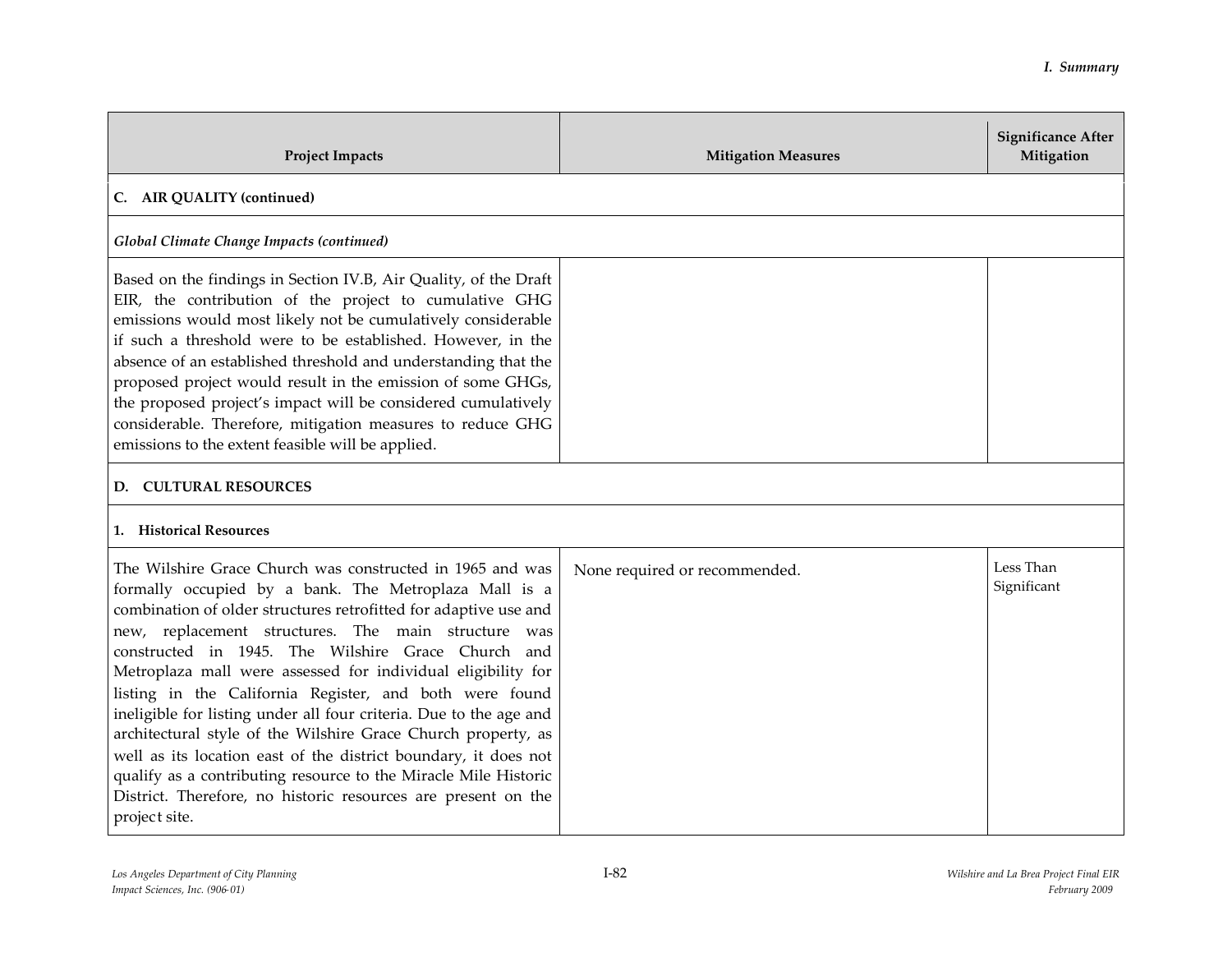| <b>Project Impacts</b>                                                                                                                                                                                                                                                                                                                                                                                                                                                                                                                                                                                                                                                                                                                                                                                                                                                                                                                                                                                                                                                                                                                                                                                          | <b>Mitigation Measures</b> | <b>Significance After</b><br>Mitigation |
|-----------------------------------------------------------------------------------------------------------------------------------------------------------------------------------------------------------------------------------------------------------------------------------------------------------------------------------------------------------------------------------------------------------------------------------------------------------------------------------------------------------------------------------------------------------------------------------------------------------------------------------------------------------------------------------------------------------------------------------------------------------------------------------------------------------------------------------------------------------------------------------------------------------------------------------------------------------------------------------------------------------------------------------------------------------------------------------------------------------------------------------------------------------------------------------------------------------------|----------------------------|-----------------------------------------|
| D. CULTURAL RESOURCES (continued)                                                                                                                                                                                                                                                                                                                                                                                                                                                                                                                                                                                                                                                                                                                                                                                                                                                                                                                                                                                                                                                                                                                                                                               |                            |                                         |
| 1. Historical Resources (continued)                                                                                                                                                                                                                                                                                                                                                                                                                                                                                                                                                                                                                                                                                                                                                                                                                                                                                                                                                                                                                                                                                                                                                                             |                            |                                         |
| Five historical resources in the vicinity of the project site were<br>identified:<br>E. Clem Wilson/Mutual of Omaha building at 5217<br>$\bullet$<br>Wilshire Boulevard. This building is eligible for listing<br>in the National Register and is listed in the California<br>Register.<br>Security Pacific Bank/Security First National Bank<br>building at 5207-5209 Wilshire Boulevard. This<br>building is listed in both the National and California<br>Resisters, and is a City of Los Angeles Historic-<br>Cultural Monument.<br>Firestone Tire and Repair building at 800 La Brea<br>$\bullet$<br>Avenue. This building is eligible for listing in the<br>California Register.<br>Potential Period Revival residential historic district<br>located adjacent to the east and south sides of the<br>project site on Sycamore Avenue and West 8 <sup>th</sup> Street,<br>respectively. This district is eligible for listing in the<br>California Register.<br>Miracle Mile Historic District situated along Wilshire<br>Boulevard, west of La Brea Avenue and east of<br>Burnside Avenue. This district is eligible for listing in<br>the National Register and is listed in the California<br>Register. |                            |                                         |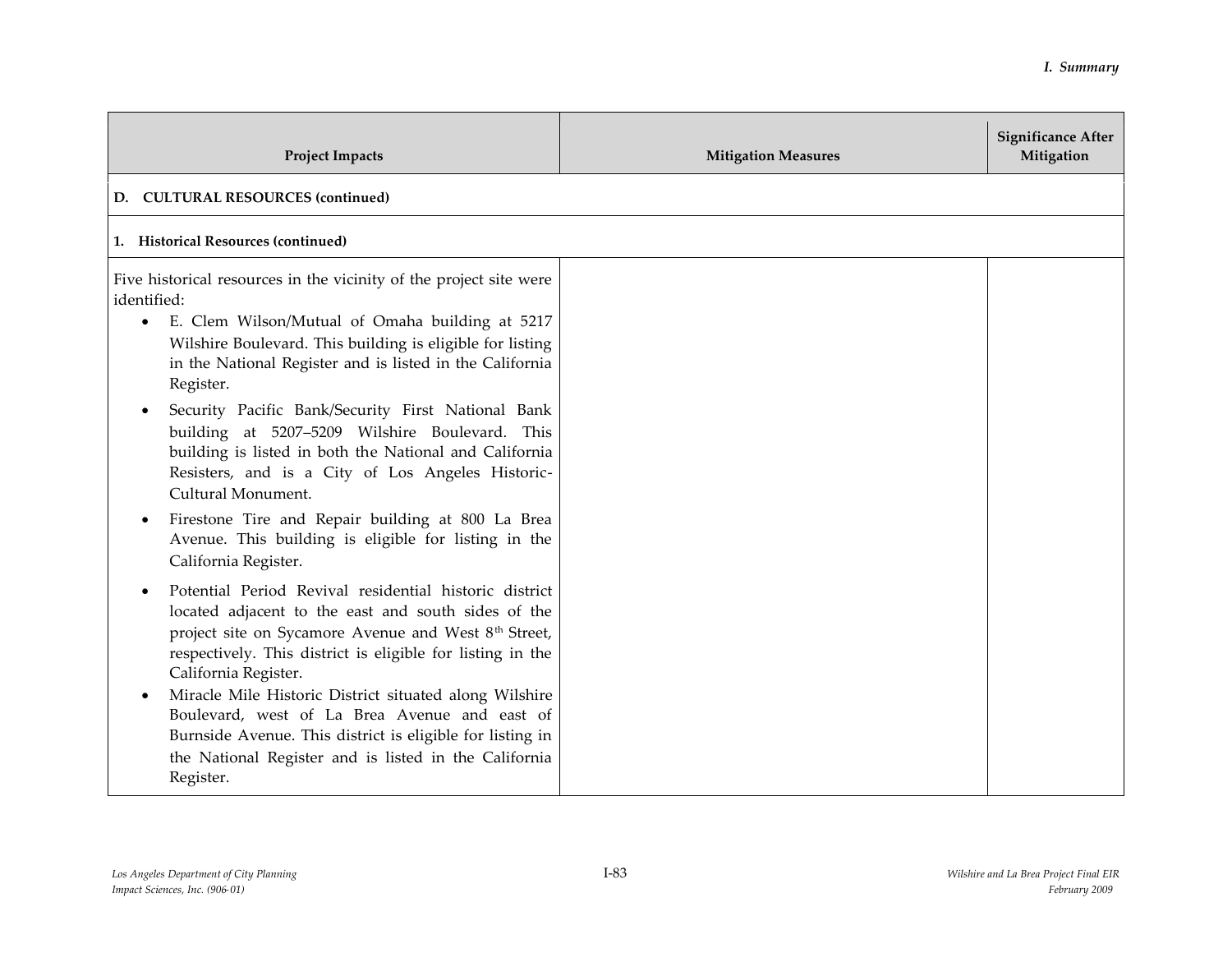| <b>Project Impacts</b>                                                                                                                                                                                                                                                                                                                                                                                                                                                                                                                                                                                                                                                                                                                                                                                                                                                                                                                                                                                                                                                                                                                                                                                                                                                                                                                                           | <b>Mitigation Measures</b> | <b>Significance After</b><br>Mitigation |
|------------------------------------------------------------------------------------------------------------------------------------------------------------------------------------------------------------------------------------------------------------------------------------------------------------------------------------------------------------------------------------------------------------------------------------------------------------------------------------------------------------------------------------------------------------------------------------------------------------------------------------------------------------------------------------------------------------------------------------------------------------------------------------------------------------------------------------------------------------------------------------------------------------------------------------------------------------------------------------------------------------------------------------------------------------------------------------------------------------------------------------------------------------------------------------------------------------------------------------------------------------------------------------------------------------------------------------------------------------------|----------------------------|-----------------------------------------|
| <b>CULTURAL RESOURCES (continued)</b><br>D.                                                                                                                                                                                                                                                                                                                                                                                                                                                                                                                                                                                                                                                                                                                                                                                                                                                                                                                                                                                                                                                                                                                                                                                                                                                                                                                      |                            |                                         |
| 1. Historical Resources (continued)                                                                                                                                                                                                                                                                                                                                                                                                                                                                                                                                                                                                                                                                                                                                                                                                                                                                                                                                                                                                                                                                                                                                                                                                                                                                                                                              |                            |                                         |
| An assessment of the proposed project in conformance with the<br>Secretary of the Interior's Standards was performed. The new<br>building would not alter the setting of adjacent or nearby<br>historical resources such that significant impacts would occur<br>for the following reasons. While the new building would be<br>visible from all directions, its contemporary design would be<br>clearly differentiated, and its overall height and setbacks would<br>be generally compatible with adjacent historic resources and<br>existing development in the immediate surroundings of the<br>project site. The design elements on the project's façade<br>adjacent to the intersection of Wilshire Boulevard and La Brea<br>Avenue would be in keeping with the historic character of the<br>adjacent Miracle Mile District. The lower scale of the project<br>building on Sycamore Avenue would be compatible with<br>lower-scale residential uses on that street.<br>The proposed street widening along $8th$ Street would be<br>minimal on the south side; therefore, it would not significantly<br>alter the setting of the Firestone Tire and Rubber building or<br>the adjacent potential Period Revival residential historic<br>district.<br>The design compatibility of the new building would be in<br>conformance with the Secretary's Standards. |                            |                                         |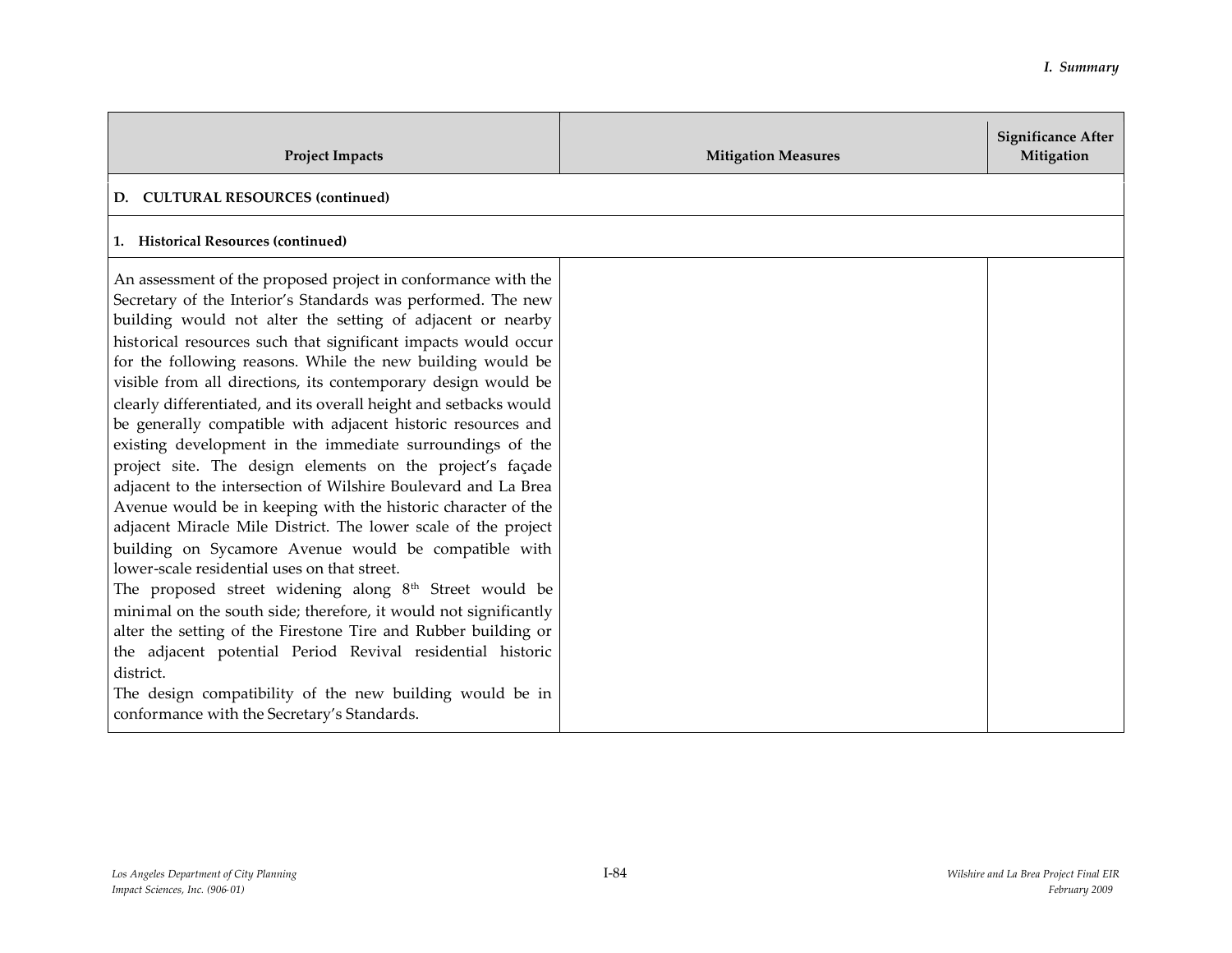| <b>Project Impacts</b>                                                                                                                                                                                                                                                                                                                                                                                                                                                                                                                                                                                                                                                                                                                                                                                                                                                                                                                                                                                                                                                                                                                                                                                                                                                                                                                                                                                                                                                                                                                                                                                           | <b>Mitigation Measures</b> | <b>Significance After</b><br>Mitigation |
|------------------------------------------------------------------------------------------------------------------------------------------------------------------------------------------------------------------------------------------------------------------------------------------------------------------------------------------------------------------------------------------------------------------------------------------------------------------------------------------------------------------------------------------------------------------------------------------------------------------------------------------------------------------------------------------------------------------------------------------------------------------------------------------------------------------------------------------------------------------------------------------------------------------------------------------------------------------------------------------------------------------------------------------------------------------------------------------------------------------------------------------------------------------------------------------------------------------------------------------------------------------------------------------------------------------------------------------------------------------------------------------------------------------------------------------------------------------------------------------------------------------------------------------------------------------------------------------------------------------|----------------------------|-----------------------------------------|
| D. CULTURAL RESOURCES (continued)                                                                                                                                                                                                                                                                                                                                                                                                                                                                                                                                                                                                                                                                                                                                                                                                                                                                                                                                                                                                                                                                                                                                                                                                                                                                                                                                                                                                                                                                                                                                                                                |                            |                                         |
| <b>Historical Resources (continued)</b><br>1.                                                                                                                                                                                                                                                                                                                                                                                                                                                                                                                                                                                                                                                                                                                                                                                                                                                                                                                                                                                                                                                                                                                                                                                                                                                                                                                                                                                                                                                                                                                                                                    |                            |                                         |
| An established pattern of tall buildings with distinctive tower<br>elements<br>characterizes<br>the<br>immediate<br>commercial<br>surroundings, and it is at the corner of Wilshire Boulevard and<br>La Brea Avenue that the new building would rise to its highest<br>point. Design elements on the project's façade would reference<br>the vertical decorative treatment employed on the E. Clem<br>Wilson Building. This corner of the building also reflects bulk<br>and massing seen on the E. Clem Wilson Building. The<br>proposed building is several stories shorter than the tallest of<br>the nearby historical resources, including the E. Clem Wilson<br>Building; however, it draws upon many of the features from<br>these historical precedents in its scale and massing.<br>On the north, west, and south facades, a scale oriented to the<br>pedestrian is achieved through a solid building mass set<br>against the lot lines at lower levels and a broad street-level<br>expanse of glazed storefront. At the corner of La Brea Avenue<br>and 8 <sup>th</sup> Street, a vertically oriented, curved corner element<br>announces the retail space that runs the length of La Brea<br>Avenue. This curved element breaks the otherwise continuous<br>elevation of linear retail storefronts; it is both taller and more<br>solid in its massing. The curved element at this corner is a<br>contemporary interpretation of the Streamline Moderne canopy<br>style featured at the Firestone Tire and Rubber retail store<br>across 8 <sup>th</sup> Street from this corner of the project site. |                            |                                         |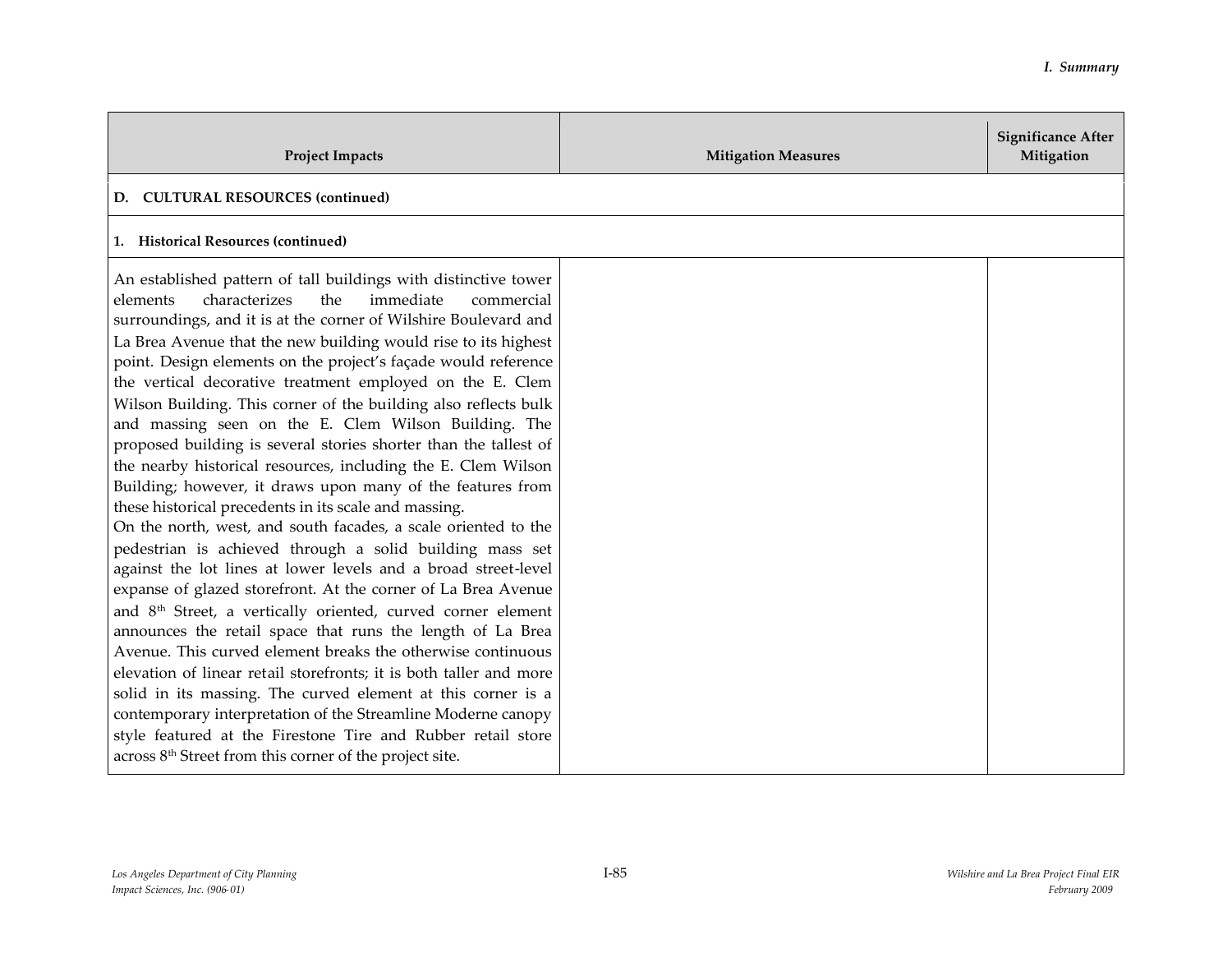| <b>Project Impacts</b>                                                                                                                                                                                                                                                                                                                                                                                                                                                                                                                                                                                                                                                                                                                                                                                                                                                                           | <b>Mitigation Measures</b> | <b>Significance After</b><br>Mitigation |
|--------------------------------------------------------------------------------------------------------------------------------------------------------------------------------------------------------------------------------------------------------------------------------------------------------------------------------------------------------------------------------------------------------------------------------------------------------------------------------------------------------------------------------------------------------------------------------------------------------------------------------------------------------------------------------------------------------------------------------------------------------------------------------------------------------------------------------------------------------------------------------------------------|----------------------------|-----------------------------------------|
| <b>CULTURAL RESOURCES (continued)</b><br>D.                                                                                                                                                                                                                                                                                                                                                                                                                                                                                                                                                                                                                                                                                                                                                                                                                                                      |                            |                                         |
| 1. Historical Resources (continued)                                                                                                                                                                                                                                                                                                                                                                                                                                                                                                                                                                                                                                                                                                                                                                                                                                                              |                            |                                         |
| On the Sycamore Avenue elevation, the scale of the existing<br>residential pattern at street level would be replicated to<br>complement surrounding residential historical resources. In<br>addition, on Sycamore Avenue, a 15-foot-wide setback would<br>allow for development of a 5,400-square-foot landscaped area<br>along Sycamore Avenue and a 1,600-square-foot garden at the<br>corner of Sycamore Avenue and 8 <sup>th</sup> Street would provide<br>additional transition between the height and mass of the project<br>building and the lower-scale residential neighborhood east of<br>the site on Sycamore Avenue.<br>No indirect impacts to the nearby Miracle Mile Historic District<br>would occur due to its distance from the project site.<br>For these reasons, impacts to historical resources would be less<br>than significant, and no mitigation measures are required. |                            |                                         |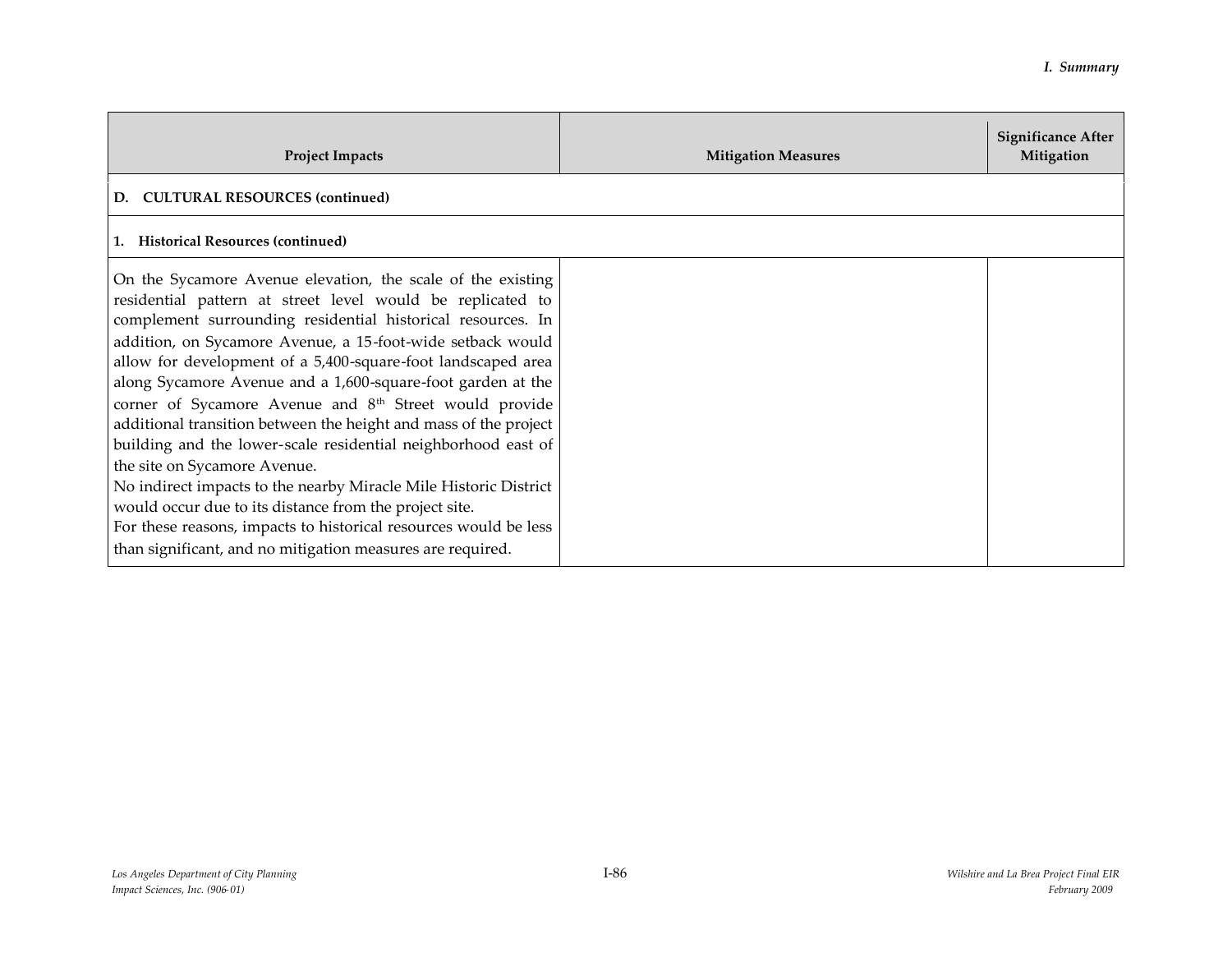| <b>Project Impacts</b>                                                                                                                                                                                                                                                                                                                                                                                                                                                                                                                                                                                                                                                                                                                                                                                                                                                                                                                                                                                                                                                                                  | <b>Mitigation Measures</b>                                                                                                                                                                                                                                                                                                                                                                                                                                                                                                                                                                                                                                                                                                                                                                                                                                                                                                                                                                                                                                                                                                                                                                                                                                                                                                                                           | <b>Significance After</b><br>Mitigation |
|---------------------------------------------------------------------------------------------------------------------------------------------------------------------------------------------------------------------------------------------------------------------------------------------------------------------------------------------------------------------------------------------------------------------------------------------------------------------------------------------------------------------------------------------------------------------------------------------------------------------------------------------------------------------------------------------------------------------------------------------------------------------------------------------------------------------------------------------------------------------------------------------------------------------------------------------------------------------------------------------------------------------------------------------------------------------------------------------------------|----------------------------------------------------------------------------------------------------------------------------------------------------------------------------------------------------------------------------------------------------------------------------------------------------------------------------------------------------------------------------------------------------------------------------------------------------------------------------------------------------------------------------------------------------------------------------------------------------------------------------------------------------------------------------------------------------------------------------------------------------------------------------------------------------------------------------------------------------------------------------------------------------------------------------------------------------------------------------------------------------------------------------------------------------------------------------------------------------------------------------------------------------------------------------------------------------------------------------------------------------------------------------------------------------------------------------------------------------------------------|-----------------------------------------|
| <b>CULTURAL RESOURCES (continued)</b><br>D.                                                                                                                                                                                                                                                                                                                                                                                                                                                                                                                                                                                                                                                                                                                                                                                                                                                                                                                                                                                                                                                             |                                                                                                                                                                                                                                                                                                                                                                                                                                                                                                                                                                                                                                                                                                                                                                                                                                                                                                                                                                                                                                                                                                                                                                                                                                                                                                                                                                      |                                         |
| 2. Archaeological Resources                                                                                                                                                                                                                                                                                                                                                                                                                                                                                                                                                                                                                                                                                                                                                                                                                                                                                                                                                                                                                                                                             |                                                                                                                                                                                                                                                                                                                                                                                                                                                                                                                                                                                                                                                                                                                                                                                                                                                                                                                                                                                                                                                                                                                                                                                                                                                                                                                                                                      |                                         |
| No known archaeological sites exist on or adjacent to the<br>project site, and based on the historic uses of the project site,<br>intact human remains are unlikely to be present beneath the<br>site. Excavation for the foundations and subterranean parking<br>levels associated with the proposed project would cause new<br>subsurface disturbance on the project site. As the project site<br>has been subject to past subsurface disturbance associated with<br>grading and foundations, it is unlikely that undisturbed unique<br>archeological resources exist on this site. Based on the past uses<br>of the site, it is unlikely that intact human remains are present<br>beneath the site. However, unanticipated discovery of unique<br>archeological resources or intact human remains is possible. In<br>the event of an unexpected disturbance, significant impacts to<br>archaeological resources and human remains could occur.<br>However, implementation of the recommended mitigation<br>measures would reduce potentially significant impacts to less<br>than significant levels. | $MMCR-1$ :<br>If archaeological resources are uncovered on the<br>project site during excavation, the developer must<br>notify the Los Angeles Department of Building and<br>Safety immediately and work must stop within a 100-<br>foot radius until a qualified archeologist has evaluated<br>the find. Construction activity may continue<br>unimpeded on other portions of the project site. If the<br>find is determined by the qualified archeologist to be a<br>unique archeological resource, as defined by Section<br>2103.2 of the Public Resources Code, the site shall be<br>treated in accordance with the provisions of Section<br>21083.2 of the Public Resources Code. If the find is<br>determined not to be a unique archeological resource,<br>no further action is necessary and construction may<br>continue.<br>$MMCR-2$ :<br>If during excavation of the project site human<br>remains are discovered, the steps described in State<br>CEQA Guidelines Section 15064.5(e) shall be followed.<br>There shall be no further excavation or disturbance of<br>(1)<br>the site or any nearby area reasonably suspected to<br>overlie adjacent human remains until:<br>The coroner of the County in which the remains<br>(A)<br>discovered must be contacted to<br>are<br>determine that no investigation of the cause<br>of death is required, and |                                         |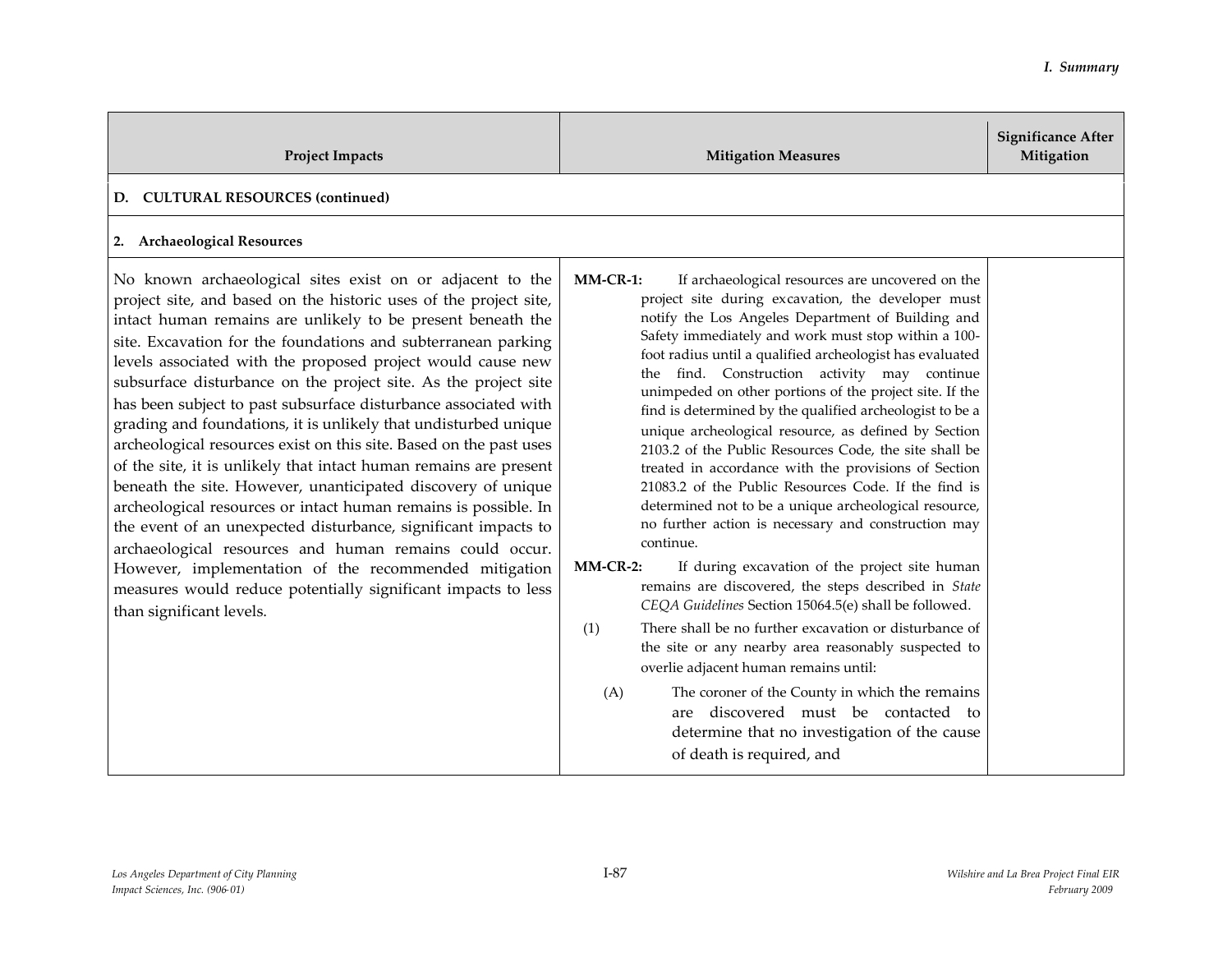| <b>Project Impacts</b>                  | <b>Mitigation Measures</b>                                                                                                                                                                                                                                                                                                                                                                                                                                                                                                                                                                                                                                                                                                                                                                                                                                                                                                                                                                                                                           | <b>Significance After</b><br>Mitigation |
|-----------------------------------------|------------------------------------------------------------------------------------------------------------------------------------------------------------------------------------------------------------------------------------------------------------------------------------------------------------------------------------------------------------------------------------------------------------------------------------------------------------------------------------------------------------------------------------------------------------------------------------------------------------------------------------------------------------------------------------------------------------------------------------------------------------------------------------------------------------------------------------------------------------------------------------------------------------------------------------------------------------------------------------------------------------------------------------------------------|-----------------------------------------|
| D. CULTURAL RESOURCES (continued)       |                                                                                                                                                                                                                                                                                                                                                                                                                                                                                                                                                                                                                                                                                                                                                                                                                                                                                                                                                                                                                                                      |                                         |
| 2. Archaeological Resources (continued) |                                                                                                                                                                                                                                                                                                                                                                                                                                                                                                                                                                                                                                                                                                                                                                                                                                                                                                                                                                                                                                                      |                                         |
|                                         | MM-CR-2 (continued):<br>(B)<br>If the coroner determines the remains to be<br>Native American:<br>1.<br>The coroner shall contact the Native<br>American Heritage Commission within<br>24 hours.<br>2.<br>Native<br>American<br>The.<br>Heritage<br>Commission shall identify the person or<br>persons it believes to be the most likely<br>descended from the deceased Native<br>American.<br>3.<br>The most likely descendent may make<br>recommendations to the landowner or<br>responsible<br>person<br>the<br>for<br>the<br>excavation work, for means of treating<br>or disposing of, with appropriate<br>dignity, the human remains and any<br>associated grave goods as provided in<br>Public Resources Code Section 5097.98,<br><sub>or</sub><br>Where the following conditions occur, the<br>(2)<br>landowner or his authorized representative shall<br>rebury the Native American human remains and<br>associated grave goods with appropriate dignity<br>on the property in a location not subject to<br>further subsurface disturbance. | Less Than<br>Significant                |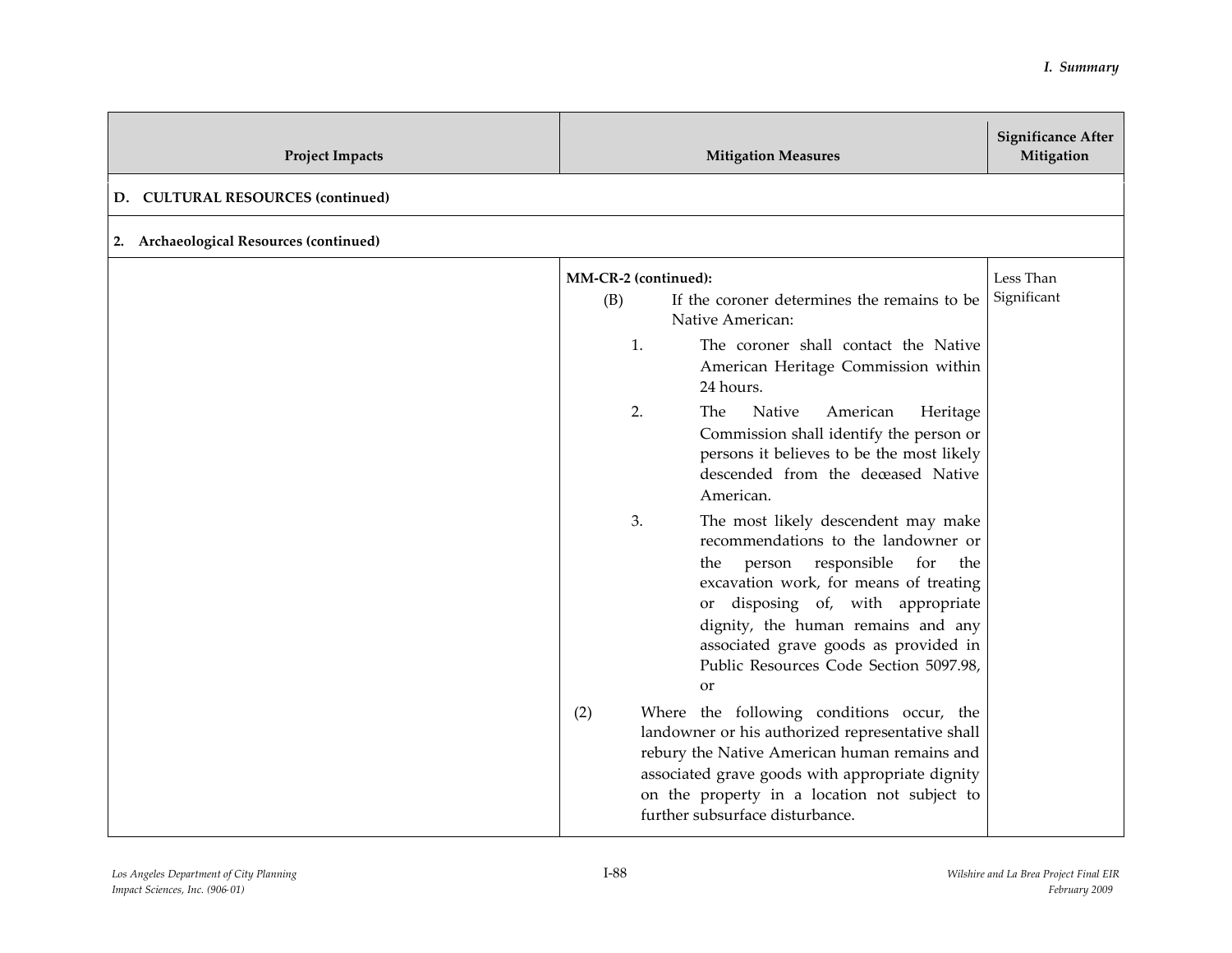| <b>Project Impacts</b>                      |                                           | <b>Mitigation Measures</b>                                                                                                                                                                                                                                                                                                                                                                                                                                                                                                                    | <b>Significance After</b><br>Mitigation |
|---------------------------------------------|-------------------------------------------|-----------------------------------------------------------------------------------------------------------------------------------------------------------------------------------------------------------------------------------------------------------------------------------------------------------------------------------------------------------------------------------------------------------------------------------------------------------------------------------------------------------------------------------------------|-----------------------------------------|
| <b>CULTURAL RESOURCES (continued)</b><br>D. |                                           |                                                                                                                                                                                                                                                                                                                                                                                                                                                                                                                                               |                                         |
| 2. Archaeological Resources (continued)     |                                           |                                                                                                                                                                                                                                                                                                                                                                                                                                                                                                                                               |                                         |
|                                             | MM-CR-2 (continued):<br>(A)<br>(B)<br>(C) | The Native American Heritage Commission<br>is unable to identify a most likely<br>descendent or the most likely descendent<br>failed to make a recommendation within 24<br>hours after being notified by<br>the<br>commission.<br>The descendant identified fails to make a<br>recommendation; or<br>landowner or<br>his<br>authorized<br>The<br>representative rejects the recommendation<br>of the descendant, and the mediation by the<br>Native American Heritage Commission fails<br>to provide measures acceptable to the<br>landowner. | Less Than<br>Significant                |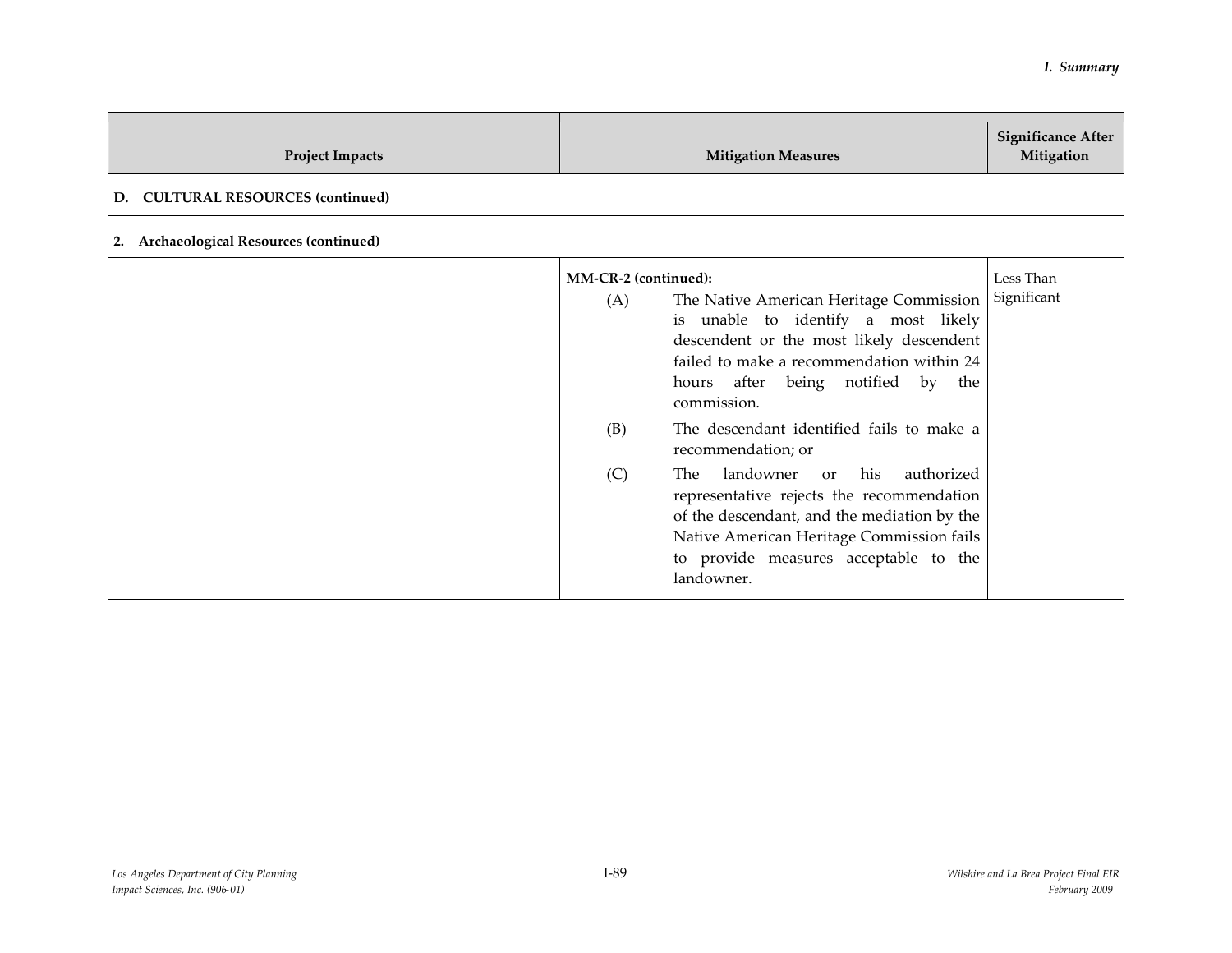| <b>Project Impacts</b>                                                                                                                                                                                                                                                                                                                                                                                                                                                                                                                                                                                                                                                                                                                                                                                                                                                                                                                                                                                                                                                                                                                                           | <b>Mitigation Measures</b>                                                                                                                                                                                                                                                                                                   | <b>Significance After</b><br>Mitigation |
|------------------------------------------------------------------------------------------------------------------------------------------------------------------------------------------------------------------------------------------------------------------------------------------------------------------------------------------------------------------------------------------------------------------------------------------------------------------------------------------------------------------------------------------------------------------------------------------------------------------------------------------------------------------------------------------------------------------------------------------------------------------------------------------------------------------------------------------------------------------------------------------------------------------------------------------------------------------------------------------------------------------------------------------------------------------------------------------------------------------------------------------------------------------|------------------------------------------------------------------------------------------------------------------------------------------------------------------------------------------------------------------------------------------------------------------------------------------------------------------------------|-----------------------------------------|
| D. CULTURAL RESOURCES (continued)                                                                                                                                                                                                                                                                                                                                                                                                                                                                                                                                                                                                                                                                                                                                                                                                                                                                                                                                                                                                                                                                                                                                |                                                                                                                                                                                                                                                                                                                              |                                         |
| 3. Paleontological Resources                                                                                                                                                                                                                                                                                                                                                                                                                                                                                                                                                                                                                                                                                                                                                                                                                                                                                                                                                                                                                                                                                                                                     |                                                                                                                                                                                                                                                                                                                              |                                         |
| No unique paleontological resources or unique geologic<br>features are known to occur on the project site; although,<br>paleontological resources do exist throughout the City of Los<br>Angeles. Excavation for the foundations and subterranean<br>parking levels associated with the proposed project would<br>cause new subsurface disturbance on the project site. As the<br>project site has been subject to past subsurface disturbance<br>associated with grading and foundations, it is unlikely that<br>undisturbed paleontological resources or unique geologic<br>features exist in the upper levels of subsurface soil. Soils<br>underneath the project site consist of silty clay with various<br>amounts of silt. This soil type is not typically known to yield<br>paleontological resources. However, unanticipated discovery<br>of unique paleontological resources is possible. In the event of<br>unexpected disturbance, significant impacts<br>to<br>an<br>paleontological resources remains could occur. However,<br>implementation of the recommended mitigation measure<br>would reduce these impacts to a less than significant level. | $MMCR-3:$<br>If paleontological resources are uncovered<br>during excavation of the project site, the City of<br>Los Angeles Department of Building and Safety<br>must be notified immediately and work must<br>stop within 100 feet of the find to allow a<br>qualified paleontologist to appropriately remove<br>the find. | Less Than<br>Significant                |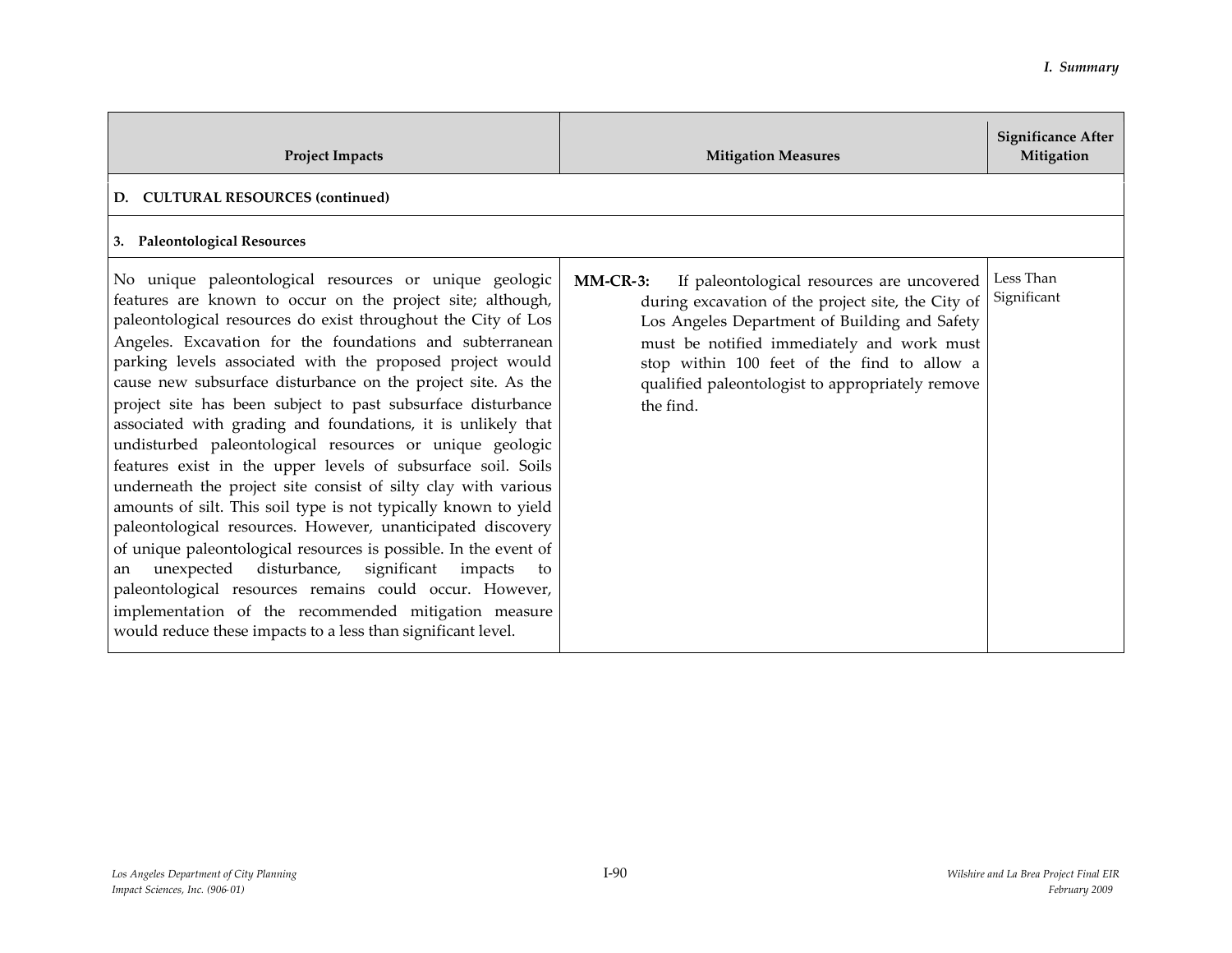| <b>Project Impacts</b>                                                                                                                                                                                                                                                                                                                                                                                                                                                                                                                                                                                                                                                                                                                                                                                                                                                                                                                                  | <b>Mitigation Measures</b>    | <b>Significance After</b><br>Mitigation |
|---------------------------------------------------------------------------------------------------------------------------------------------------------------------------------------------------------------------------------------------------------------------------------------------------------------------------------------------------------------------------------------------------------------------------------------------------------------------------------------------------------------------------------------------------------------------------------------------------------------------------------------------------------------------------------------------------------------------------------------------------------------------------------------------------------------------------------------------------------------------------------------------------------------------------------------------------------|-------------------------------|-----------------------------------------|
| <b>CULTURAL RESOURCES (continued)</b><br>D.                                                                                                                                                                                                                                                                                                                                                                                                                                                                                                                                                                                                                                                                                                                                                                                                                                                                                                             |                               |                                         |
| 4. Cumulative                                                                                                                                                                                                                                                                                                                                                                                                                                                                                                                                                                                                                                                                                                                                                                                                                                                                                                                                           |                               |                                         |
| The related projects are located far enough from the project site<br>so as not to create any potentially significant cumulative<br>impacts to cultural resources in the vicinity of the project site.<br>Moreover, the only related project within the Miracle Mile<br>Historic District (related project no. 27) was extensively studied<br>as part of the entitlement process, and the City determined that<br>there were no historic resources on that site.<br>Furthermore, the proposed project and the related projects<br>within the Miracle Mile CDO will be reviewed to achieve the<br>CDO's goal of preserving architecturally significant buildings<br>in the Miracle Mile. Implementation of the proposed project<br>would result in less than significant impacts on cultural<br>resources. Therefore, the contribution of the proposed project<br>on impacts to cultural resources in the area would not be<br>cumulatively considerable. | None required or recommended. | Less Than<br>Significant                |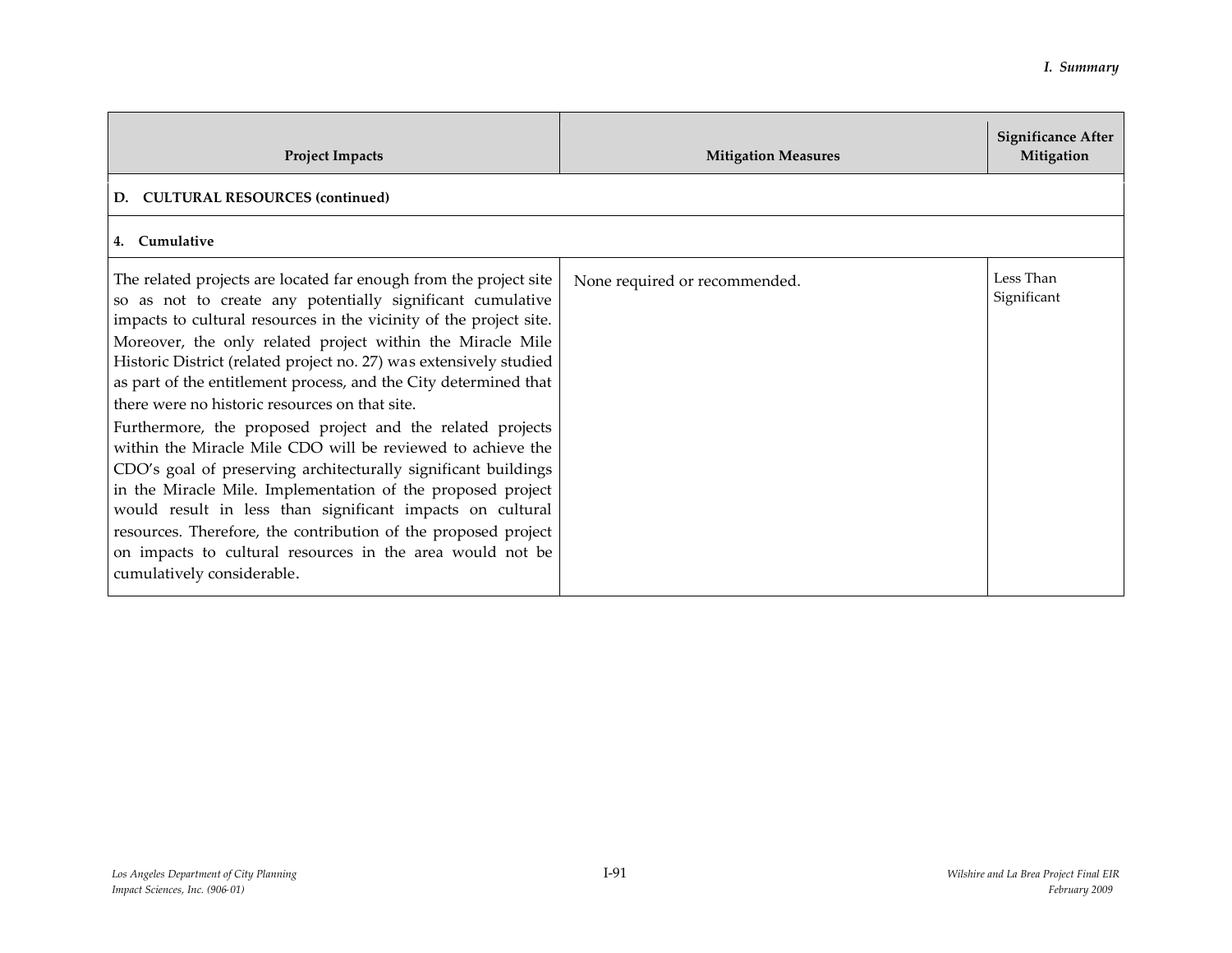| <b>Project Impacts</b>                                                                                                                                                                                                                                                                                                                     | <b>Mitigation Measures</b>    | <b>Significance After</b><br>Mitigation |  |
|--------------------------------------------------------------------------------------------------------------------------------------------------------------------------------------------------------------------------------------------------------------------------------------------------------------------------------------------|-------------------------------|-----------------------------------------|--|
| <b>GEOLOGY AND SOILS</b><br>E.                                                                                                                                                                                                                                                                                                             |                               |                                         |  |
| 1. Surface Rupture and Seismic Groundshaking                                                                                                                                                                                                                                                                                               |                               |                                         |  |
| The proposed project is located 2.8 miles from the nearest fault<br>(Santa Monica fault) and would comply with the California<br>Building Code and the Los Angeles Uniform Building Code,<br>which ensure safety in the event of an earthquake. The<br>potential for surface rupture or seismic groundshaking is less<br>than significant. | None required or recommended. | Less Than<br>Significant                |  |
| 2. Liquefaction and Ground Failure                                                                                                                                                                                                                                                                                                         |                               |                                         |  |
| The project site is not located within a liquefaction zone based<br>on the California Geologic Survey hazards maps. Also the<br>project site is not located on a slope, and, therefore, is not at a<br>risk for landslides. The potential for seismic-related ground<br>failure is less than significant.                                  | None required or recommended. | Less Than<br>Significant                |  |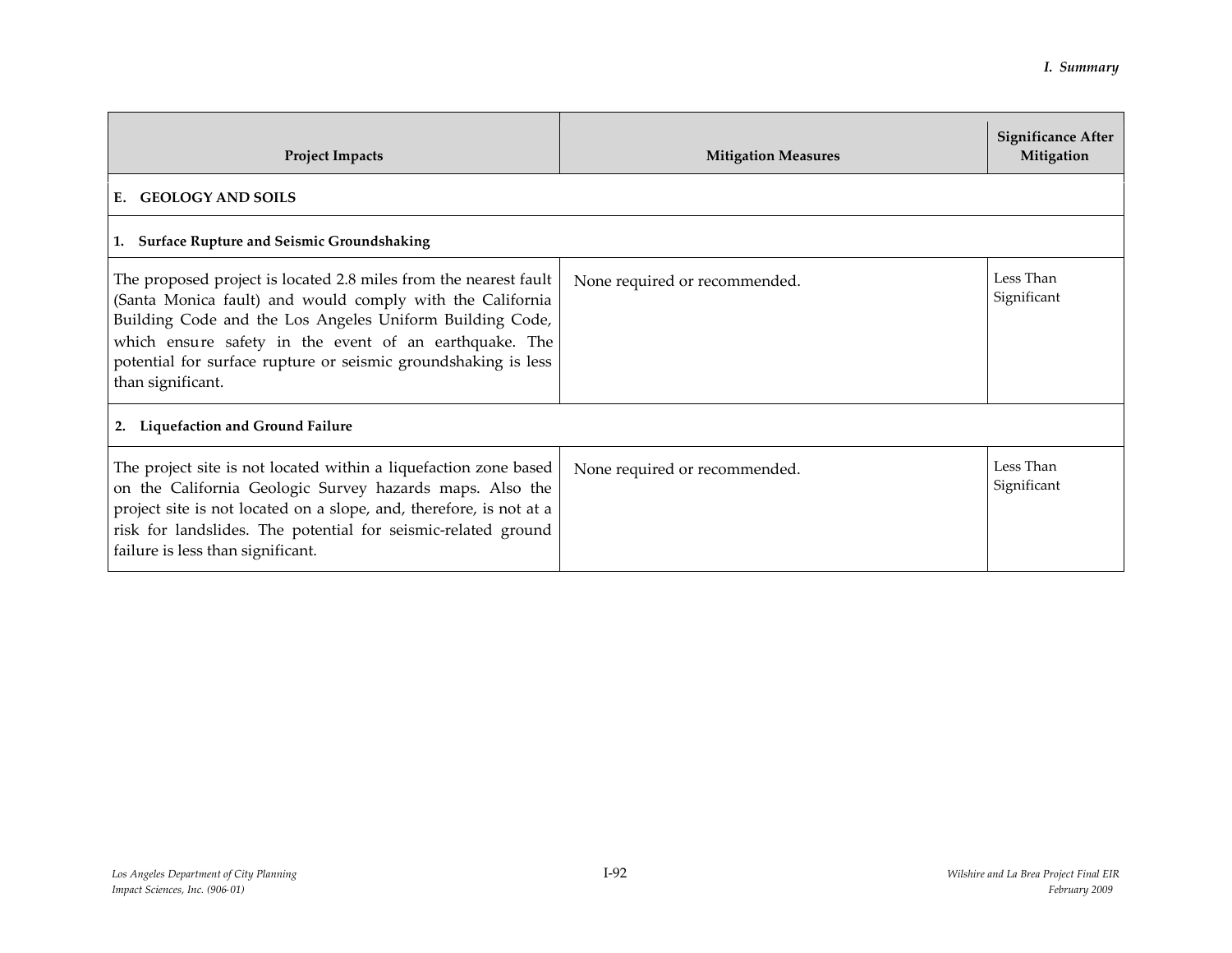| <b>Project Impacts</b>                                                                                                                                                                                                                                                                                                                                                                                                                                                                                                     | <b>Mitigation Measures</b>    | Significance After<br>Mitigation |  |
|----------------------------------------------------------------------------------------------------------------------------------------------------------------------------------------------------------------------------------------------------------------------------------------------------------------------------------------------------------------------------------------------------------------------------------------------------------------------------------------------------------------------------|-------------------------------|----------------------------------|--|
| <b>GEOLOGY AND SOILS (continued)</b><br>Е.                                                                                                                                                                                                                                                                                                                                                                                                                                                                                 |                               |                                  |  |
| 3. Sedimentation and Erosion                                                                                                                                                                                                                                                                                                                                                                                                                                                                                               |                               |                                  |  |
| All grading activities require grading permits from the<br>Department of Building and Safety, which include<br>requirements and standards designed to limit potential impacts<br>to acceptable levels. In addition, all on-site grading and site<br>preparation would comply with applicable provisions of<br>Chapter IX, Division 70, of the Los Angeles Municipal Code,<br>which addresses grading, excavations, and fills. Therefore,<br>potential sedimentation and erosion impacts would be less<br>than significant. | None required or recommended. | Less Than<br>Significant         |  |
| 4. Flood Zone                                                                                                                                                                                                                                                                                                                                                                                                                                                                                                              |                               |                                  |  |
| According to the official Flood Insurance Rate Maps from the<br>Federal Emergency Management Agency, the project site is not<br>located within a 100-year flood zone. Given the low chance of<br>flooding on the project site, changes in geology due to flooding<br>is not significant.                                                                                                                                                                                                                                   | None required or recommended. | Less Than<br>Significant         |  |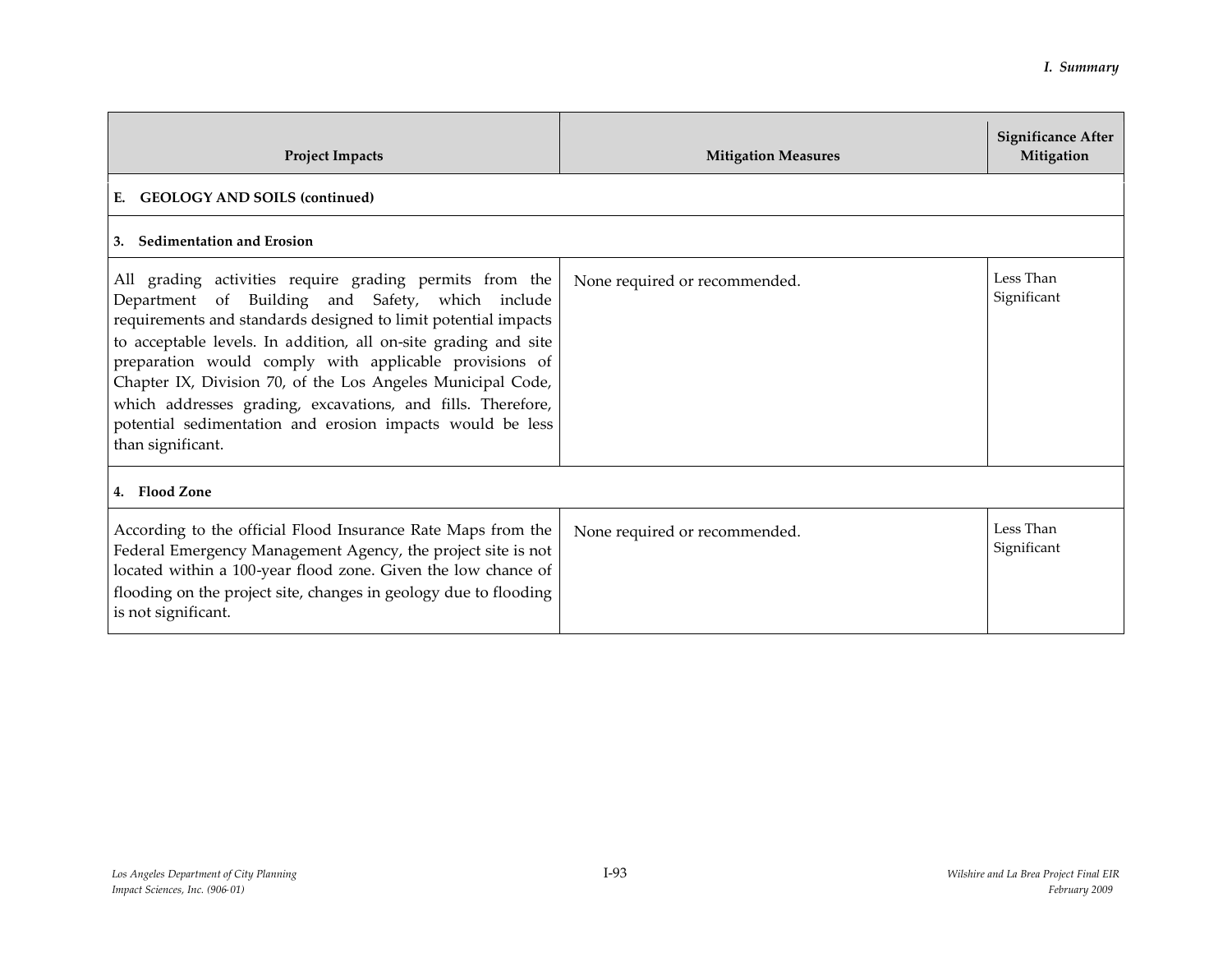| <b>Project Impacts</b>                                                                                                                                                                                                                                                                                                                                                                                                                                                                                                                                                                                                                                                                                                                                                                                                                                                                                                                                                                                                                                                                                                                                                                | <b>Mitigation Measures</b>                                                                                                                                                                                                                                                                                                                                                                                                                                                                                                                                                                                                                                                                                                                                                                                                                                                                                                                                                                                                                                                                                                                                                                                                                                                            | <b>Significance After</b><br>Mitigation |
|---------------------------------------------------------------------------------------------------------------------------------------------------------------------------------------------------------------------------------------------------------------------------------------------------------------------------------------------------------------------------------------------------------------------------------------------------------------------------------------------------------------------------------------------------------------------------------------------------------------------------------------------------------------------------------------------------------------------------------------------------------------------------------------------------------------------------------------------------------------------------------------------------------------------------------------------------------------------------------------------------------------------------------------------------------------------------------------------------------------------------------------------------------------------------------------|---------------------------------------------------------------------------------------------------------------------------------------------------------------------------------------------------------------------------------------------------------------------------------------------------------------------------------------------------------------------------------------------------------------------------------------------------------------------------------------------------------------------------------------------------------------------------------------------------------------------------------------------------------------------------------------------------------------------------------------------------------------------------------------------------------------------------------------------------------------------------------------------------------------------------------------------------------------------------------------------------------------------------------------------------------------------------------------------------------------------------------------------------------------------------------------------------------------------------------------------------------------------------------------|-----------------------------------------|
| <b>GEOLOGY AND SOILS (continued)</b><br>E.                                                                                                                                                                                                                                                                                                                                                                                                                                                                                                                                                                                                                                                                                                                                                                                                                                                                                                                                                                                                                                                                                                                                            |                                                                                                                                                                                                                                                                                                                                                                                                                                                                                                                                                                                                                                                                                                                                                                                                                                                                                                                                                                                                                                                                                                                                                                                                                                                                                       |                                         |
| 5. Groundwater                                                                                                                                                                                                                                                                                                                                                                                                                                                                                                                                                                                                                                                                                                                                                                                                                                                                                                                                                                                                                                                                                                                                                                        |                                                                                                                                                                                                                                                                                                                                                                                                                                                                                                                                                                                                                                                                                                                                                                                                                                                                                                                                                                                                                                                                                                                                                                                                                                                                                       |                                         |
| Groundwater beneath the project site has the potential to affect<br>the proposed development during construction and during the<br>life of the structure. Historical groundwater levels on the<br>project site have been documented to be as shallow as 12 feet<br>below the existing ground surface. Measures will be required<br>for construction extending below the groundwater level, such<br>as temporary dewatering or the use of drilling fluids to<br>maintain open excavations. With adherence to one or more of<br>these measures, geology and soil impacts associated with the<br>proposed project during construction would be less than<br>significant.<br>Concerning project operation, measures will also be required<br>for permanent structures extending near or below the<br>groundwater level. Such measures should be determined by<br>the project consultants and may include permanent<br>dewatering, waterproofing, and designing structures to resist<br>hydrostatic pressures (including uplift). With the selection of<br>one or more of these measures, geology and soil impacts<br>associated with project operation would be less than<br>significant. | MM-GEO-1:<br>The project shall be designed and constructed in<br>accordance with the requirements outlined in the<br>latest edition of the California Building Code and the<br>Los Angeles Uniform Building Code, including all<br>applicable provisions of Chapter IX, Division 70 of the<br>Los Angeles Municipal Code, which addresses<br>grading, excavations, and fills.<br>MM-GEO-2:<br>Prior to start of soil-disturbing activities at the<br>site, a Notice of Intent (NOI) and SWPPP shall be<br>prepared in accordance with, and in order to partially<br>fulfill, the California State Water Resources Control<br>Board Order No. 99-08-DWQ, NPDES General Permit<br>No. CAS000002 (General Construction Permit)and<br>Chapter 6, Article 4.4, Stormwater and Urban Runoff<br>Pollution Control, from the Los Angeles Municipal<br>Code. The SWPPP shall meet the applicable<br>provisions of Sections 301 and 402 of the CWA and<br>Chapter 6, Article 4.4, Stormwater and Urban Runoff<br>Pollution Control, from the Los Angeles Municipal<br>Code, by requiring controls of pollutant discharges<br>that utilize best available<br>technology (BAT)<br>economically achievable and best conventional<br>pollutant control technology<br>(BCT) to reduce<br>pollutants. | Less Than<br>Significant                |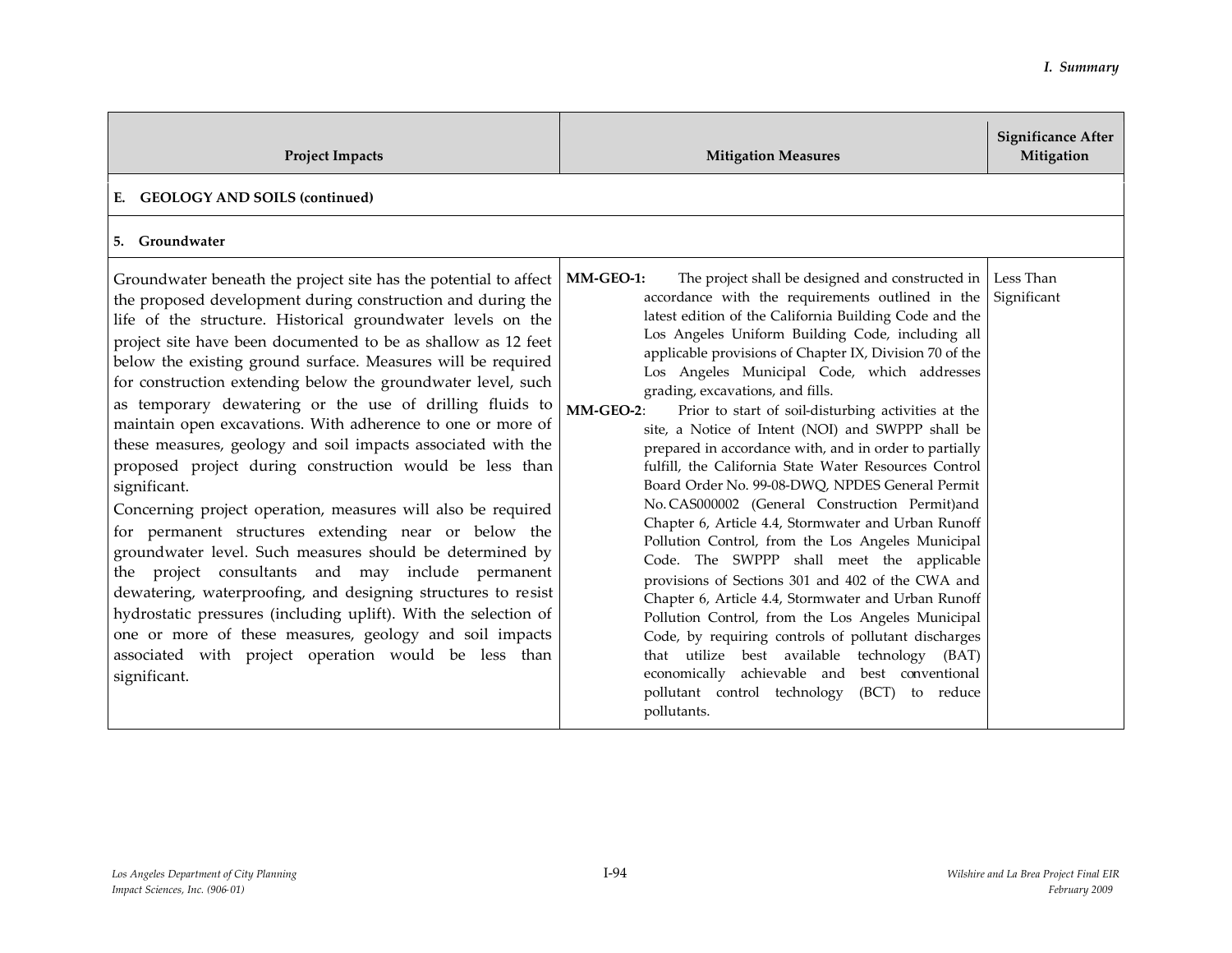| <b>Project Impacts</b>                     | <b>Mitigation Measures</b>                                                                                                                                                                                                                                                                                                                                                                                                                                                                                                                                                                                                                                                                                                                                                                                                                                                                                                                                                                                                                                                                                                            | <b>Significance After</b><br>Mitigation |
|--------------------------------------------|---------------------------------------------------------------------------------------------------------------------------------------------------------------------------------------------------------------------------------------------------------------------------------------------------------------------------------------------------------------------------------------------------------------------------------------------------------------------------------------------------------------------------------------------------------------------------------------------------------------------------------------------------------------------------------------------------------------------------------------------------------------------------------------------------------------------------------------------------------------------------------------------------------------------------------------------------------------------------------------------------------------------------------------------------------------------------------------------------------------------------------------|-----------------------------------------|
| <b>GEOLOGY AND SOILS (continued)</b><br>Е. |                                                                                                                                                                                                                                                                                                                                                                                                                                                                                                                                                                                                                                                                                                                                                                                                                                                                                                                                                                                                                                                                                                                                       |                                         |
| <b>Groundwater (continued)</b><br>5.       |                                                                                                                                                                                                                                                                                                                                                                                                                                                                                                                                                                                                                                                                                                                                                                                                                                                                                                                                                                                                                                                                                                                                       |                                         |
|                                            | The project applicant shall implement dust<br>MM-GEO-3:<br>control measures consistent with SCAQMD Rule 403,<br>Fugitive Dust, during the construction phases of new<br>project development. The following actions are<br>currently recommended to implement Rule 403 and<br>have been quantified by the SCAQMD as being able to<br>reduce dust generation between 30 and 85 percent<br>depending on the source of the dust generation:<br>Apply water and/or approved nontoxic chemical<br>soil stabilizers according to manufacturer's<br>specification to all inactive construction areas<br>(previously graded areas that have been inactive<br>for 10 or more days).<br>Replace ground cover in disturbed areas as<br>quickly as possible.<br>Enclose, cover, water twice daily, or apply<br>approved chemical soil binders to exposed piles<br>with 5 percent or greater silt content.<br>Water active grading sites at least twice daily<br>during construction activities.<br>Suspend all excavating and grading operations<br>when wind speeds (as instantaneous gusts)<br>exceed 25 miles per hour over a 30-minute period. |                                         |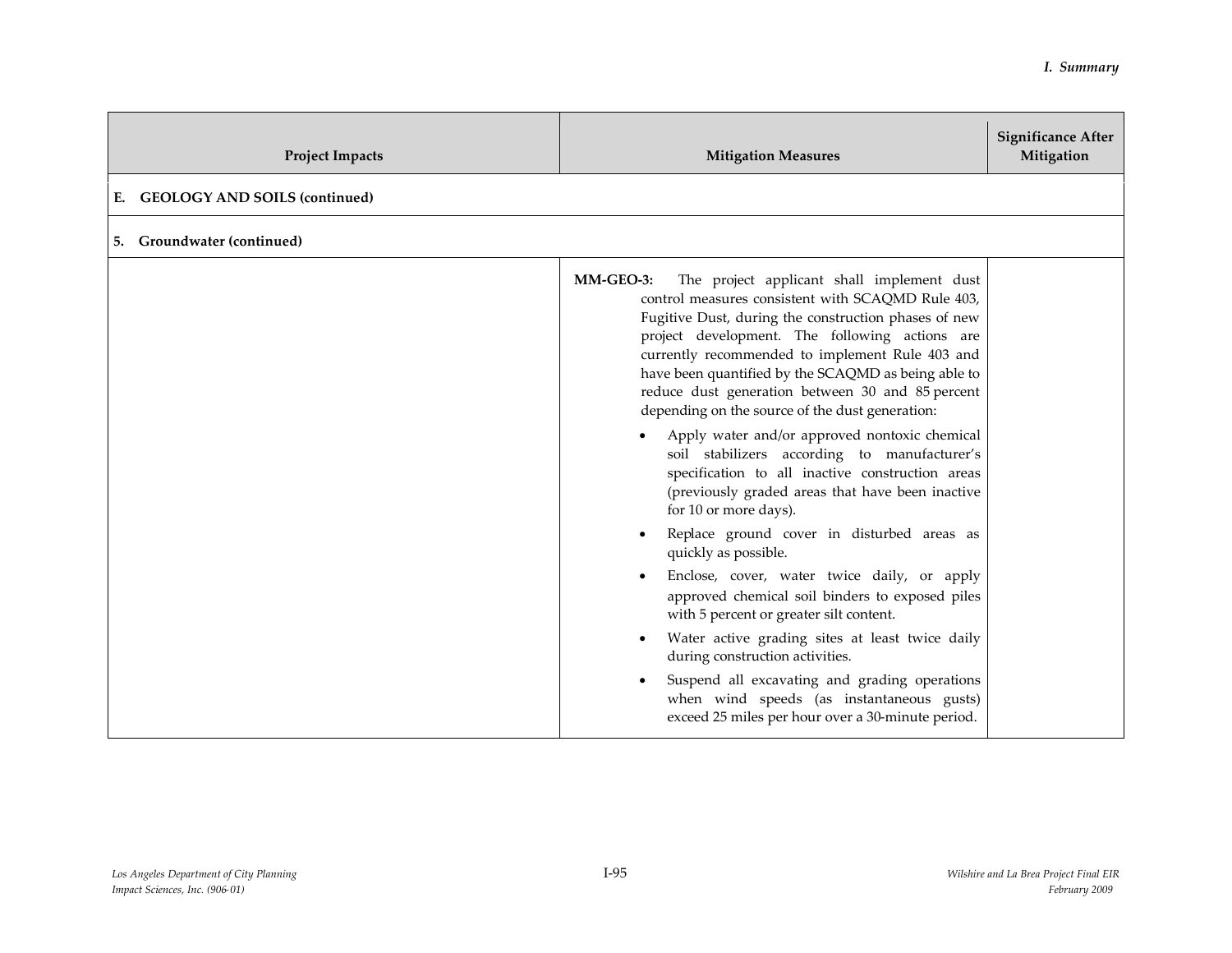| <b>Project Impacts</b>                                                                                                                                                                                                                                                                                                                                                                                                                      | <b>Mitigation Measures</b>                                                                                                                                                                                                                                                                                                                                                                                                                                                                                                                                                                                                                                                                                                                                                               | <b>Significance After</b><br>Mitigation |
|---------------------------------------------------------------------------------------------------------------------------------------------------------------------------------------------------------------------------------------------------------------------------------------------------------------------------------------------------------------------------------------------------------------------------------------------|------------------------------------------------------------------------------------------------------------------------------------------------------------------------------------------------------------------------------------------------------------------------------------------------------------------------------------------------------------------------------------------------------------------------------------------------------------------------------------------------------------------------------------------------------------------------------------------------------------------------------------------------------------------------------------------------------------------------------------------------------------------------------------------|-----------------------------------------|
| <b>GEOLOGY AND SOILS (continued)</b><br>Е.                                                                                                                                                                                                                                                                                                                                                                                                  |                                                                                                                                                                                                                                                                                                                                                                                                                                                                                                                                                                                                                                                                                                                                                                                          |                                         |
| Groundwater (continued)<br>5.                                                                                                                                                                                                                                                                                                                                                                                                               |                                                                                                                                                                                                                                                                                                                                                                                                                                                                                                                                                                                                                                                                                                                                                                                          |                                         |
| <b>Landform Alteration</b><br>6.                                                                                                                                                                                                                                                                                                                                                                                                            | MM-GEO-3: (continued)<br>All trucks hauling dirt, sand, soil, or other loose<br>$\bullet$<br>materials are to be covered or shall maintain at<br>least 2 feet of freeboard (i.e., minimum vertical<br>distance between top of the load and the top of the<br>trailer), in accordance with Section 23114 of the<br>California Vehicle Code.<br>Sweep streets at the end of the day if visible soil<br>$\bullet$<br>material is carried over to adjacent roads.<br>Install wheel washers or gravel construction<br>$\bullet$<br>entrances where vehicles enter and exit unpaved<br>roads onto paved roads, or wash off trucks and<br>any equipment leaving the site each trip.<br>Post and enforce traffic speed limits of 15 miles<br>$\bullet$<br>per hour or less on all unpaved roads. |                                         |
| The proposed project site is located on flat land in the Los<br>Angeles area. This area is a highly urbanized area, and the<br>project site is neither on nor near any unique or natural<br>geologic or topographic features, such as hilltops, ridges, hill<br>slopes, canyons, ravines, rock outcrops, water bodies,<br>streambeds, and/or wetlands. Therefore, the project would not<br>have a significant impact by altering landforms. | None required or recommended.                                                                                                                                                                                                                                                                                                                                                                                                                                                                                                                                                                                                                                                                                                                                                            | Less Than<br>Significant                |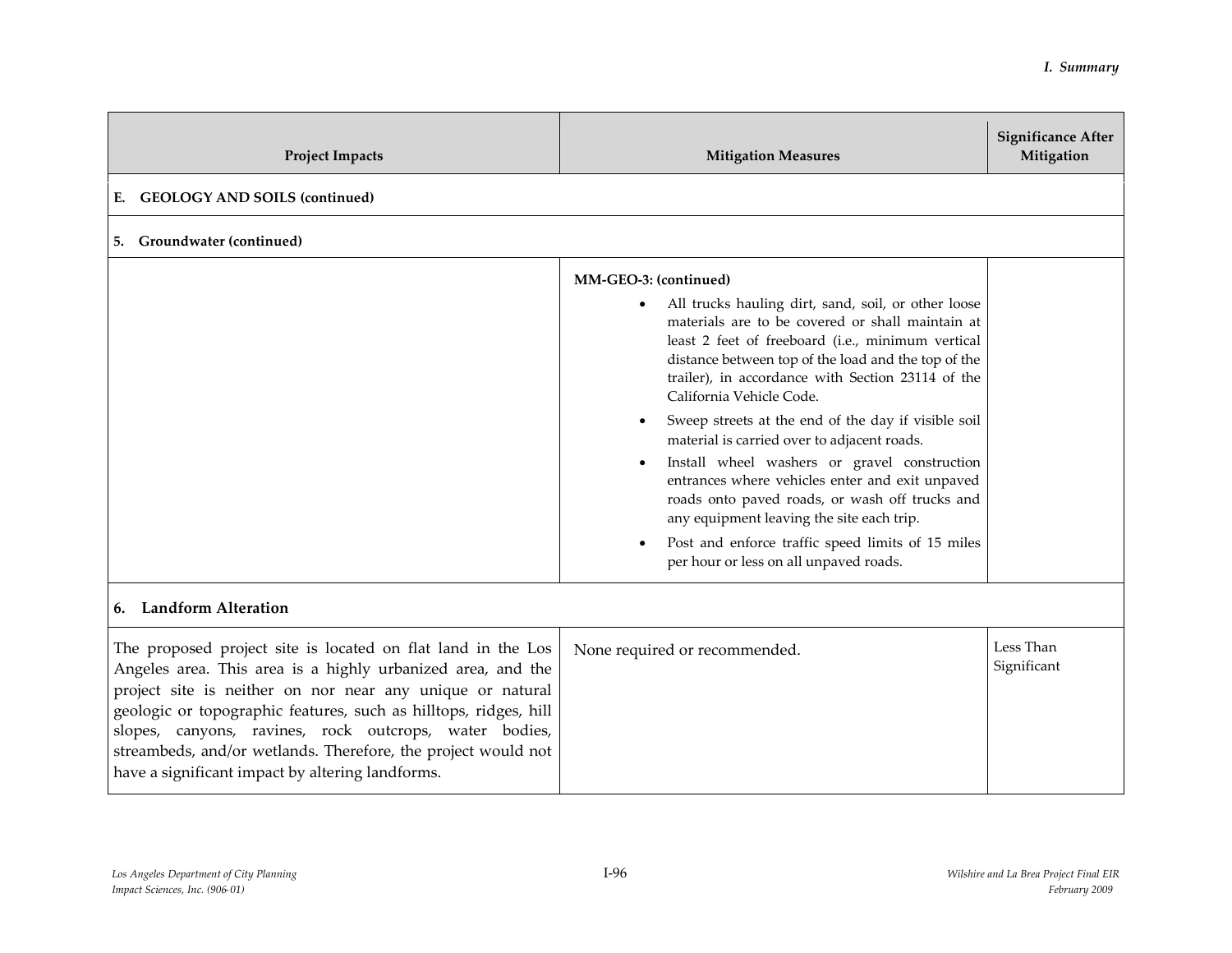| <b>Project Impacts</b>                                                                                                                                                                                                                                                                                                                                                                                                                                                                                                                                                                                                                                                                                                                                                                                                                                                                                                                                                                                                                                                                                                                                                                                                                                                                                                                                                                                                                                                                      | <b>Mitigation Measures</b>    | <b>Significance After</b><br>Mitigation |
|---------------------------------------------------------------------------------------------------------------------------------------------------------------------------------------------------------------------------------------------------------------------------------------------------------------------------------------------------------------------------------------------------------------------------------------------------------------------------------------------------------------------------------------------------------------------------------------------------------------------------------------------------------------------------------------------------------------------------------------------------------------------------------------------------------------------------------------------------------------------------------------------------------------------------------------------------------------------------------------------------------------------------------------------------------------------------------------------------------------------------------------------------------------------------------------------------------------------------------------------------------------------------------------------------------------------------------------------------------------------------------------------------------------------------------------------------------------------------------------------|-------------------------------|-----------------------------------------|
| <b>GEOLOGY AND SOILS (continued)</b><br>Е.                                                                                                                                                                                                                                                                                                                                                                                                                                                                                                                                                                                                                                                                                                                                                                                                                                                                                                                                                                                                                                                                                                                                                                                                                                                                                                                                                                                                                                                  |                               |                                         |
| 6. Landform Alteration (continued)                                                                                                                                                                                                                                                                                                                                                                                                                                                                                                                                                                                                                                                                                                                                                                                                                                                                                                                                                                                                                                                                                                                                                                                                                                                                                                                                                                                                                                                          |                               |                                         |
| <b>Cumulative Impacts</b>                                                                                                                                                                                                                                                                                                                                                                                                                                                                                                                                                                                                                                                                                                                                                                                                                                                                                                                                                                                                                                                                                                                                                                                                                                                                                                                                                                                                                                                                   |                               |                                         |
| Potential geologic hazards associated with the proposed project<br>are site-specific and do not represent a cumulative impact<br>concern. Implementation of the proposed project and other<br>projects in the Southern California region would cumulatively<br>increase the number of structures and people exposed to<br>geologic-and seismic-related hazards. As long as project design<br>and construction occurs consistent with proper engineering<br>practices and to the requirements of applicable portions of the<br>California Building Code (CBC) and Los Angeles Uniform<br>Building Code (LAUBC) as they apply to each component of<br>the project, seismic and regional geologic hazards would not be<br>considered cumulatively considerable.<br>Grading of the proposed project would adhere to the City's<br>Department of Building and Safety codes and requirements.<br>Grading and geologic hazards and features not expected to<br>have cumulative impacts as individual development projects<br>would be required to comply with the requirements of the<br>City's Department of Building and Safety thresholds.<br>Compliance with the City's requirements would ensure that<br>both individual and cumulative project impacts associated with<br>the project's structure and grading would not exceed the<br>identified thresholds of significance. Therefore, impacts would<br>not be cumulatively considerable, so are considered to be less<br>than significant. | None required or recommended. | Less Than<br>Significant                |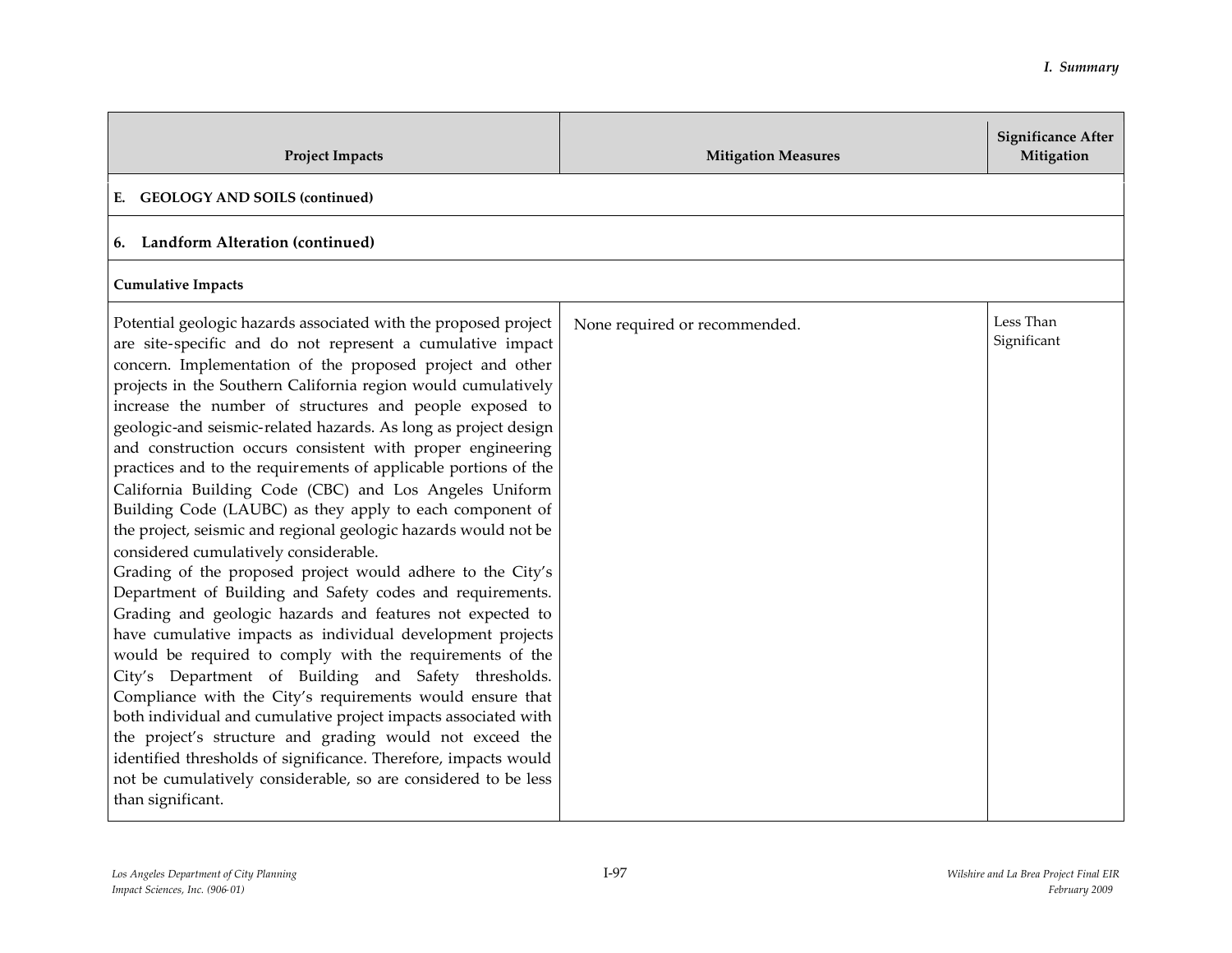| <b>Project Impacts</b>                                                                                                                                                                                                                                                                                                                                                                                                                                                                                                                                                                                                                                                                                                                                                                                                                                                                                                                                                                                                                                                                                                                                                                                                                                                              | <b>Mitigation Measures</b>                                                                                                                                                                                                                                                                                                                                                                                                                                                                                                                                                                                                                                                                                                                                                                                                                                                                                                                                                                                                                                                  | <b>Significance After</b><br>Mitigation |
|-------------------------------------------------------------------------------------------------------------------------------------------------------------------------------------------------------------------------------------------------------------------------------------------------------------------------------------------------------------------------------------------------------------------------------------------------------------------------------------------------------------------------------------------------------------------------------------------------------------------------------------------------------------------------------------------------------------------------------------------------------------------------------------------------------------------------------------------------------------------------------------------------------------------------------------------------------------------------------------------------------------------------------------------------------------------------------------------------------------------------------------------------------------------------------------------------------------------------------------------------------------------------------------|-----------------------------------------------------------------------------------------------------------------------------------------------------------------------------------------------------------------------------------------------------------------------------------------------------------------------------------------------------------------------------------------------------------------------------------------------------------------------------------------------------------------------------------------------------------------------------------------------------------------------------------------------------------------------------------------------------------------------------------------------------------------------------------------------------------------------------------------------------------------------------------------------------------------------------------------------------------------------------------------------------------------------------------------------------------------------------|-----------------------------------------|
| F. HAZARDS AND HAZARDOUS MATERIALS                                                                                                                                                                                                                                                                                                                                                                                                                                                                                                                                                                                                                                                                                                                                                                                                                                                                                                                                                                                                                                                                                                                                                                                                                                                  |                                                                                                                                                                                                                                                                                                                                                                                                                                                                                                                                                                                                                                                                                                                                                                                                                                                                                                                                                                                                                                                                             |                                         |
| 1. Construction Impacts                                                                                                                                                                                                                                                                                                                                                                                                                                                                                                                                                                                                                                                                                                                                                                                                                                                                                                                                                                                                                                                                                                                                                                                                                                                             |                                                                                                                                                                                                                                                                                                                                                                                                                                                                                                                                                                                                                                                                                                                                                                                                                                                                                                                                                                                                                                                                             |                                         |
| Soil and Groundwater Contamination                                                                                                                                                                                                                                                                                                                                                                                                                                                                                                                                                                                                                                                                                                                                                                                                                                                                                                                                                                                                                                                                                                                                                                                                                                                  |                                                                                                                                                                                                                                                                                                                                                                                                                                                                                                                                                                                                                                                                                                                                                                                                                                                                                                                                                                                                                                                                             |                                         |
| Reported laboratory analytical results for selected soil and/or<br>groundwater samples collected from the project site indicated<br>the following constituents at concentrations greater than the<br>laboratory method detection limit (MDL): Total petroleum<br>hydrocarbons (TPH), such as diesel (TPHd) and oil (TPHo),<br>volatile organic compounds (VOCs), polycyclic aromatic<br>hydrocarbons (PAHs), and select California Administrative<br>Manual (CAM) 17 Metals. As a result, the consequences to<br>people from exposure to some or all of these constituents<br>during either construction or operation of the proposed project<br>are potentially significant.<br>The identified impacts to soil and/or groundwater beneath the<br>project site would be addressed under a site-specific<br>independent removal action. An assessment of the potential<br>risk to human health and the environment resulting from the<br>identified impacts to soil and groundwater at the project site<br>and the proposed removal action would be presented within a<br>Draft RAW. The Draft RAW would provide proposed<br>remediation goals for each constituent of potential concern and<br>would be submitted to the LARWQCB for review and<br>comment prior to implementation. | MM-HAZ-1: Prior to the demolition/grading activities,<br>contractors shall be required to have a<br>construction worker safety plan that complies<br>with the Occupational Safety and Health<br>Administration (OSHA) Safety and Health<br>Standards and shall address, as appropriate, air<br>monitoring for sub-surface work activities,<br>personnel protective and safety equipment, and<br>worker training.<br>MM-HAZ-2: Identified<br>impacts<br>soil<br>and/or<br>to<br>groundwater beneath the project site shall be<br>addressed under a site-specific independent<br>removal action. An assessment of the potential<br>risk to human health and the environment<br>resulting from the identified impacts to soil and<br>groundwater at the project site and the proposed<br>removal action shall be presented within a Draft<br>Removal Action Workplan (RAW). The Draft<br>RAW shall provide proposed remediation goals<br>for each constituent of potential concern and<br>shall be submitted to the LARWQCB for review<br>and comment prior to implementation. | Less Than<br>Significant                |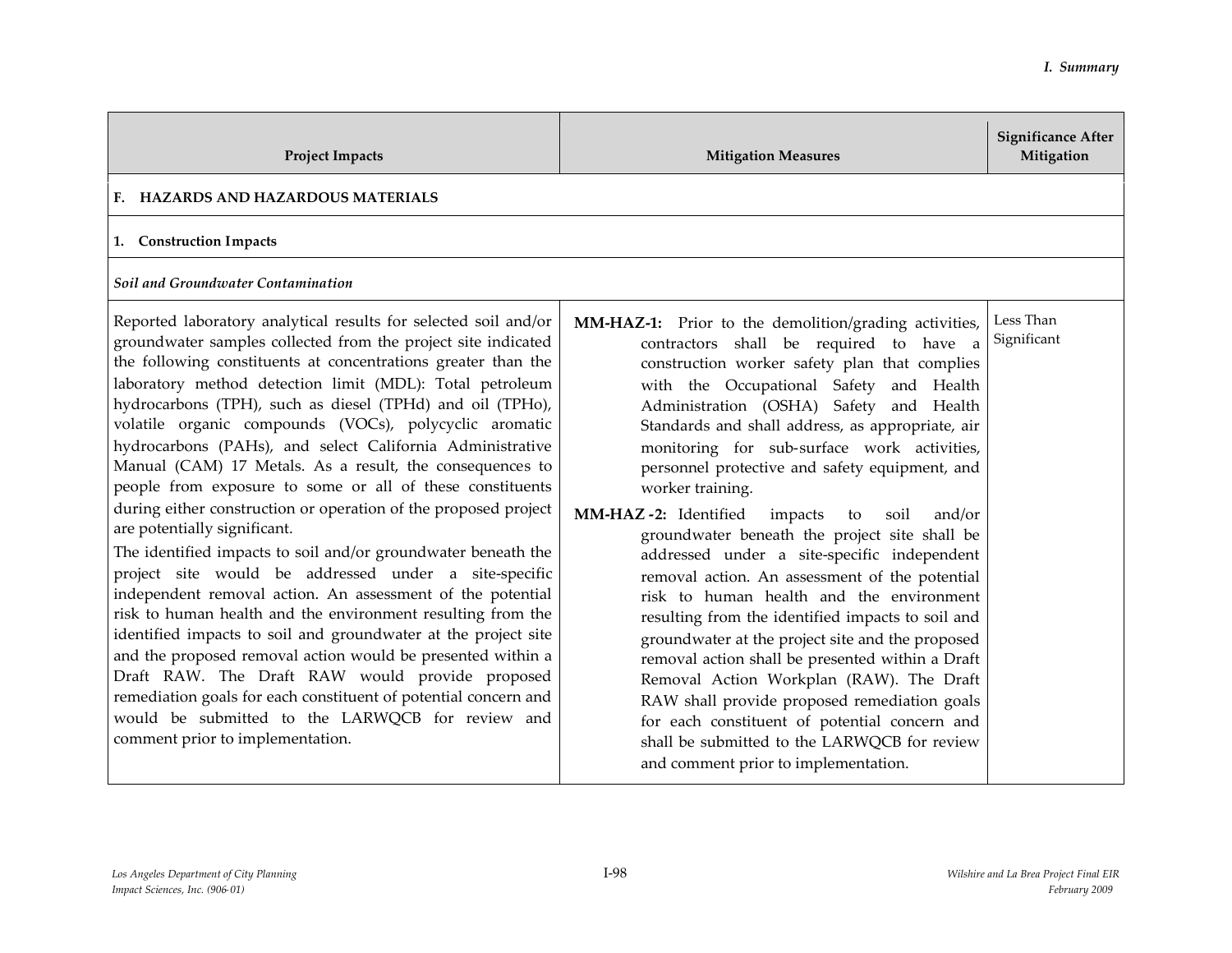| <b>Project Impacts</b>                                                                                                                                                                                                                                                                                                                                                                                                                                                                                                                                                           | <b>Mitigation Measures</b>                                                                                                                                                                                                                                                                                                                                                                                                                                                                                                                                                         | <b>Significance After</b><br>Mitigation |
|----------------------------------------------------------------------------------------------------------------------------------------------------------------------------------------------------------------------------------------------------------------------------------------------------------------------------------------------------------------------------------------------------------------------------------------------------------------------------------------------------------------------------------------------------------------------------------|------------------------------------------------------------------------------------------------------------------------------------------------------------------------------------------------------------------------------------------------------------------------------------------------------------------------------------------------------------------------------------------------------------------------------------------------------------------------------------------------------------------------------------------------------------------------------------|-----------------------------------------|
| F. HAZARDS AND HAZARDOUS MATERIALS (continued)                                                                                                                                                                                                                                                                                                                                                                                                                                                                                                                                   |                                                                                                                                                                                                                                                                                                                                                                                                                                                                                                                                                                                    |                                         |
| 1. Construction Impacts (continued)                                                                                                                                                                                                                                                                                                                                                                                                                                                                                                                                              |                                                                                                                                                                                                                                                                                                                                                                                                                                                                                                                                                                                    |                                         |
| Soil and Groundwater Contamination (continued)                                                                                                                                                                                                                                                                                                                                                                                                                                                                                                                                   |                                                                                                                                                                                                                                                                                                                                                                                                                                                                                                                                                                                    |                                         |
| Residual soil and groundwater, which may require special<br>handling and were not addressed during the proposed<br>independent removal action, would be addressed under an<br>RMP. The RMP will be implemented during construction and<br>would present site-specific health and safety protocols and<br>soil/groundwater handling procedures.<br>Mitigation measures, which require the implementation of a<br>RAW and RMP, would reduce the risk of exposure to people<br>during either construction or operation of the proposed project<br>to a less than significant level. | <b>MM-HAZ-3:</b> Prior to excavation and/or grading the applicant<br>shall prepare and provide to contractors a Risk<br>Management Plan (RMP) that describes the type of<br>contaminants and subsurface features that may be<br>encountered at the project site and procedures for<br>evaluating and managing such materials.<br>MM-HAZ-4: Grading and demolition contractors shall be<br>required by construction specifications to secure<br>approval of haul routes to export or otherwise<br>transport off-site excavated materials prior to<br>commencement of such activity. |                                         |
|                                                                                                                                                                                                                                                                                                                                                                                                                                                                                                                                                                                  | MM-HAZ-5: Residual soil and groundwater, which may<br>require special handling and was not addressed<br>during the proposed independent removal action,<br>shall be addressed under a Risk Management<br>Plan (RMP). The RMP shall be implemented<br>during construction and shall present site-<br>specific health and safety protocols and<br>soil/groundwater handling procedures.                                                                                                                                                                                              |                                         |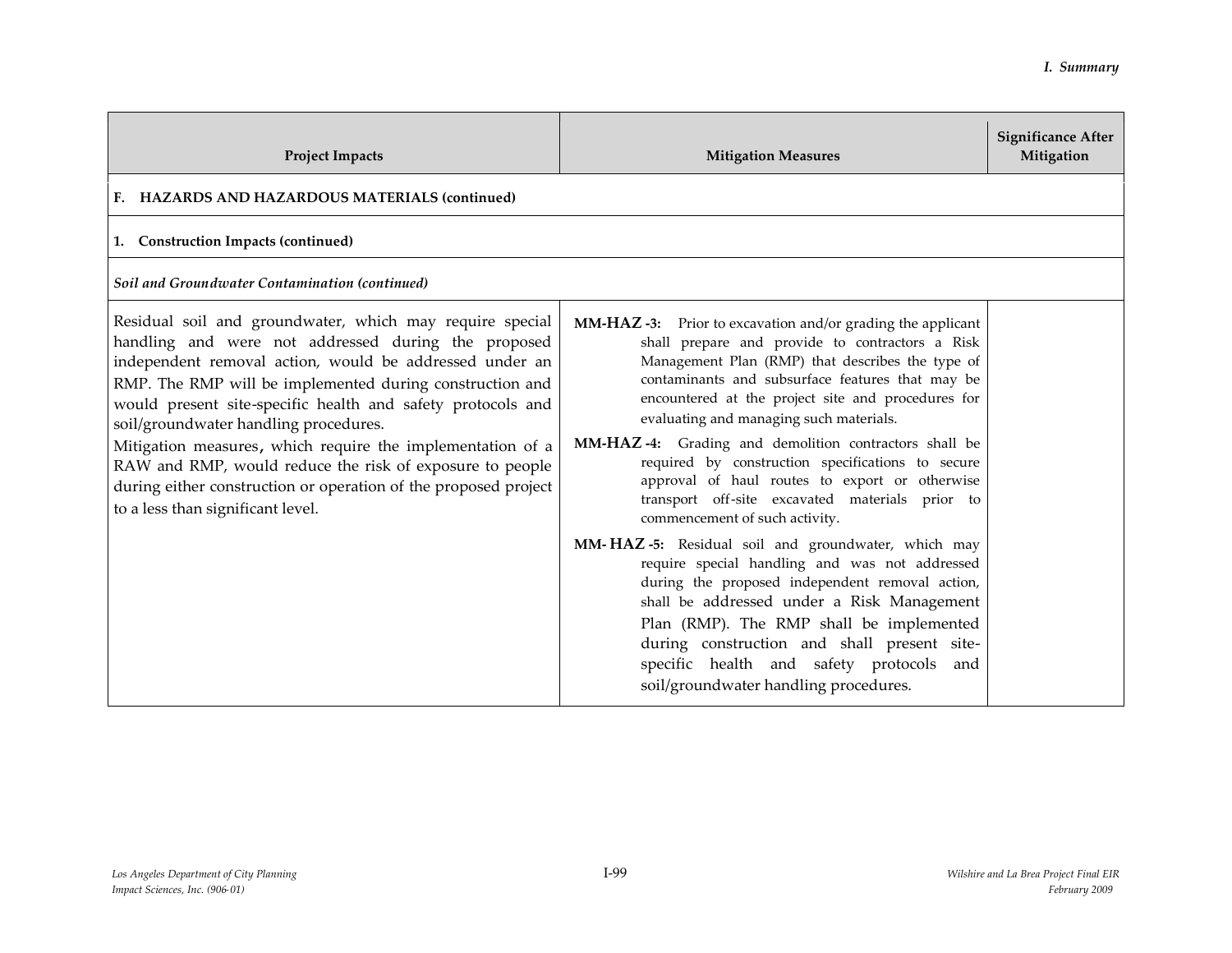| <b>Project Impacts</b>                                                                                                                                                                                                                                                                                                                                                                                                                                                                                                                                                                                                                                                                                                                                                                 | <b>Mitigation Measures</b>                                                                                                                                                                                                                                                                                                                                                                                                                                                                                                                                                                                                                                                                                               | <b>Significance After</b><br>Mitigation |
|----------------------------------------------------------------------------------------------------------------------------------------------------------------------------------------------------------------------------------------------------------------------------------------------------------------------------------------------------------------------------------------------------------------------------------------------------------------------------------------------------------------------------------------------------------------------------------------------------------------------------------------------------------------------------------------------------------------------------------------------------------------------------------------|--------------------------------------------------------------------------------------------------------------------------------------------------------------------------------------------------------------------------------------------------------------------------------------------------------------------------------------------------------------------------------------------------------------------------------------------------------------------------------------------------------------------------------------------------------------------------------------------------------------------------------------------------------------------------------------------------------------------------|-----------------------------------------|
| F. HAZARDS AND HAZARDOUS MATERIALS (continued)                                                                                                                                                                                                                                                                                                                                                                                                                                                                                                                                                                                                                                                                                                                                         |                                                                                                                                                                                                                                                                                                                                                                                                                                                                                                                                                                                                                                                                                                                          |                                         |
| 1. Construction Impacts (continued)                                                                                                                                                                                                                                                                                                                                                                                                                                                                                                                                                                                                                                                                                                                                                    |                                                                                                                                                                                                                                                                                                                                                                                                                                                                                                                                                                                                                                                                                                                          |                                         |
| <b>Asbestos - Lead Paint</b>                                                                                                                                                                                                                                                                                                                                                                                                                                                                                                                                                                                                                                                                                                                                                           |                                                                                                                                                                                                                                                                                                                                                                                                                                                                                                                                                                                                                                                                                                                          |                                         |
| Structures constructed or remodeled between 1930 and 1981,<br>such as the existing church and commercial strip center, have<br>the potential to contain asbestos-containing building materials<br>(ACBM). In addition, the two structures were constructed prior<br>to the ban on lead-containing paints in 1979. Construction<br>activities, especially demolition of existing structures on the<br>project site, could result in the release of the asbestos-<br>containing materials (ACM), fibers, and lead-based paint dust.<br>The presence of these materials represents a potentially<br>significant health hazard. Recommended mitigation measures<br>to remove and properly dispose of ACMs and lead-based paint<br>(LBP) would reduce this impact to less than significant. | MM-HAZ-6: Prior to demolition, the project applicant<br>shall comply with applicable legal requirements<br>related to asbestos removal and demolition<br>activities involving ACBM, including the<br>requirements of the SCAQMD Rule 1403 for<br>ACBMs.<br>MM-HAZ-7: The project applicant shall comply with the<br>requirements outlined by the California<br>Occupational Safety and Health Administration<br>(Cal/OSHA) Lead in Construction Standard,<br>Title 8, California Code of Regulations (CCR)<br>1532.1<br>demolition<br>during<br>activities.<br>Lead-contaminated debris shall be managed and<br>disposed of in accordance with the applicable<br>provisions of the California Health and Safety<br>Code. |                                         |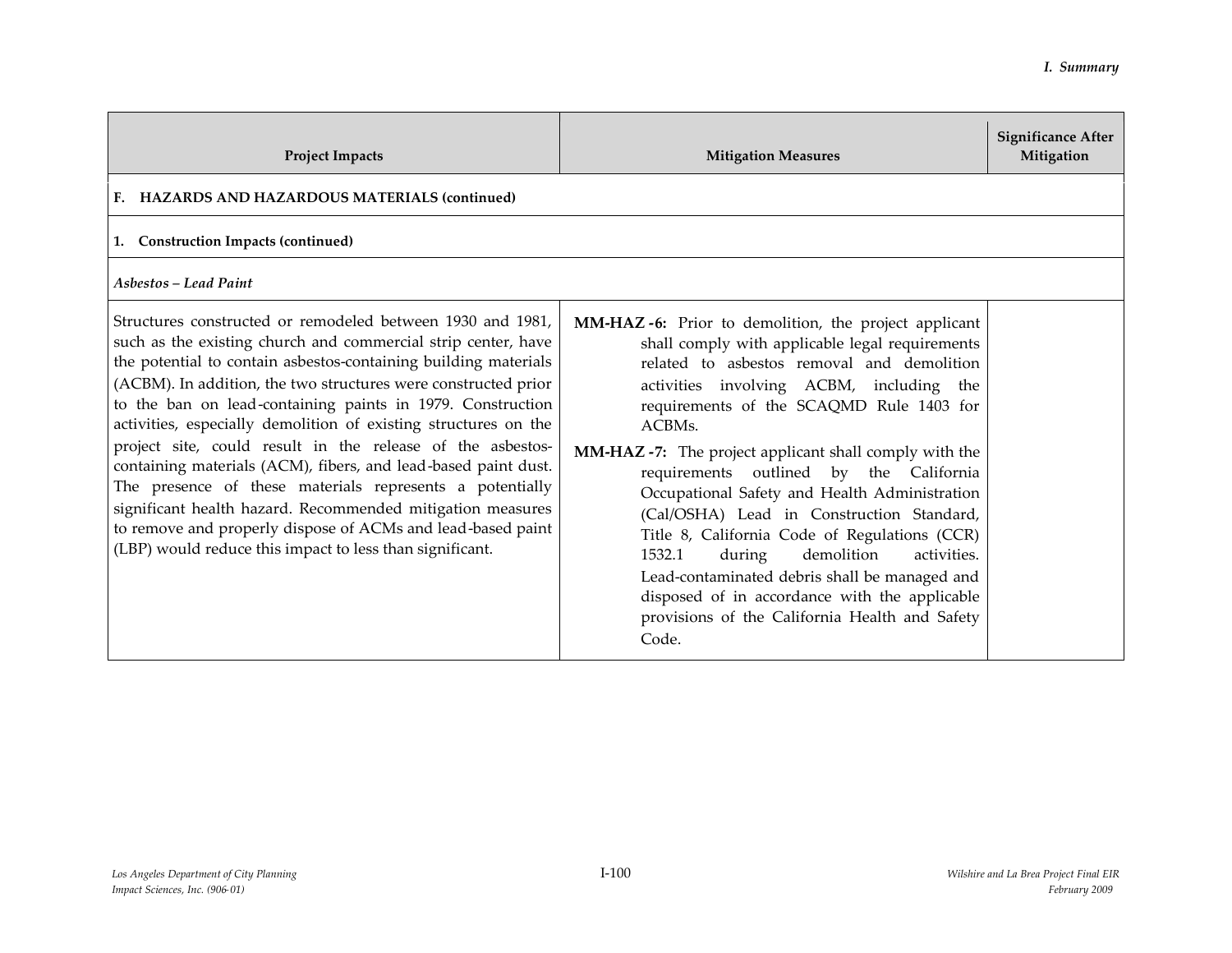| <b>Project Impacts</b>                                                                                                                                                                                                                                                                                                                                                                                                                                                                                                                                                                                               | <b>Mitigation Measures</b>    | <b>Significance After</b><br>Mitigation |
|----------------------------------------------------------------------------------------------------------------------------------------------------------------------------------------------------------------------------------------------------------------------------------------------------------------------------------------------------------------------------------------------------------------------------------------------------------------------------------------------------------------------------------------------------------------------------------------------------------------------|-------------------------------|-----------------------------------------|
| F. HAZARDS AND HAZARDOUS MATERIALS (continued)                                                                                                                                                                                                                                                                                                                                                                                                                                                                                                                                                                       |                               |                                         |
| 1. Construction Impacts (continued)                                                                                                                                                                                                                                                                                                                                                                                                                                                                                                                                                                                  |                               |                                         |
| Roadway Hazard                                                                                                                                                                                                                                                                                                                                                                                                                                                                                                                                                                                                       |                               |                                         |
| Construction of the project may result in temporary partial<br>obstruction to adjacent roadways. The project would be<br>required to comply with all applicable City codes and<br>regulations pertaining to emergency response and evacuation<br>plans maintained by the police and fire departments, as well as<br>fire protection and security. The project applicant would<br>comply with applicable fire department, police department,<br>DPW, and Department of Building and Safety regulations<br>relating to access. As a result, impacts with regard to<br>emergency access would be less than significant. | None required or recommended. | Less Than<br>Significant                |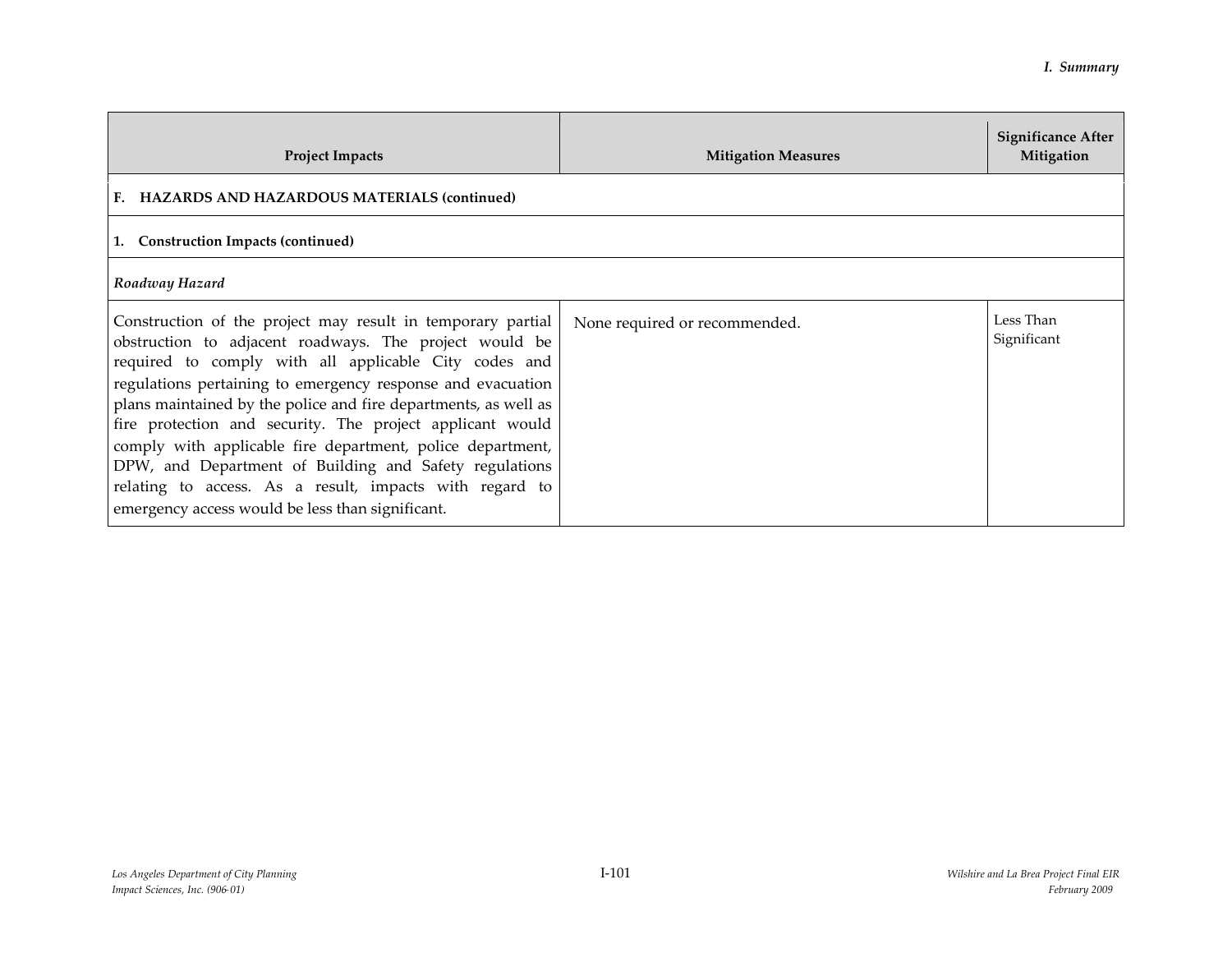| <b>Project Impacts</b>                                                                                                                                                                                                                                                                                                                                                                                                                                                                                                                                                                                                                                                                                                                                                                                      | <b>Mitigation Measures</b>    | <b>Significance After</b><br>Mitigation |
|-------------------------------------------------------------------------------------------------------------------------------------------------------------------------------------------------------------------------------------------------------------------------------------------------------------------------------------------------------------------------------------------------------------------------------------------------------------------------------------------------------------------------------------------------------------------------------------------------------------------------------------------------------------------------------------------------------------------------------------------------------------------------------------------------------------|-------------------------------|-----------------------------------------|
| F. HAZARDS AND HAZARDOUS MATERIALS (continued)                                                                                                                                                                                                                                                                                                                                                                                                                                                                                                                                                                                                                                                                                                                                                              |                               |                                         |
| 2. Operational Impacts                                                                                                                                                                                                                                                                                                                                                                                                                                                                                                                                                                                                                                                                                                                                                                                      |                               |                                         |
| Handling, Storage, Transport and Disposal of Hazardous Materials                                                                                                                                                                                                                                                                                                                                                                                                                                                                                                                                                                                                                                                                                                                                            |                               |                                         |
| Implementation of the proposed project would not involve the<br>use of hazardous substances with the potential for accidental<br>release or explosion. The only known hazardous substances<br>associated with project operations would be chemical cleaners,<br>landscaping-related chemicals, and other common household<br>hazardous substances. The quantities of these materials would<br>be limited to those typically utilized in households and retail<br>settings. The potential for accidental release and/or explosion<br>of these substances is low, and no aspects of the project design<br>could result in the accidental release or explosion of a<br>hazardous substance; therefore, no potentially significant<br>hazardous substance impacts related to the project design<br>would occur. | None required or recommended. | Less Than<br>Significant                |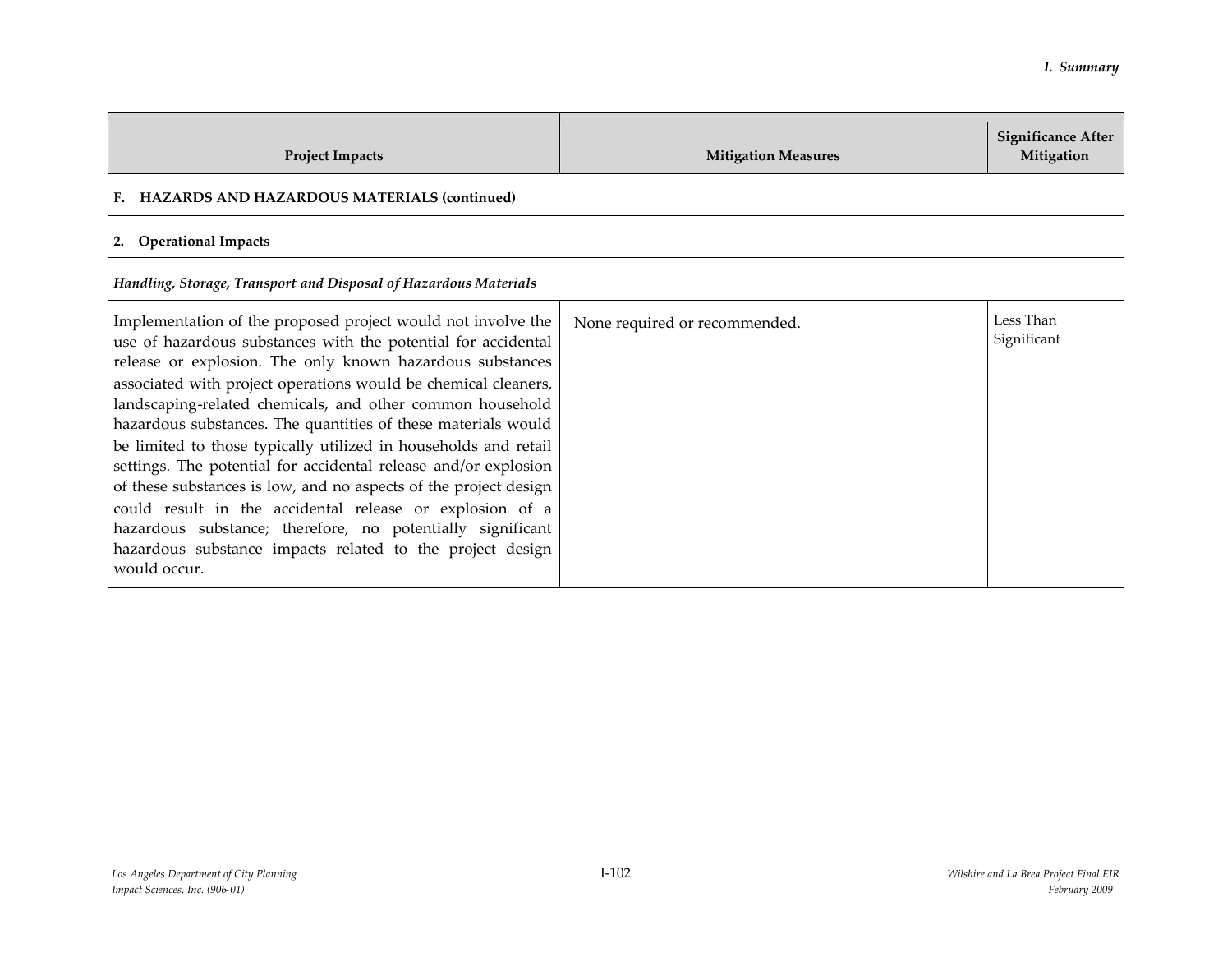| <b>Project Impacts</b>                                                                                                                                                                                                                                                                                                                                                                                                                                                                                                                                                                                                                                                 | <b>Mitigation Measures</b>    | <b>Significance After</b><br>Mitigation |
|------------------------------------------------------------------------------------------------------------------------------------------------------------------------------------------------------------------------------------------------------------------------------------------------------------------------------------------------------------------------------------------------------------------------------------------------------------------------------------------------------------------------------------------------------------------------------------------------------------------------------------------------------------------------|-------------------------------|-----------------------------------------|
| F. HAZARDS AND HAZARDOUS MATERIALS (continued)                                                                                                                                                                                                                                                                                                                                                                                                                                                                                                                                                                                                                         |                               |                                         |
| 2. Operational Impacts (continued)                                                                                                                                                                                                                                                                                                                                                                                                                                                                                                                                                                                                                                     |                               |                                         |
| Listed Hazardous Materials Sites                                                                                                                                                                                                                                                                                                                                                                                                                                                                                                                                                                                                                                       |                               |                                         |
| All surrounding sites listed on the federal and state<br>environmental databases have been analyzed in the Phase 1<br>Environmental Site Assessment (ESA) relative to the proposed<br>project and the Phase I ESA determined that the sites do not<br>represent a recognized environmental condition to the project<br>site due to the lack of reported violations, the remediation<br>status, and hydraulic location of the sites. Therefore, though<br>some sites in the vicinity of the project are listed as hazardous<br>sites, the probable frequency and severity of consequences to<br>the proposed project site from these sites is less than<br>significant. | None required or recommended. | Less Than<br>Significant                |
| Interference with an Emergency Response And Evacuation Plans                                                                                                                                                                                                                                                                                                                                                                                                                                                                                                                                                                                                           |                               |                                         |
| Development of the proposed project would be required to<br>comply with all applicable community and City codes and<br>regulations pertaining to emergency response and evacuation<br>plans maintained by the police and fire department. The project<br>would redevelop a site that is currently developed with urban<br>uses. As such, emergency and evacuation plans would remain<br>similar to the current existing plans. The impact of the<br>proposed project on emergency response and evacuation plans<br>would be less than significant.                                                                                                                     | None required or recommended. | Less Than<br>Significant                |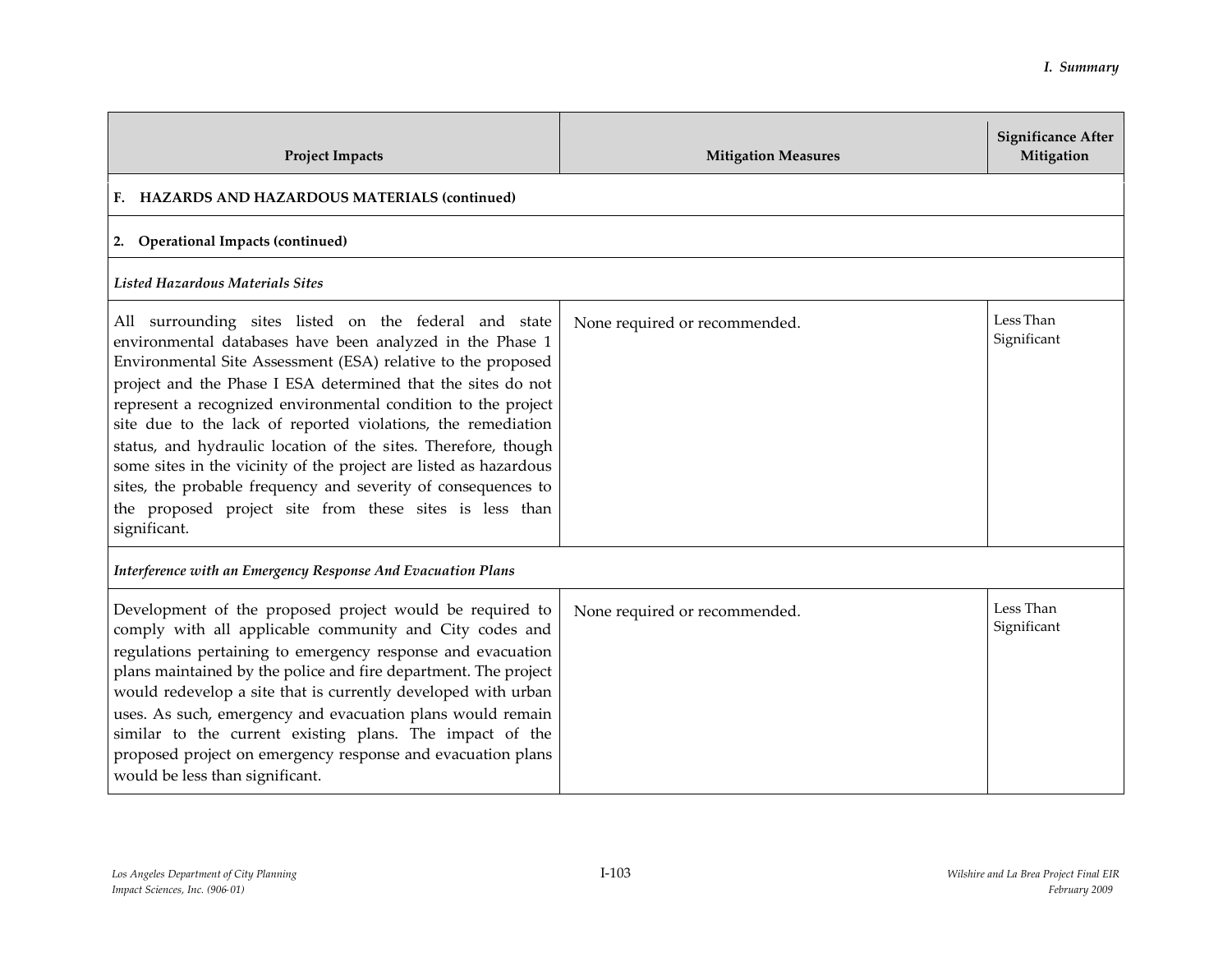| <b>Project Impacts</b>                                                                                                                                                                                                                                                                                                                                                                                                                                                                                                                                    | <b>Mitigation Measures</b>                                                                                                                                                                                                                                                                                                                                                                                                                                                                                                                                                                                                                     | <b>Significance After</b><br>Mitigation |
|-----------------------------------------------------------------------------------------------------------------------------------------------------------------------------------------------------------------------------------------------------------------------------------------------------------------------------------------------------------------------------------------------------------------------------------------------------------------------------------------------------------------------------------------------------------|------------------------------------------------------------------------------------------------------------------------------------------------------------------------------------------------------------------------------------------------------------------------------------------------------------------------------------------------------------------------------------------------------------------------------------------------------------------------------------------------------------------------------------------------------------------------------------------------------------------------------------------------|-----------------------------------------|
| F. HAZARDS AND HAZARDOUS MATERIALS (continued)                                                                                                                                                                                                                                                                                                                                                                                                                                                                                                            |                                                                                                                                                                                                                                                                                                                                                                                                                                                                                                                                                                                                                                                |                                         |
| 2. Operational Impacts (continued)                                                                                                                                                                                                                                                                                                                                                                                                                                                                                                                        |                                                                                                                                                                                                                                                                                                                                                                                                                                                                                                                                                                                                                                                |                                         |
| <b>Methane Gas</b>                                                                                                                                                                                                                                                                                                                                                                                                                                                                                                                                        |                                                                                                                                                                                                                                                                                                                                                                                                                                                                                                                                                                                                                                                |                                         |
| The project site is within a City Methane Zone associated with<br>the Downtown Los Angeles oil field. Since the project site is<br>located within a City-defined Methane Zone, the impact of<br>methane to the project site during construction and operation is<br>considered potentially significant, and mitigation measures are<br>required, according to Section 91.7104.2 of the Municipal Code.<br>Adherence to methane mitigation system requirements and<br>mitigation measures would decrease these impacts to less than<br>significant levels. | MM-HAZ-8: Prior to issuance of a building permit,<br>applicant shall comply with the City Methane<br>Seepage Regulations, Section 91.7100 et seq. of<br>Los Angeles Municipal Code.<br>MM-HAZ-9: Should any unrecorded oil well be found<br>during excavation and grading, it shall be<br>abandoned in accordance with Division of Oil,<br>Gas, and Geothermal Resources (DOGGR)<br>Regulations. Prior to issuance of any building<br>permit within a lot affected by discovery of an<br>unrecorded oil well, the applicant shall submit a<br>final clearance letter issued by DOGGR<br>regarding the proper abandonment of the<br>$well(s)$ . | Less Than<br>Significant                |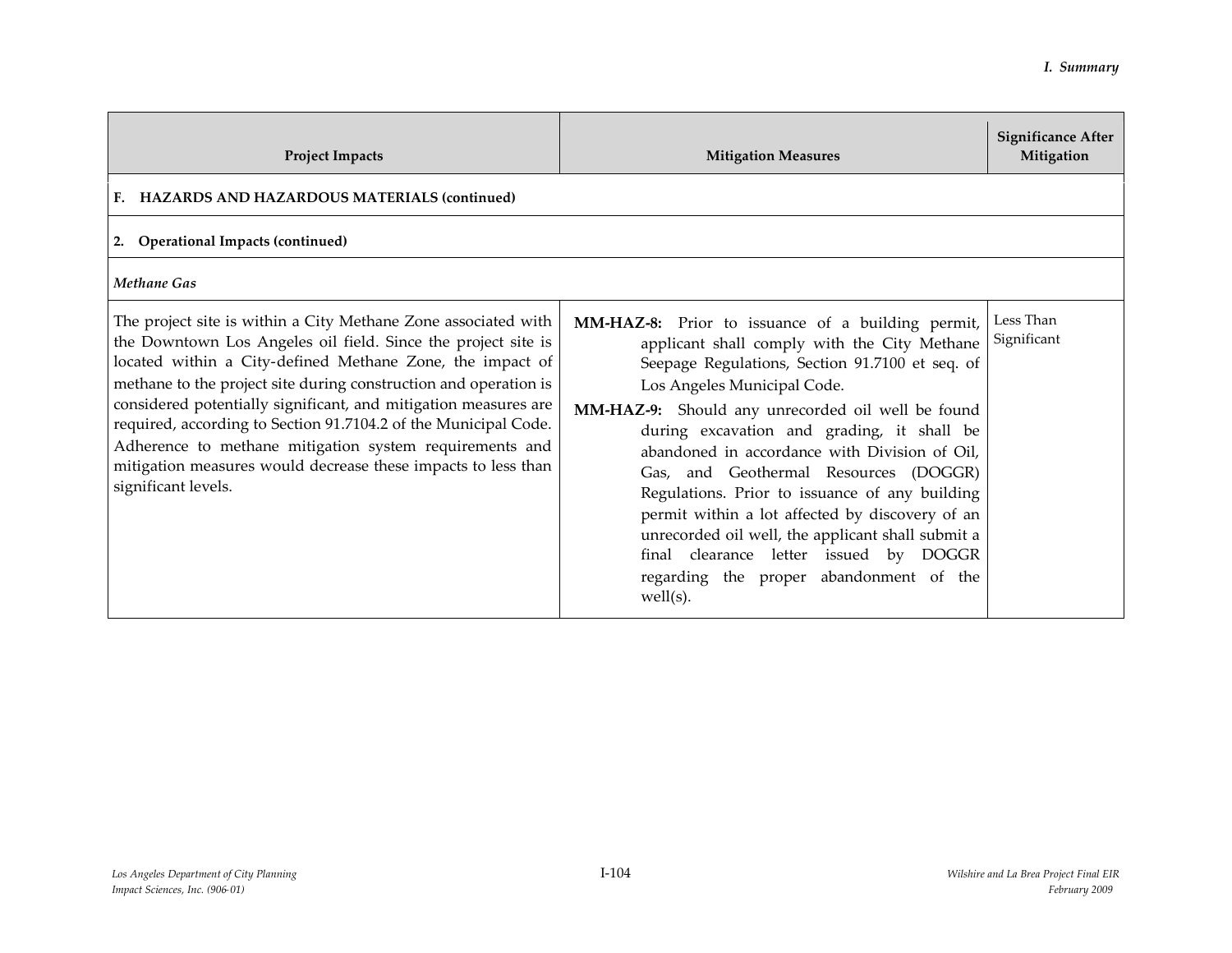| <b>Project Impacts</b>                                                                                                                                                                                                                                                                                                                                                                                                                                                                                                                                                                    | <b>Mitigation Measures</b>    | Significance After<br>Mitigation |
|-------------------------------------------------------------------------------------------------------------------------------------------------------------------------------------------------------------------------------------------------------------------------------------------------------------------------------------------------------------------------------------------------------------------------------------------------------------------------------------------------------------------------------------------------------------------------------------------|-------------------------------|----------------------------------|
| F. HAZARDS AND HAZARDOUS MATERIALS (continued)                                                                                                                                                                                                                                                                                                                                                                                                                                                                                                                                            |                               |                                  |
| 3. Cumulative Impacts                                                                                                                                                                                                                                                                                                                                                                                                                                                                                                                                                                     |                               |                                  |
| The hazardous impacts associated with a proposed project<br>usually occur on a project-by-project basis, rather than in a<br>cumulative nature. Because project implementation would<br>comply with regulatory controls to abate the site-specific<br>hazards, any potential cumulative impacts associated with the<br>project would be decreased as the harmful substances and<br>subsequent exposure to a health hazard would be removed<br>from the project site. Therefore, cumulative impacts associated<br>with the proposed project are considered to be less than<br>significant. | None required or recommended. | Less Than<br>Significant         |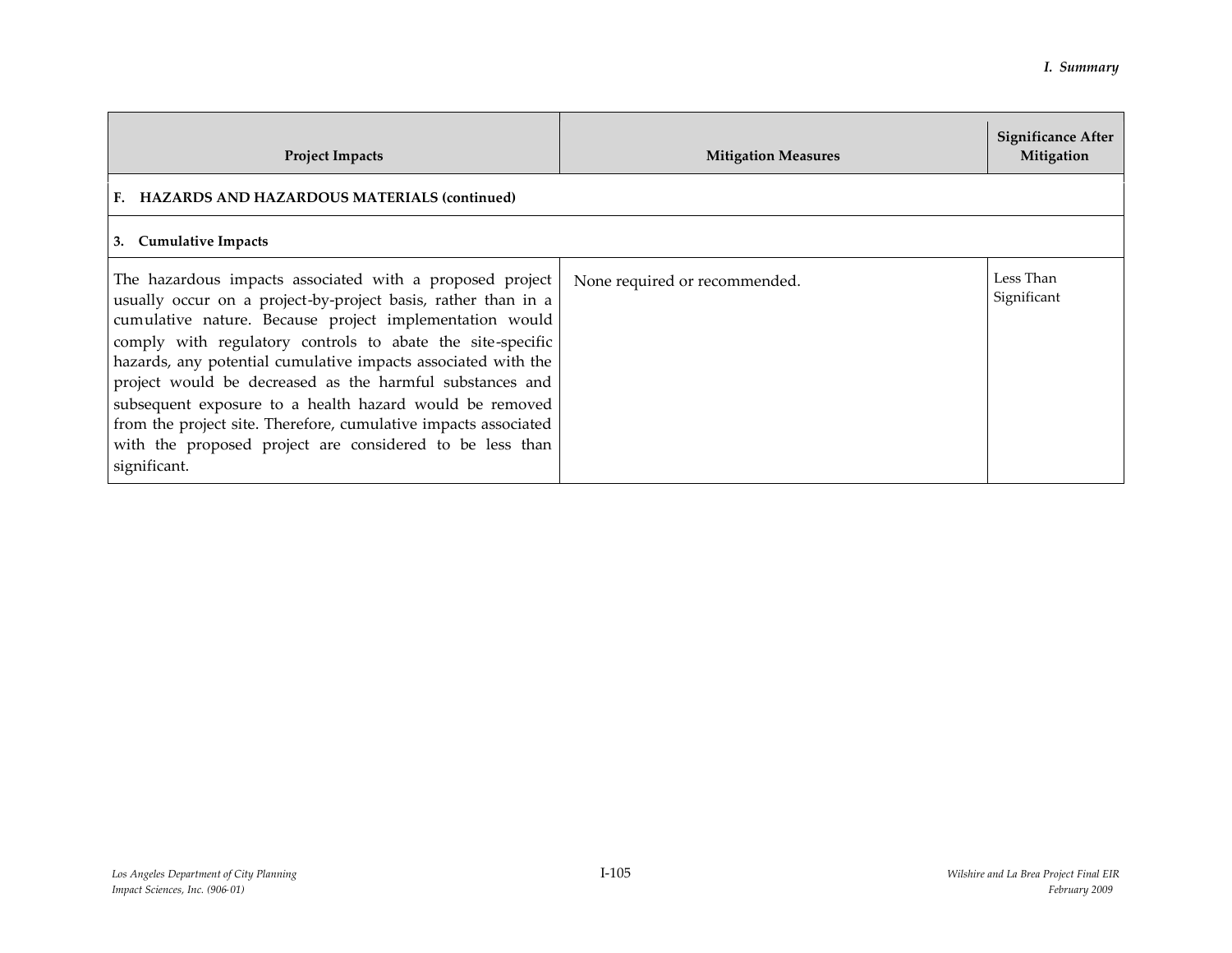| <b>Project Impacts</b>                                                                                                                                                                                                                                                                                                                                                                                                                                                                                                                                                                                                                                                                                                                                                                                                                                                                                                                                                                                                                                                                                                                                                                                                                                                                      | <b>Mitigation Measures</b>                                                                                                                                                                                                                                                                                                                                                                                                                                                                                                                                                                                                                                                                                                                                                                                  | <b>Significance After</b><br>Mitigation |
|---------------------------------------------------------------------------------------------------------------------------------------------------------------------------------------------------------------------------------------------------------------------------------------------------------------------------------------------------------------------------------------------------------------------------------------------------------------------------------------------------------------------------------------------------------------------------------------------------------------------------------------------------------------------------------------------------------------------------------------------------------------------------------------------------------------------------------------------------------------------------------------------------------------------------------------------------------------------------------------------------------------------------------------------------------------------------------------------------------------------------------------------------------------------------------------------------------------------------------------------------------------------------------------------|-------------------------------------------------------------------------------------------------------------------------------------------------------------------------------------------------------------------------------------------------------------------------------------------------------------------------------------------------------------------------------------------------------------------------------------------------------------------------------------------------------------------------------------------------------------------------------------------------------------------------------------------------------------------------------------------------------------------------------------------------------------------------------------------------------------|-----------------------------------------|
| G. HYDROLOGY AND WATER QUALITY                                                                                                                                                                                                                                                                                                                                                                                                                                                                                                                                                                                                                                                                                                                                                                                                                                                                                                                                                                                                                                                                                                                                                                                                                                                              |                                                                                                                                                                                                                                                                                                                                                                                                                                                                                                                                                                                                                                                                                                                                                                                                             |                                         |
| 1. Construction and Operational Impacts                                                                                                                                                                                                                                                                                                                                                                                                                                                                                                                                                                                                                                                                                                                                                                                                                                                                                                                                                                                                                                                                                                                                                                                                                                                     |                                                                                                                                                                                                                                                                                                                                                                                                                                                                                                                                                                                                                                                                                                                                                                                                             |                                         |
| <b>Surface Water Quality</b>                                                                                                                                                                                                                                                                                                                                                                                                                                                                                                                                                                                                                                                                                                                                                                                                                                                                                                                                                                                                                                                                                                                                                                                                                                                                |                                                                                                                                                                                                                                                                                                                                                                                                                                                                                                                                                                                                                                                                                                                                                                                                             |                                         |
| During project construction, grading activities associated with<br>construction could potentially result in a temporary increase in<br>the amount of suspended solids running off the site. In the<br>event of rainfall, construction site runoff originating from the<br>project site could result in sheet erosion of exposed soil.<br>Erosion of exposed soil caused by runoff could affect surface<br>water quality in the vicinity of the project site, as well as<br>downstream from the project site as water flows through<br>Ballona Creek and into the Pacific Ocean. Therefore,<br>construction-related erosion could result in a potentially<br>significant impact to surface water quality; however, through<br>the incorporation of recommended mitigation measures, this<br>impact can be reduced to a less than significant level.<br>Mitigation measures include satisfying the requirements of the<br>NPDES and the Stormwater and Urban Runoff Pollution<br>Control from the Los Angeles Municipal Code, which includes<br>the preparation of a Standard Urban Stormwater Mitigation<br>Plan (SUSMP). The SUSMP would incorporate best<br>management practices (BMPs) by requiring controls of<br>pollutant discharges that utilize BAT and BCT to reduce<br>pollutants. | MM-HYD-1: Prior to start of soil-disturbing activities at<br>the site, a NOI and SWPPP shall be prepared in<br>accordance with, and in order to partially fulfill,<br>the California SWRCB Order No. 99-08-DWQ,<br>NPDES General Permit No. CAS000002 (General<br>Construction Permit). The SWPPP shall meet the<br>applicable provisions of Sections 301 and 402 of<br>the Clean Water Act and Chapter 6 Article 4.4,<br>Storm Water and Urban Runoff Pollution<br>Control, from the Los Angeles Municipal Code<br>by requiring controls of pollutant discharges that<br>utilize BAT and BCT to reduce pollutants.<br>Examples of BAT/BCT that may be implemented<br>during site grading and construction could<br>include straw hay bales, straw bale inlet filters,<br>filter barriers, and silt fences. | Less Than<br>Significant                |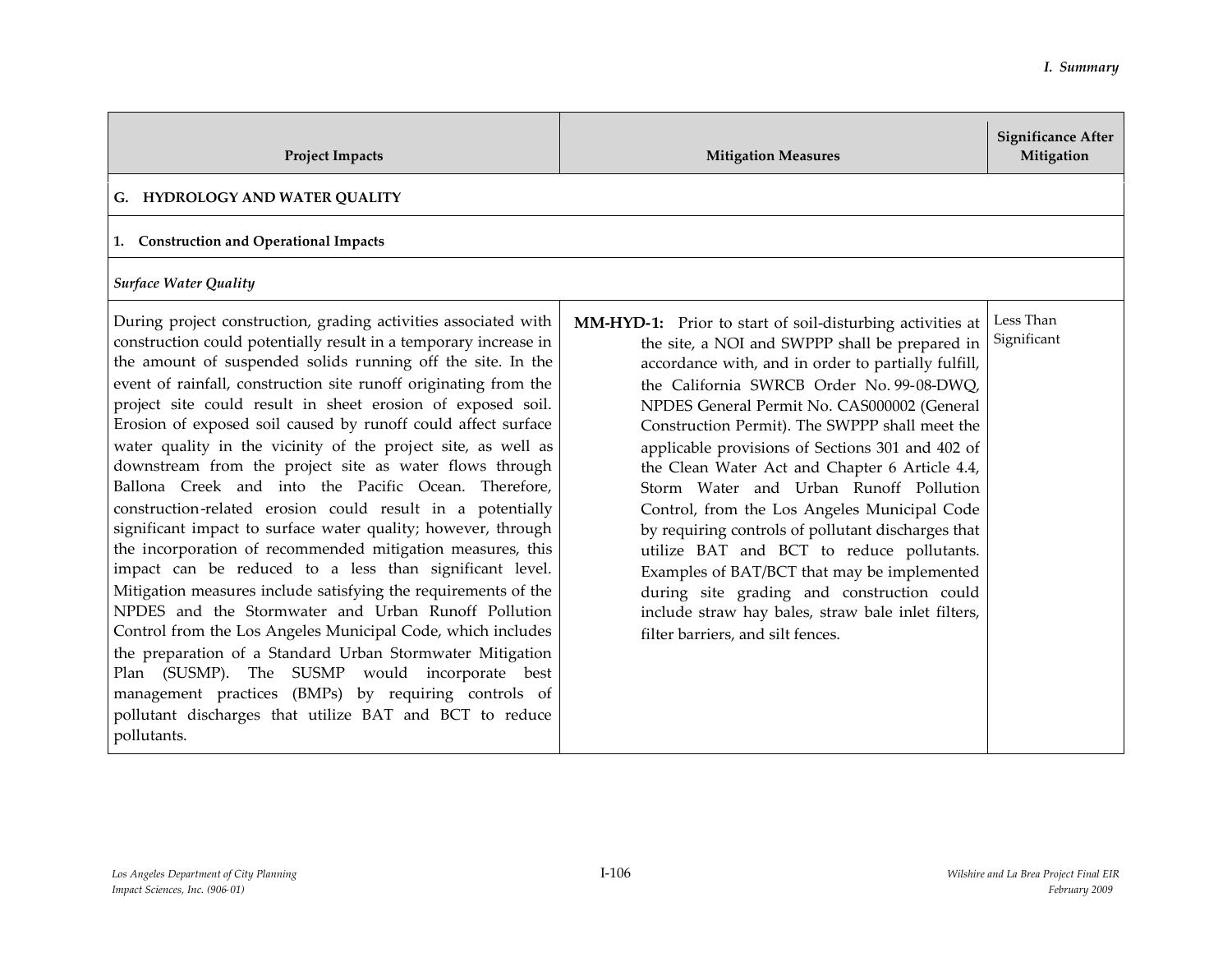| <b>Project Impacts</b>                                                                                                                                                                                                                                                                                                                                                                                                                                                                                                                                                                                                                                                                                                                                                                                                                                                                                                                                                                                                                                                                                                                                              | <b>Mitigation Measures</b>                                                                                                                                                                                                                                                                                                                                                                                                                                                                                                                                                                                                                                                                                                                                                                                                                                                                                                                                                                        | <b>Significance After</b><br>Mitigation |
|---------------------------------------------------------------------------------------------------------------------------------------------------------------------------------------------------------------------------------------------------------------------------------------------------------------------------------------------------------------------------------------------------------------------------------------------------------------------------------------------------------------------------------------------------------------------------------------------------------------------------------------------------------------------------------------------------------------------------------------------------------------------------------------------------------------------------------------------------------------------------------------------------------------------------------------------------------------------------------------------------------------------------------------------------------------------------------------------------------------------------------------------------------------------|---------------------------------------------------------------------------------------------------------------------------------------------------------------------------------------------------------------------------------------------------------------------------------------------------------------------------------------------------------------------------------------------------------------------------------------------------------------------------------------------------------------------------------------------------------------------------------------------------------------------------------------------------------------------------------------------------------------------------------------------------------------------------------------------------------------------------------------------------------------------------------------------------------------------------------------------------------------------------------------------------|-----------------------------------------|
| G. HYDROLOGY AND WATER QUALITY (continued)                                                                                                                                                                                                                                                                                                                                                                                                                                                                                                                                                                                                                                                                                                                                                                                                                                                                                                                                                                                                                                                                                                                          |                                                                                                                                                                                                                                                                                                                                                                                                                                                                                                                                                                                                                                                                                                                                                                                                                                                                                                                                                                                                   |                                         |
| 1. Construction and Operational Impacts (continued)                                                                                                                                                                                                                                                                                                                                                                                                                                                                                                                                                                                                                                                                                                                                                                                                                                                                                                                                                                                                                                                                                                                 |                                                                                                                                                                                                                                                                                                                                                                                                                                                                                                                                                                                                                                                                                                                                                                                                                                                                                                                                                                                                   |                                         |
| <b>Surface Water Quality (continued)</b>                                                                                                                                                                                                                                                                                                                                                                                                                                                                                                                                                                                                                                                                                                                                                                                                                                                                                                                                                                                                                                                                                                                            |                                                                                                                                                                                                                                                                                                                                                                                                                                                                                                                                                                                                                                                                                                                                                                                                                                                                                                                                                                                                   |                                         |
| Concerning operation, the existing site is occupied by uses that<br>could potentially contribute to decreased surface water quality<br>(i.e., buildings containing lead-based paint and asbestos-<br>containing material, and a surface parking lot potentially<br>containing surface oil products). While the proposed project<br>would increase the intensity of land uses on the project site, the<br>amount of developed area on each site would remain similar to<br>existing conditions. Thus, it is unlikely that the proposed<br>project would result in an increase in site runoff.<br>Storm water quality is generally affected by the length of time<br>since the last rainfall, rainfall intensity, urban uses of the area<br>and quantity of transported sediment. Typical urban water<br>quality pollutants usually result from motor vehicle operations,<br>oil/grease residues, fertilizer/pesticide uses, human/animal<br>littering, careless material storage/handling, and poor property<br>management. The majority of pollutant loads are usually<br>washed away during the first flush of the storm occurring after<br>the dry-season period. | MM-HYD-2: The project applicant shall prepare and<br>implement an SUSMP in accordance with the<br>requirements of Chapter 6, Article 4.4, Storm<br>Water and Urban Runoff Pollution Control, from<br>the Los Angeles Municipal Code, to ensure that<br>stormwater runoff is managed for water quality<br>concerns through implementation of appropriate<br>and applicable BMPs. Prior to issuance of any<br>grading or building permits, the County and/or<br>Stormwater Division of Bureau of Sanitation<br>must approve the SUSMP.<br>The following is a listing of applicable BMPs that<br>may be implemented as part of the project<br>through the preparation of the SUSMP:<br>Provide<br>reduced-width<br>sidewalks<br>and<br>incorporate landscaped buffer areas between<br>sidewalks and streets.<br>Use permeable materials for private sidewalks,<br>driveways, parking lots, or interior roadway<br>surfaces (e.g., hybrid lots, parking groves,<br>permeable overflow parking, etc.). | Less Than<br>Significant                |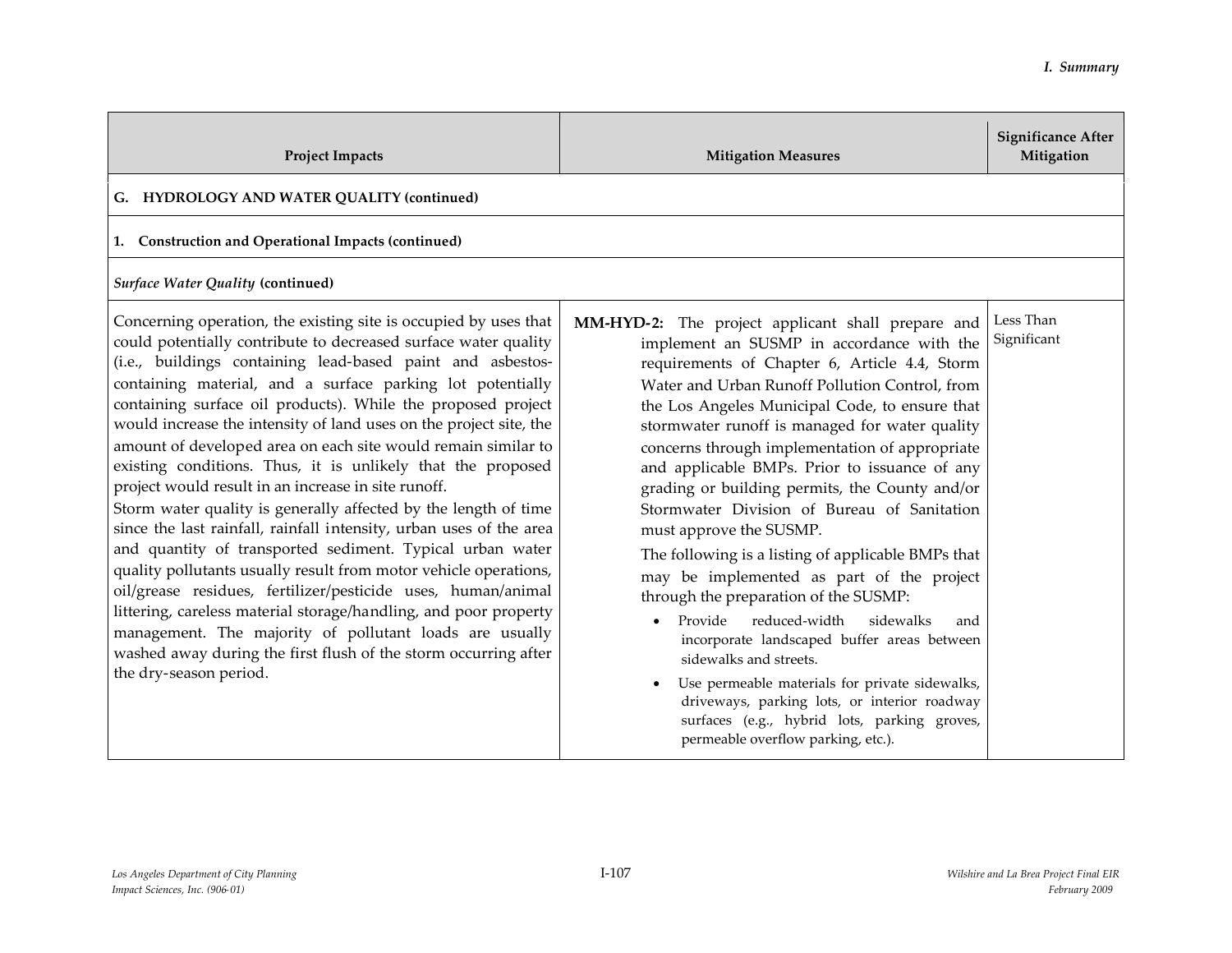| <b>Project Impacts</b>                                                                                                                                                                                                                                                                                                                                                                                                                                                                                                                                                                                                                                                                                                                                                                                                                                                                                                                                                                                                                                | <b>Mitigation Measures</b>                                                                                                                                                                                                                                                                                                                                                                                                                                                                                                                                                                             | <b>Significance After</b><br>Mitigation |
|-------------------------------------------------------------------------------------------------------------------------------------------------------------------------------------------------------------------------------------------------------------------------------------------------------------------------------------------------------------------------------------------------------------------------------------------------------------------------------------------------------------------------------------------------------------------------------------------------------------------------------------------------------------------------------------------------------------------------------------------------------------------------------------------------------------------------------------------------------------------------------------------------------------------------------------------------------------------------------------------------------------------------------------------------------|--------------------------------------------------------------------------------------------------------------------------------------------------------------------------------------------------------------------------------------------------------------------------------------------------------------------------------------------------------------------------------------------------------------------------------------------------------------------------------------------------------------------------------------------------------------------------------------------------------|-----------------------------------------|
| G. HYDROLOGY AND WATER QUALITY (continued)                                                                                                                                                                                                                                                                                                                                                                                                                                                                                                                                                                                                                                                                                                                                                                                                                                                                                                                                                                                                            |                                                                                                                                                                                                                                                                                                                                                                                                                                                                                                                                                                                                        |                                         |
| 1. Construction and Operational Impacts (continued)<br><b>Surface Water Quality (continued)</b>                                                                                                                                                                                                                                                                                                                                                                                                                                                                                                                                                                                                                                                                                                                                                                                                                                                                                                                                                       |                                                                                                                                                                                                                                                                                                                                                                                                                                                                                                                                                                                                        |                                         |
| Street and parking lot-/garage-generated pollutants typically<br>contain atmospheric pollution, tire-wear residues, petroleum<br>products, oil and grease, fertilizer and pesticide wash-offs, and<br>industrial chemical spills, as well as animal droppings and<br>litter types of wastes. The pollutants are washed from street<br>surfaces by a rainfall adequate to produce sufficient runoff. The<br>amount of pollutants washed off the street surface is a function<br>of the amount of pollutants on street surfaces and amount of<br>surface water flow by storm and non-storm events such as<br>hosing down of walkways and parking garage surfaces. These<br>pollutants have the potential to degrade water quality and may<br>result in significant impacts. Operation of the proposed project<br>would result in an increase in land use intensity and, thus,<br>potentially an increase in the presence of site contaminants. All<br>parking and building maintenance areas would be located in<br>the subterranean parking structure. | Where feasible, direct rooftop runoff to pervious<br>areas such as yards, open channels, or<br>vegetated areas, and avoid routing rooftop<br>runoff to the roadway or the storm water<br>conveyance system.<br>Infiltration trenches<br>Oil/water separators<br>Catch basin inserts<br>Continuous flow deflection/separation systems<br>Storm drains inserts<br>Media filtration<br>Bioretention facility<br>Dry wells<br>Cisterns<br>Foundation planting<br>Catch basin screens<br>Normal flow storage/separation systems<br>Clarifiers<br>Filtration systems<br>Primary wastewater treatment systems |                                         |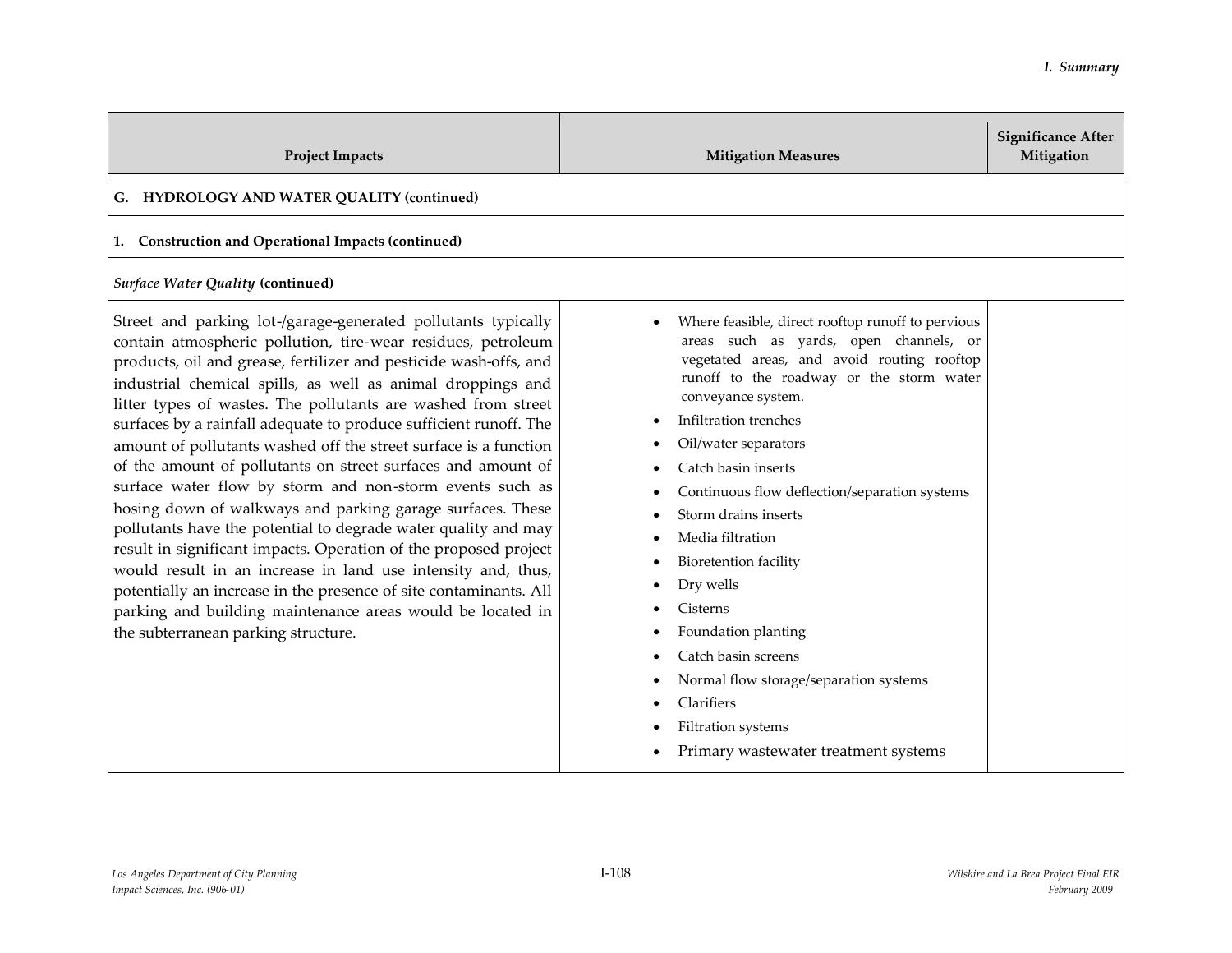| <b>Project Impacts</b>                                                                                                                                                                                                                                                                                                                                                                                                                                                                       | <b>Mitigation Measures</b>                                                                                                                                                                                                                                                                                                                                                                                                                                                                                                                                                                                                                                                                                                                                                                                                                                                                                  | <b>Significance After</b><br>Mitigation |
|----------------------------------------------------------------------------------------------------------------------------------------------------------------------------------------------------------------------------------------------------------------------------------------------------------------------------------------------------------------------------------------------------------------------------------------------------------------------------------------------|-------------------------------------------------------------------------------------------------------------------------------------------------------------------------------------------------------------------------------------------------------------------------------------------------------------------------------------------------------------------------------------------------------------------------------------------------------------------------------------------------------------------------------------------------------------------------------------------------------------------------------------------------------------------------------------------------------------------------------------------------------------------------------------------------------------------------------------------------------------------------------------------------------------|-----------------------------------------|
| G. HYDROLOGY AND WATER QUALITY (continued)                                                                                                                                                                                                                                                                                                                                                                                                                                                   |                                                                                                                                                                                                                                                                                                                                                                                                                                                                                                                                                                                                                                                                                                                                                                                                                                                                                                             |                                         |
| 1. Construction and Operational Impacts (continued)                                                                                                                                                                                                                                                                                                                                                                                                                                          |                                                                                                                                                                                                                                                                                                                                                                                                                                                                                                                                                                                                                                                                                                                                                                                                                                                                                                             |                                         |
| Surface Water Quality (continued)                                                                                                                                                                                                                                                                                                                                                                                                                                                            |                                                                                                                                                                                                                                                                                                                                                                                                                                                                                                                                                                                                                                                                                                                                                                                                                                                                                                             |                                         |
| Therefore, the quantity of land devoted to uses that could<br>result in the transport of on-site contaminants through site<br>runoff is minimal and comparable to existing conditions. The<br>increase in land use intensity relative to the current land uses<br>could result in a potentially significant impact to surface water<br>quality; however, through the incorporation of a recommended<br>mitigation measure, this impact could be reduced to a less than<br>significant level. | MM-HYD-3: The project contractor, during construction,<br>and the project owner, during operation, shall<br>properly store hazardous materials to prevent<br>contact with precipitation or runoff.<br>MM-HYD-4: The project contractor, during construction,<br>and the project owner, during operation, shall<br>develop and maintain effective monitoring and a<br>cleanup program for spills and leaks of<br>hazardous materials.<br><b>MM-HYD-5:</b> The project contractor, during construction,<br>and the project owner, during operation, shall<br>place equipment to be repaired or maintained in<br>covered areas on a pad of absorbent material to<br>contain leaks, spills, or small discharge.<br>MM-HYD-6: The project contractor, during construction,<br>and the project owner, during operation, shall<br>provide periodic and consistent removal of<br>landscape and construction debris. |                                         |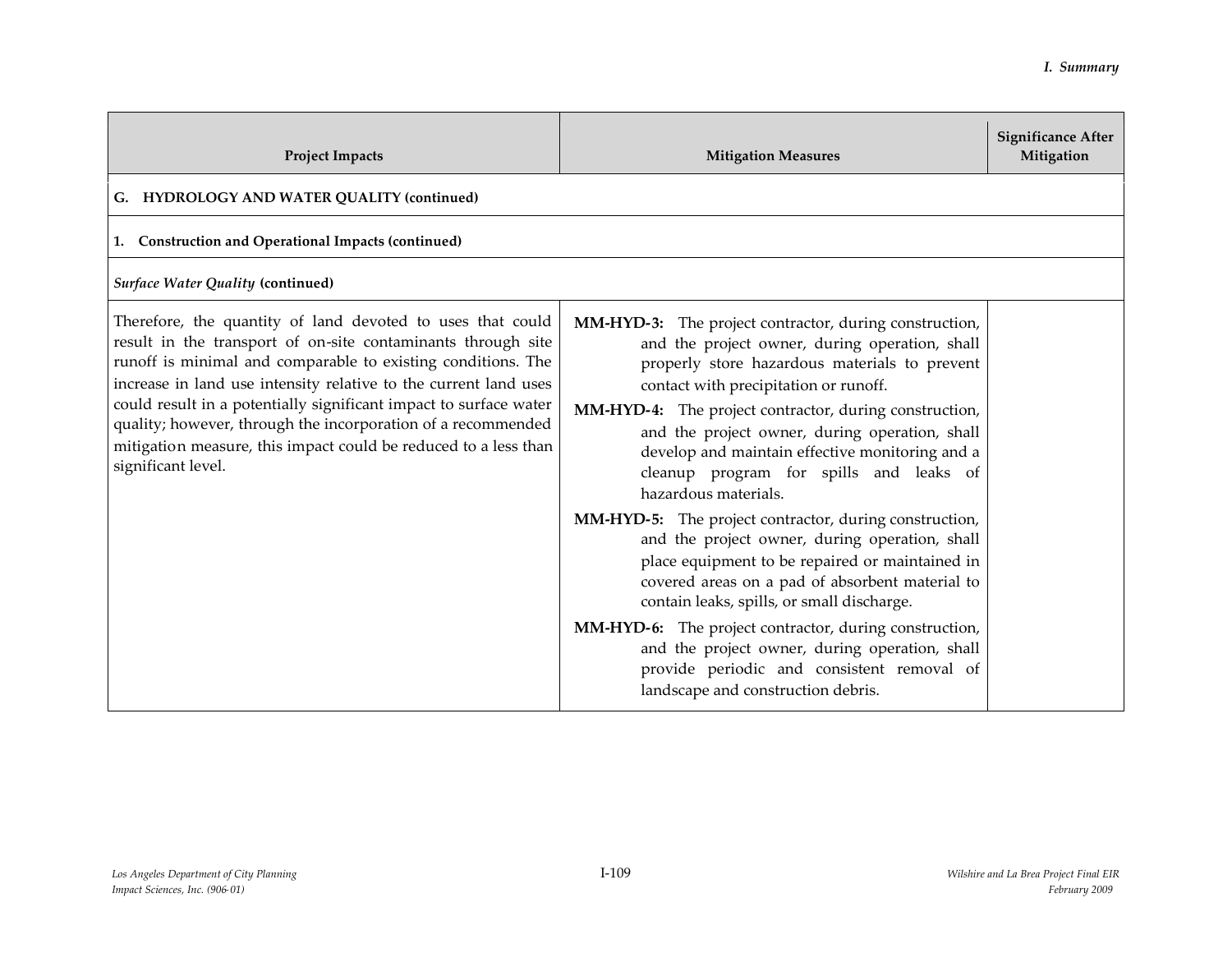| <b>Project Impacts</b>                              | <b>Mitigation Measures</b>                                                                                                                                                                                                                                                                                                                                                                                                                                                                                                                                                                                                                                                                                                                                                                           | <b>Significance After</b><br>Mitigation |
|-----------------------------------------------------|------------------------------------------------------------------------------------------------------------------------------------------------------------------------------------------------------------------------------------------------------------------------------------------------------------------------------------------------------------------------------------------------------------------------------------------------------------------------------------------------------------------------------------------------------------------------------------------------------------------------------------------------------------------------------------------------------------------------------------------------------------------------------------------------------|-----------------------------------------|
| G. HYDROLOGY AND WATER QUALITY (continued)          |                                                                                                                                                                                                                                                                                                                                                                                                                                                                                                                                                                                                                                                                                                                                                                                                      |                                         |
| 1. Construction and Operational Impacts (continued) |                                                                                                                                                                                                                                                                                                                                                                                                                                                                                                                                                                                                                                                                                                                                                                                                      |                                         |
| Surface Water Quality (continued)                   |                                                                                                                                                                                                                                                                                                                                                                                                                                                                                                                                                                                                                                                                                                                                                                                                      |                                         |
|                                                     | <b>MM-HYD-7:</b> The project contractor, during construction,<br>and the project owner, during operation, shall<br>sweep parking lots at regular, frequent intervals<br>to remove debris. The project contractor, during<br>construction, and the project owner, during<br>operation, shall also remove any significant<br>chemical residue on the project site through<br>appropriate methods.<br>MM-HYD-8: The project owner, landscapers, and<br>maintenance team, during project operation,<br>landscaping, and maintenance activities, shall<br>use non-toxic alternatives for such applications<br>as insecticides, herbicides, rodenticides, and<br>fertilizers. Furthermore, chemical controls shall<br>only be applied outdoors when precipitation is<br>not forecast for the project area. |                                         |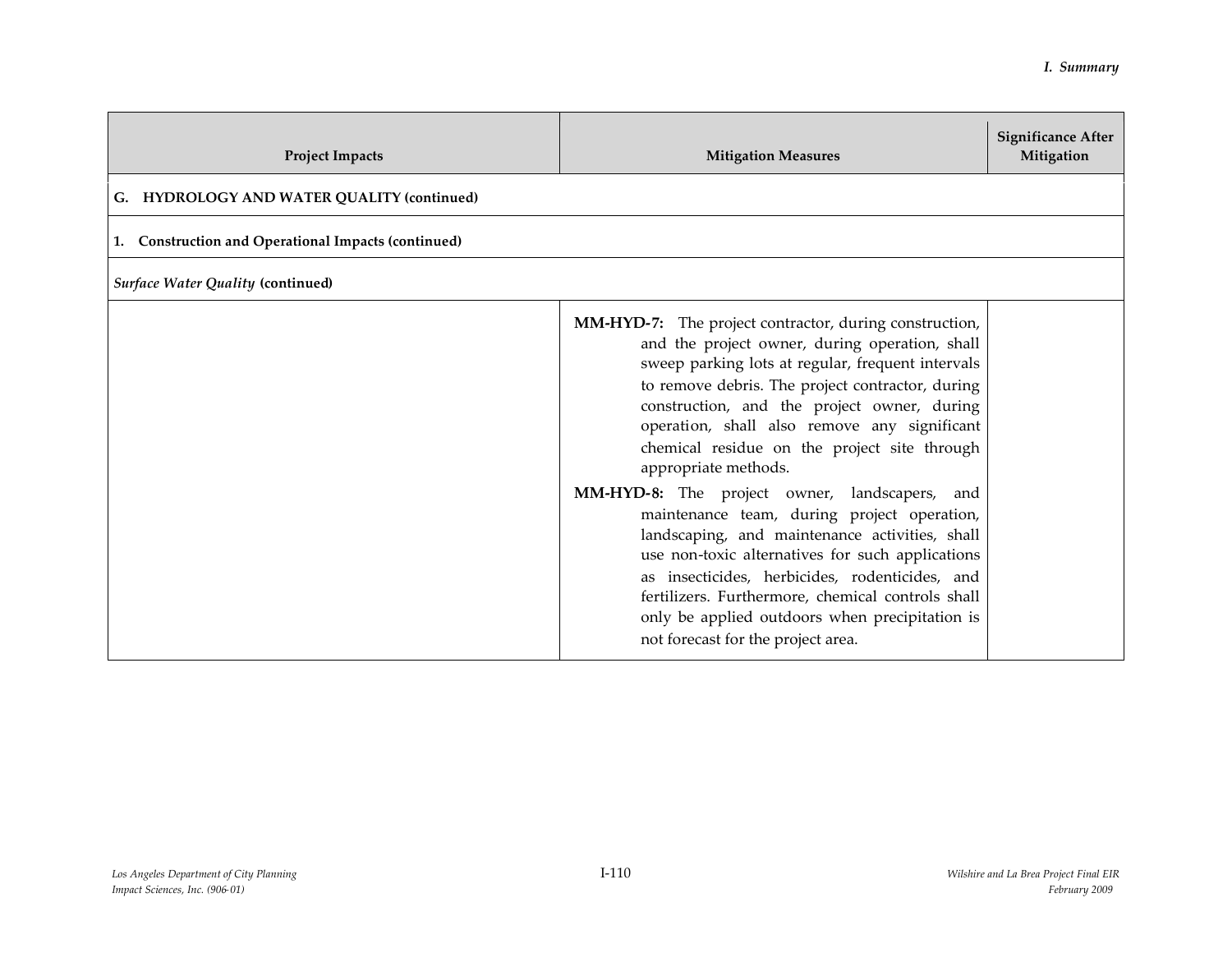| <b>Project Impacts</b>                                                                                                                                                                                                                                                                                                                                                                                                                                                                                                                                                                                                                                                                                                                                                                                                                                                                                                                                                                                                                                                                                                                                                                                                                                                                                                                                                                                                                                                                                                                                                                  | <b>Mitigation Measures</b>                     | <b>Significance After</b><br>Mitigation |
|-----------------------------------------------------------------------------------------------------------------------------------------------------------------------------------------------------------------------------------------------------------------------------------------------------------------------------------------------------------------------------------------------------------------------------------------------------------------------------------------------------------------------------------------------------------------------------------------------------------------------------------------------------------------------------------------------------------------------------------------------------------------------------------------------------------------------------------------------------------------------------------------------------------------------------------------------------------------------------------------------------------------------------------------------------------------------------------------------------------------------------------------------------------------------------------------------------------------------------------------------------------------------------------------------------------------------------------------------------------------------------------------------------------------------------------------------------------------------------------------------------------------------------------------------------------------------------------------|------------------------------------------------|-----------------------------------------|
| G. HYDROLOGY AND WATER QUALITY (continued)                                                                                                                                                                                                                                                                                                                                                                                                                                                                                                                                                                                                                                                                                                                                                                                                                                                                                                                                                                                                                                                                                                                                                                                                                                                                                                                                                                                                                                                                                                                                              |                                                |                                         |
| 1. Construction and Operational Impacts (continued)                                                                                                                                                                                                                                                                                                                                                                                                                                                                                                                                                                                                                                                                                                                                                                                                                                                                                                                                                                                                                                                                                                                                                                                                                                                                                                                                                                                                                                                                                                                                     |                                                |                                         |
| <b>Groundwater Quality</b>                                                                                                                                                                                                                                                                                                                                                                                                                                                                                                                                                                                                                                                                                                                                                                                                                                                                                                                                                                                                                                                                                                                                                                                                                                                                                                                                                                                                                                                                                                                                                              |                                                |                                         |
| The construction of foundations for medium-rise buildings and<br>subterranean parking structures could have the potential to<br>interfere with groundwater by intercepting the aquifer during<br>excavation. The proposed project involves the construction of a<br>high-rise building and a subterranean parking structure. The<br>geotechnical investigation conducted for the proposed project<br>determined that the depth of groundwater on the site is<br>between 16 to 21 feet below the ground surface. The<br>subterranean parking structure would be approximately 36 feet<br>below ground surface. Therefore, excavation for the proposed<br>project would exceed a depth of 16 to 21 feet below ground<br>surface, and thus would encounter groundwater during project<br>construction. Therefore, project construction could result in a<br>significant impact to groundwater or groundwater quality.<br>During construction, dewatering may be required and could be<br>achieved with temporary dewatering wells, storage tanks, and<br>filters. Treated water would then be disposed of into the City<br>storm drain system. Dewatering activities would require an<br>NPDES Permit for Groundwater Discharge from the<br>LARWQCB. This permit would ensure that water discharged<br>into the City's storm drain system would meet all NPDES<br>requirements for suspended solids, organic material, and other<br>water quality parameters thereby reducing water quality<br>impacts associated with this activity would be reduced to a less<br>than significant level. | See mitigation measures MM-HYD-1 and MM-HYD-8. | Less Than<br>Significant                |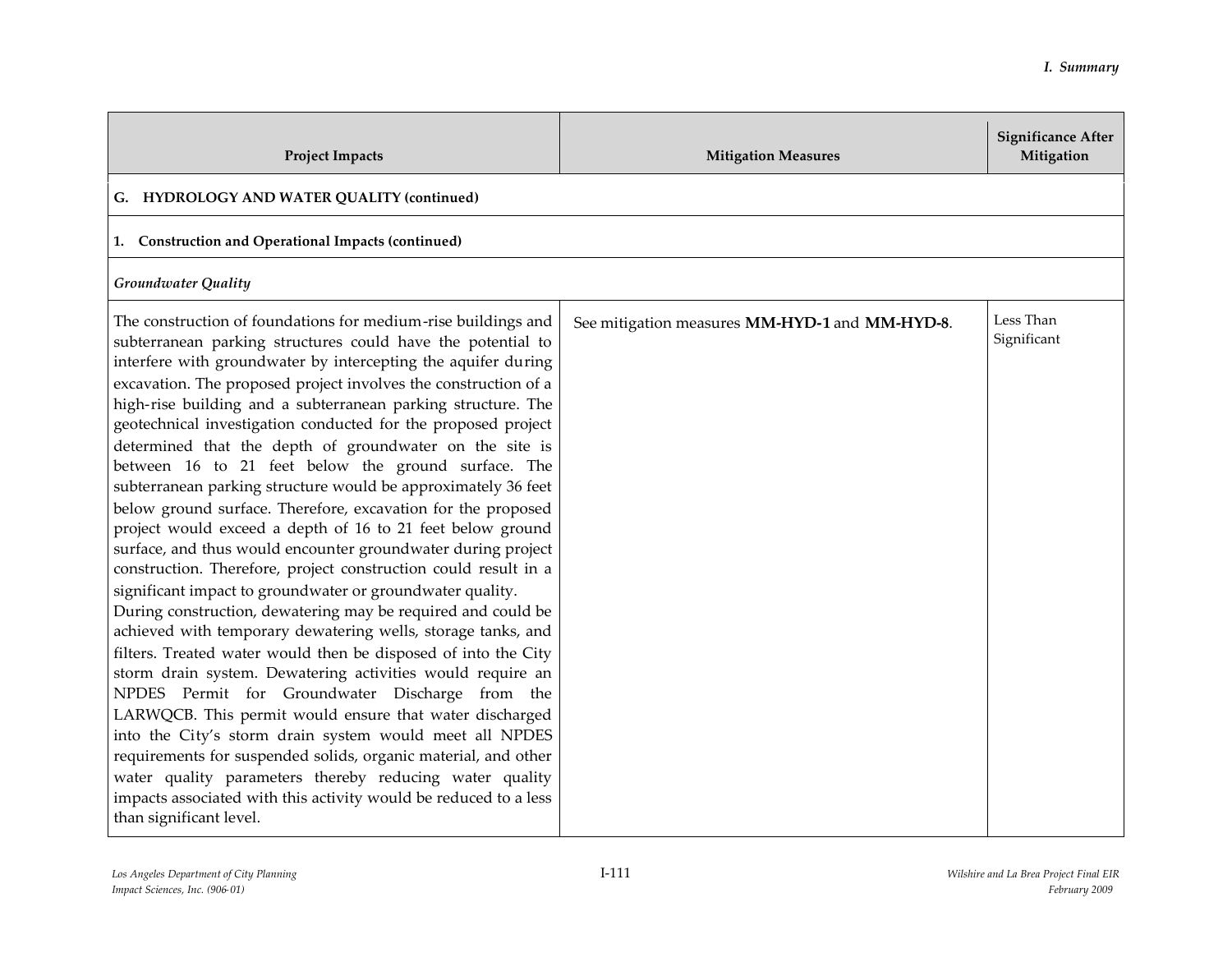| <b>Project Impacts</b>                                                                                                                                                                                                                                                                                                                                                                                                                                                                                                                                                                                                                                                                                                                                                                                                                                                                                                                                                                                                                                                                                                                                                                                                                                                                                                                                                                             | <b>Mitigation Measures</b> | <b>Significance After</b><br>Mitigation |
|----------------------------------------------------------------------------------------------------------------------------------------------------------------------------------------------------------------------------------------------------------------------------------------------------------------------------------------------------------------------------------------------------------------------------------------------------------------------------------------------------------------------------------------------------------------------------------------------------------------------------------------------------------------------------------------------------------------------------------------------------------------------------------------------------------------------------------------------------------------------------------------------------------------------------------------------------------------------------------------------------------------------------------------------------------------------------------------------------------------------------------------------------------------------------------------------------------------------------------------------------------------------------------------------------------------------------------------------------------------------------------------------------|----------------------------|-----------------------------------------|
| G. HYDROLOGY AND WATER QUALITY (continued)                                                                                                                                                                                                                                                                                                                                                                                                                                                                                                                                                                                                                                                                                                                                                                                                                                                                                                                                                                                                                                                                                                                                                                                                                                                                                                                                                         |                            |                                         |
| 1. Construction and Operational Impacts (continued)                                                                                                                                                                                                                                                                                                                                                                                                                                                                                                                                                                                                                                                                                                                                                                                                                                                                                                                                                                                                                                                                                                                                                                                                                                                                                                                                                |                            |                                         |
| Groundwater Quality (continued)                                                                                                                                                                                                                                                                                                                                                                                                                                                                                                                                                                                                                                                                                                                                                                                                                                                                                                                                                                                                                                                                                                                                                                                                                                                                                                                                                                    |                            |                                         |
| The groundwater beneath the project area is currently<br>contaminated, and given the existing groundwater level,<br>project construction activities could affect groundwater.<br>Treated water would then be disposed of into the City storm<br>drain system. Disposal of treated groundwater would require<br>an NPDES Permit for Groundwater Discharge from the<br>LARWQCB, which would ensure that water discharged into<br>the City's storm drain system, would meet all NPDES<br>requirements for suspended solids, organic material, and other<br>water quality parameters. Therefore, water quality impacts<br>associated with this activity would be reduced to a less than<br>significant level.<br>Concerning operation, the existing project site consists largely<br>of impervious surfaces. Upon implementation of the proposed<br>project, conditions at the project site would be comparable to<br>existing conditions, as the site would continue to be developed<br>predominantly with impervious surfaces. Therefore, the project<br>site does not currently allow for direct percolation within the<br>Central Los Angeles Basin. As such, implementation of the<br>proposed project is not expected to contribute to or result in<br>groundwater contamination in the project vicinity, and thus<br>there is no potential for significant impacts to groundwater<br>resources. |                            |                                         |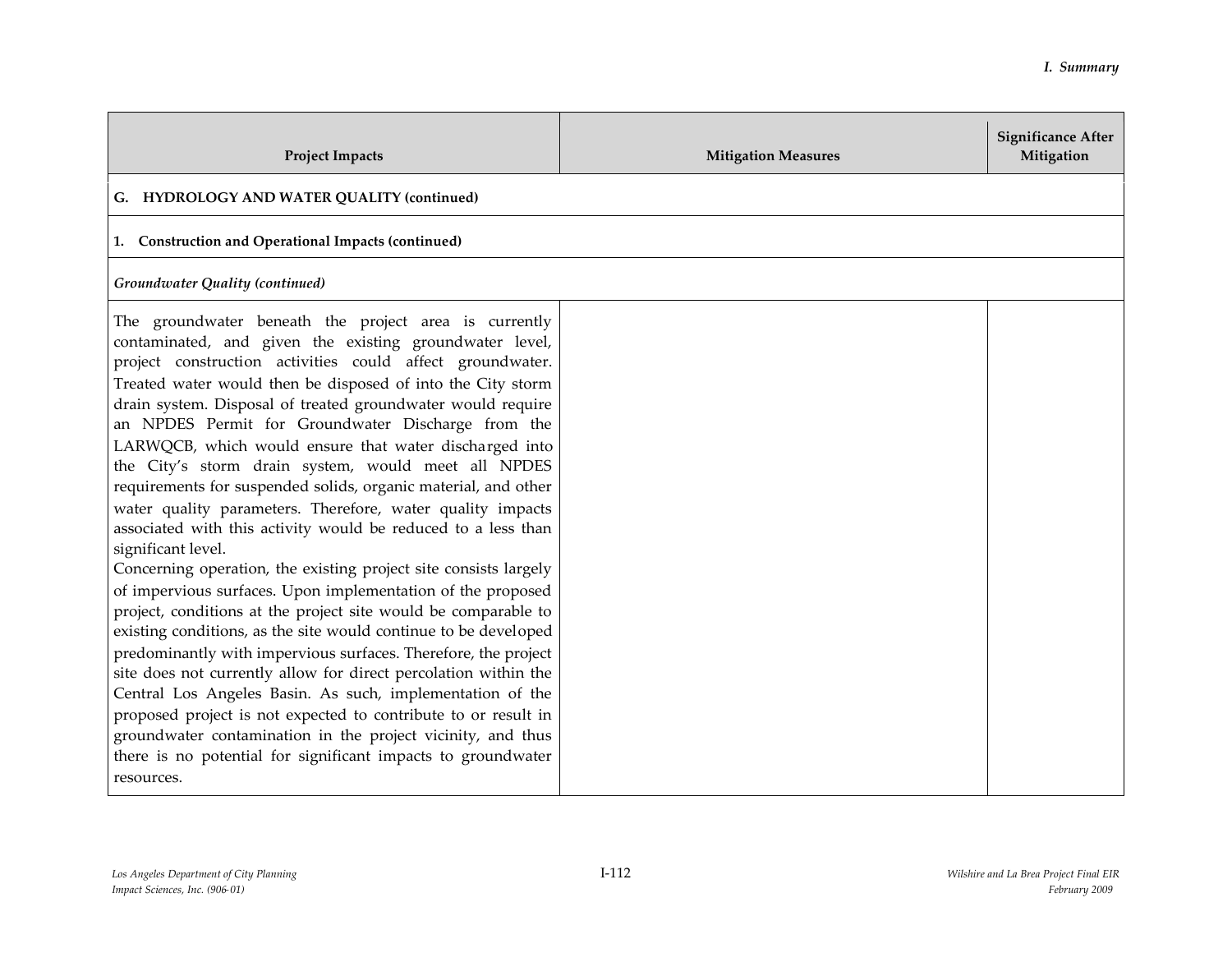| <b>Project Impacts</b>                                                                                                                                                                                                                                                                                                                                              | <b>Mitigation Measures</b> | <b>Significance After</b><br>Mitigation |
|---------------------------------------------------------------------------------------------------------------------------------------------------------------------------------------------------------------------------------------------------------------------------------------------------------------------------------------------------------------------|----------------------------|-----------------------------------------|
| G. HYDROLOGY AND WATER QUALITY (continued)                                                                                                                                                                                                                                                                                                                          |                            |                                         |
| Construction and Operational Impacts (continued)                                                                                                                                                                                                                                                                                                                    |                            |                                         |
| Groundwater Quality (continued)                                                                                                                                                                                                                                                                                                                                     |                            |                                         |
| Since the project site is currently and would remain,<br>predominantly covered by impervious surfaces, the project site<br>would not contribute to groundwater recharge. Therefore, the<br>project would not affect groundwater quality of existing wells.<br>No potential for significant groundwater quality impacts<br>would result from project implementation. |                            |                                         |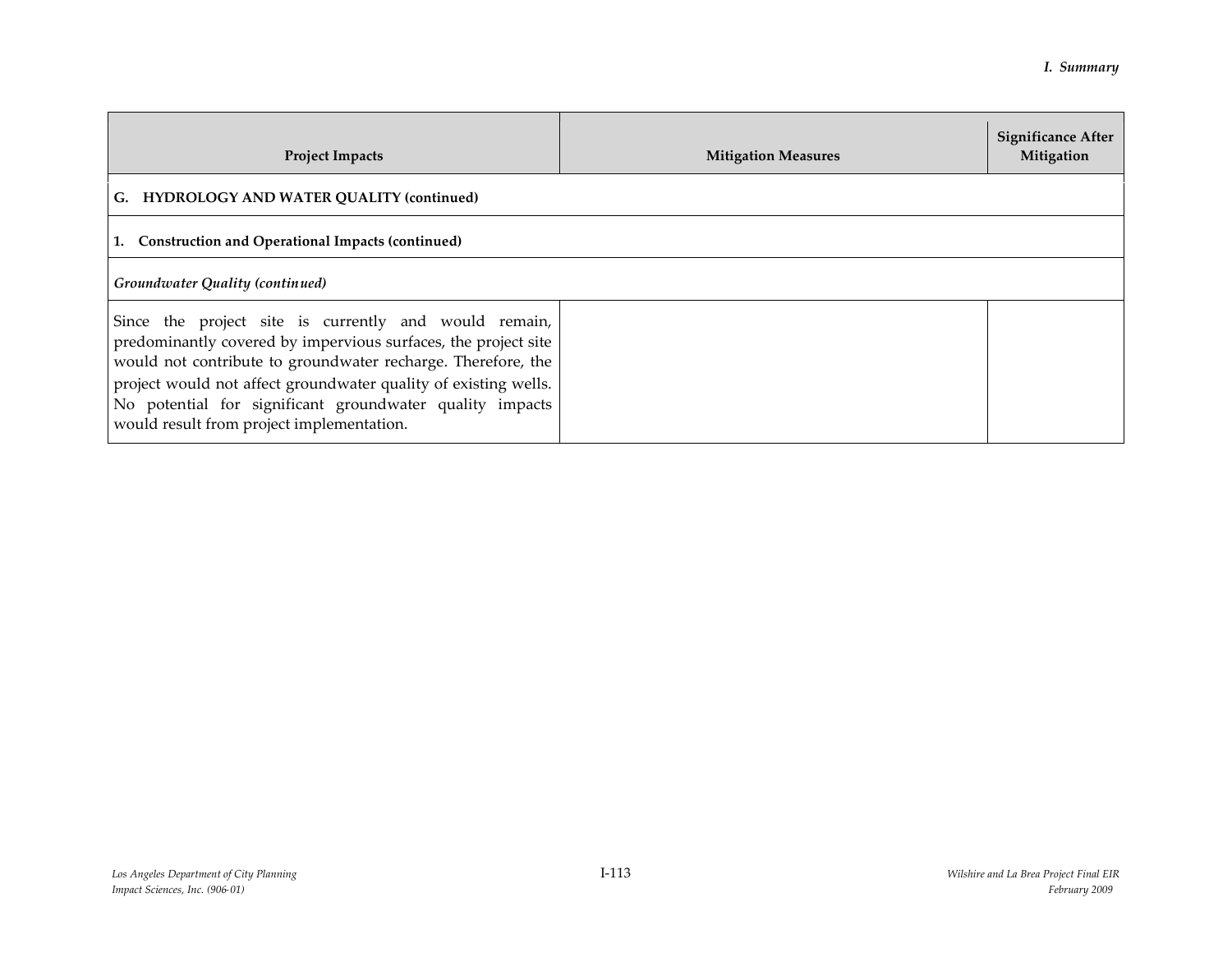| <b>Project Impacts</b>                                                                                                                                                                                                                                                                                                                                                                                                                                                                                                                                                                                                                                                                                                                                                                                                                                                                             | <b>Mitigation Measures</b>    | <b>Significance After</b><br>Mitigation |
|----------------------------------------------------------------------------------------------------------------------------------------------------------------------------------------------------------------------------------------------------------------------------------------------------------------------------------------------------------------------------------------------------------------------------------------------------------------------------------------------------------------------------------------------------------------------------------------------------------------------------------------------------------------------------------------------------------------------------------------------------------------------------------------------------------------------------------------------------------------------------------------------------|-------------------------------|-----------------------------------------|
| G. HYDROLOGY AND WATER OUALITY (continued)                                                                                                                                                                                                                                                                                                                                                                                                                                                                                                                                                                                                                                                                                                                                                                                                                                                         |                               |                                         |
| 2. Cumulative Impacts                                                                                                                                                                                                                                                                                                                                                                                                                                                                                                                                                                                                                                                                                                                                                                                                                                                                              |                               |                                         |
| <b>Surface Water Impacts</b>                                                                                                                                                                                                                                                                                                                                                                                                                                                                                                                                                                                                                                                                                                                                                                                                                                                                       |                               |                                         |
| Development of the proposed project in combination with the<br>list of related projects could result in the violation of water<br>quality and/or waste discharge requirements during<br>construction and operation. However, the project and each of<br>the related projects would be required to prepare an SWPPP for<br>construction activities. In addition, the operation of all the<br>related projects are required, by Chapter 13.29, Storm Water<br>and Urban Runoff Pollution Prevention Control and SUSMP of<br>the Los Angeles Municipal Code, to submit and implement an<br>SUSMP containing design features and BMPs appropriate and<br>applicable to the project to reduce post-construction pollutants<br>in stormwater discharges. Potential water quality impacts of<br>the Citywide related projects in combination with the proposed<br>project would be less than significant. | None required or recommended. | Less Than<br>Significant                |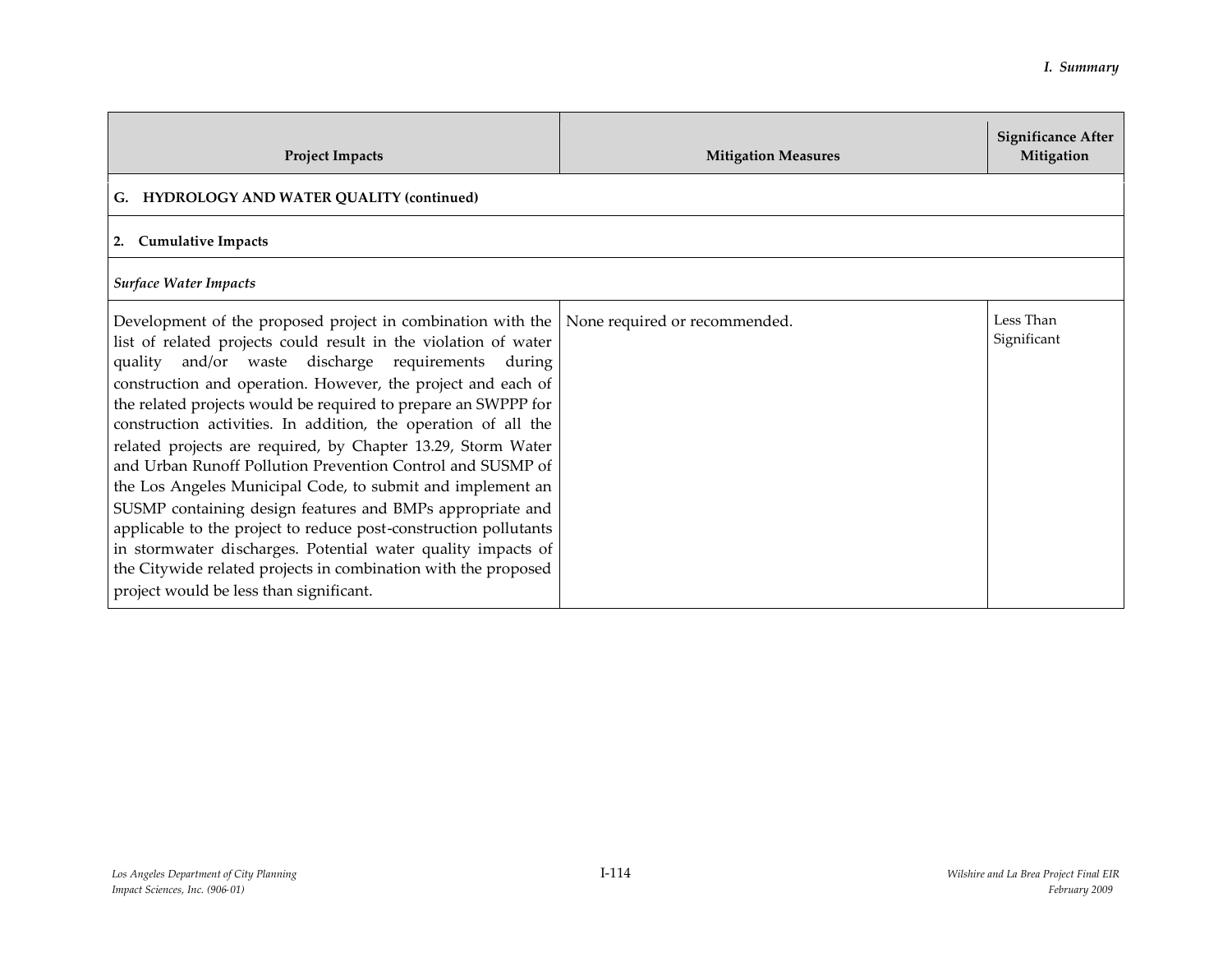| <b>Project Impacts</b>                                                                                                                                                                                                                                                                                                                                                                                                                                                                                                                                                                                                                                                                                                                                                                                                                                                                                                                                                                                                                                                         | <b>Mitigation Measures</b> | <b>Significance After</b><br>Mitigation |
|--------------------------------------------------------------------------------------------------------------------------------------------------------------------------------------------------------------------------------------------------------------------------------------------------------------------------------------------------------------------------------------------------------------------------------------------------------------------------------------------------------------------------------------------------------------------------------------------------------------------------------------------------------------------------------------------------------------------------------------------------------------------------------------------------------------------------------------------------------------------------------------------------------------------------------------------------------------------------------------------------------------------------------------------------------------------------------|----------------------------|-----------------------------------------|
| G. HYDROLOGY AND WATER QUALITY (continued)                                                                                                                                                                                                                                                                                                                                                                                                                                                                                                                                                                                                                                                                                                                                                                                                                                                                                                                                                                                                                                     |                            |                                         |
| 2. Cumulative Impacts                                                                                                                                                                                                                                                                                                                                                                                                                                                                                                                                                                                                                                                                                                                                                                                                                                                                                                                                                                                                                                                          |                            |                                         |
| Surface Water Impacts (continued)                                                                                                                                                                                                                                                                                                                                                                                                                                                                                                                                                                                                                                                                                                                                                                                                                                                                                                                                                                                                                                              |                            |                                         |
| The Santa Monica Bay Watershed Management Area (WMA),<br>within the limits of the City of Los Angeles, is composed<br>mainly of urban uses, with remaining open spaces being<br>devoted to uses not likely to be developed. As a result, most of<br>the drainage system in the watershed consists of engineered<br>storm channels and, therefore, is expected to experience little<br>change. Additionally, as extensive development is not expected<br>in the remaining open spaces, it is unlikely that there would be<br>substantial alteration of drainage systems and watercourses in<br>those areas. Because the proposed project, as well as the related<br>projects, would be constructed on already urban-developed<br>sites, the amount of runoff would not substantially increase,<br>and therefore, substantial increases in erosion, siltation,<br>flooding, and exceedance of the stormwater drainage system<br>are not expected. Cumulatively, the project does not have the<br>potential for significant impacts related to runoff and<br>stormwater drainage. |                            |                                         |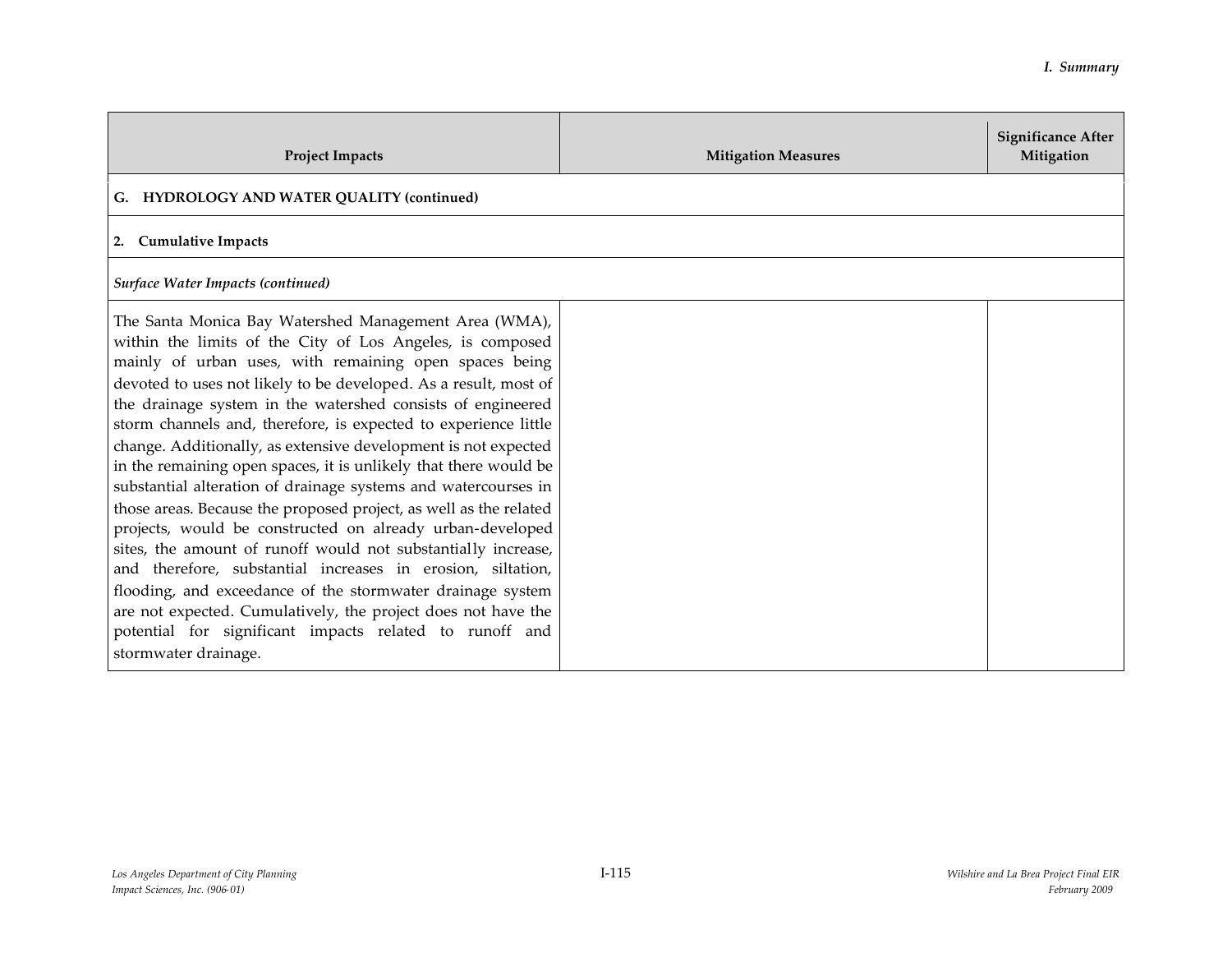| <b>Project Impacts</b>                                                                                                                                                                                                                                                                                                                                                                                                                                                                                                                                                                                                                                                                                                                                                                                                                                                                                                                                                                                                                                                                | <b>Mitigation Measures</b> | <b>Significance After</b><br>Mitigation |
|---------------------------------------------------------------------------------------------------------------------------------------------------------------------------------------------------------------------------------------------------------------------------------------------------------------------------------------------------------------------------------------------------------------------------------------------------------------------------------------------------------------------------------------------------------------------------------------------------------------------------------------------------------------------------------------------------------------------------------------------------------------------------------------------------------------------------------------------------------------------------------------------------------------------------------------------------------------------------------------------------------------------------------------------------------------------------------------|----------------------------|-----------------------------------------|
| G. HYDROLOGY AND WATER QUALITY (continued)                                                                                                                                                                                                                                                                                                                                                                                                                                                                                                                                                                                                                                                                                                                                                                                                                                                                                                                                                                                                                                            |                            |                                         |
| 2. Cumulative Impacts (continued)                                                                                                                                                                                                                                                                                                                                                                                                                                                                                                                                                                                                                                                                                                                                                                                                                                                                                                                                                                                                                                                     |                            |                                         |
| <b>Surface Water Impacts (continued)</b>                                                                                                                                                                                                                                                                                                                                                                                                                                                                                                                                                                                                                                                                                                                                                                                                                                                                                                                                                                                                                                              |                            |                                         |
| Existing stormwater facilities are adequate to accommodate<br>existing and anticipated flows. The proposed project, as well as<br>the related projects identified in Section III, General<br>Description of Environmental Setting, of the Draft EIR, would<br>be located in the urbanized environment of Los Angeles. While<br>cumulative future development may require that there be some<br>localized modifications or additions to the existing stormwater<br>drainage system, it is expected that these modifications or<br>additions would not be extensive, as stormwater drainage<br>systems already exist in the primarily impervious and<br>urbanized area of Downtown Los Angeles. Consequently, there<br>is no potential for significant cumulative impacts from<br>implementation of the proposed project in combination with<br>the identified related projects.<br>The proposed project is not anticipated to result in a<br>cumulatively considerable contribution to the degradation of<br>surface water quality in Los Angeles or the greater Los Angeles<br>Basin. |                            |                                         |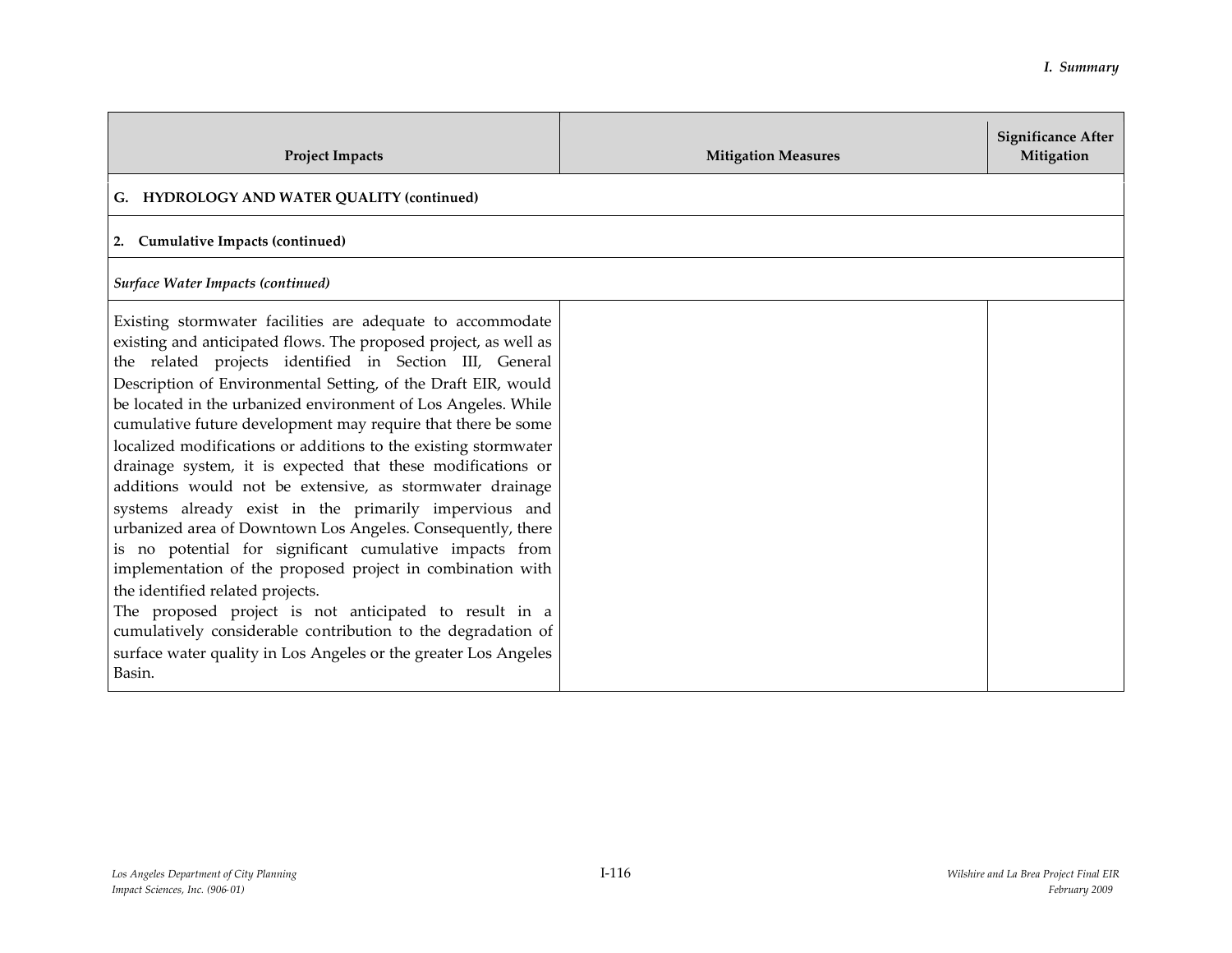| <b>Project Impacts</b>                                                                                                                                                                                                                                                                                                                                                                                                                                                                                                                                                                                                                                                                                                                                                                                                                                                                    | <b>Mitigation Measures</b>    | <b>Significance After</b><br>Mitigation |
|-------------------------------------------------------------------------------------------------------------------------------------------------------------------------------------------------------------------------------------------------------------------------------------------------------------------------------------------------------------------------------------------------------------------------------------------------------------------------------------------------------------------------------------------------------------------------------------------------------------------------------------------------------------------------------------------------------------------------------------------------------------------------------------------------------------------------------------------------------------------------------------------|-------------------------------|-----------------------------------------|
| G. HYDROLOGY AND WATER QUALITY (continued)                                                                                                                                                                                                                                                                                                                                                                                                                                                                                                                                                                                                                                                                                                                                                                                                                                                |                               |                                         |
| 2. Cumulative Impacts (continued)                                                                                                                                                                                                                                                                                                                                                                                                                                                                                                                                                                                                                                                                                                                                                                                                                                                         |                               |                                         |
| <b>Groundwater Quality</b>                                                                                                                                                                                                                                                                                                                                                                                                                                                                                                                                                                                                                                                                                                                                                                                                                                                                |                               |                                         |
| Implementation of Citywide projects would result in additional<br>development that could indirectly require an increased use of<br>groundwater through the provision of potable water provided<br>by Los Angeles Department of Water and Power (LADWP).<br>However, the provision of water, including the increased use of<br>groundwater supplies, as a result of the cumulative<br>development of the proposed projects and identified related<br>projects is within the established demand projections of the<br>LADWP (refer to Section IV.L.1, Water, of the Draft EIR for<br>supplementary analysis of water supplies). Groundwater to be<br>consumed by cumulative development would be consumed<br>according to current plans and projections by the LADWP and<br>would not, therefore, be substantially depleted as a result of the<br>implementation of cumulative development. | None required or recommended. | Less Than<br>Significant                |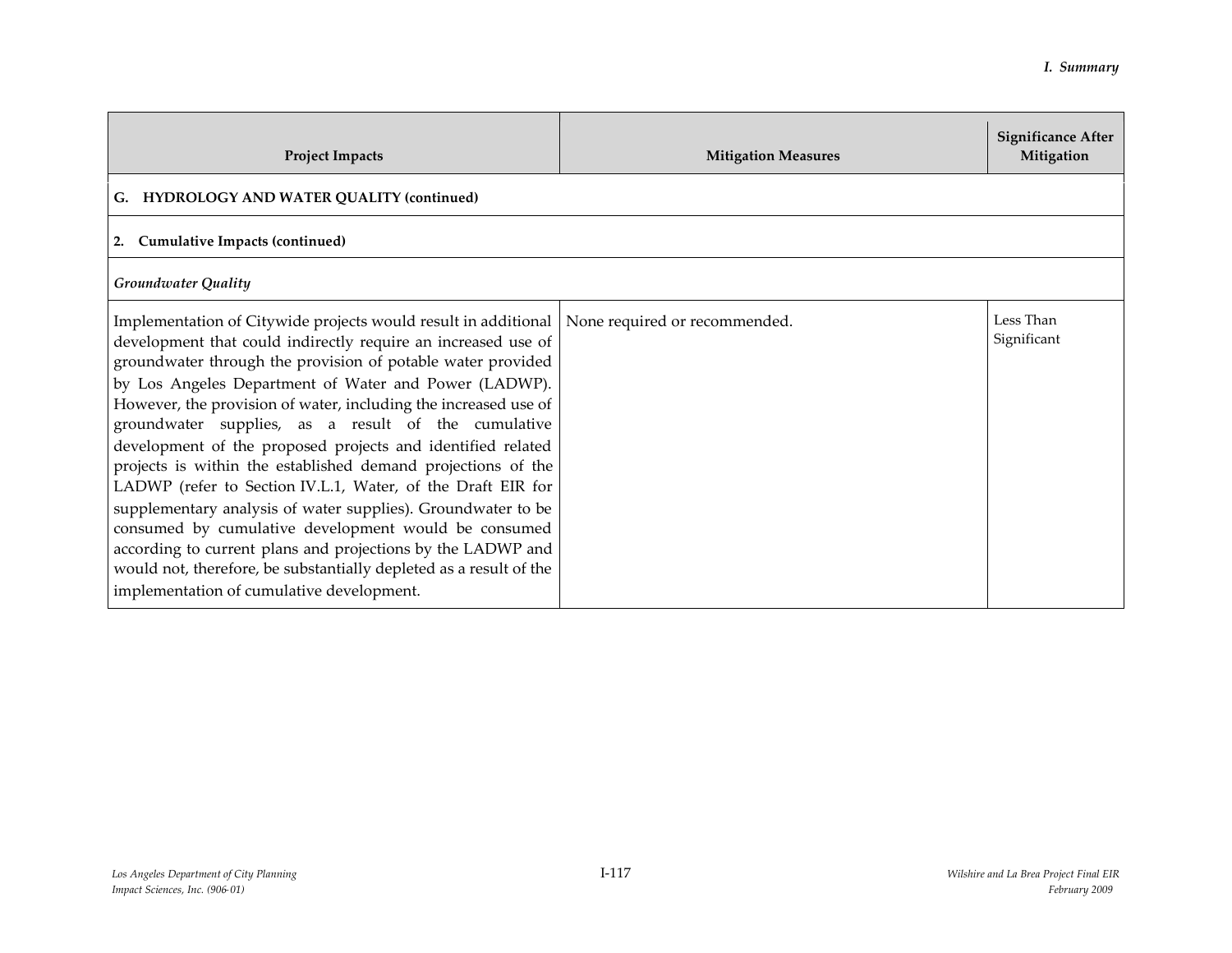| <b>Project Impacts</b>                                                                                                                                                                                                                                                                                                                                                                                                                                                                                                                                                                                                                                                                                                                                                                                                                      | <b>Mitigation Measures</b> | <b>Significance After</b><br>Mitigation |
|---------------------------------------------------------------------------------------------------------------------------------------------------------------------------------------------------------------------------------------------------------------------------------------------------------------------------------------------------------------------------------------------------------------------------------------------------------------------------------------------------------------------------------------------------------------------------------------------------------------------------------------------------------------------------------------------------------------------------------------------------------------------------------------------------------------------------------------------|----------------------------|-----------------------------------------|
| G. HYDROLOGY AND WATER QUALITY (continued)                                                                                                                                                                                                                                                                                                                                                                                                                                                                                                                                                                                                                                                                                                                                                                                                  |                            |                                         |
| <b>Cumulative Impacts (continued)</b><br>2.                                                                                                                                                                                                                                                                                                                                                                                                                                                                                                                                                                                                                                                                                                                                                                                                 |                            |                                         |
| Groundwater Quality (continued)                                                                                                                                                                                                                                                                                                                                                                                                                                                                                                                                                                                                                                                                                                                                                                                                             |                            |                                         |
| Recharge in the Los Angeles Coastal Plain consists of<br>percolation, precipitation, and return water from irrigation.<br>Individual basins within the Los Angeles Coastal Plan may also<br>be replenished by the following: surface water spreading of<br>local runoff, imported water and reclaimed water, injection of<br>imported water (for protection against saline intrusion), and<br>subsurface inflow from other basins. Neither the proposed<br>projects nor any of the identified related projects would be<br>developed within a recharge area, and, as such, cumulative<br>impacts to groundwater recharge would be less than<br>significant.<br>Development of the proposed project and the related projects<br>are not expected to substantially degrade groundwater quality<br>or have any significant cumulative effects. |                            |                                         |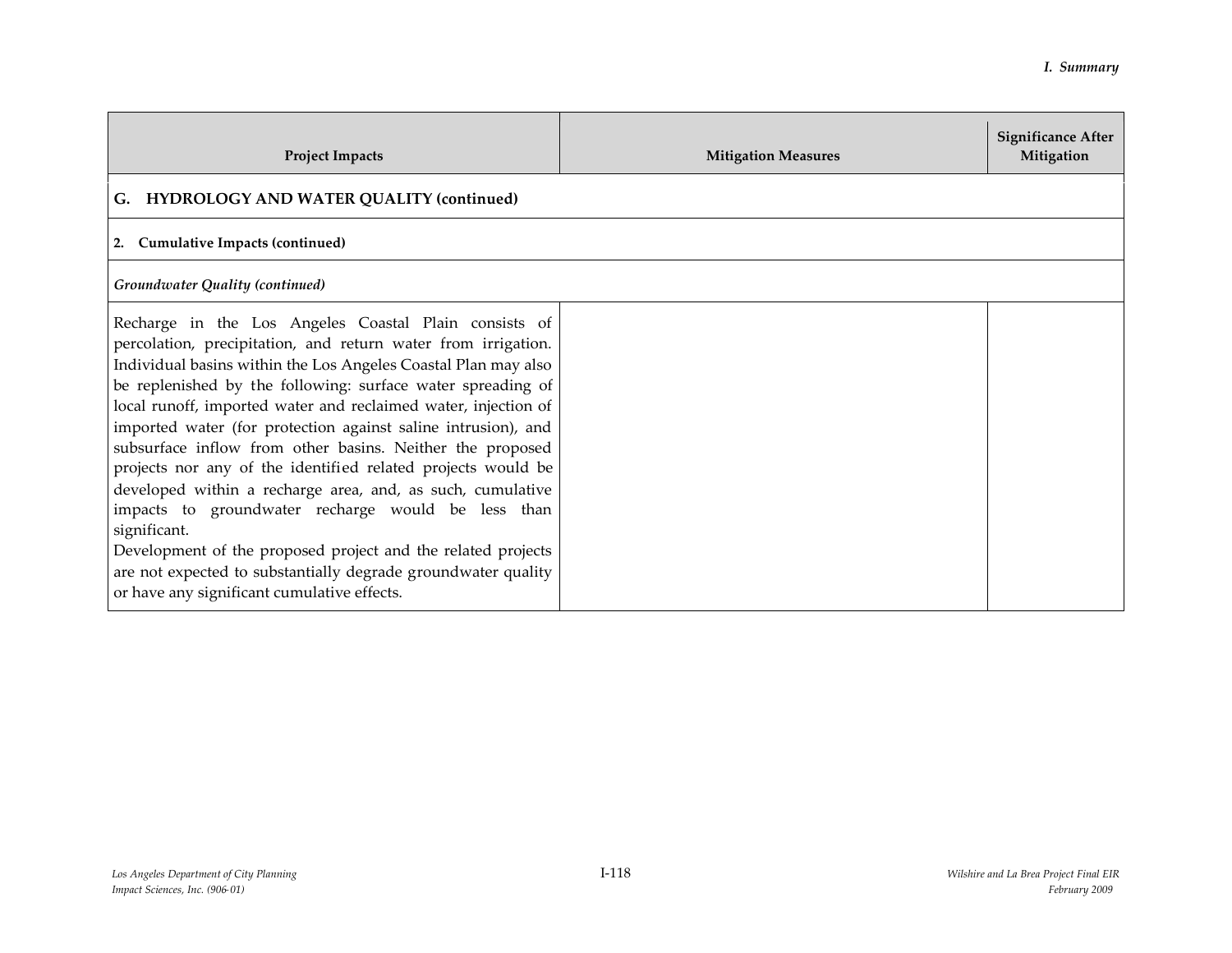| <b>Project Impacts</b>                                                                                                                                                                                                                                                                                                                                                                                                                                                                                                                                                                                                                                                                                                                                                                                                                                                                                                                                                                                                                                                                                                                                                                                                                                              | <b>Mitigation Measures</b>    | <b>Significance After</b><br>Mitigation |
|---------------------------------------------------------------------------------------------------------------------------------------------------------------------------------------------------------------------------------------------------------------------------------------------------------------------------------------------------------------------------------------------------------------------------------------------------------------------------------------------------------------------------------------------------------------------------------------------------------------------------------------------------------------------------------------------------------------------------------------------------------------------------------------------------------------------------------------------------------------------------------------------------------------------------------------------------------------------------------------------------------------------------------------------------------------------------------------------------------------------------------------------------------------------------------------------------------------------------------------------------------------------|-------------------------------|-----------------------------------------|
| H. LAND USE AND PLANNING                                                                                                                                                                                                                                                                                                                                                                                                                                                                                                                                                                                                                                                                                                                                                                                                                                                                                                                                                                                                                                                                                                                                                                                                                                            |                               |                                         |
| <b>Operational Impacts</b><br>1.                                                                                                                                                                                                                                                                                                                                                                                                                                                                                                                                                                                                                                                                                                                                                                                                                                                                                                                                                                                                                                                                                                                                                                                                                                    |                               |                                         |
| The project site is currently occupied by a church, a commercial<br>strip center, and paved parking areas. The paved parking areas<br>are utilized by both the church and commercial strip center<br>patrons. The project site is situated among retail-commercial,<br>office, residential, and parking uses. Since the project site is an<br>existing urban space and the proposed project would include a<br>mixture of residential and commercial uses, the project would<br>fit well with surrounding land uses. The proposed project<br>would not add a new land use to the area as the project would<br>provide a mixture of land uses, and thus, would not result in<br>secondary impacts to surrounding uses or divide the<br>community. Therefore, the project would complement<br>surrounding land uses and would not divide or disrupt the<br>existing neighborhood. Finally, there is no potential for<br>significant secondary impacts to surrounding land uses because<br>the project involves a mix of land uses, including residential<br>and retail-commercial, similar to surrounding land uses.<br>Therefore, no potential for significant land use impacts<br>associated with disrupting or affecting the surrounding<br>community would occur. | None required or recommended. | Less Than<br>Significant                |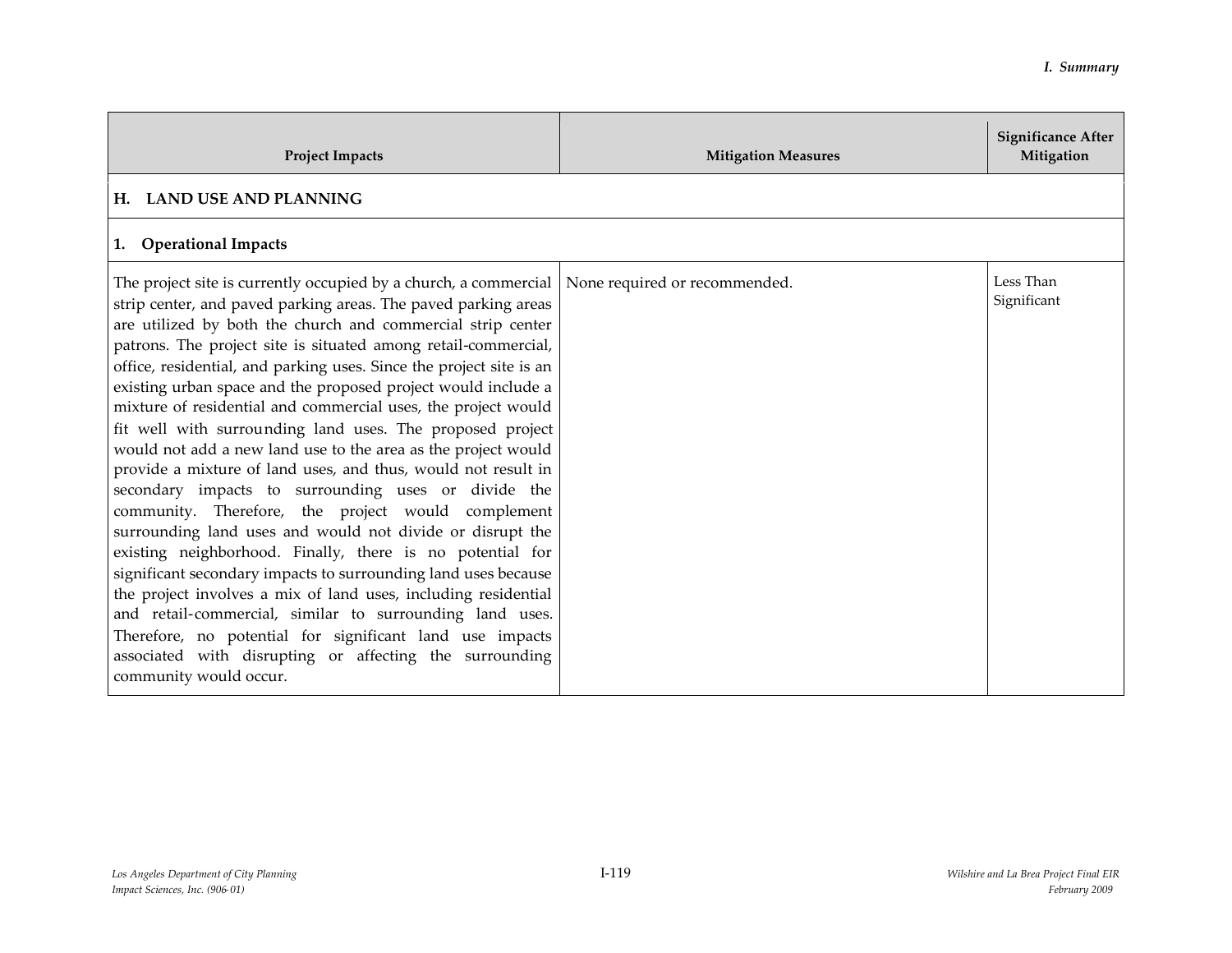| <b>Project Impacts</b>                                                                                                                                                                                                                                                                                                                                                                                                                                                                                                                                                                                                                                                                                                                                                                                                                                                                                                                                                                                                                                                                                                                                                                                                                         | <b>Mitigation Measures</b> | <b>Significance After</b><br>Mitigation |
|------------------------------------------------------------------------------------------------------------------------------------------------------------------------------------------------------------------------------------------------------------------------------------------------------------------------------------------------------------------------------------------------------------------------------------------------------------------------------------------------------------------------------------------------------------------------------------------------------------------------------------------------------------------------------------------------------------------------------------------------------------------------------------------------------------------------------------------------------------------------------------------------------------------------------------------------------------------------------------------------------------------------------------------------------------------------------------------------------------------------------------------------------------------------------------------------------------------------------------------------|----------------------------|-----------------------------------------|
| H. LAND USE AND PLANNING (continued)                                                                                                                                                                                                                                                                                                                                                                                                                                                                                                                                                                                                                                                                                                                                                                                                                                                                                                                                                                                                                                                                                                                                                                                                           |                            |                                         |
| 1. Operational Impacts (continued)                                                                                                                                                                                                                                                                                                                                                                                                                                                                                                                                                                                                                                                                                                                                                                                                                                                                                                                                                                                                                                                                                                                                                                                                             |                            |                                         |
| The proposed project would be consistent with the general plan<br>framework's land use objectives for the Regional Center<br>designation. The project would integrate housing with<br>commercial<br>and<br>amenities,<br>thereby<br>uses<br>ensuring<br>complementary and supportive uses within the Regional<br>Center. The density of the proposed structure has a floor area<br>ratio (FAR) of 3.4:1. It is thereby within the recommended FAR<br>for regional centers. Generally, regional centers will range from<br>FAR 1.5:1 to 6:1 and are characterized by 6-to 20-story (or<br>higher) buildings as determined in the community plan. The<br>project's FAR would be within the range of the typical FAR for<br>regional centers and the height of the proposed project,<br>7 stories, is within the range of heights typical for regional<br>centers of 6 to 20 or more stories. In addition, land uses that are<br>encouraged by the general plan framework on regional center<br>properties include mixed-use projects such as the Wilshire and<br>La Brea Project. Consequently, the project is consistent with the<br>general plan framework policies related to the Regional Center<br>and no significant impacts would result. |                            |                                         |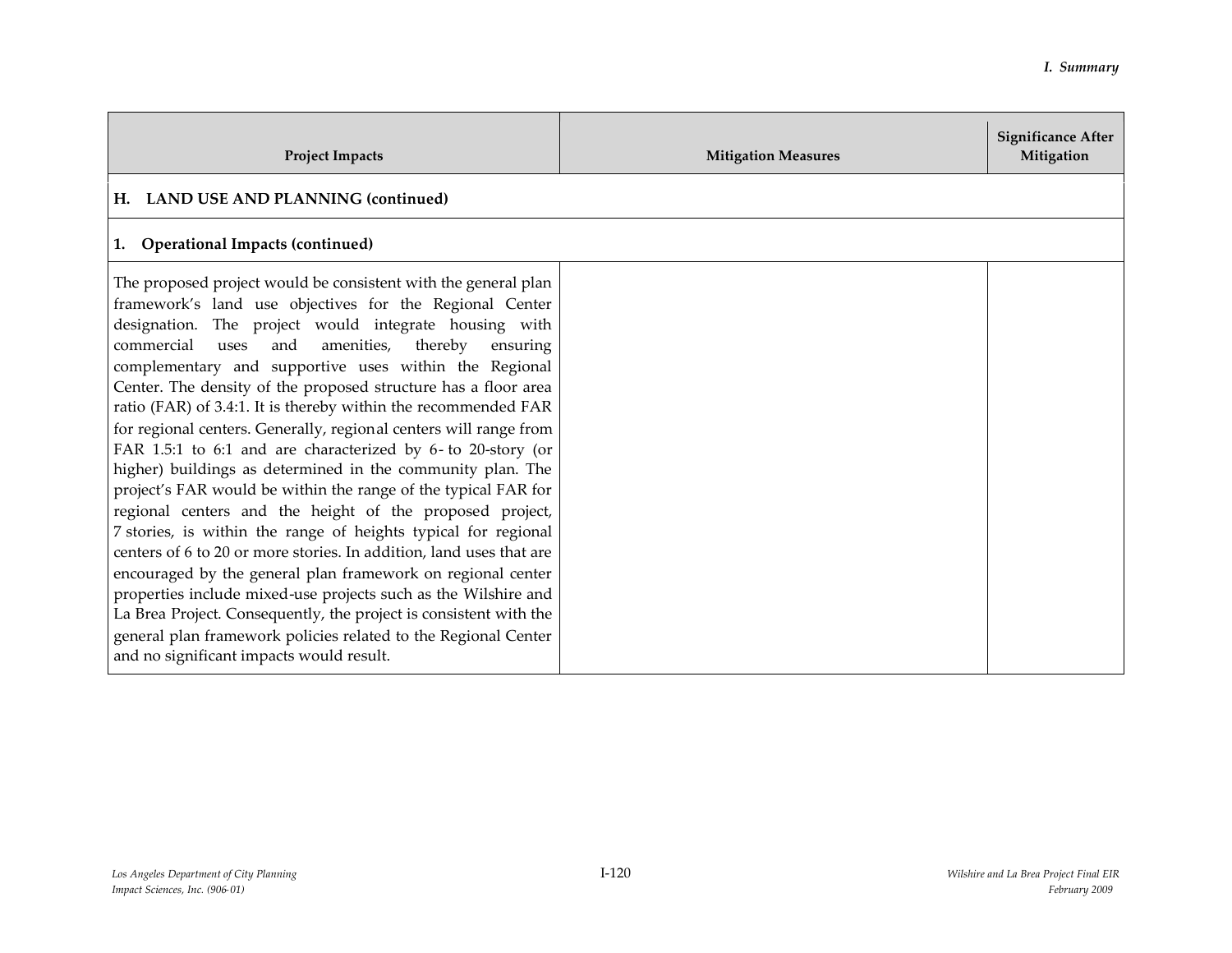| <b>Project Impacts</b>                                                                                                                                                                                                                                                                                                                                                                                                                                                                                                                                                                                                                                                                                                                                                                                                                                                                                                                                                                                                                                                                                                                                                                                                                                                                                                                                                                                                                                                                                                                                                                                                                                                                    | <b>Mitigation Measures</b> | <b>Significance After</b><br>Mitigation |
|-------------------------------------------------------------------------------------------------------------------------------------------------------------------------------------------------------------------------------------------------------------------------------------------------------------------------------------------------------------------------------------------------------------------------------------------------------------------------------------------------------------------------------------------------------------------------------------------------------------------------------------------------------------------------------------------------------------------------------------------------------------------------------------------------------------------------------------------------------------------------------------------------------------------------------------------------------------------------------------------------------------------------------------------------------------------------------------------------------------------------------------------------------------------------------------------------------------------------------------------------------------------------------------------------------------------------------------------------------------------------------------------------------------------------------------------------------------------------------------------------------------------------------------------------------------------------------------------------------------------------------------------------------------------------------------------|----------------------------|-----------------------------------------|
| H. LAND USE AND PLANNING (continued)                                                                                                                                                                                                                                                                                                                                                                                                                                                                                                                                                                                                                                                                                                                                                                                                                                                                                                                                                                                                                                                                                                                                                                                                                                                                                                                                                                                                                                                                                                                                                                                                                                                      |                            |                                         |
| 1. Operational Impacts (continued)                                                                                                                                                                                                                                                                                                                                                                                                                                                                                                                                                                                                                                                                                                                                                                                                                                                                                                                                                                                                                                                                                                                                                                                                                                                                                                                                                                                                                                                                                                                                                                                                                                                        |                            |                                         |
| The proposed project is consistent with the goals and policies<br>listed in the Wilshire Community Plan. However,<br>implementation of the proposed project would require a<br>general plan amendment to change the designation for the<br>southernmost portion of the project site along La Brea Avenue<br>from General Commercial to Regional Center Commercial. The<br>amendment is required because the residential portion of the<br>project requires a minimum residential density of 200 square<br>feet per unit. The current R4 zone permitted by the existing C4<br>zone designation over the entire site (after zone change) only<br>allows a minimum residential density of 400 square feet per<br>unit. However, mixed-use developments located on properties<br>designated as Regional Center Commercial, as in the case of the<br>proposed project, can utilize R5 development standards, which<br>require only 200 square feet of minimum lot area for each unit.<br>The City Planning Department prefers as a general policy that<br>general plan designations remain consistent over an entire<br>project site, whenever possible. Therefore, in order to take<br>advantage of the residential density allowed under the R5 zone<br>and to achieve a consistent designation across the entire site,<br>the southernmost portion of the project site along LaBrea<br>Avenue will be re-designated with the Regional Center<br>Commercial land use designation. With this amendment,<br>conflicts between general plan land use designations and<br>zoning requirements would not occur on the site and project<br>implementation would not result in significant impacts. |                            |                                         |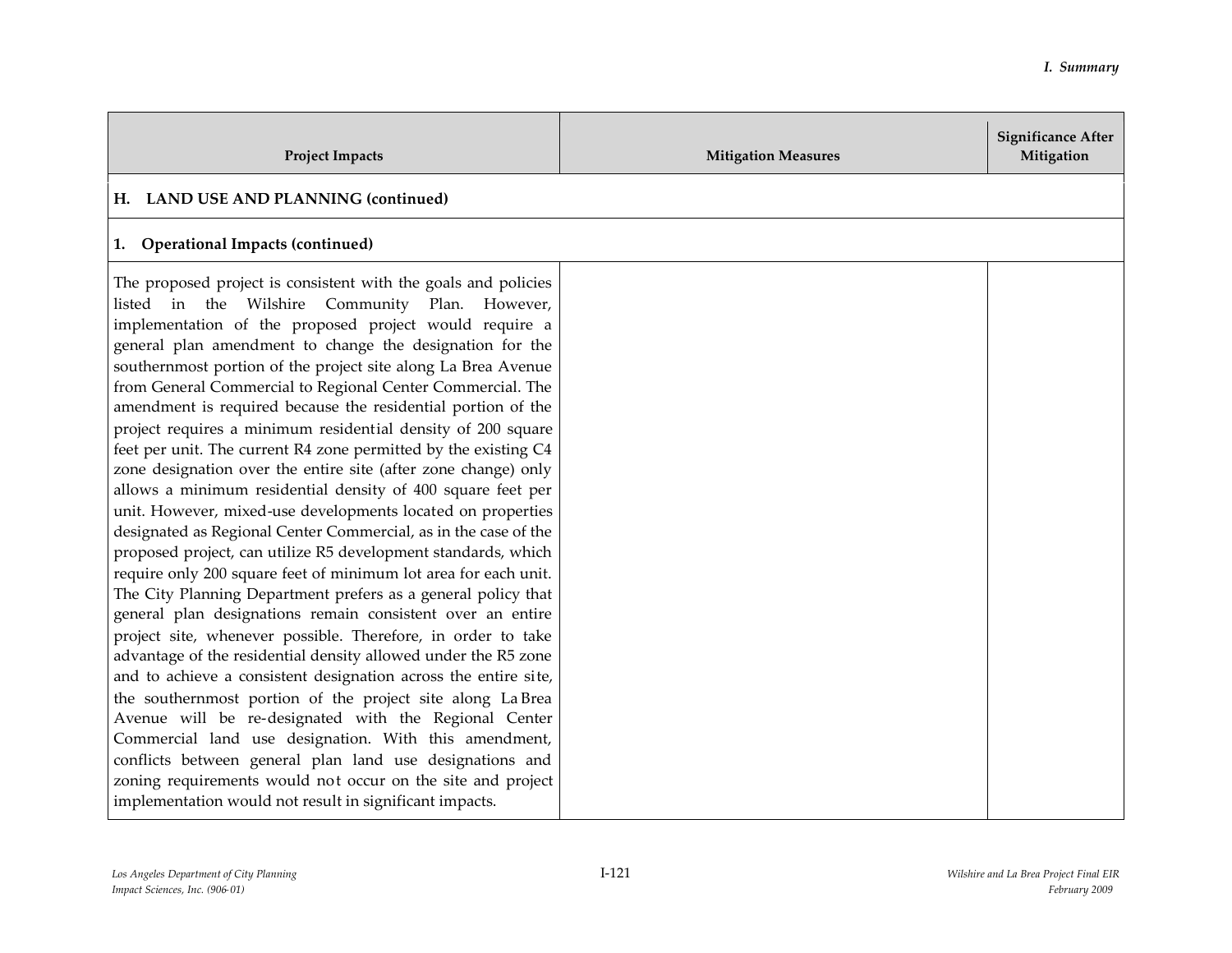| <b>Project Impacts</b>                                                                                                                                                                                                                                                                                                                                                                                                                                                                                                                                                                                                                                                                                                                                                                                                                                                                                                                                                                                                                                                                                                                                                                                                                                                                                                                                                                                                                                                                          | <b>Mitigation Measures</b> | <b>Significance After</b><br>Mitigation |
|-------------------------------------------------------------------------------------------------------------------------------------------------------------------------------------------------------------------------------------------------------------------------------------------------------------------------------------------------------------------------------------------------------------------------------------------------------------------------------------------------------------------------------------------------------------------------------------------------------------------------------------------------------------------------------------------------------------------------------------------------------------------------------------------------------------------------------------------------------------------------------------------------------------------------------------------------------------------------------------------------------------------------------------------------------------------------------------------------------------------------------------------------------------------------------------------------------------------------------------------------------------------------------------------------------------------------------------------------------------------------------------------------------------------------------------------------------------------------------------------------|----------------------------|-----------------------------------------|
| H. LAND USE AND PLANNING (continued)                                                                                                                                                                                                                                                                                                                                                                                                                                                                                                                                                                                                                                                                                                                                                                                                                                                                                                                                                                                                                                                                                                                                                                                                                                                                                                                                                                                                                                                            |                            |                                         |
| 1. Operational Impacts (continued)                                                                                                                                                                                                                                                                                                                                                                                                                                                                                                                                                                                                                                                                                                                                                                                                                                                                                                                                                                                                                                                                                                                                                                                                                                                                                                                                                                                                                                                              |                            |                                         |
| The City of Los Angeles Zoning Code is a tool to implement<br>the general plan and provides regulations to preserve public<br>peace, health, and safety. The zoning code designates the<br>project site as [Q] C4-2-CDO along Wilshire Boulevard, C2-1<br>along La Brea Avenue, and [Q] C2-1 along Sycamore Avenue,<br>all of which permit commercial and residential uses within this<br>zone. Uses proposed for the Wilshire and La Brea Project,<br>including residential, commercial and parking uses, are<br>allowed within these zones.<br>Height District 1 associated with the C2-1 zone along La Brea<br>Avenue and the [Q] C2-1 along Sycamore allow a maximum<br>FAR of 1.5:1 while Height District 2 associated with the C4-2-<br>CDO along Wilshire Boulevard allows a maximum FAR of 6:1.<br>As portions of the project exceed the FAR permitted under<br>Height District 1, implementation of the project will require<br>that the entire site be rezoned as [T][Q]C4-2.<br>Other approvals necessary to comply with the Los Angeles<br>Municipal Code (LAMC) include a Vesting Tentative Tract<br>Map, including the vacation of an alley, a Zoning<br>Administrator Adjustment for 0-foot yards adjacent to an alley<br>to allow buildings to encroach on the alley prior to recordation<br>of the final map and vacation of the alley, a building line<br>removal along Wilshire Boulevard, site plan review, and a<br>master conditional use permit for alcoholic beverages. |                            |                                         |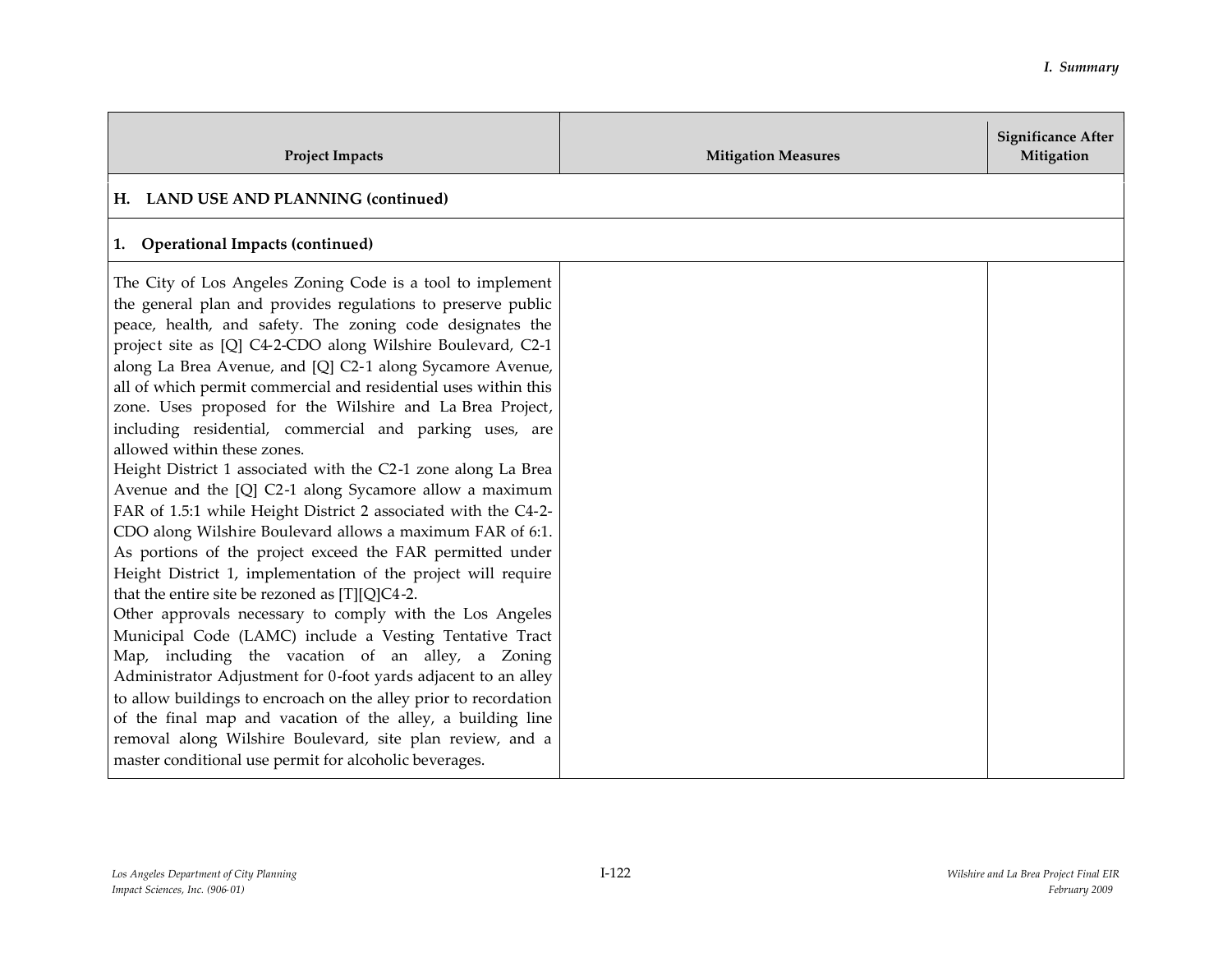| <b>Project Impacts</b>                                                                                                                                                                                                                                                                                                                                                                                                                                                                                                                                                            | <b>Mitigation Measures</b> | <b>Significance After</b><br>Mitigation |
|-----------------------------------------------------------------------------------------------------------------------------------------------------------------------------------------------------------------------------------------------------------------------------------------------------------------------------------------------------------------------------------------------------------------------------------------------------------------------------------------------------------------------------------------------------------------------------------|----------------------------|-----------------------------------------|
| H. LAND USE AND PLANNING (continued)                                                                                                                                                                                                                                                                                                                                                                                                                                                                                                                                              |                            |                                         |
| 1. Operational Impacts (continued)                                                                                                                                                                                                                                                                                                                                                                                                                                                                                                                                                |                            |                                         |
| Development of the project would help implement the goals<br>and design principals contained in the Miracle Mile<br>Community Design Overlay District (CDO). The retail and<br>restaurant components of the project will provide entrances at<br>the street level. In addition, the project will provide<br>landscaping along Sycamore Avenue and planters along<br>Wilshire Boulevard, La Brea Avenue, and 8 <sup>th</sup> Street.<br>Consequently, the project would be consistent with the goal to<br>encourage development that adds to a pedestrian-friendly<br>environment. |                            |                                         |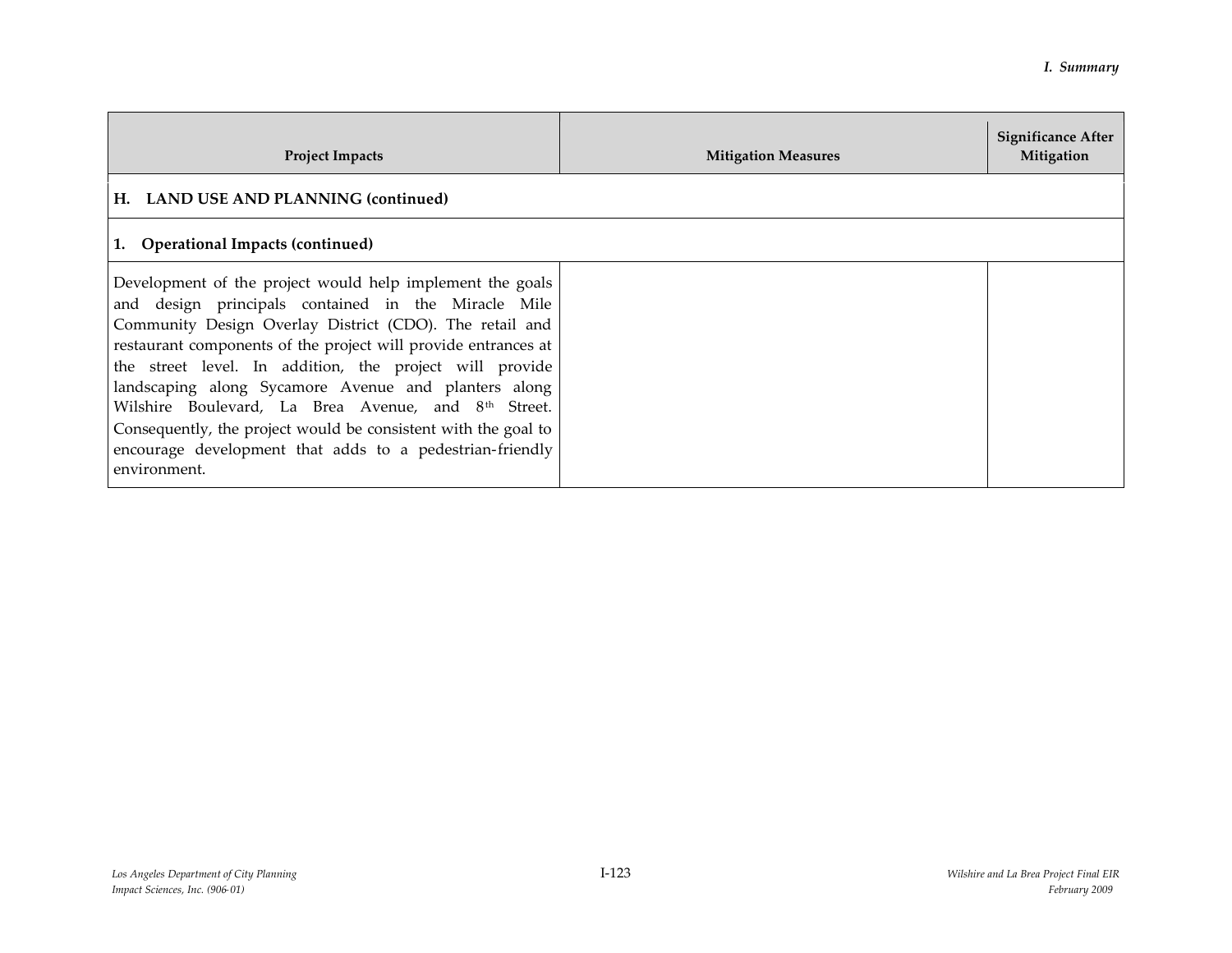| <b>Project Impacts</b>                                                                                                                                                                                                                                                                                                                                                                                                                                                                                                                                                                                                                                                                                                                                                                                                                                                                                                                                                                                                                                                                                                                                                                                                                                                | <b>Mitigation Measures</b> | <b>Significance After</b><br>Mitigation |
|-----------------------------------------------------------------------------------------------------------------------------------------------------------------------------------------------------------------------------------------------------------------------------------------------------------------------------------------------------------------------------------------------------------------------------------------------------------------------------------------------------------------------------------------------------------------------------------------------------------------------------------------------------------------------------------------------------------------------------------------------------------------------------------------------------------------------------------------------------------------------------------------------------------------------------------------------------------------------------------------------------------------------------------------------------------------------------------------------------------------------------------------------------------------------------------------------------------------------------------------------------------------------|----------------------------|-----------------------------------------|
| H. LAND USE AND PLANNING (continued)                                                                                                                                                                                                                                                                                                                                                                                                                                                                                                                                                                                                                                                                                                                                                                                                                                                                                                                                                                                                                                                                                                                                                                                                                                  |                            |                                         |
| <b>Operational Impacts (continued)</b><br>1.                                                                                                                                                                                                                                                                                                                                                                                                                                                                                                                                                                                                                                                                                                                                                                                                                                                                                                                                                                                                                                                                                                                                                                                                                          |                            |                                         |
| The CDO's design guidelines and standards also identify five<br>design principals. Concerning the principal of consistency,<br>while modern in its forms and materials, the building is<br>referential to its context, which features well-known Art Deco<br>buildings, including the Wilson Tower (Samsung) located to<br>the north of the project site across Wilshire Boulevard. The<br>accent tower at the corner of Wilshire Boulevard and La Brea<br>Avenue would be up to 130 feet above grade and lower than<br>the height of the Wilson building, which is approximately<br>196 feet. However, this corner of the building reflects the bulk<br>and massing seen on the E. Clem Wilson Building. While the<br>proposed building is several stories shorter than the tallest of<br>the nearby historical resources, including the E. Clem Wilson<br>Building, it draws upon many of the features from this<br>historical precedent in its scale and massing. The curved<br>element at the corner of Wilshire Boulevard and 8 <sup>th</sup> Street is a<br>contemporary interpretation of the Streamline Moderne canopy<br>style featured at the Firestone Tire and Rubber retail store<br>across 8 <sup>th</sup> Street from this corner of the project site. |                            |                                         |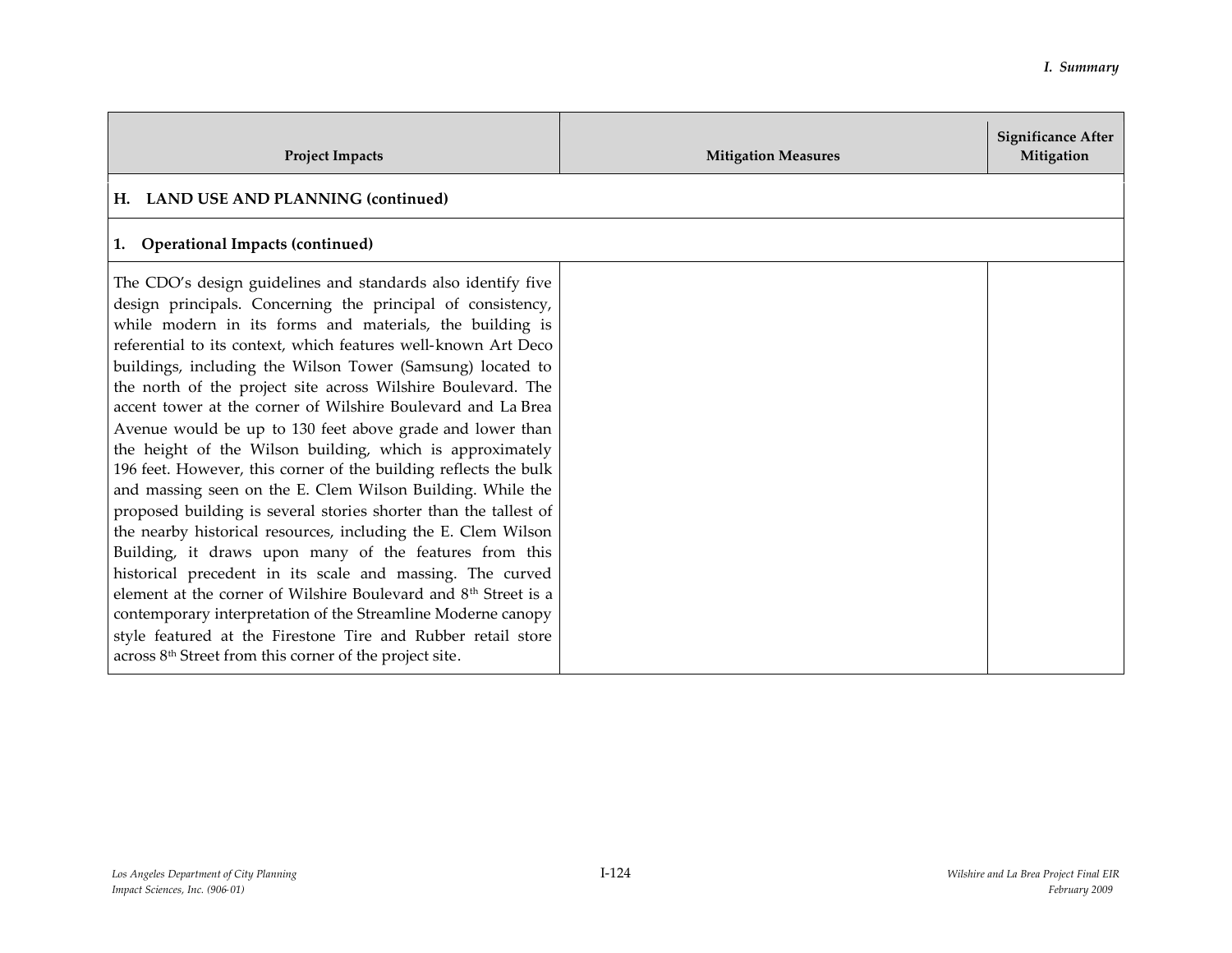| <b>Project Impacts</b>                                                                                                                                                                                                                                                                                                                                                                                                                                                                                                                                                                                                                                                                                                                                                                                                                                                                                                                                                                                                                                                                                                                                                                                                                                                                                                                                                                                                                                                                                           | <b>Mitigation Measures</b> | <b>Significance After</b><br>Mitigation |
|------------------------------------------------------------------------------------------------------------------------------------------------------------------------------------------------------------------------------------------------------------------------------------------------------------------------------------------------------------------------------------------------------------------------------------------------------------------------------------------------------------------------------------------------------------------------------------------------------------------------------------------------------------------------------------------------------------------------------------------------------------------------------------------------------------------------------------------------------------------------------------------------------------------------------------------------------------------------------------------------------------------------------------------------------------------------------------------------------------------------------------------------------------------------------------------------------------------------------------------------------------------------------------------------------------------------------------------------------------------------------------------------------------------------------------------------------------------------------------------------------------------|----------------------------|-----------------------------------------|
| H. LAND USE AND PLANNING (continued)                                                                                                                                                                                                                                                                                                                                                                                                                                                                                                                                                                                                                                                                                                                                                                                                                                                                                                                                                                                                                                                                                                                                                                                                                                                                                                                                                                                                                                                                             |                            |                                         |
| 1. Operational Impacts (continued)                                                                                                                                                                                                                                                                                                                                                                                                                                                                                                                                                                                                                                                                                                                                                                                                                                                                                                                                                                                                                                                                                                                                                                                                                                                                                                                                                                                                                                                                               |                            |                                         |
| Concerning the principal of activity, in an effort to promote<br>pedestrian activity, entrances to the proposed structure would<br>be oriented towards Wilshire Boulevard and set back from the<br>street. In addition, the sidewalks fronting the building would<br>be textured, thus further identifying the pedestrian zone.<br>Similarly, in order to adhere to the principal of pedestrian<br>orientation, articulation along the lower level of the proposed<br>structure would avoid blank surfaces and street trees along the<br>sidewalk would provide shade.<br>Concerning the principal of safety, loading, and parking would<br>be located inside the building, and both of the driveways<br>would enter and exit along less traveled streets. For example,<br>one residential and retail entrance would be located along 8 <sup>th</sup><br>Street while the other residential and retail entrance would be<br>located along Sycamore Avenue. Locating the loading and<br>parking areas and the driveways in this manner would<br>minimize potential conflicts between pedestrians and other<br>automobiles. As for the principal of simplicity, signage will be<br>incorporated into the proposed building and would<br>complement the façade. Signs directing vehicular and<br>pedestrian traffic would also be included. The project is,<br>therefore, consistent with the CDO's guidelines and would not<br>result in any significant impacts in regards to consistency with<br>the guidelines. |                            |                                         |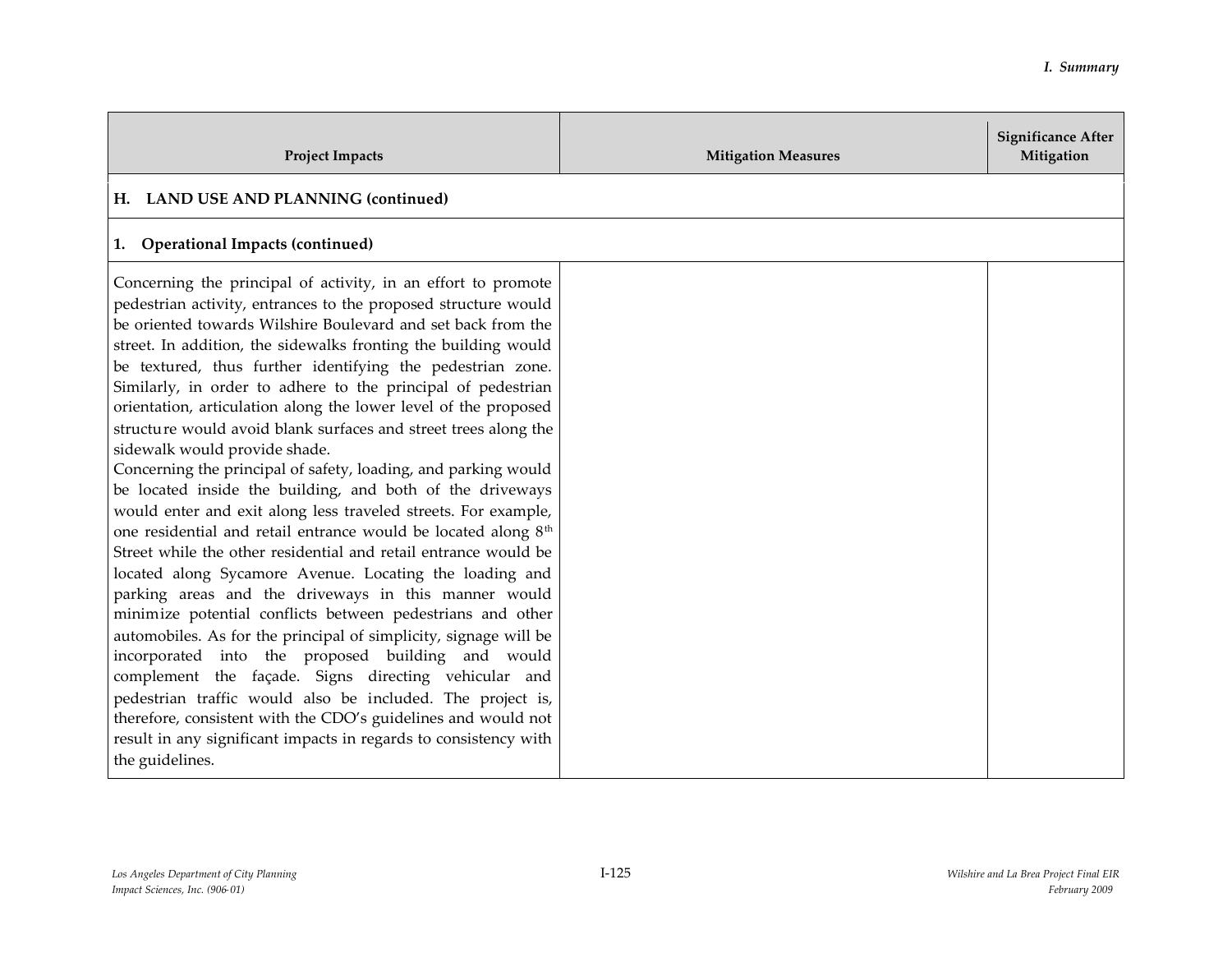| <b>Project Impacts</b>                                                                                                                                                                                                                                                                                                                                                                                                                                                                                                                                                                                   | <b>Mitigation Measures</b> | <b>Significance After</b><br>Mitigation |
|----------------------------------------------------------------------------------------------------------------------------------------------------------------------------------------------------------------------------------------------------------------------------------------------------------------------------------------------------------------------------------------------------------------------------------------------------------------------------------------------------------------------------------------------------------------------------------------------------------|----------------------------|-----------------------------------------|
| H. LAND USE AND PLANNING (continued)                                                                                                                                                                                                                                                                                                                                                                                                                                                                                                                                                                     |                            |                                         |
| 1. Operational Impacts (continued)                                                                                                                                                                                                                                                                                                                                                                                                                                                                                                                                                                       |                            |                                         |
| Finally, several regional plans are applicable to the proposed<br>project. As the project site is located within the jurisdiction of<br>SCAG, which includes Los Angeles, Ventura, Orange, San<br>Bernardino, Riverside, and Imperial counties, land uses<br>proposed by the project are governed by goals, objectives, and<br>polices contained in the Regional Comprehensive Plan and<br>Guide (RCPG), the 2004 Regional Transportation Plan (RTP),<br>and the 2004 Growth Vision Report. The proposed project is<br>consistent with all the goals, policies, and principals listed in<br>these plans. |                            |                                         |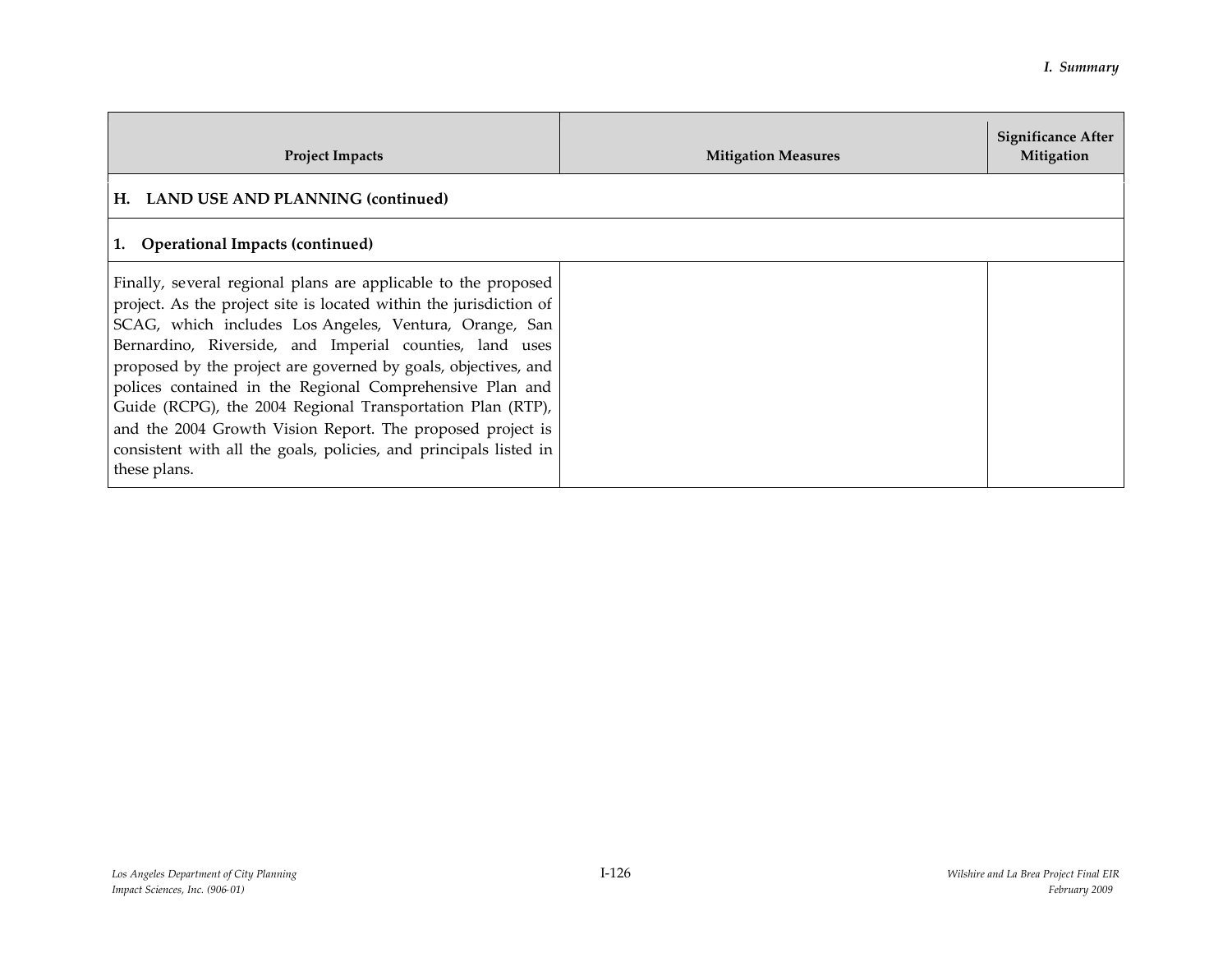| <b>Project Impacts</b>                                                                                                                                                                                                                                                                                                                                                                                                                                                                                                                                                                                                                                                                                                                                                                                                                                                                                                                                                                                                                                                                            | <b>Mitigation Measures</b>    | <b>Significance After</b><br>Mitigation |
|---------------------------------------------------------------------------------------------------------------------------------------------------------------------------------------------------------------------------------------------------------------------------------------------------------------------------------------------------------------------------------------------------------------------------------------------------------------------------------------------------------------------------------------------------------------------------------------------------------------------------------------------------------------------------------------------------------------------------------------------------------------------------------------------------------------------------------------------------------------------------------------------------------------------------------------------------------------------------------------------------------------------------------------------------------------------------------------------------|-------------------------------|-----------------------------------------|
| H. LAND USE AND PLANNING (continued)                                                                                                                                                                                                                                                                                                                                                                                                                                                                                                                                                                                                                                                                                                                                                                                                                                                                                                                                                                                                                                                              |                               |                                         |
| <b>Cumulative Impacts</b><br>2.                                                                                                                                                                                                                                                                                                                                                                                                                                                                                                                                                                                                                                                                                                                                                                                                                                                                                                                                                                                                                                                                   |                               |                                         |
| Implementation of the proposed Wilshire and La Brea Project,<br>on its own, would not result in land use incompatibilities or<br>plan inconsistencies; thus, no significant land use impacts<br>would occur. In considering the proposed project's cumulative<br>contribution, with those from the list of related projects<br>identified in Section III, General Description of Environmental<br>Setting, of the Draft EIR, upon City approval of the requested<br>entitlements the proposed project, as well as the related<br>projects, would be consistent with the City's general plan and<br>the City's zoning code. Implementation of the proposed project<br>and the related projects would further the goals and objectives<br>of these plans, ultimately contributing to a revitalized,<br>renewed, and economically and culturally diverse Wilshire<br>Community Plan Area. Therefore, the proposed project would<br>neither on its own, nor as a cumulative contribution to<br>development in the greater Wilshire Community Plan Area,<br>result in a significant cumulative impact. | None required or recommended. | Less Than<br>Significant                |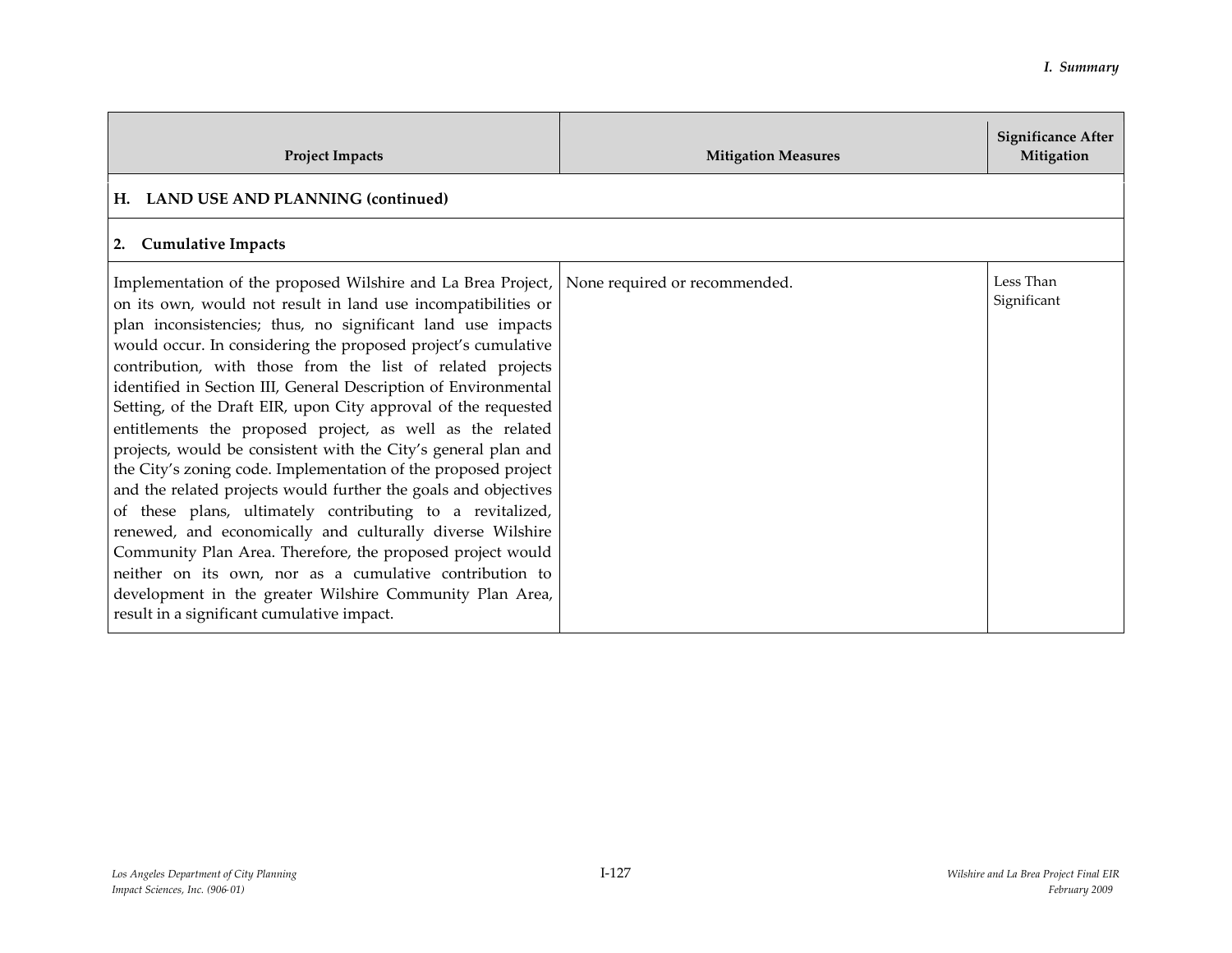| <b>Project Impacts</b>                                                                                                                                                                                                                                                                                                                                                                                                                                                                                                                                                                                                                                                                                                                                                                                                                                                                                                                                                                                                                                                                                                                                                                                                                                                                                                                                                                                                                                        | <b>Mitigation Measures</b>                                                                                                                                                                                                                                                                                                                                                                                                                                                                                                                                                                                                                                                                                                                                                                                                                                                                                                                                                                                                        | <b>Significance After</b><br>Mitigation |
|---------------------------------------------------------------------------------------------------------------------------------------------------------------------------------------------------------------------------------------------------------------------------------------------------------------------------------------------------------------------------------------------------------------------------------------------------------------------------------------------------------------------------------------------------------------------------------------------------------------------------------------------------------------------------------------------------------------------------------------------------------------------------------------------------------------------------------------------------------------------------------------------------------------------------------------------------------------------------------------------------------------------------------------------------------------------------------------------------------------------------------------------------------------------------------------------------------------------------------------------------------------------------------------------------------------------------------------------------------------------------------------------------------------------------------------------------------------|-----------------------------------------------------------------------------------------------------------------------------------------------------------------------------------------------------------------------------------------------------------------------------------------------------------------------------------------------------------------------------------------------------------------------------------------------------------------------------------------------------------------------------------------------------------------------------------------------------------------------------------------------------------------------------------------------------------------------------------------------------------------------------------------------------------------------------------------------------------------------------------------------------------------------------------------------------------------------------------------------------------------------------------|-----------------------------------------|
| I. NOISE<br>1. Construction-Related Impacts                                                                                                                                                                                                                                                                                                                                                                                                                                                                                                                                                                                                                                                                                                                                                                                                                                                                                                                                                                                                                                                                                                                                                                                                                                                                                                                                                                                                                   |                                                                                                                                                                                                                                                                                                                                                                                                                                                                                                                                                                                                                                                                                                                                                                                                                                                                                                                                                                                                                                   |                                         |
| Construction of the proposed project would result in<br>temporary but significant and unavoidable impacts related to<br>noise levels. Construction activities are not permitted between<br>9:00 PM and 7:00 AM on weekdays, 6:00 PM to 8:00 AM on<br>Saturdays, or at any point on Sundays; as such, project<br>construction would not exceed the ambient noise level by the<br>threshold of 5 decibels measured on an A-weighted scale<br>$(dB(A))$ or more during normal sleep hours. The closest<br>sensitive receptors in the vicinity of the project site include<br>multi-family residences located approximately 60 feet to the<br>south across 8 <sup>th</sup> Street and 75 feet to the east across Sycamore<br>Avenue. If construction equipment were operating at the<br>property line, it is possible that temporary and periodic<br>exterior noise levels of up to 91.5 dB(A) would occur at<br>sensitive receptor locations in the vicinity of the project site. As<br>a result, construction activities on the project site would exceed<br>existing ambient exterior noise levels by 5 dB(A) or more at a<br>noise-sensitive use. Therefore, construction noise associated<br>with the project site has the potential to result in significant<br>impacts, and while noise from construction equipment would<br>be minimized with the implementation of mitigation measures,<br>noise impacts would still remain significant and unavoidable. | $MM-N-1$ :<br>Provide notification to the residential land<br>uses on Sycamore Avenue and 8th Street across<br>from the project site at least 10 days in advance<br>of construction activities that are anticipated to<br>result in high vibration levels, such as large<br>bulldozers, caisson drills, and jackhammers,<br>within 60 feet of these uses.<br>$MM-N-2$ :<br>Demolition, earthmoving,<br>and other<br>construction activities that are anticipated to<br>result in high vibration levels, such as operation<br>large bulldozers, caisson drills, and<br>of<br>jackhammers, shall, when feasible, be conducted<br>so as not to occur concurrently.<br>Select demolition methods to minimize<br>$MM-N-3$ :<br>vibration, where feasible.<br>$MM-N-4$ :<br>Operate earthmoving equipment on the<br>construction sites as far away from surrounding<br>residential uses as is feasible.<br>$MM-N-5$ :<br>All construction equipment shall be<br>equipped with appropriate mufflers and be in<br>good working condition. | Significant And<br>Unavoidable          |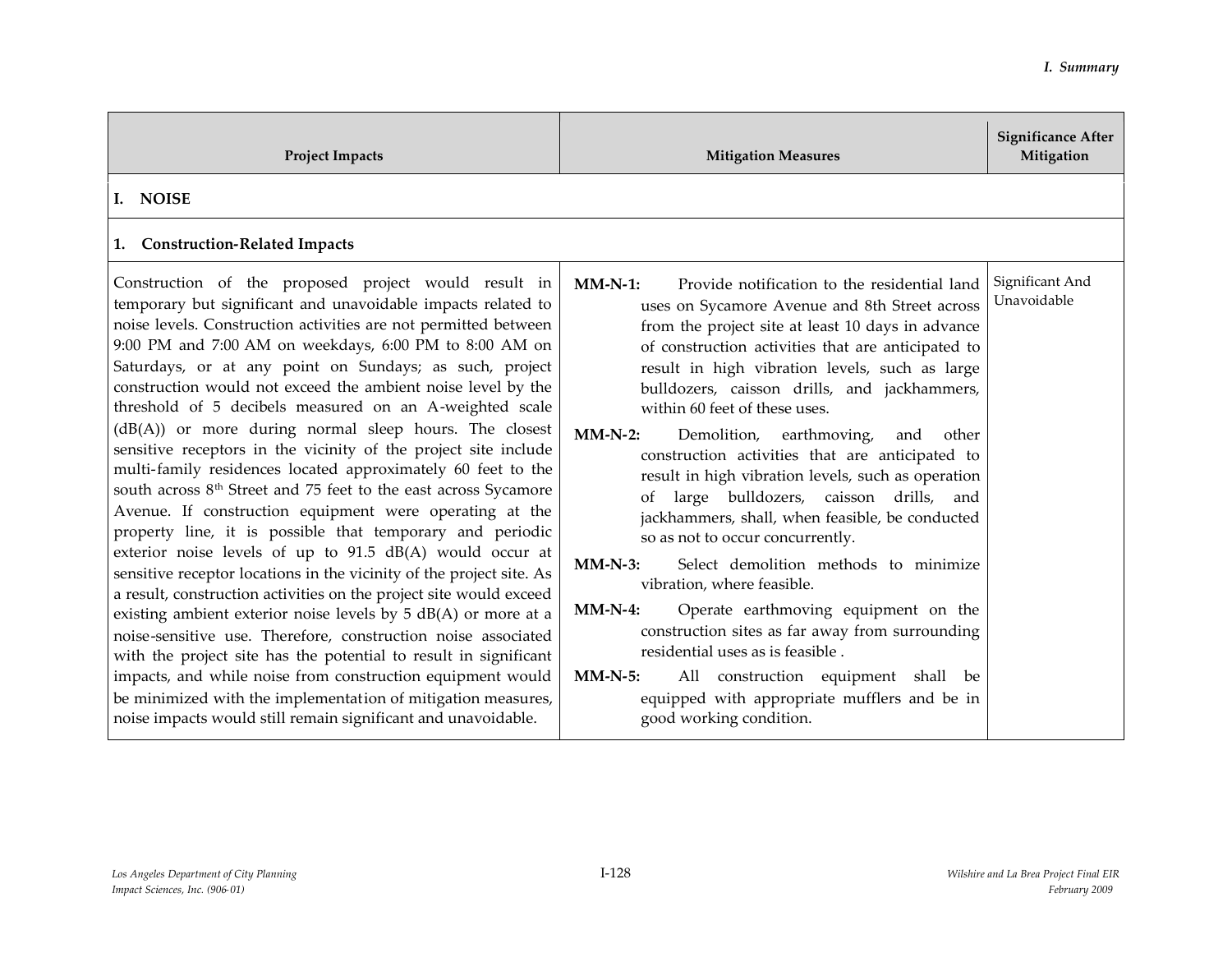| <b>Project Impacts</b>                                | <b>Mitigation Measures</b>                                                                                                                                                                                                                                                                                                                                                                                                                                                                                                                                                                                                                                                                                    | <b>Significance After</b><br>Mitigation |
|-------------------------------------------------------|---------------------------------------------------------------------------------------------------------------------------------------------------------------------------------------------------------------------------------------------------------------------------------------------------------------------------------------------------------------------------------------------------------------------------------------------------------------------------------------------------------------------------------------------------------------------------------------------------------------------------------------------------------------------------------------------------------------|-----------------------------------------|
| NOISE (continued)<br>Ι.                               |                                                                                                                                                                                                                                                                                                                                                                                                                                                                                                                                                                                                                                                                                                               |                                         |
| <b>Construction-Related Impacts (continued)</b><br>1. |                                                                                                                                                                                                                                                                                                                                                                                                                                                                                                                                                                                                                                                                                                               |                                         |
|                                                       | $MM-N-6$ :<br>Construction noise reduction methods,<br>such as shutting off idling equipment and<br>maximizing the distance between construction<br>equipment staging areas and occupied<br>residential areas, shall be used, where feasible.<br>Construction hours, allowable workdays,<br>$MM-N-7:$<br>and the phone number of the job superintendent<br>shall be clearly posted at all construction<br>entrances to allow for surrounding owners and<br>residents to contact the job superintendent. If the<br>City or the job superintendent receives a<br>complaint, the superintendent shall investigate,<br>take appropriate corrective action, and report the<br>action taken to the reporting party. |                                         |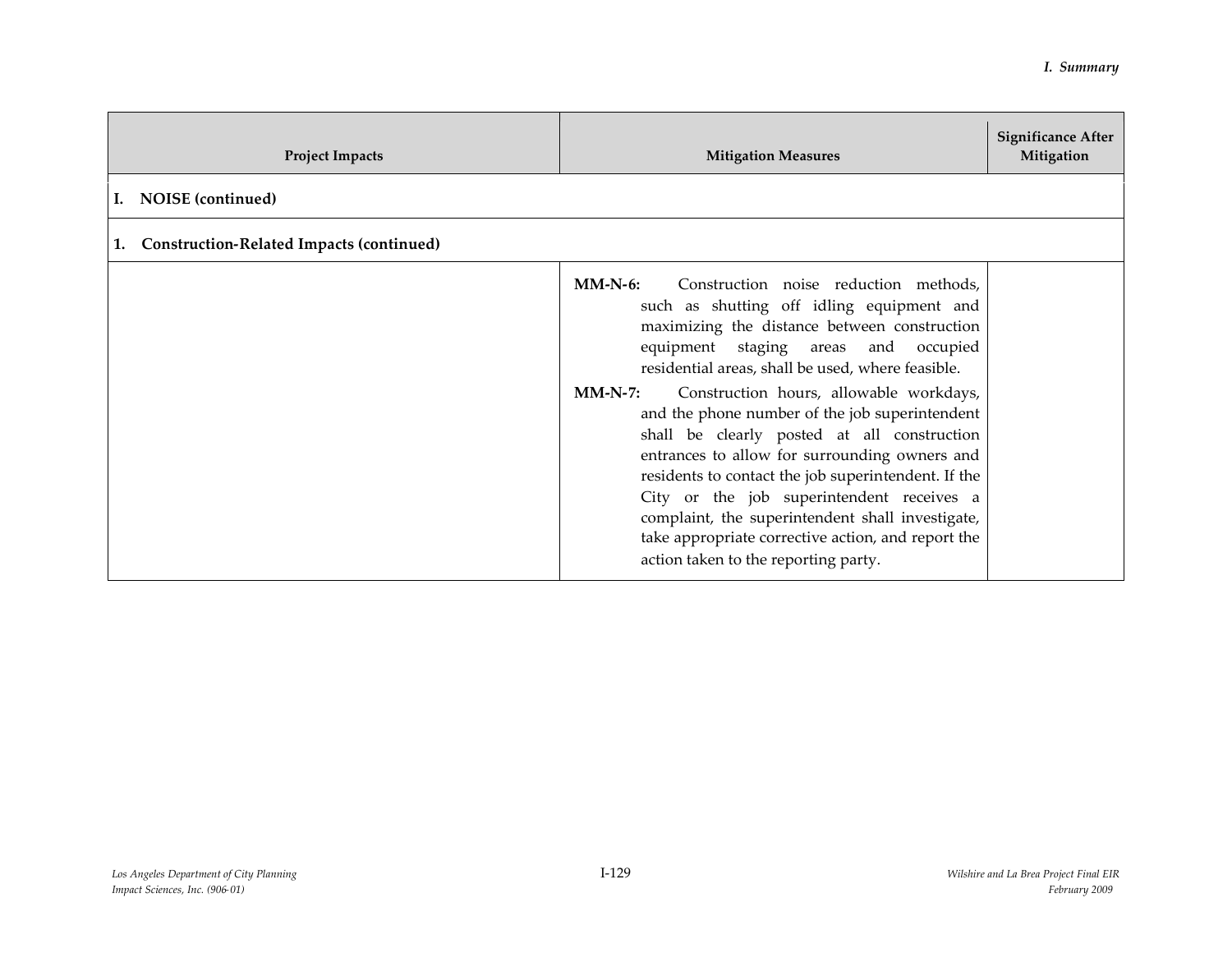| <b>Project Impacts</b>                                                                                                                                                                                                                                                                                                                                                                                                                                                                                                                                                                                                                                                                                                                                                                                                                                                                                                                                                                                                                                                                                                                                                                                                                                                   | <b>Mitigation Measures</b>    | <b>Significance After</b><br>Mitigation |
|--------------------------------------------------------------------------------------------------------------------------------------------------------------------------------------------------------------------------------------------------------------------------------------------------------------------------------------------------------------------------------------------------------------------------------------------------------------------------------------------------------------------------------------------------------------------------------------------------------------------------------------------------------------------------------------------------------------------------------------------------------------------------------------------------------------------------------------------------------------------------------------------------------------------------------------------------------------------------------------------------------------------------------------------------------------------------------------------------------------------------------------------------------------------------------------------------------------------------------------------------------------------------|-------------------------------|-----------------------------------------|
| I. NOISE (continued)                                                                                                                                                                                                                                                                                                                                                                                                                                                                                                                                                                                                                                                                                                                                                                                                                                                                                                                                                                                                                                                                                                                                                                                                                                                     |                               |                                         |
| 2. Operational Impacts                                                                                                                                                                                                                                                                                                                                                                                                                                                                                                                                                                                                                                                                                                                                                                                                                                                                                                                                                                                                                                                                                                                                                                                                                                                   |                               |                                         |
| The proposed project would result in permanent ambient noise<br>level increases ranging from $0.0$ to $1.2$ dB(A) on surrounding<br>roadways during the weekday. The largest project related<br>increase of 1.2 dB(A) would occur on Sycamore between<br>Wilshire and 8 <sup>th</sup> . The following road segments would have a<br>community noise equivalent level (CNEL) that falls under the<br>"normally unacceptable" and "clearly unacceptable"<br>categories: 3 <sup>rd</sup> Street between La Brea and Highland, Olympic<br>between Hauser and La Brea, Olympic between La Brea and<br>Highland, and Highland between 3rd and Wilshire. The road<br>segment of Highland between Wilshire and 8 <sup>th</sup> would have a<br>CNEL of 70.0 dB(A) and would fall under the "normally<br>unacceptable" category. None of the roadway segments would<br>result in an increase in CNEL of 3 dB(A) to or within the<br>"normally unacceptable" or "clearly unacceptable" category, or<br>by 5 dB(A) within "normally acceptable" or "conditionally<br>acceptable" category. Therefore, the increase in exterior noise<br>levels due to project-related traffic would not have the<br>potential to result in significant impacts on uses adjacent to the<br>roadways. | None required or recommended. | Less Than<br>Significant                |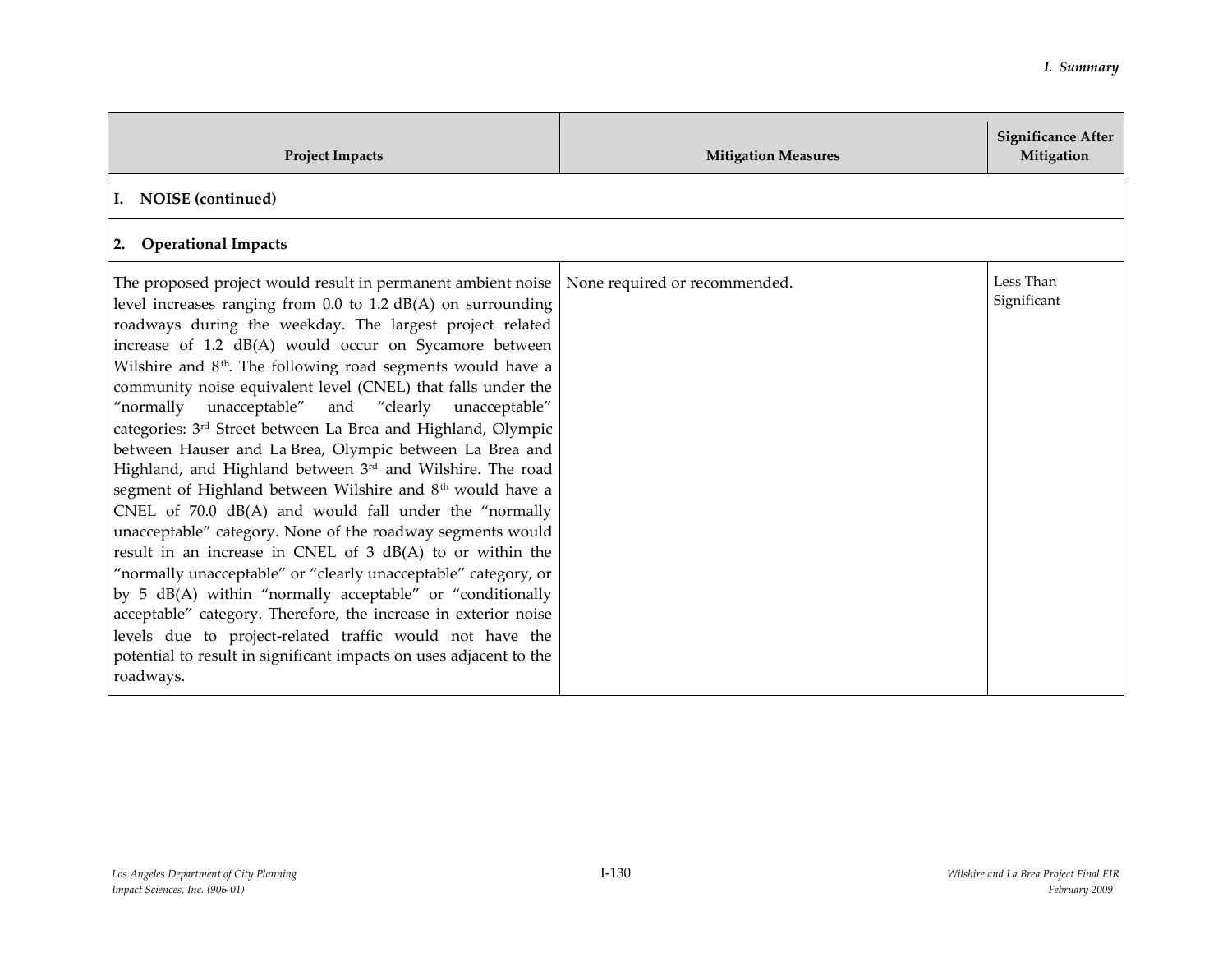| <b>Project Impacts</b>                                                                                                                                                                                                                                                                                                                                                                                                                                                                                                                                                                                                                                                                                                                                                                                                                                                                                                                                                                                                              | <b>Mitigation Measures</b> | <b>Significance After</b><br>Mitigation |
|-------------------------------------------------------------------------------------------------------------------------------------------------------------------------------------------------------------------------------------------------------------------------------------------------------------------------------------------------------------------------------------------------------------------------------------------------------------------------------------------------------------------------------------------------------------------------------------------------------------------------------------------------------------------------------------------------------------------------------------------------------------------------------------------------------------------------------------------------------------------------------------------------------------------------------------------------------------------------------------------------------------------------------------|----------------------------|-----------------------------------------|
| NOISE (continued)<br>$\mathbf{I}$ .                                                                                                                                                                                                                                                                                                                                                                                                                                                                                                                                                                                                                                                                                                                                                                                                                                                                                                                                                                                                 |                            |                                         |
| <b>Operational Impacts (continued)</b><br>2.                                                                                                                                                                                                                                                                                                                                                                                                                                                                                                                                                                                                                                                                                                                                                                                                                                                                                                                                                                                        |                            |                                         |
| Concerning interior noise levels, with windows closed, outside<br>to inside attenuation for buildings within California typically<br>range from 25 to 30 dB(A). Interior noise levels within<br>residential uses on the project site would be approximately<br>$29.5$ dB(A) to 41.3 dB(A) and, therefore, would be below the<br>established interior noise standard of 45 dB(A). The<br>construction standards recommended in the mitigation<br>measures found below would ensure that on-site interior noise<br>levels are kept below the established interior noise standard.<br>Therefore, impacts to interior living areas on site would be less<br>than significant.<br>Section IV.H, Noise, of the Draft EIR also considered parking<br>structure noise, loading dock noise, and noise from rooftop<br>mounted equipment during the operation of the proposed<br>project, and found these sources of noise would not cause noise<br>levels at off-site sensitive receptors to exceed the $5$ dB(A)<br>significance threshold. |                            |                                         |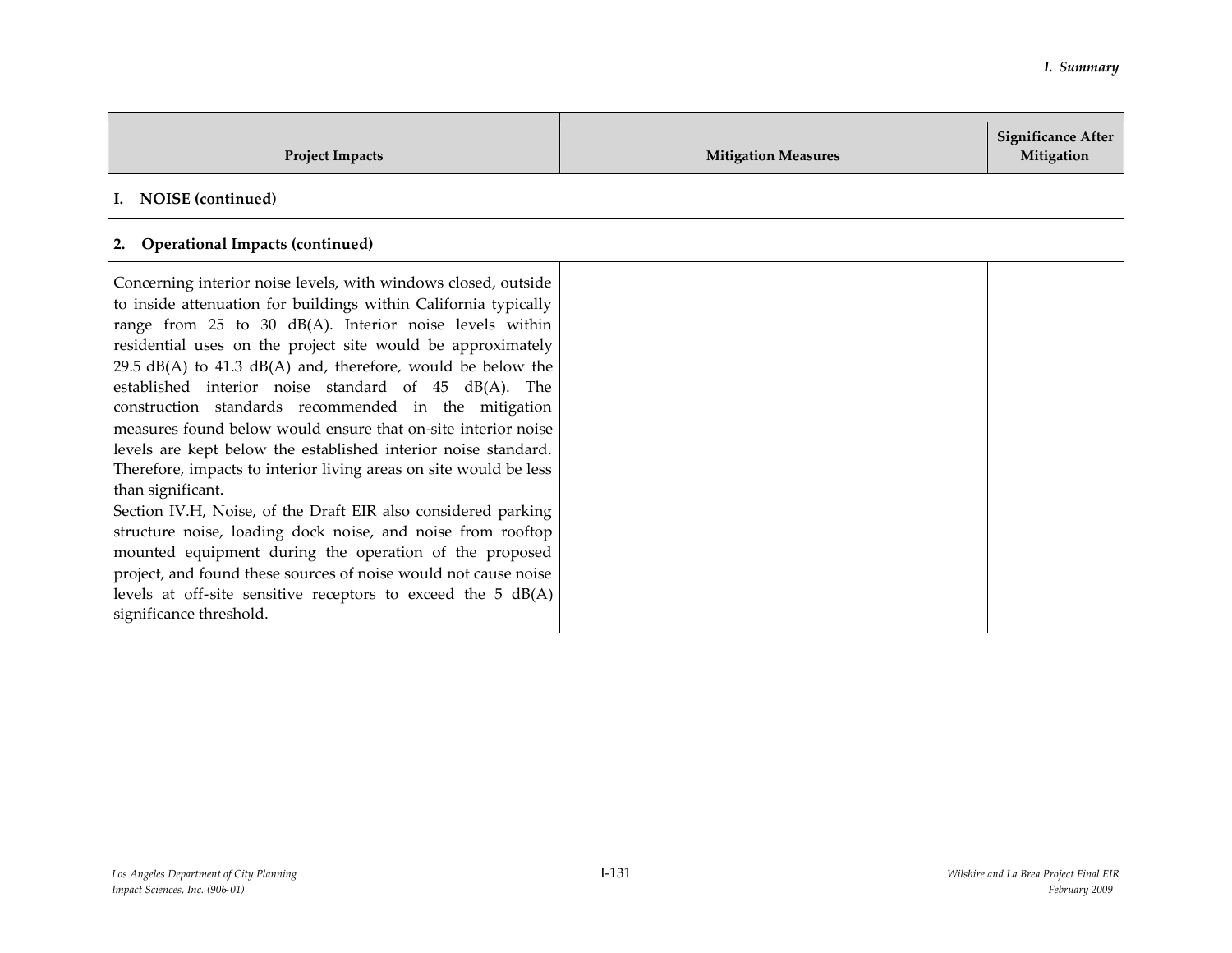| <b>Project Impacts</b>                                                                                                                                                                                                                                                                                                                                                                                                                                                                                                                                                                                                                                                                                                                                                                                                                                                                                                                                                                                                                                                                                                                                                                                                                                                                                                                                                                                                                                                                                                                     | <b>Mitigation Measures</b>                     | <b>Significance After</b><br>Mitigation |
|--------------------------------------------------------------------------------------------------------------------------------------------------------------------------------------------------------------------------------------------------------------------------------------------------------------------------------------------------------------------------------------------------------------------------------------------------------------------------------------------------------------------------------------------------------------------------------------------------------------------------------------------------------------------------------------------------------------------------------------------------------------------------------------------------------------------------------------------------------------------------------------------------------------------------------------------------------------------------------------------------------------------------------------------------------------------------------------------------------------------------------------------------------------------------------------------------------------------------------------------------------------------------------------------------------------------------------------------------------------------------------------------------------------------------------------------------------------------------------------------------------------------------------------------|------------------------------------------------|-----------------------------------------|
| I NOISE (continued)                                                                                                                                                                                                                                                                                                                                                                                                                                                                                                                                                                                                                                                                                                                                                                                                                                                                                                                                                                                                                                                                                                                                                                                                                                                                                                                                                                                                                                                                                                                        |                                                |                                         |
| 3. Cumulative Impacts                                                                                                                                                                                                                                                                                                                                                                                                                                                                                                                                                                                                                                                                                                                                                                                                                                                                                                                                                                                                                                                                                                                                                                                                                                                                                                                                                                                                                                                                                                                      |                                                |                                         |
| <b>Construction-Related Impacts</b>                                                                                                                                                                                                                                                                                                                                                                                                                                                                                                                                                                                                                                                                                                                                                                                                                                                                                                                                                                                                                                                                                                                                                                                                                                                                                                                                                                                                                                                                                                        |                                                |                                         |
| There are 37 related projects located within the vicinity of the<br>project site, all of which have the potential to produce<br>construction noise impacts. Given that timing of construction<br>activities for the related projects cannot be fully defined, any<br>quantitative analysis that assumes multiple, concurrent<br>construction projects would be speculative. In addition, each of<br>the related projects would have to comply with the local noise<br>ordinance, as well as any mitigation measures that may be<br>incorporated pursuant to CEQA-required environmental<br>review that would reduce construction noise for each project to<br>the extent feasible. As such, individual construction noise<br>impacts would only contribute to cumulative impacts when<br>projects are in proximity to each other. The closest related<br>project to the project site is a residential project proposed at<br>5500 Wilshire Boulevard, approximately 0.20 mile to the west<br>of the proposed project. Construction of the proposed project<br>and the proposed related residential project represents the<br>worst-case scenario under cumulative construction impacts.<br>The closest sensitive receptors to both projects are multi-family<br>residences are located 75 feet to the east of the proposed project<br>and 75 feet southeast of the proposed related residential<br>project. Given the proposed related residential project's<br>distance from the project site, intervening commercial<br>structures along | See mitigation measures MM-N-1 through MM-N-7. | Less Than<br>Significant                |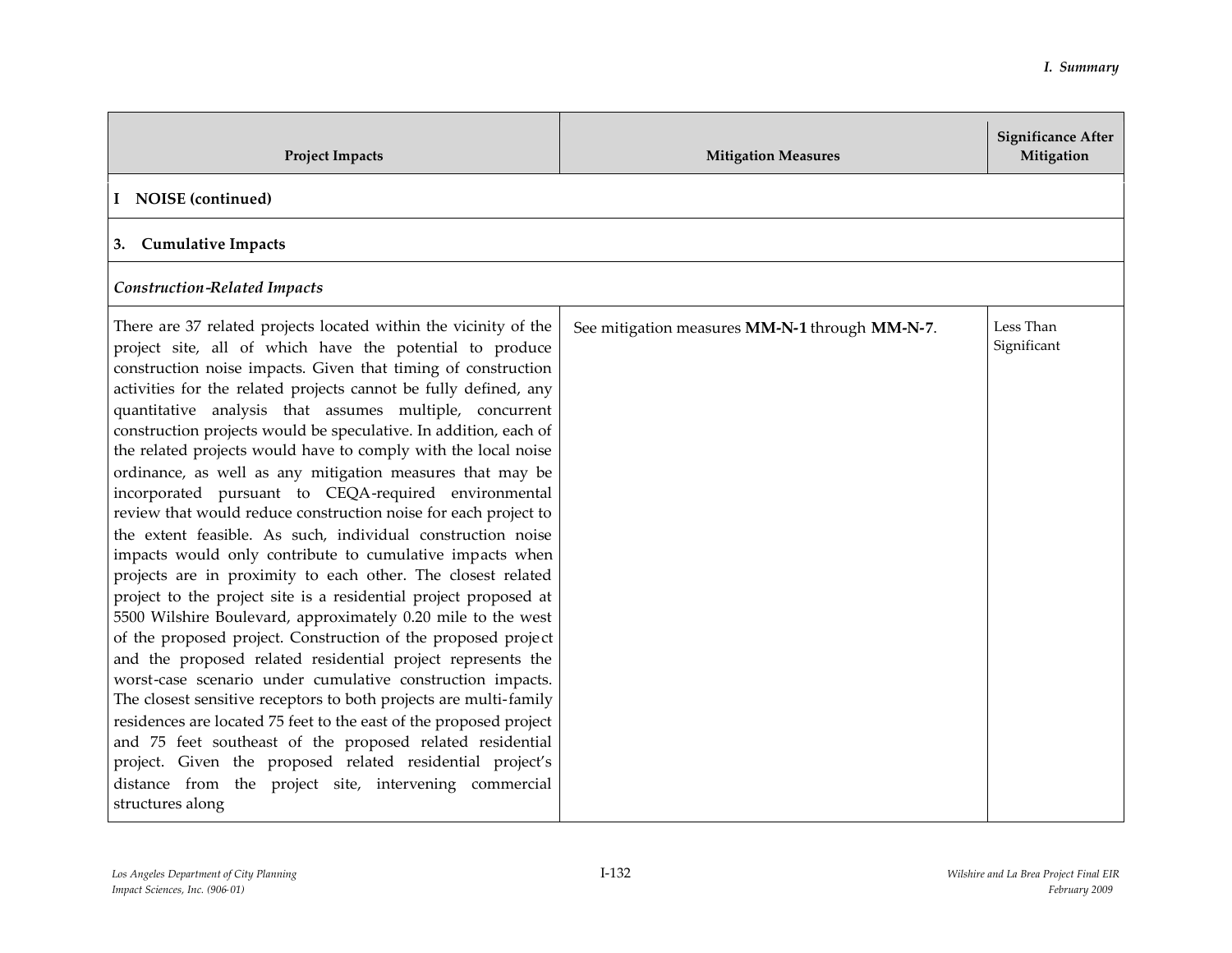| <b>Project Impacts</b>                                                                                                                                                                                                                                                                                                                                                                                                                                                                                             | <b>Mitigation Measures</b> | <b>Significance After</b><br>Mitigation |
|--------------------------------------------------------------------------------------------------------------------------------------------------------------------------------------------------------------------------------------------------------------------------------------------------------------------------------------------------------------------------------------------------------------------------------------------------------------------------------------------------------------------|----------------------------|-----------------------------------------|
| NOISE (continued)                                                                                                                                                                                                                                                                                                                                                                                                                                                                                                  |                            |                                         |
| <b>Cumulative Impacts (continued)</b><br>3.                                                                                                                                                                                                                                                                                                                                                                                                                                                                        |                            |                                         |
| Construction-Related Impacts (continued)                                                                                                                                                                                                                                                                                                                                                                                                                                                                           |                            |                                         |
| Wilshire Boulevard between the project site and the proposed<br>related residential project site and incorporation of standard<br>construction mitigation measures, the construction of the<br>proposed project would not contribute to cumulative noise<br>levels in combination with the related residential project.<br>Therefore, the proposed project's construction noise impacts<br>would not be cumulatively considerable and would not have<br>the potential to result in significant cumulative impacts. |                            |                                         |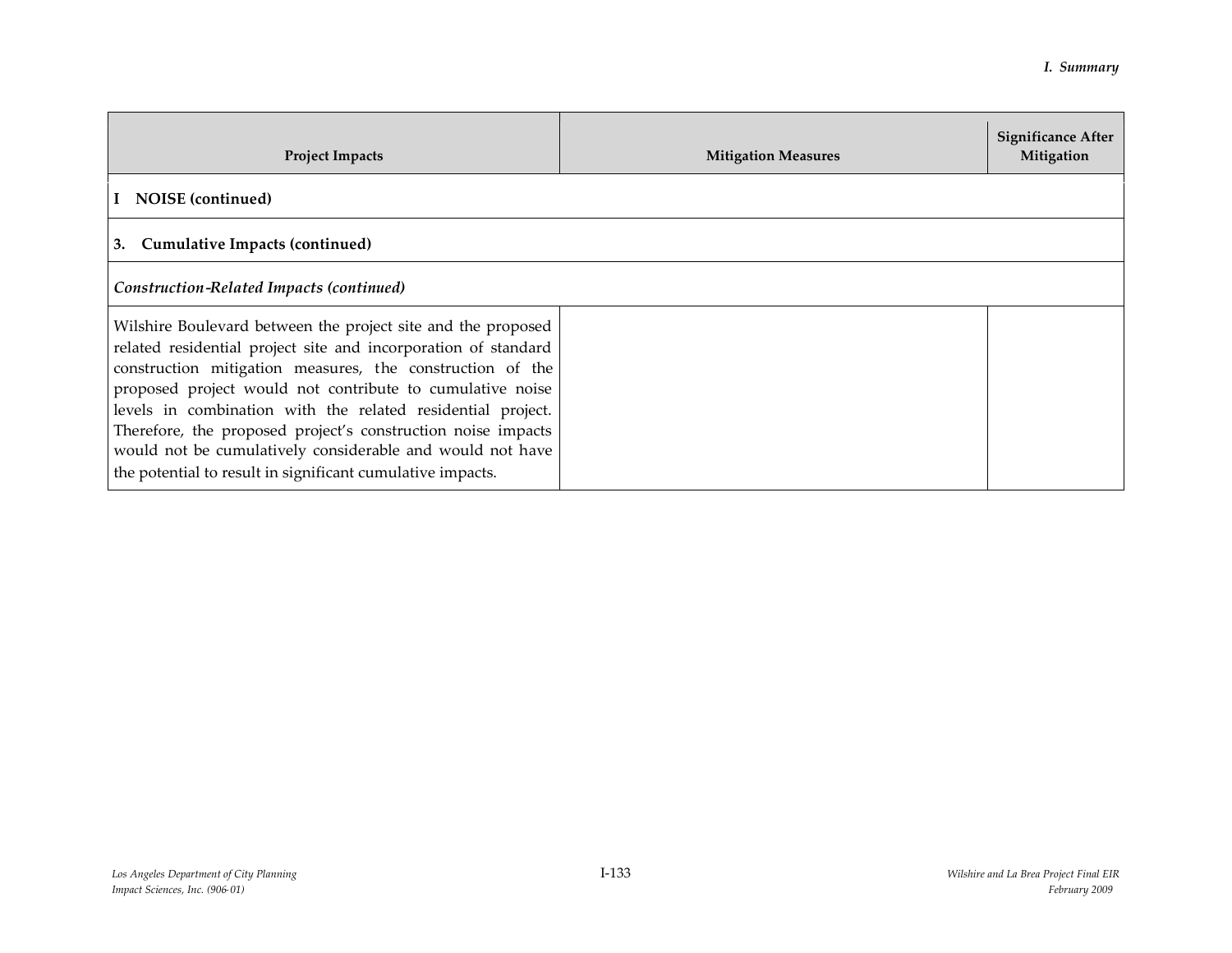| <b>Project Impacts</b>                                                                                                                                                                                                                                                                                                                                                                                                                                                                                                                                                                                                                                                                                                                                                                                                                                                                                                                                                                                                                                                                                                                                                                                                                                                                                                                                                                                                                                                                                                                        | <b>Mitigation Measures</b>    | <b>Significance After</b><br>Mitigation |
|-----------------------------------------------------------------------------------------------------------------------------------------------------------------------------------------------------------------------------------------------------------------------------------------------------------------------------------------------------------------------------------------------------------------------------------------------------------------------------------------------------------------------------------------------------------------------------------------------------------------------------------------------------------------------------------------------------------------------------------------------------------------------------------------------------------------------------------------------------------------------------------------------------------------------------------------------------------------------------------------------------------------------------------------------------------------------------------------------------------------------------------------------------------------------------------------------------------------------------------------------------------------------------------------------------------------------------------------------------------------------------------------------------------------------------------------------------------------------------------------------------------------------------------------------|-------------------------------|-----------------------------------------|
| I NOISE (continued)                                                                                                                                                                                                                                                                                                                                                                                                                                                                                                                                                                                                                                                                                                                                                                                                                                                                                                                                                                                                                                                                                                                                                                                                                                                                                                                                                                                                                                                                                                                           |                               |                                         |
| 3. Cumulative Impacts (continued)                                                                                                                                                                                                                                                                                                                                                                                                                                                                                                                                                                                                                                                                                                                                                                                                                                                                                                                                                                                                                                                                                                                                                                                                                                                                                                                                                                                                                                                                                                             |                               |                                         |
| Roadway Noise                                                                                                                                                                                                                                                                                                                                                                                                                                                                                                                                                                                                                                                                                                                                                                                                                                                                                                                                                                                                                                                                                                                                                                                                                                                                                                                                                                                                                                                                                                                                 |                               |                                         |
| Cumulative noise impacts would primarily occur as a result of<br>increased traffic on local roadways due to ambient growth and<br>other developments in the vicinity of the project site. The traffic<br>study conducted for the proposed project in May 2007<br>projected future traffic volumes based on year 2010 weekday<br>conditions. The predicted 2010 ambient noise levels presented<br>in the analysis with and without the proposed project are based<br>on cumulative traffic conditions, which already take into<br>account expected development of related projects identified in<br>the surrounding area. Noise levels along studied roadway<br>segments are predicted to range from 58.3 to 71.9 dB(A) as a<br>result of cumulative traffic volumes without the proposed<br>project. Project-related noise would result in a 1.2 dB(A)<br>increase or less (as compared to cumulative conditions without<br>the proposed project), which is not audible to the human ear<br>and would not represent a cumulatively considerable increase.<br>As a result, the project's contribution would not cause the<br>ambient noise level measured at the property line of adjacent<br>uses to increase by 3 dB(A) in CNEL to or within the "normally<br>unacceptable" or "clearly unacceptable" category, or by<br>5 dB(A) within the "normally acceptable" or "conditionally<br>acceptable" category. Therefore, the project would not have a<br>considerable contribution to a significant cumulative roadway<br>noise level impact. | None required or recommended. | Less Than<br>Significant                |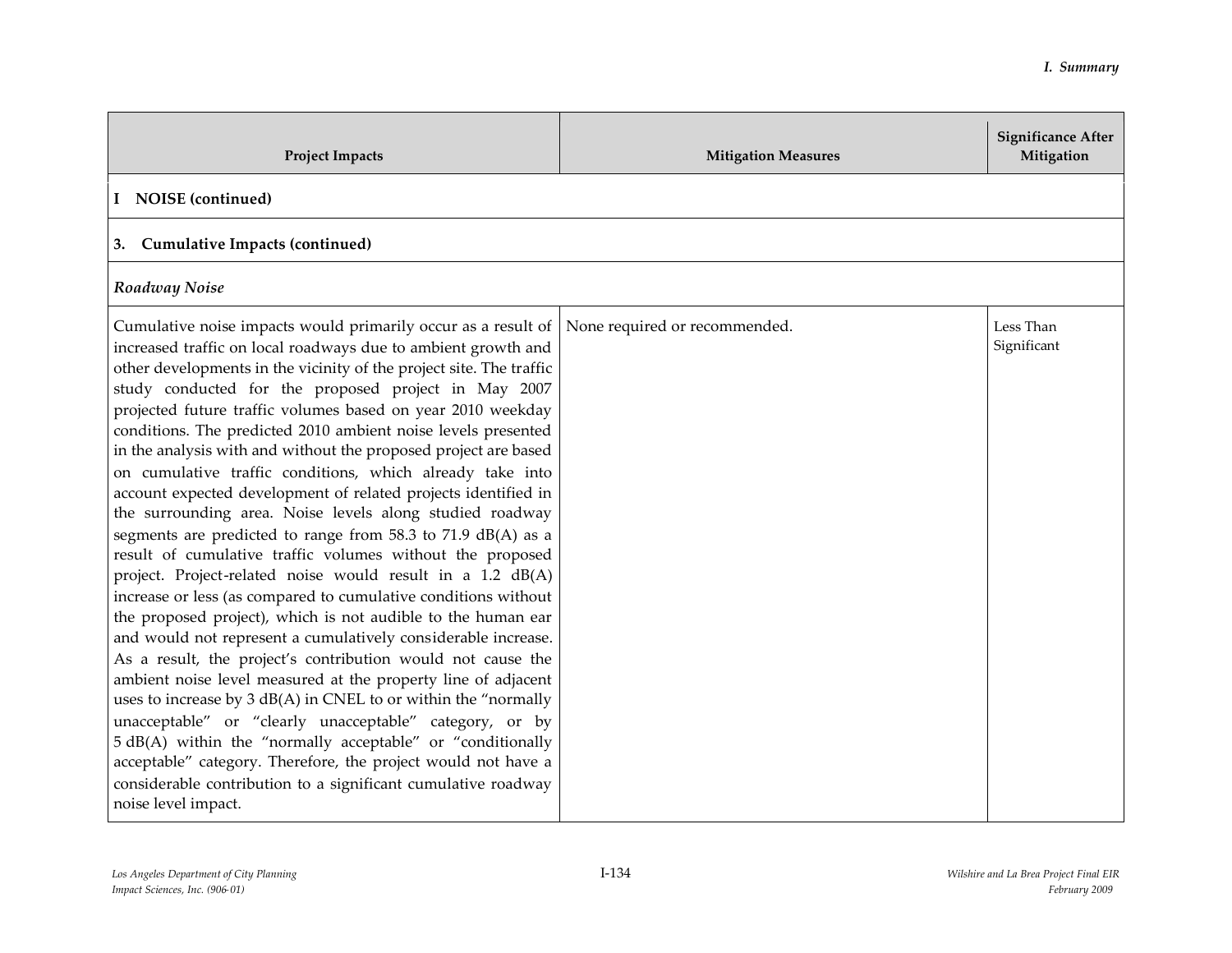| <b>Project Impacts</b>                                                                                                                                                                                                                                                                                                                                                                                                                                                                                                                                                                                                                                 | <b>Mitigation Measures</b>    | <b>Significance After</b><br>Mitigation |
|--------------------------------------------------------------------------------------------------------------------------------------------------------------------------------------------------------------------------------------------------------------------------------------------------------------------------------------------------------------------------------------------------------------------------------------------------------------------------------------------------------------------------------------------------------------------------------------------------------------------------------------------------------|-------------------------------|-----------------------------------------|
| J. POPULATION AND HOUSING                                                                                                                                                                                                                                                                                                                                                                                                                                                                                                                                                                                                                              |                               |                                         |
| Implementation of the proposed project would add 1,220<br>residents and 562 new residential units, which is accounted for<br>in growth projections for the City of Los Angeles and the<br>Wilshire Community Plan Area. The project site is already<br>developed and served by transportation, public services, and<br>public utilities as detailed in the Draft EIR in Section IV.K,<br>Transportation, Section IV.J, Public Services, and Section IV.L,<br>Public Utilities, and would not require construction or<br>expansion of infrastructure to meet the needs of additional<br>residential population. Impacts would be less than significant. | None required or recommended. | Less Than<br>Significant                |
| <b>Cumulative Impacts</b>                                                                                                                                                                                                                                                                                                                                                                                                                                                                                                                                                                                                                              |                               |                                         |
| The housing and population growth generated by the proposed<br>project in conjunction with Citywide related projects would not<br>exceed SCAG projections or projections for the Wilshire and La<br>Brea Community Plan. Therefore cumulative impacts<br>associated with growth would be less than significant.                                                                                                                                                                                                                                                                                                                                        | None required or recommended. | Less Than<br>Significant                |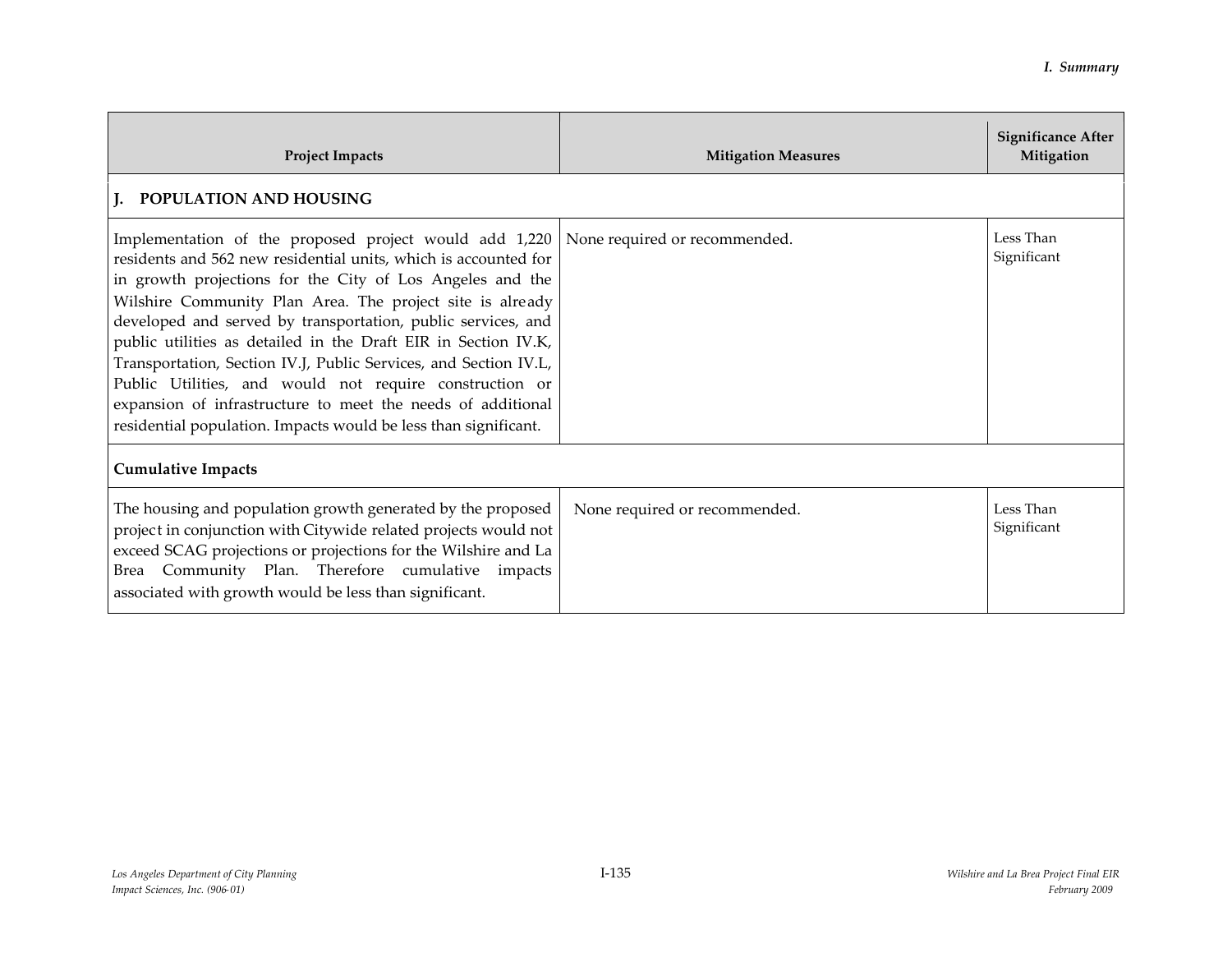| <b>Project Impacts</b>                                                                                                                                                                                                                                                                                                                                                                                                                                                                                                                                                                                                                                                                                               | <b>Mitigation Measures</b>                                                                                                                                                                                                                                                                                                                                                                                                                                                                                                                                                                                                                                                                                                                                                                                                                                            | <b>Significance After</b><br>Mitigation |
|----------------------------------------------------------------------------------------------------------------------------------------------------------------------------------------------------------------------------------------------------------------------------------------------------------------------------------------------------------------------------------------------------------------------------------------------------------------------------------------------------------------------------------------------------------------------------------------------------------------------------------------------------------------------------------------------------------------------|-----------------------------------------------------------------------------------------------------------------------------------------------------------------------------------------------------------------------------------------------------------------------------------------------------------------------------------------------------------------------------------------------------------------------------------------------------------------------------------------------------------------------------------------------------------------------------------------------------------------------------------------------------------------------------------------------------------------------------------------------------------------------------------------------------------------------------------------------------------------------|-----------------------------------------|
| <b>PUBLIC SERVICES</b><br>К.                                                                                                                                                                                                                                                                                                                                                                                                                                                                                                                                                                                                                                                                                         |                                                                                                                                                                                                                                                                                                                                                                                                                                                                                                                                                                                                                                                                                                                                                                                                                                                                       |                                         |
| <b>Police Protection</b><br>1.                                                                                                                                                                                                                                                                                                                                                                                                                                                                                                                                                                                                                                                                                       |                                                                                                                                                                                                                                                                                                                                                                                                                                                                                                                                                                                                                                                                                                                                                                                                                                                                       |                                         |
| <b>Construction Impacts</b>                                                                                                                                                                                                                                                                                                                                                                                                                                                                                                                                                                                                                                                                                          |                                                                                                                                                                                                                                                                                                                                                                                                                                                                                                                                                                                                                                                                                                                                                                                                                                                                       |                                         |
| During construction of the proposed project, a potential<br>increase in the frequency of calls for equipment theft,<br>trespassing, vandalism, and traffic congestion could result in an<br>increased demand on police services. In addition, temporary<br>lane closures on streets adjacent to the project site could also<br>temporarily disrupt police services.<br>Parking facilities in the vicinity of the project site are very<br>limited. However, construction workers will be provided with<br>an off-street secured parking area.<br>With implementation of the recommended mitigation<br>measures, impacts to police services during construction would<br>be reduced to a less than significant level. | $MM-PP-1$ :<br>The project applicant shall incorporate<br>security features on the construction site, such as<br>fencing and locked entrances; and construction<br>equipment, tools, and materials shall be secured<br>by locking or placing them within sheds and/or<br>other inaccessible areas while not in use.<br><b>MM-PP-2:</b><br>A Construction Traffic Control Plan/<br>Management Plan shall be prepared per LADOT<br>requirements to minimize the effects of<br>construction on vehicular and pedestrian<br>circulation and assist in the orderly flow of<br>vehicular and pedestrian circulation in the<br>vicinity of the project. In addition, access on to<br>the project site shall remain clear and<br>unobstructed<br>and<br>proposed<br>roadway<br>modifications shall assure adequate access to the<br>proposed project site and adjacent areas. | Less Than<br>Significant                |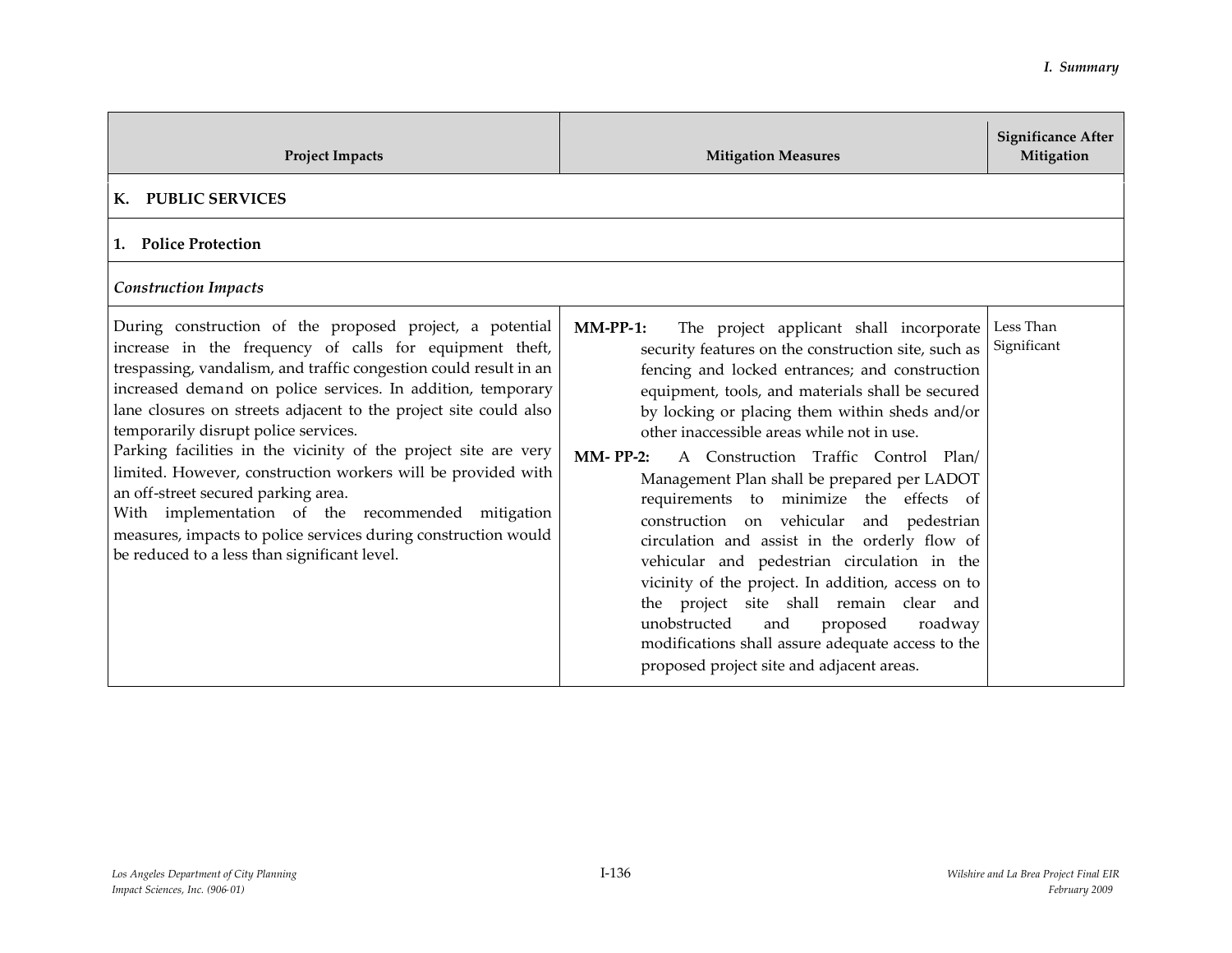| <b>Project Impacts</b>                                                                                                                                                                                                                                                                                                                                                                                                                                                                                                                                                                                                                                                                                                                                                                                                                                                                                                                                                                                                                                                                                                                                                                                                                                                                                                                                                        | <b>Mitigation Measures</b>                                                                                                                                                                                                                                                                                                                                                                                                                                                                                                                                                                                                                                                                                                                                                                                                                                                                                                                                                                                                   | <b>Significance After</b><br>Mitigation |
|-------------------------------------------------------------------------------------------------------------------------------------------------------------------------------------------------------------------------------------------------------------------------------------------------------------------------------------------------------------------------------------------------------------------------------------------------------------------------------------------------------------------------------------------------------------------------------------------------------------------------------------------------------------------------------------------------------------------------------------------------------------------------------------------------------------------------------------------------------------------------------------------------------------------------------------------------------------------------------------------------------------------------------------------------------------------------------------------------------------------------------------------------------------------------------------------------------------------------------------------------------------------------------------------------------------------------------------------------------------------------------|------------------------------------------------------------------------------------------------------------------------------------------------------------------------------------------------------------------------------------------------------------------------------------------------------------------------------------------------------------------------------------------------------------------------------------------------------------------------------------------------------------------------------------------------------------------------------------------------------------------------------------------------------------------------------------------------------------------------------------------------------------------------------------------------------------------------------------------------------------------------------------------------------------------------------------------------------------------------------------------------------------------------------|-----------------------------------------|
| <b>PUBLIC SERVICES (continued)</b><br>К.                                                                                                                                                                                                                                                                                                                                                                                                                                                                                                                                                                                                                                                                                                                                                                                                                                                                                                                                                                                                                                                                                                                                                                                                                                                                                                                                      |                                                                                                                                                                                                                                                                                                                                                                                                                                                                                                                                                                                                                                                                                                                                                                                                                                                                                                                                                                                                                              |                                         |
| 1. Police Protection (continued)                                                                                                                                                                                                                                                                                                                                                                                                                                                                                                                                                                                                                                                                                                                                                                                                                                                                                                                                                                                                                                                                                                                                                                                                                                                                                                                                              |                                                                                                                                                                                                                                                                                                                                                                                                                                                                                                                                                                                                                                                                                                                                                                                                                                                                                                                                                                                                                              |                                         |
| <b>Operational Impacts</b>                                                                                                                                                                                                                                                                                                                                                                                                                                                                                                                                                                                                                                                                                                                                                                                                                                                                                                                                                                                                                                                                                                                                                                                                                                                                                                                                                    |                                                                                                                                                                                                                                                                                                                                                                                                                                                                                                                                                                                                                                                                                                                                                                                                                                                                                                                                                                                                                              |                                         |
| During project operation there would be 1,220 new residents at<br>the project site, which would represent a 0.5 percent increase in<br>population in the Wilshire Area Community Police Station<br>jurisdiction over existing conditions. The Los Angeles Police<br>Department (LAPD) has stated that a project of this size would<br>have a moderate impact on police services in the Wilshire area.<br>As the Wilshire and La Brea Project is developed, tax revenues<br>from property and sales taxes would be generated and<br>deposited in the City's General Fund and the State Treasury. A<br>portion of these revenues would then be allocated to the City's<br>police department during the City's annual budget process to<br>maintain staffing levels within the City of Los Angeles in<br>numbers adequate to serve project-related increases in service<br>call demands.<br>Secured entry and exit points, security fencing, security<br>lighting, and other essential features would be introduced in<br>the project. In order to help the Wilshire Community Plan Area<br>commanding officers during responses to emergencies, the<br>applicant would provide a diagram demonstrating access<br>routes to each portion of the project site.<br>With implementation of the recommended mitigation<br>measures, impacts on police services would be reduced to a | <b>MM-PP-3:</b><br>The project applicant shall contact LAPD'S<br>Prevention<br>Unit<br>Crime<br>to<br>incorporate<br>appropriate crime prevention features into the<br>project design. Examples of crime prevention<br>design features include the following:<br>Housing units can be designed so as to allow<br>neighbors to "self-patrol" their environments.<br>Lighting and landscaping may be enhanced in<br>parking lots to improve visibility.<br>Fences around housing developments can be<br>designed in ways that avoid creating hiding<br>places for criminals.<br>Signs can be removed from storefront windows to<br>allow clear views in and out of the store.<br>Vines or planted coverings may be placed on<br>walls to deter graffiti.<br><b>MM-PP-4:</b><br>Upon completion of the project a diagram<br>of each portion of the property, including access<br>routes and any additional information that might<br>facilitate police response, shall be submitted to<br>the Wilshire Area commanding officer. | Less Than<br>Significant                |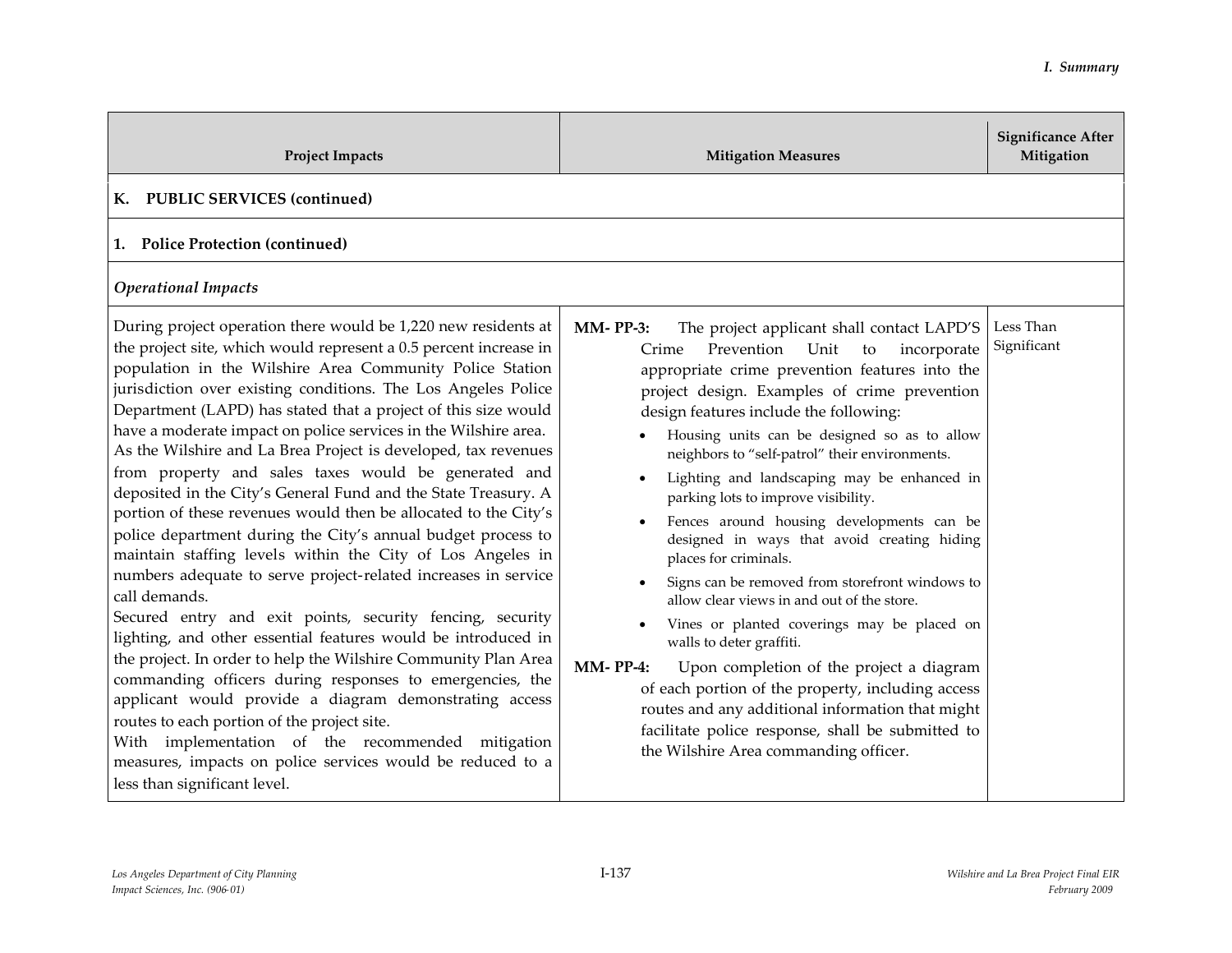| <b>Project Impacts</b>                                                                                                                                                                                                                                                                                                                                                                                                                                                                               | <b>Mitigation Measures</b>                                                                                                                                                                                                                                                                                                                                                                                                                                                                            | <b>Significance After</b><br>Mitigation |
|------------------------------------------------------------------------------------------------------------------------------------------------------------------------------------------------------------------------------------------------------------------------------------------------------------------------------------------------------------------------------------------------------------------------------------------------------------------------------------------------------|-------------------------------------------------------------------------------------------------------------------------------------------------------------------------------------------------------------------------------------------------------------------------------------------------------------------------------------------------------------------------------------------------------------------------------------------------------------------------------------------------------|-----------------------------------------|
| <b>PUBLIC SERVICES (continued)</b><br>К.                                                                                                                                                                                                                                                                                                                                                                                                                                                             |                                                                                                                                                                                                                                                                                                                                                                                                                                                                                                       |                                         |
| 1. Police Protection (continued)                                                                                                                                                                                                                                                                                                                                                                                                                                                                     |                                                                                                                                                                                                                                                                                                                                                                                                                                                                                                       |                                         |
| <b>Operational Impacts (continued)</b>                                                                                                                                                                                                                                                                                                                                                                                                                                                               |                                                                                                                                                                                                                                                                                                                                                                                                                                                                                                       |                                         |
| Both the project and other planned and approved<br>developments throughout the City could cumulatively increase<br>the need for services from the LAPD. This demand would be<br>met by increases in law enforcement staffing and equipment as<br>needed, which would be funded by increased revenues from<br>the increased tax base generated by project residents.<br>Therefore, through implementation of mitigation measures, the<br>project would not result in potentially significant impacts. | See MM-PP-1 through MM-PP-4.                                                                                                                                                                                                                                                                                                                                                                                                                                                                          | Less Than<br>Significant                |
| 2. Fire Protection and Emergency Services                                                                                                                                                                                                                                                                                                                                                                                                                                                            |                                                                                                                                                                                                                                                                                                                                                                                                                                                                                                       |                                         |
| <b>Construction Impacts</b>                                                                                                                                                                                                                                                                                                                                                                                                                                                                          |                                                                                                                                                                                                                                                                                                                                                                                                                                                                                                       |                                         |
| Construction of the proposed project would result in the<br>presence of work and delivery crews on the site; therefore, the<br>potential for an increased demand on fire and emergency<br>medical services exists during construction due to the<br>introduction of activities and individuals which may generate<br>new fire and emergency medical calls. The response distance<br>during construction would remain within the performance<br>standard listed in the Local Agency Fire Code (LAFC). | MM-F-1: Upon completion of the project, a diagram of<br>each portion of the property, including access<br>routes and any additional information that might<br>facilitate fire and emergency medical response,<br>shall be submitted to the fire chief.<br>MM-F-2: During project construction, the contractor shall<br>ensure that roads and alleyways remain<br>unobstructed to provide for emergency access at<br>all times though the use of flagmen and other<br>standard construction practices. | Less Than<br>Significant                |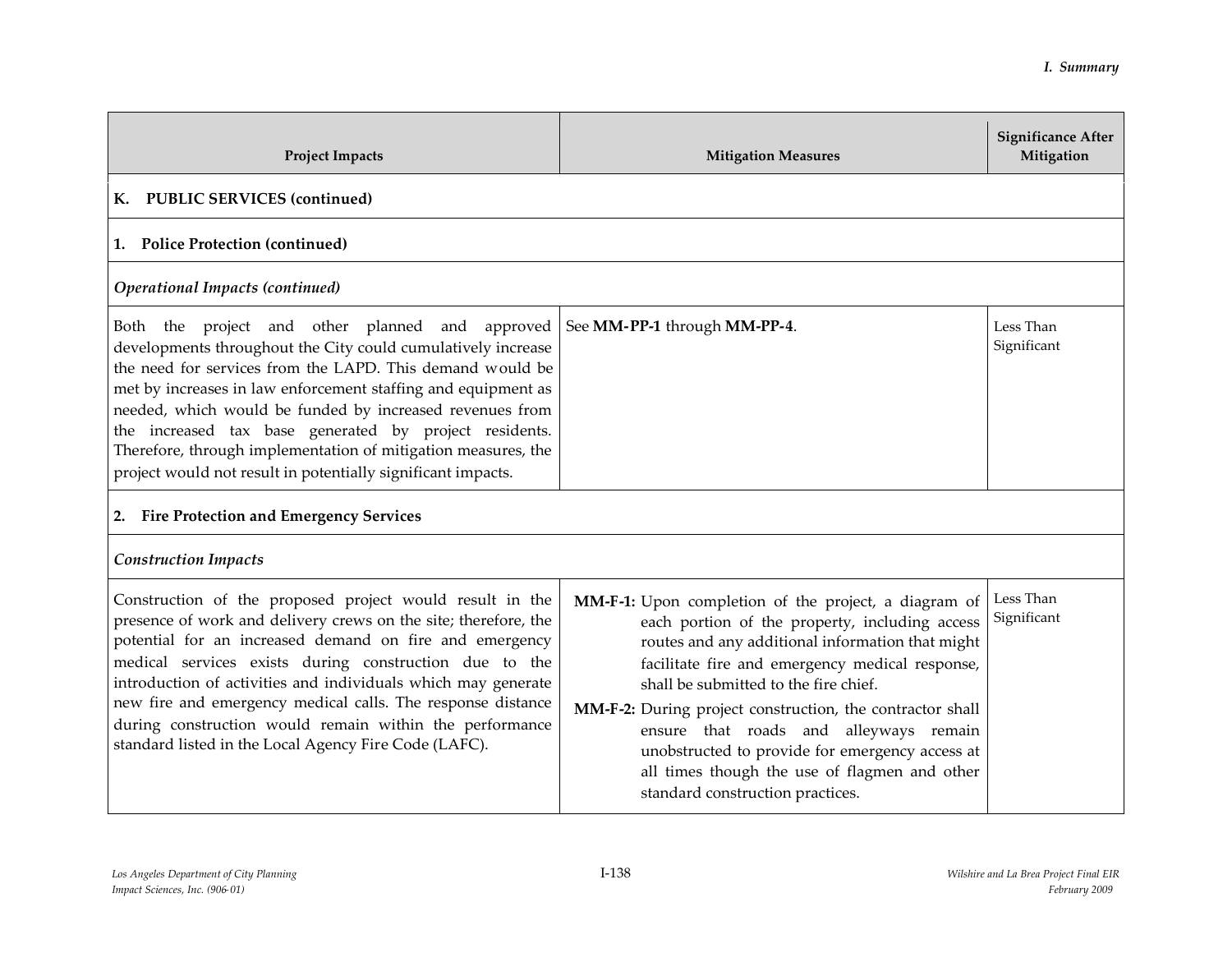| <b>Project Impacts</b>                                                                                                                                                                                                                                                                                                                                                                                                                                                                                                                                                                                                                                                                                                                                                                                                                                                                                                                                                                                                                                                                                                                                                                                        | <b>Mitigation Measures</b>                                                                                                                                                                                                                   | <b>Significance After</b><br>Mitigation |
|---------------------------------------------------------------------------------------------------------------------------------------------------------------------------------------------------------------------------------------------------------------------------------------------------------------------------------------------------------------------------------------------------------------------------------------------------------------------------------------------------------------------------------------------------------------------------------------------------------------------------------------------------------------------------------------------------------------------------------------------------------------------------------------------------------------------------------------------------------------------------------------------------------------------------------------------------------------------------------------------------------------------------------------------------------------------------------------------------------------------------------------------------------------------------------------------------------------|----------------------------------------------------------------------------------------------------------------------------------------------------------------------------------------------------------------------------------------------|-----------------------------------------|
| <b>PUBLIC SERVICES (continued)</b><br>К.                                                                                                                                                                                                                                                                                                                                                                                                                                                                                                                                                                                                                                                                                                                                                                                                                                                                                                                                                                                                                                                                                                                                                                      |                                                                                                                                                                                                                                              |                                         |
| <b>Fire Protection and Emergency Services (continued)</b><br>2.                                                                                                                                                                                                                                                                                                                                                                                                                                                                                                                                                                                                                                                                                                                                                                                                                                                                                                                                                                                                                                                                                                                                               |                                                                                                                                                                                                                                              |                                         |
| <b>Operational Impacts</b>                                                                                                                                                                                                                                                                                                                                                                                                                                                                                                                                                                                                                                                                                                                                                                                                                                                                                                                                                                                                                                                                                                                                                                                    |                                                                                                                                                                                                                                              |                                         |
| Implementation of the proposed project would result in an<br>increase in 1,220 new residents and approximately 135 new<br>employees. As a result of this population increase, there would<br>be an increase in demand for fire protection services for<br>residential and commercial-related fire services.<br>The response during the operation of the proposed project<br>would remain within the performance standard of the LAFC.<br>The closest fire station to the project is Fire Station 61, which is<br>0.6 mile away. According to the City of Los Angeles Fire<br>Department, adequate staff, equipment, and fire protection<br>services currently exist to meet the additional demands that<br>would be generated through the implementation of the<br>proposed project.<br>Tax revenues from property and sales taxes would be<br>generated and deposited in the City's General Fund and the<br>State Treasury. A portion of these revenues would then be<br>allocated to the City's Fire Department during the City's annual<br>budget process to maintain staffing levels within the City of<br>Los Angeles in numbers adequate to serve project-related<br>increases in service call demands. | MM-F-3: The project applicant shall coordinate with the<br>LAFD to design and implement an upgraded<br>fire hydrant in compliance with the LAFD Fire<br>high-density residential<br>Code for<br>and<br>neighborhood commercial developments. | Less Than<br>Significant                |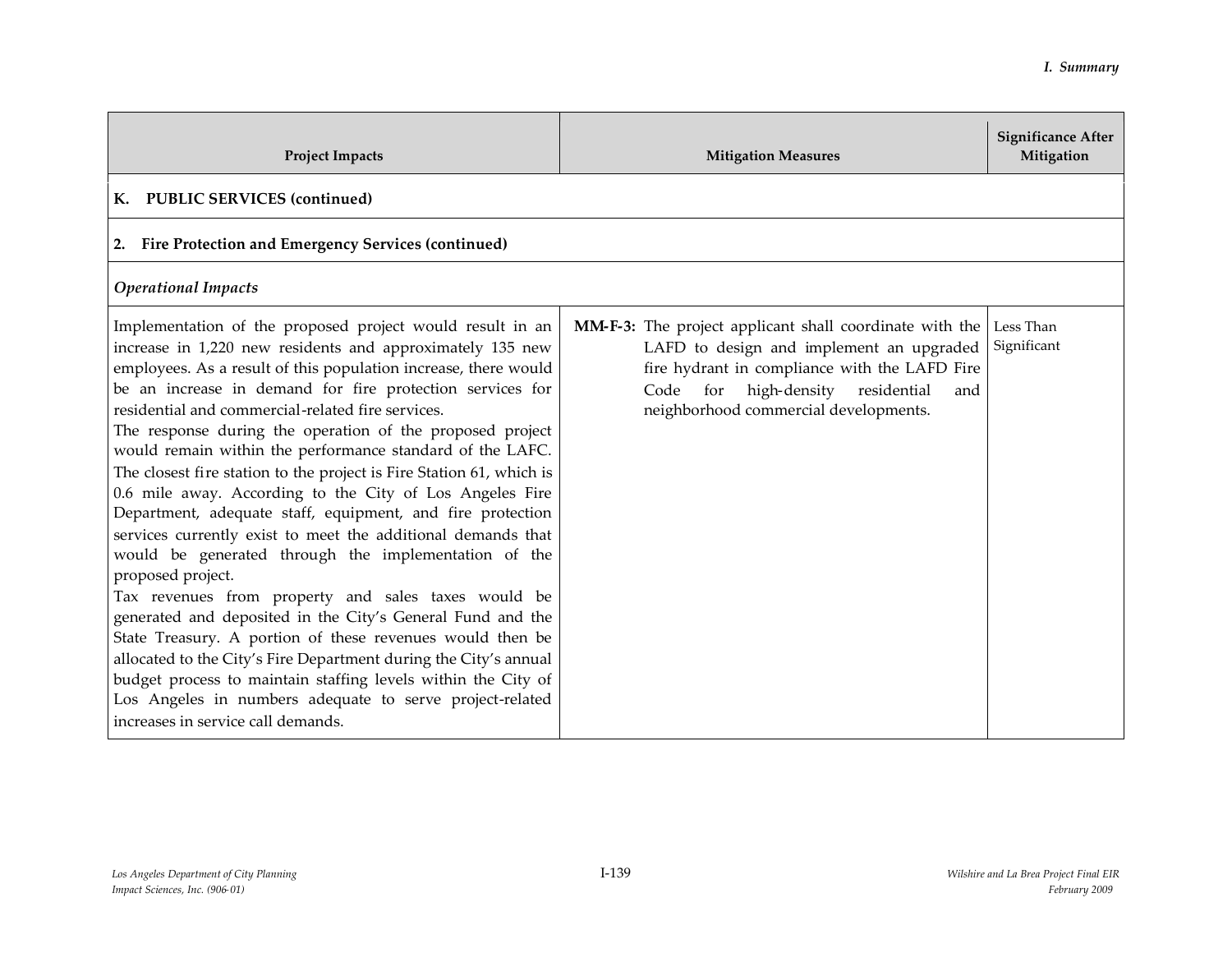| <b>Project Impacts</b>                                                                                                                                                                                                                                                                                                                                                                                                                                                                                                                                                                               | <b>Mitigation Measures</b>    | <b>Significance After</b><br>Mitigation |
|------------------------------------------------------------------------------------------------------------------------------------------------------------------------------------------------------------------------------------------------------------------------------------------------------------------------------------------------------------------------------------------------------------------------------------------------------------------------------------------------------------------------------------------------------------------------------------------------------|-------------------------------|-----------------------------------------|
| <b>PUBLIC SERVICES (continued)</b><br>К.                                                                                                                                                                                                                                                                                                                                                                                                                                                                                                                                                             |                               |                                         |
| <b>Fire Protection and Emergency Services (continued)</b><br>2.                                                                                                                                                                                                                                                                                                                                                                                                                                                                                                                                      |                               |                                         |
| <b>Operational Impacts (continued)</b>                                                                                                                                                                                                                                                                                                                                                                                                                                                                                                                                                               |                               |                                         |
| According to the LADWP, there is sufficient fire flow to four<br>adjacent fire hydrants fronting the property to meet standard<br>required by the LAFC. Due to the fact that only three of the<br>four fire hydrants closest to the property are up to standard for<br>the high-density residential and neighborhood commercial<br>developments in the LAFC, project construction will result in<br>significant impacts to fire service.<br>With implementation of the recommended mitigation<br>measures, impacts to fire protection services would be reduced<br>to a less than significant level. |                               |                                         |
| <b>Cumulative Impacts</b>                                                                                                                                                                                                                                                                                                                                                                                                                                                                                                                                                                            |                               |                                         |
| The project and other planned and approved developments<br>throughout the City would cumulatively increase the need for<br>services from the LAFD. This demand would be met by the<br>increased tax base associated with the proposed project.<br>Moreover, each project is subject to review by LAFD to ensure<br>that an adequate emergency response exists and that adequate<br>emergency site access is provided. Therefore, the project would<br>not individually or cumulatively result in significant impacts to<br>fire protection and emergency medical services.                           | None required or recommended. | Less Than<br>Significant                |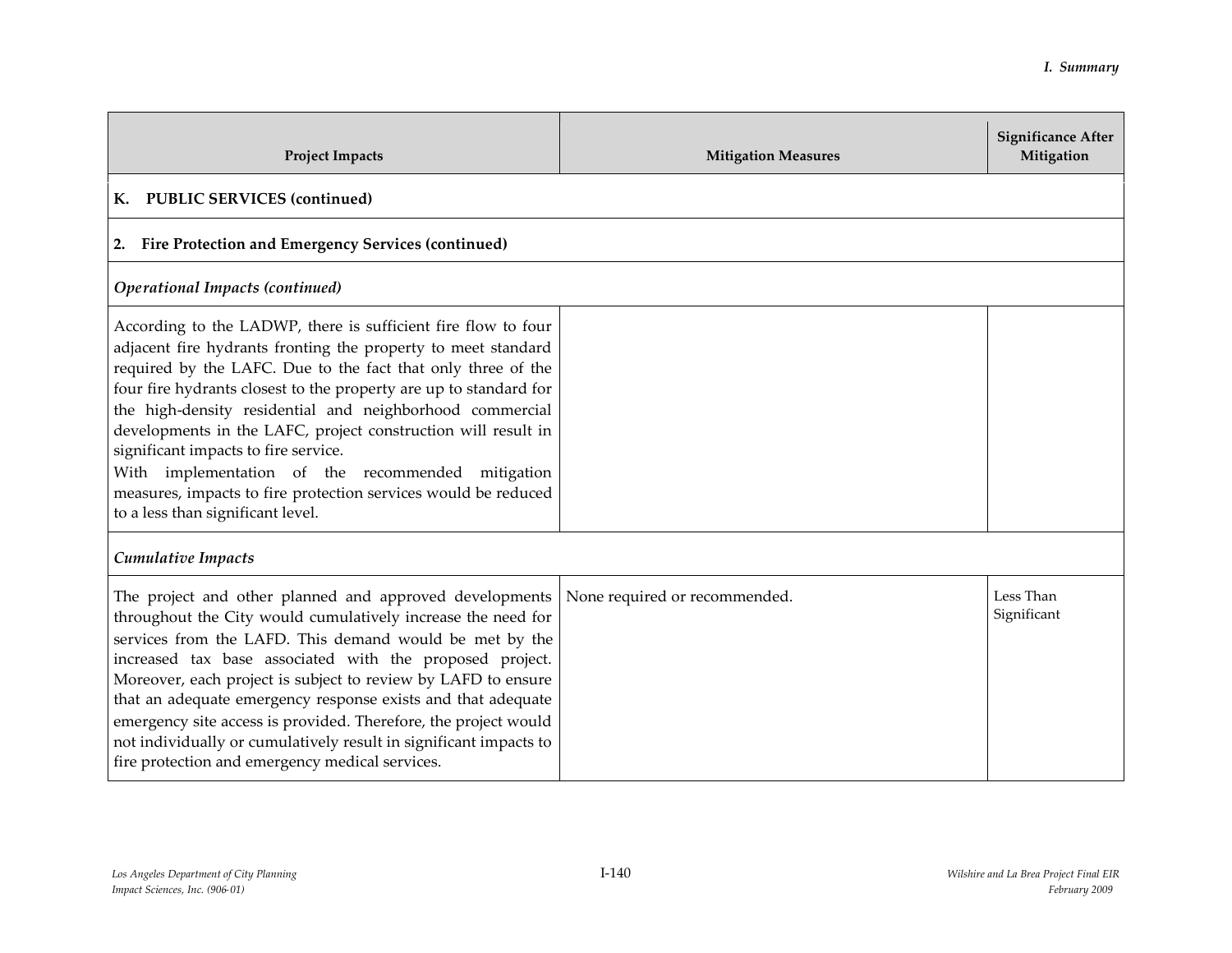| <b>Project Impacts</b>                                                                                                                                                                                                                                                                                                                                                                                                                                                                                                                                                                                                                                                                                                                                                                                                                                                | <b>Mitigation Measures</b>                                                                                                                                                                                                                                                                                                                                                                                                                                                                                                                                                                                                                                                                  | <b>Significance After</b><br>Mitigation |
|-----------------------------------------------------------------------------------------------------------------------------------------------------------------------------------------------------------------------------------------------------------------------------------------------------------------------------------------------------------------------------------------------------------------------------------------------------------------------------------------------------------------------------------------------------------------------------------------------------------------------------------------------------------------------------------------------------------------------------------------------------------------------------------------------------------------------------------------------------------------------|---------------------------------------------------------------------------------------------------------------------------------------------------------------------------------------------------------------------------------------------------------------------------------------------------------------------------------------------------------------------------------------------------------------------------------------------------------------------------------------------------------------------------------------------------------------------------------------------------------------------------------------------------------------------------------------------|-----------------------------------------|
| K. PUBLIC SERVICES (continued)                                                                                                                                                                                                                                                                                                                                                                                                                                                                                                                                                                                                                                                                                                                                                                                                                                        |                                                                                                                                                                                                                                                                                                                                                                                                                                                                                                                                                                                                                                                                                             |                                         |
| 3. Schools                                                                                                                                                                                                                                                                                                                                                                                                                                                                                                                                                                                                                                                                                                                                                                                                                                                            |                                                                                                                                                                                                                                                                                                                                                                                                                                                                                                                                                                                                                                                                                             |                                         |
| There are three planned Los Angeles Unified School District<br>(LAUSD) campuses to be constructed in the Local District 3,<br>within which the project site is located, which would alleviate<br>overcrowding and ensure that the project would not result in<br>significant impacts to schools. To further reduce any<br>potentially significant impacts associated with the provision of<br>school services, the project applicant is required to contribute<br>school fees as mitigation.<br>The proposed project has the potential to alter existing bus<br>routes during both construction and operational phases, and<br>project construction could affect students who walk to school.<br>However, the implementation of several of the proposed<br>mitigation measures would reduce these potentially significant<br>impacts to less than significant levels. | <b>MM-SCH-1:</b> As authorized by Senate Bill 50, the project<br>applicant shall pay school impact fees to the<br>LAUSD prior to the issuance of building permits.<br>MM-SCH-2: The project applicant shall contact the<br>LAUSD Transportation Branch at (323) 342-1400<br>prior to construction to coordinate school bus<br>access during construction.<br>MM-SCH-3: The project applicant shall maintain<br>unrestricted access for school buses during<br>construction.<br>MM-SCH_4: The project applicant shall comply with<br>provisions of the California Vehicle Code by<br>requiring construction vehicles to stop when<br>encountering school buses using red flashing<br>lights. | Less Than<br>Significant                |
|                                                                                                                                                                                                                                                                                                                                                                                                                                                                                                                                                                                                                                                                                                                                                                                                                                                                       | MM-SCH-5: The project applicant shall not endanger<br>passenger safety or delay student drop-off or<br>pick-up due to changes in traffic patterns, lane<br>adjustments, altered bus stops, or traffic lights.                                                                                                                                                                                                                                                                                                                                                                                                                                                                               |                                         |
|                                                                                                                                                                                                                                                                                                                                                                                                                                                                                                                                                                                                                                                                                                                                                                                                                                                                       | MM-SCH-6: The project applicant shall maintain safe<br>and convenient pedestrian routes to LAUSD<br>schools that are located adjacent to the project<br>site.                                                                                                                                                                                                                                                                                                                                                                                                                                                                                                                               |                                         |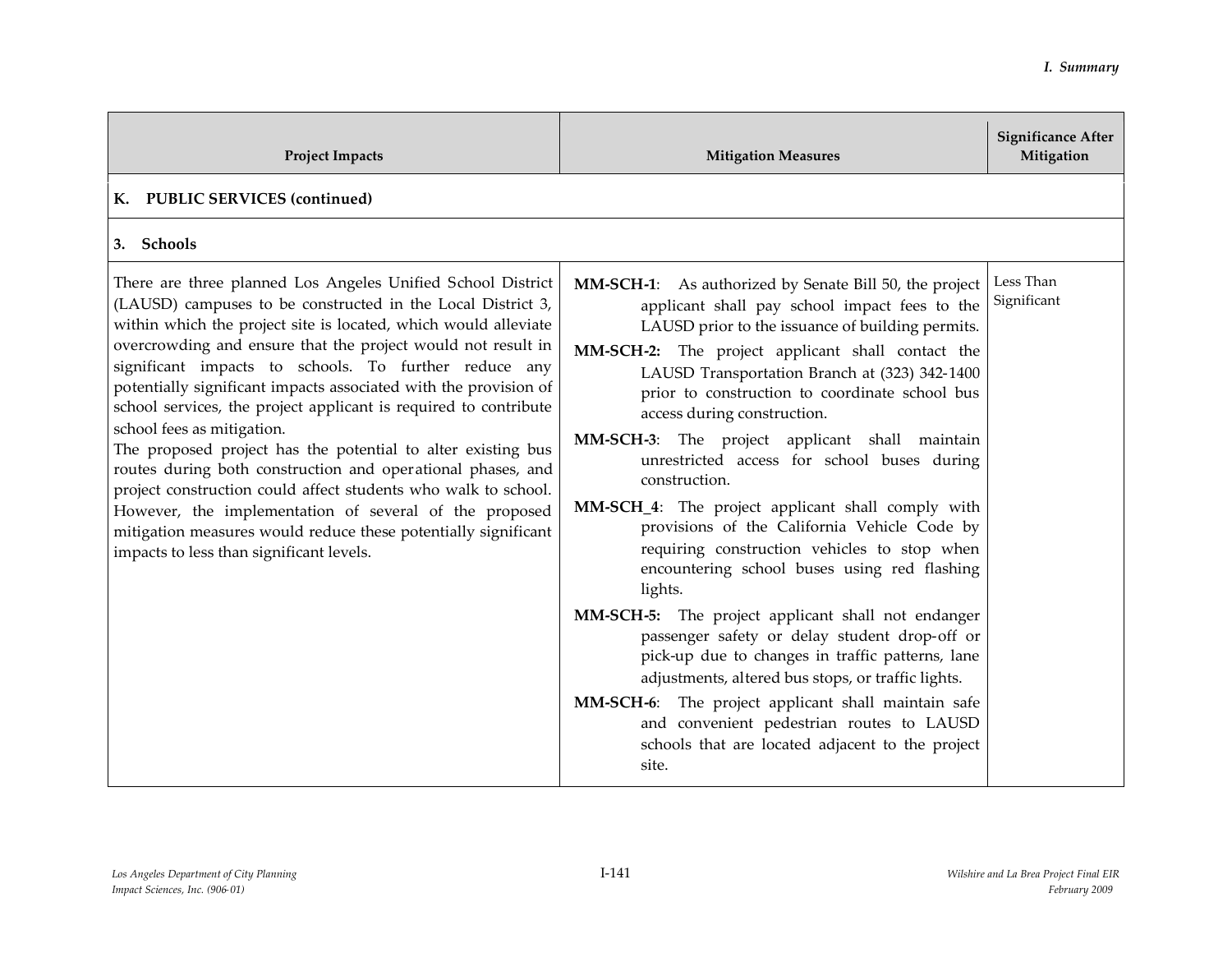| <b>Project Impacts</b>                   | <b>Mitigation Measures</b>                                                                                                                                                                                                                                                                                                                                                                                                                                                                                                                                                                                                                                                                                                                                                                                                                                                                                                                                                                                                                                                                                                                                                                                     | <b>Significance After</b><br>Mitigation |
|------------------------------------------|----------------------------------------------------------------------------------------------------------------------------------------------------------------------------------------------------------------------------------------------------------------------------------------------------------------------------------------------------------------------------------------------------------------------------------------------------------------------------------------------------------------------------------------------------------------------------------------------------------------------------------------------------------------------------------------------------------------------------------------------------------------------------------------------------------------------------------------------------------------------------------------------------------------------------------------------------------------------------------------------------------------------------------------------------------------------------------------------------------------------------------------------------------------------------------------------------------------|-----------------------------------------|
| <b>PUBLIC SERVICES (continued)</b><br>К. |                                                                                                                                                                                                                                                                                                                                                                                                                                                                                                                                                                                                                                                                                                                                                                                                                                                                                                                                                                                                                                                                                                                                                                                                                |                                         |
| <b>Schools (continued)</b><br>3.         |                                                                                                                                                                                                                                                                                                                                                                                                                                                                                                                                                                                                                                                                                                                                                                                                                                                                                                                                                                                                                                                                                                                                                                                                                |                                         |
|                                          | MM-SCH-7:<br>The project applicant<br>shall maintain<br>communication<br>with<br>school<br>ongoing<br>administration at affected schools, providing<br>sufficient notice to forewarn students and<br>parents/guardians when existing pedestrian and<br>vehicle routes to school may be impacted.<br>MM-SCH-8: The project applicant shall<br>install<br>appropriate traffic controls (signs and signals) to<br>ensure pedestrian and vehicular safety.<br>MM-SCH-9: The project applicant will require that<br>material and delivery trucks serving the project<br>site shall not haul past affected school sites,<br>except when school is not in session. If that is<br>infeasible, project applicant shall require that<br>material and deliver trucks serving the project<br>site shall not haul during school arrival and<br>dismissal times.<br>MM-SCH-10: The project applicant shall not stage or park<br>construction-related vehicles, including worker-<br>transport vehicles, adjacent to school sites.<br>MM-SCH-11: The project applicant shall provide crossing<br>guards when the safety of students may be<br>compromised by construction-related activities<br>at impacted school crossings. |                                         |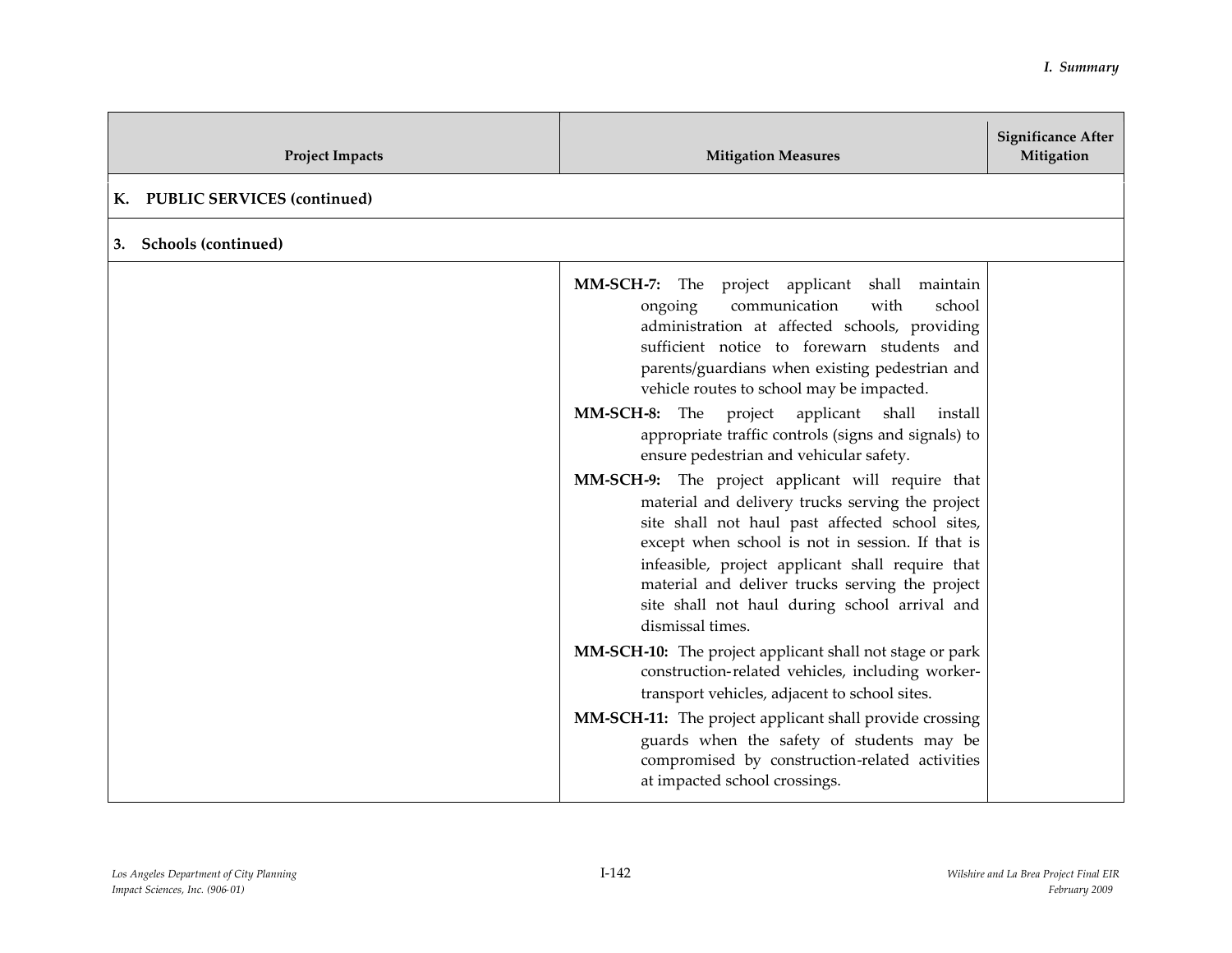| <b>Project Impacts</b>                                                                                                                                                                                                                                                                                                                                         | <b>Mitigation Measures</b>                                                                                                                                                                                                                                                                                                                             | <b>Significance After</b><br>Mitigation |
|----------------------------------------------------------------------------------------------------------------------------------------------------------------------------------------------------------------------------------------------------------------------------------------------------------------------------------------------------------------|--------------------------------------------------------------------------------------------------------------------------------------------------------------------------------------------------------------------------------------------------------------------------------------------------------------------------------------------------------|-----------------------------------------|
| <b>PUBLIC SERVICES (continued)</b><br>К.                                                                                                                                                                                                                                                                                                                       |                                                                                                                                                                                                                                                                                                                                                        |                                         |
| Schools (continued)<br>3.                                                                                                                                                                                                                                                                                                                                      |                                                                                                                                                                                                                                                                                                                                                        |                                         |
|                                                                                                                                                                                                                                                                                                                                                                | MM-SCH-12: The project applicant shall install barriers<br>and/or fencing to secure construction equipment<br>and the site in an effort to prevent trespassing,<br>vandalism, and attractive nuisances.<br><b>MM-SCH-13:</b> The project applicant shall provide security<br>patrols to minimize trespassing, vandalism, and<br>short-cut attractions. |                                         |
| Cumulative Impacts                                                                                                                                                                                                                                                                                                                                             |                                                                                                                                                                                                                                                                                                                                                        |                                         |
| Though the proposed project, along with surrounding projects,<br>would increase student enrollment, and one of the schools<br>which serves the project site is already operating over capacity,<br>the new school construction planned by LAUSD and required<br>school impact fees would mitigate these cumulative impacts to<br>less than significant levels. | See MM-SCH-1 through MM-SCH-13.                                                                                                                                                                                                                                                                                                                        | Less Than<br>Significant                |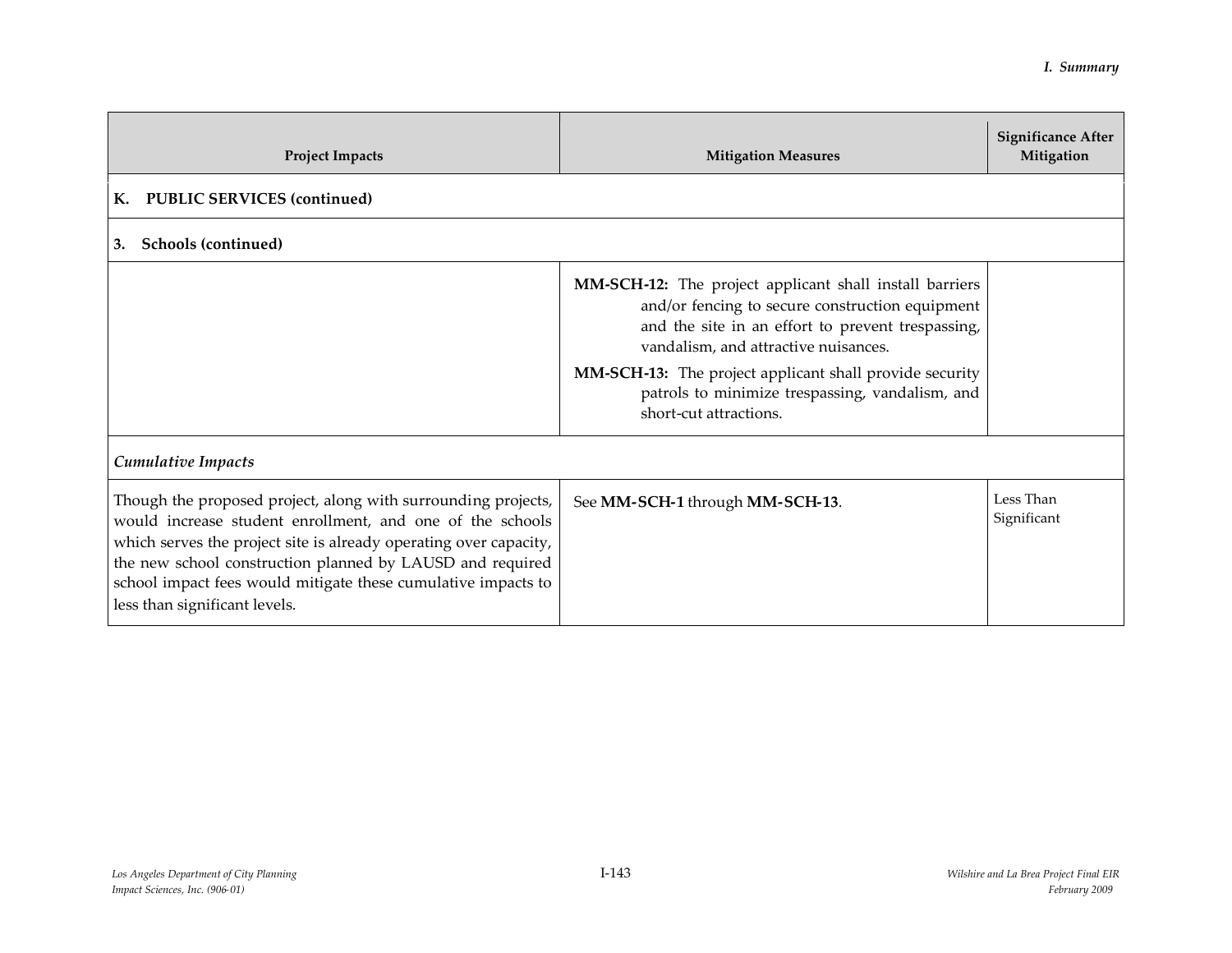| <b>Project Impacts</b>                                                                                                                                                                                                                                                                                                                                                                                                                                                                                                                                                                                                                                                                                                                                                                                                                                                                                                                                                                                      | <b>Mitigation Measures</b>                                                                                                                                                                                                                                                                                                                                            | <b>Significance After</b><br>Mitigation |
|-------------------------------------------------------------------------------------------------------------------------------------------------------------------------------------------------------------------------------------------------------------------------------------------------------------------------------------------------------------------------------------------------------------------------------------------------------------------------------------------------------------------------------------------------------------------------------------------------------------------------------------------------------------------------------------------------------------------------------------------------------------------------------------------------------------------------------------------------------------------------------------------------------------------------------------------------------------------------------------------------------------|-----------------------------------------------------------------------------------------------------------------------------------------------------------------------------------------------------------------------------------------------------------------------------------------------------------------------------------------------------------------------|-----------------------------------------|
| K PUBLIC SERVICES (continued)                                                                                                                                                                                                                                                                                                                                                                                                                                                                                                                                                                                                                                                                                                                                                                                                                                                                                                                                                                               |                                                                                                                                                                                                                                                                                                                                                                       |                                         |
| 4. Recreation and Parks                                                                                                                                                                                                                                                                                                                                                                                                                                                                                                                                                                                                                                                                                                                                                                                                                                                                                                                                                                                     |                                                                                                                                                                                                                                                                                                                                                                       |                                         |
| The open space and recreational amenities provided by the<br>proposed project would meet the needs of the new residents<br>that would be introduced by the proposed project as well as<br>help reduce additional demand for public recreation facilities<br>generated by the project-related population increase. The<br>public open space and private recreation facilities included in<br>the project design would not meet the needs of the residents of<br>the project for neighborhood or community parks. The increase<br>in local population generated by the project would<br>incrementally increase the use of existing neighborhood and<br>community parks in the Wilshire Community Plan Area. This<br>increase would cause a significant impact due to the<br>acceleration of the physical deterioration of existing parks<br>within the vicinity of the project site. Therefore, incorporation<br>of the proposed mitigation measure would reduce impacts to a<br>less than significant level. | <b>MM-REC-1:</b> In accordance with the requirements of the<br>City of Los Angeles (Ordinance No. 141422,<br>amending Chapter 1, Article 7, of the Los<br>Angeles Municipal Code), the project applicant<br>shall either pay the in-lieu fee to the City and/or<br>develop public park or recreation land on the<br>project site using equivalent funding or greater. | Less Than<br>Significant                |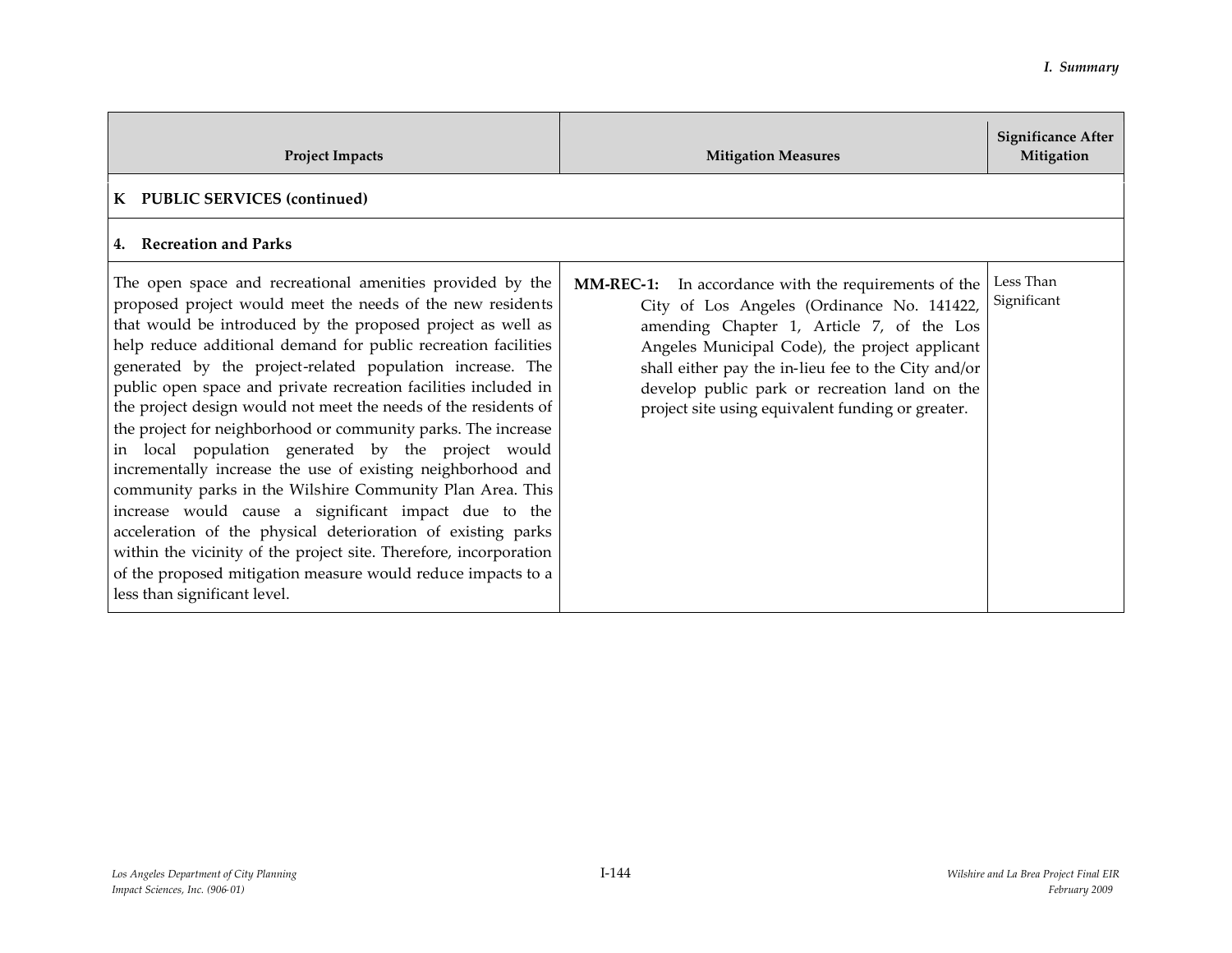| <b>Project Impacts</b>                                                                                                                                                                                                                                                                                                                                                                                                                                                                                                                                                                                                                                                                                                                    | <b>Mitigation Measures</b> | Significance After<br>Mitigation |
|-------------------------------------------------------------------------------------------------------------------------------------------------------------------------------------------------------------------------------------------------------------------------------------------------------------------------------------------------------------------------------------------------------------------------------------------------------------------------------------------------------------------------------------------------------------------------------------------------------------------------------------------------------------------------------------------------------------------------------------------|----------------------------|----------------------------------|
| K PUBLIC SERVICES (continued)                                                                                                                                                                                                                                                                                                                                                                                                                                                                                                                                                                                                                                                                                                             |                            |                                  |
| <b>Recreation and Parks (continued)</b>                                                                                                                                                                                                                                                                                                                                                                                                                                                                                                                                                                                                                                                                                                   |                            |                                  |
| Cumulative Impacts                                                                                                                                                                                                                                                                                                                                                                                                                                                                                                                                                                                                                                                                                                                        |                            |                                  |
| Given the existing deficiency of parks and recreational See mitigation measure MM-REC-1.<br>facilities, both the individual project and the combined effects<br>of the proposed projects in the Wilshire Community Plan Area<br>on existing facilities is considered cumulatively significant<br>because the use of existing facilities would increase, thus<br>contributing to an acceleration in the physical deterioration of<br>these facilities. The contribution of the proposed project to this<br>impact is cumulatively considerable; however, through<br>implementation of the MM-K-21, the project's individual<br>contribution to the cumulatively significant impact would be<br>mitigated to a less than significant level. |                            | Less Than<br>Significant         |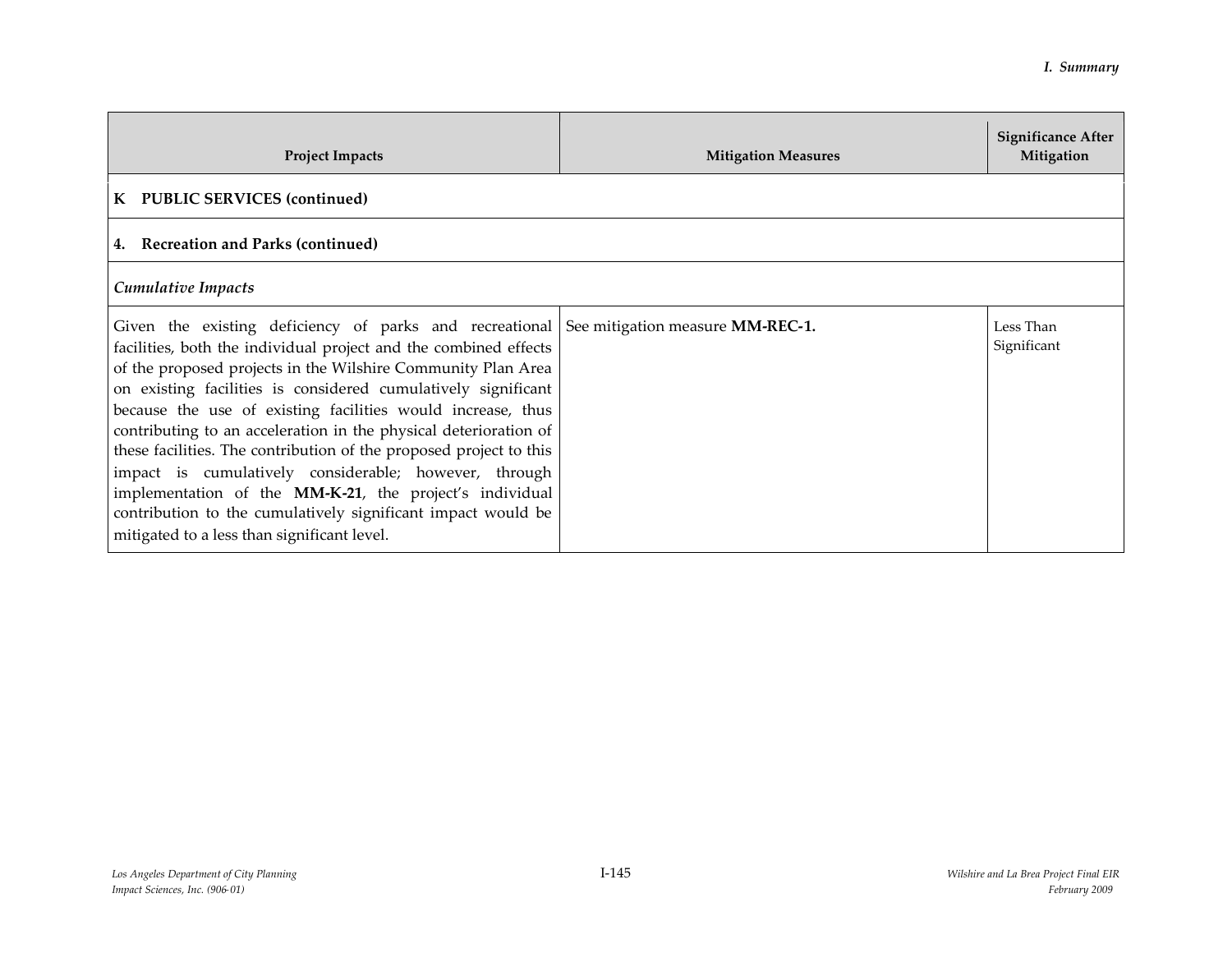| <b>Project Impacts</b>                                                                                                                                                                                                                                                                                                                                                                                                                                                                                                                                                                                                                                                                                                                                                                                                                                     | <b>Mitigation Measures</b> | Significance After<br>Mitigation |
|------------------------------------------------------------------------------------------------------------------------------------------------------------------------------------------------------------------------------------------------------------------------------------------------------------------------------------------------------------------------------------------------------------------------------------------------------------------------------------------------------------------------------------------------------------------------------------------------------------------------------------------------------------------------------------------------------------------------------------------------------------------------------------------------------------------------------------------------------------|----------------------------|----------------------------------|
| K PUBLIC SERVICES (continued)                                                                                                                                                                                                                                                                                                                                                                                                                                                                                                                                                                                                                                                                                                                                                                                                                              |                            |                                  |
| 5 Library Services                                                                                                                                                                                                                                                                                                                                                                                                                                                                                                                                                                                                                                                                                                                                                                                                                                         |                            |                                  |
| Implementation of the proposed project would introduce None required or recommended.<br>1,220 residents to the area served by the Wilshire Branch<br>Library. It is assumed that the 1,220 residents are new residents<br>from outside the City limits and have not relocated from within<br>the Los Angeles City limits. As the Wilshire Branch Library<br>does not currently meet Los Angeles Public Library (LAPL)<br>service standards, the addition of project-generated residents to<br>the service area could result in a potentially significant impact.<br>However, five other branch libraries are also located within 2<br>miles of the project site. As such, future residents of the project<br>would have adequate access to additional library facilities.<br>Therefore, the impacts on library services would be less than<br>significant. |                            | Less Than<br>Significant         |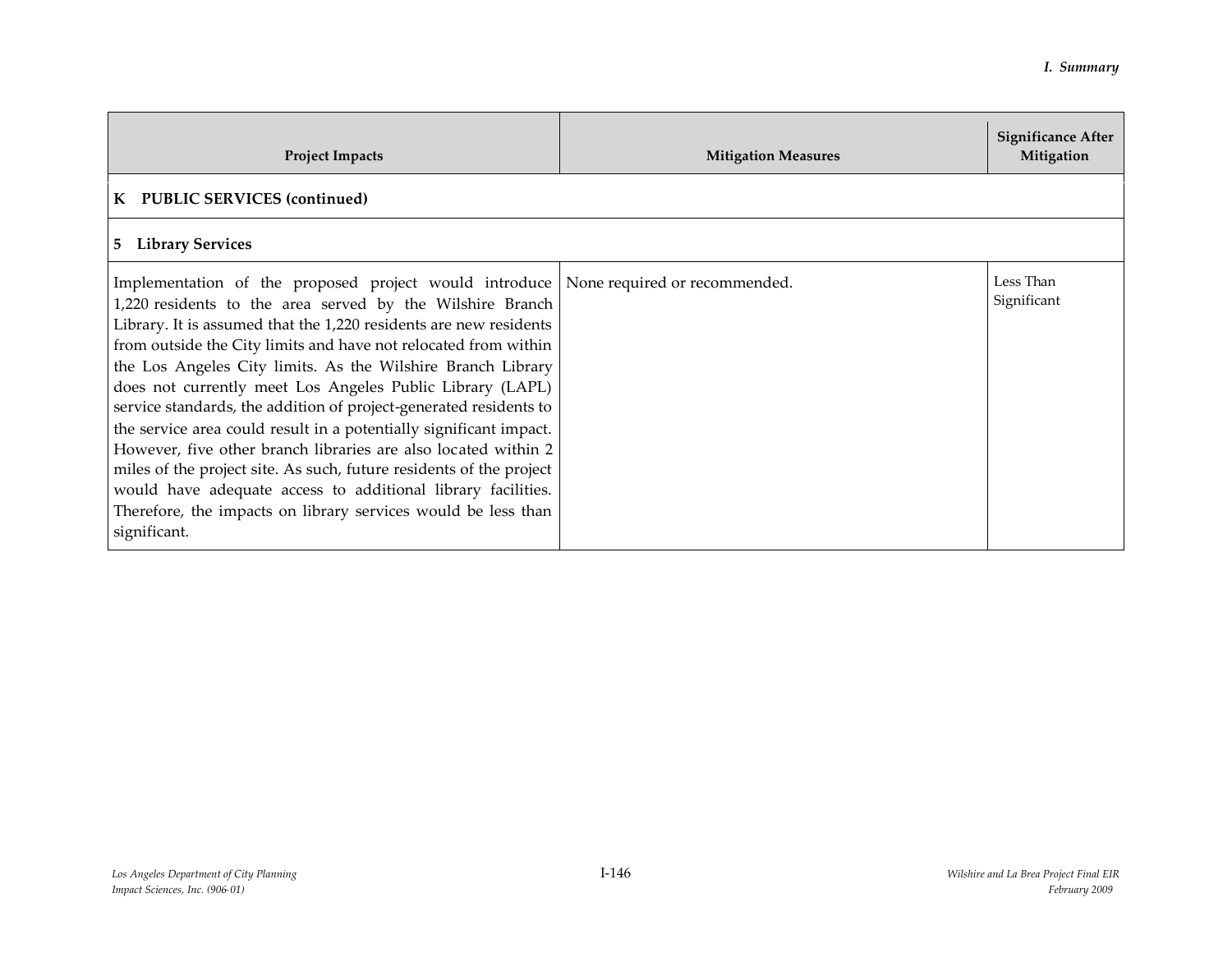| <b>Project Impacts</b>                                                                                                                                                                                                                                                                                                                                                                                                                                                                                                                                                                                                                                                                                                                                                                                                                                               | <b>Mitigation Measures</b>    | <b>Significance After</b><br>Mitigation |
|----------------------------------------------------------------------------------------------------------------------------------------------------------------------------------------------------------------------------------------------------------------------------------------------------------------------------------------------------------------------------------------------------------------------------------------------------------------------------------------------------------------------------------------------------------------------------------------------------------------------------------------------------------------------------------------------------------------------------------------------------------------------------------------------------------------------------------------------------------------------|-------------------------------|-----------------------------------------|
| K PUBLIC SERVICES (continued)                                                                                                                                                                                                                                                                                                                                                                                                                                                                                                                                                                                                                                                                                                                                                                                                                                        |                               |                                         |
| <b>Library Services (continued)</b><br>5                                                                                                                                                                                                                                                                                                                                                                                                                                                                                                                                                                                                                                                                                                                                                                                                                             |                               |                                         |
| Cumulative Impacts                                                                                                                                                                                                                                                                                                                                                                                                                                                                                                                                                                                                                                                                                                                                                                                                                                                   |                               |                                         |
| The proposed project and list of related projects would result in<br>the addition of 9,045 residents. The addition of approximately<br>9,045 residents to the area served by the Wilshire Branch<br>Library and other library branches through out the area would<br>increase demand for library services in this portion of the City.<br>However, as the related projects are scattered in a radius of<br>approximately 2 miles around the project site, they may also be<br>served by other libraries, including the Wilshire Library Branch<br>and five other branches within 2 miles of the project site. For<br>these reasons, library resources would be sufficient to serve<br>related projects in combination with the proposed project and,<br>therefore, potentially significant cumulative impacts to library<br>services would be less than significant. | None required or recommended. | Less Than<br>Significant                |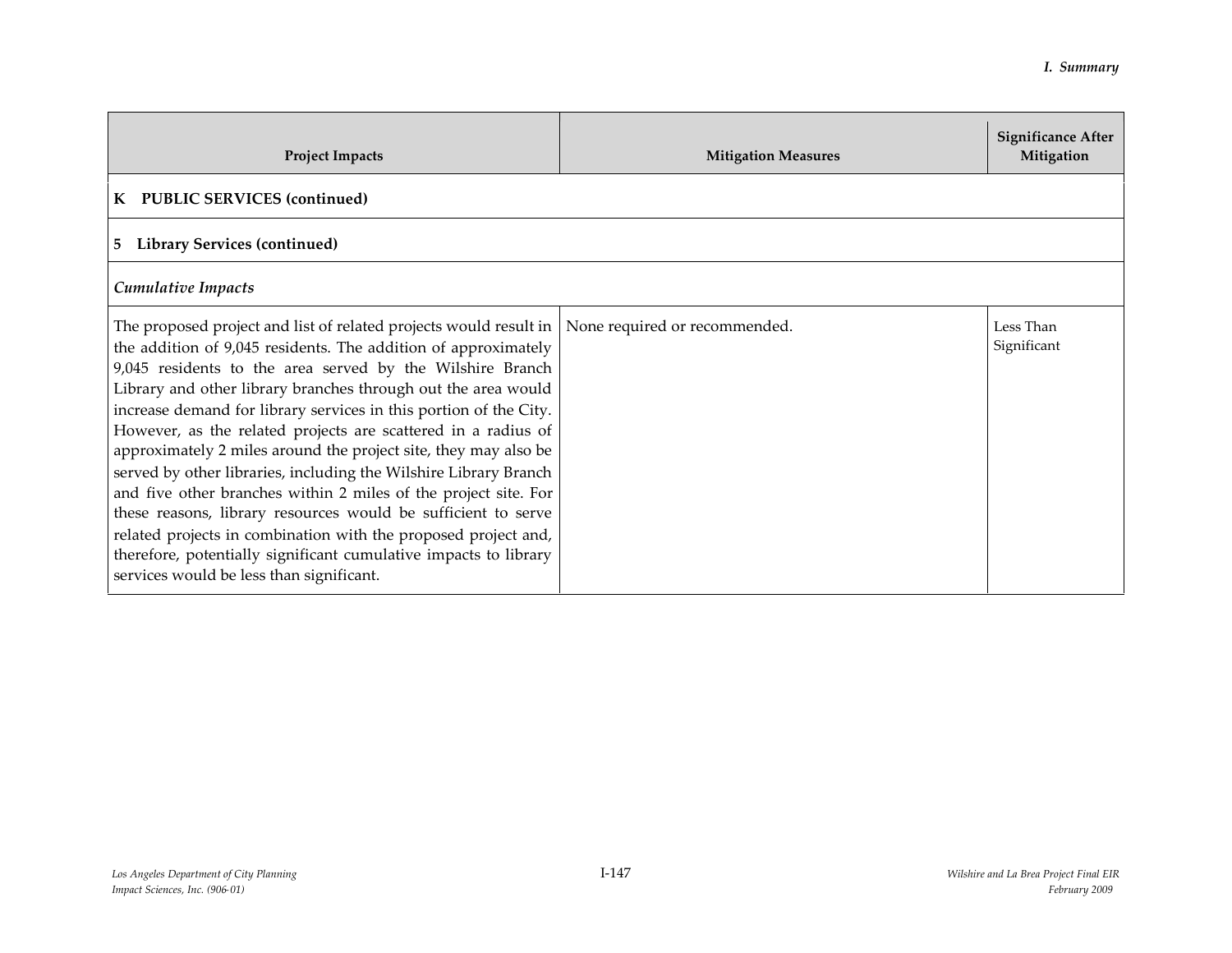| <b>Project Impacts</b>                                                                                                                                                                                                                                                                                                                                                                                                                                                                                                                                                                                                                                                                                                                                                                                                                                                                                                                                                                                                                                                                                                                                                                                                                                                                                                                                           | <b>Mitigation Measures</b>                                                                                                                                                                                                                                                                                                                                                                                                                                                                                                                                                                                                                                                                                                                                                                                                                                                                                                                   | <b>Significance After</b><br>Mitigation |
|------------------------------------------------------------------------------------------------------------------------------------------------------------------------------------------------------------------------------------------------------------------------------------------------------------------------------------------------------------------------------------------------------------------------------------------------------------------------------------------------------------------------------------------------------------------------------------------------------------------------------------------------------------------------------------------------------------------------------------------------------------------------------------------------------------------------------------------------------------------------------------------------------------------------------------------------------------------------------------------------------------------------------------------------------------------------------------------------------------------------------------------------------------------------------------------------------------------------------------------------------------------------------------------------------------------------------------------------------------------|----------------------------------------------------------------------------------------------------------------------------------------------------------------------------------------------------------------------------------------------------------------------------------------------------------------------------------------------------------------------------------------------------------------------------------------------------------------------------------------------------------------------------------------------------------------------------------------------------------------------------------------------------------------------------------------------------------------------------------------------------------------------------------------------------------------------------------------------------------------------------------------------------------------------------------------------|-----------------------------------------|
| TRANSPORTATION, TRAFFIC, PARKING AND CIRCULATION<br>L.                                                                                                                                                                                                                                                                                                                                                                                                                                                                                                                                                                                                                                                                                                                                                                                                                                                                                                                                                                                                                                                                                                                                                                                                                                                                                                           |                                                                                                                                                                                                                                                                                                                                                                                                                                                                                                                                                                                                                                                                                                                                                                                                                                                                                                                                              |                                         |
| Future "With Project" Operation Impacts<br>The proposed project would result in three intersections<br>operating at LOS E or LOS F because these intersections would<br>have a volume to capacity ratio $(V/C)$ increase of greater than<br>or equal to 0.01, during AM and/or PM peak hours, with<br>project implementation.<br>Seven of the 16 intersections that were analyzed would operate<br>at LOS E or F for Future with Project Traffic Conditions. As<br>such, there is a potential for conflicts between existing<br>vehicular traffic and bicycle and pedestrians, resulting in<br>possible significant impacts. With implementation of these<br>mitigation measures, impacts would be reduced to less than<br>significant levels.<br>The proposed project is located within immediate access to an<br>array of public transit opportunities; therefore, the project<br>would not result in significant impacts to public transportation.<br>The proposed project also would not result in significant<br>impacts to parking availability because the proposed number of<br>parking spaces would meet the applicable Los Angeles<br>Municipal Code parking requirements. Finally, construction<br>activities would not result in significant impacts to site access,<br>pedestrian access, and closure of bus stops or loss of on-street<br>parking. | <b>MM-TRA-1:</b> La Brea Avenue and Wilshire Boulevard –<br>As a condition of approval, the project shall<br>upgrade the traffic signal system at the<br>intersection of La Brea Avenue and Wilshire<br>Boulevard to Adaptive Traffic Control System<br>(ATCS) operation.<br>MM-TRA-2: Wilshire Boulevard and Highland Avenue<br>- As a condition of approval, the project shall<br>upgrade the traffic signal system at the<br>intersection of Highland Avenue and Wilshire<br>Boulevard to Adaptive Traffic Control System<br>(ATCS) operation.<br>MM-TRA-3: 8 <sup>th</sup> Street and La Brea Avenue - As a<br>condition of approval, the project shall widen<br>8th Street to 40 feet in width between La Brea<br>Avenue and Sycamore Avenue (widen by 7 feet<br>along the north side and by approximately<br>3.5 feet along the south side). The project shall<br>also install a westbound left-turn lane on 8th<br>Street at La Brea. | Less Than<br>Significant                |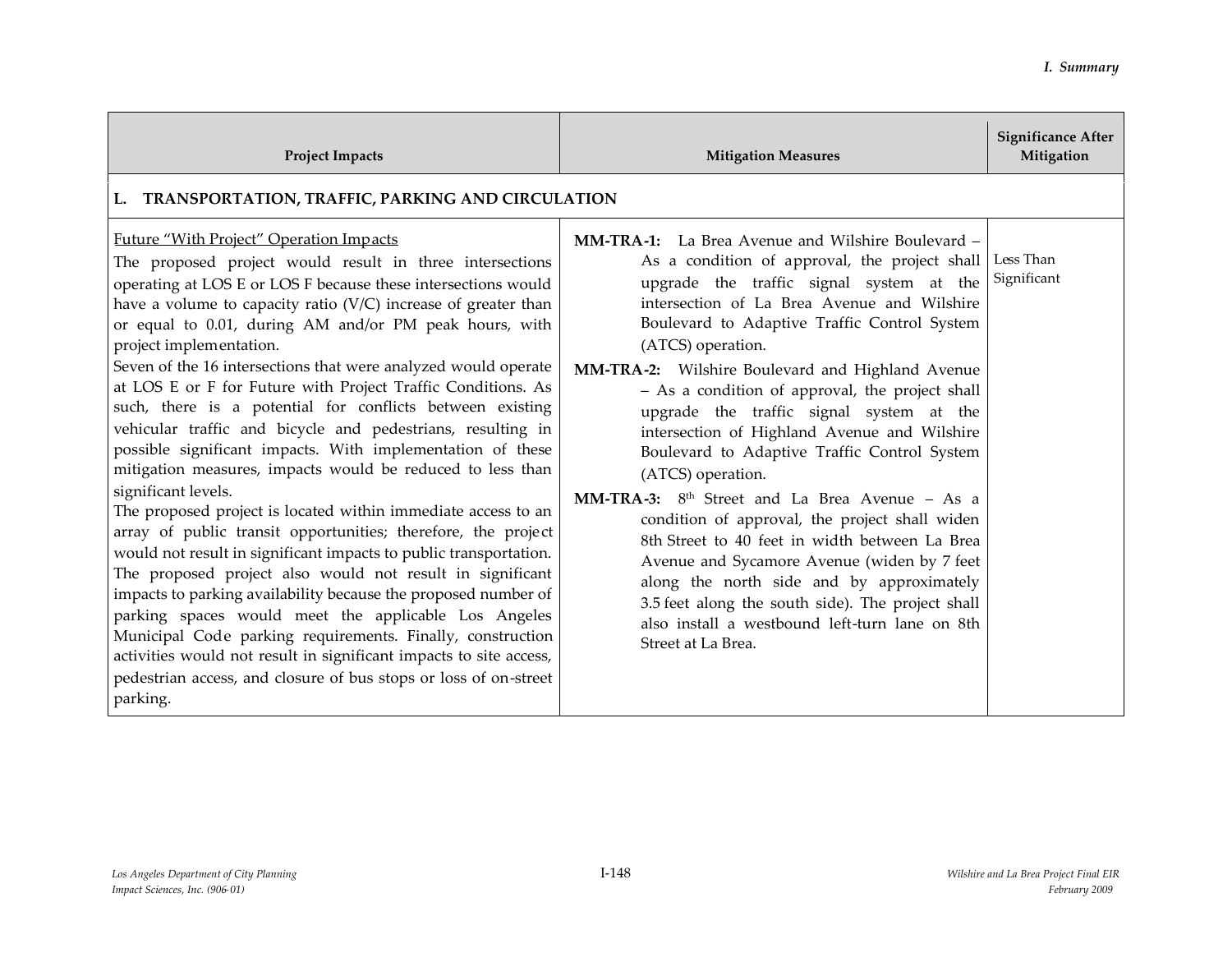| <b>Project Impacts</b>                                                                                                                                                                                                                                                                                                                                                                                                                                           | <b>Mitigation Measures</b>    | <b>Significance After</b><br>Mitigation |
|------------------------------------------------------------------------------------------------------------------------------------------------------------------------------------------------------------------------------------------------------------------------------------------------------------------------------------------------------------------------------------------------------------------------------------------------------------------|-------------------------------|-----------------------------------------|
| <b>TRANSPORTATION, TRAFFIC, PARKING AND CIRCULATION (continued)</b><br>L.                                                                                                                                                                                                                                                                                                                                                                                        |                               |                                         |
| Side-Street Intersections<br>The potential for impacts to surrounding neighborhood streets<br>was analyzed and it was determined that potential impacts to<br>Sycamore Avenue would be less than significant due to an<br>average daily trip (ADT) increase that would be below the<br>threshold established in the City's CEQA guidelines. Therefore,<br>the traffic generated by the project would not create any<br>significant traffic neighborhood impacts. | None required or recommended. | Less Than<br>Significant                |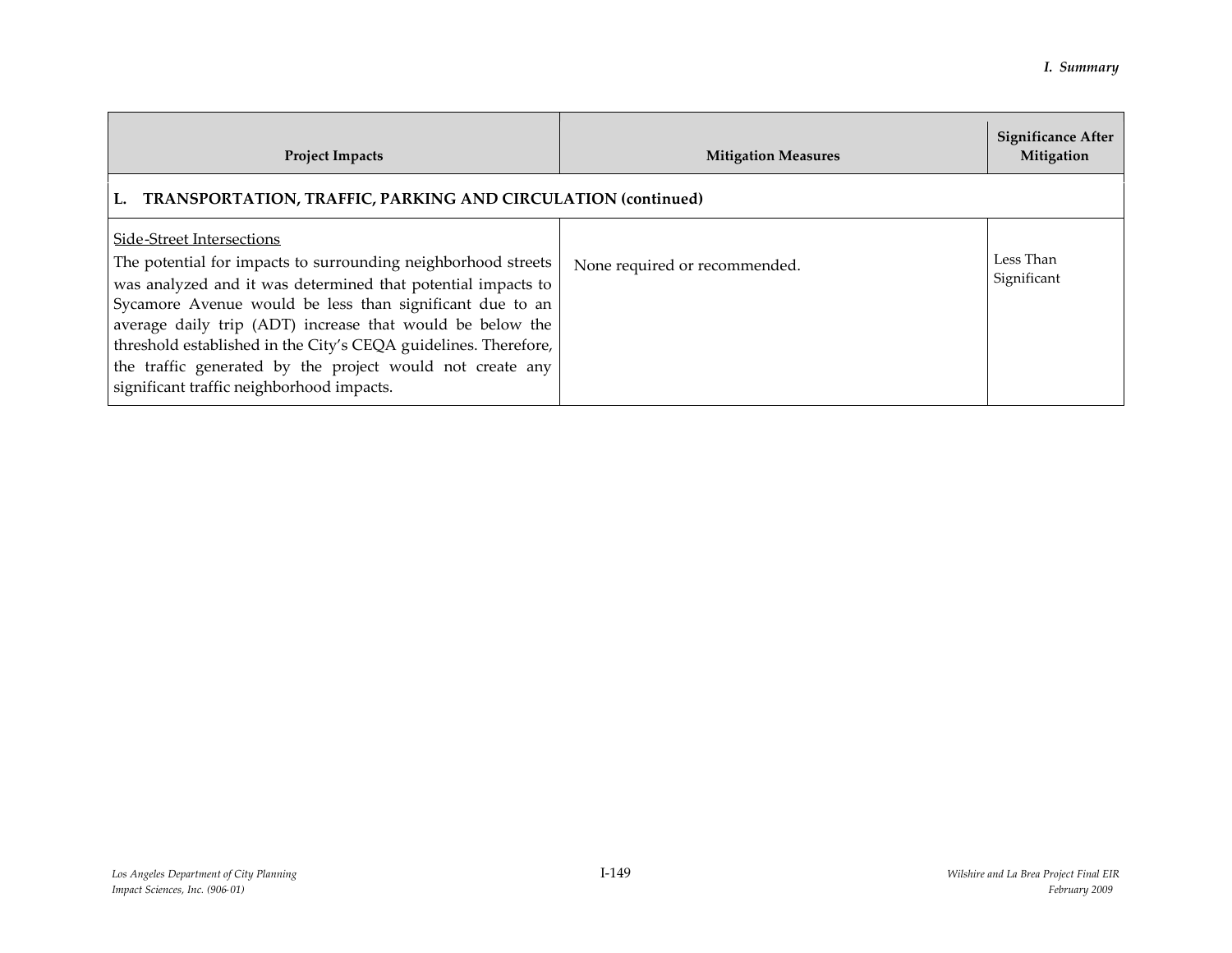| <b>Project Impacts</b>                                                                                                                                                                                                                                                                                                                                                                                                                                                                                                                                                                                                                                                                                                                                                                                                                                                                                                                                                                                   | <b>Mitigation Measures</b>                                                                                                                                                                                                                                                                                                                                                                                                                                                                                                                                                                                                                                                                                                                                                                                                                                                                                                                                                                                                                                                                                                                                                                                                                                                                                                                        | <b>Significance After</b><br>Mitigation |
|----------------------------------------------------------------------------------------------------------------------------------------------------------------------------------------------------------------------------------------------------------------------------------------------------------------------------------------------------------------------------------------------------------------------------------------------------------------------------------------------------------------------------------------------------------------------------------------------------------------------------------------------------------------------------------------------------------------------------------------------------------------------------------------------------------------------------------------------------------------------------------------------------------------------------------------------------------------------------------------------------------|---------------------------------------------------------------------------------------------------------------------------------------------------------------------------------------------------------------------------------------------------------------------------------------------------------------------------------------------------------------------------------------------------------------------------------------------------------------------------------------------------------------------------------------------------------------------------------------------------------------------------------------------------------------------------------------------------------------------------------------------------------------------------------------------------------------------------------------------------------------------------------------------------------------------------------------------------------------------------------------------------------------------------------------------------------------------------------------------------------------------------------------------------------------------------------------------------------------------------------------------------------------------------------------------------------------------------------------------------|-----------------------------------------|
| TRANSPORTATION, TRAFFIC, PARKING AND CIRCULATION (continued)<br>L.                                                                                                                                                                                                                                                                                                                                                                                                                                                                                                                                                                                                                                                                                                                                                                                                                                                                                                                                       |                                                                                                                                                                                                                                                                                                                                                                                                                                                                                                                                                                                                                                                                                                                                                                                                                                                                                                                                                                                                                                                                                                                                                                                                                                                                                                                                                   |                                         |
| <b>Construction Traffic</b><br>The project would generate temporary traffic during<br>construction from construction workers, haul trucks, and<br>delivery vehicles. A total amount of approximately 163,000 cy<br>of earth would be removed from the project site over a 120 day<br>period, or an average of approximately 1,358 cy per day.<br>Assuming a haul truck capacity of 14 cy per day, this equates to<br>approximately 97 truckloads per day, or 194 trips (one inbound<br>and one outbound trip per load). Adjusting upward by a<br>3.0 per trip passenger car equivalence (PCE) to reflect the larger<br>size and limited maneuverability of trucks as compared to cars,<br>this equates to approximately 582 trips.<br>The current uses on the site, which would be discontinued<br>prior to commencement of construction, would generate<br>770 daily trips and 1,285 adjacent trips. Therefore, temporary<br>traffic impacts associated with hauling would be less than<br>significant. | MM-TRA-4 Prior to commencing construction, the<br>shall<br>Applicant<br>a Construction<br>prepare<br>Management Plan, including a Worksite Traffic<br>Control Plan that shall contain, at a minimum,<br>the following:<br>A 24-hour construction hotline that is monitored<br>on a daily basis;<br>An up-to-date list of local police, fire and<br>organizations<br>emergency<br>response<br>and<br>procedures for the coordination with such<br>organizations of construction activities to reduce<br>potential delays. Coordination shall include the<br>assessment of alternative access routes to and<br>from the project site that might be required due<br>to unanticipated road conditions;<br>The location, times, and estimated duration of<br>any roadway or sidewalk closures, traffic<br>detours, and queuing area.<br>MM-TRA-5<br>Flag persons shall be provided as necessary<br>to minimize impacts on traffic flows and to<br>ensure safe movement into and out of the project<br>site.<br>Construction vehicles<br><b>MM-TRA-6</b><br>shall<br>not<br>be<br>permitted to queue where they would interfere<br>with traffic movement or block access to adjacent<br>residences or businesses.<br>Haul trucks shall travel only on a haul<br><b>MM-TRA-7</b><br>route approved by the City that avoids local<br>residential streets. | Less Than<br>Significant                |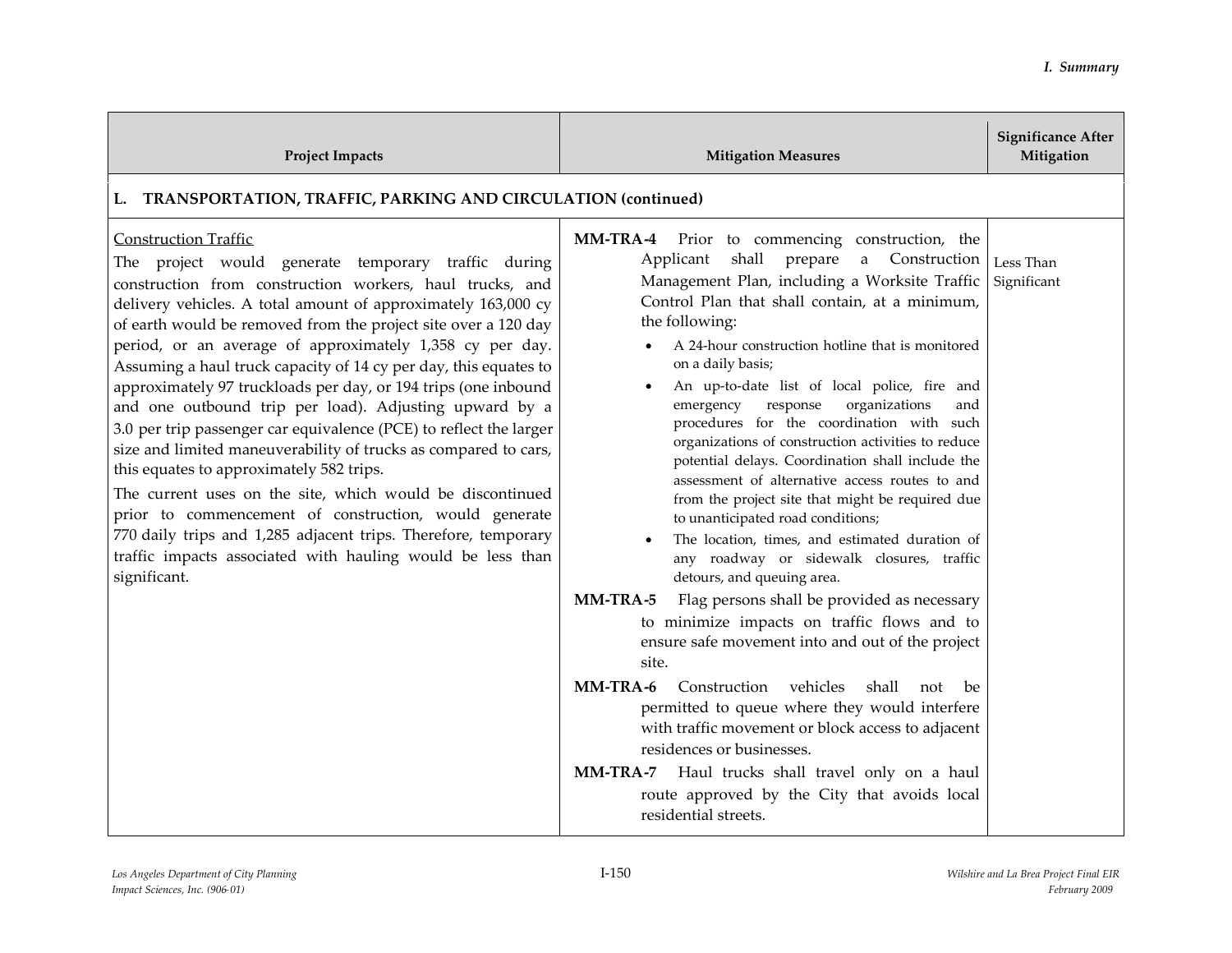| <b>Project Impacts</b>                                                                                                                                                                                                                                                                                                                                                                                                                                                                                                             | <b>Mitigation Measures</b>     | <b>Significance After</b><br>Mitigation |
|------------------------------------------------------------------------------------------------------------------------------------------------------------------------------------------------------------------------------------------------------------------------------------------------------------------------------------------------------------------------------------------------------------------------------------------------------------------------------------------------------------------------------------|--------------------------------|-----------------------------------------|
| <b>TRANSPORTATION, TRAFFIC, PARKING AND CIRCULATION (continued)</b><br>L.                                                                                                                                                                                                                                                                                                                                                                                                                                                          |                                |                                         |
| <b>Cumulative Impacts</b><br>The project is expected to result in significant impacts to three<br>intersections on its own or in combination with the<br>37 identified related projects; therefore, the potential exists for<br>significant cumulative transportation impacts. However, as<br>mitigation is proposed to reduce project related impacts to a<br>less than significant level, the contribution of the project to<br>these cumulative impacts would not be cumulatively<br>considerable and is less than significant. | See MM-TRA-1 through MM-TRA-7. | Less Than<br>Significant                |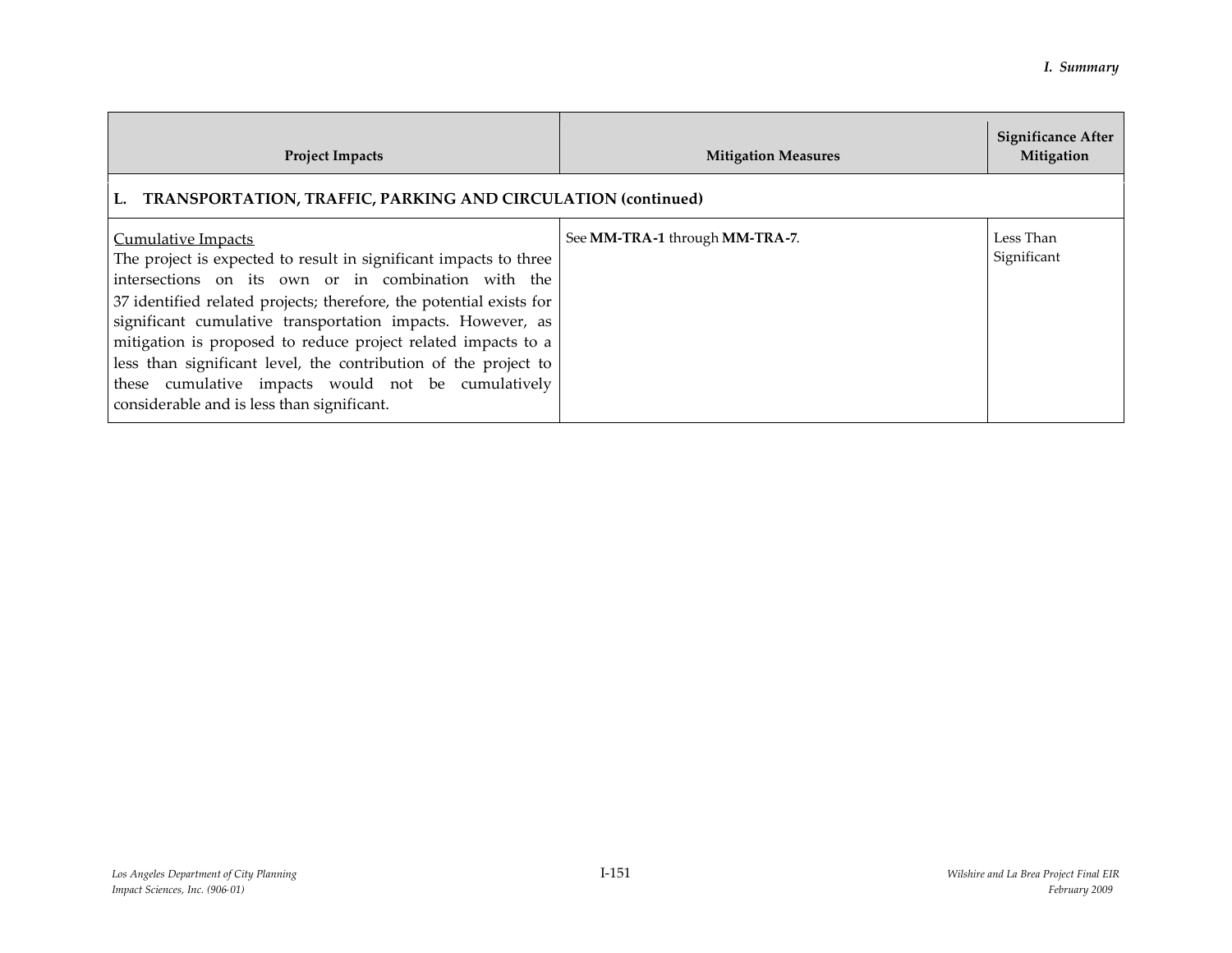| <b>Project Impacts</b>                                                                                                                                                                                                                                                                                                                                                                                                                                                                                                                                                                                                                                                                                                                                                                                                                                                                                                                                                                                                      | <b>Mitigation Measures</b> | <b>Significance After</b><br>Mitigation |
|-----------------------------------------------------------------------------------------------------------------------------------------------------------------------------------------------------------------------------------------------------------------------------------------------------------------------------------------------------------------------------------------------------------------------------------------------------------------------------------------------------------------------------------------------------------------------------------------------------------------------------------------------------------------------------------------------------------------------------------------------------------------------------------------------------------------------------------------------------------------------------------------------------------------------------------------------------------------------------------------------------------------------------|----------------------------|-----------------------------------------|
| M. UTILITIES AND SERVICE SYSTEMS                                                                                                                                                                                                                                                                                                                                                                                                                                                                                                                                                                                                                                                                                                                                                                                                                                                                                                                                                                                            |                            |                                         |
| 1. Water                                                                                                                                                                                                                                                                                                                                                                                                                                                                                                                                                                                                                                                                                                                                                                                                                                                                                                                                                                                                                    |                            |                                         |
| <b>Operational Impacts</b>                                                                                                                                                                                                                                                                                                                                                                                                                                                                                                                                                                                                                                                                                                                                                                                                                                                                                                                                                                                                  |                            |                                         |
| The proposed project would increase water demand. The None required or recommended.<br>proposed project would demand approximately 92,807 gallons<br>of water per day or 104 acre-feet of water per year. With the<br>inclusion of water conservation measures, water demand<br>associated with the project represents an increase of<br>approximately 75 acre-feet of water per year over existing<br>conditions. This represents a relatively small fraction<br>(approximately 0.01 percent) of the projected water demand of<br>683,000 acre-feet that LADWP plans to meet by 2010 under<br>average weather conditions. Therefore, the water demand<br>generated by the proposed project is accounted for in<br>LADWP's projections, which is confirmed by the Water Supply<br>Assessment prepared by LADWP. In addition, the project is<br>located in an urban area where adequate water infrastructure<br>exists. As such, impacts associated with water service and<br>infrastructure would be less than significant. |                            | Less Than<br>Significant                |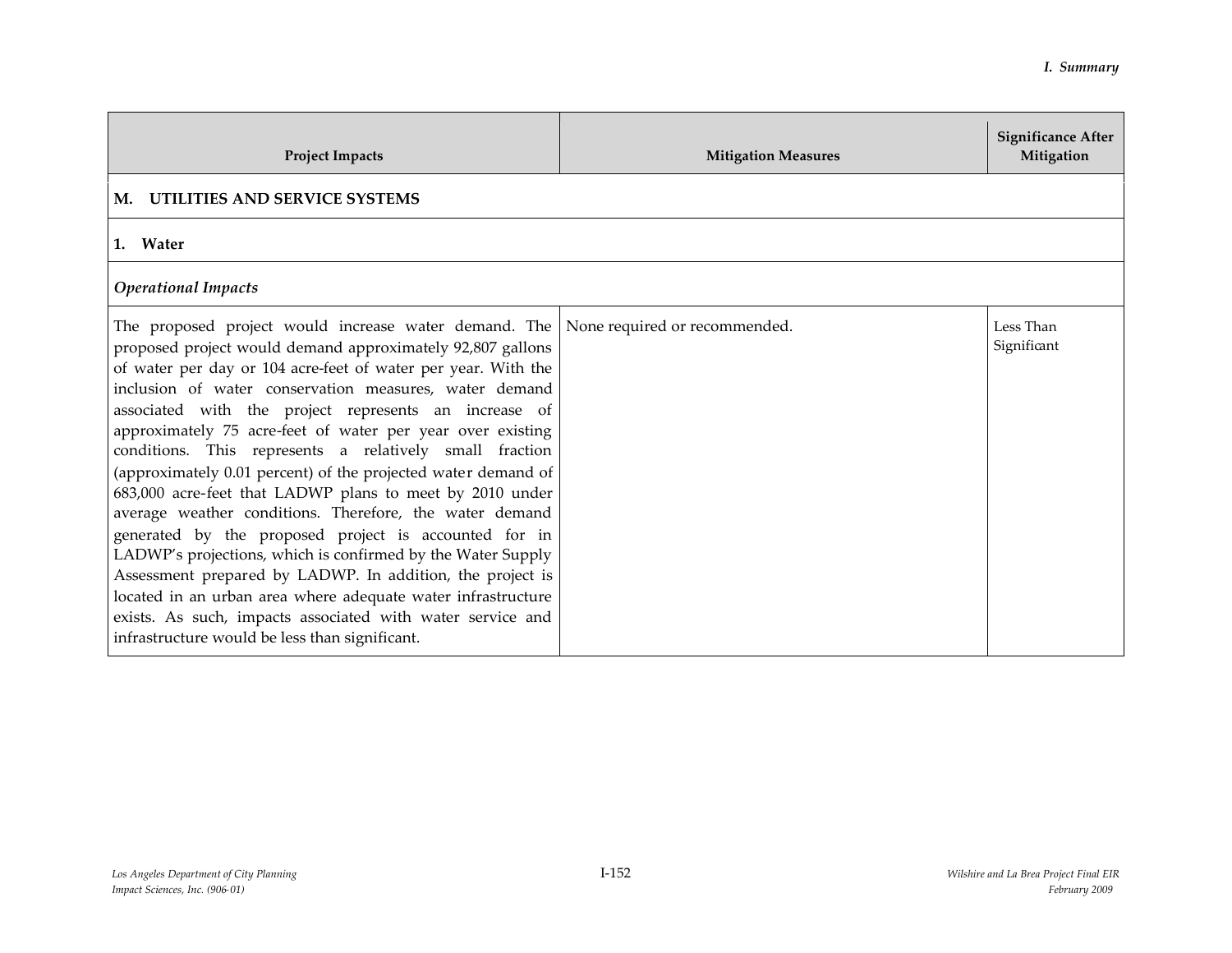| <b>Project Impacts</b>                                                                                                                                                                                                                                                                                                                                                                                                                                                                                                                                                                                                                                                                                                                                                                                                                                                          | <b>Mitigation Measures</b>    | <b>Significance After</b><br>Mitigation |
|---------------------------------------------------------------------------------------------------------------------------------------------------------------------------------------------------------------------------------------------------------------------------------------------------------------------------------------------------------------------------------------------------------------------------------------------------------------------------------------------------------------------------------------------------------------------------------------------------------------------------------------------------------------------------------------------------------------------------------------------------------------------------------------------------------------------------------------------------------------------------------|-------------------------------|-----------------------------------------|
| UTILITIES AND SERVICE SYSTEMS (continued)<br>М.                                                                                                                                                                                                                                                                                                                                                                                                                                                                                                                                                                                                                                                                                                                                                                                                                                 |                               |                                         |
| <b>Water (continued)</b><br>1.                                                                                                                                                                                                                                                                                                                                                                                                                                                                                                                                                                                                                                                                                                                                                                                                                                                  |                               |                                         |
| Cumulative Impacts                                                                                                                                                                                                                                                                                                                                                                                                                                                                                                                                                                                                                                                                                                                                                                                                                                                              |                               |                                         |
| Using SCAG's growth forecasts, LADWP has projected that<br>there will be an adequate supply of water to accommodate<br>anticipated growth for the next several decades. Given that the<br>UWMP plans for water supplies to serve existing and projected<br>needs, it is anticipated that the LADWP will be able to supply<br>the demands of the proposed project and related projects<br>through the foreseeable future, and no significant cumulative<br>impacts related to water demand are anticipated. The LADWP<br>states in the water supply assessment for the proposed project<br>that adequate water supplies exist to meet the demands of the<br>proposed project, as well as existing and planned future<br>demands, and, therefore, the proposed project does not have<br>the potential to result in potentially significant cumulative<br>impacts on water supply. | None required or recommended. | Less Than<br>Significant                |
| Wastewater<br>2.                                                                                                                                                                                                                                                                                                                                                                                                                                                                                                                                                                                                                                                                                                                                                                                                                                                                |                               |                                         |
| <b>Construction Impacts</b>                                                                                                                                                                                                                                                                                                                                                                                                                                                                                                                                                                                                                                                                                                                                                                                                                                                     |                               |                                         |
| Construction-related wastewater would not have a significant<br>impact on wastewater disposal and treatment facilities due to<br>the temporary nature of construction and expected low<br>volumes of wastes.                                                                                                                                                                                                                                                                                                                                                                                                                                                                                                                                                                                                                                                                    | None required or recommended. | Less Than<br>Significant                |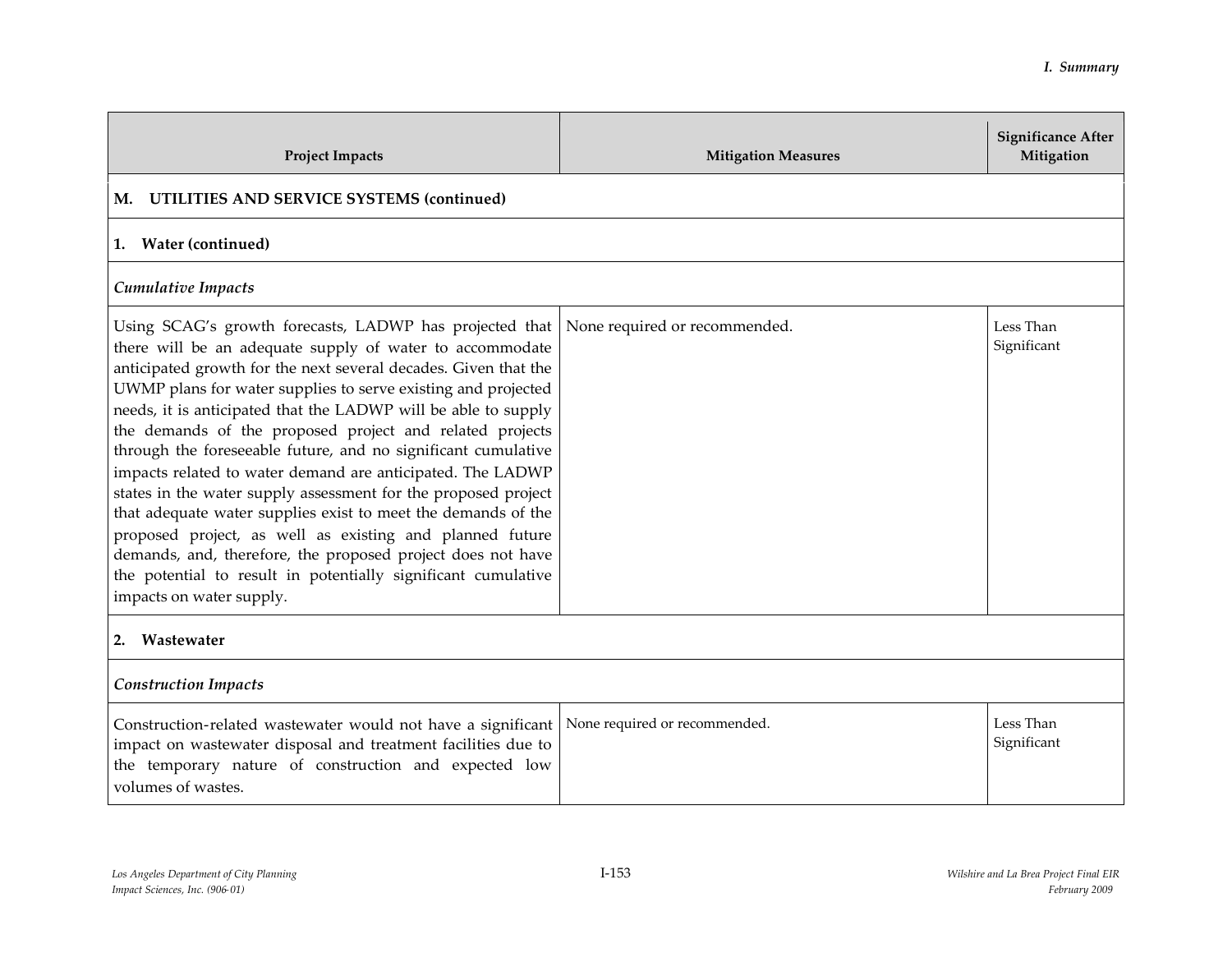| <b>Project Impacts</b>                                                                                                                                                                                                                                                                                                                                                                                                                                                                                                                                                                                                                                                                                                                                                                                                                                                                                                                                                                                                                                                                                                                    | <b>Mitigation Measures</b>                                                                                                                                                                       | <b>Significance After</b><br>Mitigation |
|-------------------------------------------------------------------------------------------------------------------------------------------------------------------------------------------------------------------------------------------------------------------------------------------------------------------------------------------------------------------------------------------------------------------------------------------------------------------------------------------------------------------------------------------------------------------------------------------------------------------------------------------------------------------------------------------------------------------------------------------------------------------------------------------------------------------------------------------------------------------------------------------------------------------------------------------------------------------------------------------------------------------------------------------------------------------------------------------------------------------------------------------|--------------------------------------------------------------------------------------------------------------------------------------------------------------------------------------------------|-----------------------------------------|
| M. UTILITIES AND SERVICE SYSTEMS (continued)                                                                                                                                                                                                                                                                                                                                                                                                                                                                                                                                                                                                                                                                                                                                                                                                                                                                                                                                                                                                                                                                                              |                                                                                                                                                                                                  |                                         |
| <b>Wastewater (continued)</b><br>2.                                                                                                                                                                                                                                                                                                                                                                                                                                                                                                                                                                                                                                                                                                                                                                                                                                                                                                                                                                                                                                                                                                       |                                                                                                                                                                                                  |                                         |
| <b>Operational Impacts</b>                                                                                                                                                                                                                                                                                                                                                                                                                                                                                                                                                                                                                                                                                                                                                                                                                                                                                                                                                                                                                                                                                                                |                                                                                                                                                                                                  |                                         |
| The proposed project is estimated to generate 68,150 net<br>gallons of wastewater per day or 0.068 million net gallons of<br>wastewater per day, which represents an increase of<br>approximately 0.02 percent over the daily volume of<br>wastewater treated at the Hyperion Water Treatment Plant<br>(HTP). As such, it is expected that the HTP has sufficient<br>capacity to accommodate the project's wastewater, and impacts<br>on wastewater treatment capacity would be less than<br>significant.<br>The City of Los Angeles Bureau of Engineering has indicated<br>that existing lines serving the project site appear to have<br>enough capacity to accommodate wastewater flows generated<br>by the proposed project. Further detailed gauging and<br>evaluation will be needed as part of the permit process to<br>identify a sewer connection point. If local sewer lines have<br>insufficient capacity then the developer will be required to<br>build a secondary line to the nearest larger sewer line with<br>sufficient capacity. Given this requirement, impacts on sewage<br>capacity would be less than significant. | If local sewer lines have insufficient<br>$MM-WW-1:$<br>capacity then the developer shall be required to<br>build a secondary line to the nearest larger sewer<br>line with sufficient capacity. | Less Than<br>Significant                |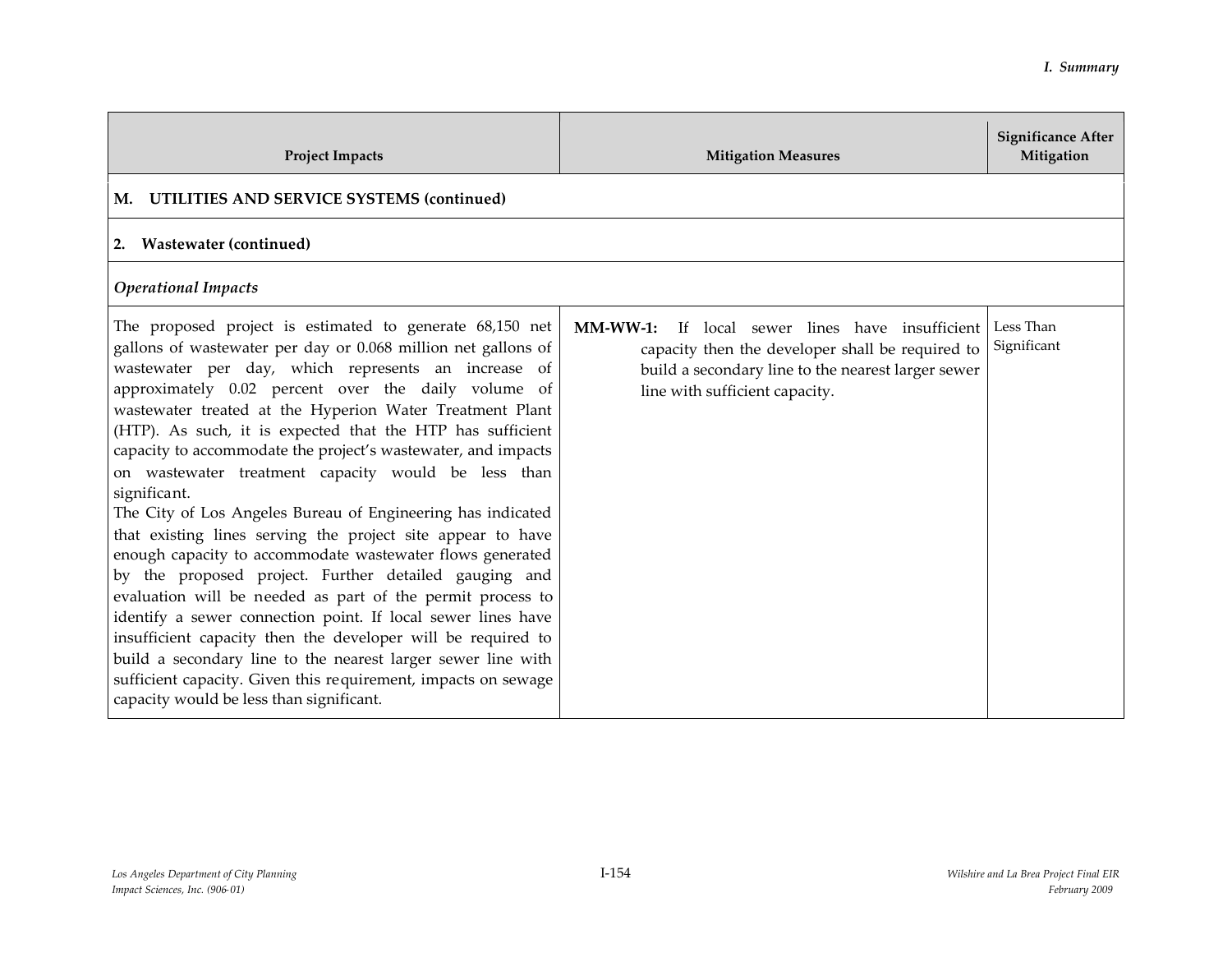| <b>Project Impacts</b>                                                                                                                                                                                                                                                                                                                                                                                                                                                                                                                                                                                                                                                                                                 | <b>Mitigation Measures</b>    | <b>Significance After</b><br>Mitigation |
|------------------------------------------------------------------------------------------------------------------------------------------------------------------------------------------------------------------------------------------------------------------------------------------------------------------------------------------------------------------------------------------------------------------------------------------------------------------------------------------------------------------------------------------------------------------------------------------------------------------------------------------------------------------------------------------------------------------------|-------------------------------|-----------------------------------------|
| UTILITIES AND SERVICE SYSTEMS (continued)<br>М.                                                                                                                                                                                                                                                                                                                                                                                                                                                                                                                                                                                                                                                                        |                               |                                         |
| <b>Wastewater (continued)</b><br>2.                                                                                                                                                                                                                                                                                                                                                                                                                                                                                                                                                                                                                                                                                    |                               |                                         |
| <b>Cumulative Impacts</b>                                                                                                                                                                                                                                                                                                                                                                                                                                                                                                                                                                                                                                                                                              |                               |                                         |
| Development of the proposed project and related projects<br>would increase development intensity and wastewater<br>generation. Several improvements to the HTP system have<br>recently been completed that have allowed the system to treat<br>increased wastewater flows. In addition, each new<br>development within the City of Los Angeles is required to<br>comply with the City's water conservation ordinances and<br>other regulations pertaining to sewer collection and disposal.<br>Moreover, in 2006 the City adopted the Integrated Resources<br>Plan to meet existing and future wastewater needs in the City<br>through 2020. Therefore, there is no potential for cumulative<br>impacts on wastewater. | None required or recommended. | Less Than<br>Significant                |
| 3. Solid Waste                                                                                                                                                                                                                                                                                                                                                                                                                                                                                                                                                                                                                                                                                                         |                               |                                         |
| <b>Construction Impacts</b>                                                                                                                                                                                                                                                                                                                                                                                                                                                                                                                                                                                                                                                                                            |                               |                                         |
| Wastes generated during demolition and construction would<br>result in an incremental and intermittent increase is solid waste<br>disposal at landfills and other waste disposal facilities under<br>the jurisdiction of the City of Los Angeles. No new facilities<br>would be required as a result of project construction. Therefore,<br>there is no potential for significant impacts with regard to the<br>generation of solid waste by construction activities.                                                                                                                                                                                                                                                  | None required or recommended. | Less Than<br>Significant                |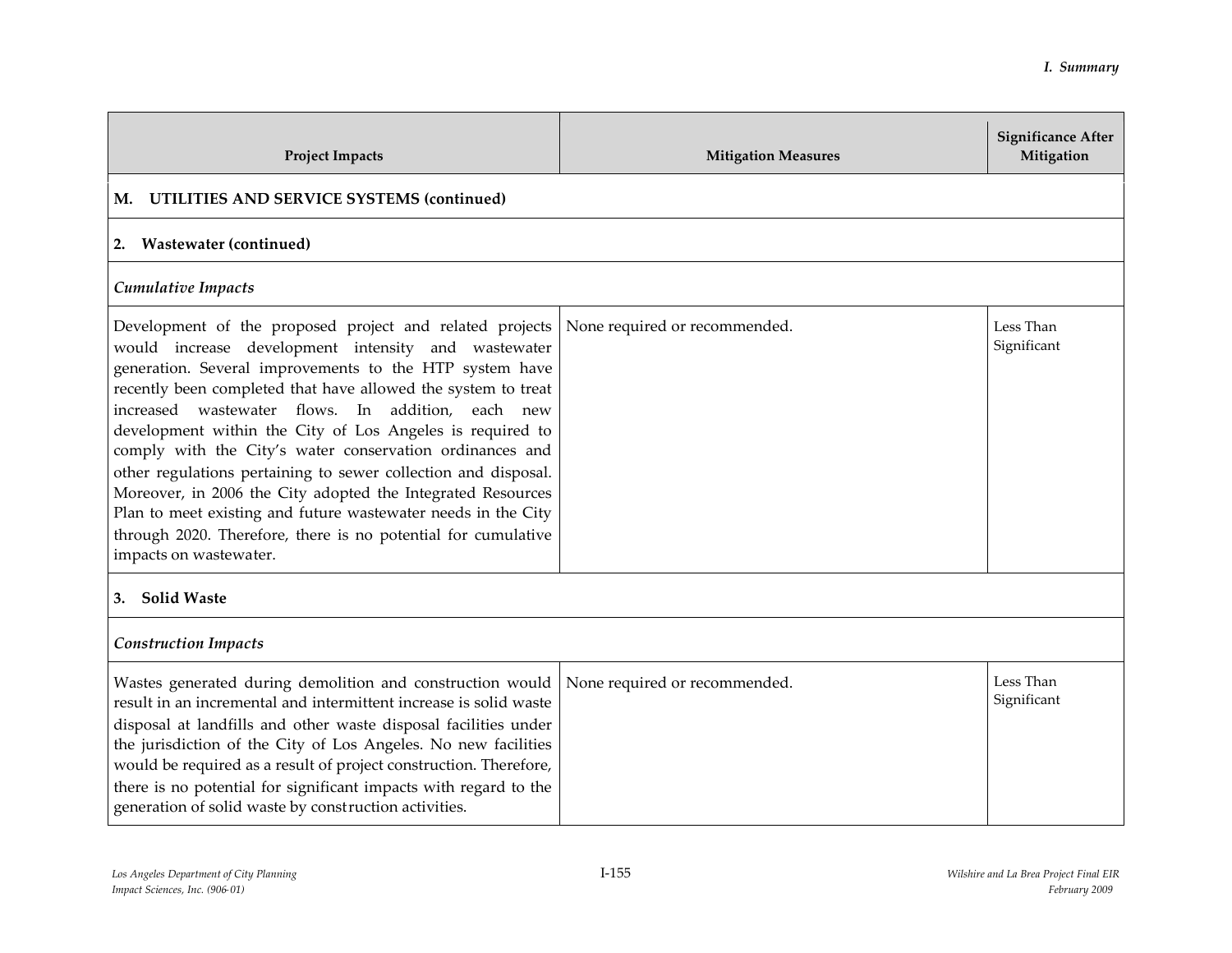| <b>Project Impacts</b>                                                                                                                                                                                                                                                                                                                                                                                                                                                                                                                                                                                        | <b>Mitigation Measures</b> | Significance After<br>Mitigation |
|---------------------------------------------------------------------------------------------------------------------------------------------------------------------------------------------------------------------------------------------------------------------------------------------------------------------------------------------------------------------------------------------------------------------------------------------------------------------------------------------------------------------------------------------------------------------------------------------------------------|----------------------------|----------------------------------|
| M. UTILITIES AND SERVICE SYSTEMS (continued)                                                                                                                                                                                                                                                                                                                                                                                                                                                                                                                                                                  |                            |                                  |
| Solid Waste (continued)<br>3.                                                                                                                                                                                                                                                                                                                                                                                                                                                                                                                                                                                 |                            |                                  |
| <b>Operational Impacts</b>                                                                                                                                                                                                                                                                                                                                                                                                                                                                                                                                                                                    |                            |                                  |
| Operation of the proposed project would generate a net   None required or recommended.<br>increase of approximately 8,616 pounds per day, or about 1,574<br>tons per year, of solid waste. It has been determined by the City<br>Bureau of Sanitation that the tonnages generated by the<br>proposed project would not have any appreciable impact on<br>the regional solid waste system. No new solid waste facilities<br>would be required as a result of project implementation.<br>Therefore, there is no potential for significant impacts on solid<br>waste from the operation of the proposed project. |                            | Less Than<br>Significant         |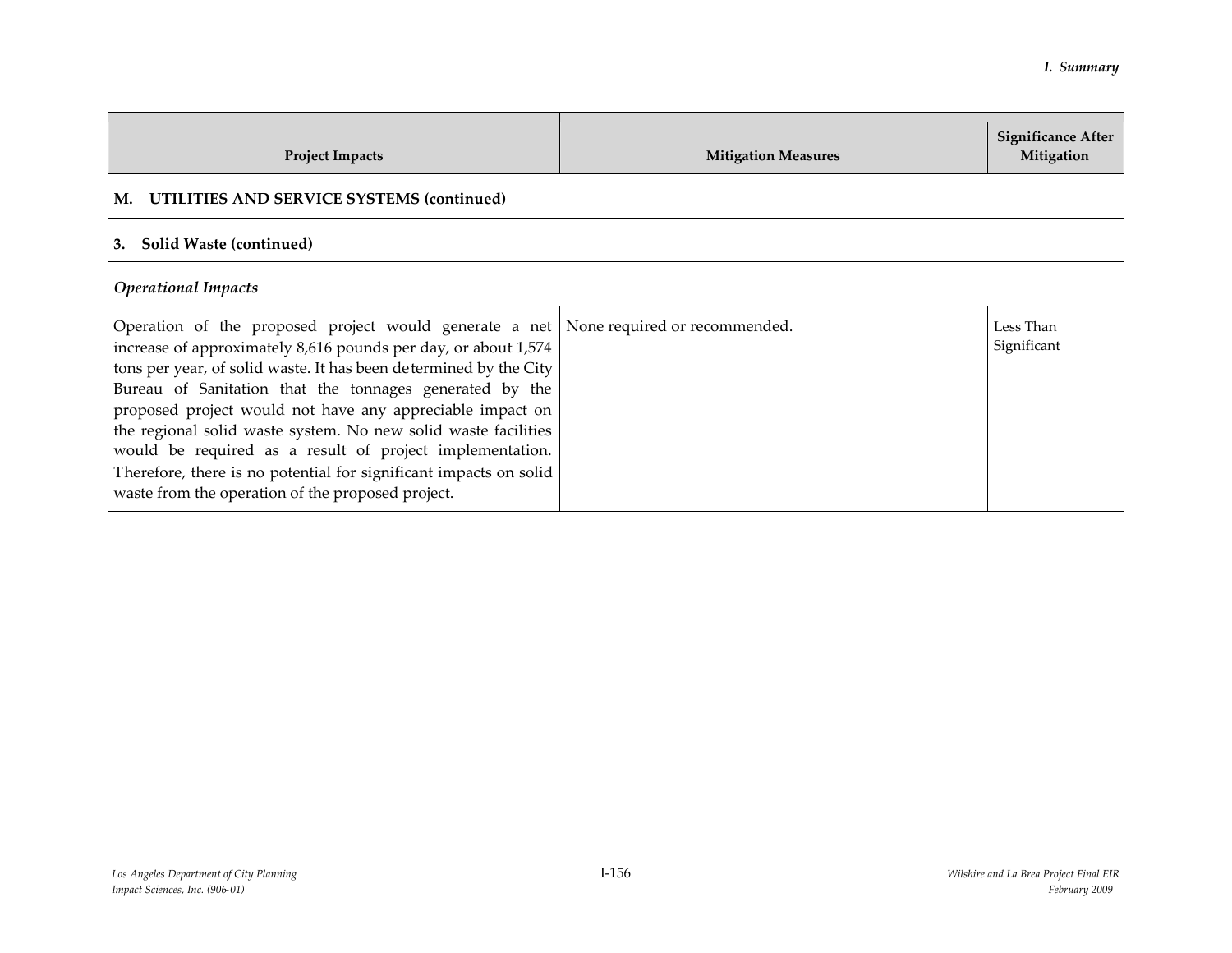| <b>Project Impacts</b>                                                                                                                                                                                                                                                                                                                                                                                                                                                                                                                                                                                                                                                                                                                                                                                                                                                                                                                                                                                                                                                                                                                                                                                                                                                                                                                                      | <b>Mitigation Measures</b>    | <b>Significance After</b><br>Mitigation |
|-------------------------------------------------------------------------------------------------------------------------------------------------------------------------------------------------------------------------------------------------------------------------------------------------------------------------------------------------------------------------------------------------------------------------------------------------------------------------------------------------------------------------------------------------------------------------------------------------------------------------------------------------------------------------------------------------------------------------------------------------------------------------------------------------------------------------------------------------------------------------------------------------------------------------------------------------------------------------------------------------------------------------------------------------------------------------------------------------------------------------------------------------------------------------------------------------------------------------------------------------------------------------------------------------------------------------------------------------------------|-------------------------------|-----------------------------------------|
| UTILITIES AND SERVICE SYSTEMS (continued)<br>M.                                                                                                                                                                                                                                                                                                                                                                                                                                                                                                                                                                                                                                                                                                                                                                                                                                                                                                                                                                                                                                                                                                                                                                                                                                                                                                             |                               |                                         |
| Solid Waste (continued)<br>3.                                                                                                                                                                                                                                                                                                                                                                                                                                                                                                                                                                                                                                                                                                                                                                                                                                                                                                                                                                                                                                                                                                                                                                                                                                                                                                                               |                               |                                         |
| <b>Cumulative Impacts</b>                                                                                                                                                                                                                                                                                                                                                                                                                                                                                                                                                                                                                                                                                                                                                                                                                                                                                                                                                                                                                                                                                                                                                                                                                                                                                                                                   |                               |                                         |
| The City of Los Angeles Solid Waste Management Plan sets<br>forth strategies that would provide adequate landfill capacity<br>through 2020 to accommodate anticipated growth, based on<br>SCAG's projections. The growth associated with the project is<br>within those projections. Furthermore, projects within the City<br>of Los Angeles must comply with the City's Source Reduction<br>and Recycling Element (SRRE). Overall, the source reduction<br>and recycle efforts laid out in the SRRE have been extremely<br>successful in diverting waste from area landfills.<br>As of 2002, the City had achieved a waste diversion rate of<br>63 percent, thus exceeding the state-mandated diversion goal of<br>50 percent by 2000 set by the California Integrated Waste<br>Management Board (CIWMB) of 1989. The Bureau of Sanitation<br>has developed a strong waste management infrastructure over<br>the last decade. Through both City and private sector efforts, a<br>myriad of innovative source reduction, reuse, recycling and<br>composting programs have been implemented. The City is now<br>striving for a 70 percent diversion rate by 2020. New programs<br>are being implemented to increase the amount of waste<br>diverted by the City to help meet waste reduction and recycling<br>goals. Impacts would be less than significant. | None required or recommended. | Less Than<br>Significant                |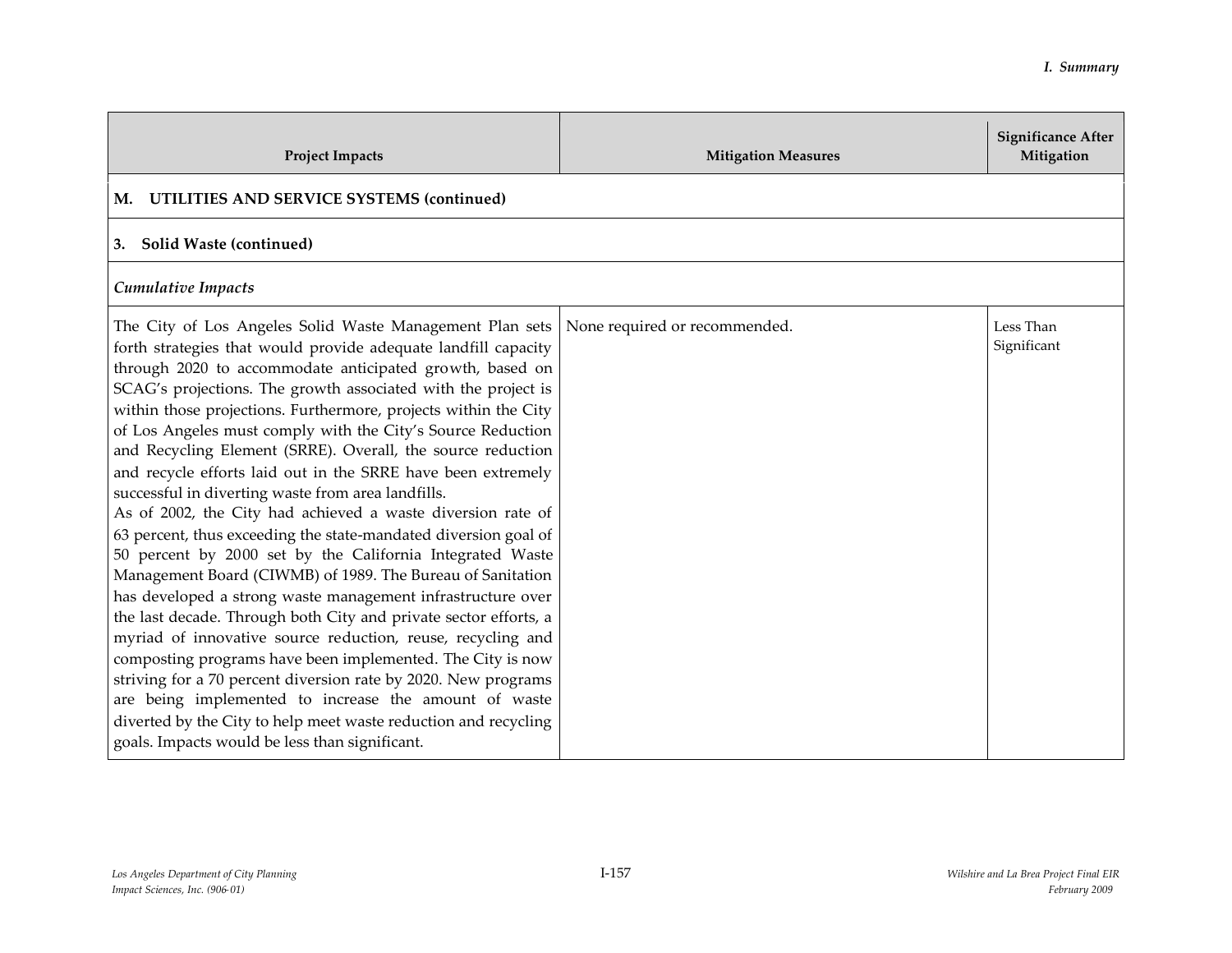| <b>Project Impacts</b>                                                                                                                                                                                                                                                                                                                                                                                                                                                                                                                                                                                                                                                                                                                                                                                                                                                                                     | <b>Mitigation Measures</b>    | <b>Significance After</b><br>Mitigation |
|------------------------------------------------------------------------------------------------------------------------------------------------------------------------------------------------------------------------------------------------------------------------------------------------------------------------------------------------------------------------------------------------------------------------------------------------------------------------------------------------------------------------------------------------------------------------------------------------------------------------------------------------------------------------------------------------------------------------------------------------------------------------------------------------------------------------------------------------------------------------------------------------------------|-------------------------------|-----------------------------------------|
| M. UTILITIES AND SERVICE SYSTEMS (continued)                                                                                                                                                                                                                                                                                                                                                                                                                                                                                                                                                                                                                                                                                                                                                                                                                                                               |                               |                                         |
| 4. Energy                                                                                                                                                                                                                                                                                                                                                                                                                                                                                                                                                                                                                                                                                                                                                                                                                                                                                                  |                               |                                         |
| <b>Electricity - Operational Impacts</b><br>The estimated total electricity consumption from the proposed<br>project is anticipated to be approximately 4,043,043 kilowatt-<br>hours (kWh) per year. Project design would be required to<br>comply with Sections of the State Building Energy Efficiency<br>Standards, contained in Title 24 of the California Code of<br>Regulations. The LADWP has determined that the distribution<br>system is adequate to supply the project's needs. Therefore, the<br>proposed project would result in a less than significant impact<br>on power consumption.<br>Electrical infrastructure currently exists throughout the project<br>area. Implementation of the proposed project would not result<br>in the need for additional off-site infrastructure in order to<br>provide needed electrical supplies. Therefore, impacts would<br>be less than significant. | None required or recommended. | Less Than<br>Significant                |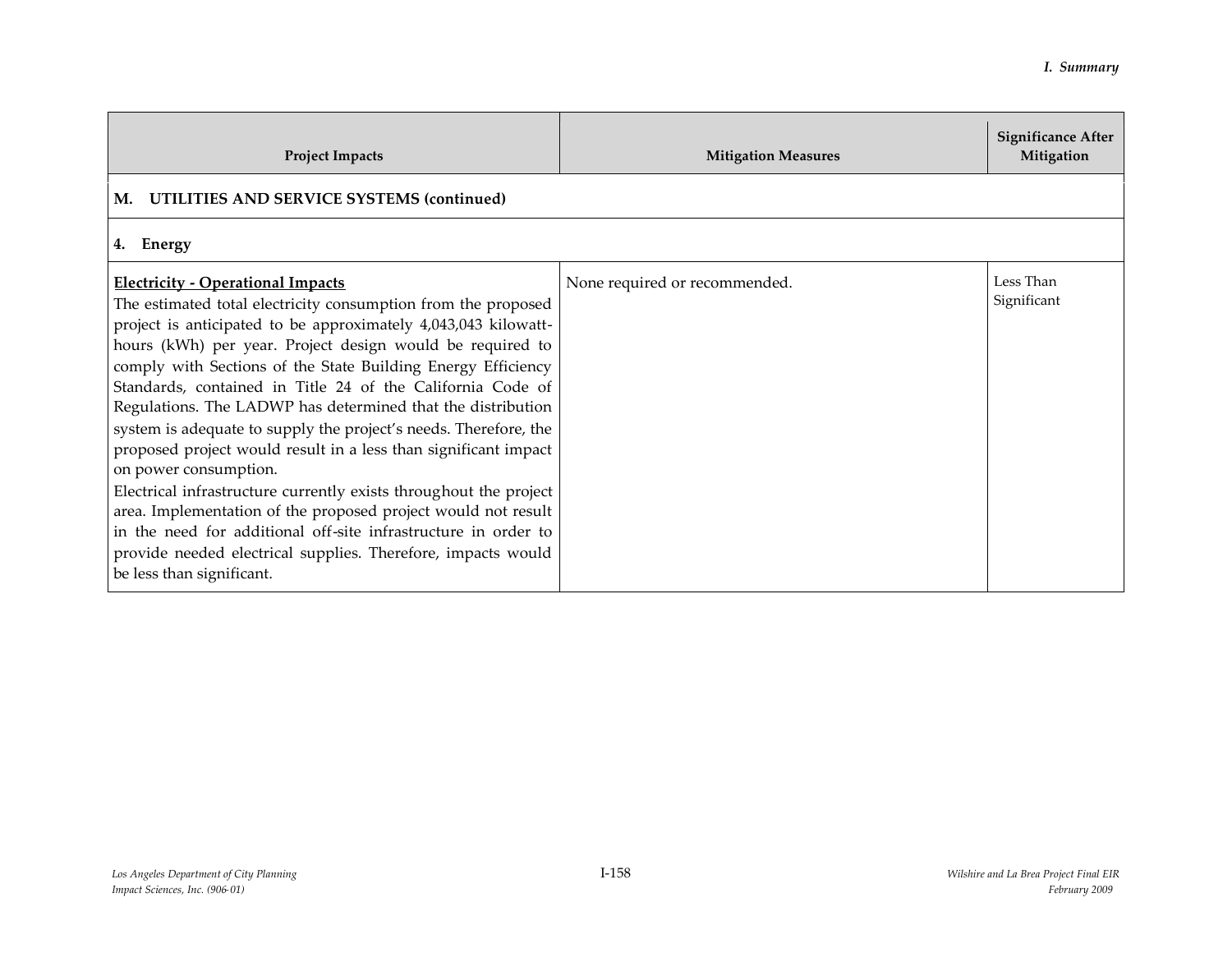| <b>Project Impacts</b>                                                                                                                                                                                                                                                                                                                                                                                                                                                                                                                                                                                                                                                                                                                                                                                                                                                                                                                                                                                                                                                                                                                               | <b>Mitigation Measures</b>    | <b>Significance After</b><br>Mitigation |
|------------------------------------------------------------------------------------------------------------------------------------------------------------------------------------------------------------------------------------------------------------------------------------------------------------------------------------------------------------------------------------------------------------------------------------------------------------------------------------------------------------------------------------------------------------------------------------------------------------------------------------------------------------------------------------------------------------------------------------------------------------------------------------------------------------------------------------------------------------------------------------------------------------------------------------------------------------------------------------------------------------------------------------------------------------------------------------------------------------------------------------------------------|-------------------------------|-----------------------------------------|
| UTILITIES AND SERVICE SYSTEMS (continued)<br>М.                                                                                                                                                                                                                                                                                                                                                                                                                                                                                                                                                                                                                                                                                                                                                                                                                                                                                                                                                                                                                                                                                                      |                               |                                         |
| <b>Energy (continued)</b><br>4.                                                                                                                                                                                                                                                                                                                                                                                                                                                                                                                                                                                                                                                                                                                                                                                                                                                                                                                                                                                                                                                                                                                      |                               |                                         |
| <b>Electricity - Cumulative Impacts</b><br>The proposed project in combination with the related projects<br>would cause an additional electricity demand estimated at<br>35,998,438 kWh of electricity per year. Based on this increase in<br>demand, LADWP has indicated that the cumulative effects of<br>the project and other added loads would require near term<br>and/or future additions to distribution system capacity. In<br>accordance with current building codes and conservation<br>standards, each of the related projects would be required to<br>comply with the energy conservation standards established in<br>Title 24 of the California Administrative Code. Compliance<br>with Title 24 energy standards and other energy conservation<br>programs on the local level would further reduce cumulative<br>energy demands. Therefore, implementation of the proposed<br>project in combination with related projects would not result in<br>cumulative significant impact to energy supplies or the energy<br>distribution system, and the contribution of the project to the<br>impact would not be cumulatively considerable. | None required or recommended. | Less Than<br>Significant                |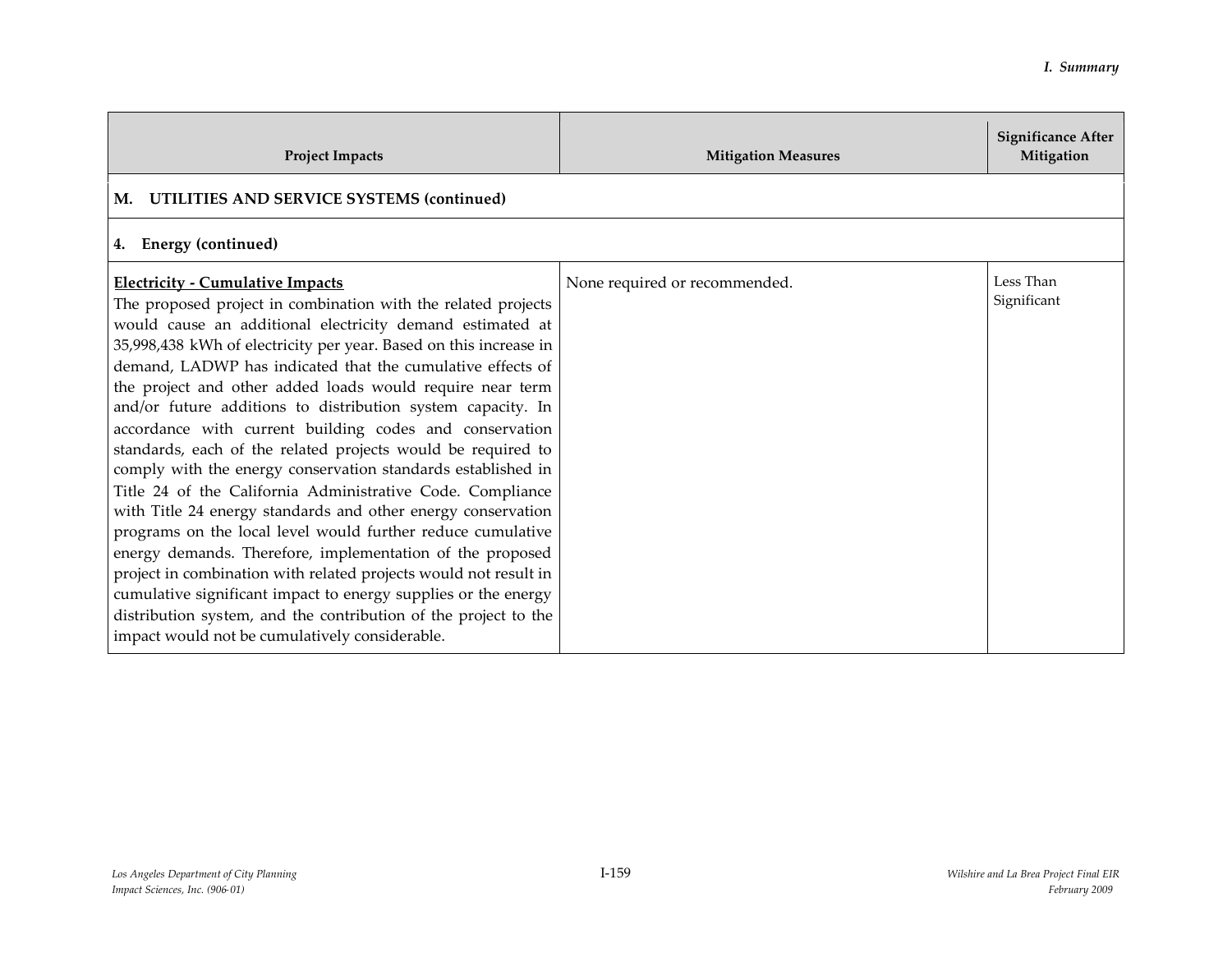| <b>Project Impacts</b>                                                                                                                                                                                                                                                                                                                                                                                                                                                                                                                                                                                                                                                                                                                                                                                                                                                                                                                                                            | <b>Mitigation Measures</b>    | <b>Significance After</b><br>Mitigation |
|-----------------------------------------------------------------------------------------------------------------------------------------------------------------------------------------------------------------------------------------------------------------------------------------------------------------------------------------------------------------------------------------------------------------------------------------------------------------------------------------------------------------------------------------------------------------------------------------------------------------------------------------------------------------------------------------------------------------------------------------------------------------------------------------------------------------------------------------------------------------------------------------------------------------------------------------------------------------------------------|-------------------------------|-----------------------------------------|
| UTILITIES AND SERVICE SYSTEMS (continued)<br>М.                                                                                                                                                                                                                                                                                                                                                                                                                                                                                                                                                                                                                                                                                                                                                                                                                                                                                                                                   |                               |                                         |
| 4. Energy (continued)                                                                                                                                                                                                                                                                                                                                                                                                                                                                                                                                                                                                                                                                                                                                                                                                                                                                                                                                                             |                               |                                         |
| <b>Natural Gas - Operational Impacts</b><br>The estimated total natural gas consumption for the proposed<br>project is anticipated to be approximately 46,514,760 cubic feet<br>per year. According to the Gas Company, the existing system<br>will be able to meet the proposed project's load based on the<br>above assumptions. The system can also be modified to meet<br>loads that are much higher than the projected gas consumption<br>by the proposed project, as the Gas Company will make<br>improvements to their system to meet customer obligations if<br>needed. Therefore, the proposed project would not result in<br>significant impacts to gas service.<br>Natural gas infrastructure currently exists throughout the<br>project area. Implementation of the proposed project would not<br>result in the need for additional off-site infrastructure in order<br>to provide needed natural gas supplies. Therefore, impacts<br>would be less than significant. | None required or recommended. | Less Than<br>Significant                |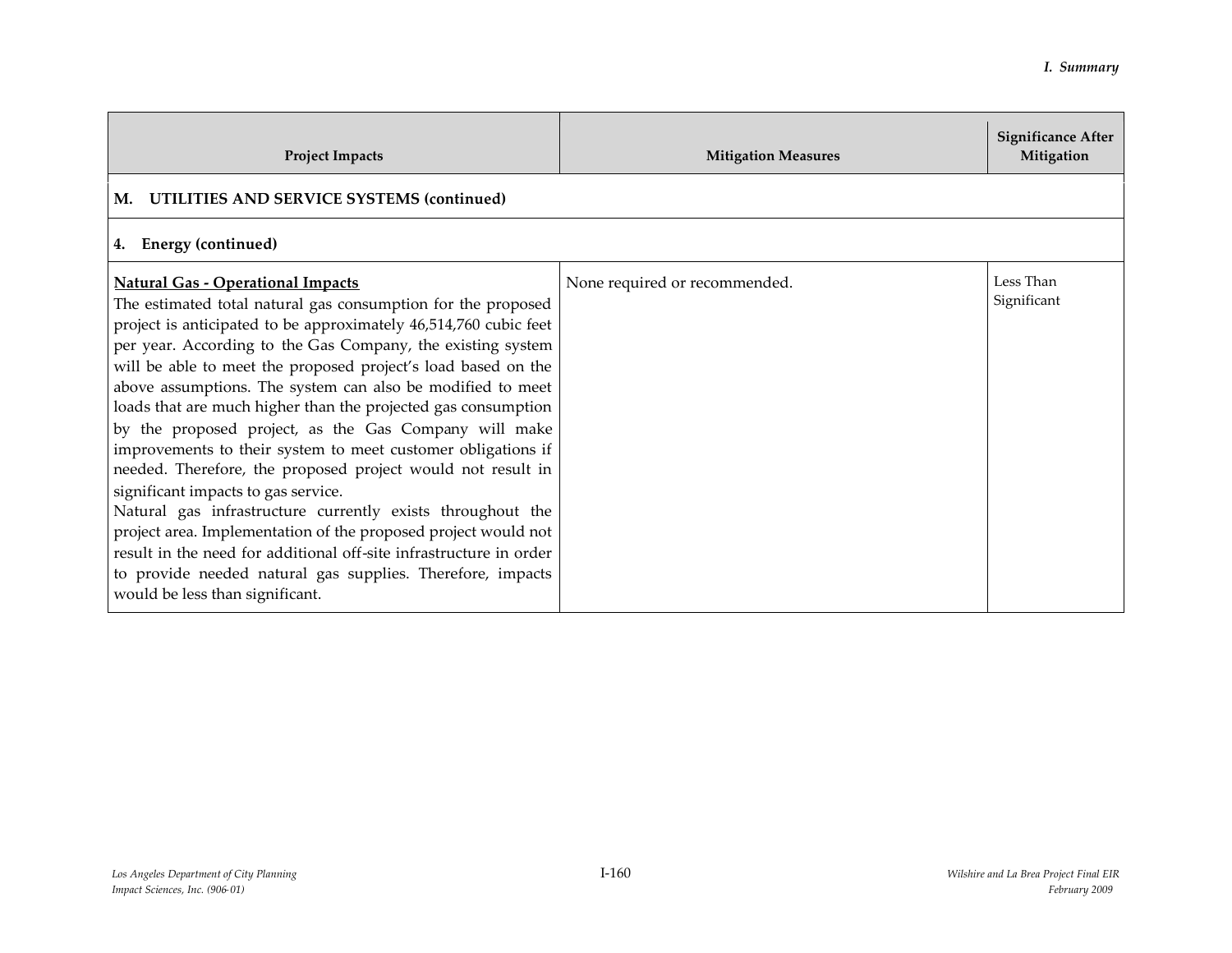| <b>Project Impacts</b>                                                                                                                                                                                                                                                                                                                                                                                                                                                                                                                                                                                                                                                                                                                                        | <b>Mitigation Measures</b>    | <b>Significance After</b><br>Mitigation |
|---------------------------------------------------------------------------------------------------------------------------------------------------------------------------------------------------------------------------------------------------------------------------------------------------------------------------------------------------------------------------------------------------------------------------------------------------------------------------------------------------------------------------------------------------------------------------------------------------------------------------------------------------------------------------------------------------------------------------------------------------------------|-------------------------------|-----------------------------------------|
| M. UTILITIES AND SERVICE SYSTEMS (continued)                                                                                                                                                                                                                                                                                                                                                                                                                                                                                                                                                                                                                                                                                                                  |                               |                                         |
| Energy (continued)<br>4.                                                                                                                                                                                                                                                                                                                                                                                                                                                                                                                                                                                                                                                                                                                                      |                               |                                         |
| <u> Natural Gas - Cumulative Impacts</u><br>The proposed project and related projects would demand<br>additional 29,506,250 cubic feet of natural gas per month. As<br>previously indicated the distribution system in the project area<br>is flexible and can be modified to provide adequate supply to<br>meet increased demand as a result of cumulative projects. Each<br>project would also be required to incorporate applicable energy<br>conservation features into its design. As such, implementation<br>of the proposed project in combination with related projects<br>would not result in cumulative significant impact to natural gas<br>supplies, and the contribution of the project to the impact<br>would not be cumulatively considerable. | None required or recommended. | Less Than<br>Significant                |

*Source; Impact Sciences, January 2009.*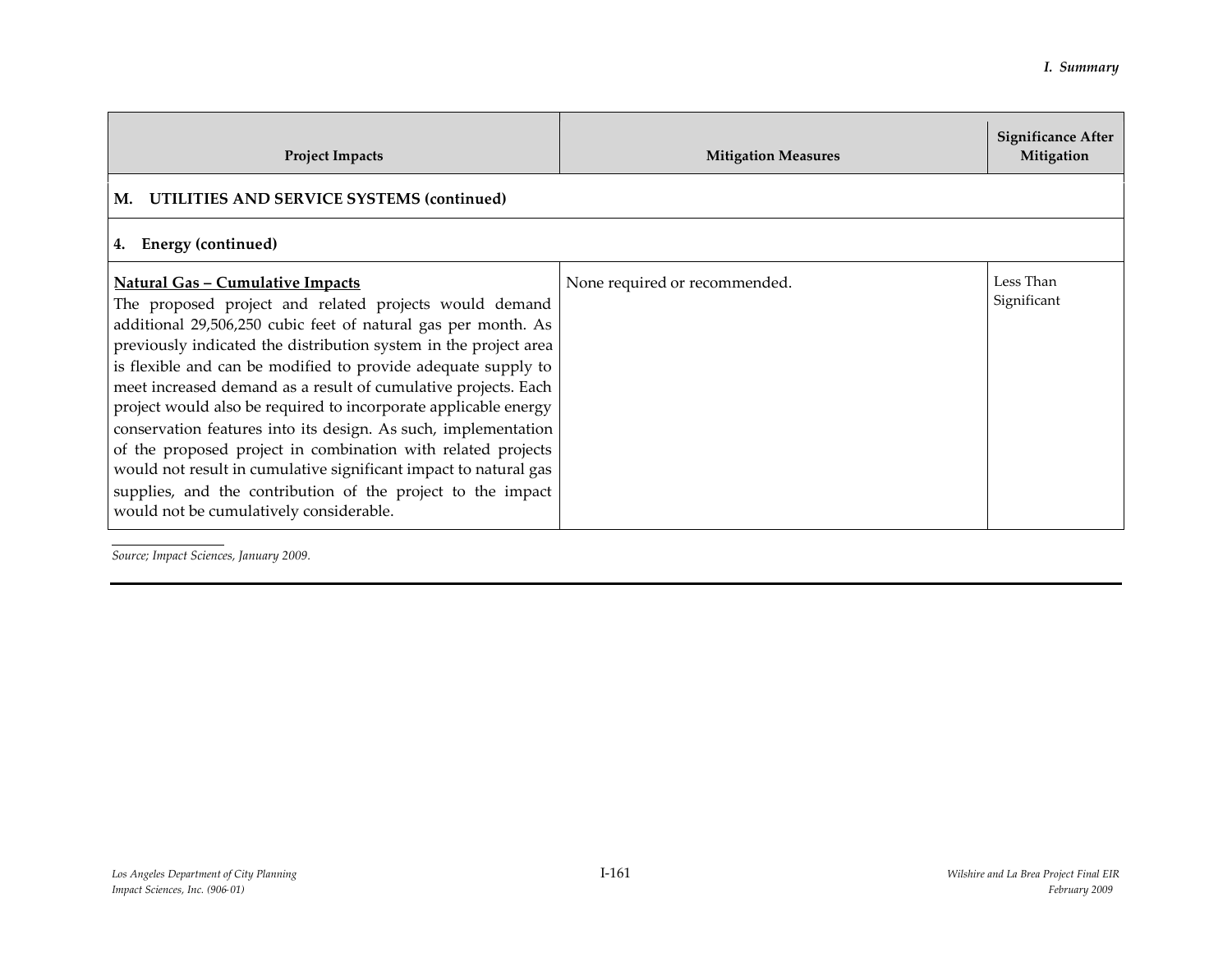# **J. DESCRIPTION OF ALTERNATIVES TO THE PROPOSED PROJECT**

The principal purpose of alternatives is to define specific strategies that would reduce the magnitude of, or eliminate, potential project-related environmental impacts.

The *State CEQA Guidelines* stipulate that alternatives addressed in an EIR should be feasible and should not be considered remote or speculative. The *State CEQA Guidelines* state that "among the factors that may be taken into account when addressing the feasibility of alternatives are site suitability, economic viability, availability of infrastructure, general plan consistency, jurisdictional boundaries and whether the applicant can reasonably acquire, control or otherwise have access to the alternative site."

In response to the criteria outlining requirements for an alternatives analysis, four alternatives have been selected and evaluated for the proposed project.

- Alternative 1 No Project, No Build Alternative
- Alternative 2 No Project, Existing Zoning and General Plan
- Alternative 3 Reduced Density
- Alternative 4 No Subterranean Parking

# **1. Alternative 1 – No Project Alternative**

Section 15126.6(e) of the *State CEQA Guidelines* require that a No Project Alternative be evaluated. As described in the *State CEQA Guidelines*, the purpose of describing and analyzing the No Project Alternative is to allow decision makers to compare the impacts of approving the proposed project with the impacts of not approving the proposed project.

Under the No Project Alternative, the project site would remain in its existing condition, and the proposed project would not be implemented. The existing church, commercial strip center and surface parking lots would be reused and would not be demolished.

Implementation of the No Project, No Build alternative would avoid most of the environmental impacts associated with the proposed project; however, under this alternative, greater impacts associated with hazards and hazardous materials would occur, as known hazards would not be removed from the project site. Further, this alternative would not meet any of the project objectives. Therefore, since the No Project, No Build alternative would result in greater impacts to hazards and hazardous materials and land use in comparison to the proposed project, this alternative is not considered environmentally superior.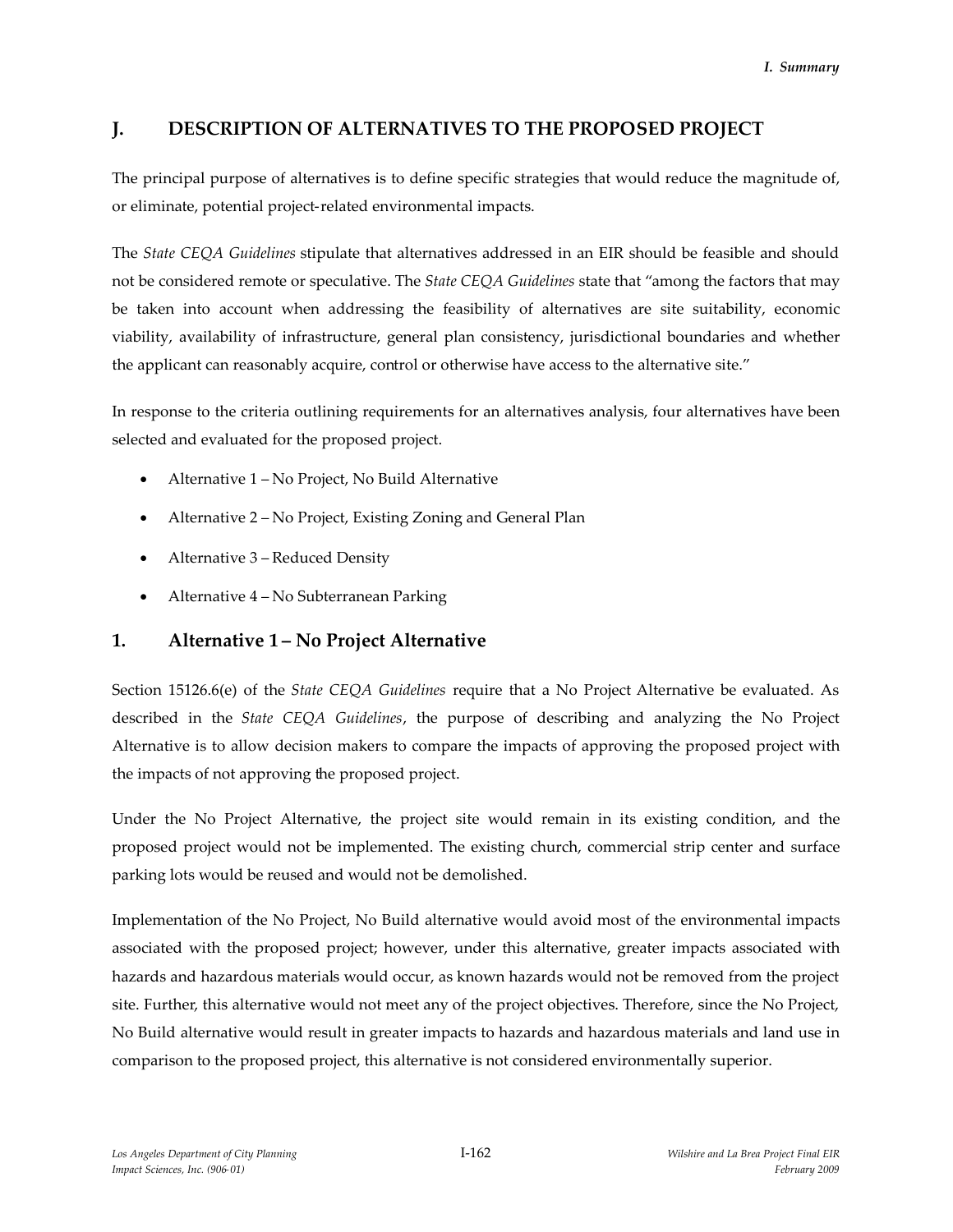# **2. Alternative 2 – No Project, Existing Zoning and General Plan**

The No Project, Existing Zoning and General Plan Alternative, assumes no general plan amendment and zone/height district change would be sought. Instead, development of the site would conform to existing land use and height regulations permitted under the current general plan and zoning and height district designations for the project site. The primary differences between this alternative and the proposed project is that under this alternative (a) the portion of the site located along Wilshire Boulevard north of the existing alley zoned [Q]C4-2–CDO would be developed with a commercial office tower with ground floor retail/restaurant uses at an FAR of 6:1, (b) the C2-1 zoned portion of the site along La Brea Avenue would be developed with a retail center at an FAR of 1.5:1, and (c) the [Q]C2-1 zoned portion of the site adjacent to Sycamore Avenue would be developed with multi-family residential uses at a density of 2,500 square feet of lot area per dwelling unit and an FAR of 1.5:1. Except for the proposed general plan amendment and zone/height district change, this alternative would require the same other discretionary and ministerial actions associated with the proposed project.

This alternative would result in the development of a 14-story, 209-foot-tall office tower containing approximately 199,088 square feet of office uses, 5,000 square feet of retail, and 5,000 square feet of restaurant uses on the northern third of the project site; a 2-story, 40-foot-tall, 72,526-square-foot retail/restaurant center along La Brea Avenue south of the alley; and 21 3-story, 33-foot-tall townhomes along Sycamore Avenue south of the alley. Under this alternative, all on-site buildings would be demolished and removed.

Implementation of this alternative would not avoid short-term significant impacts to air quality and noise. In addition, this alternative would not avoid or substantially reduce the proposed project's less than significant impacts associated with visual resources, geology, hazards and hazardous materials, hydrology and water quality, land use, noise (operational), public services, transportation, and public utilities as compared to the proposed project. As such, Alternative 2 avoids none of the significant environmental impacts and would only partially meet some of the project objectives, in comparison with the proposed project. Therefore, this alternative is not considered environmentally superior, since neither the proposed project nor this alternative would significantly reduce impacts associated with development of the project site.

## **3. Alternative 3 – Reduced Density**

The Reduced Density Alternative considers development of the entire 3.4-acre site at approximately 75 percent of the density of residential and commercial uses under the proposed project. Under this alternative, all on-site buildings would be demolished and removed. The layout for the land uses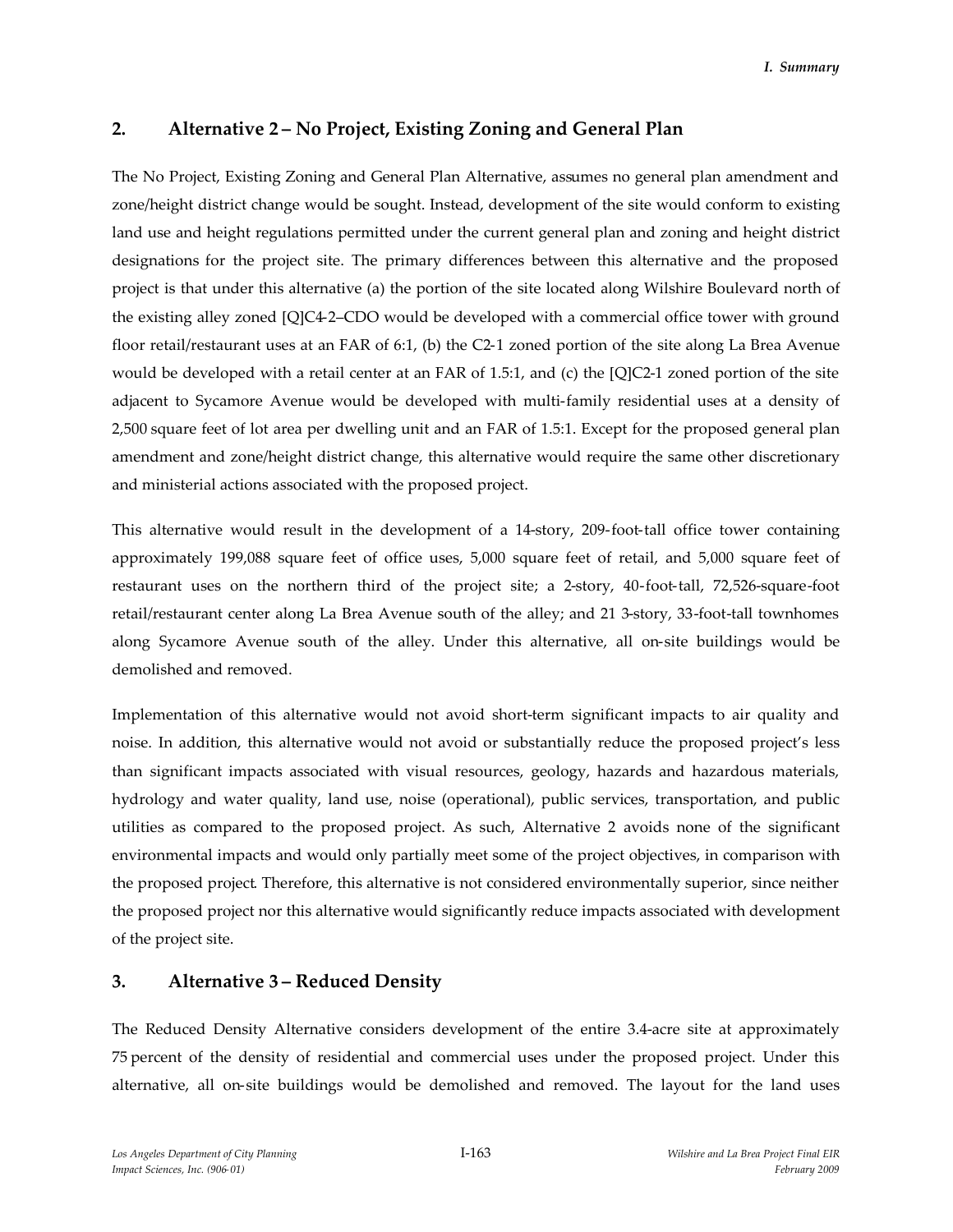proposed under this alternative would be the same as for the proposed project, and would result in the development of 422 apartment units, 27,750 square feet of retail space, and 6,000 square feet of restaurant space. Under this alternative, the finger and bar residential structures would be constructed at a height of 75 feet and 33 feet, respectively. All discretionary and ministerial actions associated with the proposed project, including a general plan amendment and zone/height district change, would remain the same. Under this alternative, all on-site buildings would be demolished and removed.

Implementation of this alternative would not avoid short-term significant impacts to air quality and noise. In addition, this alternative would not avoid or change the significance of impacts associated with visual resources, geology, hazards and hazardous materials, hydrology and water quality, land use, noise (operational), public services, transportation, and public utilities as compared to the proposed project. As such, Alternative 3 avoids none of the significant environmental impacts while only partially meeting some of the project objectives, in comparison with the proposed project. Therefore, this alternative is not considered environmentally superior, since neither the proposed project nor this alternative would significantly reduce impacts associated with development of the project site.

## **4. Alternative 4 – No Subterranean Parking**

Under the No Subterranean Parking Alternative, the site would be developed with the same uses and densities as the proposed project. However, in order to reduce significant short-term construction noise and air quality impacts, all parking would be constructed at or above grade. As this alternative would not include subterranean parking, the amount of excavation and associated noise and emissions would be less than under the proposed project.

Under this alternative, the finger and bar residential structures would be constructed at a height of 135 feet and 79 feet, respectively, because the parking would be at or above grade. All discretionary and ministerial actions associated with the proposed project, including a general plan amendment and zone/height district change, would remain the same. Under this alternative, all on-site buildings would be demolished and removed.

Implementation of this alternative would not avoid short-term significant impacts to air quality and noise. In addition, this alternative would not avoid or change the significance of impacts associated with visual resources, geology, hazards and hazardous materials, hydrology and water quality, noise (operational), public services, transportation, and public utilities as compared to the proposed project. While Alternative 4 would not avoid significant environmental impacts associated with air quality and noise, this alternative would lessen the overall amount of air quality emissions generated during the duration of construction associated with development of the project site. However, the greater height of